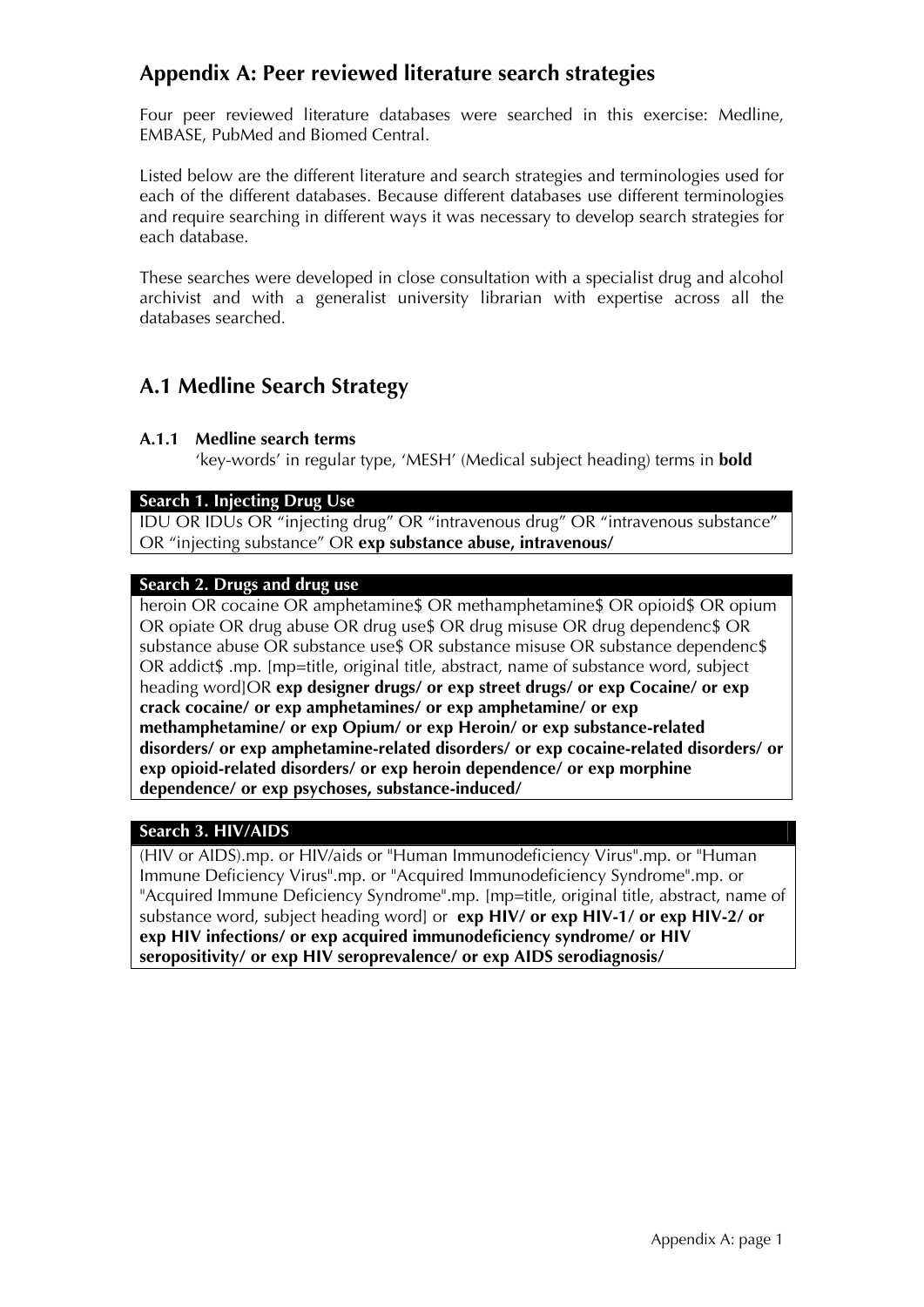#### **Search 4. Epidemiology**

"prevalence" OR "incidence" OR "epidemiolog\$" OR "data collection" Or "Survey" OR "surveillance" OR "screening" OR "seroprevalence" OR "cohort" OR "population study" OR "population sample" OR "population survey" OR "population surveillance" OR "community sample" OR "RAR" OR "rapid assessment" OR "situation\$ assessment" OR "statistics" **or exp epidemiologic methods/ or exp contact tracing/ or exp data collection/ or exp health surveys/ or exp health care surveys/ or exp interviews[1](#page-1-0)/ or exp narration/ or exp questionnaires/ or exp records[2](#page-1-1)/ or exp registries/ or exp disease notification/ or exp sentinel surveillance/ or exp epidemiologic studies/ or exp cohort studies/ or exp longitudinal studies/ or exp follow-up studies/ or exp prospective studies/ or exp cross-sectional studies/ or exp seroepidemiologic studies/ or exp hiv seroprevalence/ or exp sampling studies/ or exp focus groups/ or exp delphi technique/**

# **Search 5. South East Asia**

(south east asia or borneo or brunei darussalam or cambodia or east timor or indonesia or laos or mekong valley or myanmar or philippines or singapore or thailand or vietnam).mp. [mp=title, original title, abstract, name of substance word, subject heading word] or **exp asia, southeastern/ or exp borneo/ or exp brunei/ or exp cambodia/ or exp east timor/ or exp indonesia/ or exp laos/ or exp malaysia/ or exp mekong valley/ or exp myanmar/ or exp philippines/ or exp singapore/ or exp thailand/ or exp vietnam/** 

### **Search 6. Middle East**

(middle east or afghanistan or bahrain or iran or iraq or israel or jordan or kuwait or lebanon or oman or qatar or saudi arabia or syria or turkey or united arab emirates or yemen).mp. [mp=title, original title, abstract, name of substance word, subject heading word] **or exp middle east/ or exp afghanistan/ or exp bahrain/ or exp iran/ or exp iraq/ or exp israel/ or exp jordan/ or exp kuwait/ or exp lebanon/ or exp oman/ or exp qatar/ or exp saudi arabia/ or exp syria/ or exp turkey/ or exp united arab emirates/ or exp yemen/** 

### **Search 7. Eastern Europe**

(eastern europe or albania or estonia or latvia or lithuania or bosnia or herzegovina or bulgaria or belarus or byelarus or croatia or czech republic or hungary or macedonia or montenegro or serbia or moldova or poland or romania or russia or russian or slovakia or slovenia or ukraine or yugoslavia).mp. [mp=title, original title, abstract, name of substance word, subject heading word] or **exp europe, eastern/ or exp albania/ or exp baltic states/ or exp estonia/ or exp latvia/ or exp lithuania/ or exp bosniaherzegovina/ or exp bulgaria/ or exp byelarus/ or exp croatia/ or exp czech republic/ or exp hungary/ or exp "macedonia (republic)"/ or exp moldova/ or exp poland/ or exp romania/ or exp russia/ or exp bashkiria/ or exp dagestan/ or exp moscow/ or exp siberia/ or exp slovakia/ or exp slovenia/ or exp ukraine/ or exp yugoslavia/** 

### **Search 8. Central Asia**

<sup>-</sup>

(central asia or kazakhstan or kyrgzstan or tajikstan or turkmenistan or uzbekistan).mp. [mp=title, original title, abstract, name of substance word, subject heading word] or **exp asia, central/ or exp kazakhstan/ or exp kyrgyzstan/ or exp tajikistan/ or exp turkmenistan/ or exp uzbekistan/** 

<span id="page-1-0"></span><sup>1</sup> Note: Medline has recently expanded the MESH term for *interviews. Interview, psychological* is now the recommended MESH term.

<span id="page-1-1"></span><sup>2</sup> Note: Medline has recently expanded the MESH term for *records. Medical records* is now the recommended MESH term.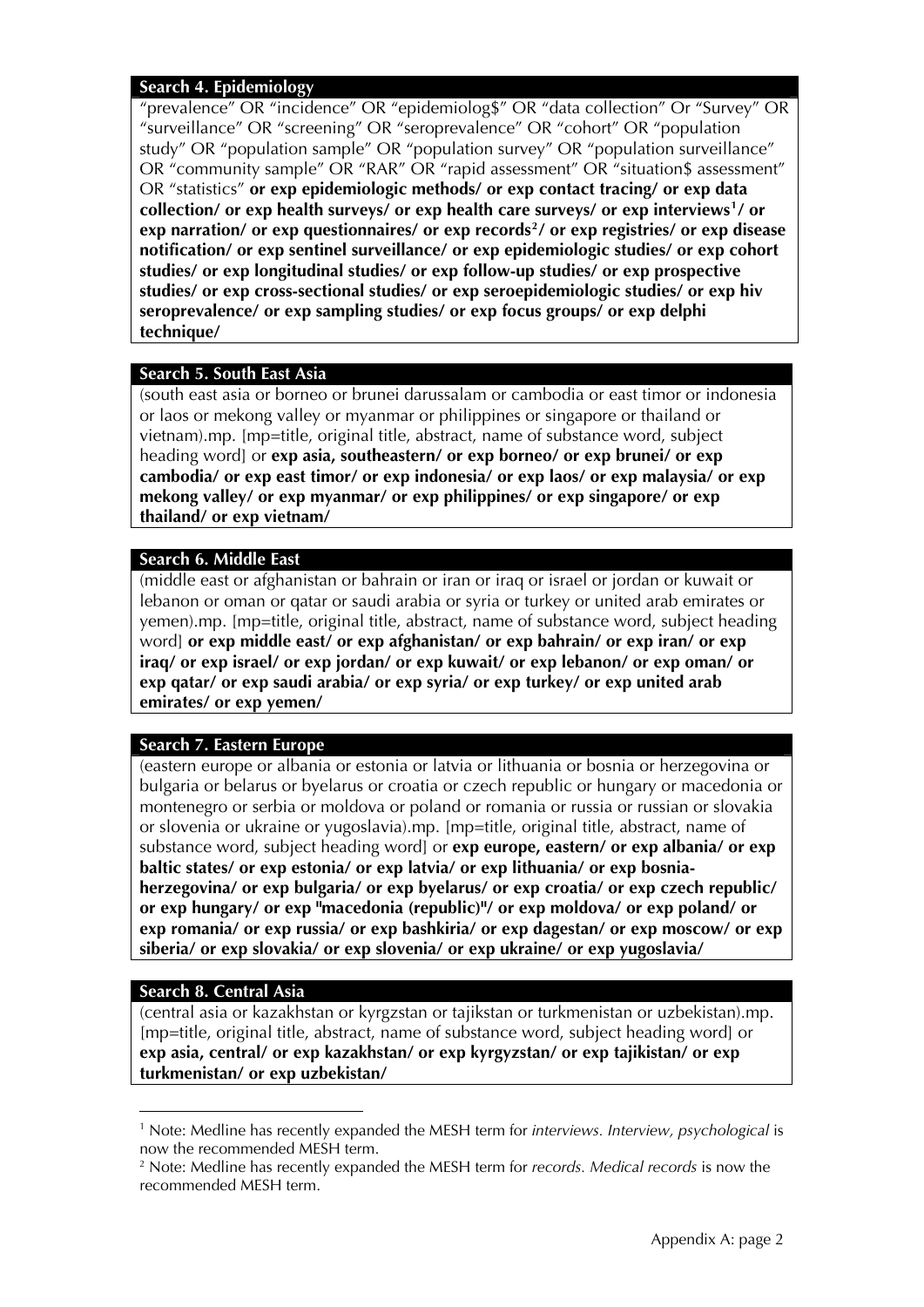#### **Search 9. Oceania**

(oceania or australia or "new zealand" or "pacific islands" or melanesia or fiji or "new Caledonia" or "papua new guinea" or vanuatu or Micronesia or guam or palau or polynesia or hawaii or pitcairn island or samoa or tonga).mp. [mp=title, original title, abstract] or **exp oceania/ or exp australasia/ or exp australia/ or exp pacific islands/ or exp melanesia/ or exp fiji/ or exp new caledonia/ or exp papua new guinea/ or exp vanuatu/ or exp micronesia/ or exp guam/ or exp palau/ or exp new zealand/ or exp polynesia/ or exp hawaii/ or exp pitcairn island/ or exp samoa/ or exp tonga/**

#### **Search 10. East Asia**

(far east or east asia or china or japan or north korea or south korea or mongolia or taiwan).mp. [mp=title, original title, abstract] or **exp far east/ or exp china/ or exp hong kong/ or exp tibet/ or exp japan/ or exp tokyo/ or exp korea/ or exp macao/ or exp mongolia/ or exp taiwan/** 

#### **Search 11. Europe**

(europe or andorra or austria or belgium or finland or france or germany or gibraltar or great britain or united kingdom or channel islands or england or hebrides or northern ireland or scotland or wales or greece or iceland or ireland or italy or sicily or liechtenstein or luxembourg or monaco or netherlands or portugal or san marino or spain or switzerland or vatican city).mp. [mp=title, original title, abstract] or **exp europe/ or exp andorra/ or exp austria/ or exp belgium/ or exp finland/ or exp france/ or exp paris/ or exp germany/ or exp berlin/ or exp germany, east/ or exp germany, west/ or exp gibraltar/ or exp great britain/ or exp channel islands/ or exp england/ or exp london/ or exp hebrides/ or exp northern ireland/ or exp scotland/ or exp wales/ or exp greece/ or exp iceland/ or exp ireland/ or exp italy/ or exp rome/ or exp sicily/ or exp liechtenstein/ or exp luxembourg/ or exp mediterranean region/ or exp mediterranean islands/ or exp cyprus/ or exp malta/ or exp monaco/ or exp netherlands/ or exp portugal/ or exp san marino/ or exp spain/ or exp switzerland/ or exp transcaucasia/ or exp vatican city/**

#### **Search 12. Transcaucasia**

(transcaucasia or armenia or azerbaijan or georgia republic).mp. [mp=title, original title, abstract, name of substance word, subject heading word] or **exp transcaucasia/ or exp armenia/ or exp azerbaijan/ or exp "georgia (republic)"/**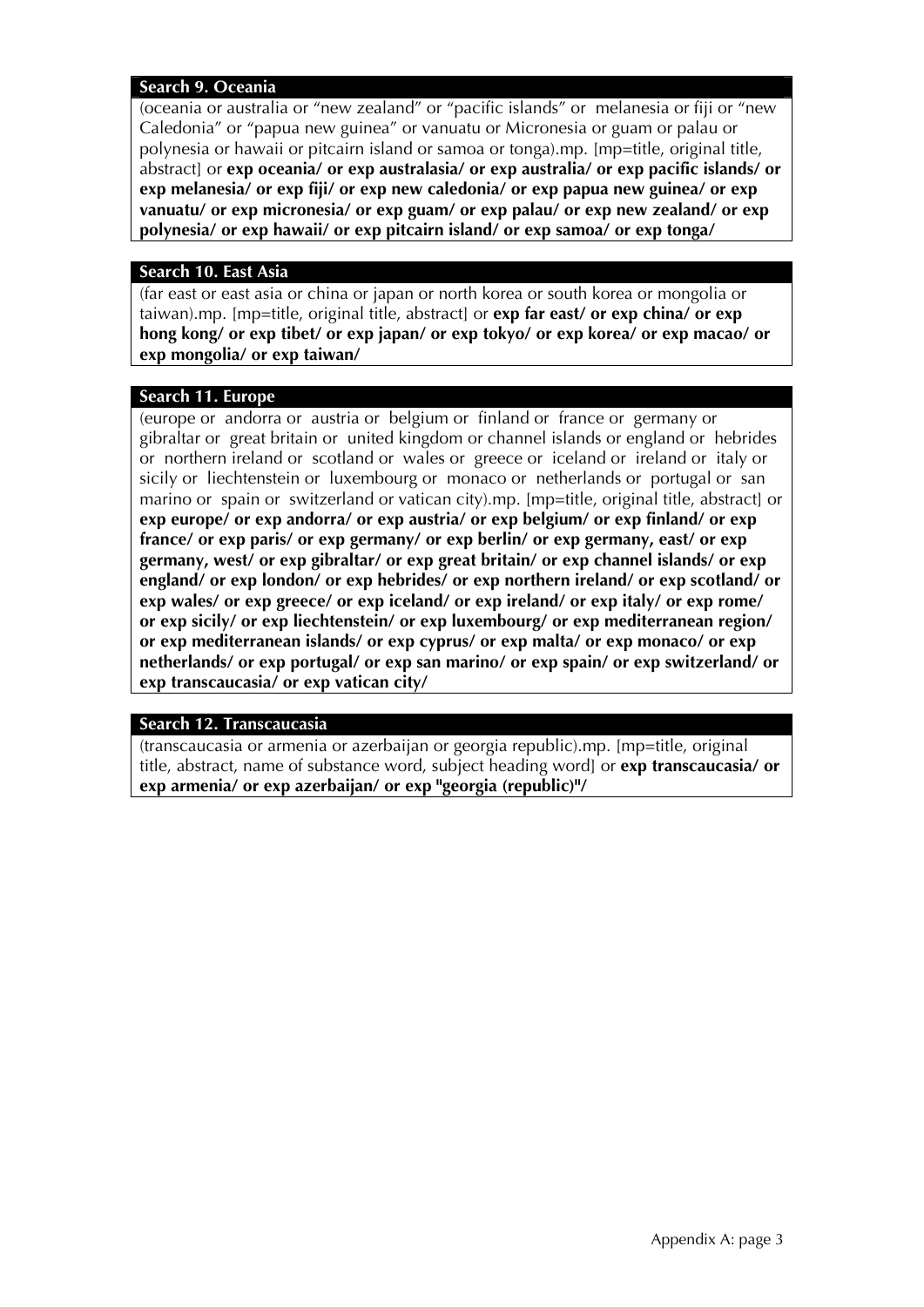#### **Search 13. Sub-Saharan Africa**

 (sub-saharan africa, or sub sahar\$ africa or central or cameroon or central african republic or chad or congo or " democratic republic of the congo" or equatorial guinea or gabon or eastern africa or burundi or djibouti or eritrea or ethiopia or kenya or rwanda or somalia or sudan or tanzania or uganda or south\$ africa or angola or botswana or lesotho or malawi or mozambique or namibia or south africa or swaziland or zambia or zimbabwe or africa, western or benin or burkina faso or cote d'ivoire or gambia or ghana or guinea or guinea-bissau or liberia or mali or mauritania or niger or nigeria or senegal or sierra leone or togo or tuvalu or uganda or zambia or Zimbabwe).mp. [mp=title, original title, abstract, name of substance word, subject heading word] or **exp "africa south of the sahara"/ or exp africa, central/ or exp cameroon/ or exp central african republic/ or exp chad/ or exp congo/ or exp "democratic republic of the congo"/ or exp equatorial guinea/ or exp gabon/ or exp africa, eastern/ or exp burundi/ or exp djibouti/ or exp eritrea/ or exp ethiopia/ or exp kenya/ or exp rwanda/ or exp somalia/ or exp sudan/ or exp tanzania/ or exp uganda/ or exp africa, southern/ or exp angola/ or exp botswana/ or exp lesotho/ or exp malawi/ or exp mozambique/ or exp namibia/ or exp south africa/ or exp swaziland/ or exp zambia/ or exp zimbabwe/ or exp africa, western/ or exp benin/ or exp burkina faso/ or exp cote d'ivoire/ or exp gambia/ or exp ghana/ or exp guinea/ or exp guinea-bissau/ or exp liberia/ or exp mali/ or exp mauritania/ or exp niger/ or exp nigeria/ or exp senegal/ or exp sierra leone/ or exp togo/ or exp tuvalu/ or exp uganda/ or exp zambia/ or exp zimbabwe/** 

#### **Search 14. Western Asia**

("western asia" OR bangladesh OR bhutan OR india OR nepal OR pakistan OR "sri lanka" ).mp. [mp=title, original title, abstract, name of substance word, subject heading word] or **exp asia, western/ or exp bangladesh/ or exp bhutan/ or exp india/ or exp sikkim/ or exp nepal/ or exp pakistan/ or exp sri lanka/**

### **Search 15. Scandinavia**

(scandinavia OR denmark OR norway OR sweden).mp. [mp=title, original title, abstract, name of substance word, subject heading word] or **exp scandinavia/ or exp denmark/ or exp norway/ or exp svalbard/ or exp sweden/**

#### **Search 16. Mediterranean**

(mediterranean OR cyprus OR malta OR sicily).mp. [mp=title, original title, abstract, name of substance word, subject heading word] or **exp mediterranean region/ or exp mediterranean islands/ or exp cyprus/ or exp malta/ or exp sicily/**

#### **Search 17. Caribbean**

(caribbean OR antigua OR barbuda OR bahamas OR barbados OR cuba OR "dominican republic" OR grenada OR guadeloupe OR haiti OR jamaica OR martinique OR "netherland antilles" OR "puerto rico" OR "saint kitts" OR nevis OR "saint lucia" OR "saint vincent" OR "the grenadines" OR "saint vincent and the grenadines" OR trinidad OR tobago OR "virgin islands" ).mp. [mp=title, original title, abstract, name of substance word, subject heading word] or **exp caribbean region/ or exp west indies/ or exp antigua/ or exp bahamas/ or exp barbados/ or exp cuba/ or exp dominica/ or exp dominican republic/ or exp grenada/ or exp guadeloupe/ or exp haiti/ or exp jamaica/ or exp martinique/ or exp netherlands antilles/ or exp puerto rico/ or exp "saint kitts and nevis"/ or exp saint lucia/ or exp "saint vincent and the grenadines"/ or exp "trinidad and tobago"/ or exp "virgin islands of the united states"/**

## **Search 18. South America**

("south america" OR argentina OR bolivia OR brazil OR chile OR columbia OR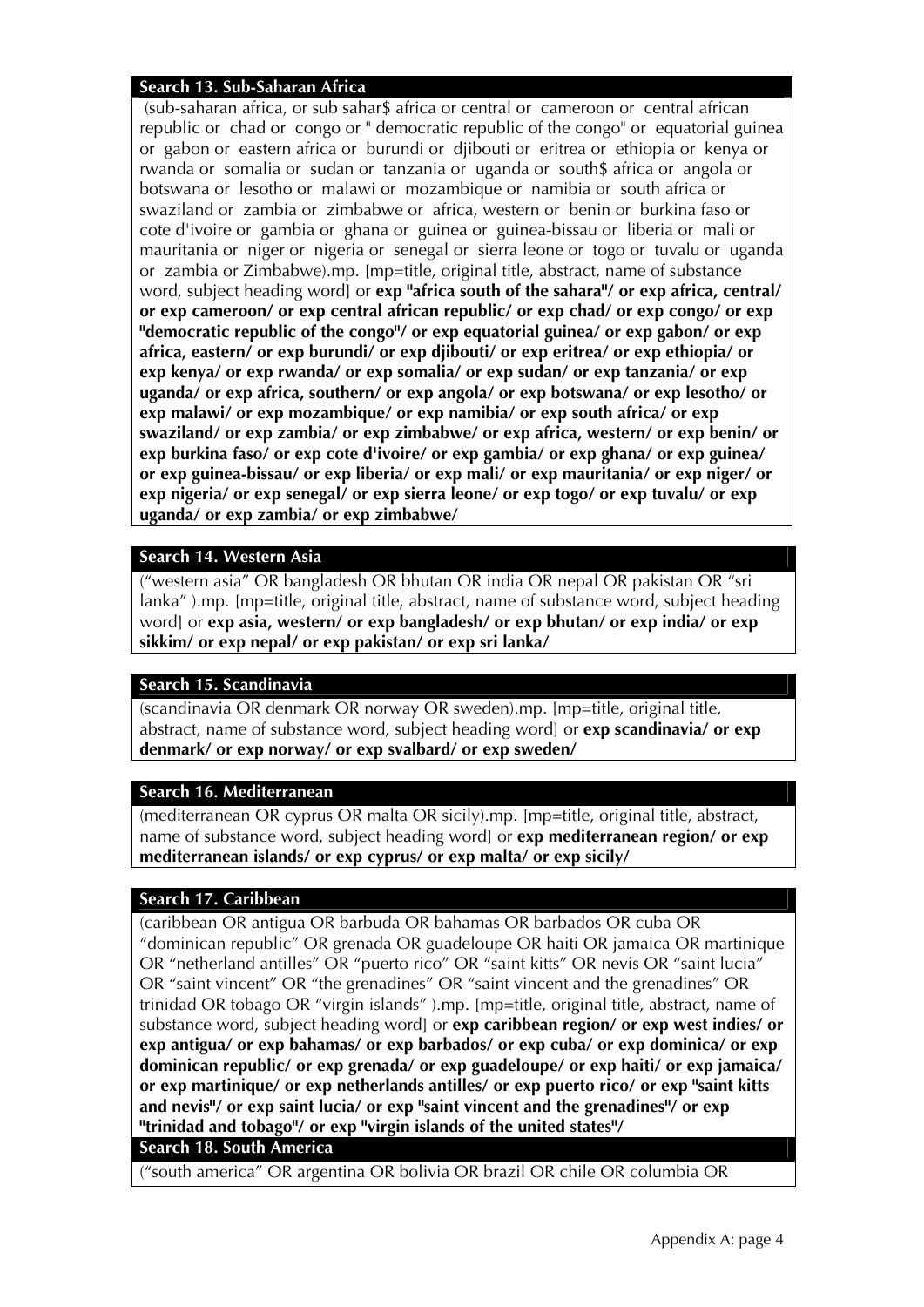ecuador OR "french guiana" OR guyana OR paraguay OR peru OR suriname OR uraguay OR venezuela).mp. [mp=title, original title, abstract, name of substance word, subject heading word] or **exp south america/ or exp argentina/ or exp bolivia/ or exp brazil/ or exp chile/ or exp colombia/ or exp ecuador/ or exp french guiana/ or exp guyana/ or exp paraguay/ or exp peru/ or exp suriname/ or exp uruguay/ or exp venezuela/**

# **Search 19. Central America**

("central america" OR bellize OR "costa rica" OR ecuador OR "el salvador" OR guatemala OR honduras OR nicaragua OR panama).mp. [mp=title, original title, abstract] or **exp central america/ or exp belize/ or exp costa rica/ or exp el salvador/ or exp guatemala/ or exp honduras/ or exp nicaragua/ or exp panama/ or exp panama canal zone/**

# **Search 20. North America**

("north america" OR canada OR greenland OR mexico OR "united states").mp. [mp=title, original title, abstract, name of substance word, subject heading word] or **exp north america/ or exp canada/ or exp alberta/ or exp british columbia/ or exp manitoba/ or exp new brunswick/ or exp newfoundland/ or exp northwest territories/ or exp nova scotia/ or exp nunavut/ or exp ontario/ or exp prince edward island/ or exp quebec/ or exp saskatchewan/ or exp yukon territory/ or exp greenland/ or exp mexico/ or exp united states/ or exp appalachian region/ or exp alabama/ or exp georgia/ or exp kentucky/ or exp maryland/ or exp new york/ or exp north carolina/ or exp ohio/ or exp pennsylvania/ or exp south carolina/ or exp tennessee/ or exp virginia/ or exp west virginia/ or exp great lakes region/ or exp illinois/ or exp chicago/ or exp indiana/ or exp michigan/ or exp minnesota/ or exp new york city/ or exp wisconsin/ or exp mid-atlantic region/ or exp delaware/ or exp "district of columbia"/ or exp baltimore/ or exp new jersey/ or exp philadelphia/ or exp midwestern united states/ or exp iowa/ or exp kansas/ or exp missouri/ or exp nebraska/ or exp north dakota/ or exp oklahoma/ or exp south dakota/ or exp new england/ or exp connecticut/ or exp maine/ or exp massachusetts/ or exp boston/ or exp new hampshire/ or exp rhode island/ or exp vermont/ or exp northwestern united states/ or exp idaho/ or exp montana/ or exp oregon/ or exp washington/ or exp wyoming/ or exp pacific states/ or exp alaska/ or exp california/ or exp los angeles/ or exp san francisco/ or exp hawaii/ or exp southeastern united states/ or exp arkansas/ or exp florida/ or exp louisiana/ or exp mississippi/ or exp southwestern united states/ or exp arizona/ or exp colorado/ or exp nevada/ or exp new mexico/ or exp texas/ or exp utah/ or exp south america/**

# **Search 21. Northern Africa**

("northern africa" or "north africa" or algeria or egypt or libya or morocco or tunisia).mp. [mp=title, original title, abstract, name of substance word, subject heading word] or **exp africa, northern/ or exp algeria/ or exp egypt/ or exp libya/ or exp morocco/ or exp tunisia/**

# **Search 22. Atlantic Islands**

("atlantic islands" OR azores OR bermuda OR "falkland islands" ).mp. [mp=title, original title, abstract, name of substance word, subject heading word] or **exp atlantic islands/ or exp azores/ or exp bermuda/ or exp falkland islands/**

### **Search 23. Pacific Islands**

("pacific islands" OR fiji OR "french polynesia" OR guam OR hawaii OR kiribati OR "marshall islands" OR micronesia OR "federated states or micronesia" OR nauru OR "new calidonia" OR palau OR "papua new guinea" OR samoa OR "solomon islands" OR tonga OR vanuatu).mp. [mp=title, original title, abstract] or **exp pacific islands/ or**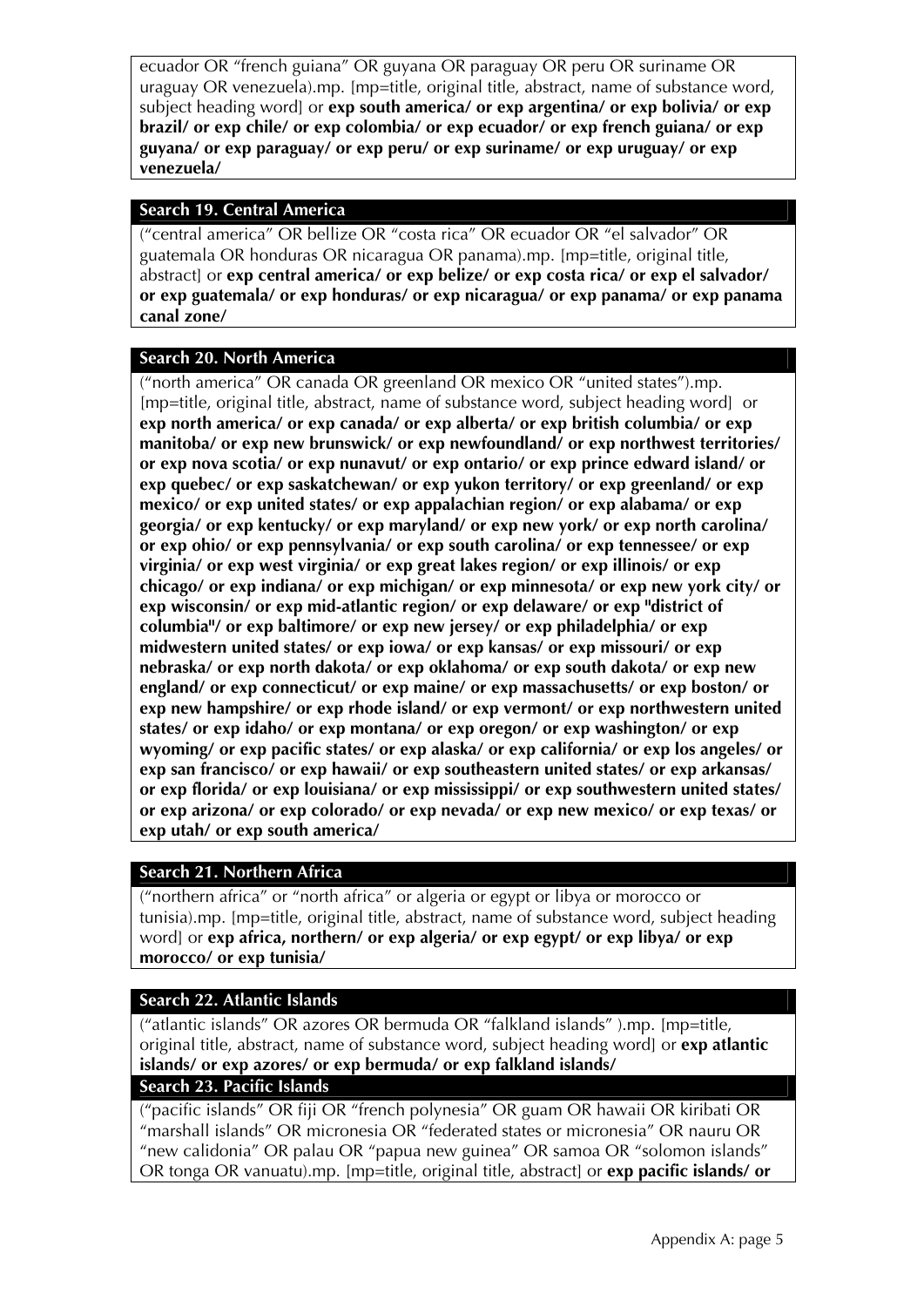**exp melanesia/ or exp fiji/ or exp new caledonia/ or exp papua new guinea/ or exp vanuatu/ or exp micronesia/ or exp guam/ or exp palau/ or exp polynesia/ or exp hawaii/ or exp pitcairn island/ or exp samoa/ or exp american samoa/ or exp "independent state of samoa"/ or exp tonga/**

#### **Search 24. Indian Ocean Islands**

("indian ocean islands" OR comoros OR madagasca OR maldives OR mauritius OR reunion OR seychelles).mp. [mp=title, original title, abstract] or **exp indian ocean islands/ or exp comoros/ or exp madagascar/ or exp mauritius/ or exp reunion/ or exp seychelles/**

#### **A.1.2 Medline search strategies:**

#### **Injecting drug use epidemiology**

**Combine (Search 1. Injecting Drug Use) AND (Search [Region: searches 5-24]) individually for each region** 

**If search result greater than 1000 references**  $\rightarrow$  **limit to 2002-2007 only. If still greater than 1000 references**  $\rightarrow$  **limit by combining this search result** AND (Search 4. Epidemiology)

**OR** 

- If search result is less than 200 references  $\rightarrow$  also perform the following: **Combine (Search 2) and (Search [Region])**
- **If this search result is greater than 1000 references**  $\rightarrow$  **limit to 2002- 2007** only.

**If still greater than 1000 references**  $\rightarrow$  **limit by combining this search result** AND (Search 4. Epidemiology)

### **HIV among IDU epidemiology**

**Combine (Search 3. HIV/AIDS) AND (Search [Region: searches 5-24]) individually for each region** 

• If search result greater than 1000 references  $\rightarrow$  limit by combining this search result AND ((Search 1. Injecting drug use) OR (Search 2. Drugs and drug use)) **If search result still greater than 1000 references**  $\rightarrow$  **limit by combining this** search result AND (Search 4. Epidemiology)

**If search result still greater than 1000 references**  $\rightarrow$  **limit to 2002-2007 only**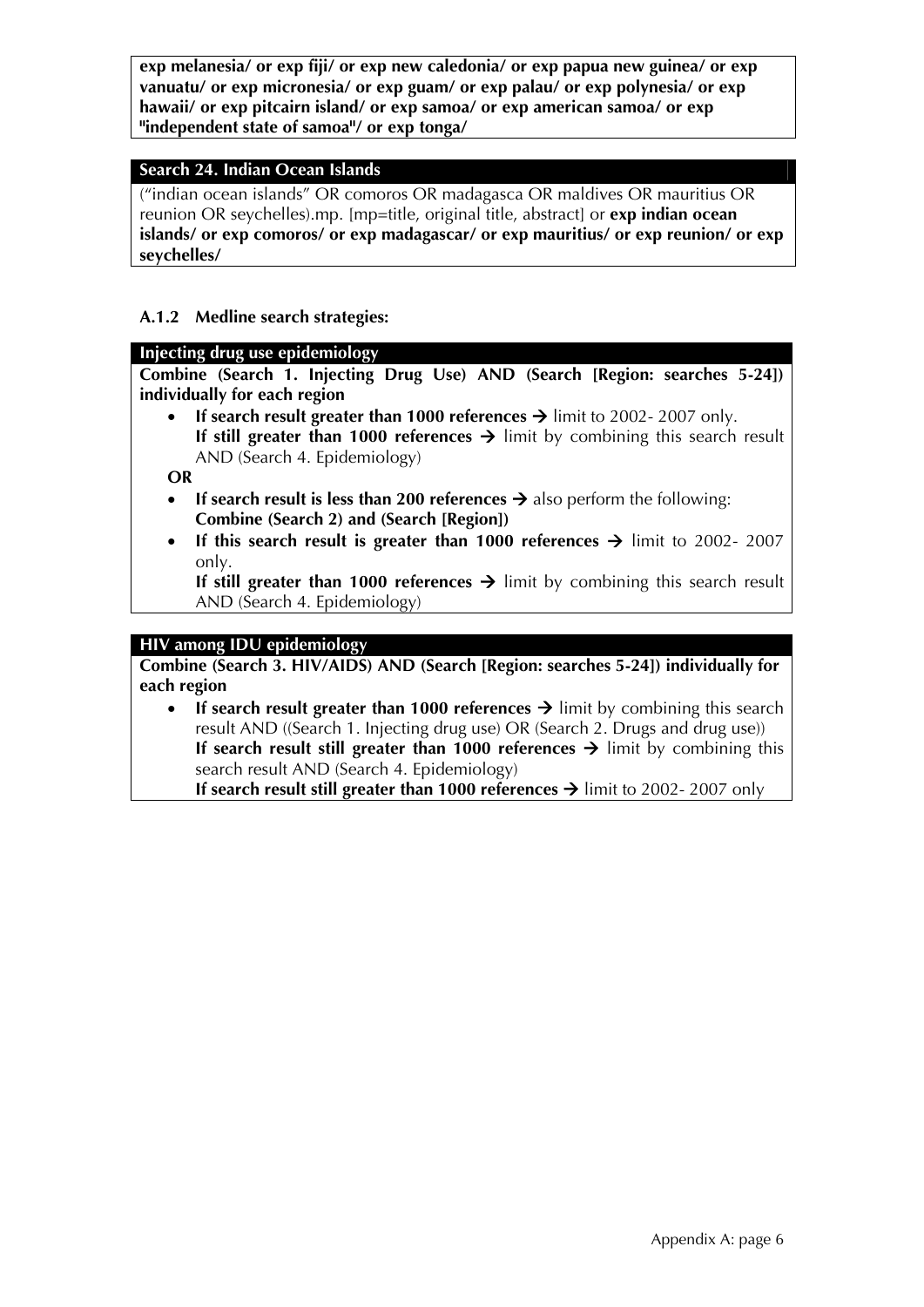# **A.2 EMBASE Global Search Strategy**

# **A.2.1 EMBASE search terms**

'key words' in lowercase, EMTREE terms in **bold** 

# **Search 1. Injecting Drug Use**

IDU OR IDUs OR "injecting drug" OR "intravenous drug" OR "intravenous substance" OR "injecting substance"

**exp intravenous drug abuse/** 

#### **Search 2. Drug use**

heroin OR cocaine OR amphetamine\$ OR methamphetamine\$ OR opioid\$ OR opium OR opiate OR drug abuse OR drug use\$ OR drug misuse OR drug dependenc\$ OR substance abuse OR substance use\$ OR substance misuse OR substance dependenc\$ OR addict\$

**exp substance abuse/ or exp drug abuse/ or exp analgesic agent abuse/ or exp drug abuse pattern/ or exp drug misuse/ or exp drug traffic/ or exp multiple drug abuse/ or exp addiction/ or exp drug dependence/ or exp cocaine dependence/ or narcotic dependence/ or exp heroin dependence/ or exp morphine addiction/ or exp opiate addiction/** 

### **Search 3. HIV/AIDS**

HIV OR AIDS OR HIV/AIDS OR "Human Immunodeficiency Virus" OR "Acquired Immunodeficiency Syndrome" OR "Acquired Immune Deficiency Syndrome" **exp human immunodeficiency virus/ or exp human immunodeficiency virus 1/ or exp human immunodeficiency virus 2/ or exp acquired immune deficiency syndrome/ or exp aids related complex/ or exp acquired immune deficiency syndrome/ or exp aids related complex/ or exp Human Immunodeficiency Virus Infection/ or exp human immunodeficiency virus prevalence/** 

# **Search 4. Epidemiology**

"prevalence" OR "incidence" OR "epidemiolog\$" OR "data collection" Or "Survey" OR "surveillance" OR "screening" OR "seroprevalence" OR "cohort" OR "population study" OR "population sample" OR "population survey" OR "population surveillance" OR "community sample" OR "RAR" OR "rapid assessment" OR "situation\$ assessment" OR "statistics"

**exp community assessment/ or exp health survey/ or exp infection rate/ or exp mandatory reporting/ or exp seroepidemiology/ or human immunodeficiency virus prevalence/ or seroprevalence/ or exp biostatistics/ or exp health statistics/ or exp epidemiology/ or exp incidence/ or exp morbidity/ or exp mortality/ or exp prevalence/ or exp epidemiological data/ or exp comorbidity/ or exp disease registry/ or exp geographic distribution/ or exp infection rate/ or exp seasonal variation/ or exp survival/ or exp action research/ or exp feasibility study/ or exp field study/ or exp observational study/ or exp panel study/ or exp pilot study/ or exp prevention study/ or exp trend study/ or exp case finding/ or exp cohort analysis/ or exp exploratory research/ or exp multimethod study/ or exp naturalistic inquiry/ or exp qualitative research/ or exp quantitative study/ or exp sample size/ or exp secondary analysis/ or exp technique/ or exp triangulation/ or exp "medical record review"/ or exp semi structured interview/ or exp structured interview/ or exp unstructured interview/ or exp observational method/ or exp questionnaire/ or exp open ended questionnaire/ or exp structured questionnaire/ or exp model/** 

### **Search 5. Africa**

"africa" OR "sub-saharan africa" OR angola OR benin OR botswana OR " burkina faso" OR burundi OR cameroon OR "cape verde" OR "central african republic" OR "chad"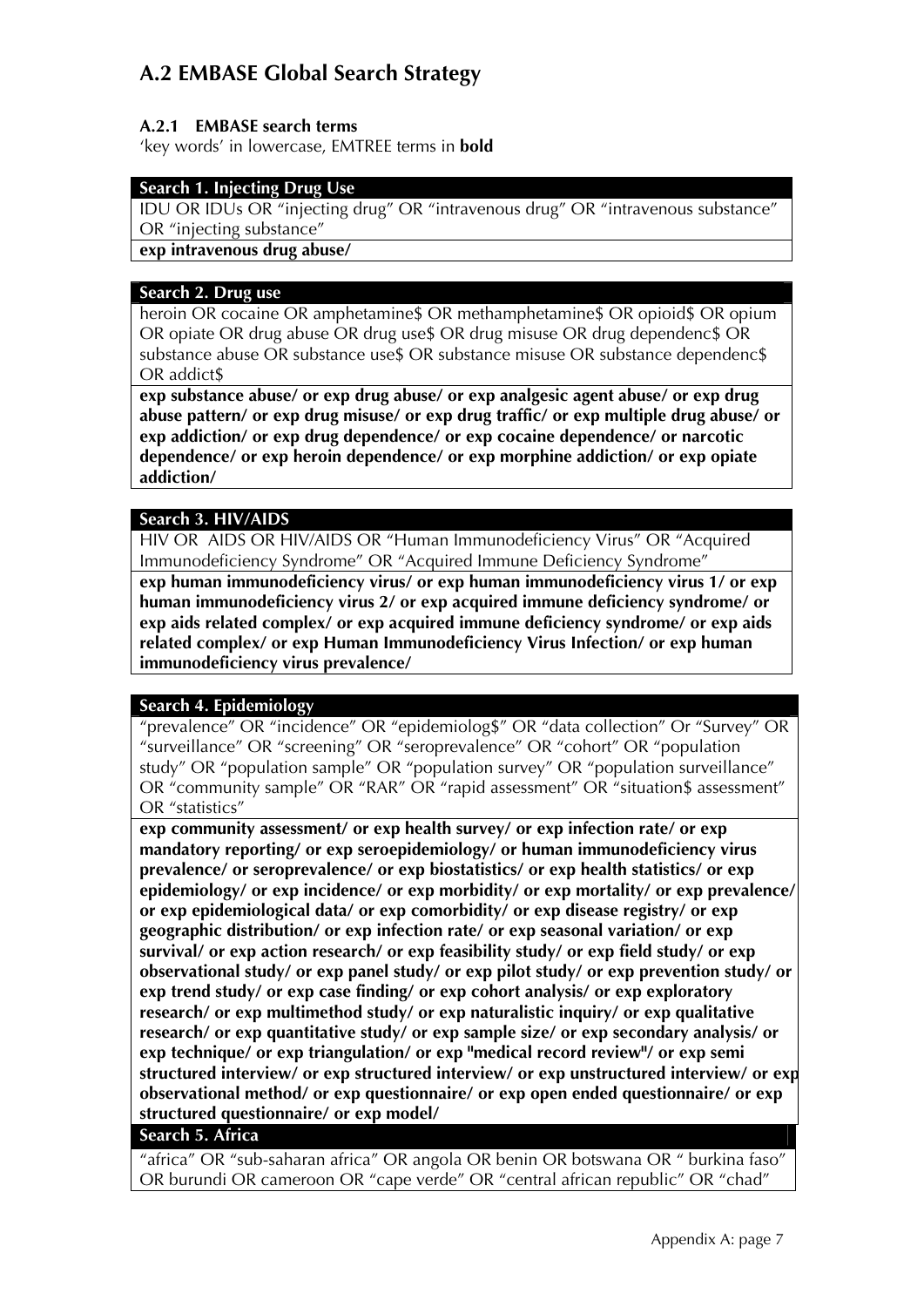OR comoros OR congo OR "republic of the congo" OR "cote d'lvoire" OR "democratic republic of the congo" OR djibouti OR dominica or "equatorial guinea" OR eritrea OR ethiopia OR gabon OR gambia OR ghana OR guinea OR "guinea-bissau" OR kenya OR lesotho OR liberia OR libya OR madagascar OR malawi OR mali OR mauritania OR mozambique OR namibia OR niger OR nigeria OR rwanda OR "san tome and principe" OR senegal OR serbia OR "sierra leone" OR somalia OR "south africa" OR sudan OR swaziland OR tanzania OR togo OR tuvalu OR uganda OR zambia OR zimbabwe OR "northern africa" OR algeria OR egypt OR libya OR morocco OR Tunisia OR "western sahara"

**exp africa/ or exp "africa south of the sahara"/ or exp angola/ or exp benin/ or exp botswana/ or exp burkina faso/ or exp burundi/ or exp cameroon/ or exp cape verde/ or exp central africa/ or exp central african republic/ or exp chad/ or exp comoros/ or exp congo/ or exp cote d'ivoire/ or exp democratic republic congo/ or exp djibouti/ or exp equatorial guinea/ or exp eritrea/ or exp ethiopia/ or exp gabon/ or exp gambia/ or exp ghana/ or exp guinea/ or exp guinea-bissau/ or exp kenya/ or exp lesotho/ or exp liberia/ or exp madagascar/ or exp malawi/ or exp mali/ or exp mayotte/ or exp mozambique/ or exp namibia/ or exp niger/ or exp nigeria/ or exp rwanda/ or exp senegal/ or exp sierra leone/ or exp somalia/ or exp south africa/ or exp sudan/ or exp swaziland/ or exp tanzania/ or exp togo/ or exp uganda/ or exp zambia/ or exp zimbabwe/ or exp north africa/ or exp algeria/ or exp egypt/ or exp libyan arab jamahiriya/ or exp mauritania/ or exp morocco/ or exp tunisia/ or exp western sahara** 

### **Search 6. Asia**

asia OR "far east" OR china OR japan OR "north korea" OR "south korea" OR mongolia OR taiwan "south east asia" OR borneo OR "brunei darussalam" OR cambodia OR "east timor" OR indonesia OR laos OR "mekong valley" OR myanmar OR philippines OR singapore OR thailand OR Vietnam OR "central asia" OR kazakhstan OR kyrgzstan or tajikstan OR turkmenistan OR uzbekistan OR "south asia" OR "afghanistan" or bangladesh OR bhutan OR india OR nepal OR pakistan OR "sri lanka" OR "middle east" OR bahrain OR iran OR iraq OR israel OR jordan OR kuwait OR lebanon OR oman OR qatar OR "saudi arabia" OR syria OR turkey OR "united arab emirates" OR yemen OR "south asia" OR "afghanistan" or bangladesh OR bhutan OR india OR nepal OR pakistan OR "sri lanka"

**exp asia/ or exp kazakhstan/ or exp kyrgyzstan/ or exp tajikistan/ or exp turkmenistan/ or exp uzbekistan/ or exp far east/ or exp china/ or exp japan/ or exp macao/ or exp mongolia/ or exp philippines/ or exp taiwan/ or exp southeast asia/ or exp borneo/ or exp brunei darussalam/ or exp cambodia/ or exp hong kong/ or exp indonesia/ or exp laos/ or exp malaysia/ or exp myanmar/ or exp papua new guinea/ or exp singapore/ or exp thailand/ or exp timor-leste/ or exp viet nam/ or exp korea/ or exp north korea/ or exp south korea/ or exp middle east/ or exp bahrain/ or exp cyprus/ or exp dubai/ or exp iran/ or exp iraq/ or exp israel/ or exp jordan/ or exp kuwait/ or exp lebanon/ or exp oman/ or exp palestine/ or exp qatar/ or exp saudi arabia/ or exp syrian arab republic/ or exp "turkey (republic)"/ or exp united arab emirates/ or exp yemen/ or exp south asia/ or exp afghanistan/ or exp bangladesh/ or exp bhutan/ or exp india/ or exp nepal/ or exp pakistan/ or exp sikkim/ or exp sri lanka/** 

# **Search 7. Australia and New Zealand**

australia OR "new zealand"

**exp "australia and new zealand"/ or exp australia/ or exp new zealand/** 

### **Search 8. Eastern Europe**

"eastern europe" OR albania OR armenia OR azerbaijan OR "georgia republic" OR estonia OR latvia OR lithuania OR bosnia OR herzegovina OR bulgaria OR belarus OR byelarus OR croatia OR "czech republic" OR hungary OR macedonia OR montenegro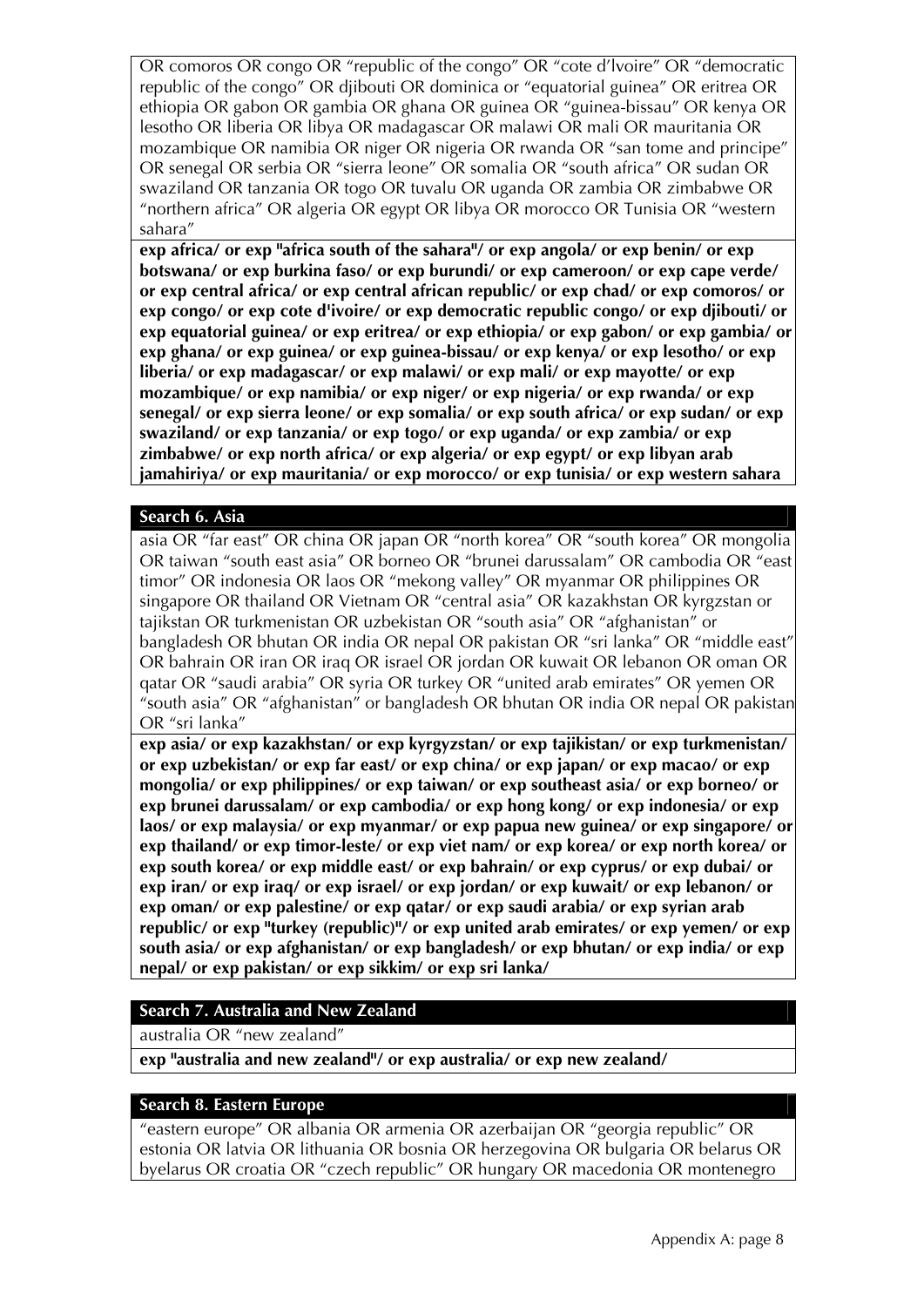OR moldova OR "poland" OR romania OR russia OR russian OR slovakia OR slovenia OR ukraine OR yugoslavia

**exp eastern europe/ or exp albania/ or exp armenia/ or exp azerbaijan/ or exp belarus/ or exp "bosnia and herzegovina"/ or exp bulgaria/ or exp croatia/ or exp czech republic/ or exp "georgia (republic)"/ or exp hungary/ or exp "macedonia (republic)"/ or exp moldova/ or exp poland/ or exp romania/ or exp russian federation/ or exp slovakia/ or exp slovenia/ or exp ukraine/ or exp yugoslavia/ or exp baltic states/ or exp estonia/ or exp latvia/ or exp lithuania/** 

#### **Search 9. Western Europe**

"western europe" OR andorra OR austria OR belgium OR finland OR france OR germany OR gibralta OR "great britain" OR greece OR iceland OR ireland OR italy OR liechtenstein OR luxembourg OR monaco OR netherlands OR portugal OR "san marino" OR spain OR Switzerland OR "united kingdom" OR scandinavia OR denmark OR norway OR sweden OR "vatican city" OR cyprus OR malta OR sicily

**exp western europe/ or exp austria/ or exp belgium/ or exp benelux/ or exp france/ or exp ireland/ or exp liechtenstein/ or exp luxembourg/ or exp monaco/ or exp netherlands/ or exp switzerland/ or exp united kingdom/ or exp germany/ or exp german democratic republic/ or exp german federal republic/ or exp scandinavia/ or exp denmark/ or exp faroe islands/ or exp finland/ or exp greenland/ or exp iceland/ or exp norway/ or exp "svalbard and jan mayen"/ or exp sweden/ or exp southern europe/ or exp andorra/ or exp gibraltar/ or exp greece/ or exp italy/ or exp malta/ or exp portugal/ or exp san marino/ or exp spain/ or exp vatican city state/** 

### **Search 10. "Atlantic islands"**

"atlantic islands" OR azores OR bermuda OR "falkland islands"

**exp atlantic ocean/ or exp atlantic islands/ or exp bermuda/ or exp bouvet island/ or exp "falkland islands (malvinas)"/ or exp greenland/ or exp iceland/ or exp saint helena/ or exp "saint pierre and miquelon"/ or exp "sao tome and principe"/ or exp "south georgia and the south sandwich islands"/** 

### **Search 11. "Indian Ocean Islands"**

"indian ocean islands" OR comoros OR madagasca OR maldives OR mauritius OR reunion OR seychelles

**exp indian ocean/ or exp british indian ocean territory/ or exp christmas island/ or exp "cocos (keeling) islands"/ or exp french southern territories/ or exp "heard island and mcdonald islands"/ or exp maldives/ or exp mauritius/ or exp reunion/ or exp seychelles/**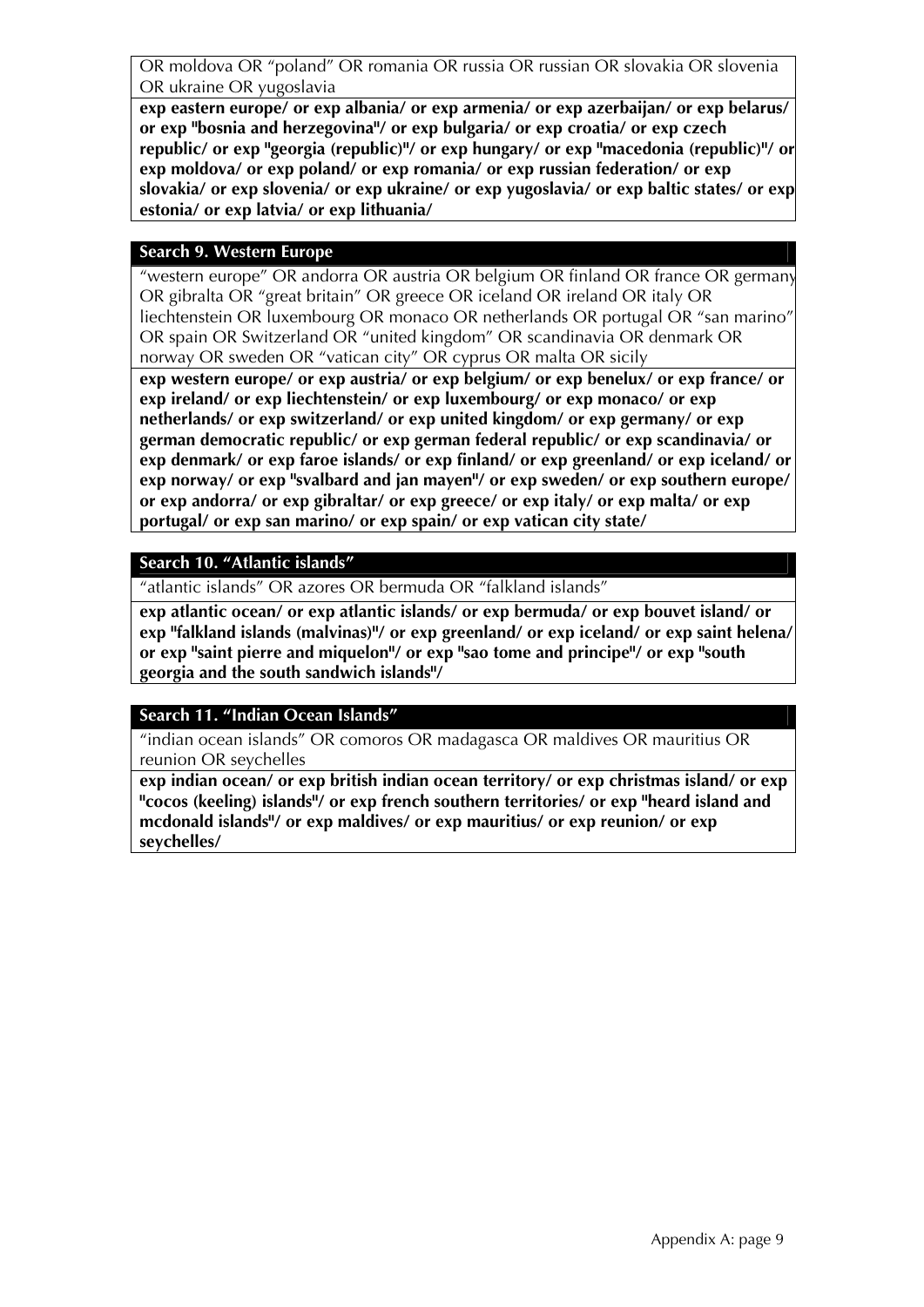#### **Search 12. Pacific Islands**

"pacific islands" OR fiji OR "french polynesia" OR guam OR hawaii OR kiribati OR "marshall islands" OR micronesia OR "federated states or micronesia" OR nauru OR "new calidonia" OR palau OR "papua new guinea" OR samoa OR "solomon islands" OR tonga OR vanuatu

**oceanic regions/ or exp pacific ocean/ or exp pacific islands/ or exp cook islands/ or exp "federated states of micronesia"/ or exp fiji/ or exp french polynesia/ or exp guam/ or exp indonesia/ or exp kiribati/ or exp marshall islands/ or exp melanesia/ or exp nauru/ or exp new caledonia/ or exp niue/ or exp norfolk island/ or exp northern mariana islands/ or exp palau/ or exp papua new guinea/ or exp philippines/ or exp pitcairn/ or exp polynesia/ or exp solomon islands/ or exp timor-leste/ or exp tokelau/ or exp tonga/ or exp tuvalu/ or exp united states minor outlying islands/ or exp vanuatu/ or exp "wallis and futuna"/ or exp samoan islands/ or exp american samoa/ or exp samoa/** 

#### **Search 13. Caribbean Islands**

caribbean OR antigua OR barbuda OR bahamas OR barbados OR cuba OR "dominican republic" OR grenada OR guadeloupe OR haiti OR jamaica OR martinique OR "netherland antilles" OR "puerto rico" OR "saint kitts" OR nevis OR "saint lucia" OR "saint vincent" OR "the grenadines" OR "saint vincent and the grenadines" OR trinidad OR tobago OR "virgin islands"

**exp caribbean islands/ or exp "anguilla (country)"/ or exp "antigua and barbuda"/ or exp aruba/ or exp bahamas/ or exp barbados/ or exp cayman islands/ or exp cuba/ or exp dominica/ or exp dominican republic/ or exp grenada/ or exp guadeloupe/ or exp haiti/ or exp jamaica/ or exp martinique/ or exp montserrat/ or exp netherlands antilles/ or exp puerto rico/ or exp "saint kitts and nevis"/ or exp saint lucia/ or exp "saint vincent and the grenadines"/ or exp "trinidad and tobago"/ or exp "turks and caicos islands"/ or exp "virgin islands (british)"/ or exp "virgin islands (u.s.)"/** 

#### **Search 14. North America**

"north america" OR canada OR greenland OR mexico OR "united states"

**exp north america/ or exp canada/ or exp mexico/ or exp united states/** 

### **Search 15. South and Central America**

"south and central america" OR "central america" OR bellize OR "costa rica" OR ecuador OR "el salvador" OR guatemala OR honduras OR nicaragua OR panama OR "south america" OR argentina OR bolivia OR brazil OR chile OR columbia OR ecuador OR "french guiana" OR guyana OR paraguay OR peru OR suriname OR uraguay OR venezuela"

**exp "south and central america"/ or exp central america/ or exp belize/ or exp costa rica/ or exp el salvador/ or exp guatemala/ or exp honduras/ or exp nicaragua/ or exp panama/ or exp south america/ or exp argentina/ or exp aruba/ or exp bolivia/ or exp brazil/ or exp chile/ or exp colombia/ or exp ecuador/ or exp french guiana/ or exp guyana/ or exp netherlands antilles/ or exp paraguay/ or exp peru/ or exp suriname/ or exp uruguay/ or exp venezuela/**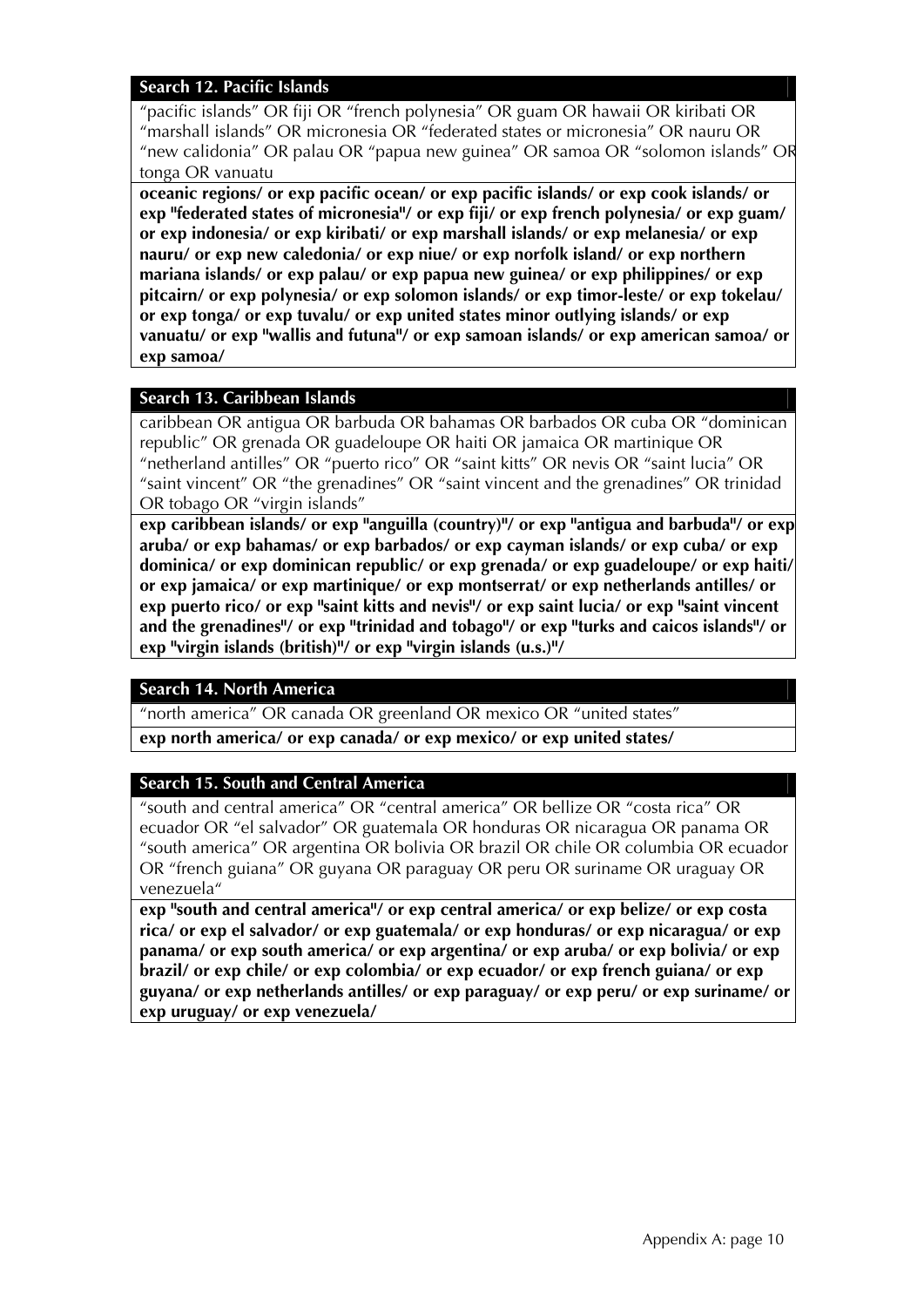### **Injecting drug use epidemiology**

**Combine (Search 1. Injecting Drug Use) AND (Search [Region: searches 5-15]) individually for each region** 

**If search result greater than 1000 references**  $\rightarrow$  **limit to 2002-2007 only. If still greater than 1000 references**  $\rightarrow$  limit by combining this search result AND (Search 4. Epidemiology)

**OR** 

- If search result is less than 200 references  $\rightarrow$  also perform the following: **Combine (Search 2. Drug use) and (Search [Region])**
- **If this search result is greater than 1000 references**  $\rightarrow$  **limit to 2002- 2007** only.

**If still greater than 1000 references**  $\rightarrow$  limit by combining this search result AND (Search 4. Epidemiology)

# **HIV among IDU epidemiology**

**Combine (Search 3. HIV/AIDS) AND (Search [Region: searches 5-15]) individually for each region** 

• If search result greater than 1000 references  $\rightarrow$  limit by combining this search result AND ((Search 1. Injecting drug use) OR (Search 2. Drug use)) **If search result still greater than 1000 references**  $\rightarrow$  **limit by combining this** search result AND (Search 4. Epidemiology)

**If search result still greater than 1000 references**  $\rightarrow$  **limit to 2002-2007 only**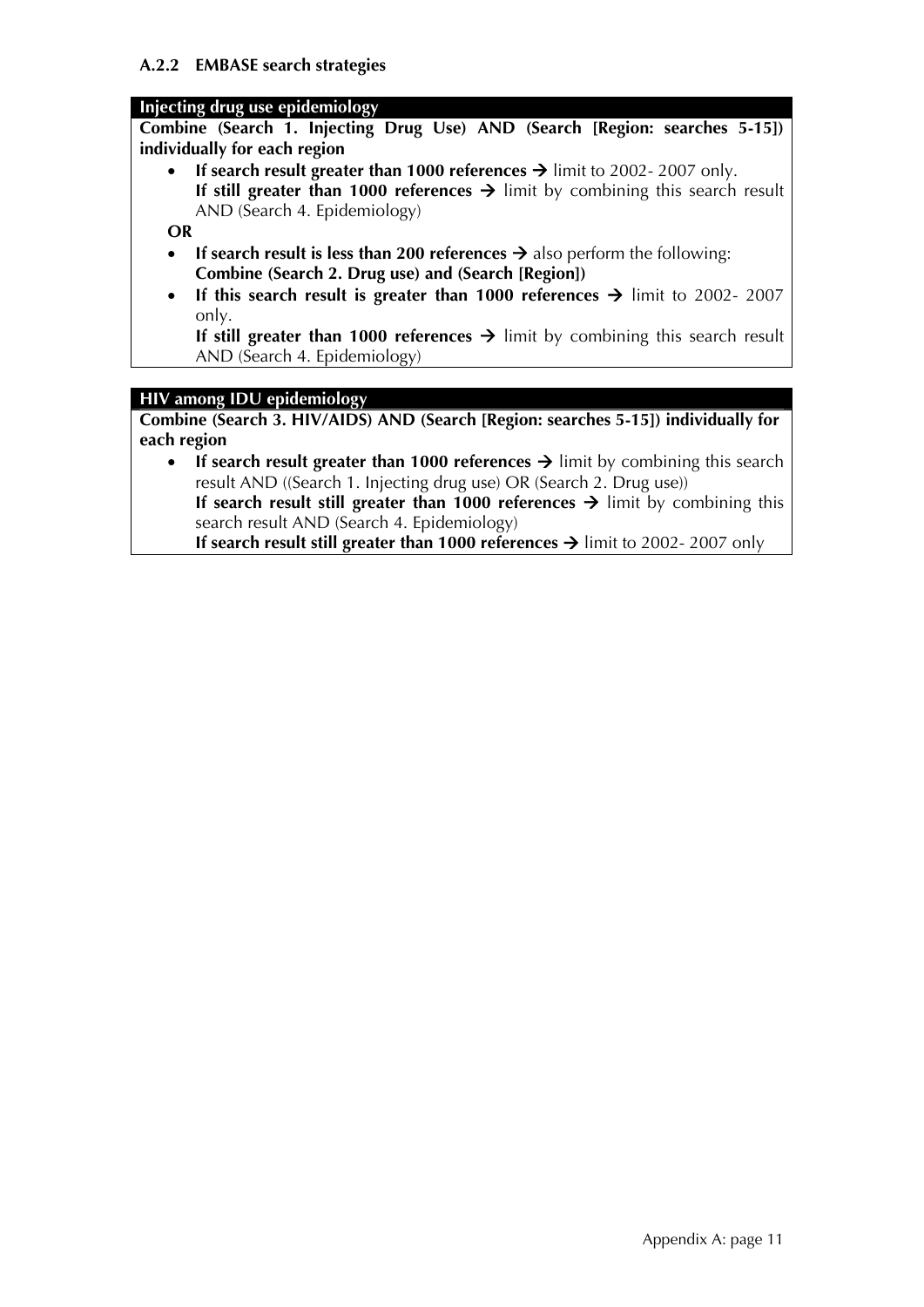# **A.3 BioMed Central Global Search Strategy**

# **A.3.1 BioMed Central search terms**

# **Search 1. Injecting Drug Use**

IDU OR IDUs OR "injecting drug" OR "intravenous drug" OR "intravenous substance" OR "injecting substance"

### **Search 2. Drug use**

heroin OR cocaine OR amphetamine\* OR methamphetamine\* OR opioid\* OR opium OR opiate OR drug abuse OR drug use\* OR drug misuse OR drug dependenc\* OR substance abuse OR substance use\* OR substance misuse OR substance dependenc\* OR addict\*

# **Search 3. HIV/AIDS**

HIV OR AIDS OR HIV/AIDS OR "Human Immunodeficiency Virus" OR "Acquired Immunodeficiency Syndrome" OR "Acquired Immune Deficiency Syndrome"

# **Search 4. Epidemiology**

"prevalence" OR "incidence" OR "epidemiolog\*" OR "data collection" Or "Survey" OR "surveillance" OR "screening" OR "seroprevalence" OR "cohort" OR "population study" OR "population sample" OR "population survey" OR "population surveillance" OR "community sample" OR "RAR" OR "rapid assessment" OR "situation\* assessment" OR "statistics"

# **Search 5. Africa**

"africa" OR "sub-saharan africa" OR angola OR benin OR botswana OR " burkina faso" OR burundi OR cameroon OR "cape verde" OR "central african republic" OR "chad" OR comoros OR congo OR "republic of the congo" OR "cote d'lvoire" OR "democratic republic of the congo" OR djibouti OR dominica or "equatorial guinea" OR eritrea OR ethiopia OR gabon OR gambia OR ghana OR guinea OR "guinea-bissau" OR kenya OR lesotho OR liberia OR libya OR madagascar OR malawi OR mali OR mauritania OR mozambique OR namibia OR niger OR nigeria OR rwanda OR "san tome and principe" OR senegal OR serbia OR "sierra leone" OR somalia OR "south africa" OR sudan OR swaziland OR tanzania OR togo OR tuvalu OR uganda OR zambia OR zimbabwe OR "northern africa" OR algeria OR egypt OR libya OR morocco OR Tunisia OR "western sahara"

# **Search 6. Asia**

asia OR "far east" OR china OR japan OR "north korea" OR "south korea" OR mongolia OR taiwan "south east asia" OR borneo OR "brunei darussalam" OR cambodia OR "east timor" OR indonesia OR laos OR "mekong valley" OR myanmar OR philippines OR singapore OR thailand OR Vietnam OR "central asia" OR kazakhstan OR kyrgzstan or tajikstan OR turkmenistan OR uzbekistan OR "south asia" OR "afghanistan" or bangladesh OR bhutan OR india OR nepal OR pakistan OR "sri lanka" OR "middle east" OR bahrain OR iran OR iraq OR israel OR jordan OR kuwait OR lebanon OR oman OR qatar OR "saudi arabia" OR syria OR turkey OR "united arab emirates" OR yemen OR "south asia" OR "afghanistan" or bangladesh OR bhutan OR india OR nepal OR pakistan OR "sri lanka"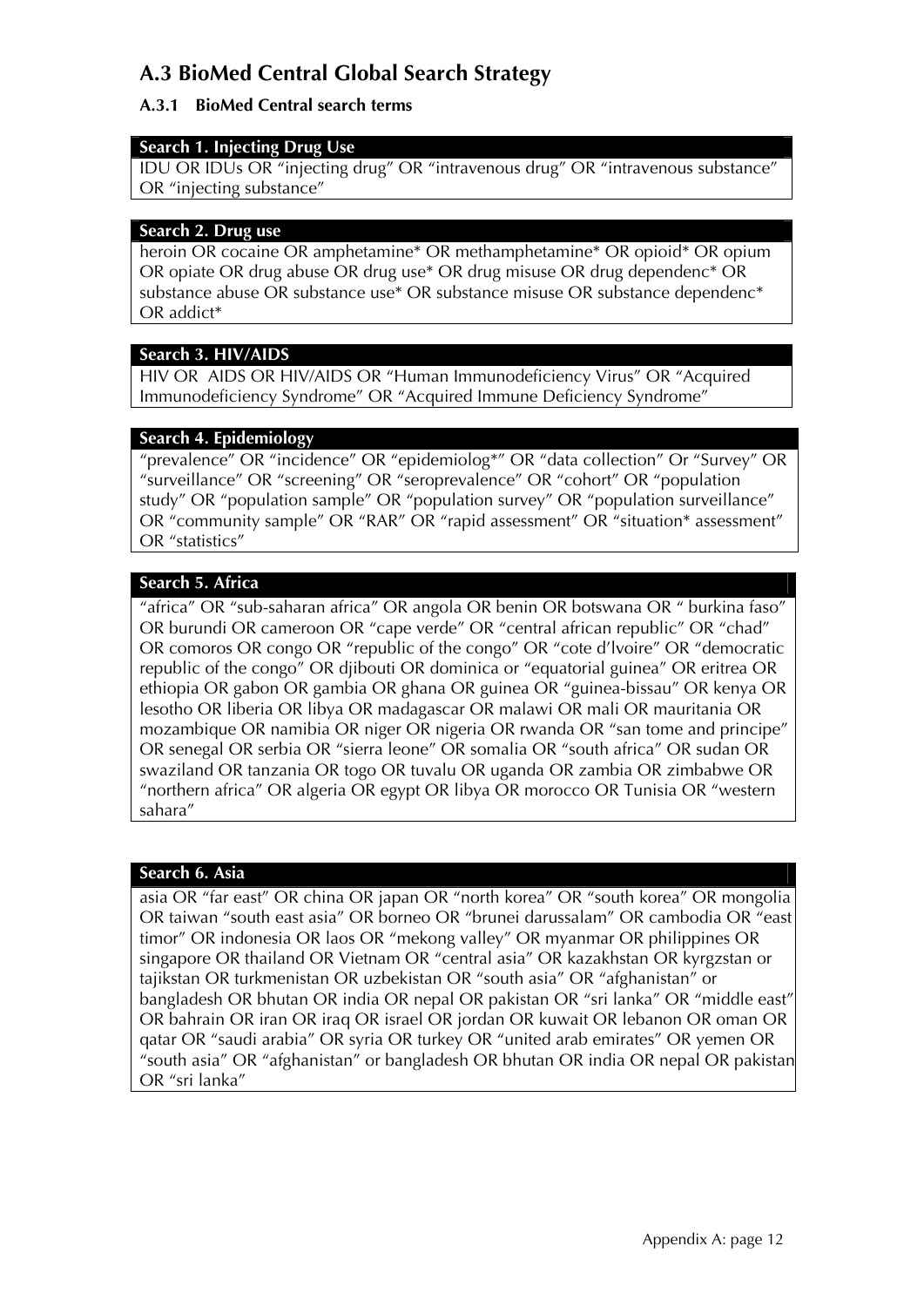#### **Search 7. Australia and New Zealand**

australia OR "new zealand"

#### **Search 8. Eastern Europe**

"eastern europe" OR albania OR armenia OR azerbaijan OR "georgia republic" OR estonia OR latvia OR lithuania OR bosnia OR herzegovina OR bulgaria OR belarus OR byelarus OR croatia OR "czech republic" OR hungary OR macedonia OR montenegro OR moldova OR "poland" OR romania OR russia OR russian OR slovakia OR slovenia OR ukraine OR yugoslavia

#### **Search 9. Western Europe**

"western europe" OR andorra OR austria OR belgium OR finland OR france OR germany OR gibralta OR "great britain" OR greece OR iceland OR ireland OR italy OR liechtenstein OR luxembourg OR monaco OR netherlands OR portugal OR "san marino" OR spain OR Switzerland OR "united kingdom" OR scandinavia OR denmark OR norway OR sweden OR "vatican city" OR cyprus OR malta OR sicily

### **Search 10. "Atlantic islands"**

"atlantic islands" OR azores OR bermuda OR "falkland islands"

### **Search 11. "Indian Ocean Islands"**

"indian ocean islands" OR comoros OR madagasca OR maldives OR mauritius OR reunion OR seychelles

#### **Search 12. Pacific Islands**

"pacific islands" OR fiji OR "french polynesia" OR guam OR hawaii OR kiribati OR "marshall islands" OR micronesia OR "federated states or micronesia" OR nauru OR "new calidonia" OR palau OR "papua new guinea" OR samoa OR "solomon islands" OR tonga OR vanuatu

### **Search 13. Caribbean Islands**

caribbean OR antigua OR barbuda OR bahamas OR barbados OR cuba OR "dominican republic" OR grenada OR guadeloupe OR haiti OR jamaica OR martinique OR "netherland antilles" OR "puerto rico" OR "saint kitts" OR nevis OR "saint lucia" OR "saint vincent" OR "the grenadines" OR "saint vincent and the grenadines" OR trinidad OR tobago OR "virgin islands"

#### **Search 14. North America**

"north america" OR canada OR greenland OR mexico OR "united states"

### **Search 15. South and Central America**

"south and central america" OR "central america" OR bellize OR "costa rica" OR ecuador OR "el salvador" OR guatemala OR honduras OR nicaragua OR panama OR "south america" OR argentina OR bolivia OR brazil OR chile OR columbia OR ecuador OR "french guiana" OR guyana OR paraguay OR peru OR suriname OR uraguay OR venezuela"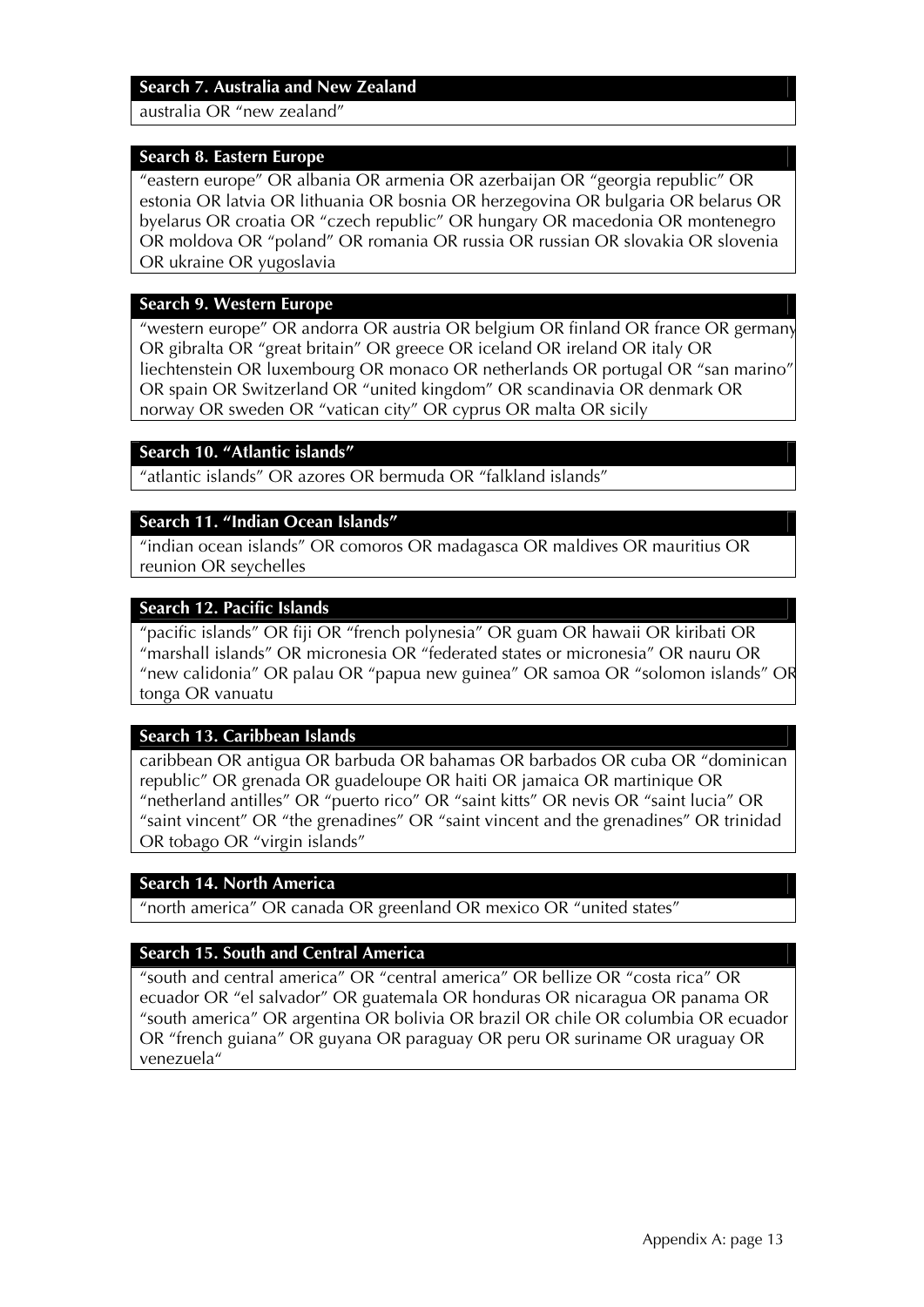# **A.3.2 BioMed Central search strategies**

# **Injecting drug use epidemiology**

**Combine (Search 1. Injecting Drug Use) AND (Search [Region: searches 5-15]) individually for each region** 

• If search result greater than 1000 references  $\rightarrow$  limit to 2002-2007 only. **If still greater than 1000 references**  $\rightarrow$  limit by combining this search result AND (Search 4. Epidemiology)

**OR** 

- **If search result is less than 200 references**  $\rightarrow$  **also perform the following: Combine (Search 2. Drug use) and (Search [Region])**
- **If this search result is greater than 1000 references**  $\rightarrow$  **limit to 2002- 2007** only.

**If still greater than 1000 references**  $\rightarrow$  limit by combining this search result AND (Search 4. Epidemiology)

# **HIV among IDU epidemiology**

**Combine (Search 3. HIV/AIDS) AND (Search [Region: searches 5-15]) individually for each region** 

• If search result greater than 1000 references  $\rightarrow$  limit by combining this search result AND ((Search 1. Injecting drug use) OR (Search 2. Drug use)) **If search result still greater than 1000 references**  $\rightarrow$  **limit by combining this** search result AND (Search 4. Epidemiology) **If search result still greater than 1000 references**  $\rightarrow$  **limit to 2002- 2007 only**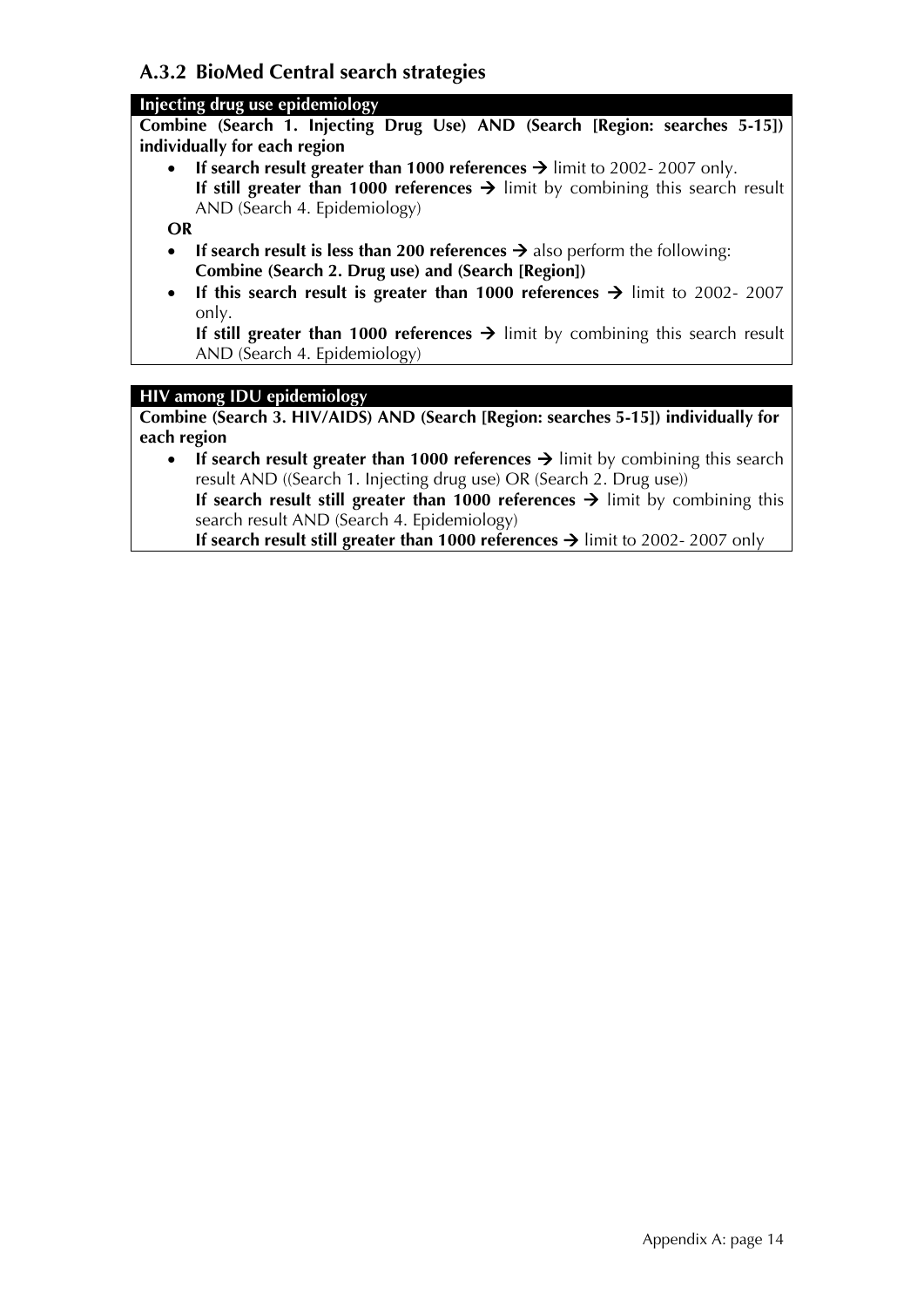# **A.4 PubMed Search Strategy**

# **A.4.1 PubMed search terms**

'key-words' in lowercase, 'MESH' terms in **bold** 

# **Search 1. Injecting Drug Use**

IDU OR IDUs OR "injecting drug" OR "intravenous drug" OR "intravenous substance" OR "injecting substance" OR "**exp substance abuse, intravenous" [MH]**

## **Search 2. Drugs and drug use**

heroin OR cocaine OR amphetamine\* OR methamphetamine\* OR opioid\* OR opium OR opiate\* OR "drug abuse" OR "drug use" OR "drug user" OR "drug users" OR "drug misuse" OR "drug dependent" OR "drug dependence" OR OR "drug dependency" OR "substance abuse" OR "substance use" OR "substance user" OR "substance users" OR "substance misuse" OR "substance dependence" OR "substance dependency" OR "substance dependent" OR addict\* OR "**designer drugs" [MH] OR "street drugs" [MH] OR Cocaine [MH] OR "crack cocaine" [MH] OR amphetamines [MH] OR amphetamine [MH] OR methamphetamine [MH] OR Opium [MH] OR Heroin [MH] OR "substance-related disorders" [MH] OR "amphetamine-related disorders" [MH] OR "cocaine-related disorders" [MH] OR "opioid-related disorders" [MH] OR "heroin dependence" [MH] OR "morphine dependence" [MH] OR "psychoses, substance-induced" [MH]**

# **Search 3. HIV/AIDS**

HIV OR AIDS OR HIV/AIDS OR "Human Immunodeficiency Virus" OR "Human Immune Deficiency Virus" OR "Acquired Immunodeficiency Syndrome" OR "Acquired Immune Deficiency Syndrome" OR **HIV [MH] OR HIV-1 [MH] OR HIV-2 [MH] OR "HIV infections" [MH] OR "acquired immunodeficiency syndrome" [MH] OR "HIV seropositivity" [MH] OR "HIV seroprevalence" [MH] OR "AIDS serodiagnosis" [MH]**

### **Search 4. Epidemiology**

prevalence OR incidence OR epidemiolog\* OR "data collection" Or survey OR surveillance OR screening OR seroprevalence OR cohort OR "population study" OR "population sample" OR "population survey" OR "population surveillance" OR "community sample" OR "RAR" OR "rapid assessment" OR "situation assessment" OR "situational assessment" OR statistics OR **epidemiologic methods [MH] OR contact tracing [MH] OR data collection [MH] OR health surveys [MH] OR health care surveys [MH] OR interviews [MH] OR narration [MH] OR questionnaires [MH] OR records [MH] OR registries [MH] OR disease notification [MH] OR sentinel surveillance [MH] OR epidemiologic studies [MH] OR cohort studies [MH] OR longitudinal studies [MH] OR follow-up studies [MH] OR prospective studies [MH] OR cross-sectional studies [MH] OR seroepidemiologic studies [MH] OR hiv seroprevalence [MH] OR sampling studies [MH] OR focus groups [MH] OR delphi technique [MH]**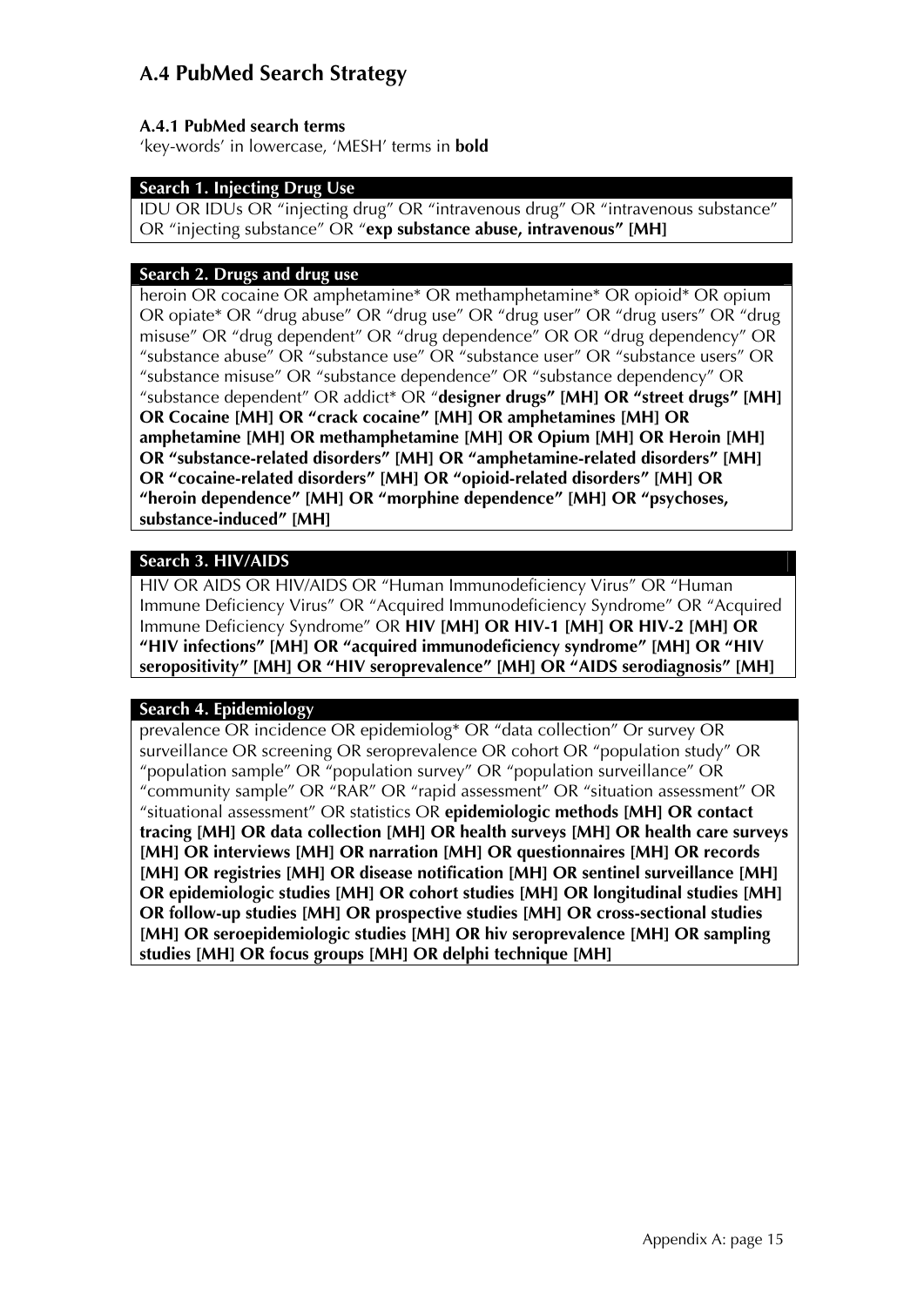# **A.4.2 PubMed search strategies**

# IDU epidemiology

### **1. IDU**

- a) limit: Epidemiology
- b) limit: 2002
- Or if need to expand:
	- c) **'Drugs and drug use'**
	- d) limit: Epidemiology
	- e) limit: 2002

# HIV among IDU epidemiology

# **2. HIV/AIDS**

- a) limit: (IDU **OR** 'Drug use') [play with this]
- b) limit: Epidemiology
- c) limit: 2002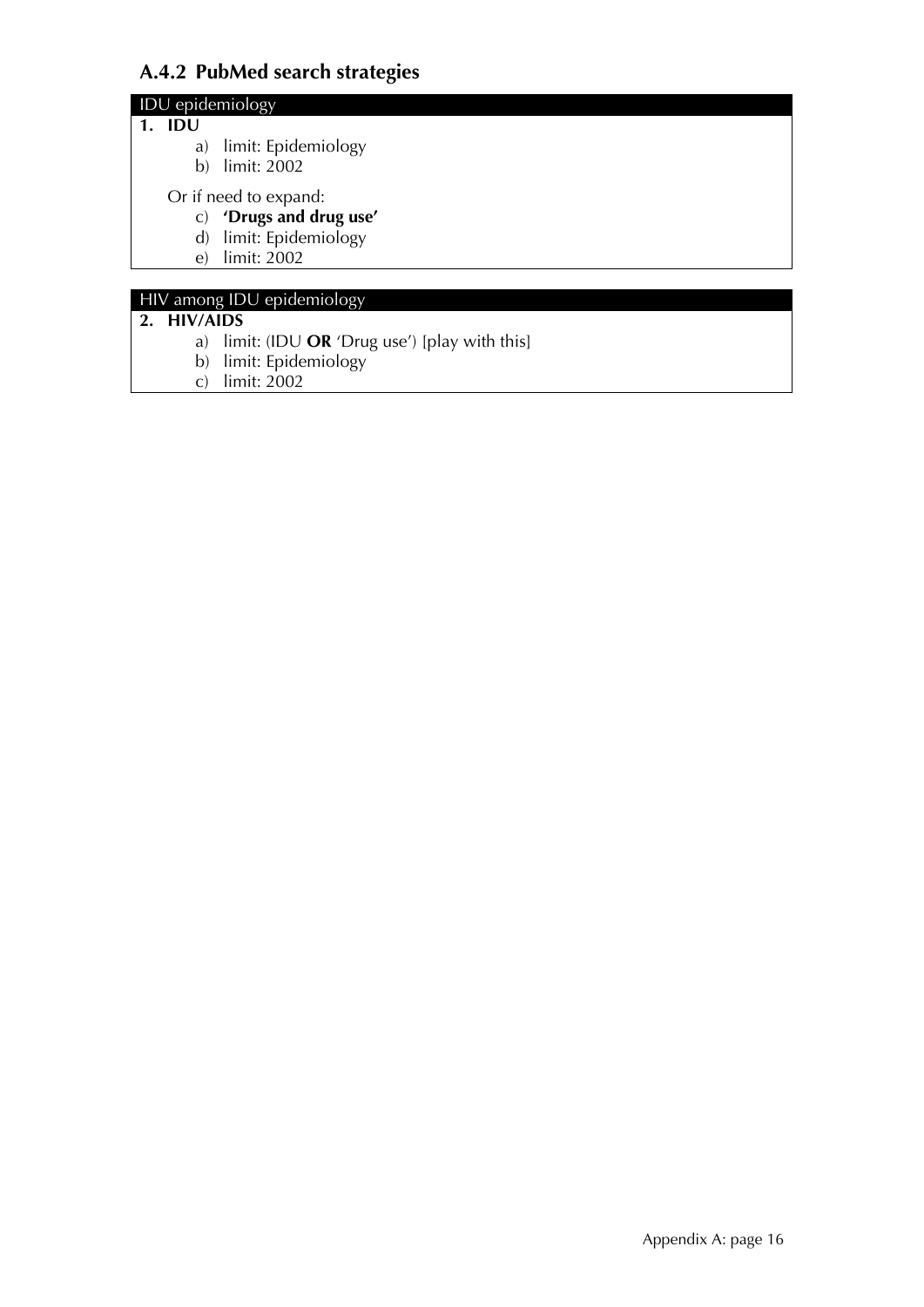# **Appendix B: Grey literature and online database searches**

A wide range of online databases and websites were searched for additional information to that collected in the peer reviewed literature. These databases are crucial sources of information on the epidemiology of injecting drug use and HIV among injecting drug users because so much of the work in this area appear to be published only in the form of reports. In total, 44 online resource and database websites were searched. In addition, 14 surveillance system websites; 9 regional harm reduction websites; 3 prison databases, and 33 country-specific drug control agencies and ministry of health websites were searched for relevant data.

The following search terms were used (both as acronyms and expanded as full terms):

- 1. IDU/s
- 2. HIV, AIDS, HIV/AIDS
- 3. Heroin, Cocaine, Amphetamine, Methamphetamine, Opioid
- 4. OST, MMT, Methadone, Buprenorphine
- 5. HCV
- 6. HIV + HCV
- 7.  $HIV + TB$
- 8. Harm Reduction
- 9. HIV + Prison
- 10. NSP, SEP,
- 11. ART, HAART
- 12. Condom Program
- 13. Targeted Info,
- 14. VCT
- 15. HAV +/or HBV + IDU

# **B.1 Online resources, libraries and databases**

**1. Alcohol and Drug Council of Australia (ADCA) National Resource Centre:**  <http://www.adca.org.au/content/view/19/57/>

**2. Australian Drug Foundation - Drug Info Clearinghouse library** 

<http://www.druginfo.adf.org.au/browse.asp?containerid=library>

### **3. Australasian Society of HIV Medicine**

<http://theconsortium.nchsr.arts.unsw.edu.au/home.htm>

**4. Caribbean Drug Information Network (CARIDIN) CAREC/CARIFORUM/EU Drug Abuse Epidemiological & Surveillance System Project**  [http://www.carec.org/projects/caridin\\_daess/caridin\\_daess.htm](http://www.carec.org/projects/caridin_daess/caridin_daess.htm)

**5. CINAHL**  <http://www.cinahl.com/>

**6. Drug Policy Alliance** <http://www.drugpolicy.org/library/>

**7. Drugscope UK**  <http://www.drugscope.org.uk/>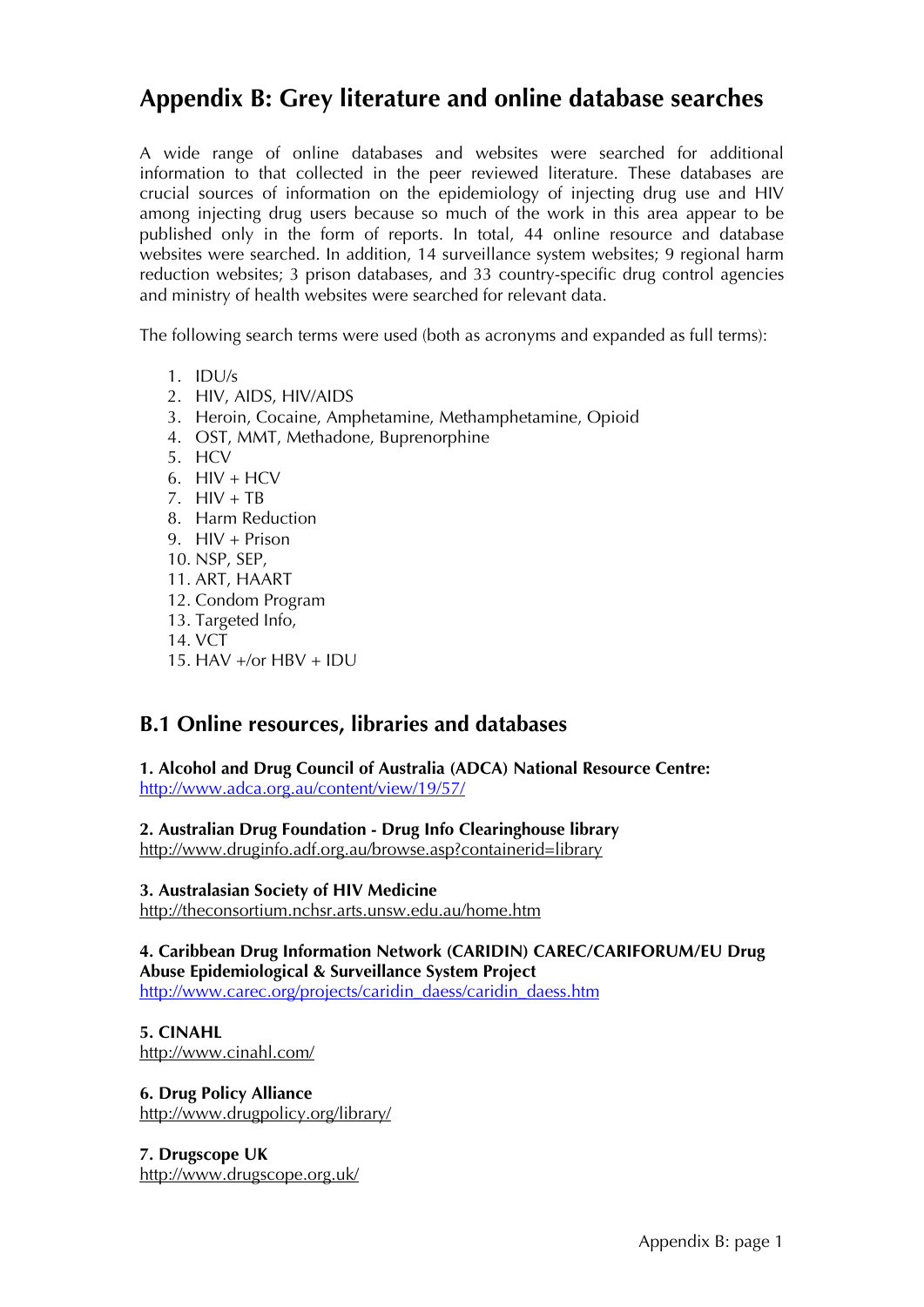**8. ELISAD Europe**  <http://www.addictionsinfo.eu/>

**9. Health on the net 'HON'** 

<http://www.hon.ch/>

## **10. Global Health (via UNSW Sirus)**

**11. Grey Net**  <http://www.greynet.org/>

**12. Science Accelerator**  <http://www.scienceaccelerator.gov/>

**13. High Wire Press at Standford University**  <http://highwire.stanford.edu/>

# **14. LILACS & MEDICARB databases ([Latin American and Caribbean of Health](http://www.bireme.br/bvs/I/isystem.htm)**

**[Sciences Information System\)](http://www.bireme.br/bvs/I/isystem.htm)** <http://www.bireme.br/php/index.php?lang=en>

**15. Lindesmith Library**  <http://library.soros.org/lindesmith.html>

# **16. National Prevention Information Network (formerly CDC AIDS clearinghouse)**

<http://www.cdcnpin.org/scripts/index.asp>

# **17. New York Academy of Medicine**

<http://www.nyam.org/library/>

# **18. Project CORK**

[http://www.projectcork.org/database\\_search/index.html](http://www.projectcork.org/database_search/index.html)

# **19. SAMHDA (Substance Abuse and Mental Health Data Archive)**

<http://www.icpsr.umich.edu/SAMHDA/>

**20. Schaffer Library of Drug Policy:** <http://www.druglibrary.org/schaffer/index.htm>

**21. SCOPUS** 

<http://www.info.scopus.com/>

# **22. Web of Science**

<http://scientific.thomson.com/products/wos/>

**23. Human Rights Watch:**  [http://www.hrw.org](http://www.hrw.org/)

# **24. PAIS International** – access via UNSW library resource list

**25. Virtual Health Science Library: EMIAC**  <http://www.virtualhealthlibrary.org/php/index.php?lang=en>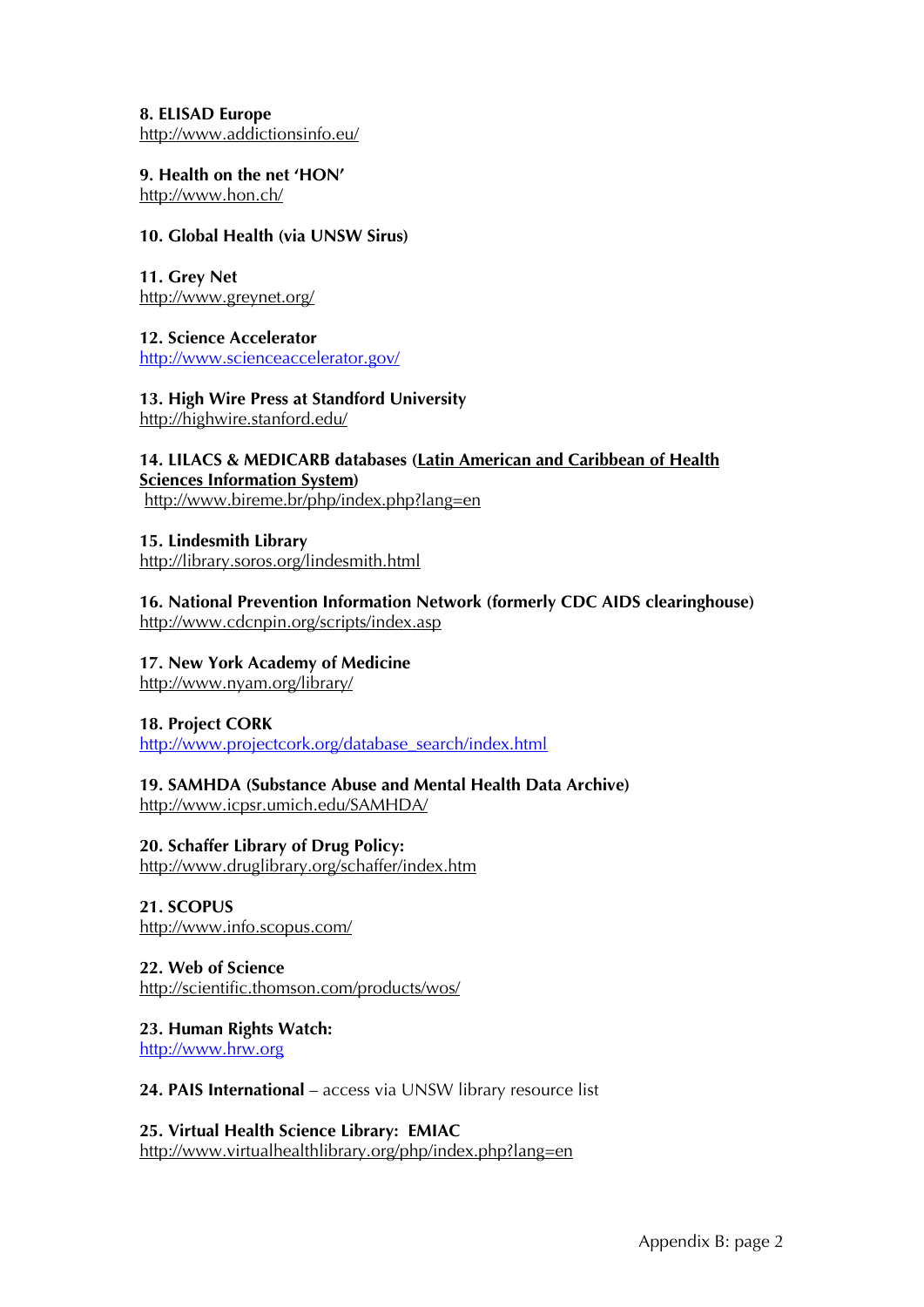**26. BiblioLine:** <http://biblioline.nisc.com/scripts/login.dll?noip>

### **27. ISI Proceedings** – access via UNSW library resource list

#### **28. MEDCARIB[1](#page-18-0)**

[http://bases.bireme.br/cgi](http://bases.bireme.br/cgi-bin/wxislind.exe/iah/online/?IsisScript=iah/iah.xis&base=MedCarib&lang=i&form=F)[bin/wxislind.exe/iah/online/?IsisScript=iah/iah.xis&base=MedCarib&lang=i&form=F](http://bases.bireme.br/cgi-bin/wxislind.exe/iah/online/?IsisScript=iah/iah.xis&base=MedCarib&lang=i&form=F)

### **29. The AIDS Education Global information System (AEGiS):**

<http://www.aegis.com/>

# **30. The Consortium for Social and Policy Research on HIV, Hepatitis C and related diseases:**

<http://nchsr.arts.unsw.edu.au/Clearinghouse/search.htm>

**31. hivpolicy.org**  <http://www.hivpolicy.org/>

**32. SEA-AIDS eForums**  <http://www.healthdev.org/eforums/sea-aids/>

**33. Beckley Foundation** 

<http://www.internationaldrugpolicy.net/>

**34. The International Treatment Preparedness Coalition (ITPC)**  [http://www.aidstreatmentaccess.org](http://www.aidstreatmentaccess.org/)

### **35. Thomas Land Health Publishers**

<http://thomasland.metapress.com/app/home/main.asp>

#### **36. Asia Development Bank**

<http://www.adb.org/>

### **37. World Bank AIDS Economics**

<http://www.worldbank.org/aidsecon/>

#### **38. AVERT**  <http://www.avert.org/>

-

**39. APAIC** 

<http://www.apaic.org/librarynew.html>

#### **40. IAS-AIDS conference proceedings**  <http://www.iasociety.org/>

**41. IHRA-Conference Proceedings** (via IHRA)

<span id="page-18-0"></span><sup>1</sup> Note: can be accessed through Virtual Health Library portal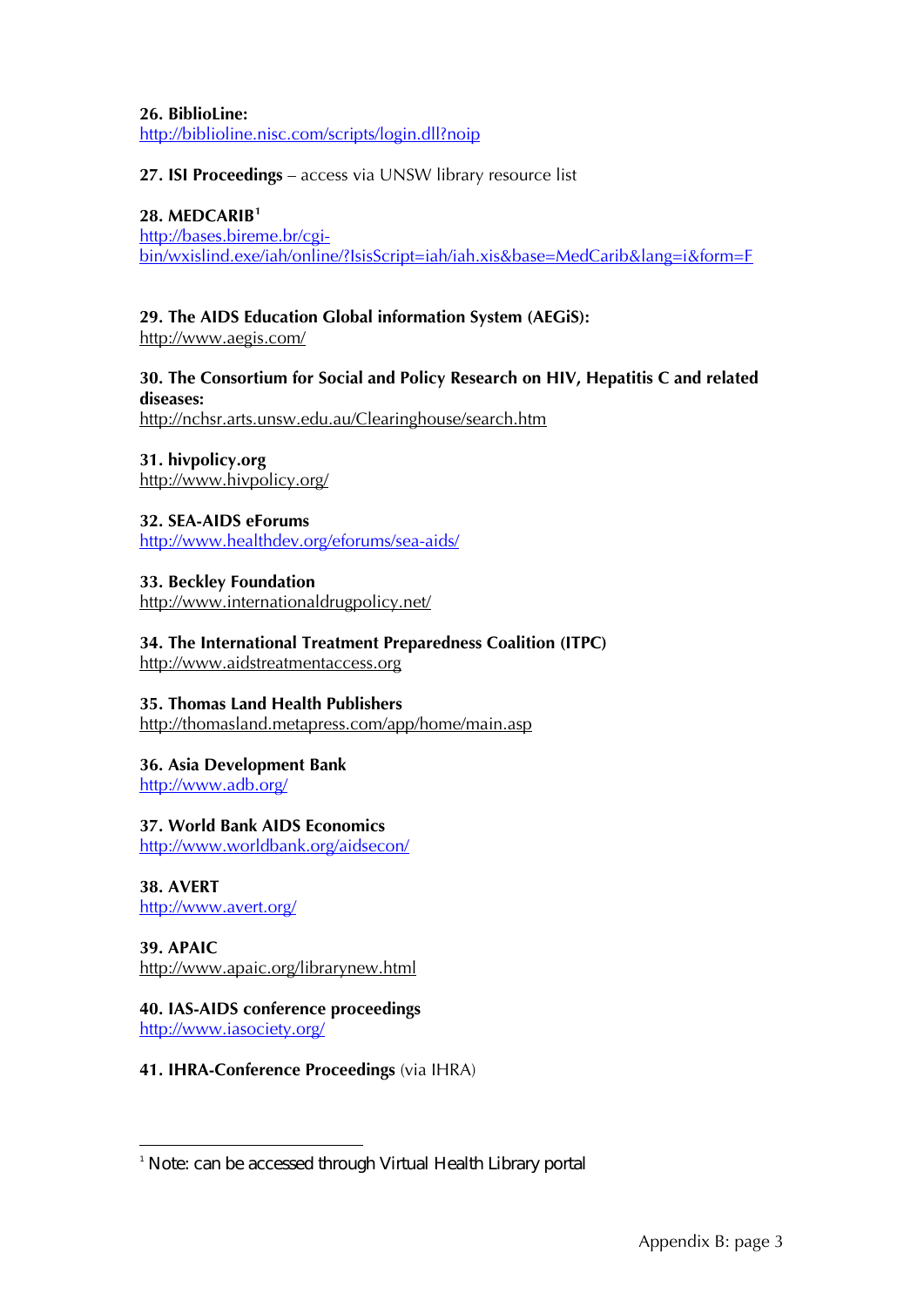### **42. Asia Foundation**

<http://www.asiafoundation.org/>

### **43. WHO regional office for the Eastern Mediterranean: Library and Information database**

[http://www.emro.who.int/cgi](http://www.emro.who.int/cgi-bin/wxis.exe/iah/?IsisScript=iah/iah.xic&base=emcat&lang=i)[bin/wxis.exe/iah/?IsisScript=iah/iah.xic&base=emcat&lang=i](http://www.emro.who.int/cgi-bin/wxis.exe/iah/?IsisScript=iah/iah.xic&base=emcat&lang=i)

### **44. China AIDS**

<http://www.china-aids.org/english/>

### **45. Cranstoun Drug Services**

<http://www.cranstoun.org/index.htm>

# **B.2 Surveillance Systems**

### **1. CARDIN: Caribbean Drug Information Network**

[http://www.carec.org/projects/caridin\\_daess/caridin\\_daess.htm](http://www.carec.org/projects/caridin_daess/caridin_daess.htm)

# **2. ACCORD: ASEAN and China Cooperative Operations in Response to Dangerous Drugs**

<http://www.accordplan.net/>

# **3. NATRESA: National Agency for the Treatment and Rehabilitation of Substance Abusers**

<http://www.gov.mu/portal/site/natresa/>

#### **4. Southern African Development Community (SADC) Epidemiology Network on Drug Use (SENDU)**  <http://www.sadc.int/>

**5. SIDUC: Inter-American Drug Use Data System**  <http://www.cicad.oas.org/en/default.asp>

#### **6. CICAD OID: The Inter-American Observatory on Drugs**  <http://www.cicad.oas.org/OID/>

#### **7. APAIC: Asian Pacific ATS Information Centre**  <http://www.apaic.org/> -Regional ATS trends:<http://www.apaic.org/TRENDS/Philippinesnew.html>

# **8. CEWG: Community Epidemiology Work Group**

<http://www.drugabuse.gov/about/organization/CEWG/CEWGHome.html>

# **9. DAWN: Drug Abuse Warning Network (US)**

<http://dawninfo.samhsa.gov/>

### **10. Australian Illicit Drug Reporting System (IDRS)**

<http://ndarc.med.unsw.edu.au/NDARCWeb.nsf/page/IDRSa>

# **11. Australian National Centre in HIV Epidemiology and Clinical Research (NCHECR)**  <http://www.nchecr.unsw.edu.au/>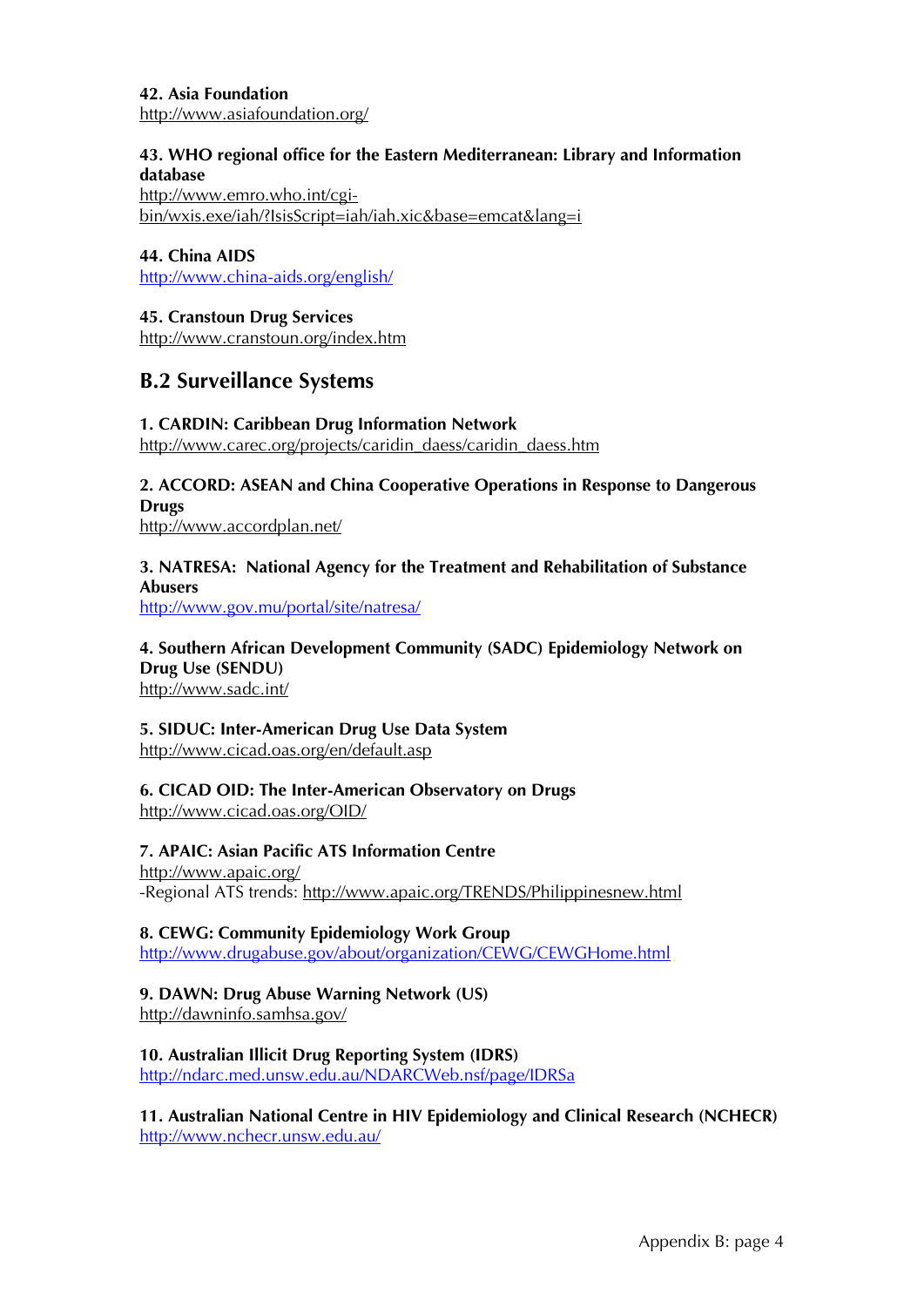**12. CDC Centre for Disease Control (US – Atlanta)**  <http://www.cdc.gov/>

**14. European Monitoring Centre on Drugs and Drug Addiction (EMCDDA)**  <http://www.emcdda.europa.eu/>

# **B.3 National Government Drug Agencies, Ministries of Health and related**

Many government websites were searched. These included:

### **1. Andorra: Ministry of Health and Welfare**

[http://www.salutibenestar.ad](http://www.salutibenestar.ad/)

**2. Armenia: National Centre for AIDS Preventio[n](http://www.armaids.am/)** [http://www.armaids.am](http://www.armaids.am/)

**3. Austria: Federal Ministry for Health & Women** [http://www.bmgf.gv.at](http://www.bmgf.gv.at/)

**4. Belgium: Scientific Institute of Public Health** [http://www.iph.fgov.be](http://www.iph.fgov.be/)

**5. Cyprus: Ministry of Health** [http://www.moh.gov.cy](http://www.moh.gov.cy/moh/moh.nsf/index_en/index_en?OpenDocument)

**6. Czech Republic: National Institute of Public Health**  [http://www.szu.cz](http://www.szu.cz/)

**7. Denmark: Statens Serum Institute** [http://www.ssi.dk](http://www.ssi.dk/)

#### **8. Estonia: Health Protection Inspectorate**  <http://www.tervisekaitse.ee/?lang=3>

**9. Finland: National Public Health Institute** [http://www.ktl.fi](http://www.ktl.fi/)

**10. France: Institut de veille sanitaire** [http://www.invs.sante.fr](http://www.invs.sante.fr/)

#### **11. Georgia: AIDS & Clinical Immunology Research Centre** [http://aids.gol.ge](http://aids.gol.ge/)

**12. Germany: Robert Koch-Institut**  [http://www.rki.de](http://www.rki.de/)

**13. Greece: Hellenic Centre for Disease Prevention and Control** [http://www.keel.org.gr](http://www.keel.org.gr/)

**14. Iceland: Directorate of Health** <http://www.landlaeknir.is/>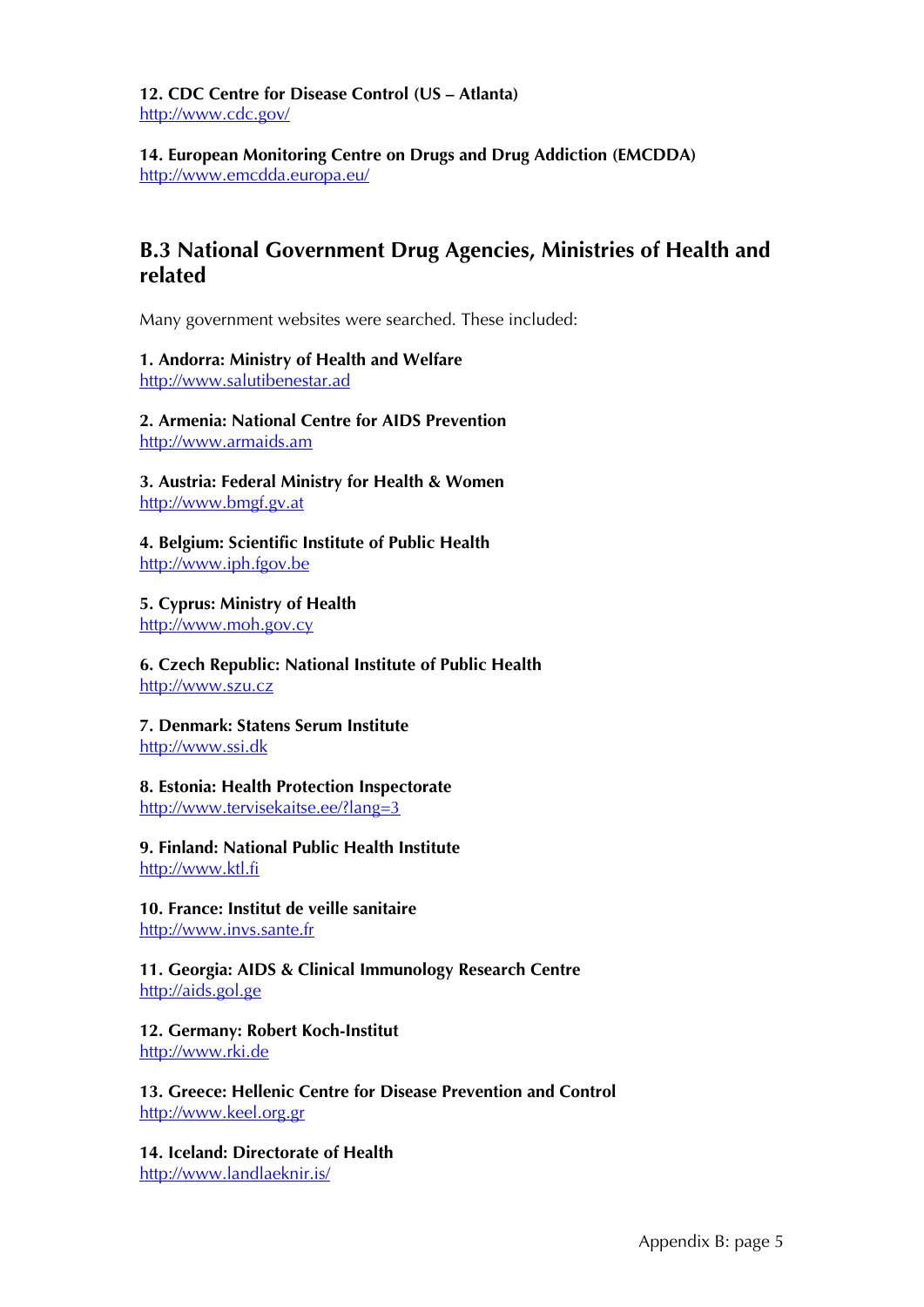#### **15. Indonesia: Departemen Keseatan**

[http://www.depkes.go.id/en/index\\_en.htm](http://www.depkes.go.id/en/index_en.htm)

**16. Ireland: Health Protection Surveillance Centre** [http://www.ndsc.ie](http://www.ndsc.ie/)

**17. Israel: Ministry of Health** [http://www.health.gov.il](http://www.health.gov.il/)

**18. Italy: Istituto Superiore di Sanità** [http://www.iss.it](http://www.iss.it/)

**19. Latvia: AIDS Prevention Centre** <http://www.aids-latvija.lv/>

**20. Lithuania: AIDS Centre** [http://www.aids.lt](http://www.aids.lt/)

**21. Luxembourg: Direction de la Santé**  [http://www.ms.etat.lu](http://www.ms.etat.lu/)

**22. Malta: Department of Public Health** <http://www.sahha.gov.mt/pages.aspx>

**23. Netherlands: National Institute for Public Health & the Environment**  [http://www.rivm.nl](http://www.rivm.nl/)

 **24. Norway: Institute of Public Health** [http://www.fhi.no](http://www.fhi.no/)

**25. Poland: National Institute of Hygiene** [http://www.medstat.waw.pl](http://www.medstat.waw.pl/)

**26. Portugal: National Institute of Health Dr Ricardo Jorge**  [http://www.insarj.pt](http://www.insarj.pt/)

**Romania: Matei Bals Institute of Infectious Diseases, Bucharest**  [http://www.ms.ro](http://www.ms.ro/)

**27. Spain: Instituto de Salud "Carlos III"**  [http://www.isciii.es](http://www.isciii.es/)

**28. Sweden: Institute for Infectious Disease Control**  [http://www.smittskyddsinstitutet.se](http://www.smittskyddsinstitutet.se/)

**29. Switzerland: Federal Office of Public Health** [http://www.bag.admin.ch](http://www.bag.admin.ch/)

**30. Thailand: Office of the Narcotics Control Board (ONCB)**  <http://www.oncb.go.th/>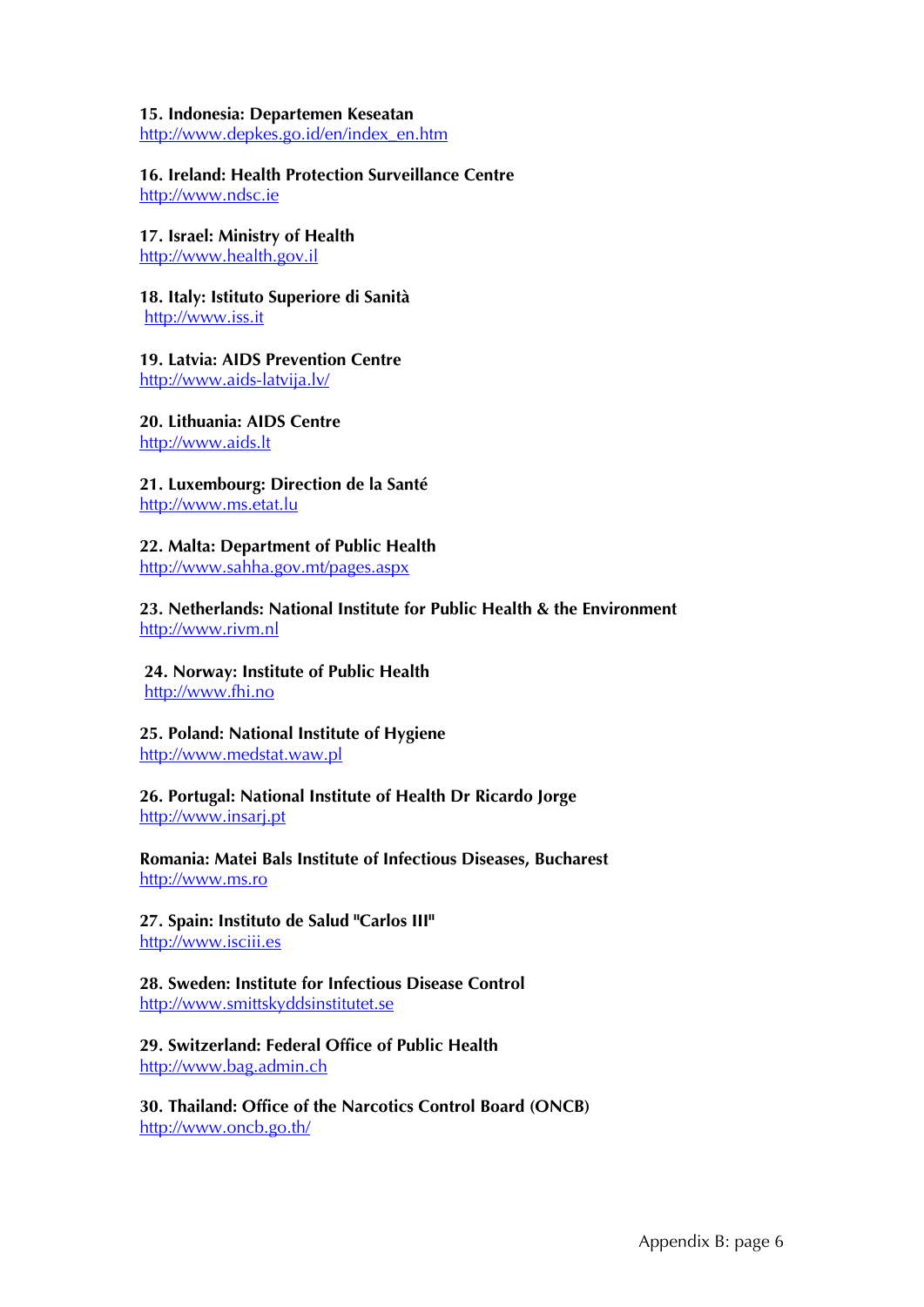**31. Turkey: Ministry of Health** [http://www.saglik.gov.tr](http://www.saglik.gov.tr/)

**32. United Kingdom: Health Protection Agency & Health Protection Scotland, Glasgow** [http://www.hpa.org.uk](http://www.hpa.org.uk/) & [http://www.hps.scot.nhs.uk](http://www.hps.scot.nhs.uk/)

#### **33. Viet Nam: Ministry of Health**

<http://www.moh.gov.vn/homebyt/en/portal/index.jsp>

# **B.4 Regional Harm Reduction Networks**

**1. Soros IHRD program**  <http://www.soros.org/initiatives/health/focus/ihrd>

#### **2. Asian Harm Reduction Network**

[http://www.ahrn.net](http://www.ahrn.net/)

# **3. Canadian Harm Reduction Network**

<http://www.canadianharmreduction.com/>

#### **4. Central and Eastern European and Central Asian Harm Reduction Network**  <http://www.ceehrn.org/>

# **5. CHRC - Caribbean Harm Reduction Coalition**

[www.caribbeanharmreductioncoalition.htmlplanet.com](http://www.caribbeanharmreductioncoalition.htmlplanet.com/) 

#### **6. HRC – The Harm Reduction Coalition (USA)**  [www.harmreduction.org](http://www.harmreduction.org/)

#### **7. Reduc – The Brazilian Harm Reduction Network**  [www.reduc.org.br](http://www.reduc.org.br/)

# **8. UKHRA – The UK Harm Reduction Alliance**  [www.ukhra.org](http://www.ukhra.org/)

# **B.5 Prison databases**

-

### **1. International Centre for Prison Studies – Kings College**  <http://www.kcl.ac.uk/schools/law/research/icps>

**2. ENDIPP[2](#page-22-0) - European Network on Drugs and Infections Prevention in Prison**  [http://www.endipp.net/index.php?option=com\\_content&task=view&id=32&Itemid=49](http://www.endipp.net/index.php?option=com_content&task=view&id=32&Itemid=49)

<span id="page-22-0"></span><sup>&</sup>lt;sup>2</sup> Note: the ENDIPP website has been discontinued as of early 2008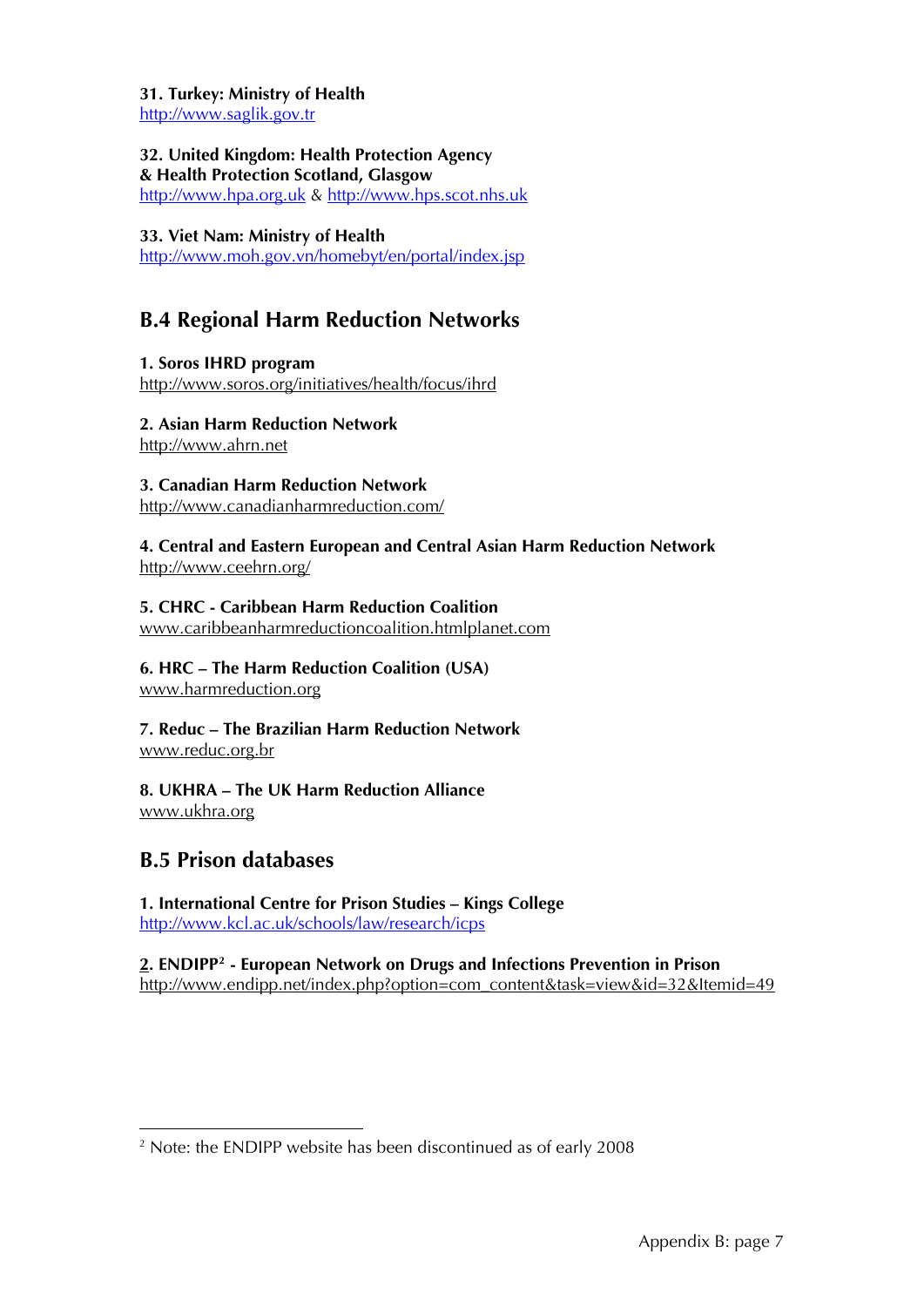# **Appendix C: Email request for additional data**

In January 2008, an email was sent worldwide requesting further data to:

- a. known email lists (including the Asian Harm Reduction Network, EHRN, IYNHR, NHRN, Stijn Goossens, HRC, ADCA UPDATE, International Harm Reduction Association, CHRC, Correlation-ENSIH),
- b. Reference Group members,
- c. WHO, UNAIDS and UNODC Headquarters staff, and
- d. Contacts of researchers in the Secretariat team.

This request resulted in 62 responses containing data from people and resulted in the identification of reports that provided data for countries across all regions worldwide.

The email text read:

# *"URGENT REQUEST Reference Group to the UN on HIV and IDU*

## **We are looking for data from around the world on the number of injecting drug users and HIV prevalence among IDUs.**

### **Do you have data from your country?**

*The Reference Group to the United Nations on HIV and injecting drug use* advises UNODC, UNAIDS and WHO on injecting drug use and on effective approaches to HIV prevention and care for IDUs to help guide strategies for scaling up these activities.

See [www.idurefgroup.unsw.edu.au](http://www.idurefgroup.unsw.edu.au/) for more information about the work of the Reference Group, the international experts who currently make up the group and the Secretariat which is currently based at the National Drug and Alcohol Centre in Australia.

One of our major activities is to report on the global extent of IDU and HIV.

We are in the process of updating estimates for every country around the world on:

- 1. *the number of people who inject drugs in each country*
- 2. *the prevalence of HIV among these injecting drug users*

Many of you may be familiar with the estimates that were released several years ago by the previous Reference Group.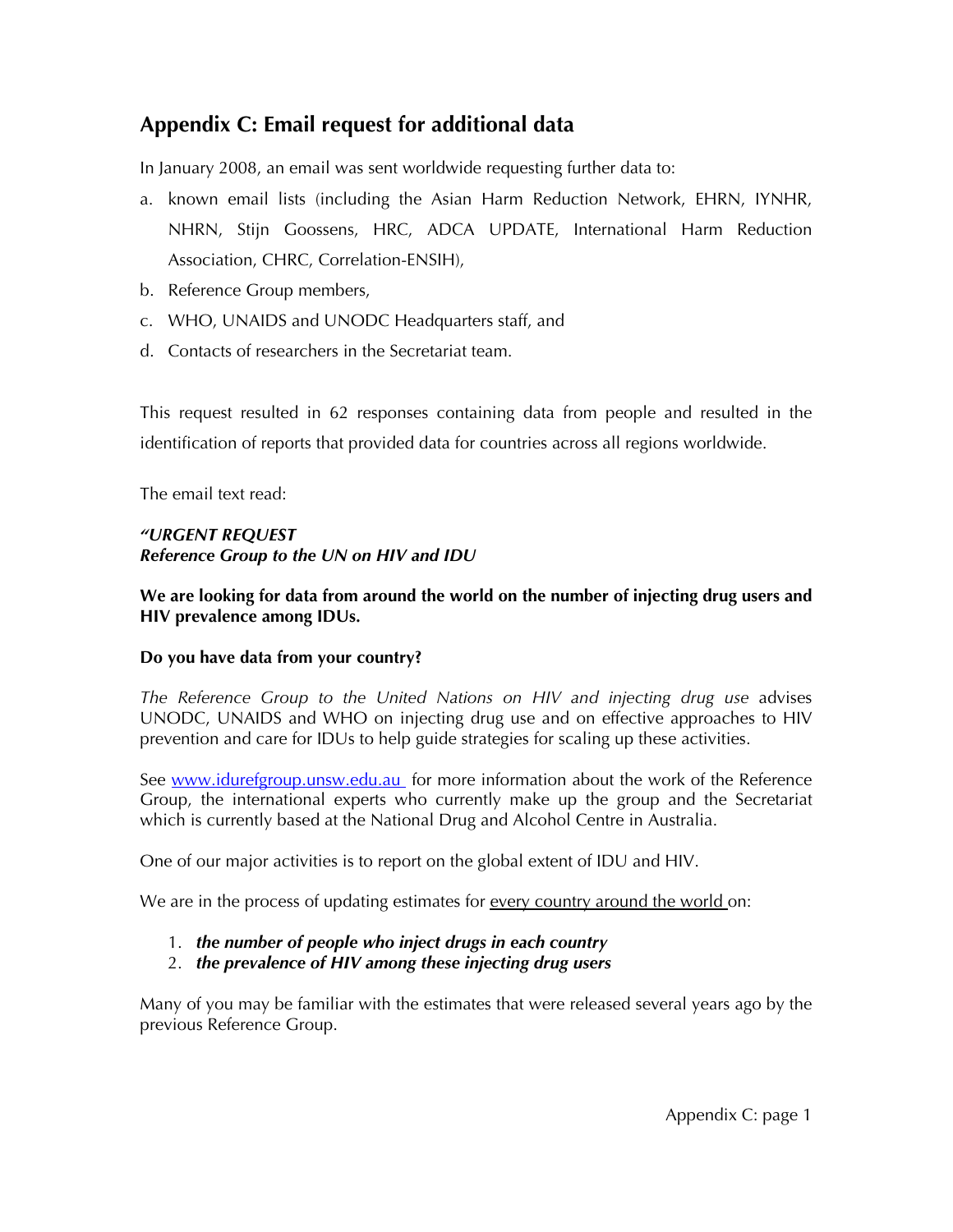Producing these estimates is difficult because in many countries there are no data measuring the extent of injecting drug use or HIV among injecting drug users. In other countries data may exist, but are not widely available.

So far we have conducted a very large search of the peer-reviewed literature and have tried to gather as much *grey* literature (such as NGO and government reports) as possible. However we know that there will be some material that our search would have missed.

Below is a list of countries that we do not currently have sufficient data on. This lack of data means we will be unable to make direct estimates on the size of the IDU population or the prevalence of HIV among IDUs for these countries.

#### **Do you have any information on these countries that may be of use to us?**

Any assistance you are able to provide will be acknowledged in the reports of the Reference Group. We have only a limited amount of time in which to complete this work. Because of this we will only be able consider material that is sent to us *before Friday 15 February 2008."* 

### **More data is needed for the following countries:**

Eastern Europe and Central Asia: Bosnia and Herzegovina, Georgia, Lithuania

South Asia: Bhutan, Maldives, Sri Lanka

#### East and South East Asia

Brunei Darussalam, Democratic People's Republic of Korea, Japan, Lao People's Democratic Republic, Mongolia, Republic of Korea, Singapore, The Taiwan Provence of China, Timor Leste

#### Caribbean

Antigua and Barbuda, Bahamas, Barbados, Cuba, Dominica, Dominican Republic, Grenada, Haiti, Jamaica, Saint Kitts and Nevis, Saint Lucia, Saint Vincent & Grenadines, Trinidad and Tobago

#### South America

Argentina, Belize, Bolivia, Brazil, Chile, Colombia, Costa Rica, Ecuador, El Salvador, Guatemala, Guyana, Honduras, Nicaragua, Panama, Paraguay, Peru, Suriname, Uruguay, Venezuela

#### Oceania and the Pacific

American Samoa, Federated States of Micronesia, Fiji, French Polynesia, Guam, Kiribati, Marshall Islands, Nauru, New Caledonia, Palau, Papua New Guinea, Samoa, Solomon Islands, Tonga, Tuvalu, Vanuatu

#### Western Europe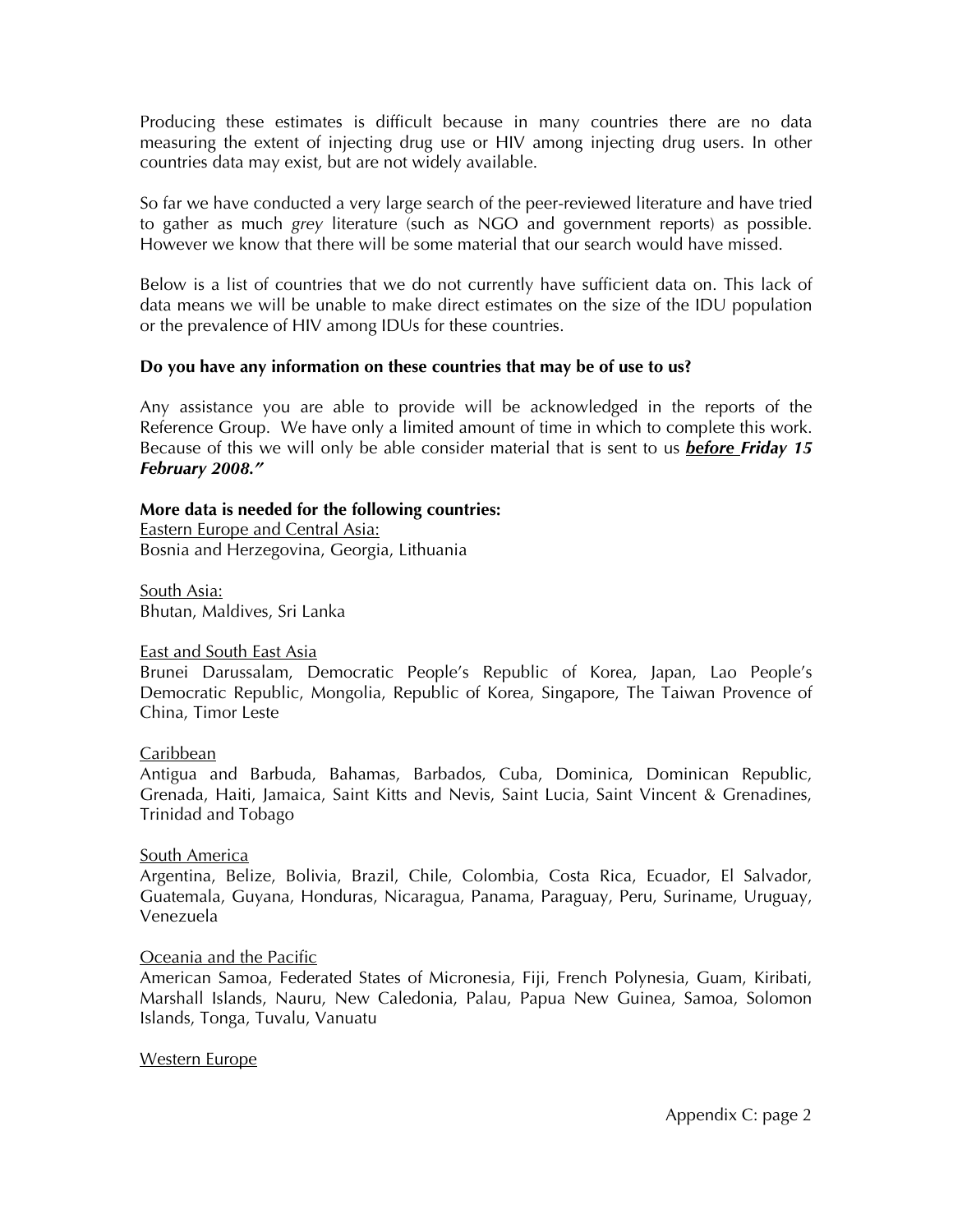Albania, Andorra, Belgium, Iceland, Italy, Finland, France, Liechtenstein, Monaco, Montenegro, San Marino, Serbia, Spain, Switzerland, The Former Yugoslav Republic of Macedonia

#### Middle East and North Africa

Algeria, Bahrain, Egypt, Iraq, Jordan, Kuwait, Lebanon, Libyan Arab Jamahiriya, Morocco, Occupied Palestinian Territories, Oman, Qatar, Saudi Arabia, Sudan, Syrian Arab Republic, Tunisia, Turkey, United Arab Emirates, Yemen

#### Sub-Saharan Africa

Angola, Benin, Botswana, Burkina Faso, Burundi, Cameroon, Cape Verde, Central African Republic, Chad, Comoros, Côte d'Ivoire, Democratic Republic of the Congo, Djibouti, Equatorial Guinea, Eritrea, Ethiopia, Gabon, Gambia, Ghana, Guinea, Guinea-Bissau, Kenya, Lesotho, Liberia, Madagascar, Malawi, Mali, Mauritania, Mozambique, Namibia, Niger, Nigeria, Republic of the Congo, Rwanda, Sao Tome and Principe, Senegal, Seychelles, Sierra Leone, Somalia, Swaziland, Togo, Uganda, Zambia, Zimbabwe

If you have any information you can share with us or you have any further questions please send an email to: **IDUreferencegroup@med.unsw.edu.au** 

We would greatly appreciate any help you can offer us.

I look forward to hearing from you.

Regards,

Bradley Mathers.

Dr Bradley Mathers Coordinator, Secretariat of the Reference Group to the UN on HIV and IDU National Drug and Alcohol Research Centre University of New South Wales Sydney, Australia Web: [http://www.idurefgroup.unsw.edu.au](http://www.idurefgroup.unsw.edu.au/)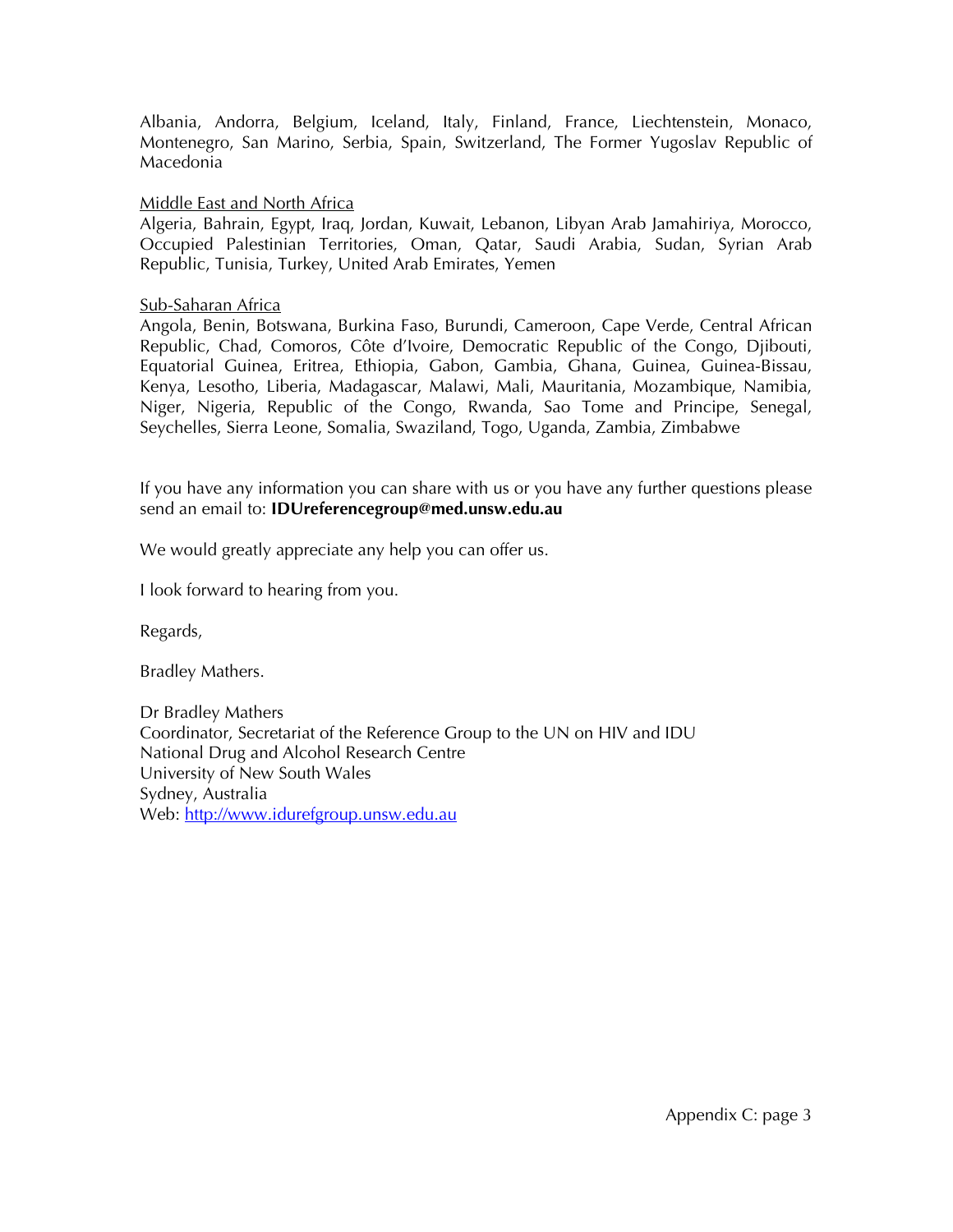# **Appendix D: Source references for estimates used**

#### Table 2 (D): Evidence on the prevalence of injecting drug use and HIV among people who inject drugs in Europe

| Countries and             | IDU prevalence (%)                                  |                          |                                                     |                                                     | 2007 IDU population      |                                                         | HIV prevalence (%)       |                          |                          |  |
|---------------------------|-----------------------------------------------------|--------------------------|-----------------------------------------------------|-----------------------------------------------------|--------------------------|---------------------------------------------------------|--------------------------|--------------------------|--------------------------|--|
| territories               | Lower                                               | Mid                      | Upper                                               | Lower                                               | Mid                      | Upper                                                   | Lower                    | Mid                      | Upper                    |  |
| <b>Eastern Europe</b>     |                                                     |                          |                                                     |                                                     |                          |                                                         |                          |                          |                          |  |
| Armenia                   | $\overline{\phantom{a}}$                            | (1)                      | $\hspace{0.05cm} -\hspace{0.05cm}$                  | $\overline{\phantom{a}}$                            | (1)                      | $\hspace{0.05cm} \hspace{0.02cm} \hspace{0.02cm} \dots$ | (1, 2)                   | (1, 2)                   | (2)                      |  |
| Azerbaijan                | $\overline{\phantom{a}}$                            | (3, 4)                   | $-\hbox{--}$                                        | $\hspace{0.05cm} -\hspace{0.05cm} -\hspace{0.05cm}$ | (3, 4)                   | $\overline{\phantom{a}}$                                | (5)                      | (5)                      | (5)                      |  |
| <b>Belarus</b>            | $\overline{\phantom{a}}$                            | (6)                      | $\overline{\phantom{a}}$                            | $\hspace{0.05cm} -$                                 | (6)                      | $\hspace{0.05cm} -\hspace{0.05cm} -\hspace{0.05cm}$     | $\overline{\phantom{a}}$ | (6)                      | $\overline{\phantom{a}}$ |  |
| Bosnia & Herzegovina      | $\hspace{0.05cm} -\hspace{0.05cm} -\hspace{0.05cm}$ | (7)                      | $-\hbox{--}$                                        | $\overline{\phantom{a}}$                            | $\overline{\phantom{a}}$ | $\hspace{0.05cm} -\hspace{0.05cm} -\hspace{0.05cm}$     | $\overline{\phantom{a}}$ | (8)                      | $\overline{\phantom{a}}$ |  |
| <b>Bulgaria</b>           | (9)                                                 | (9)                      | (9)                                                 | (9)                                                 | (9)                      | (9)                                                     | $\overline{\phantom{a}}$ | (10)                     | $\overline{\phantom{a}}$ |  |
| Croatia                   | $\overline{\phantom{a}}$                            | (8)                      | $-\hbox{--}$                                        | $\overline{\phantom{a}}$                            | $\overline{\phantom{a}}$ | $\overline{\phantom{a}}$                                | $\overline{\phantom{a}}$ | (10)                     | $\overline{\phantom{a}}$ |  |
| Czech Republic            | (11)                                                | (11)                     | (11)                                                | (11)                                                | (11)                     | (11)                                                    | (10)                     | (10)                     | (10)                     |  |
| Estonia                   | (10)                                                | (10)                     | (10)                                                | (10)                                                | (10)                     | (10)                                                    | (10)                     | (10)                     | (10)                     |  |
| Georgia                   | (12)                                                | (12, 13)                 | (13)                                                | (12)                                                | (12, 13)                 | (13)                                                    | (12)                     | (12, 13)                 | (13)                     |  |
| Hungary                   | (10)                                                | (10)                     | (10)                                                | (10)                                                | (10)                     | (10)                                                    | (10)                     | (10)                     | (10)                     |  |
| Latvia                    | (10)                                                | (10)                     | (10)                                                | (10)                                                | (10)                     | (10)                                                    | (10)                     | (10)                     | (10)                     |  |
| Lithuania                 | $\overline{\phantom{a}}$                            | (14)                     | $\overline{\phantom{a}}$                            | $\overline{\phantom{a}}$                            | (14)                     | $\overline{\phantom{a}}$                                | $\overline{\phantom{a}}$ | (10)                     | $\overline{\phantom{a}}$ |  |
| Moldova                   | $-\!$ $\!-$                                         | (8)                      | $-\!$                                               | $\overline{\phantom{a}}$                            | (8)                      | $\overline{\phantom{a}}$                                | $\overline{\phantom{a}}$ | (15)                     | $\sim$                   |  |
| Poland                    | (10)                                                | (10)                     | (10)                                                | (10)                                                | (10)                     | (10)                                                    | $\overline{\phantom{a}}$ | (10)                     | $\overline{\phantom{a}}$ |  |
| Romania                   | $-\!$ –                                             | (16, 17)                 | $-\!$                                               | $\hspace{0.05cm} -\hspace{0.05cm} -\hspace{0.05cm}$ | $\overline{\phantom{a}}$ | $\hspace{0.05cm} -\hspace{0.05cm} -\hspace{0.05cm}$     | $\overline{\phantom{a}}$ | (10)                     | $\overline{\phantom{a}}$ |  |
| <b>Russian Federation</b> | $-\!$ –                                             | (3)                      | $-\!$                                               | $\overline{\phantom{a}}$                            | (3)                      | $\hspace{0.05cm} -\hspace{0.05cm} -\hspace{0.05cm}$     | (18)                     | (18)                     | (18)                     |  |
| Slovakia                  | (11)                                                | (11)                     | (11)                                                | (11)                                                | (11)                     | (11)                                                    | $\overline{\phantom{a}}$ | (10, 19, 20)             | $\overline{\phantom{a}}$ |  |
| Ukraine                   | (21)                                                | (21)                     | (21)                                                | $\overline{\phantom{a}}$                            | $\overline{\phantom{a}}$ | $\hspace{0.05cm} -\hspace{0.05cm} -\hspace{0.05cm}$     | $\overline{\phantom{a}}$ | (22)                     | $\overline{\phantom{a}}$ |  |
| <b>Western Europe:</b>    |                                                     |                          |                                                     |                                                     |                          |                                                         |                          |                          |                          |  |
| Albania                   | $-\hbox{--}$                                        | (23)                     | $-\hbox{--}$                                        | $\hspace{0.05cm} -$                                 | $\overline{\phantom{a}}$ | $\hspace{0.05cm} -\hspace{0.05cm} -\hspace{0.05cm}$     | $\overline{\phantom{a}}$ | (10)                     | $\overline{\phantom{a}}$ |  |
| Andorra                   | $\overline{\phantom{a}}$                            | (23)                     | $\overline{\phantom{a}}$                            | $\hspace{0.05cm} -\hspace{0.05cm} -\hspace{0.05cm}$ | $\overline{\phantom{a}}$ | $\hspace{0.05cm} -\hspace{0.05cm} -\hspace{0.05cm}$     | $\overline{\phantom{a}}$ | (10)                     | $\overline{a}$           |  |
| Austria                   | (10)                                                | (10)                     | (10)                                                | (10)                                                | (10)                     | (10)                                                    | $\overline{\phantom{a}}$ | (10)                     | $\sim$ $\sim$            |  |
| Belgium                   | (10)                                                | (10)                     | (10)                                                | (10)                                                | (10)                     | (10)                                                    | (10)                     | (10)                     | (10)                     |  |
| Denmark                   | (10)                                                | (10)                     | (10)                                                | (10)                                                | (10)                     | (10)                                                    | $\overline{\phantom{a}}$ | (10)                     | $\overline{\phantom{a}}$ |  |
| Finland                   | (10)                                                | (10)                     | (10)                                                | (10)                                                | (10)                     | (10)                                                    | $\overline{\phantom{a}}$ | (10)                     | $\sim$ $\sim$            |  |
| France                    | $\overline{\phantom{a}}$                            | (10)                     | $\overline{\phantom{a}}$                            | $\overline{\phantom{a}}$                            | (10)                     | $\overline{\phantom{a}}$                                | $\overline{\phantom{a}}$ | (10)                     | $\overline{\phantom{a}}$ |  |
| Germany                   | (10)                                                | (10)                     | (10)                                                | (10)                                                | (10)                     | (10)                                                    | $\overline{\phantom{a}}$ | (10)                     | $\overline{\phantom{a}}$ |  |
| Greece                    | (11)                                                | (11)                     | (11)                                                | (11)                                                | (11)                     | (11)                                                    | (10)                     | (10)                     | (10)                     |  |
| Iceland                   | $\overline{\phantom{a}}$                            | (23)                     | $\overline{\phantom{a}}$                            | $\overline{\phantom{a}}$                            | $\overline{\phantom{a}}$ | $\overline{\phantom{a}}$                                | $\overline{\phantom{a}}$ | (23)                     | $\overline{\phantom{a}}$ |  |
| Ireland                   | (10)                                                | (10)                     | (10)                                                | (10)                                                | (10)                     | (10)                                                    | $\overline{\phantom{a}}$ | (10)                     | $\mathbf{u}$             |  |
| Italy                     | $\overline{\phantom{a}}$                            | (10)                     | $-\!$                                               | $\overline{\phantom{a}}$                            | (10)                     | $\overline{\phantom{a}}$                                | $\overline{\phantom{a}}$ | (24)                     | $\overline{\phantom{a}}$ |  |
| Liechtenstein             | $\overline{\phantom{a}}$                            | $\overline{\phantom{a}}$ | $-\!$                                               | $\overline{\phantom{a}}$                            | $\overline{\phantom{a}}$ | $\overline{\phantom{a}}$                                | $\overline{\phantom{a}}$ | $\overline{\phantom{a}}$ | $\overline{\phantom{a}}$ |  |
| Luxembourg                | $\overline{\phantom{a}}$                            | (10, 25)                 | $\hspace{0.05cm} -\hspace{0.05cm} -\hspace{0.05cm}$ | $\overline{\phantom{a}}$                            | (10, 25)                 | $\overline{\phantom{a}}$                                | $\overline{\phantom{a}}$ | (10)                     | $\overline{\phantom{a}}$ |  |
| Macedonia FYR             | $\hspace{0.05cm} -\hspace{0.05cm} -\hspace{0.05cm}$ | (23)                     | $\overline{\phantom{a}}$                            | $\hspace{0.05cm} -\hspace{0.05cm} -\hspace{0.05cm}$ | $\overline{\phantom{a}}$ | $\overline{\phantom{a}}$                                | $\overline{\phantom{a}}$ | (23)                     | $-$                      |  |
| Malta                     | (10)                                                | (10)                     | (10)                                                | (10)                                                | (10)                     | (10)                                                    | $\overline{\phantom{a}}$ | (10)                     | $\sim$ $\sim$            |  |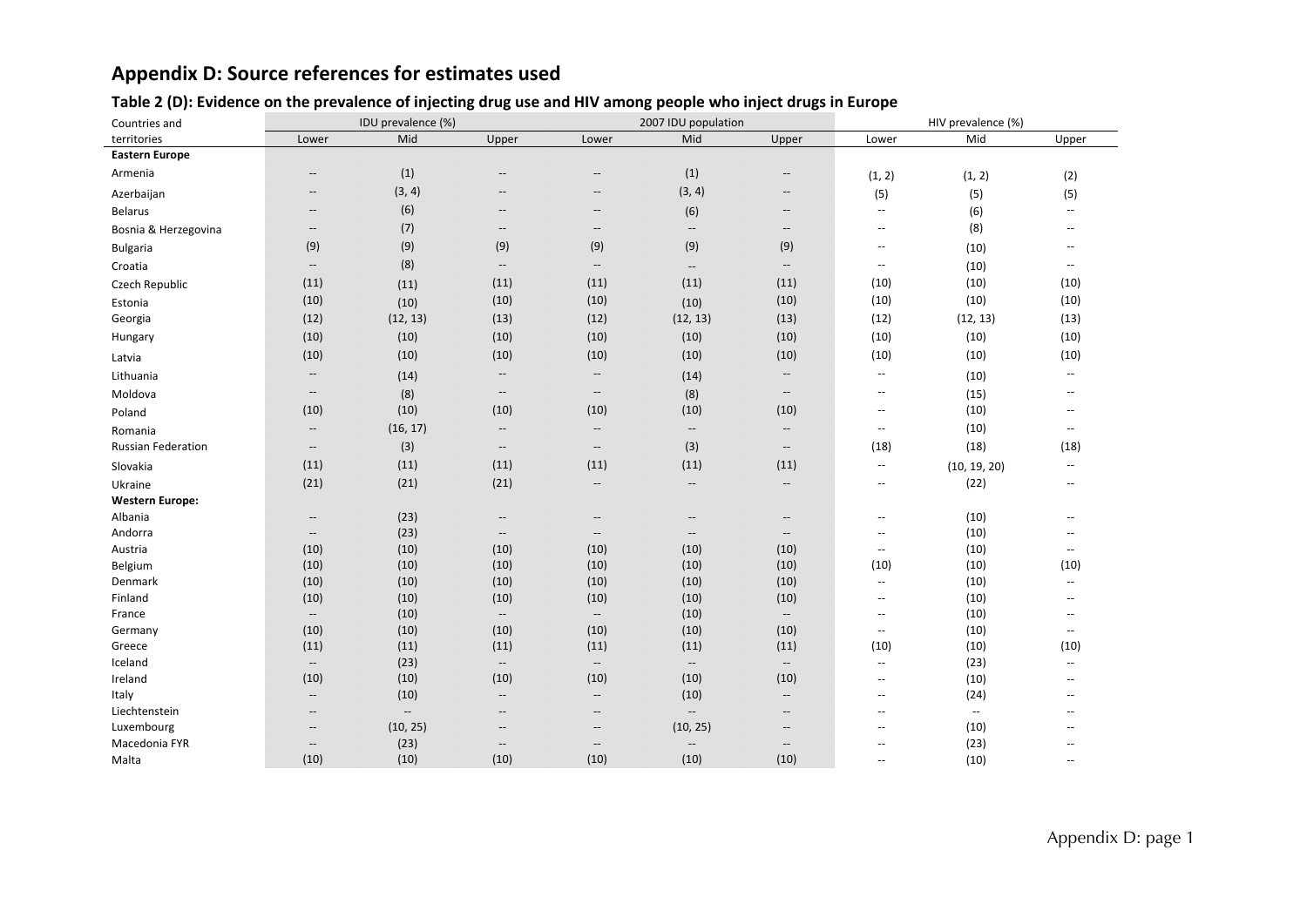| Monaco         | $\hspace{0.05cm} \ldots$                            | (23)     | $- -$                                          | $- -$                                                   | $- -$                                 | $--$                                                | $- -$                                 | (23)     | $- -$    |
|----------------|-----------------------------------------------------|----------|------------------------------------------------|---------------------------------------------------------|---------------------------------------|-----------------------------------------------------|---------------------------------------|----------|----------|
| Montenegro     | $\hspace{0.05cm} -\hspace{0.05cm} -\hspace{0.05cm}$ | (23)     | $--$                                           | $\hspace{0.05cm} \hspace{0.02cm} \hspace{0.02cm} \dots$ | $\hspace{0.05cm}$ – $\hspace{0.05cm}$ | $--$                                                | $\overline{\phantom{m}}$              | (23)     | --       |
| Netherlands    | (10)                                                | (10)     | (10)                                           | (10)                                                    | (10)                                  | (10)                                                | $\hspace{0.05cm}$ $\hspace{0.05cm}$   | (26)     | --       |
| Norway         | (10, 27)                                            | (10, 27) | (10, 27)                                       | (10, 27)                                                | (10, 27)                              | (10, 27)                                            | $\overline{\phantom{m}}$              | (10)     |          |
| Portugal       | (10)                                                | (10)     | (10)                                           | (10)                                                    | (10)                                  | (10)                                                | (10)                                  | (10)     | (10)     |
| San Marino     | $\hspace{0.05cm} -\hspace{0.05cm} -\hspace{0.05cm}$ | (23)     | $- -$                                          | $\hspace{0.05cm} \hspace{0.02cm} \hspace{0.02cm} \dots$ | $- -$                                 | $--$                                                | $\hspace{0.05cm}$ – $\hspace{0.05cm}$ | (23)     | --       |
| Serbia         | $\hspace{0.05cm} -\hspace{0.05cm} -\hspace{0.05cm}$ | (23)     | $- -$                                          | $\hspace{0.05cm} \hspace{0.02cm} \hspace{0.02cm} \dots$ | $\hspace{0.05cm}$                     | $--$                                                | $\overline{\phantom{a}}$              | (23)     | $- -$    |
| Slovenia       | $\hspace{0.05cm} \ldots$                            | (10)     | $\hspace{0.1mm}-\hspace{0.1mm}-\hspace{0.1mm}$ | $\hspace{0.05cm} \hspace{0.02cm} \hspace{0.02cm} \dots$ | (10)                                  | $\hspace{0.05cm} -\hspace{0.05cm} -\hspace{0.05cm}$ | $\overline{\phantom{m}}$              | (10)     | $- -$    |
| Spain          | $\hspace{0.05cm} -\hspace{0.05cm} -\hspace{0.05cm}$ | (10)     | $- -$                                          | $\hspace{0.05cm}$ – $\hspace{0.05cm}$                   | (10)                                  | $--$                                                | $\overline{\phantom{m}}$              | (10)     | $- -$    |
| Sweden         | $\hspace{0.05cm} -\hspace{0.05cm} -\hspace{0.05cm}$ | (10)     | $--$                                           | $\hspace{0.05cm} -\hspace{0.05cm} -\hspace{0.05cm}$     | (10)                                  | $--$                                                | $\overline{\phantom{m}}$              | (10)     | --       |
| Switzerland    | (10)                                                | (10)     | (10)                                           | (10)                                                    | (10)                                  | (10)                                                | $\overline{\phantom{m}}$              | (10)     | --       |
| United Kingdom | (11)                                                | (11)     | (11)                                           | (11)                                                    | (11)                                  | (11)                                                | (24, 28)                              | (24, 28) | (24, 28) |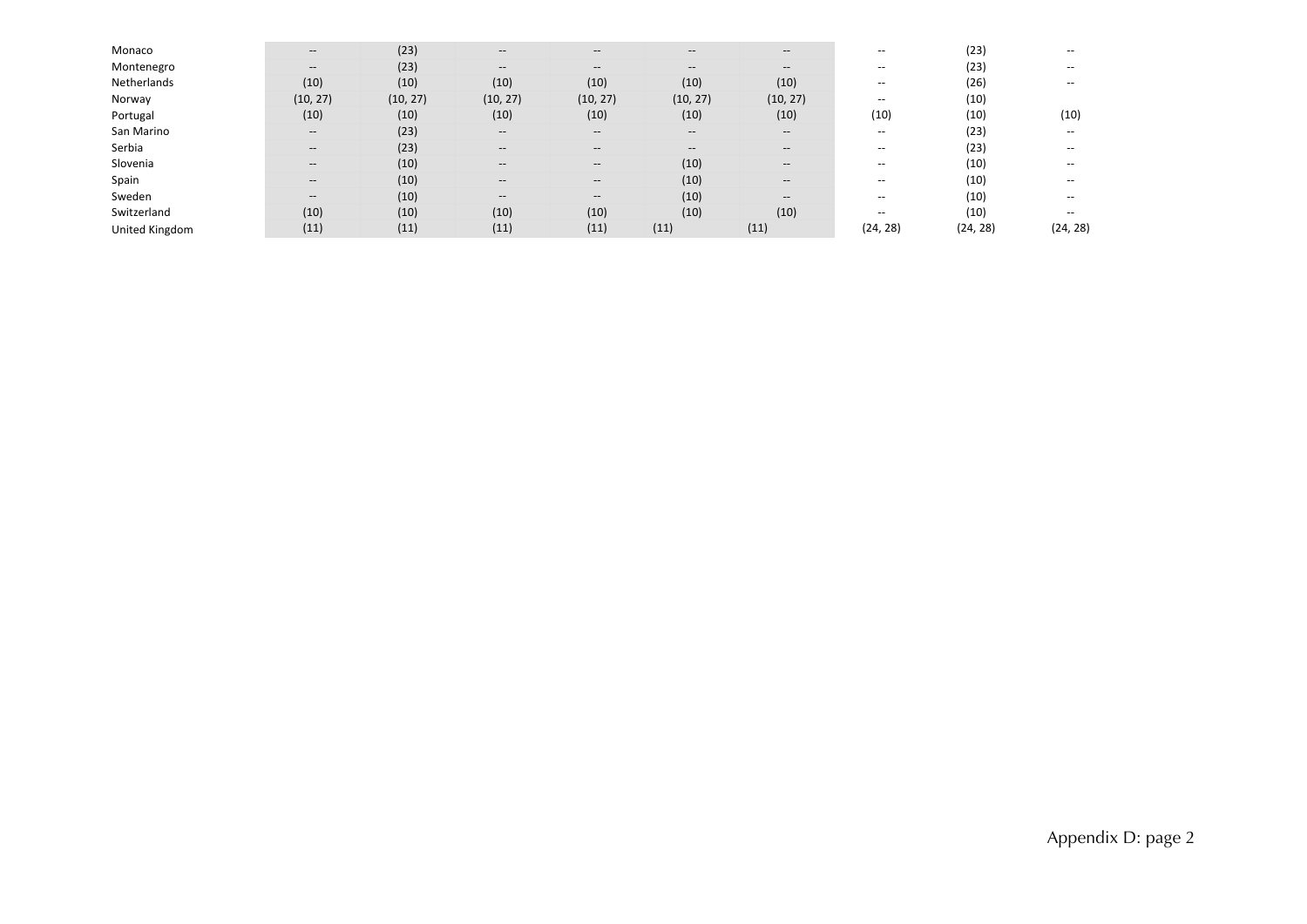|                                  | IDU prevalence (%)                                  |                          |                                                     |                                                     | 2007 IDU population                                 |                                                     | HIV prevalence (%)                                  |                           |                                                     |  |
|----------------------------------|-----------------------------------------------------|--------------------------|-----------------------------------------------------|-----------------------------------------------------|-----------------------------------------------------|-----------------------------------------------------|-----------------------------------------------------|---------------------------|-----------------------------------------------------|--|
|                                  | Lower                                               | Mid                      | Upper                                               | Lower                                               | Mid                                                 | Upper                                               | Lower                                               | Mid                       | Upper                                               |  |
| <b>East and South East Asia:</b> |                                                     |                          |                                                     |                                                     |                                                     |                                                     |                                                     |                           |                                                     |  |
| Brunei Darussalam                | $\hspace{0.05cm} -\hspace{0.05cm} -\hspace{0.05cm}$ | (29)                     | $\hspace{0.05cm} -$                                 | $\hspace{0.05cm} -$                                 | $\hspace{0.05cm} -\hspace{0.05cm} -\hspace{0.05cm}$ | $\hspace{0.05cm} -\hspace{0.05cm} -\hspace{0.05cm}$ | $\overline{\phantom{a}}$                            | (30)                      | $\overline{\phantom{a}}$                            |  |
| Cambodia                         | (31)                                                | (31)                     | (31)                                                | (31)                                                | (31)                                                | (31)                                                | (31)                                                |                           |                                                     |  |
| China                            | (32)                                                | (32)                     | (32)                                                | (32)                                                | (32)                                                | (32)                                                | (32)                                                |                           |                                                     |  |
| <b>DPR Korea</b>                 | $\overline{\phantom{a}}$                            | $\overline{\phantom{a}}$ | $\overline{\phantom{a}}$                            | $--$                                                | $\hspace{0.05cm} -\hspace{0.05cm} -\hspace{0.05cm}$ | $\overline{\phantom{a}}$                            | $\sim$                                              | $\overline{\phantom{a}}$  | $\overline{\phantom{a}}$                            |  |
| Indonesia                        | (33)                                                | (33)                     | (33)                                                | (33)                                                | (33)                                                | (33)                                                | (33)                                                | (33)                      | (33)                                                |  |
| Japan                            | $\hspace{0.05cm} -\hspace{0.05cm} -\hspace{0.05cm}$ | (34)                     | $\overline{\phantom{a}}$                            | $\hspace{0.05cm} -\hspace{0.05cm} -\hspace{0.05cm}$ | (34)                                                | $\overline{\phantom{a}}$                            | $\sim$ $\sim$                                       | (34)                      | $\overline{\phantom{a}}$                            |  |
| Lao PDR                          | $\overline{\phantom{a}}$                            | $(35-37)$                | $\overline{\phantom{a}}$                            | $\overline{\phantom{a}}$                            | $\hspace{0.05cm} -\hspace{0.05cm} -\hspace{0.05cm}$ | $\overline{\phantom{a}}$                            | $\overline{\phantom{a}}$                            | (38)                      | $\overline{a}$                                      |  |
| Malaysia                         | (39)                                                | (39)                     | (39)                                                | (39)                                                | (39)                                                | (39)                                                | --                                                  | (40)                      | $\overline{\phantom{a}}$                            |  |
| Mongolia                         | $\hspace{0.05cm} -\hspace{0.05cm} -\hspace{0.05cm}$ | (41)                     | $\hspace{0.05cm} -\hspace{0.05cm} -\hspace{0.05cm}$ | $\hspace{0.05cm} \ldots$                            | $\hspace{0.05cm} -\hspace{0.05cm} -\hspace{0.05cm}$ | $\overline{\phantom{a}}$                            | $\hspace{0.05cm} -\hspace{0.05cm} -\hspace{0.05cm}$ | (41)                      | $\hspace{0.05cm} -\hspace{0.05cm} -\hspace{0.05cm}$ |  |
| Myanmar                          | (42)                                                | $(42)$ $(43)$            | (42)                                                | (42)                                                | (42)                                                | (42)                                                | (42)                                                | (42)                      | (42)                                                |  |
| Republic of Korea                | $\hspace{0.05cm} \cdots$                            | (44)                     | $\overline{\phantom{a}}$                            | $\hspace{0.05cm} -\hspace{0.05cm} -\hspace{0.05cm}$ | $-\!$                                               | $\overline{\phantom{a}}$                            | $\overline{\phantom{a}}$                            | (44)                      | $\overline{\phantom{a}}$                            |  |
| Philippines                      | $\overline{\phantom{a}}$                            | $(45-47)$                | $\overline{\phantom{a}}$                            | $\overline{\phantom{a}}$                            | $\overline{\phantom{a}}$                            | $\overline{\phantom{a}}$                            | --                                                  | (45)                      | $\overline{a}$                                      |  |
| Singapore                        | $\overline{\phantom{a}}$                            | (34)                     | $\overline{\phantom{a}}$                            | $\hspace{0.05cm} -$                                 | $\qquad \qquad -$                                   | $\overline{\phantom{a}}$                            | $\hspace{0.05cm} -\hspace{0.05cm} -\hspace{0.05cm}$ | (30)                      | $\hspace{0.05cm} -\hspace{0.05cm} -\hspace{0.05cm}$ |  |
| Taiwan province of China         | $-$                                                 | (48)                     | $-$                                                 | $-$                                                 | $-$                                                 | $-$                                                 | (48)                                                | (48, 49)                  | (49)                                                |  |
| Thailand                         | $\hspace{0.05cm} -$                                 | $(50-52)$                | --                                                  | $-\hbox{--}$                                        | $(50-52)$                                           | --                                                  | $\overline{\phantom{a}}$                            | (53)                      | $\hspace{0.05cm} -\hspace{0.05cm} -\hspace{0.05cm}$ |  |
| <b>Timor Leste</b>               | $\hspace{0.05cm}$                                   | (54)                     | $\hspace{0.05cm} -\hspace{0.05cm} -\hspace{0.05cm}$ | $-\!$                                               | $-\hbox{--}$                                        | $\overline{\phantom{a}}$                            | $\hspace{0.05cm} -\hspace{0.05cm} -\hspace{0.05cm}$ | $\overline{\phantom{a}}$  | $\overline{\phantom{a}}$                            |  |
| Viet Nam                         | $\hspace{0.05cm}$                                   | (55)                     | $\hspace{0.05cm} -\hspace{0.05cm} -\hspace{0.05cm}$ | $\hspace{0.05cm} \cdots$                            | (55)                                                | $\overline{\phantom{a}}$                            | $\hspace{0.05cm} -\hspace{0.05cm} -\hspace{0.05cm}$ | (56)                      | $\overline{\phantom{a}}$                            |  |
| South Asia:                      |                                                     |                          |                                                     |                                                     |                                                     |                                                     |                                                     |                           |                                                     |  |
| Afghanistan                      | (57)                                                | (57)                     | (57)                                                | (57)                                                | (57)                                                | (57)                                                | (58)                                                | (58)                      | (58)                                                |  |
| Bangladesh                       | (59)                                                | (60, 61)                 | (59, 60)                                            | (60)                                                | (60)                                                | (60)                                                | (61)                                                | (61)                      | (61)                                                |  |
| Bhutan                           | $\overline{\phantom{a}}$                            | (62)                     | $\overline{\phantom{a}}$                            | $\overline{\phantom{a}}$                            | $\overline{\phantom{a}}$                            | $\overline{\phantom{a}}$                            | $\overline{\phantom{a}}$                            | $\mathbb{L}^{\mathbb{L}}$ | $\overline{\phantom{a}}$                            |  |
| India                            | (63)                                                | (63)                     | (63)                                                | (63)                                                | (63)                                                | (63)                                                | $\overline{\phantom{a}}$                            | (64)                      | $\hspace{0.05cm} -\hspace{0.05cm} -\hspace{0.05cm}$ |  |
| Iran, Islamic Republic           | $\hspace{0.05cm} -\hspace{0.05cm} -\hspace{0.05cm}$ | (65)                     | --                                                  | $\hspace{0.05cm} -\hspace{0.05cm} -\hspace{0.05cm}$ | (65)                                                | $\overline{\phantom{a}}$                            | (66)                                                | (66)                      | (66)                                                |  |
| Maldives                         | $\hspace{0.05cm} -\hspace{0.05cm} -\hspace{0.05cm}$ | (67)                     | $\overline{\phantom{a}}$                            | $\hspace{0.05cm} -\hspace{0.05cm} -\hspace{0.05cm}$ | $-\!$                                               | $\overline{\phantom{a}}$                            | $\overline{\phantom{a}}$                            | $\overline{\phantom{a}}$  | $\overline{\phantom{a}}$                            |  |
| Nepal                            | (68)                                                | (68)                     | (68)                                                | (68)                                                | (68)                                                | (68)                                                | $\sim$ $\sim$                                       | (68)                      | $\mathbf{u}$                                        |  |
| Pakistan                         | (69)                                                | (69)                     | (69)                                                | (69)                                                | (69)                                                | (69)                                                | (69, 70)                                            | (69, 70)                  | (69, 70)                                            |  |
| Sri Lanka                        | $\overline{\phantom{a}}$                            | (44, 71, 72)             | $\overline{\phantom{a}}$                            | $\overline{\phantom{a}}$                            | $\overline{\phantom{a}}$                            | $\overline{\phantom{a}}$                            | $\overline{a}$                                      | (72)                      | $\mathbf{u}$                                        |  |
| <b>Central Asia:</b>             |                                                     |                          |                                                     |                                                     |                                                     |                                                     |                                                     |                           |                                                     |  |
| Kazakhstan                       | $\overline{\phantom{a}}$                            | $-\, -$                  | $\overline{\phantom{a}}$                            | $-\!$                                               | (3, 73, 74)                                         | $\overline{\phantom{a}}$                            | (73, 74)                                            | $\overline{\phantom{a}}$  | (73, 74)                                            |  |
| Kyrgyzstan                       | $\hspace{0.05cm}$                                   | $\overline{\phantom{a}}$ | $\qquad \qquad -$                                   | $\overline{\phantom{a}}$                            | (73, 74)                                            | $\overline{\phantom{a}}$                            | (73, 74)                                            | $\overline{\phantom{a}}$  | (73, 74)                                            |  |
| Tajikistan                       | $\overline{\phantom{a}}$                            | $\overline{\phantom{a}}$ | --                                                  | $\overline{\phantom{a}}$                            | (73, 74)                                            | $\overline{\phantom{a}}$                            | (73, 74)                                            | $\overline{\phantom{a}}$  | (73, 74)                                            |  |
| Turkmenistan                     |                                                     | (3)                      | $\overline{\phantom{a}}$                            | $\hspace{0.05cm} -$                                 | $-\!$                                               | $\hspace{0.05cm} -\hspace{0.05cm} -\hspace{0.05cm}$ | --                                                  | (3)                       | $\overline{\phantom{a}}$                            |  |
| Uzbekistan                       | $\hspace{0.05cm} -$                                 | (3, 73, 74)              | $\overline{\phantom{a}}$                            | $\hspace{0.05cm} -\hspace{0.05cm} -\hspace{0.05cm}$ | (3, 73, 74)                                         | $\hspace{0.05cm} -\hspace{0.05cm} -\hspace{0.05cm}$ | $(73 - 75)$                                         | $\mathbf{u}$              | (73, 74, 76)                                        |  |

#### Table 3 (D): Evidence on the prevalence of injecting drug use and HIV among people who inject drugs in Asia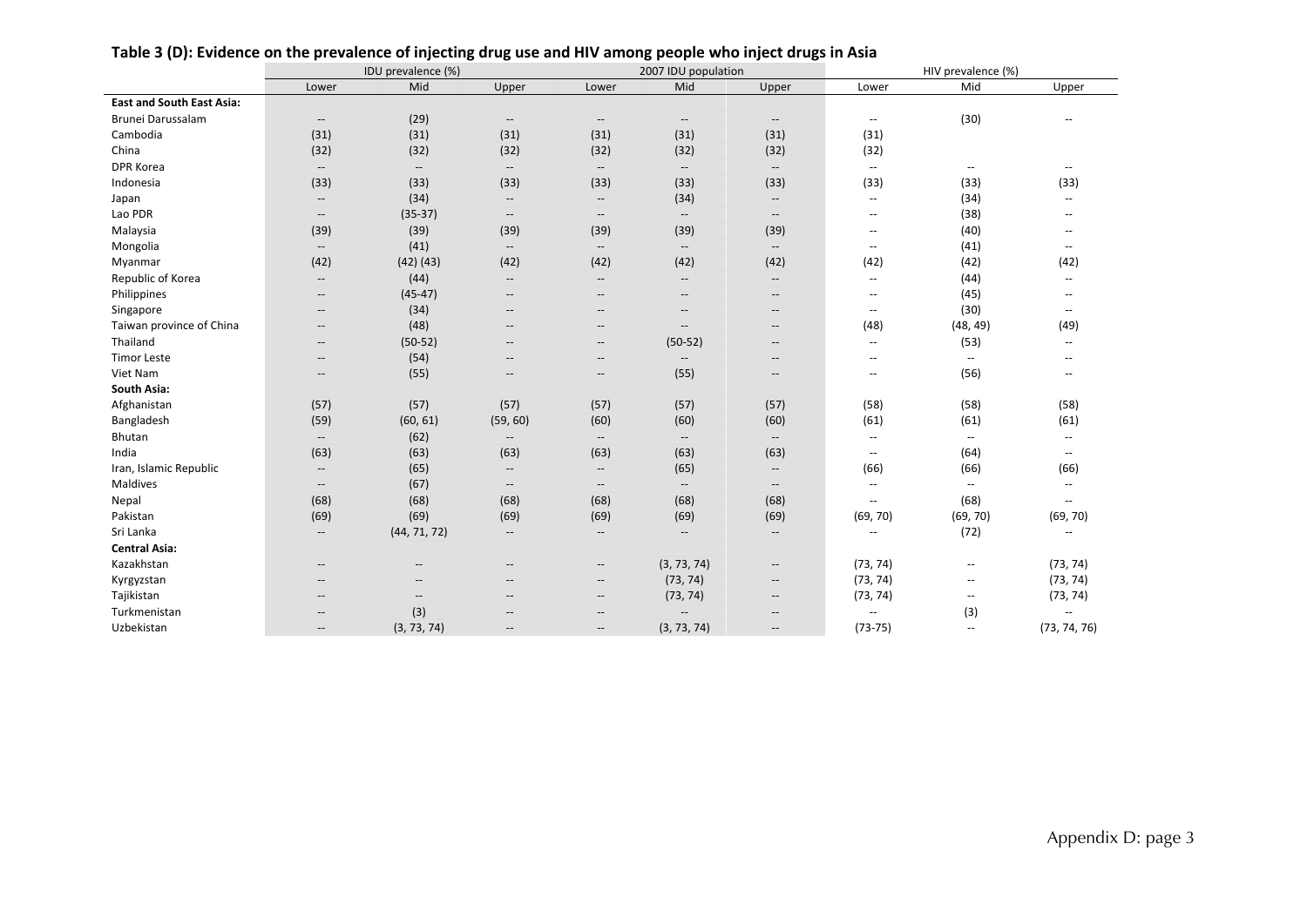| Countries and              | IDU prevalence (%)                                  |                          |                          | 2007 IDU population                   |                                                     | HIV prevalence (%)                                  |                          |                             |                          |
|----------------------------|-----------------------------------------------------|--------------------------|--------------------------|---------------------------------------|-----------------------------------------------------|-----------------------------------------------------|--------------------------|-----------------------------|--------------------------|
| territories                | Lower                                               | Mid                      | Upper                    | Lower                                 | Mid                                                 | Upper                                               | Lower                    | Mid                         | Upper                    |
| Antigua & Barbuda          | $\overline{\phantom{a}}$                            | (77)                     | $\overline{\phantom{a}}$ | $\overline{\phantom{a}}$              | $\hspace{0.05cm} -\hspace{0.05cm} -\hspace{0.05cm}$ | $\hspace{0.05cm} -\hspace{0.05cm} -\hspace{0.05cm}$ | Щ,                       | (77)                        | $\overline{a}$           |
| <b>Bahamas</b>             | $\hspace{0.05cm} -\hspace{0.05cm} -\hspace{0.05cm}$ | (30, 77)                 | $\qquad \qquad -$        | $\qquad \qquad -$                     | $\hspace{0.05cm} -$                                 | $\hspace{0.05cm} -\hspace{0.05cm} -\hspace{0.05cm}$ | $\overline{\phantom{a}}$ | (30)                        | --                       |
| <b>Barbados</b>            | $\overline{\phantom{a}}$                            | (77)                     | --                       |                                       | --                                                  | $\overline{\phantom{a}}$                            | $\overline{\phantom{a}}$ | (78)                        | $\overline{a}$           |
| Bermuda                    | $\overline{\phantom{a}}$                            | (30)                     | $-\hbox{--}$             | $\overline{\phantom{a}}$              | $\hspace{0.05cm} -\hspace{0.05cm}$                  | $\overline{\phantom{a}}$                            | $\overline{a}$           | $\mathcal{L}_{\mathcal{F}}$ | $-$                      |
| Commonwealth of Puerto     | $\hspace{0.05cm} -\hspace{0.05cm} -\hspace{0.05cm}$ | (79)                     | $\qquad \qquad -$        | $\hspace{0.05cm}$ – $\hspace{0.05cm}$ | (79)                                                | $\hspace{0.05cm} -\hspace{0.05cm} -\hspace{0.05cm}$ | $\overline{\phantom{a}}$ | (80)                        | $\qquad \qquad -$        |
| Rico                       |                                                     |                          |                          |                                       |                                                     |                                                     |                          |                             |                          |
| Cuba                       | $\hspace{0.05cm} -\hspace{0.05cm} -\hspace{0.05cm}$ | $\overline{\phantom{a}}$ | $-$                      | $\hspace{0.05cm}$ – $\hspace{0.05cm}$ | $\hspace{0.05cm}$ – $\hspace{0.05cm}$               | $\hspace{0.05cm} -\hspace{0.05cm} -\hspace{0.05cm}$ | $\overline{a}$           | (81)                        | $\qquad \qquad -$        |
| Dominica                   | $-$                                                 | (77, 82)                 | $\overline{a}$           |                                       |                                                     | $\overline{\phantom{a}}$                            |                          | (77)                        |                          |
| Dominican Republic         | $\overline{\phantom{a}}$                            | (30)                     | $\overline{\phantom{a}}$ | --                                    | --                                                  | $\overline{\phantom{a}}$                            | --                       | (30)                        | $\sim$                   |
| Grenada                    | $\overline{a}$                                      | (77)                     | Ξ.                       | --                                    | --                                                  | $\hspace{0.05cm} -\hspace{0.05cm} -\hspace{0.05cm}$ | --                       | (77)                        |                          |
| Haiti                      | $\overline{\phantom{a}}$                            | (77, 82, 83)             | --                       | --                                    | --                                                  | $\hspace{0.05cm} -$                                 | $\overline{a}$           | (77, 84, 85)                |                          |
| Jamaica                    | $\hspace{0.05cm} -\hspace{0.05cm} -\hspace{0.05cm}$ | (77)                     | $\overline{\phantom{a}}$ | $\qquad \qquad -$                     | $\qquad \qquad -$                                   | $\hspace{0.05cm} -\hspace{0.05cm} -\hspace{0.05cm}$ | $\overline{\phantom{a}}$ | $(77, 86-88)$               | $\overline{a}$           |
| Saint Kitts & Nevis        | $-$                                                 | (82)                     | --                       |                                       |                                                     | $-$                                                 | $-$                      | (77)                        | --                       |
| Saint Lucia                | $\overline{\phantom{a}}$                            | (82)                     | --                       |                                       |                                                     | $\hspace{0.05cm} -$                                 | --                       | (77)                        | --                       |
| Saint Vincent & Grenadines | $\overline{\phantom{a}}$                            | (77)                     | --                       | --                                    |                                                     | $\overline{\phantom{a}}$                            | $\overline{a}$           | (77)                        | $\overline{a}$           |
| Trinidad & Tobago          | $\overline{a}$                                      | (89)                     | Ξ.                       | $\overline{\phantom{a}}$              | --                                                  | $\overline{\phantom{a}}$                            | $-$                      | (77)                        | $\overline{a}$           |
| <b>Latin America:</b>      |                                                     |                          |                          |                                       |                                                     |                                                     |                          |                             |                          |
| Argentina                  | (90)                                                | (90, 91)                 | (91)                     | (90)                                  | (90, 91)                                            | (91)                                                | $(91)$ $(92)$            | (91, 92)                    | (91, 92)                 |
| <b>Belize</b>              | $\overline{\phantom{a}}$                            | (93)                     | $\overline{\phantom{a}}$ | $\hspace{0.05cm} -\hspace{0.05cm}$    | $\overline{\phantom{a}}$                            | $\overline{\phantom{a}}$                            | $\overline{\phantom{a}}$ | (77, 93, 94)                | $\overline{\phantom{a}}$ |
| Bolivia                    | --                                                  | (94)                     | $\overline{\phantom{a}}$ | $\qquad \qquad -$                     | $\overline{\phantom{a}}$                            | $\hspace{0.05cm} -$                                 | $\overline{\phantom{a}}$ | (94)                        | $\overline{\phantom{a}}$ |
| Brazil                     | --                                                  | (95)                     | $\qquad \qquad -$        | $\qquad \qquad -$                     | (95)                                                | $\hspace{0.05cm} -\hspace{0.05cm} -\hspace{0.05cm}$ | $(90, 96-98)$            | $(90, 96-98)$               | $(90, 96-98)$            |
| Chile                      | --                                                  | (99)                     | $\overline{\phantom{a}}$ | --                                    | (99)                                                | $\overline{\phantom{a}}$                            | $\overline{\phantom{a}}$ | (100, 101)                  | $\overline{\phantom{a}}$ |
| Colombia                   | --                                                  | (96)                     | $\overline{\phantom{a}}$ | $\overline{\phantom{a}}$              | $\overline{\phantom{a}}$                            | $\hspace{0.05cm} -\hspace{0.05cm} -\hspace{0.05cm}$ | (96)                     | (96)                        | (96)                     |
| Costa Rica                 | --                                                  | (30)                     | $\overline{\phantom{a}}$ | --                                    | $\hspace{0.05cm} -\hspace{0.05cm}$                  | $\hspace{0.05cm} -\hspace{0.05cm} -\hspace{0.05cm}$ | $\overline{\phantom{a}}$ | (30)                        | Ξ.                       |
| Ecuador                    | --                                                  | (30)                     | $\overline{\phantom{a}}$ | $\qquad \qquad -$                     | $\qquad \qquad -$                                   | $\overline{\phantom{a}}$                            | $\sim$ $\sim$            | (30)                        | $\overline{a}$           |
| El Salvador                | $-$                                                 | (94, 102)                | $-$                      | $-$                                   | $-$                                                 | $-$                                                 | $-$                      | (94, 102)                   | $-$                      |
| Guatemala                  | --                                                  | (94, 102)                | --                       |                                       |                                                     | $\hspace{0.05cm} -\hspace{0.05cm} -\hspace{0.05cm}$ | ÷-                       | (94, 102)                   | $-$                      |
| Guyana                     | --                                                  | (103)                    | $\overline{\phantom{a}}$ |                                       |                                                     | $\overline{\phantom{a}}$                            | $\overline{\phantom{a}}$ | $\ddotsc$                   | $\overline{a}$           |
| Honduras                   | $\qquad \qquad -$                                   | (104)                    | $\overline{\phantom{a}}$ | $\qquad \qquad -$                     | $\qquad \qquad -$                                   | $\overline{\phantom{a}}$                            | $\overline{\phantom{a}}$ | (94, 102, 104)              | $\overline{\phantom{a}}$ |
| Mexico                     | --                                                  | (90, 105)                | $\qquad \qquad -$        | --                                    | $-$                                                 | $\hspace{0.05cm} -\hspace{0.05cm} -\hspace{0.05cm}$ | (106)(107)               | (106)                       | (106, 107)               |
| Nicaragua                  | $\overline{a}$                                      | (30)                     | $\overline{\phantom{a}}$ | $-$                                   | --                                                  | $\overline{\phantom{a}}$                            | $\sim$                   | (96)                        | $\overline{a}$           |
| Panama                     | --                                                  | (94, 102)                | --                       | --                                    |                                                     | $\overline{\phantom{a}}$                            | $\overline{\phantom{a}}$ | (94, 102)                   | $\mathbf{u}$             |
| Paraguay                   | --                                                  | (108, 109)               | $\overline{\phantom{a}}$ | --                                    | --                                                  | $\hspace{0.05cm} -$                                 | (108, 109)               | (108, 109)                  | (108, 109)               |
| Peru                       | $\qquad \qquad -$                                   | (96)                     | $\overline{\phantom{a}}$ | $\qquad \qquad -$                     | $\hspace{0.05cm} -$                                 | $\hspace{0.05cm} -$                                 | $\overline{\phantom{a}}$ | (96)                        | $\overline{a}$           |
| Suriname                   | --                                                  | (30)                     | --                       | --                                    | --                                                  | $\overline{\phantom{a}}$                            | $\overline{\phantom{a}}$ | (110)                       | $\overline{a}$           |
| Uruguay                    | --                                                  | (111)                    | $-$                      | $\overline{\phantom{a}}$              | $\overline{\phantom{a}}$                            | $\overline{\phantom{a}}$                            | $\overline{a}$           | (90, 112)                   | $-$                      |
| Venezuela                  | --                                                  | (30)                     | $\overline{\phantom{a}}$ | --                                    | $\qquad \qquad -$                                   | $\hspace{0.05cm} -\hspace{0.05cm} -\hspace{0.05cm}$ | $\overline{\phantom{a}}$ | (30)                        | $\overline{\phantom{a}}$ |
| Canada and the US:         |                                                     |                          |                          |                                       |                                                     |                                                     |                          |                             |                          |
| Canada                     | (113)                                               | (113)                    | (113)                    | (113)                                 | (113)                                               | (113)                                               | (114)                    | (114)                       | (114)                    |
| <b>United States</b>       | (79)                                                | (79)                     | (79)                     | (79)                                  | (79)                                                | (79)                                                | (79, 115)                | (79, 115)                   | (79, 115)                |

#### Table 4 (D): Evidence on the prevalence of injecting drug use and HIV among people who inject drugs in the Americas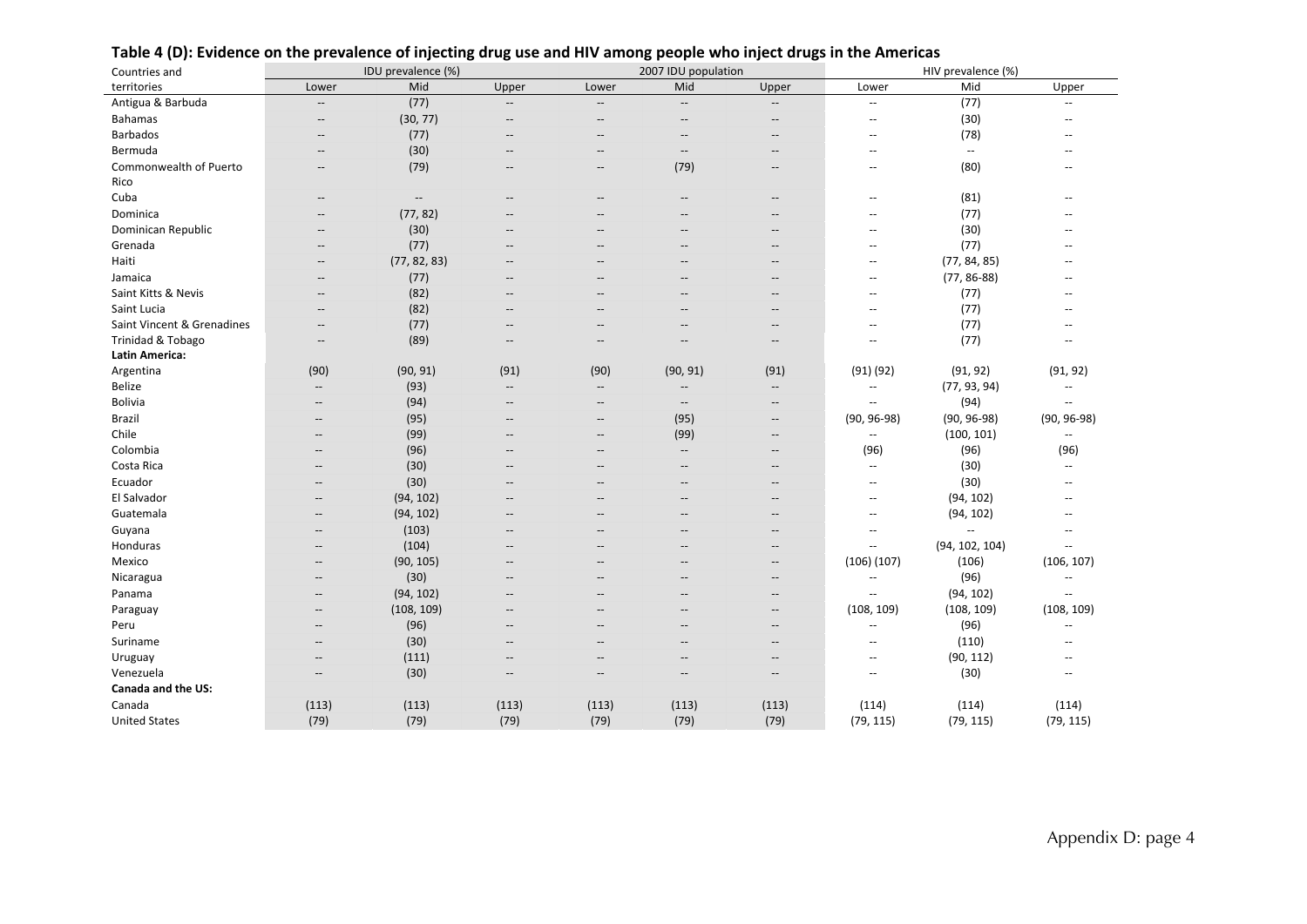| Countries and                    | IDU prevalence (%)                    |                                                                                                                   |                                                     |                                    | 2007 IDU population |                                                     | HIV prevalence (%)       |                          |                          |  |
|----------------------------------|---------------------------------------|-------------------------------------------------------------------------------------------------------------------|-----------------------------------------------------|------------------------------------|---------------------|-----------------------------------------------------|--------------------------|--------------------------|--------------------------|--|
| territories                      | Lower                                 | Mid                                                                                                               | Upper                                               | Lower                              | Mid                 | Upper                                               | Lower                    | Mid                      | Upper                    |  |
| <b>Pacific Island States and</b> |                                       |                                                                                                                   |                                                     |                                    |                     |                                                     |                          |                          |                          |  |
| <b>Territories:</b>              |                                       |                                                                                                                   |                                                     |                                    |                     |                                                     |                          |                          |                          |  |
| American Samoa                   | $\hspace{0.05cm}$ – $\hspace{0.05cm}$ | $\hspace{0.05cm} \hspace{0.02cm} \hspace{0.02cm} \hspace{0.02cm} \hspace{0.02cm} \hspace{0.02cm} \hspace{0.02cm}$ | $-$                                                 | --                                 |                     | $\hspace{0.05cm} -\hspace{0.05cm} -\hspace{0.05cm}$ | $\overline{\phantom{m}}$ | --                       | --                       |  |
| Micronesia (Federated States of) | $\hspace{0.05cm}$ – $\hspace{0.05cm}$ | (116)                                                                                                             | $\hspace{0.05cm}$ – $\hspace{0.05cm}$               | $-\!$                              | $--$                | $\hspace{0.05cm} -\hspace{0.05cm} -\hspace{0.05cm}$ | $\overline{\phantom{m}}$ | (116)                    | $\overline{\phantom{m}}$ |  |
| Fiji                             | $\hspace{0.05cm}$ –                   | (117)                                                                                                             | $\hspace{0.05cm} -\hspace{0.05cm} -\hspace{0.05cm}$ | $\hspace{0.05cm} \textbf{--}$      | $\qquad \qquad -$   | $\hspace{0.05cm} -\hspace{0.05cm} -\hspace{0.05cm}$ | $\overline{\phantom{m}}$ | (117, 118)               | $\overline{\phantom{m}}$ |  |
| French Polynesia                 | $\hspace{0.05cm}$ – $\hspace{0.05cm}$ | (117)                                                                                                             | $\hspace{0.05cm}$ – $\hspace{0.05cm}$               | $-\!$                              | $--$                | $\hspace{0.05cm} -\hspace{0.05cm} -\hspace{0.05cm}$ | $\overline{\phantom{m}}$ | (30)                     | $- -$                    |  |
| Guam                             | $\qquad \qquad -$                     | (30)                                                                                                              | $\hspace{0.05cm} -\hspace{0.05cm} -\hspace{0.05cm}$ | $\hspace{0.05cm} -\hspace{0.05cm}$ | $--$                | $\hspace{0.05cm} -\hspace{0.05cm} -\hspace{0.05cm}$ | $\overline{\phantom{m}}$ | (30)                     | $\overline{\phantom{a}}$ |  |
| Kiribati                         | $\hspace{0.05cm}$ –                   | (117, 119)                                                                                                        | $\hspace{0.05cm}$ – $\hspace{0.05cm}$               | $\hspace{0.05cm} \textbf{--}$      | $--$                | $\hspace{0.05cm} -\hspace{0.05cm} -\hspace{0.05cm}$ | $\overline{\phantom{m}}$ | (117)                    | $\overline{\phantom{m}}$ |  |
| Marshall Islands                 | $\hspace{0.05cm}$ – $\hspace{0.05cm}$ | $\hspace{0.05cm} -\hspace{0.05cm} -\hspace{0.05cm}$                                                               | $\hspace{0.05cm} -\hspace{0.05cm} -\hspace{0.05cm}$ | $\hspace{0.05cm} -\hspace{0.05cm}$ | $--$                | $\hspace{0.05cm} -\hspace{0.05cm} -\hspace{0.05cm}$ | $\overline{\phantom{a}}$ | $\overline{\phantom{a}}$ | $\overline{\phantom{m}}$ |  |
| Nauru                            | $\hspace{0.05cm}$ – $\hspace{0.05cm}$ | $\hspace{0.05cm} -\hspace{0.05cm} -\hspace{0.05cm}$                                                               | $\hspace{0.05cm}$ – $\hspace{0.05cm}$               | $\hspace{0.05cm} \textbf{--}$      | $\qquad \qquad -$   | $\hspace{0.05cm} -\hspace{0.05cm} -\hspace{0.05cm}$ | $\overline{\phantom{m}}$ | $\hspace{0.05cm}$        | $\overline{\phantom{m}}$ |  |
| New Caledonia                    | $\hspace{0.05cm} \cdots$              | (30)                                                                                                              | $\overline{\phantom{a}}$                            | $\hspace{0.05cm} -\hspace{0.05cm}$ | $--$                | $\hspace{0.05cm} -\hspace{0.05cm} -\hspace{0.05cm}$ | $\overline{\phantom{a}}$ | (30)                     | $\overline{\phantom{a}}$ |  |
| Palau                            | $\hspace{0.05cm}$ – $\hspace{0.05cm}$ | $\hspace{0.05cm} -\hspace{0.05cm} -\hspace{0.05cm}$                                                               | $\qquad \qquad -$                                   | $\hspace{0.05cm} \textbf{--}$      | $\qquad \qquad -$   | $\hspace{0.05cm} -\hspace{0.05cm} -\hspace{0.05cm}$ | $\overline{\phantom{m}}$ | $\hspace{0.05cm}$        | --                       |  |
| Papua New Guinea                 | $\hspace{0.05cm}$ – $\hspace{0.05cm}$ | (120, 121)                                                                                                        | $\hspace{0.05cm}$ – $\hspace{0.05cm}$               | $\hspace{0.05cm} \textbf{--}$      | $--$                | $\hspace{0.05cm} -\hspace{0.05cm} -\hspace{0.05cm}$ | $\overline{\phantom{a}}$ | (122)                    | $\overline{\phantom{m}}$ |  |
| Samoa                            | $\hspace{0.05cm}$ – $\hspace{0.05cm}$ | (117)                                                                                                             | $\hspace{0.05cm}$ – $\hspace{0.05cm}$               | $\hspace{0.05cm} -\hspace{0.05cm}$ | $--$                | $\hspace{0.05cm} -\hspace{0.05cm} -\hspace{0.05cm}$ | $\overline{\phantom{m}}$ | (117)                    | $\overline{\phantom{m}}$ |  |
| Solomon Islands                  | $\hspace{0.05cm}$ – $\hspace{0.05cm}$ | (117)                                                                                                             | $\hspace{0.05cm}$ – $\hspace{0.05cm}$               | $\hspace{0.05cm} \textbf{--}$      | $--$                | $\hspace{0.05cm} -\hspace{0.05cm} -\hspace{0.05cm}$ | $\overline{\phantom{a}}$ | (117)                    | $\overline{\phantom{a}}$ |  |
| Tonga                            | $\hspace{0.05cm}$ – $\hspace{0.05cm}$ | (117)                                                                                                             | $\hspace{0.05cm}$ – $\hspace{0.05cm}$               | $\hspace{0.05cm} -\hspace{0.05cm}$ | $\qquad \qquad -$   | $\hspace{0.05cm} -\hspace{0.05cm} -\hspace{0.05cm}$ | $\overline{\phantom{m}}$ | (117)                    | $\overline{\phantom{a}}$ |  |
| Tuvalu                           | $\hspace{0.05cm}$ – $\hspace{0.05cm}$ | $- -$                                                                                                             | $\hspace{0.05cm}$ – $\hspace{0.05cm}$               | $-\!$                              | $--$                | $\hspace{0.05cm} -\hspace{0.05cm} -\hspace{0.05cm}$ | $\qquad \qquad -$        | $\overline{\phantom{a}}$ | $\overline{\phantom{m}}$ |  |
| Vanuatu                          | $\hspace{0.05cm}$ – $\hspace{0.05cm}$ | (117)                                                                                                             | $\hspace{0.05cm} -\hspace{0.05cm} -\hspace{0.05cm}$ | --                                 | $--$                | $\hspace{0.05cm} -\hspace{0.05cm} -\hspace{0.05cm}$ | $\qquad \qquad -$        | $\hspace{0.05cm}$        | --                       |  |
| Australasia:                     |                                       |                                                                                                                   |                                                     |                                    |                     |                                                     |                          |                          |                          |  |
| Australia                        | (123)                                 | (123)                                                                                                             | (123)                                               | (123)                              | (123)               | (123)                                               | $\overline{\phantom{m}}$ | (124)                    | $\overline{\phantom{m}}$ |  |
| New Zealand                      |                                       |                                                                                                                   |                                                     | (125)                              | (125)               | (125)                                               | $\qquad \qquad -$        | (125)                    | $\overline{\phantom{m}}$ |  |

#### Table 5 (D): Evidence on the prevalence of injecting drug use and HIV among people who inject drugs in Oceania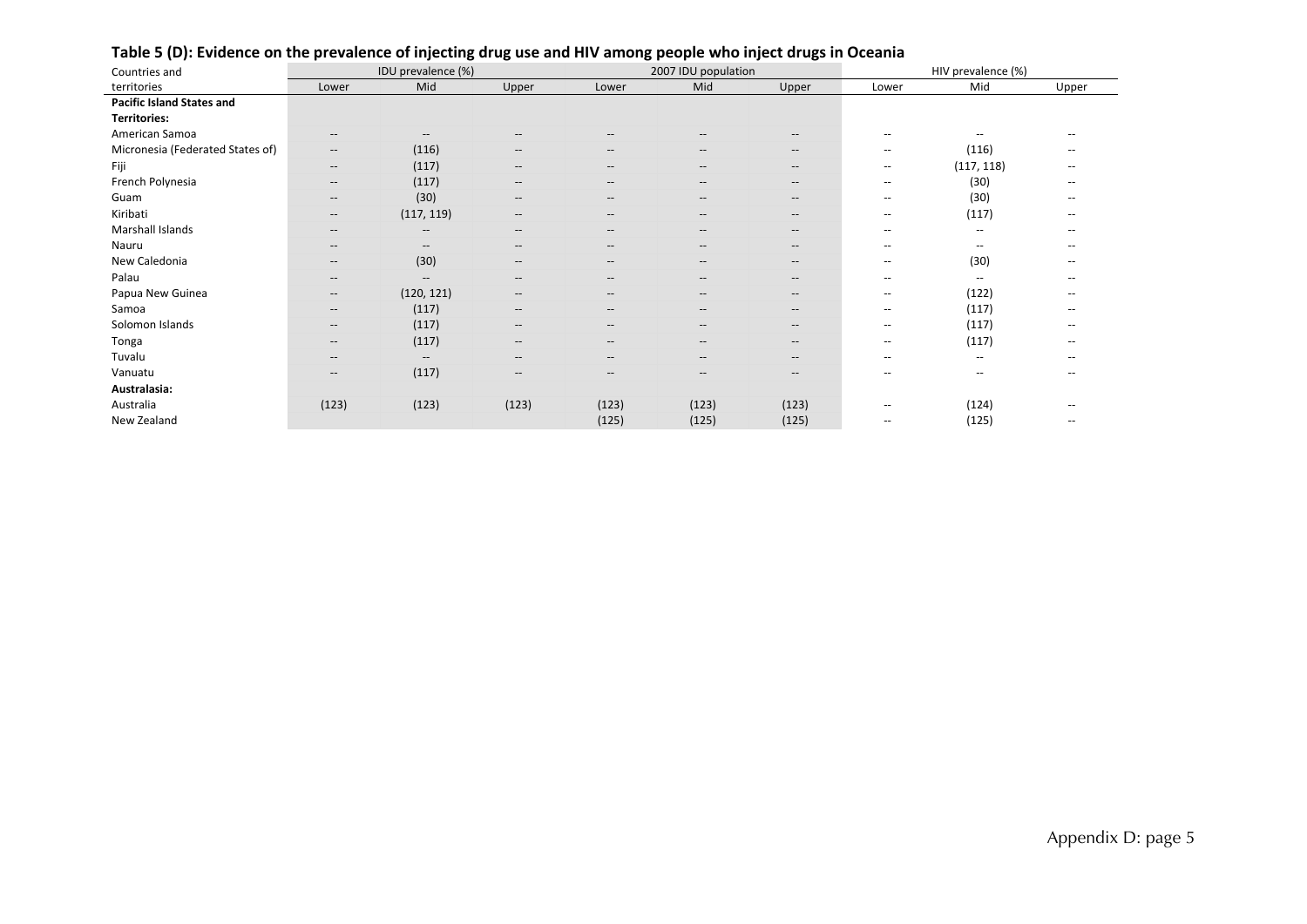| Countries and                           | IDU prevalence (%)       |                                                     |                                                     |                                    | 2007 IDU population                                 |                          | HIV prevalence (%)        |                          |                          |
|-----------------------------------------|--------------------------|-----------------------------------------------------|-----------------------------------------------------|------------------------------------|-----------------------------------------------------|--------------------------|---------------------------|--------------------------|--------------------------|
| territories                             | Lower                    | Mid                                                 | Upper                                               | Lower                              | Mid                                                 | Upper                    | Lower                     | Mid                      | Upper                    |
| <b>Middle East and North Africa:</b>    |                          |                                                     |                                                     |                                    |                                                     |                          |                           |                          |                          |
| Algeria                                 | $\qquad \qquad -$        | (126, 127)                                          | $\overline{\phantom{a}}$                            | $-$                                | --                                                  | $-$                      | $\overline{\phantom{a}}$  | (111, 127,<br>128)       | $\overline{\phantom{a}}$ |
| Bahrain                                 | $\overline{\phantom{a}}$ | (129)                                               | $\overline{\phantom{a}}$                            | $\hspace{0.05cm} -\hspace{0.05cm}$ | $\hspace{0.1mm}-\hspace{0.1mm}-\hspace{0.1mm}$      | $\qquad \qquad -$        | (129)                     | (129)                    | (129)                    |
| Cyprus                                  | (11)                     | (11)                                                | (11)                                                | (11)                               | (11)                                                | (11)                     | $\sim$                    | (130)                    | $\overline{\phantom{a}}$ |
| Egypt                                   | $\overline{\phantom{a}}$ | $(128, 131-134)$                                    | $\overline{\phantom{a}}$                            | $\cdots$                           | $-\!$                                               | $\overline{\phantom{a}}$ | (135)                     | (135)                    | (135)                    |
| Iraq                                    |                          | (30)                                                |                                                     |                                    |                                                     |                          | $\mathbf{u}$              | $\mathbf{u}$             | $\mathbf{u}$             |
| Israel                                  | $\overline{\phantom{a}}$ | (136)                                               | $\hspace{0.05cm} -\hspace{0.05cm} -\hspace{0.05cm}$ | $-\!$                              | $\hspace{0.05cm} -\hspace{0.05cm} -\hspace{0.05cm}$ | $-\hbox{--}$             | $(136)$ $(137)$           | (136)                    | (136)                    |
| Jordan                                  | $\overline{\phantom{a}}$ | (128, 138,<br>139)                                  | $\overline{\phantom{a}}$                            |                                    |                                                     | $-$                      | $\sim$ $\sim$             | (129, 138)               | $\overline{a}$           |
| Kuwait                                  | $\qquad \qquad -$        | (128, 129)                                          | $-\hbox{--}$                                        |                                    | $\overline{\phantom{a}}$                            | $\overline{\phantom{a}}$ | $\overline{a}$            | (129)                    | --                       |
| Lebanon                                 | $\overline{\phantom{a}}$ | (140)                                               | $\overline{a}$                                      | $\overline{a}$                     | $\sim$ $\sim$                                       | $-$                      | $\sim$ $\sim$             | (128, 140)               | <u></u>                  |
| Libyan Arab Jamahiriya                  | $\overline{\phantom{a}}$ | (132)                                               | $\overline{\phantom{a}}$                            | --                                 | (132)                                               | $-$                      | $\sim$ $\sim$             | (141)                    | --                       |
| Morocco                                 | $\qquad \qquad -$        | (141, 142)                                          | $\overline{\phantom{a}}$                            | --                                 | $\overline{\phantom{a}}$                            | $-$                      | $\overline{\phantom{a}}$  | (141)                    | --                       |
| <b>Occupied Palestinian Territories</b> | $\overline{\phantom{a}}$ | (132)                                               | $\overline{\phantom{a}}$                            | $\overline{\phantom{a}}$           | $\overline{\phantom{a}}$                            | $\overline{\phantom{a}}$ | $\overline{\phantom{a}}$  | (128)                    | $\mathbf{u}$             |
| Oman                                    | $\overline{\phantom{a}}$ | (128)                                               | $\overline{\phantom{a}}$                            | --                                 | $-$                                                 | $\overline{\phantom{a}}$ | (128)                     | (128, 141)               | (141)                    |
| Qatar                                   | $\qquad \qquad -$        | (30, 132)                                           | $\overline{\phantom{a}}$                            |                                    | --                                                  | $-$                      | $\mathbb{L}^{\mathbb{L}}$ | (30, 132)                | Ξ.                       |
| Saudi Arabia                            | $\overline{\phantom{a}}$ | (128, 143)                                          | $\overline{\phantom{a}}$                            | $\overline{\phantom{a}}$           | $\overline{a}$                                      | $\overline{\phantom{a}}$ | $\overline{\phantom{a}}$  | (128)                    | <u></u>                  |
| Sudan                                   | --                       | (30)                                                | $-$                                                 | $-$                                | $-$                                                 | $\overline{\phantom{a}}$ | $\sim$ $\sim$             | (128)                    | $-$                      |
| Syrian Arab Republic                    | $\qquad \qquad -$        | (132)                                               | $-\hbox{--}$                                        | --                                 | --                                                  | $\overline{\phantom{a}}$ | $\mathbf{u}$              | (128)                    | --                       |
| Tunisia                                 | $\overline{\phantom{a}}$ | (128, 132,<br>144)                                  | $\overline{\phantom{a}}$                            | $\overline{\phantom{a}}$           | $\overline{a}$                                      | $\overline{\phantom{a}}$ | $\overline{\phantom{a}}$  | (144)                    | --                       |
| Turkey                                  |                          | (10)                                                | $\overline{\phantom{a}}$                            |                                    |                                                     | $\overline{\phantom{a}}$ | (145)                     | (10, 145)                | (10)                     |
| <b>United Arab Emirates</b>             | $\overline{\phantom{a}}$ | (132)                                               | $\overline{\phantom{a}}$                            | $-$                                | $-$                                                 | $\overline{\phantom{a}}$ | $\overline{\phantom{a}}$  | $\overline{\phantom{a}}$ | $\mathbf{u}$             |
| Yemen                                   | $\overline{\phantom{a}}$ | (132)                                               | $\overline{\phantom{a}}$                            | --                                 | --                                                  | $-$                      | $\sim$ $\sim$             | $\sim$                   | $\overline{a}$           |
| Sub-Saharan Africa:                     |                          |                                                     |                                                     |                                    |                                                     |                          |                           |                          |                          |
| Angola                                  | $\overline{\phantom{a}}$ | $\overline{\phantom{a}}$                            | $-$                                                 |                                    | $-$                                                 | $\overline{\phantom{a}}$ | $-$                       |                          | $-$                      |
| Benin                                   | --                       | $\overline{\phantom{a}}$                            | $\overline{\phantom{a}}$                            | --                                 |                                                     | $\overline{\phantom{a}}$ | $\overline{a}$            |                          | $\overline{a}$           |
| Botswana                                |                          |                                                     | $\overline{\phantom{a}}$                            |                                    |                                                     | $\overline{\phantom{a}}$ |                           |                          | --                       |
| <b>Burkina Faso</b>                     |                          |                                                     |                                                     |                                    |                                                     | $-$                      |                           |                          | --                       |
| Burundi                                 | --                       | $\overline{\phantom{a}}$                            | $\overline{\phantom{a}}$                            | $\overline{\phantom{a}}$           | $-$                                                 | $\overline{\phantom{a}}$ | $\overline{a}$            | $\overline{a}$           | $\overline{a}$           |
| Cameroon                                |                          |                                                     | $-$                                                 |                                    |                                                     | $-$                      |                           |                          | --                       |
| Cape Verde                              |                          |                                                     | $-$                                                 |                                    | --                                                  | $-$                      | $\overline{a}$            |                          | $\overline{a}$           |
| Central African Republic                | --                       | $\overline{\phantom{a}}$                            | $\overline{\phantom{a}}$                            | $-$                                | $-$                                                 | $\overline{\phantom{a}}$ | $\overline{a}$            |                          | $\overline{a}$           |
| Chad                                    |                          | $-$                                                 | $-$                                                 |                                    |                                                     | $-$                      |                           |                          | --                       |
| Comoros                                 | --                       | $\hspace{0.05cm} -\hspace{0.05cm} -\hspace{0.05cm}$ | $\overline{a}$                                      | $\overline{a}$                     | $\overline{a}$                                      | $\overline{\phantom{a}}$ | $\sim$                    | $\overline{a}$           | --                       |
| Cote d'Ivoire                           | $\overline{a}$           | (30)                                                | $\overline{\phantom{a}}$                            | $-$                                | $\overline{a}$                                      | $\overline{\phantom{a}}$ | $\overline{a}$            | $\overline{a}$           | $\overline{a}$           |
| Democratic Republic of the<br>Congo     | $\overline{\phantom{a}}$ | $\overline{\phantom{a}}$                            | $\qquad \qquad -$                                   | $-$                                | $\hspace{0.05cm} -\hspace{0.05cm} -\hspace{0.05cm}$ | $\overline{\phantom{a}}$ | $-$                       | $\overline{\phantom{a}}$ | --                       |
| Djibouti                                | --                       | (30)                                                |                                                     |                                    | --                                                  | $\overline{\phantom{a}}$ | $-$                       | (30)                     |                          |
| <b>Equatorial Guinea</b>                |                          | $\overline{\phantom{a}}$                            |                                                     |                                    |                                                     |                          | Ξ.                        | $\sim$                   |                          |
| Eritrea                                 |                          | $\overline{a}$                                      |                                                     |                                    |                                                     | $-$                      | $\overline{a}$            |                          | --                       |
| Ethiopia                                | $\overline{a}$           | $-$                                                 | $\overline{\phantom{a}}$                            | $-$                                | --                                                  | $\overline{\phantom{a}}$ | $\sim$ $\sim$             | $\overline{a}$           | $\overline{a}$           |

#### Table 6 (D): Evidence on the prevalence of injecting drug use and HIV among people who inject drugs in the Middle East and Africa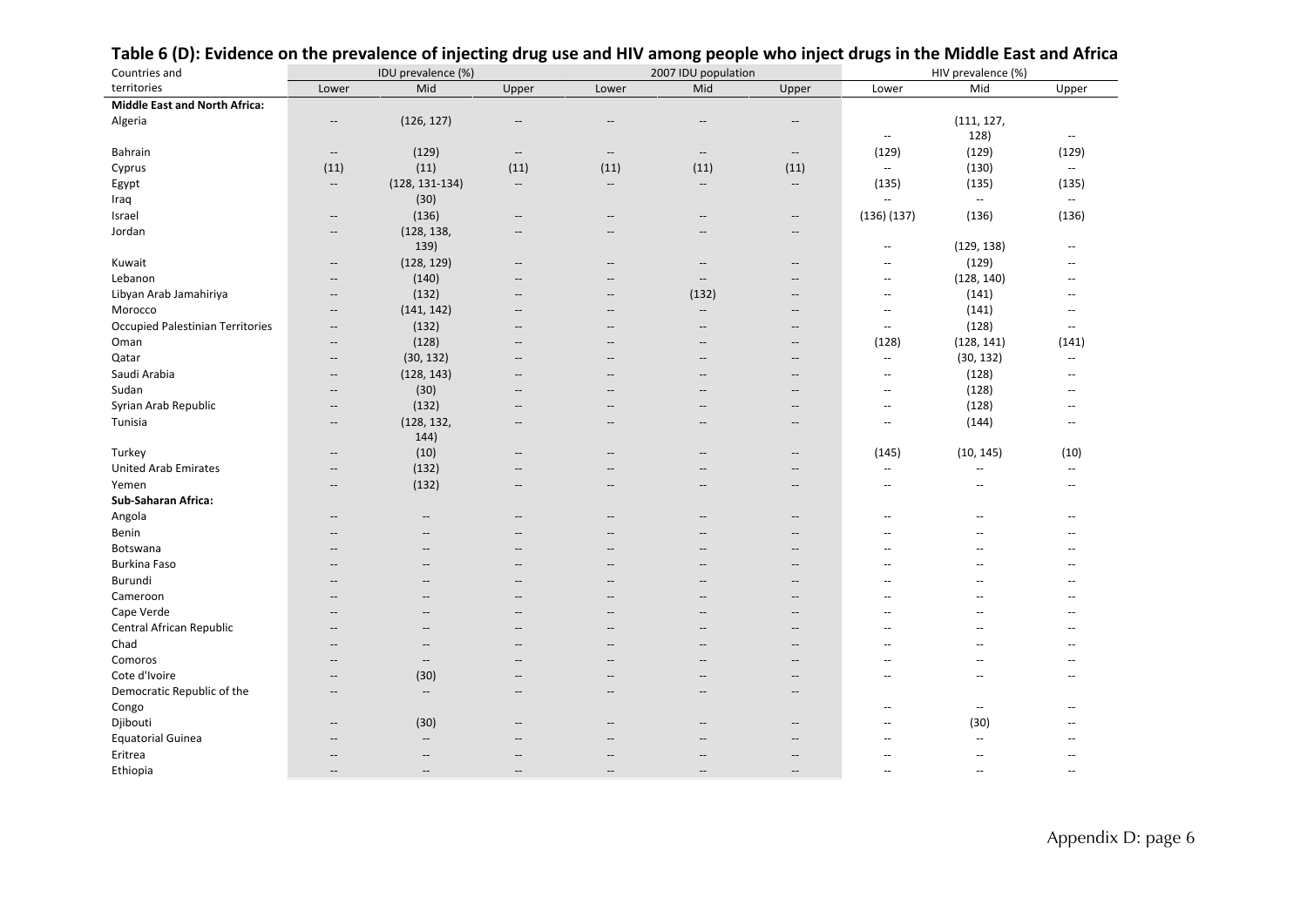| Gabon                       |                                                     | (30)                                                |                                       |                                                     |                                                         |                                                     |                          |                          |            |
|-----------------------------|-----------------------------------------------------|-----------------------------------------------------|---------------------------------------|-----------------------------------------------------|---------------------------------------------------------|-----------------------------------------------------|--------------------------|--------------------------|------------|
| Gambia                      | $-$                                                 | $\overline{\phantom{a}}$                            | $\qquad \qquad -$                     | --                                                  | $- -$                                                   | $- -$                                               | $-$                      | --                       |            |
| Ghana                       | $\hspace{0.05cm} -\hspace{0.05cm} -\hspace{0.05cm}$ | (30)                                                | $\overline{\phantom{a}}$              | $-\!$                                               | $-$                                                     | $\overline{\phantom{a}}$                            | --                       | $\overline{\phantom{a}}$ |            |
| Guinea                      | $\hspace{0.05cm}$ – $\hspace{0.05cm}$               | $\hspace{0.05cm} -\hspace{0.05cm} -\hspace{0.05cm}$ | $\hspace{0.05cm}$ – $\hspace{0.05cm}$ | $- -$                                               | $\hspace{0.05cm} \hspace{0.02cm} \hspace{0.02cm} \dots$ | $\hspace{0.05cm} \ldots$                            | $-$                      | $-$                      |            |
| Guinea-Bissau               | $\hspace{0.05cm} -$                                 | $\overline{\phantom{a}}$                            | $\overline{\phantom{a}}$              |                                                     | $\hspace{0.05cm} -\hspace{0.05cm} -\hspace{0.05cm}$     | $\overline{\phantom{a}}$                            | $\overline{\phantom{a}}$ |                          |            |
| Kenya                       | (146)                                               | (146)                                               | (147)                                 | (146)(148)                                          | (146)                                                   | $(147)$ $(148)$                                     | (149)                    | (149, 150)               | (150)      |
| Lesotho                     | $\qquad \qquad -$                                   | $-$                                                 | $- -$                                 |                                                     | $-$                                                     | $-$                                                 | $-$                      | $-$                      | $- -$      |
| Liberia                     | --                                                  | $\qquad \qquad -$                                   | $\overline{\phantom{a}}$              |                                                     | $\overline{\phantom{a}}$                                | --                                                  | $\overline{\phantom{m}}$ |                          |            |
| Madagascar                  | --                                                  | $\overline{\phantom{a}}$                            | $-$                                   | --                                                  |                                                         | $- -$                                               | --                       |                          |            |
| Malawi                      | $-\!$                                               | (151)                                               | $\overline{\phantom{a}}$              | $- -$                                               | $-$                                                     | $\overline{\phantom{a}}$                            | --                       | $-$                      |            |
| Mali                        | $-\!$                                               | $\hspace{0.05cm} -\hspace{0.05cm} -\hspace{0.05cm}$ | $\overline{\phantom{a}}$              | $\hspace{0.05cm} -\hspace{0.05cm} -\hspace{0.05cm}$ | $\overline{\phantom{a}}$                                | $\overline{\phantom{a}}$                            | $-$                      |                          |            |
| Mauritania                  | --                                                  | $\hspace{0.05cm}$ – $\hspace{0.05cm}$               | --                                    |                                                     | $\overline{\phantom{a}}$                                | $\overline{\phantom{a}}$                            | --                       | --                       |            |
| Mauritius                   | (152, 153)                                          | (152, 153)                                          | (152, 153)                            | (152, 153)                                          | (152, 153)                                              | (152, 153)                                          | $\overline{\phantom{a}}$ | (152, 153)               |            |
| Mozambique                  | $\hspace{0.05cm}$ – $\hspace{0.05cm}$               | $\qquad \qquad -$                                   | $- -$                                 | $-$                                                 | $- -$                                                   | $- -$                                               | $\overline{\phantom{a}}$ | $-$                      |            |
| Namibia                     | --                                                  |                                                     | --                                    | $\qquad \qquad -$                                   | $-$                                                     | $\overline{\phantom{a}}$                            | --                       | --                       |            |
| Niger                       | --                                                  | $\qquad \qquad -$                                   | $\hspace{0.05cm}$ – $\hspace{0.05cm}$ | $- -$                                               | $\qquad \qquad -$                                       | $- -$                                               | $\overline{a}$           | $\overline{\phantom{m}}$ |            |
| Nigeria                     | $\hspace{0.05cm} -\hspace{0.05cm} -\hspace{0.05cm}$ | (154, 155)                                          | $\overline{\phantom{a}}$              | $--$                                                | $-$                                                     | $\hspace{0.05cm} -\hspace{0.05cm} -\hspace{0.05cm}$ | $(154)$ $(155)$          | (154)                    | (154, 155) |
| Republic of the Congo       | --                                                  | $\overline{\phantom{m}}$                            | $- -$                                 | --                                                  |                                                         | $\hspace{0.05cm} -\hspace{0.05cm} -\hspace{0.05cm}$ | --                       | $\overline{\phantom{a}}$ |            |
| Rwanda                      | --                                                  | $- -$                                               | $-$                                   | $- -$                                               | $-$                                                     | $- -$                                               | $-$                      | $-$                      |            |
| Sao Tome & Principe         | --                                                  | $\overline{\phantom{a}}$                            | $- -$                                 | $- -$                                               | $- -$                                                   | $\hspace{0.05cm} \ldots$                            | --                       | $\overline{\phantom{a}}$ |            |
| Senegal                     | $\hspace{0.05cm} -$                                 | (30)                                                | $-$                                   | $-$                                                 | $- -$                                                   | $- -$                                               | $\qquad \qquad -$        | $-$                      |            |
| Seychelles                  | --                                                  | $\overline{\phantom{a}}$                            | $\overline{\phantom{a}}$              | $\hspace{0.05cm} -\hspace{0.05cm}$                  | $-$                                                     | $\hspace{0.05cm} -\hspace{0.05cm} -\hspace{0.05cm}$ | $-$                      | $\overline{\phantom{a}}$ |            |
| Sierra Leone                | $-$                                                 | $\qquad \qquad -$                                   | $\qquad \qquad -$                     | $- -$                                               | $- -$                                                   | $- -$                                               | $- -$                    | --                       |            |
| Somalia                     | $\hspace{0.05cm}$ – $\hspace{0.05cm}$               | $\hspace{0.05cm}$ - $\hspace{0.05cm}$               | $\qquad \qquad -$                     | $- -$                                               | $- -$                                                   | $\hspace{0.05cm} \ldots$                            | $\overline{\phantom{a}}$ | --                       |            |
| South Africa                | $\hspace{0.05cm}$ – $\hspace{0.05cm}$               | (156)                                               | $\overline{\phantom{a}}$              | $\hspace{0.05cm} \ldots$                            | (156)                                                   | $\hspace{0.05cm} \ldots$                            | (157)                    | (157, 158)               | (158)      |
| Swaziland                   | --                                                  | $\qquad \qquad -$                                   | $-$                                   | $-\!$                                               | $-$                                                     | $\hspace{0.05cm} \ldots$                            | $\overline{\phantom{a}}$ | $-$                      | $-$        |
| Togo                        | $\hspace{0.05cm} -\hspace{0.05cm} -\hspace{0.05cm}$ | $\overline{\phantom{a}}$                            | $- -$                                 | --                                                  | $-$                                                     | $\hspace{0.05cm} \ldots$                            | $-$                      |                          |            |
| Uganda                      | $\overline{\phantom{a}}$                            | (30)                                                | $- -$                                 | $- -$                                               | $-$                                                     | $- -$                                               | $\qquad \qquad -$        | $-$                      |            |
| United Republic of Tanzania | $\overline{\phantom{a}}$                            | $(131, 159-162)$                                    | $- -$                                 | $\hspace{0.05cm} -\hspace{0.05cm}$                  | $- -$                                                   | $\hspace{0.05cm} -\hspace{0.05cm} -\hspace{0.05cm}$ | $\overline{\phantom{a}}$ | (159, 160,<br>163)       |            |
| Zambia                      | $-$                                                 | (30)                                                | $-$                                   | $- -$                                               | $- -$                                                   | $- -$                                               | $-$                      |                          |            |
| Zimbabwe                    | $-$                                                 | $\overline{\phantom{a}}$                            | $-$                                   | $-$                                                 |                                                         | $- -$                                               | --                       | $-$                      |            |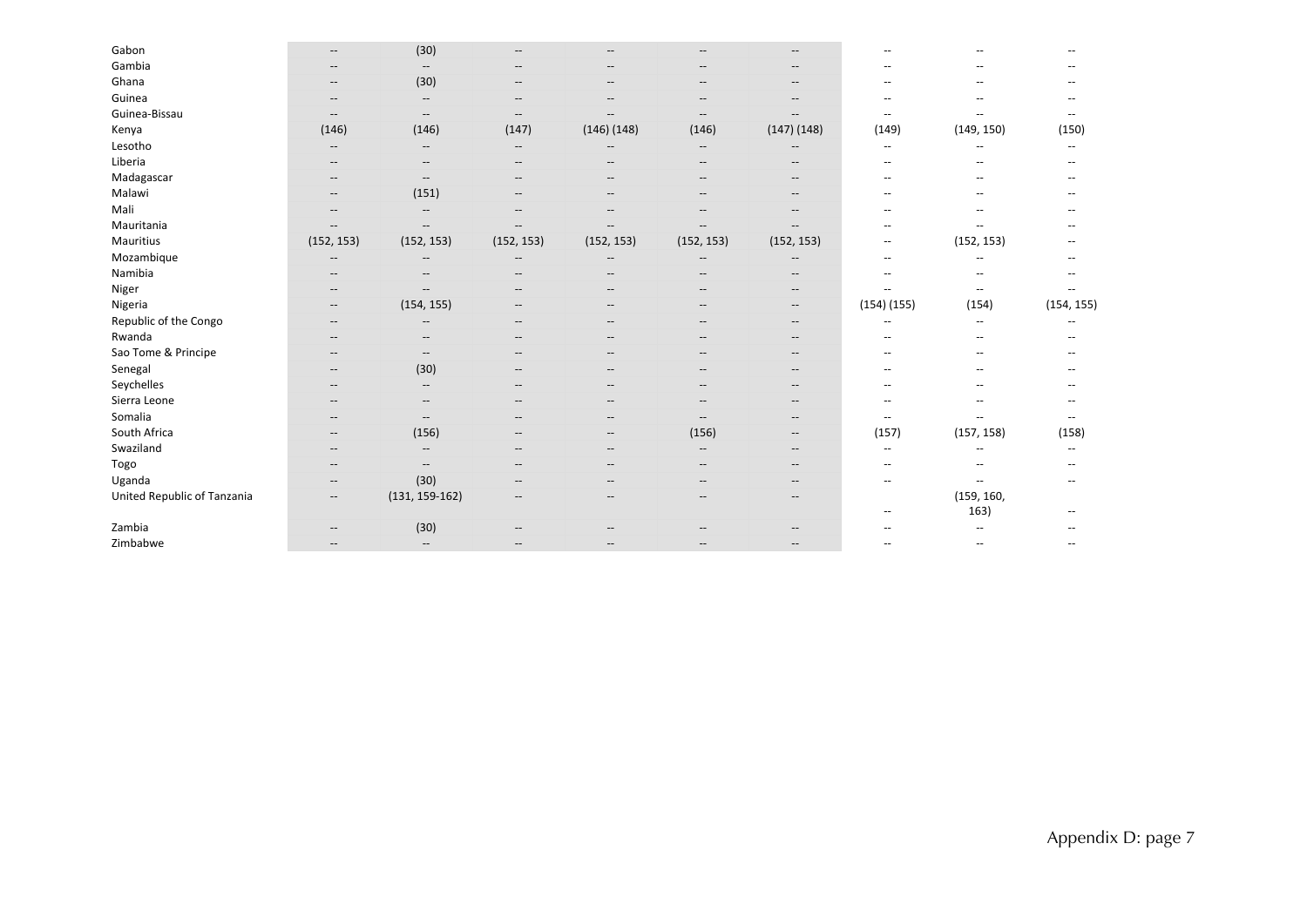#### **References**

1. Markosyan KM, Kocharyan A, Potosyan A. Meeting the challenge of injection drug use and HIV in Armenia. Health & Human Rights. 2006;9(1):128-51.

2. Republic of Armenia. HIV/AIDS Epidemic in the Republic of Armenia. In: National Centre for AIDS Prevention, editor.; 2007.

3. AIDS Projects Management Group. Measuring Coverage of HIV Prevention and Care for Injecting Drug Users: Draft Final Report. Sydney: AIDS Project Management Group,; 2007.

4. Nasibov R. Rapid assessment of situation on intravenous drug use related HIV/AIDS in Azerbaijan. The 3rd International AIDS Society Conference on HIV Pathogenesis and Treatment. Rio de Janeiro; 2005.

5. World Health Organization. Regional Office for Europe. HIV sentinel surveillance in high-risk groups in the Russian Federation, Azerbaijan Republic and the Republic of Moldova: report on a WHO project 1 April 2003 - 31 March 2004. Copenhagen: WHO Regional Office for Europe,; 2004.

6. AIDS Projects Management Group. Assessment of Phase I harm reduction projects funded by Global Fund to fight AIDS, Tuberculosis and Malaria HIV/AIDS grant in Belarus. Sydney: AIDS Projects Management Group; 2006.

7. The Country Coordinating Mechanism for the Global Fund in Bosnia-Herzegovina. Coordinated National Response to HIV/AIDS & Tuberculosis in a wartorn and highly stigmatised setting. Global Fund to Fight HIV/AIDS, Tuberculosis and Malaria; 2005. p. 89.

8. United Nations Office on Drugs and Crime. Audit on the number of injecting drug users in Central and Eastern Europe and Central Asia. New York; 2003.

9. National Focal Point for Drugs and Drug Addictions. Annual Report on the state of the drugs problem in Bulgaria 2006. Sofia: National Drug Council; 2006 October 2006.

10. European Monitoring Centre for Drugs and Drug Addiction. 2007 Annual Report: The State of the Drugs Problem In Europe. Lisbon: EMCDDA; 2007.

11. European Monitoring Centre for Drugs and Drug Addiction. Estimates of Injecting Drug use in Europe. 2008.

12. Akhobadze T. Email "Drug use prevalence data for Georgia". In: Secretariat to the UN Reference Group on HIV and injecting drug use: University of NSW, editor. Response to request for data ed. Tbilisi: IHRD: Open Society Georgia Foundation,; 2008.

13. Stvilia K, Tsertsvadze T, Sharvadze L, Aladashvili M, del Rio C, Kuniholm MH, et al. Prevalence of hepatitis C, HIV, and risk behaviors for blood-borne infections: a population-based survey of the adult population of T'bilisi, Republic of Georgia,. J Urban Health,. 2006 Mar;83(2):289-98.

14. Drug Control Department. 2007 National Report (2006 data) to the EMCDDA by the Reitox National Focal Point: Lithuania New Development, Trends and In-depth Information on Selected Issues: Government of the Republic of Lithuania,; 2007.

15. Kelly JA, Amirkhanian YA. The newest epidemic: a review of HIV/AIDS in Central and Eastern Europe. International Journal of STD & AIDS. 2003 Jun;14(6):361- 71.

16. Iliuta C, Bocioc F, Militaru C. Demonstrating the impact of civil society involvement in the target setting process for universal access. Vilnius: Central and Eastern European Harm Reduction Network; 2007.

17. European Monitoring Centre for Drugs and Drug Addiction & Reitox National Focal Point. Romania: Drug Situation 2001. Bucharest: EMCDDA; 2002.

18. Borschevskaya V, Tumano M. Country Report of the Russian Federation on the Implementation of the Declaration of Commitment on HIV/AIDS (UNGASS) January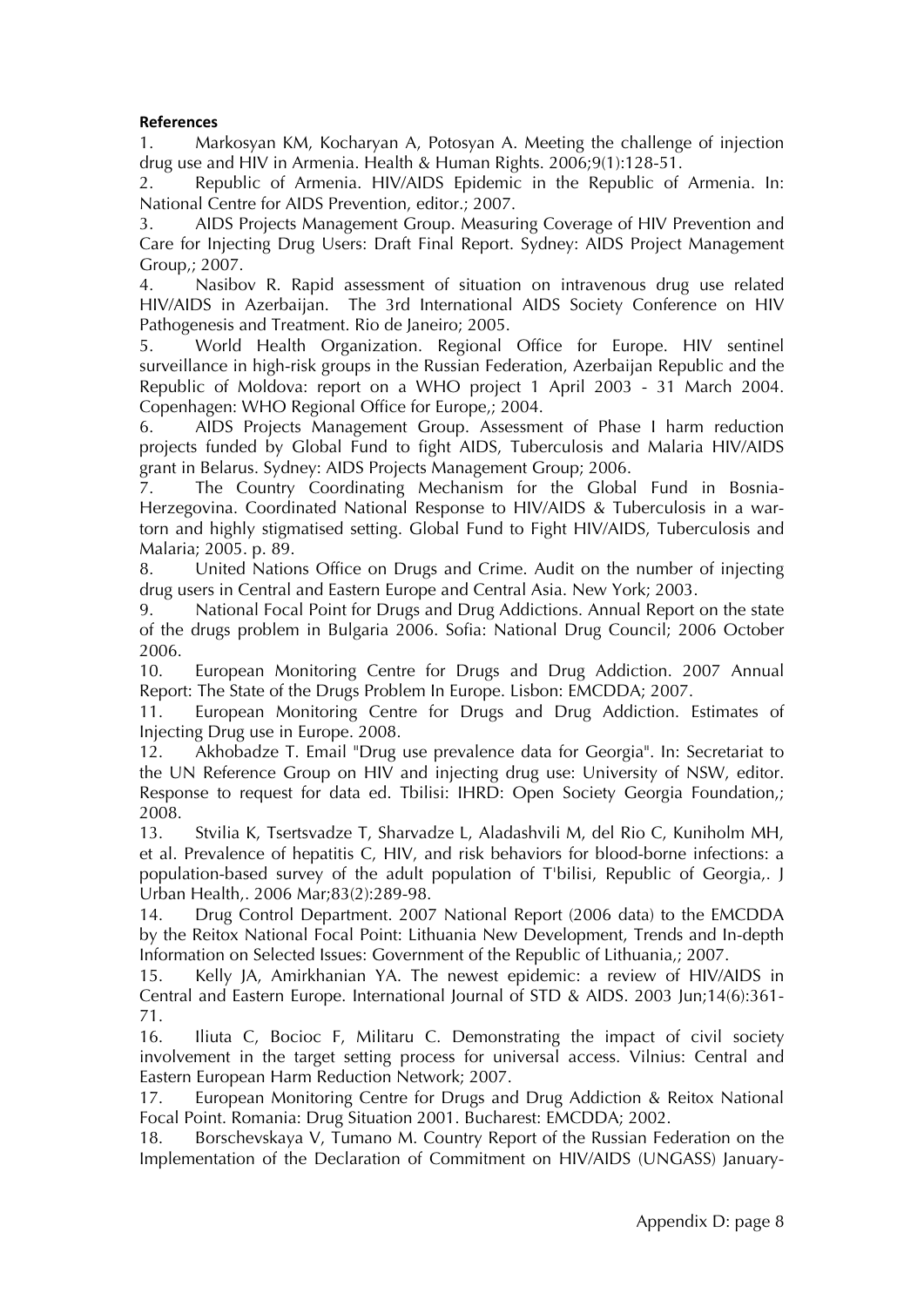December 2005. Moscow: Federal Services for Surveillance of Consumer Rights and Welfare of Russian Federation,; 2006 March 15 2006.

19. Holt E. Slovakia has kept AIDS out despite money problems. The Lancet. 2004 May 22, 2004;363:4.

20. Kiššová Le. Report for the EMCDDA – the REITOX1 National Focal Point in the Slovak Republic: The State of Drug Addiction and Drug Control in the Slovak Republic Developments, trends, and selected issues concerning the drug problem in the Slovak Republic. In: The Government Office of the Slovak Republic, The General Secretariat of the Ministerial Board for Drug Addiction and Drug Control, National Monitoring Centre for Drugs, editors.; 2005. p. 227.

21. Balakiryeva OM, Gusak LM, Dovbakh HV, Lavryenov OO, Paniotto VI, Petrenko TV, et al. Evaluation of the size of most-at-risk-populations vulnerable to HIV infection in Ukraine: analytical report based on the research results. Kyiv: International HIV/AIDS Alliance in Ukraine; 2006.

22. Ministry of Health of Ukraine. Ukraine: National Report on Monitoring Progress Towards the UNGASS Declaration of Commitment on HIV/AIDS - Reporting Period: January 2006 - December 2007. Kyiv: Ministry of Health, Ukraine.; 2008.

23. Donoghoea MC, Bollerup AR, Lazarus JV, Nielsen S, Matic S. Access to highly active antiretroviral therapy (HAART) for injecting drug users in the WHO European Region 2002–2004. International Journal of Drug Policy. 2007;18(4):271–80.

24. EuroHIV. HIV/AIDS Surveillance in Europe. End-year report 2006. Saint Maurice: Institut de Veille sanitaire/French Institute for Public Health Surveillance, European Centre for the Epidemiological Monitoring of AIDS (EuroHIV); 2007 December 2007. Report No.: 76.

25. European Monitoring Centre for Drugs and Drug Addiction. National Prevalence Estimates of Problem Drug Use in the European Union, 1995-2000. . Lisbon: European Monitoring Centre for Drugs and Drug Addiction (EMCDDA); 2003.

26. EuroHIV. HIV/AIDS Surveillance in Europe. End-year report 2006. Saint Maurice: Institut de veille sanitaire; 2007. Report No.: 76.

27. Bretteville-Jensen A, Amundsen E. Quantification of intravenous drug use in Norway. Oslo: Norwegian Institute for Alcohol and Drug Research; 2006.

28. Wiessing L. Email "HIV prevalence in the UK". In: Secretariat to the UN Reference Group on HIV and injecting drug use: University of NSW, editor. Response to request for data ed. Lisbon: European Monitoring Centre for Drugs and Drug Addiction 2008.

29. United Nations Office on Drugs and Crime. Patterns and Trends of Amphetamine-Type Stimulants (ATS) and Other Drugs of Abuse in East Asia and the Pacific 2006. Bangkok; 2007 June 2007.

30. Ball AL, Rana S, Dehne KL. HIV Prevention among Injecting Drug Users: Responses in Developing and Transitional Countries. Public Health Reports. 1998 June;113(1):12.

31. National Authority for Combating Drugs. Report on Illicit Drug Data and Routine Surveillance Systems in Cambodia 2006. Phnom Penh: Royal Government of Cambodia; 2007.

32. Lu F, Wang N, Wu Z, Sun X, Rehnstrom J, Poundstone K, et al. Estimating the number of people at risk for and living with HIV in China in 2005: methods and results. Sexually Transmitted Infections. 2006 Jun;82(S3):S87-91.

33. Komisi Penanggulangan AIDS. National report on estimates of adults vulnerable to HIV and infection in Indonesia, 2006. Jakarta: National AIDS Commission Indonesia; 2007.

34. United Nations Office on Drugs and Crime. Patterns and Trends of Amphetamine-Type Stimulants (ATS) and Other Drugs of Abuse in East Asia and the Pacific 2005. Bangkok; 2006 June 2006.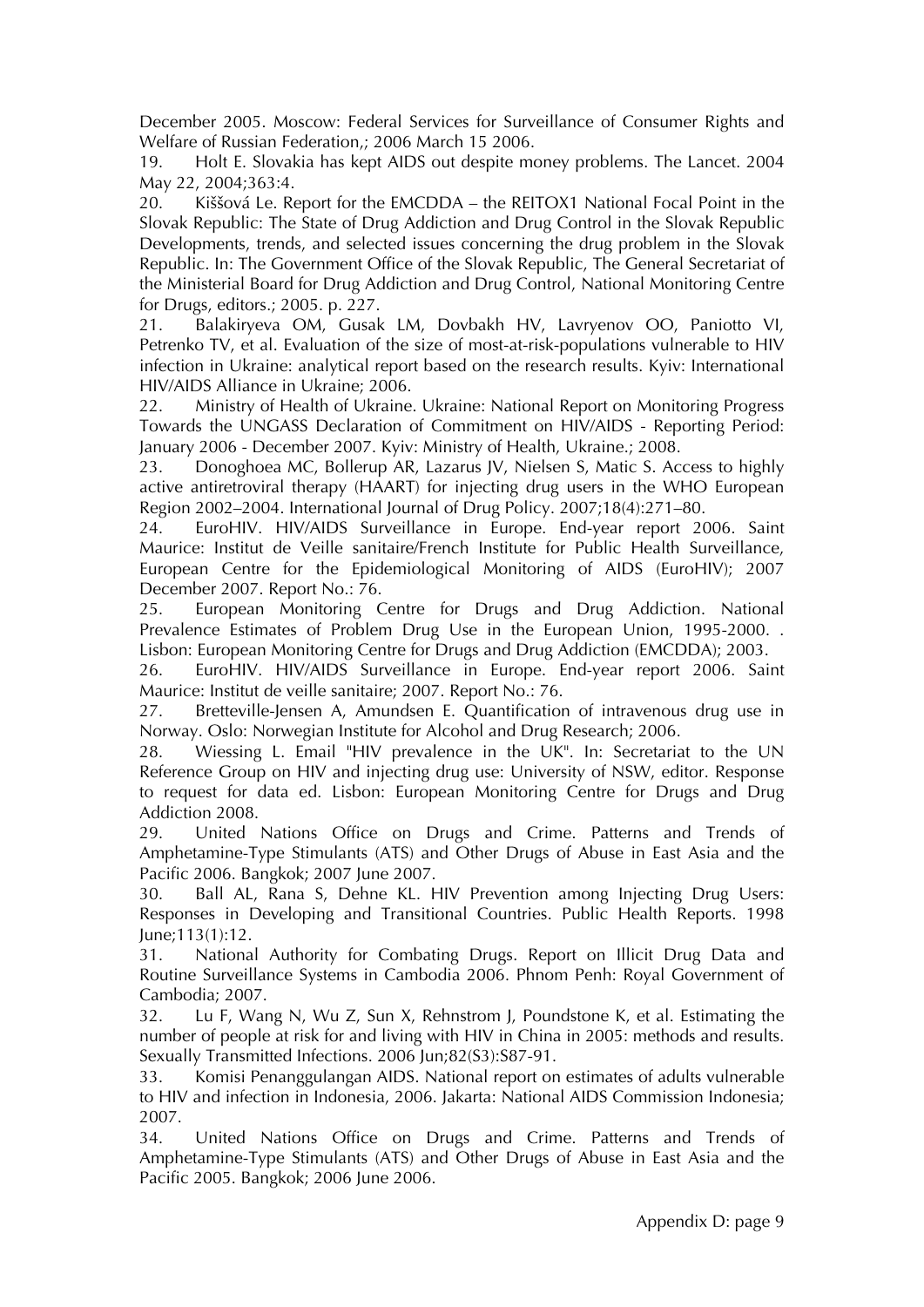35. Hidalgo E. Establishing the LCDC Drug Information System: Lao People's Democratic Republic 2005. Vientiane: UNODC Lao Country Office/Lao National Commission for Drug Abuse and Control and Supervision; 2005.

36. The United Nation Office for Control Drug and Crime, The Lao National Commission for the Drug Control and Supervision, The Centre for HIV/AIDS and STI, The Burnet Institute. Drug use and HIV risk: Khamkeuth District (Bolikhamxay), Sing District (Luang Namtha), Khua District (Phongsaly), Lao PDR. Vientiane: The United Nation Office for Control Drug and Crime,The Lao National Commission for the Drug Control and Supervision,The Centre for HIV/AIDS and STI,The Burnet Institute, ; 2005 23 June-27 July 2005.

37. Family Health International. Lao People's Democratic Republic Final Report 1997-2007: USAID,; 2007 July 2007.

38. Phimphachanh C, Sayabounthavong K. The HIV/AIDS/STI situation in Lao People's Democratic Republic. AIDS Education and Prevention. 2004 Jun;16(SA):91-9.

39. Reid G, Kamarulzaman A, Sran SK. Rapid Situation Assessment of Malaysia: The Centre for Harm Reduction; 2004.

40. Government Malaysia. Country Report Malaysia: United Nations General Assembly Special Session on HIV/AIDS Monitoring the Declaration of Commitment on HIV/AIDS 2005.

41. World Health Organization. A Rapid Assesment and Response to HIV and Drug Use in Mongolia - Draft report. Manila: WHO Regional Office for the Western Pacific,; 2006.

42. Miller A. Email "IDU figures Myanmar". In: Secretariat to the UN Reference Group on HIV and injecting drug use: University of NSW, editor. Response to request for data ed. Rangoon: Resource Mobilization and Technical Assistance Coordination Officer, UNAIDS Myanmar,; 2008.

43. United Nations Regional Task Force on Injecting Drug Use and HIV/AIDS in Asia and the Pacific. Myanmar – United Nations Regional Task Force on Injecting Drug Use and HIV/AIDS in Asia and the Pacific Baseline Assessment Dec 2006 2006.

44. Reid G, Costigan G. Revisiting "The Hidden Epidemic": A Situation Assessment of Drug Use in Asia in the context of HIV/AIDS,. Melbourne: The Centre for Harm Reduction, The Burnet Institute Australia; 2002 January 2002.

45. National Epidemiology Center. 2005 Integrated HIV Behavioral and Serologic Surveillance Findings Summary Report. Manila: Department of Health,; 2005.

46. Global Fund. Proposal Form, Scaling Up HIV Prevention, Treatment, Care and Support Through Enhanced Voluntary Counselling and Testing and Improved Blood Safety Strategies. Phillippines; 2006. p. 153.

47. Philippine National AIDS Council. Country Report of the Philippines. Manilla: Philippine National AIDS Council (PNAC),; 2005.

48. Centres for Disease Control R.O.C. (Taiwan). Populations Vulnerable to HIV Infection. CDC Taiwan 2007 23 November 2007 [cited 2007 24 November]; Available from: http://www.cdc.gov.tw/content.asp?CuItem=7423

49. Cheng SH, Chu F-Y, Chiang S-C, Liu Y-R, Wu Z-Y. Prevalence of hepatitis B, C, D, and human immunodeficiency virus infections among substance users in Taiwan. 4th International AIDS Society Conference on HIV Pathogenesis, Treatment and Prevention. Sydney; 2007.

50. Global Fund. Grant Performance Report Preventing HIV/AIDS and Increasing Care and Support for Injection Drug Users in Thailand. Thailand, : Raks Thai Foundation; 2007. p. 22.

51. Global Fund. Proposal Form: Preventing HIV/AIDS and Increasing Care and Support for Injection Drug Users in Thailand. Thailand: Raks Thai Foundation; 2003. p. 46.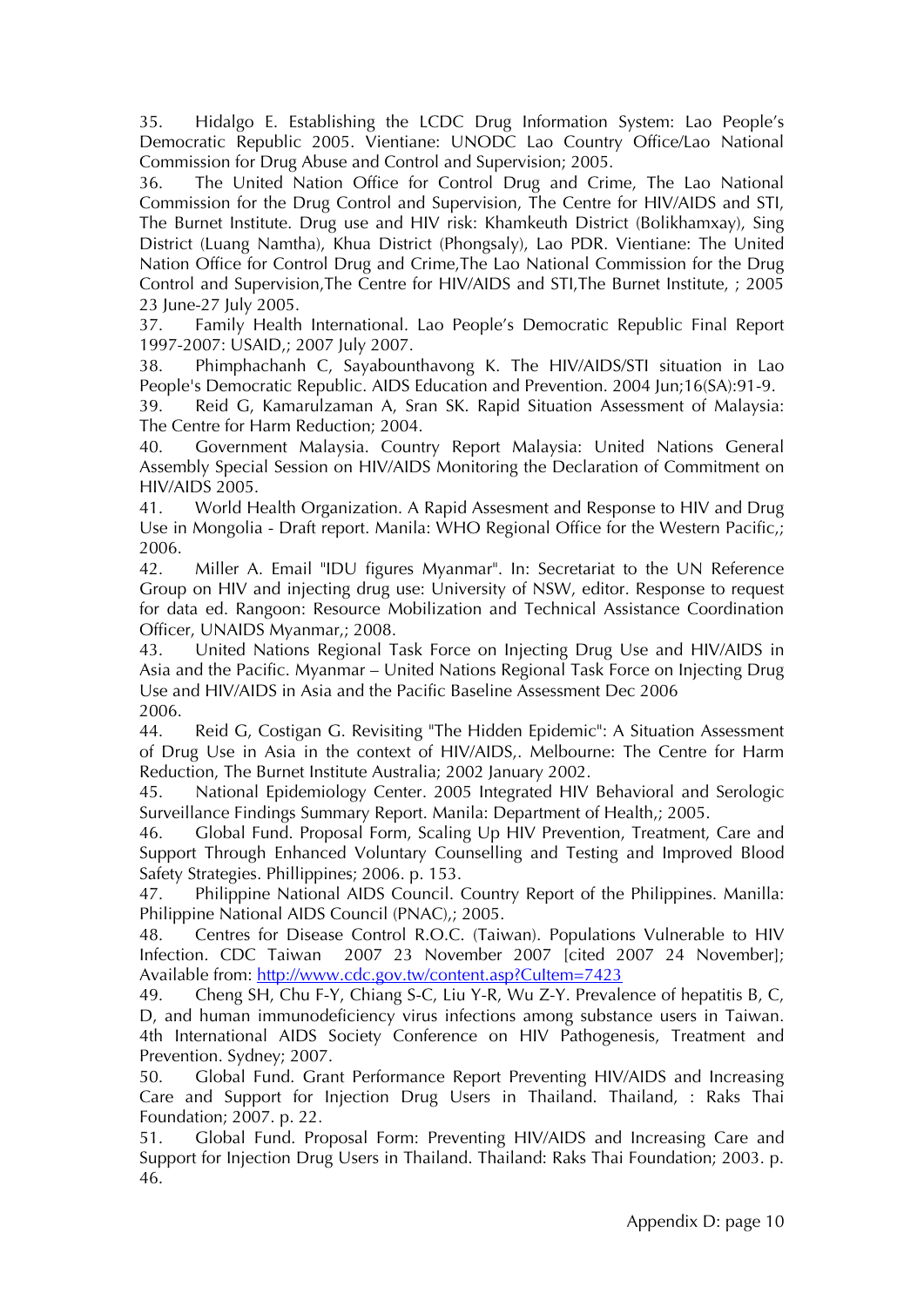52. Human Rights Watch. Not Enough Graves: The War on Drugs, HIV/AIDS, and Violations of Human Rights. New York; 2004.

53. World Health Organization. Scaling up Antiretroviral Treatment: Lessons Learnt from Thailand. Report of an external evaluation, 12-19 October 2004. New Delhi: WHO; 2007.

54. Devaney M, Reid G, Baldwin S. Situational analysis of illicit drug issues and responses in the Asia-Pacific region. Canberra: Burnet Institute: Centre for Harm Reduction and Turning Point Alcohol and Drug Centre; 2006.

55. Global Fund. Proposal Form Sixth Call for Proposals. Viet Nam; 2006. p. 123.

56. Ministry of Health. Results from the HIV/STI Intergrated Biological and Behavioral Surveillence (IBBS) in Viet Nam 2005-2006. Hanoi; 2007.

57. United Nations Office on Drugs and Crime. Afghanistan drug use survey 2005. Kabul; 2005 2005.

58. Todd CS, Abed AMS, Strathdee SA, Scott PT, Botros BA, Safi N, et al. HIV, Hepatitis C, and Hepatitis B Infections and Associated Risk Behavior in Injection Drug Users, Kabul, Afghanistan,. Emerging Infectious Diseases,. 2007 September 2007,;13(9):5.

59. Reddy A. Size Estimation of IDU in Bangladesh. Dhaka: Family Health International 2005.

60. Azim T, Chowdhury EI, Reza M, Faruque MO, Ahmed G, Khan R, et al. Prevalence of infections, HIV risk behaviors and factors associated with HIV infection among male injecting drug users attending a needle/syringe exchange program in Dhaka, Bangladesh. in press.

61. Azim T, Rahman M, Alam MS, Chowdhury IA, Khan R, Reza M, et al. Bangladesh moves from being a low-prevalence nation for HIV to one with a concentrated epidemic in injecting drug users. International Journal of STD & AIDS. 2008;19(May):327-31.

62. United Nations Office on Drugs and Crime: Regional Office for South Asia. Rapid Situation Response Assesment Bhutan Report - Draft. New Delhi,: UNODC Regional Office for South Asia; 2007.

63. Resource Centre for Sexual Health and AIDS (RCSHA). Report of the Expert Group on Size Estimation of Population with High Risk Behaviour for NACP-III Planning. New Delhi; 2006.

64. National AIDS Control Organization. HIV/AIDS epidemiological Surveillance & Estimation report for the year 2005: National AIDS Control Organization (NACO), Ministry of Health & Family Welfare, Government of India; 2006 April 2006.

65. Mokri A, Schottenfeld R. Drug Abuse and HIV Transmission in Iran— Responding to the Public Health Challenges. Tehran: Tehran University of Medical Sciences and the Iranian National Center for Addiction Studies and Yale University School of Medicine; 2007.

66. Centre for Diseases Management. Islamic Rebublicof Iran Country Report on Monitoring of the United Nations General Assembly Special Session on HIV and AIDS: Office of the Under-secretary for Health, Ministry of Health and Medical Education,Centre for Diseases Management.; 2006.

67. The Foundation for Advancement of Self Help in Attaining Needs (FASHAN), Narcotics Control Board (NCB) of Maldives. Rapid Situation Assessment of Drug Abuse in Maldives 2003,. Male': Narcotics Control Board (NCB) of Maldives,; 2003.

68. National Centre for AIDS and STD Control. National Estimates of Adult HIV Infections, Nepal 2003. Kathmandu, Nepal Ministry of Health, His Majesty's Government of Nepal; 2004 March.

69. Ministry of Narcotics Control, Anti-Narcotics Force, United Nations Office on Drugs and Crime. Problem Drug Use in Pakistan: Results from the National Assesment: United Nations Office of Drugs and Crime,; 2007.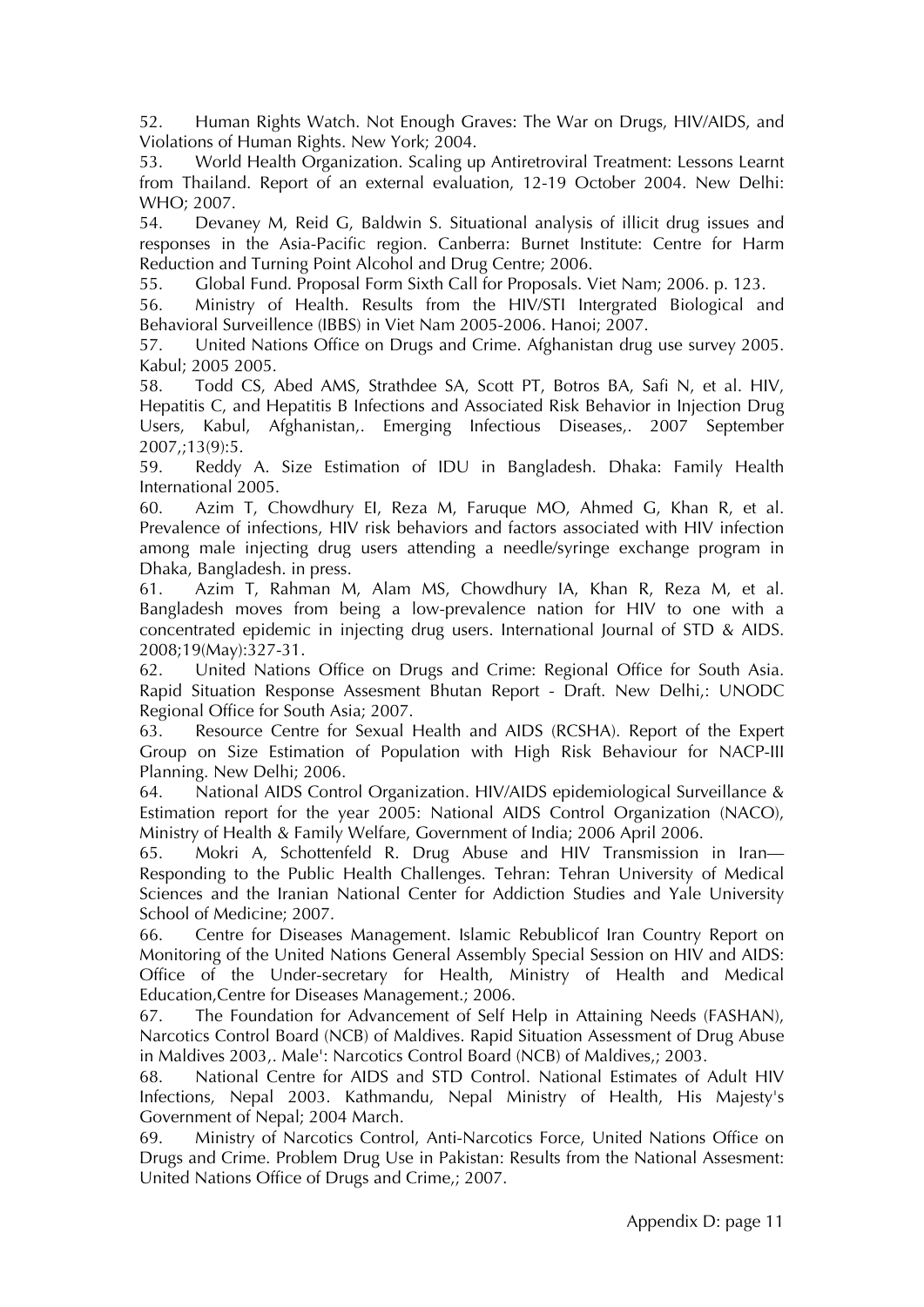70. National AIDS Control Program. HIV Second Generation Surveillance in Pakistan: National Report Round 1. Islamabad: National AIDS control Program, Ministry of Health; 2005.

71. Kumar S. Injecting of pharmaceutical drugs in the South-Asia: A Review. Chennai; 2006. p. 8.

72. Fernando T, Bridger D. Email "re: Request for data on IDU and HIV prevalance". In: Secretariat to the UN Reference Group on HIV and injecting drug use: University of NSW, editor. Response to request for data ed. Colombo: UNAIDS Sri Lanka and the Maldives; 2008.

73. Niaz K. Email "re: Request for prevalence estimates and Sentinel Surveillance data". In: Secretariat to the UN Reference Group on HIV and injecting drug use: University of NSW, editor. Response to request for data ed. Tashkent: Regional Office in Central Asia, United Nations Office on Drugs and Crime; 2008.<br>74. Niaz K. Assessment of Problem Drug Use in Central A

Niaz K. Assessment of Problem Drug Use in Central Asia: UNODC/WHO Technical Consultation on Setting Targets for Universal Access to HIV Prevention, Treatment and Care for Injecting Drug Users (IDU) in Azerbaijan, Kazakhstan, Kyrgyzstan, Taijikistan, Turkmenistan and Uzbekistan. Tashkent: UNODC, WHO; 2007 28 -30 May.

75. Niaz K. Re: Request for prevalence estimates and Sentinel Surveillance data. In: Secretariat of the Reference Group to the United Nations on HIV and injecting drug use, editor. Response to request for data ed. Tashkent, Uzbekistan: Regional Office in Central Asia, United Nations Office on Drugs and Crime; 2008.

76. Sanchez JL, Todd CS, Bautista CT, Botros BAE, Khakimov MM, Giyasova GM, et al. High HIV prevalence and risk factors among injection drug users in Tashkent, Uzbekistan, 2003-2004. Drug and Alcohol Dependence. 2006;82(S1):S15-S22.

77. CAREC. The Caribbean HIV/AIDS Epidemic and the Situation in Member Countries of the Caribbean Epidemiology Centre (CAREC): Caribbean Epidemiology Centre (CAREC) and Pan American Health Organization; 2007 February 2007.

78. World Health Organization. Epidemiological Fact Sheets on HIV/AIDS and Sexually Transmitted Infections: Barbados. Geneva: WHO; 2006.

79. Brady JE, Friedman SR, Cooper LF, Flom PL, Tempalski B, Gostnell K. Estimating the Prevalence of Injection Drug Users in the U.S. and in Large U.S. Metropolitan Areas from 1992 to 2002. Journal of Urban Health: Bulletin of the New York Academy of Medicine,. 2008;83(3):1099-3460.

80. Reyes J, C., Robles R, R., Colon H, M., Marrero C, A., Matos T, D., Calderon J, M., et al. Severe anxiety symptomatology and HIV risk behavior among Hispanic injection drug users in Puerto Rico. AIDS & Behavior. 2007 January;11(1):145-50.

81. World Health Organization. Approaches to the management of HIV/AIDS in Cuba. Geneva: World Health Organisation; 2004.

82. Inter-American Observatory on Drugs. Qualitative Research on Drug Use: Assessing Emerging Drug Trends in the Caribbean. Washington D.C.: Inter-American Observatory on Drugs (OID); 2004.

83. Hepburn MJ, Lawitz EJ. Seroprevalence of hepatitis C and associated risk factors among an urban population in Haiti. BMC Gastroenterology. 2004 Dec 14;4:31.

84. World Health Organization. Access to Antiretroviral Treament and Care: The Experience of the HIV Equity Initiative, Cange, Haiti. Port-au-Prince: WHO; 2003.

85. Gaillard EM, Boulos LM, Andre Cayemittes MP, Eustache L, Van Onacker JD, Duval N, et al. Understanding the reasons for decline of HIV prevalence in Haiti. Sexually Transmitted Infections. 2006 Apr;82(S1):14-20.

86. Figueroa JP. An overview of HIV/AIDS in Jamaica: strengthening the response. West Indian Medical Journal. 2004 Oct;53(5):277-82.

87. Vickers IE, Alveranga H, Smikle MF. Clinical and epidemiological characteristics of adult and adolescent patients newly diagnosed with the human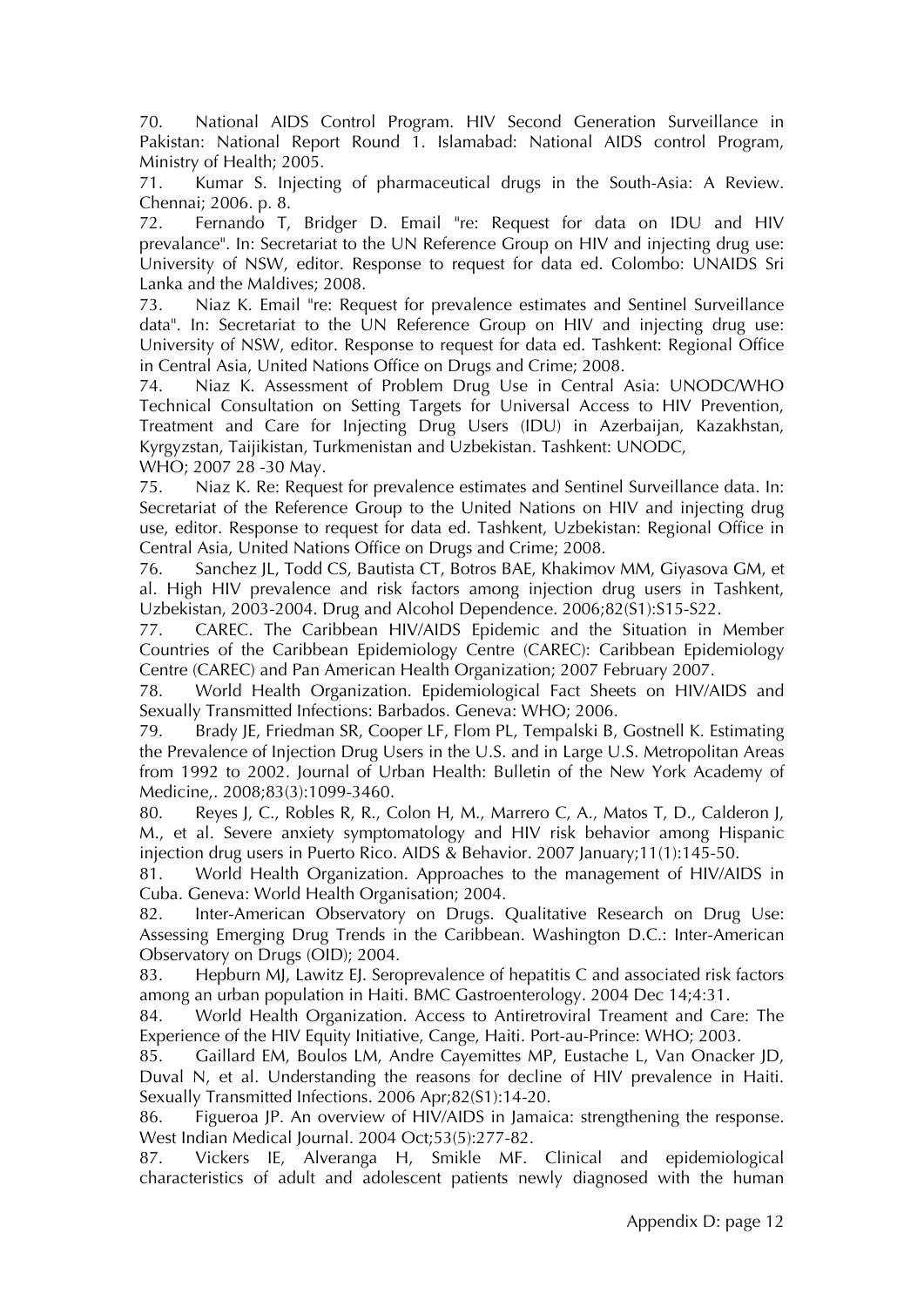immunodeficiency virus at a Jamaican clinic for sexually transmitted infections. West Indian Medical Journal. 2005 Dec;54(6):360-3.

88. National HIV/STD Control Programme. National HIV/STI prevention and control program - Facts and figures - HIV/AIDS Epidemic Update January to December 2006. Kingston, Jamaica: Ministry of Health, Health Promotion and Protection Division; 2006 January to December 2006,.

89. Djumalieva D, Imamshah W, Wagner U, Razum O. Drug use and HIV risk in Trinidad and Tobago: qualitative study. International Journal of STD & AIDS. 2002 Sep;13(9):633-9.

90. Rodriguez C, M., Marques L, F., Touze G. HIV and injection drug use in Latin America. AIDS. 2002;16 Suppl 3:S34-41.

91. Sosa-Estani S, Rossi D, Weissenbacher M. Epidemiology of human immunodeficiency virus (HIV)/acquired immunodeficiency syndrome in injection drug users in Argentina: high seroprevalence of HIV infection. Clinical Infectious Diseases. 2003 Dec 15;37 Suppl 5:S338-42.

92. Weissenbacher M, Rossi D, Radulich G, Sosa-Estani S, Vila M, Vivas E, et al. High Seroprevalence of Bloodborne Viruses among Street-Recruited Injection Drug Users from Buenos Aires, Argentina. Clinical Infectious Diseases. 2003;37:S348-52.

93. Manzanero M. Email "IVDU Information Belize". In: Secretariat to the UN Reference Group on HIV and injecting drug use: University of NSW, editor. Reponse to request for data ed. Belmopan: National TB, HIV/AIDS and other STIs Programme: Belize; 2008.

94. Pan American Health Organization. AIDS Surveillance in the Americas: Annual Report 2004. Washington, D.C.; 2004.

95. Coordenação Nacional de DST e AIDS. A Política do Ministério da Saúde Para a Atenção Integral a Usuários de Álcool e Outras Drogas. Brasília: Ministério da Saúde; 2003.

96. Hacker MA, Malta M, Enriquez M, Bastos FI. Human immunodeficiency virus, AIDS, and drug consumption in South America and the Caribbean: epidemiological evidence and initiatives to curb the epidemic. Revista Panamericana de Salud Pública. 2005;18(4-5):303-13.

97. Pechansky F, Kessler F, Von Diemen L, Inciardi JA, Surratt H. Substance use, risk situations, and HIV seroprevalence among individuals seeking free HIV testing in Porto Alegre, Brazil. Pan American Journal of Public Health. 2005 Oct-Nov;18(4- 5):249-55.

98. Pechansky F, Woody G, Inciardi J, Surratt H, Kessler F, Von Diemen L, et al. HIV seroprevalence among drug users: An analysis of selected variables based on 10 years of data collection in Porto Alegre, Brazil. (22 refs.). Drug and Alcohol Dependence. 2006;82(S1):S109-S13.

99. Consejo Nacional Para El Control De Estupefacients (CONACE). Septimo Estudio Nacional De Drogas En Poblacion General De Chile 2006,: Minsterio Del Interior, Gobierno De Chile, ; 2006.

100. Global Fund. Acceleration and Improvement of the National, Intersectoral, Participative and Descentralized Response to the HIV/AIDS epidemic in Chile. Chile: Country Coordinating Mechanism Chile,; 2002. p. 51.

101. Comision Nacional de Sida-Conasida. Epidemiology of HIV/AIDS in Chile. December 2003. Revista Chilena de Infectologia. 2005 Jun;22(2):169-202.

102. Soto RJ, Ghee AE, Nunez CA, Mayorga R, Tapia KA, Astete SG, et al. Sentinel Surveillance of Sexually Transmitted Infection/HIV and Risk Behaviors in Vulnerable Populations in 5 Central American Countries,. Journal of Acquired Immune Deficiency Syndromes,. 2007 September 46(1):101-11.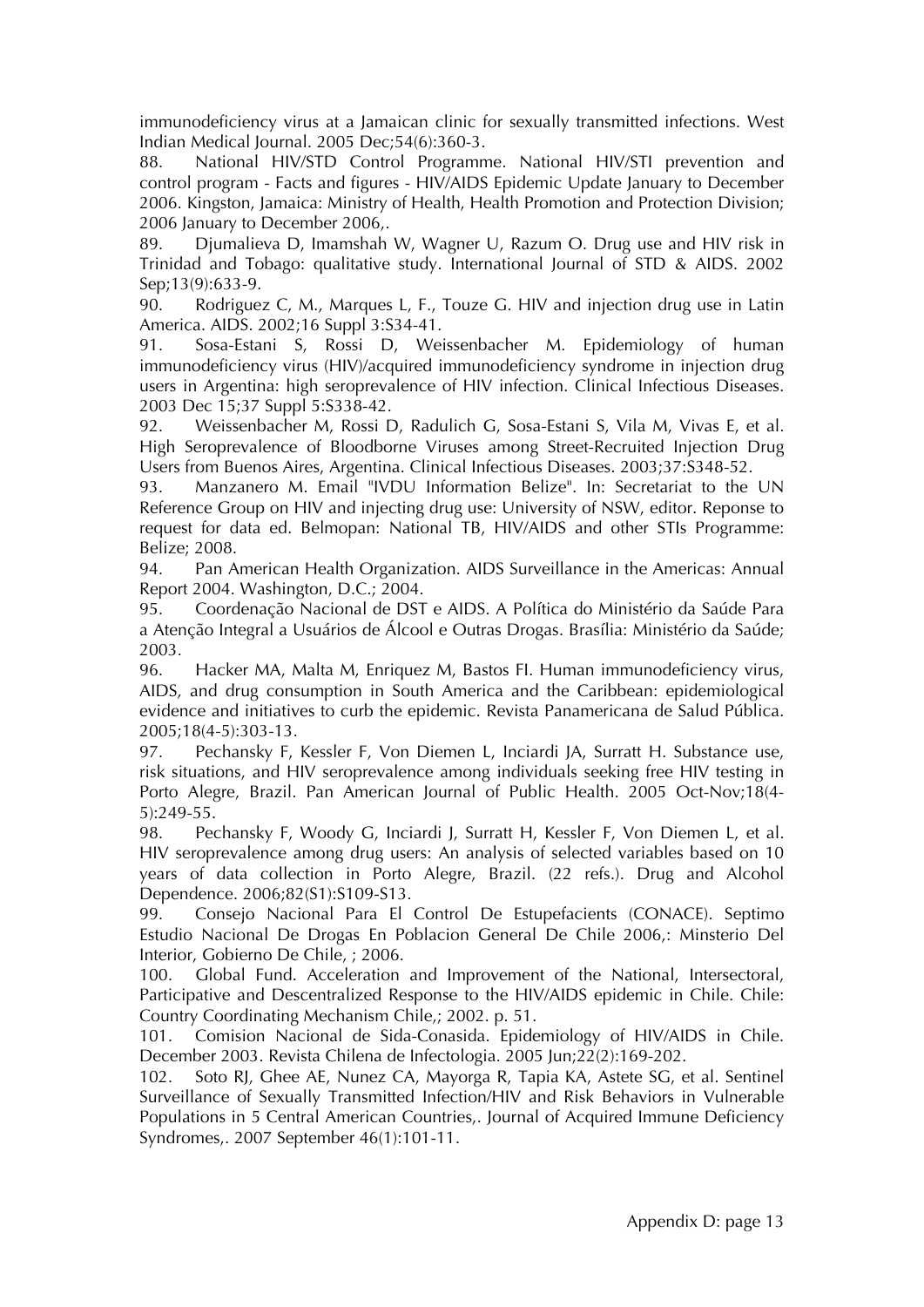103. Persaud NE, Klaskala W, Tewari T, Shultz J, Baum M. Drug use and syphilis: Co-factors for HIV transmission among commercial sex workers in Guyana. West Indian Medical Journal. 1999 Jun;48(2):52-6.

104. Ramon JS, Alvarenga M, Walker N, Garcia-Calleja JM, Zacarias F. Estimating HIV/AIDS prevalence in countries with low-level and concentrated epidemics: the example of Honduras. AIDS. 2002 Dec;16(S3):S18-S22.

105. Bravo-García E, Magis-Rodríguez C, Saavedra J. New estimates in Mexico: more than 180,000 people living with HIV. XVI International AIDS Conference. Vancouver; 2006.

106. Frost SDW, Brouwer KC, Firestone Cruz MA, Ramos R, Ramos ME, Lozada RM, et al. Respondent-driven sampling of injection drug users in two U.S.-Mexico border cities: recruitment dynamics and impact on estimates of HIV and syphilis prevalence,. Journal of Urban Health: Bulletin of the New York Academy of Medicine. 2006 Nov;83(S1):83-97.

107. Strathdee SA, Morgan MP, Semple S, Pu M, Orozovich P, Martinez G, et al. Correlates of injection drug use among female sex workers in two Mexico–U.S. border cities,. Drug and Alcohol Dependence,. 2007:9.

108. Programa nacional de Control de SIDA/ITS Paraguay (PRONASIDA). Estudio de ITSS (Infecciones de Transmisión Sexual Sanguínea) y Prácticas de riesgo en UDIs. 2006.

109. Programa nacional de Control de SIDA/ITS Paraguay (PRONASIDA). Estudio de Infecciones de Transmision sanguinea y sexual y Practicas de riesgo en Usuarios de Drogas inyectables en Paraguay Informe final.: Organización Panamericana de la Salud/Organización Mundial de la Salud; 2006.

110. National Anti-Drug Council Suriname. SURIDIN Suriname Drug Information Network. Annual National Report 2002,. Paramaribo: National Anti-Drug Council Suriname,; 2002 December 2002.

111. Woratanarat T. Global HIV cohort studies among injecting drug users and future vaccine trials. J Med Assoc Thai. 2006 Jul;89(7):1064-79.

112. UNAIDS. Report on the Global HIV/AIDS epidemic 2002. Geneva: Joint United Nations Programme on HIV/AIDS; 2002.

113. Ialomiteanu A. Email "Estimates of lifetime injecting drug use 15-64 years from the Canadian Addiction Survey 2004" In: Secretariat to the UN Reference Group on HIV and injecting drug use: University of NSW, editor. Response to request for data ed. Toronto: Centre for Addiction and Mental Health; 2008.

114. Public Health Agency of Canada. HIV/AIDS Epi Updates. August 2006. Ottowa: Surveillance and Risk Assessment Division, Centre for Infectious Disease Prevention and Control Public Health Agency of Canada 2006 August 2006.

115. Glynn M, Rhodes P. Estimated HIV Prevelence in the United States at the end of 2003. National HIV Prevention Conference. Atlanta; 2005.

116. UNGASS. Country Report: Federated States of Micronesia: UNGASS; 2006.

117. World Health Organization. Second generation surveillance surveys of HIV, other STIs and risk behaviours in 6 Pacific Island countries (2004-2005). Manila, Philippines: World Health Organisation (WHO), Regional Office for the Western Pacific.; 2006 2006.

118. Pontali E. Email "Info for your Global report". In: Secretariat to the UN Reference Group on HIV and injecting drug use: University of NSW, editor. Response to request for data ed. Genoa: Galliera Hospital and Prison of Genoa; 2008.

119. Wang YA, Cliffe S, Toatu T, Tiban K, Black D, Sullivan E. Prevalence of STI, HIV and risk behaviors among seafarers in Kiribati 2005. XIV International AIDS Conference. Toronto; 2006.

120. McDonald D. A rapid situation assessment of drug use in Papua New Guinea. Drug and Alcohol Review. 2005;24(1):79-82.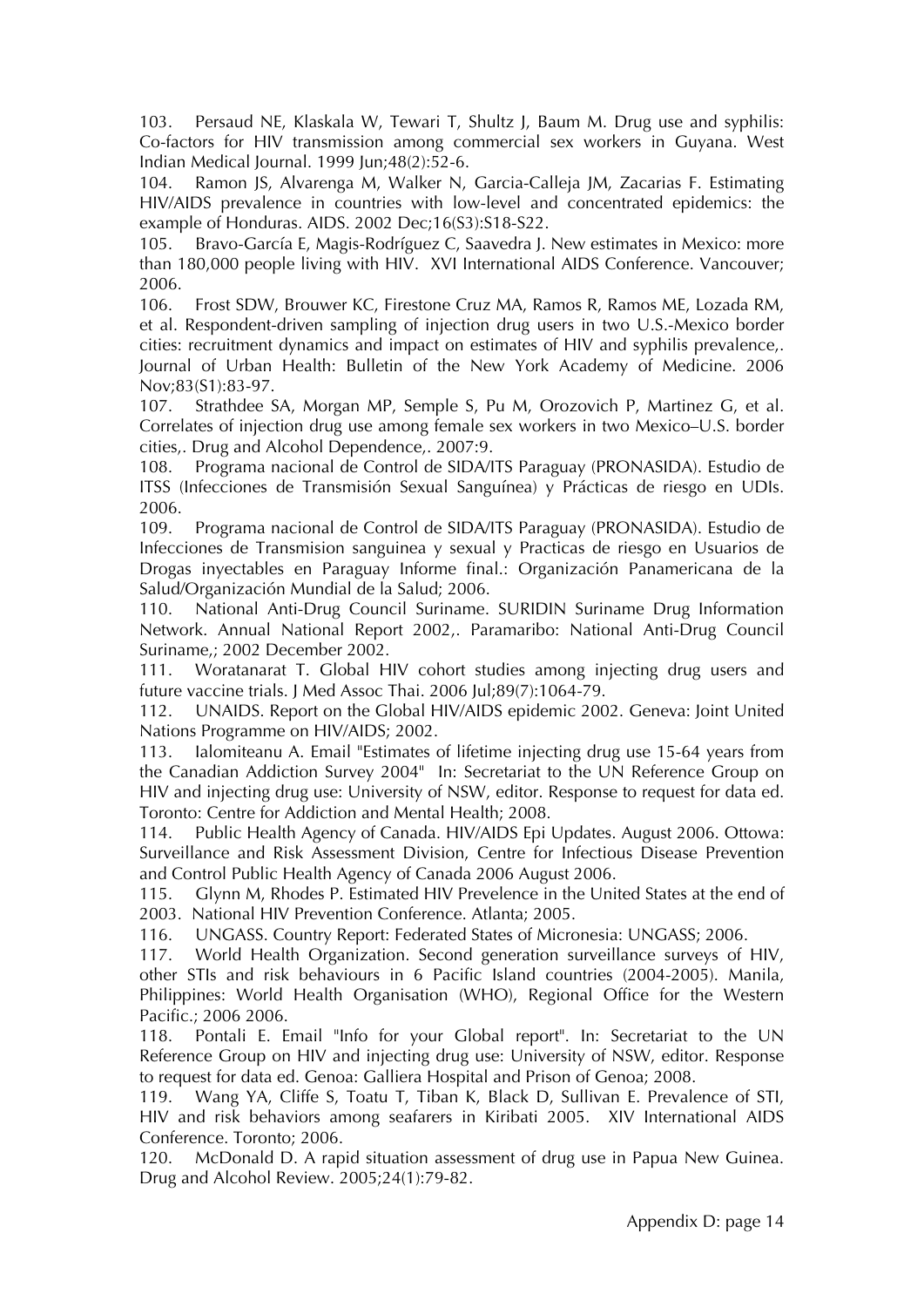121. AusAID. Impacts of HIV/AIDS 2005-2025 in Papua New Guinea, Indonesia and East Timor: Final Report of HIV Epidemiological Modelling and Impact Study. Canberra: Department of Foreign Affairs and Trade; 2006.

122. McBride W. HIV/AIDS in Papua New Guinea: An unfolding disaster? Emergency Medicine Australasia. 2005;17(4):304-6.

123. Razali K, Thein H, Bell J, Cooper-Stanbury M, Dolan K, Dore G, et al. Modelling the hepatitis C virus epidemic in Australia. Drug and Alcohol Dependence. 2007;91(2-3):228-35.

124. National Centre in HIV Epidemiology and Clinical Research. Australian NSP Survey National Data Report 2003-2007: Prevalence of HIV, HCV and Injecting and Sexual Behaviour among IDUs at needle and syringe programs. Sydney: The University of New South Wales,; 2008.

125. Wilkins C, Girling M, Sweetsur P. Recents trends in drug use in New Zealand: 2006. Auckland: Massey University; 2006.

126. UNAIDS. 2006 AIDS Epidemic Update: Middle East and North Africa. Geneva: Joint United Nations Programme on HIV/AIDS; 2006.

127. MESRS. Etude du lien potentiel entre usage problématique de drogues et VIH/SIDA en Algérie. Algeria: UNAIDS; 2006.

128. Jenkins C, Robalino DA. HIV/AIDS in the Middle East and North Africa: The Costs of Inaction. Washington, D.C.: The World Bank; 2003.

129. World Bank. Preventing HIV/AIDS in the Middle East and North Africa: A Window of Opportunity to Act. Washington, D.C.: World Bank; 2005.

130. European Monitoring Centre for Drugs and Drug Addiction & Reitox National Focal Point. Cyprus: New Developments, Trends and in-depth information on selected issues. Lisbon: EMCDDA; 2006.

131. Dewing S, Plüddemann A, Myers B, J., Parry CDH. Review of injection drug use in six African countries: Egypt, Kenya, Mauritius, Nigeria, South Africa and Tanzania. Drugs: Education, Prevention and Policy. 2006;13(2):121-37.

132. Grotherath A. Drug abuse and HIV/AIDS in the Middle East and North Africa: a situation assessment: UNODCCP, UNAIDS; 2002.

133. Elshimi T, Warner-Smith M, Aon M. HIV risk-behaviours of problem drug users in greater Cairo Cario: United Nations Office of Drugs and Crime,; 2004.

134. Peles E, Schreiber S, Adelson M. Factors predicting retention in treatment: 10 year experience of a methadone maintenance treatment (MMT) clinic in Israel. Drug & Alcohol Dependence. 2006 May 20;82(3):211-7.

135. AIDS Projects Management Group. Recommendations for interventions addressing injecting drug use and related HIV infection in Egypt. Sydney: AIDS Projects Management Group,; 2007. p. 25.

136. Isralowitz R, Reznik A, Spear SE, Brecht ML, Rawson RA. Severity of heroin use in Israel: Comparisons between native Israelis and former Soviet Union immigrants. 2007;102(4):630-7.

137. Gelkopf M, Weizman T, Melamed Y, Adelson M, Bleich A. Does psychiatric comorbidity affect drug abuse treatment outcome? A prospective assessment of drug abuse, treatment tenure and infectious diseases in an Israeli methadone maintenance clinic. Israel Journal of Psychiatry and Related Sciences. 2006;43(2):126-36.

138. Global Fund. Grant Performance Report: Maintaining low HIV prevalence among the population and all vulnerable subpopulations it Jordan. Jordan; 2007. p. 11. 139. Global Fund. Proposal Form Sixth Call for Propsals: Maintaining Low HIV prevalence among the population and all vulnerable sub-populations in Jordan. Jordan; 2006. p. 77.

140. United Nations Office on Drugs and Crime & Institute for Development Research and Applied Care. Substance Use and Misuse in Lebanon. Beirut: UNODC & IDRAC; 2003 May 2003.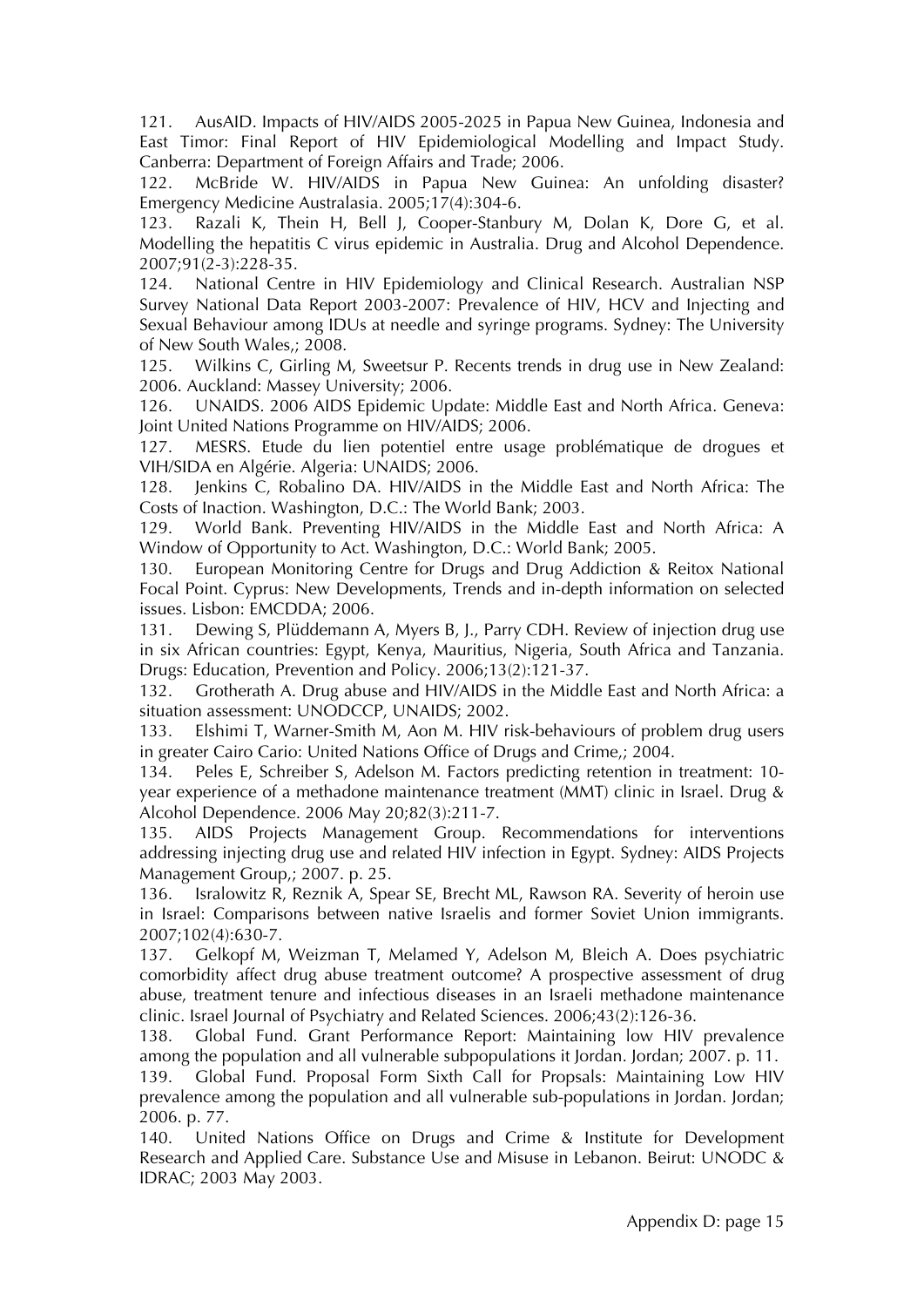141. Toufik A. VIH/Drogues MENA. Paris, France: Observatoire français des drogues et des toxicomanies; 2006.

142. Global Fund. Sixth Call for Proposals of the Global Fund to fight AIDS, Tuberculosis and Malaria: Proposal of the CCM for Morocco. HIV/AIDS and Tuberculosis Components. Kingdom of Morocco; 2006. p. 119.

143. Madani TA, Al-Mazrou YY, Al-Jeffri MH, Al Huzaim NS. Epidemiology of the human immunodeficiency virus in Saudi Arabia; 18-year surveillance results and prevention from an Islamic perspective. BMC Infectious Diseases. 2004 Aug 6;4:25.

144. Global Fund. Sixth Call for Proposals: Support for Partnership and Strengthening of the Response to the Threat of the Spread of HIV/AIDS in Tunisia. Republic of Tunisia, Ministry of Health. Country Coordinating Mechanism; 2006. p. 122.

145. Kavasoglu E. Email "YNT: Annual Reports Questionnaires (ARQ)". In: Secretariat to the UN Reference Group on HIV and injecting drug use: University of NSW, editor. Reponse to request for data ed. Ankara: Ministry of Health; 2008.

146. Beckerleg S, Telfer M, Sadiq A. A Rapid Assessment of Heroin Use in Mombasa, Kenya. Substance Use & Misuse. 2006;41(6-7):1029-44.

147. Beckerleg S, Lewando Hundt G. The characteristics and recent growth of heroin injecting in a Kenyan coastal town. Addiction Research & Theory. 2004;12(1):41-53.

148. AIDS Projects Management Group. Is There Anyone Left in the General Population: A Scan of Information Available on the Context of HIV Transmission and Risk for Vulnerable Groups in Seventeen Countries with Concentrated HIV Epidemics. Sydney: AIDS Projects Management Group, ; 2005 20 August 2005.

149. Odek-Ogunde M, Okoth FA, Lore W, Owiti FR. Seroprevalence of HIV, HBC and HCV in injecting drug users in Nairobi, Kenya: World Health Organization Drug Injecting Study Phase II findings,. International Conference on AIDS July 11-14 2004. Bangkok, Thailand; 2004.

150. Ndetei DM. A study on the linkages between drug abuse, injecting drug abuse and HIV/AIDS in Kenya: A rapid situation assessment 2004: United Nations Office on Drugs and Crime 2004.

151. Bisika T, Konyani S, Chamangwana I. Rapid Situation Assessment of Drug Abuse and HIV/AIDS in Malawi. Malawi: The Ministry of Home Affairs and Internal Security, Inter-Ministerial Committee on Capacity Building for Drug Control Project; 2004.

152. Abdool R, Sulliman FT, Dhannos MI. The injecting drug use and HIV/AIDS nexus in the Republic of Mauritius African Journal of Drug & Alcohol Studies,. 2006;5(2):9.

153. Sulliman F, Ameerberg SAG, Dhannoo MI. Report of the Rapid Situation Assessment and Resonses on Drug Use in Mauritius & Rodrigues. Port Louis: Ministry of Health, Mauritius.; 2004.

154. Adelekan ML, Lawal RA. Drug Use and HIV Infection in Nigeria: A review of recent findings. African Journal of Drug & Alcohol Studies,. 2006;5(2):12.

155. Lawal RA. A rapid situation assessment and response study of drug use, injecting drug use, HIV/AIDS and other risk behaviors among drug users targeting five Nigerian cities. Vienna: UNODC; 2006.

156. Kalichman SC, Simbayi LC, Kagee A, Toefy Y, Jooste S, Cain D, et al. Associations of poverty, substance use, and HIV transmission risk behaviors in three South African communities. Social Science and Medicine. 2006 Apr;62(7):1641-9.

157. Parry CDH, Carney T, Petersen P, Dewing S, Needle R. HIV risk behavior in South African drug users: A tale of three cities. Alcohol & Drug Abuse Research Unit, Medical Research Council South Africa.; 2007. p. 30.

158. Parry C, Nwanyanwu O, Needle R, Achrekar A. HIV and Drug Use Among Injection Drug Users (IDUs), Commercial Sex Workers (CSWs), and Men who have Sex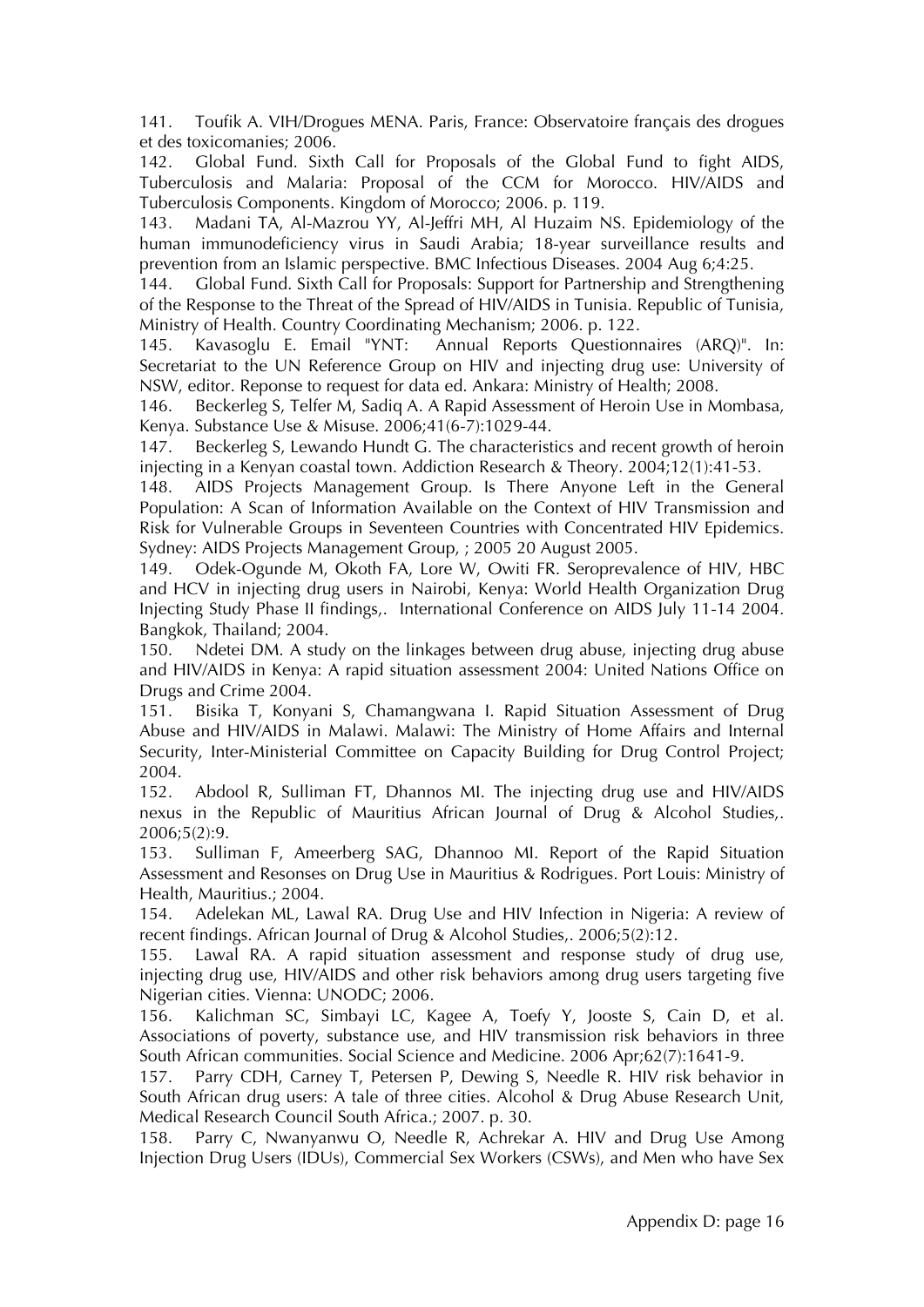with Men (MSM) in South Africa. The President's Emergency Plan for AIDS Relief Annual Meeting: The 2006 HIV/AIDS Implementers' Meeting. Durban; 2006.

159. Williams ML, McCurdy SA, Atkinson JS, Kilonzo GP, Leshabari MT, Ross MW. Differences in HIV Risk Behaviors by Gender in a Sample of Tanzanian Injection Drug Users. AIDS and Behavior. 2007;11(1):137-44.

160. Timpson S, et al. Substance Abuse, HIV Risk and HIV/AIDS in Tanzania. African Journal of Drug & Alcohol Studies. 2006;5(2):158-69.

161. McCurdy SA, Ross MW, Gad PK, Leshabari MT, Williams ML. HIV/AIDS and injection drug use in the neighborhoods of Dar es Salaam, Tanzania. Drug and Alcohol Dependence. 2006;82(S1):S23-S7.

162. Dahoma M, Salim A, Abdool R, Othman A, Makame H, Ali S, et al. HIV and Substance Abuse: the dual epidemics challenging Zanzibar. African Journal of Drug & Alcohol Studies. 2006;5(2):130-9.

163. McCurdy A, Williams M, Kilonzo G, Ross M, Leshabari M. Heroin and HIV risk in Dar es Salaam, Tanzania: Youth hangouts, mageto and injecting practices. AIDS Care. 2005;17(1):65-78.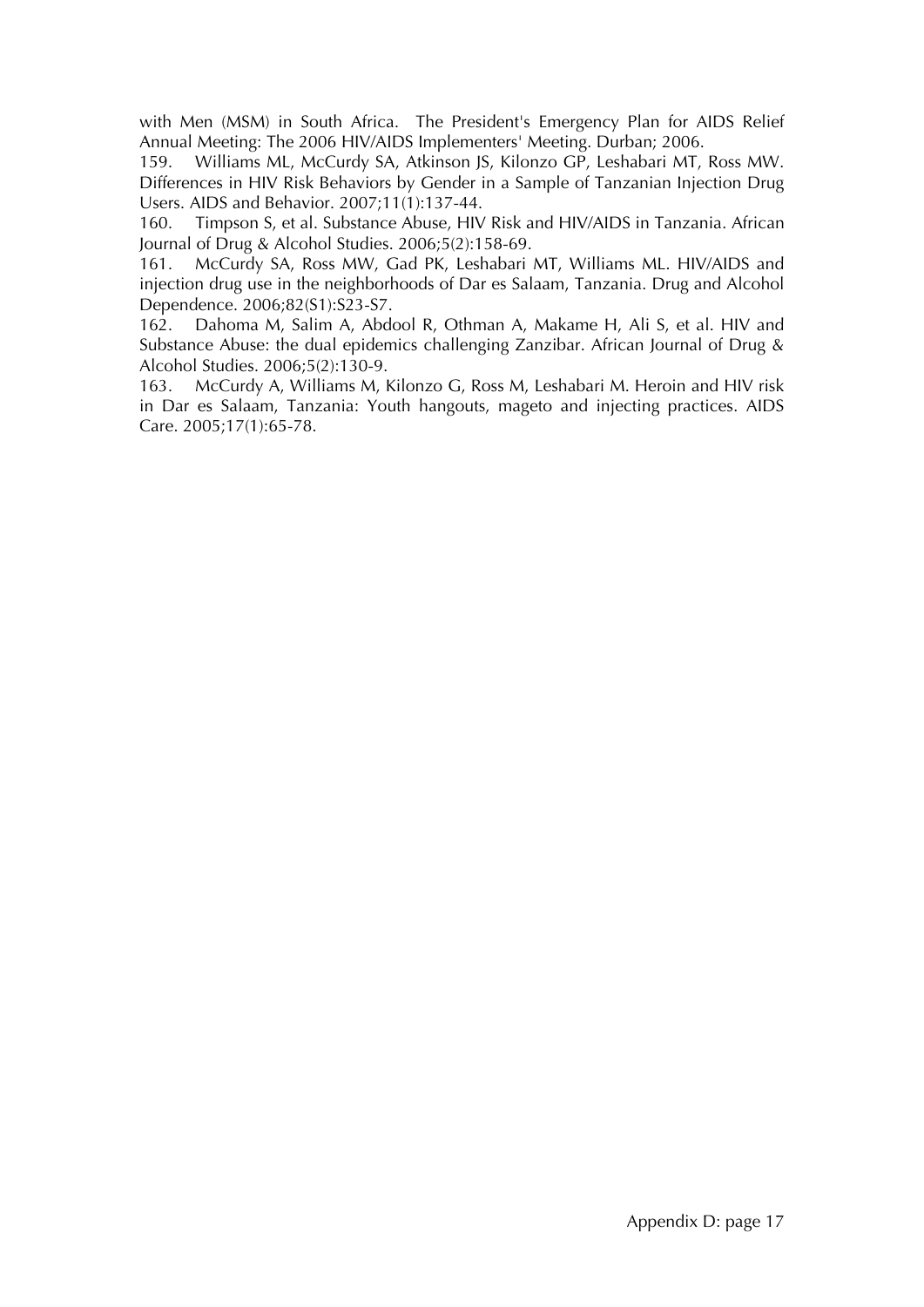# Appendix E: Details of data included in the estimates of the prevalence of injecting drug use and HIV among IDUs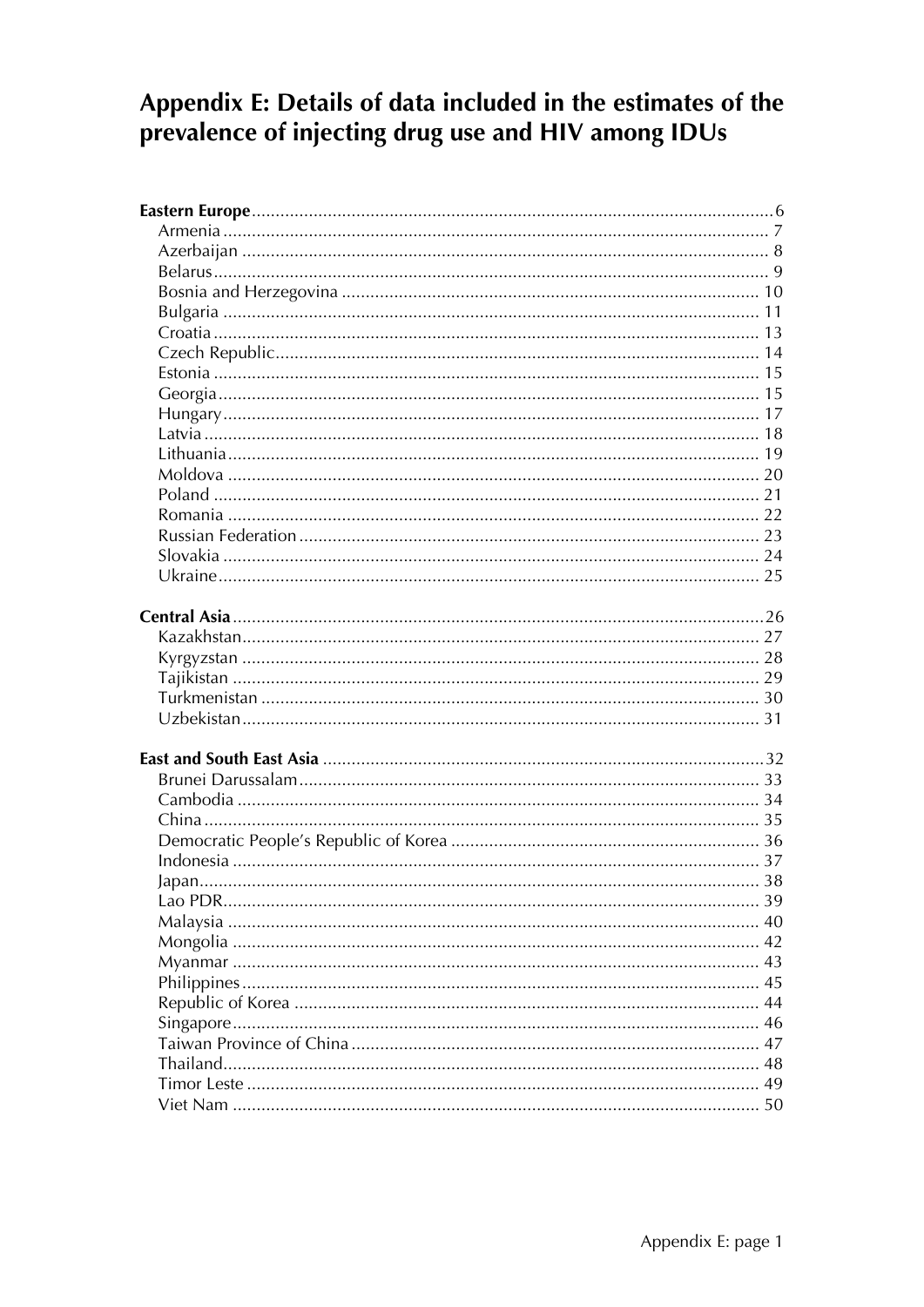| 91 |
|----|
|    |
|    |
| 94 |
| 95 |
|    |
|    |
| 99 |
|    |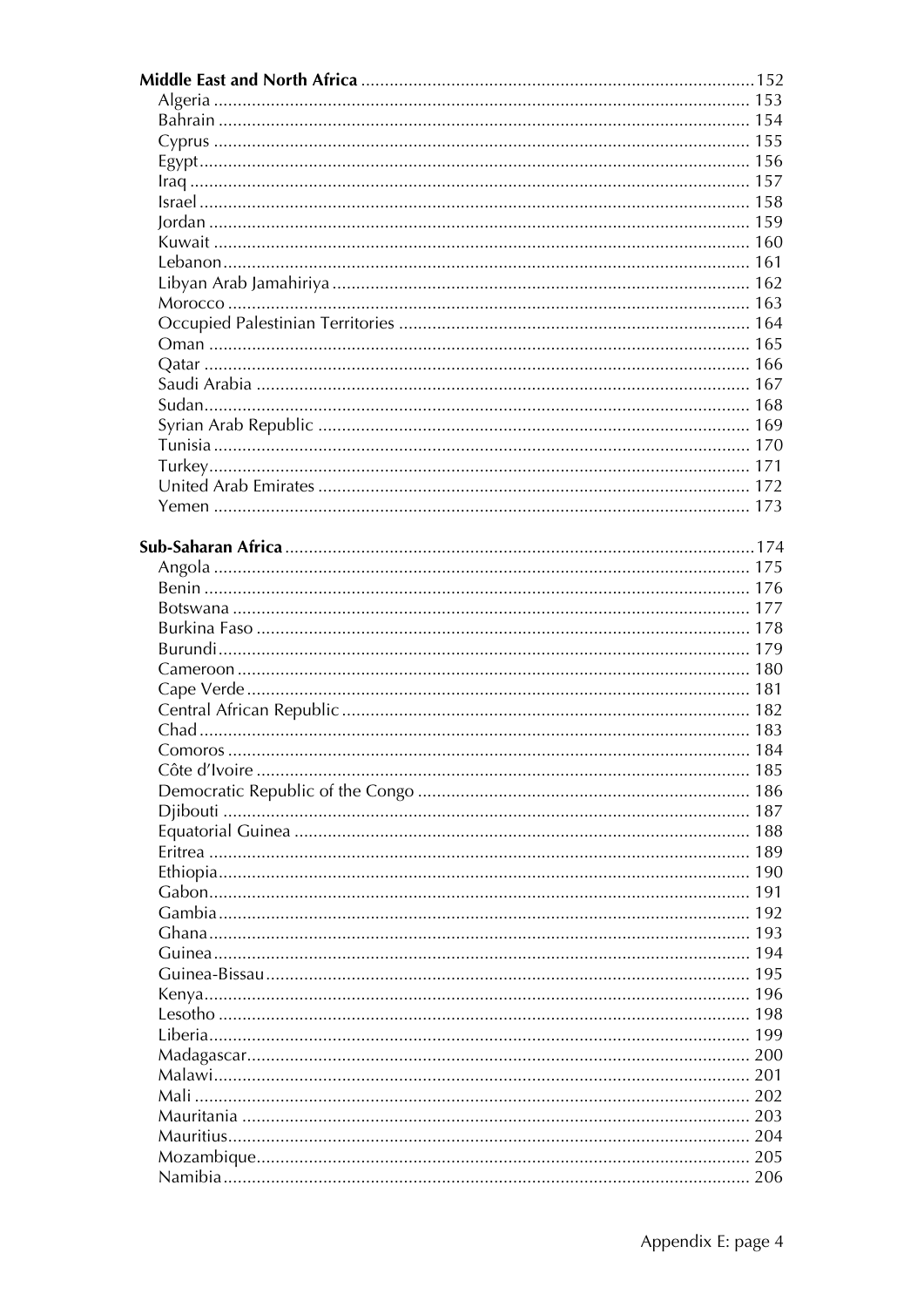| 214 |
|-----|
| 215 |
|     |
| 217 |
|     |
|     |
| 220 |
|     |
| 222 |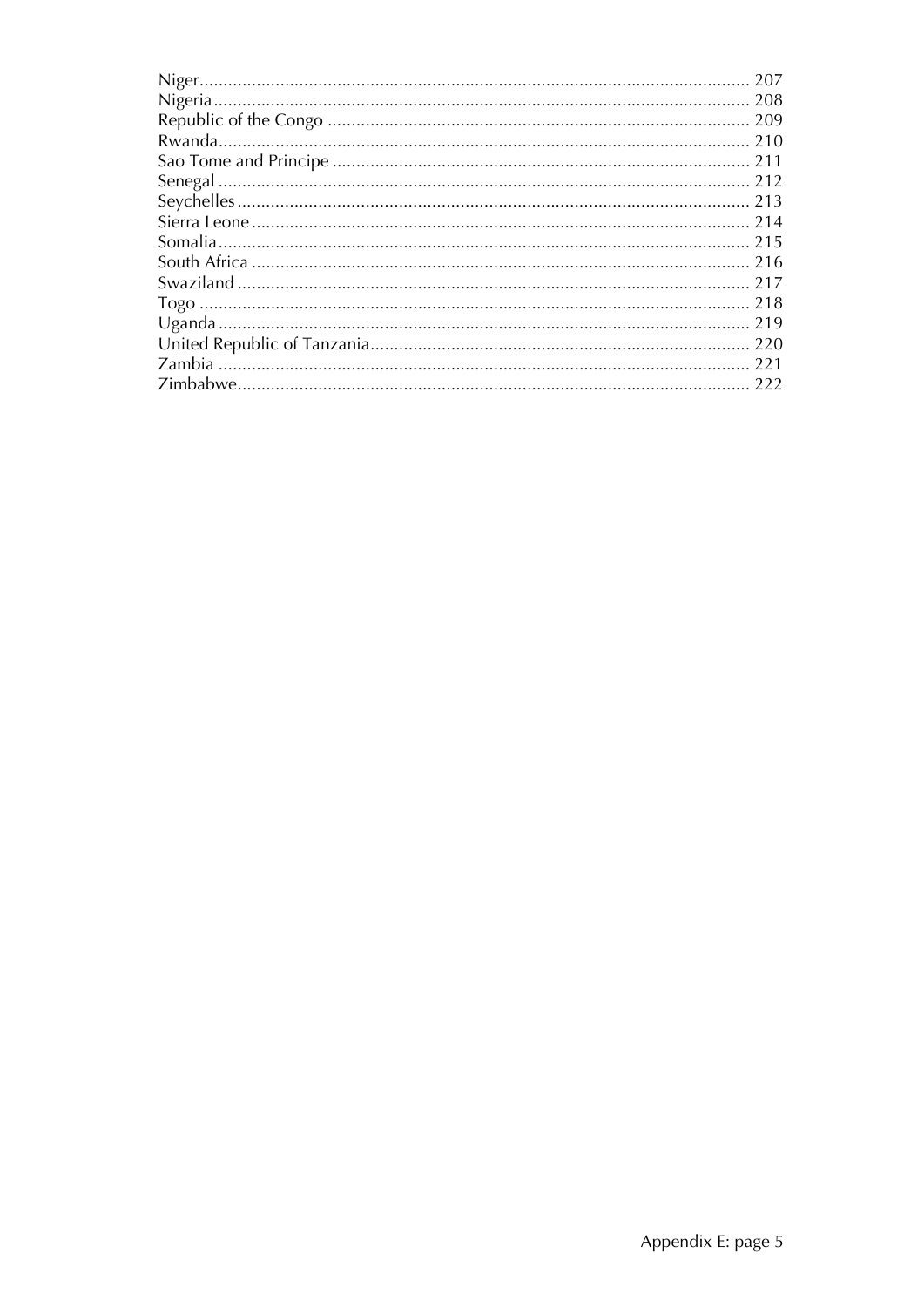# **Eastern Europe**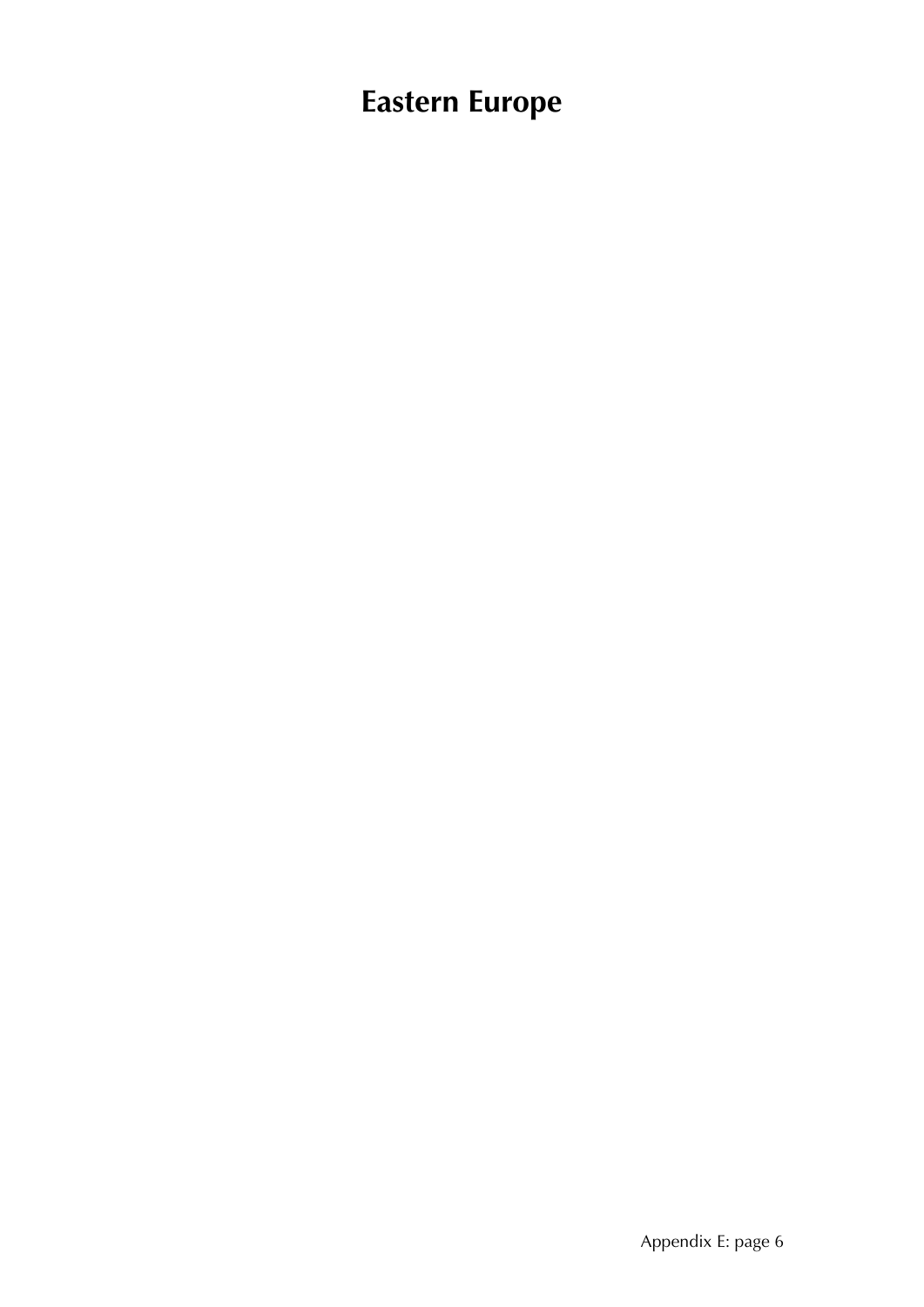# *Armenia*

| <b>Trevalence of injecting and g use</b> |                                                         |  |  |  |
|------------------------------------------|---------------------------------------------------------|--|--|--|
| Year                                     | 2000                                                    |  |  |  |
| Method                                   | Govt estimate – method not detailed                     |  |  |  |
| $N=$                                     |                                                         |  |  |  |
| Area                                     | National                                                |  |  |  |
| <b>Estimate</b>                          | 2000 IDU, with 50% of these in the capital city Yerevan |  |  |  |
| <b>Reference</b>                         | (Markosyan, Kocharyan et al. 2006)                      |  |  |  |
| 1° or 2° source                          | secondary                                               |  |  |  |
| Peer reviewed                            | Grade<br>non peer reviewed<br>D1                        |  |  |  |

### **Prevalence of injecting drug use**

#### **Calculation**

Prevalence (15-64 years) in 2000 = 2,000/1,975,000 = 0.1013%

#### **Prevalence of HIV amongst people who inject drugs**

| Low:              |                                    |       |    |
|-------------------|------------------------------------|-------|----|
| Year              | 2005                               |       |    |
| Method            | not detailed                       |       |    |
| Sample type       |                                    |       |    |
| Seroprev/self rpt |                                    |       |    |
| $N=$              |                                    |       |    |
| Area              | National                           |       |    |
| <b>Estimate</b>   | 6.8%                               |       |    |
| Reference         | (Markosyan, Kocharyan et al. 2006) |       |    |
|                   | (Republic of Armenia 2007)         |       |    |
| 1° or 2° source   | secondary                          |       |    |
| Peer reviewed     | non peer reviewed                  | Grade | D1 |

| Ő<br>Year         | 2002                                                      |                                    |   |  |  |
|-------------------|-----------------------------------------------------------|------------------------------------|---|--|--|
| Method            |                                                           | Second Generation HIV surveillance |   |  |  |
| Sample type       | not detailed                                              |                                    |   |  |  |
| Seroprev/self rpt | not detailed                                              |                                    |   |  |  |
| $N=$              | not detailed                                              |                                    |   |  |  |
| Area              | National                                                  |                                    |   |  |  |
| <b>Estimate</b>   | approx $15\%$ (range $11-20\%$ ) [use $20\%$ as the high] |                                    |   |  |  |
| Reference         | (Republic of Armenia 2007)                                |                                    |   |  |  |
| 1° or 2° source   | Secondary                                                 |                                    |   |  |  |
| Peer reviewed     | non peer reviewed                                         | Grade                              | B |  |  |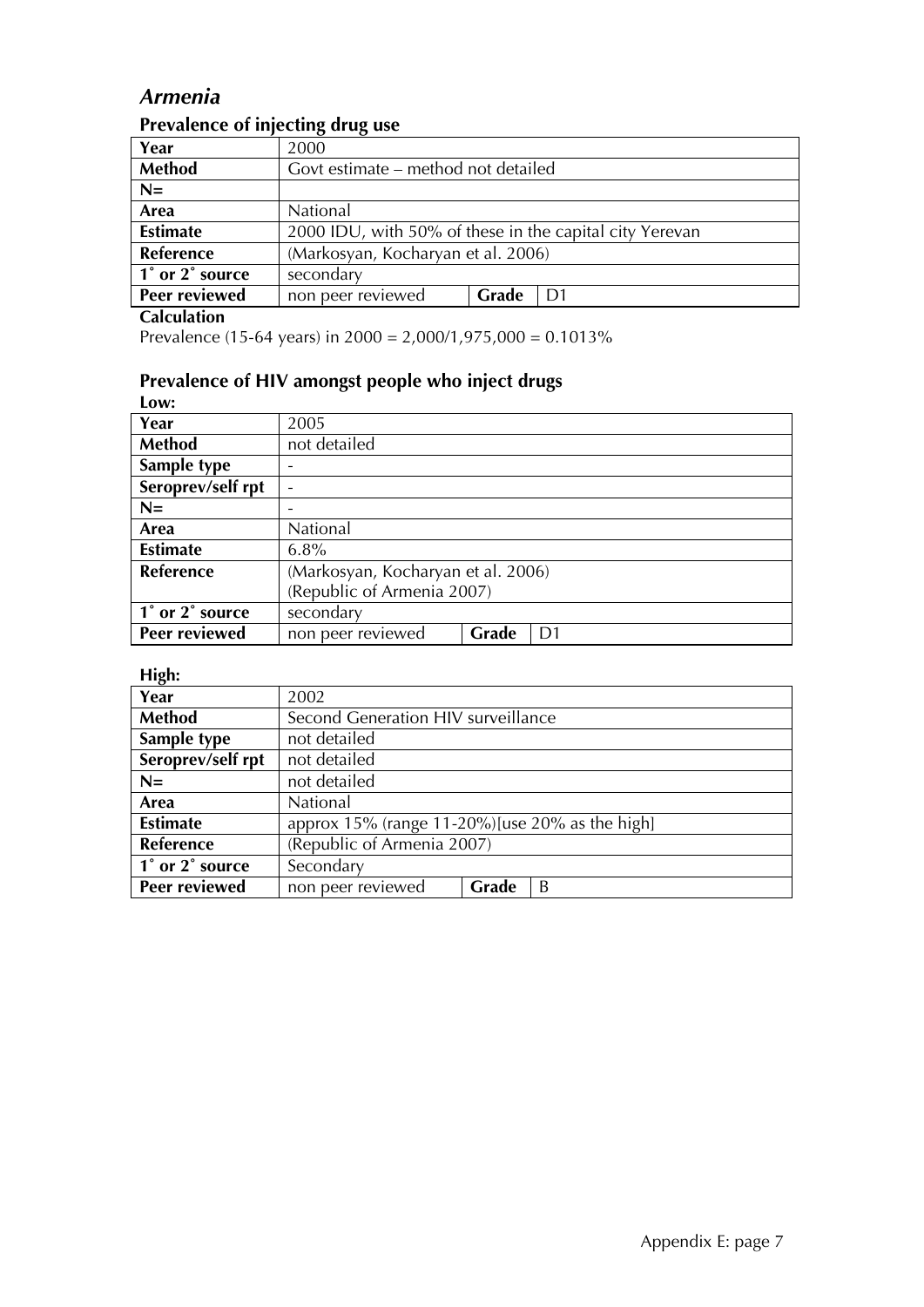# *Azerbaijan*

#### **Prevalence of injecting drug use**

**Mid:**

| ıvılu.           |                                                                                                                                                                                                                                                            |  |  |
|------------------|------------------------------------------------------------------------------------------------------------------------------------------------------------------------------------------------------------------------------------------------------------|--|--|
| Year             | 2006                                                                                                                                                                                                                                                       |  |  |
| Method           | Indirect prevalence estimate                                                                                                                                                                                                                               |  |  |
| $N=$             |                                                                                                                                                                                                                                                            |  |  |
| Area             | National                                                                                                                                                                                                                                                   |  |  |
| <b>Estimate</b>  | From 2004 rapid assessment – survey of IDU: 4.8 of IDU surveyed<br>were officially registered                                                                                                                                                              |  |  |
|                  | 17 714 officially registered drug users                                                                                                                                                                                                                    |  |  |
|                  | estimated 87% (15 411) of these are IDU                                                                                                                                                                                                                    |  |  |
|                  | - If there are 15 411 registered IDU<br>and if 4.8% of IDU are registered $-$ assuming rates of registration are<br>the same in 2004 and 2006 use multiplier of 20 to determine total<br>number of IDU both registered and unregistered<br>$= 300 000$ IDU |  |  |
| <b>Reference</b> | (AIDS Projects Management Group 2007)                                                                                                                                                                                                                      |  |  |
|                  | This reference cites: Abdullayev A., Nasibov R. 2004. Rapid                                                                                                                                                                                                |  |  |
|                  | Assessment of the situation on the spread of intravenous drug use                                                                                                                                                                                          |  |  |
|                  | and HIV/AIDS. Final report. Baku, Azerbaijan.                                                                                                                                                                                                              |  |  |
|                  | (Nasibov 2005)                                                                                                                                                                                                                                             |  |  |
| 1° or 2° source  | secondary                                                                                                                                                                                                                                                  |  |  |
| Peer reviewed    | non peer reviewed<br>Grade<br>$\mathsf{A}$                                                                                                                                                                                                                 |  |  |

### **Prevalence of HIV amongst people who inject drugs**

**Low-High:** 

| Year              | 2004                                                         |                                                          |   |  |  |
|-------------------|--------------------------------------------------------------|----------------------------------------------------------|---|--|--|
| Method            |                                                              | Sentinel Surveillance – multiple sites/different samples |   |  |  |
| Sample type       | Street sample (snowball method) and treatment sample         |                                                          |   |  |  |
| Seroprev/self rpt | sero-sampling                                                |                                                          |   |  |  |
| $N=$              |                                                              | Baku: 100 treatment sample; 100 street sample            |   |  |  |
|                   | Lenkoran: 200 street sample                                  |                                                          |   |  |  |
| Area              | 2 cities Baku and Lenkoran                                   |                                                          |   |  |  |
| <b>Estimate</b>   | Baku treatment sample $-2\%$ [use as low]                    |                                                          |   |  |  |
|                   | Baku street sample $-24\%$ [use as high]                     |                                                          |   |  |  |
|                   | Lenkoran street sample $-19.5\%$ [within range]              |                                                          |   |  |  |
| Reference         | (World Health Organization. Regional Office for Europe 2004) |                                                          |   |  |  |
| 1° or 2° source   | Primary                                                      |                                                          |   |  |  |
| Peer reviewed     | non peer reviewed                                            | Grade                                                    | A |  |  |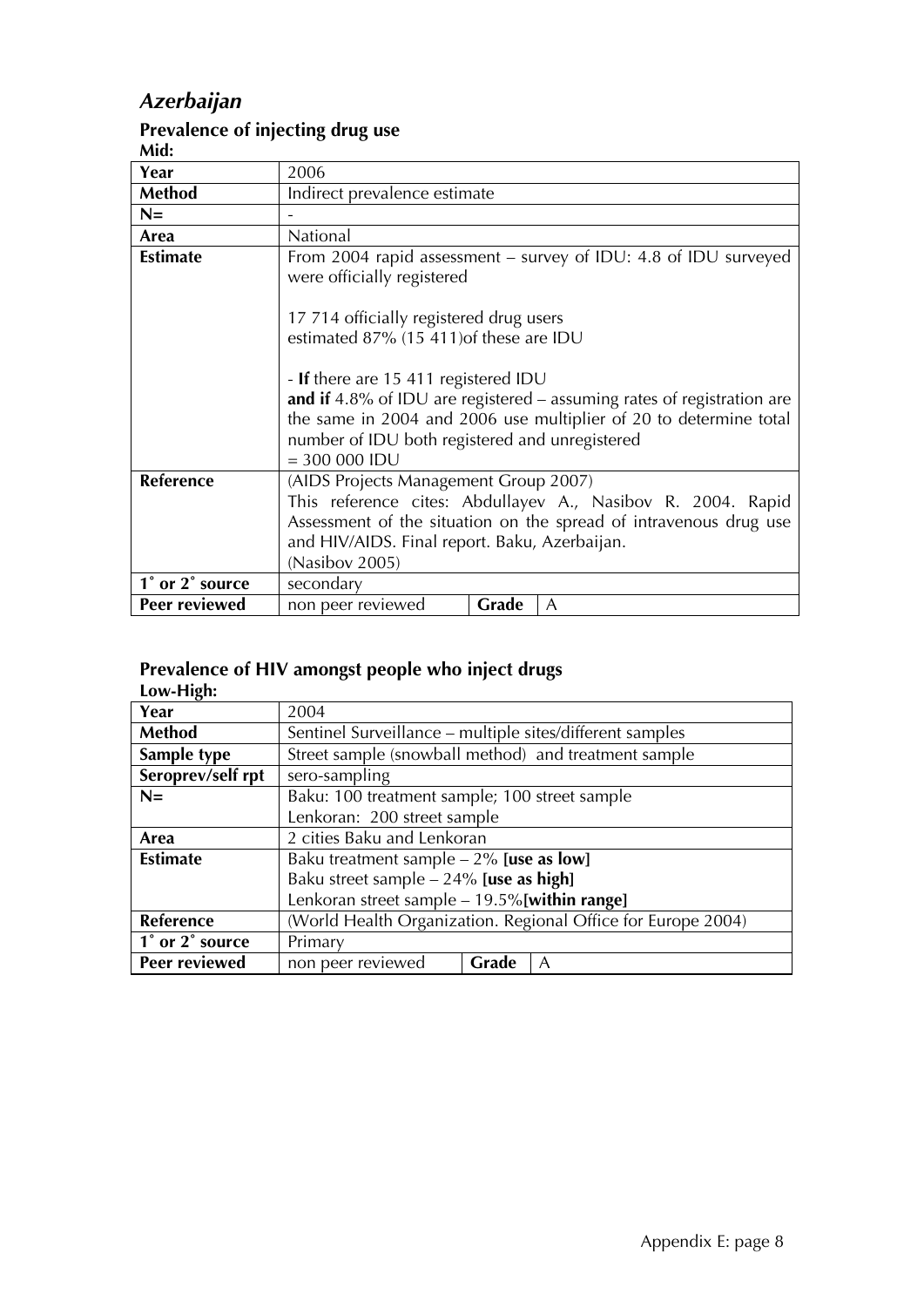# *Belarus*

# **Prevalence of injecting drug use**

| Year            | 2005                                  |       |  |  |
|-----------------|---------------------------------------|-------|--|--|
| Method          | Registered drug users                 |       |  |  |
| $N=$            |                                       |       |  |  |
| Area            | National                              |       |  |  |
| <b>Estimate</b> | 9 872 registered drug users           |       |  |  |
|                 | 63.9% are IDU = 6308                  |       |  |  |
| Reference       | (AIDS Projects Management Group 2006) |       |  |  |
| 1° or 2° source | Secondary                             |       |  |  |
| Peer reviewed   | non peer reviewed                     | Grade |  |  |

| Year                 | 2006                                  |                                        |   |  |  |
|----------------------|---------------------------------------|----------------------------------------|---|--|--|
| <b>Method</b>        |                                       | Government: Belarus Ministry of Health |   |  |  |
| Sample type          | Government testing                    |                                        |   |  |  |
| Seroprev/self rpt    | Seroprevalence                        |                                        |   |  |  |
| $N=$                 | 3 4 7 7                               |                                        |   |  |  |
| Area                 | assume national                       |                                        |   |  |  |
| <b>Estimate</b>      | $1.5\%$                               |                                        |   |  |  |
| Reference            | (AIDS Projects Management Group 2006) |                                        |   |  |  |
| 1° or 2° source      | Secondary                             |                                        |   |  |  |
| <b>Peer reviewed</b> | non peer reviewed                     | Grade                                  | B |  |  |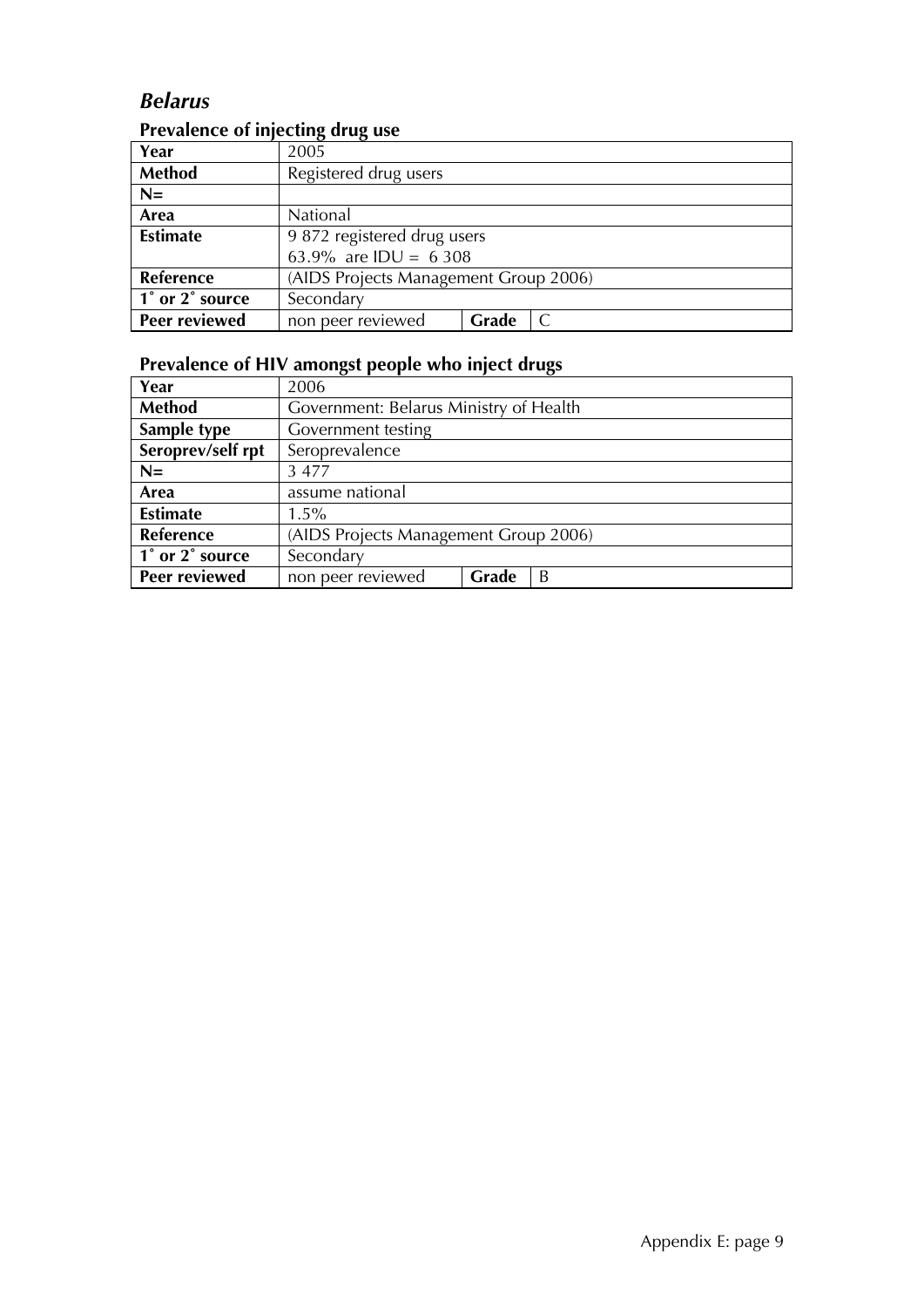# *Bosnia and Herzegovina*

### **Prevalence of injecting drug use**

| Year                    | 2005                                                           |       |    |  |
|-------------------------|----------------------------------------------------------------|-------|----|--|
| <b>Method</b>           | Not given                                                      |       |    |  |
| $N=$                    |                                                                |       |    |  |
| Area                    | National                                                       |       |    |  |
| <b>Estimate</b>         | IDU reported to occur - extent not known                       |       |    |  |
|                         | (Low: 6 000 and High: 10 000 provided but no method given and) |       |    |  |
| Reference               | (The Country Coordinating Mechanism for the Global Fund in     |       |    |  |
|                         | Bosnia-Herzegovina 2005)                                       |       |    |  |
| $\vert$ 1° or 2° source | Secondary                                                      |       |    |  |
| <b>Peer reviewed</b>    | non peer reviewed                                              | Grade | D2 |  |

| Year              | 2003                                            |       |  |  |
|-------------------|-------------------------------------------------|-------|--|--|
| Method            |                                                 |       |  |  |
| Sample type       |                                                 |       |  |  |
| Seroprev/self rpt |                                                 |       |  |  |
| $N=$              |                                                 |       |  |  |
| Area              | National                                        |       |  |  |
| <b>Estimate</b>   | HIV has been reported among IDU                 |       |  |  |
| Reference         | (United Nations Office on Drugs and Crime 2003) |       |  |  |
| 1° or 2° source   | Secondary                                       |       |  |  |
| Peer reviewed     | non peer reviewed                               | Grade |  |  |

| Year              | 2005                                            |       |                                                               |  |
|-------------------|-------------------------------------------------|-------|---------------------------------------------------------------|--|
| Method            |                                                 |       |                                                               |  |
| Sample type       | $\qquad \qquad$                                 |       |                                                               |  |
| Seroprev/self rpt |                                                 |       |                                                               |  |
| $N=$              |                                                 |       |                                                               |  |
| Area              | National                                        |       |                                                               |  |
| <b>Estimate</b>   |                                                 |       | HIV prevalence in specific vulnerable groups (IDUs, CSWs, and |  |
|                   | $MSM$ ) <5%                                     |       |                                                               |  |
| Reference         | (United Nations Office on Drugs and Crime 2003) |       |                                                               |  |
| 1° or 2° source   | Secondary                                       |       |                                                               |  |
| Peer reviewed     | non peer reviewed                               | Grade |                                                               |  |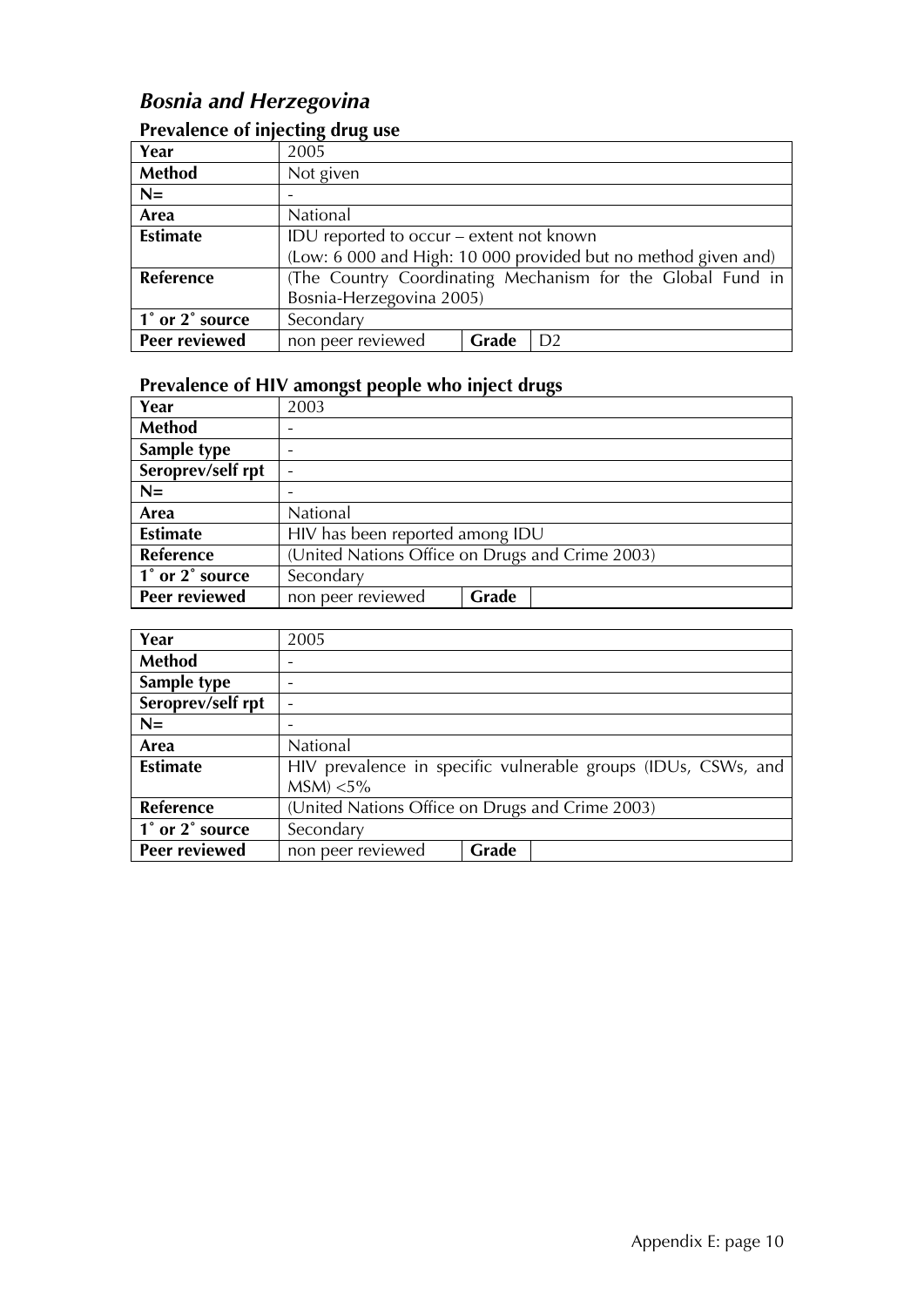# *Bulgaria*

#### **Prevalence of injecting drug use**

| Year            | 2005                                                         |       |                                                                 |  |  |  |
|-----------------|--------------------------------------------------------------|-------|-----------------------------------------------------------------|--|--|--|
| Method          | Indirect prevalence estimate:                                |       |                                                                 |  |  |  |
|                 | Multiplier Method Using Treatment Data and a study using the |       |                                                                 |  |  |  |
|                 |                                                              |       | Capture-recapture method, also experts estimations are used and |  |  |  |
|                 | long term observations                                       |       |                                                                 |  |  |  |
| $N=$            |                                                              |       |                                                                 |  |  |  |
| Area            | National                                                     |       |                                                                 |  |  |  |
| <b>Estimate</b> | Problem drug users:                                          |       |                                                                 |  |  |  |
|                 | L: 20000                                                     |       |                                                                 |  |  |  |
|                 | H: 30000                                                     |       |                                                                 |  |  |  |
|                 | Capital city Sofia: 11 993                                   |       |                                                                 |  |  |  |
|                 |                                                              |       |                                                                 |  |  |  |
|                 | IDU:                                                         |       |                                                                 |  |  |  |
|                 | Capital city Sofia: 9686                                     |       |                                                                 |  |  |  |
| Reference       | (National Focal Point for Drugs and Drug Addictions 2006)    |       |                                                                 |  |  |  |
| 1° or 2° source | Primary                                                      |       |                                                                 |  |  |  |
| Peer reviewed   | non peer reviewed                                            | Grade | A                                                               |  |  |  |

#### **Calculation:**

**Assume** proportion of IDU/DU is the same nationally as in Sofia = 9 686 / 11 993 = 0.81

 $\rightarrow$  National IDU Low = 0.81 x 20 000 = 16 200

A National IDU High =  $0.81 \times 30\,000 = 24\,300$ <br>Prevalence (15-64) 2005 Low = 16,200/5,346,00

 $Low = 16,200/5,346,000 = 0.3030\%$  $High = 24,300/5,346,000 = 0.4545\%$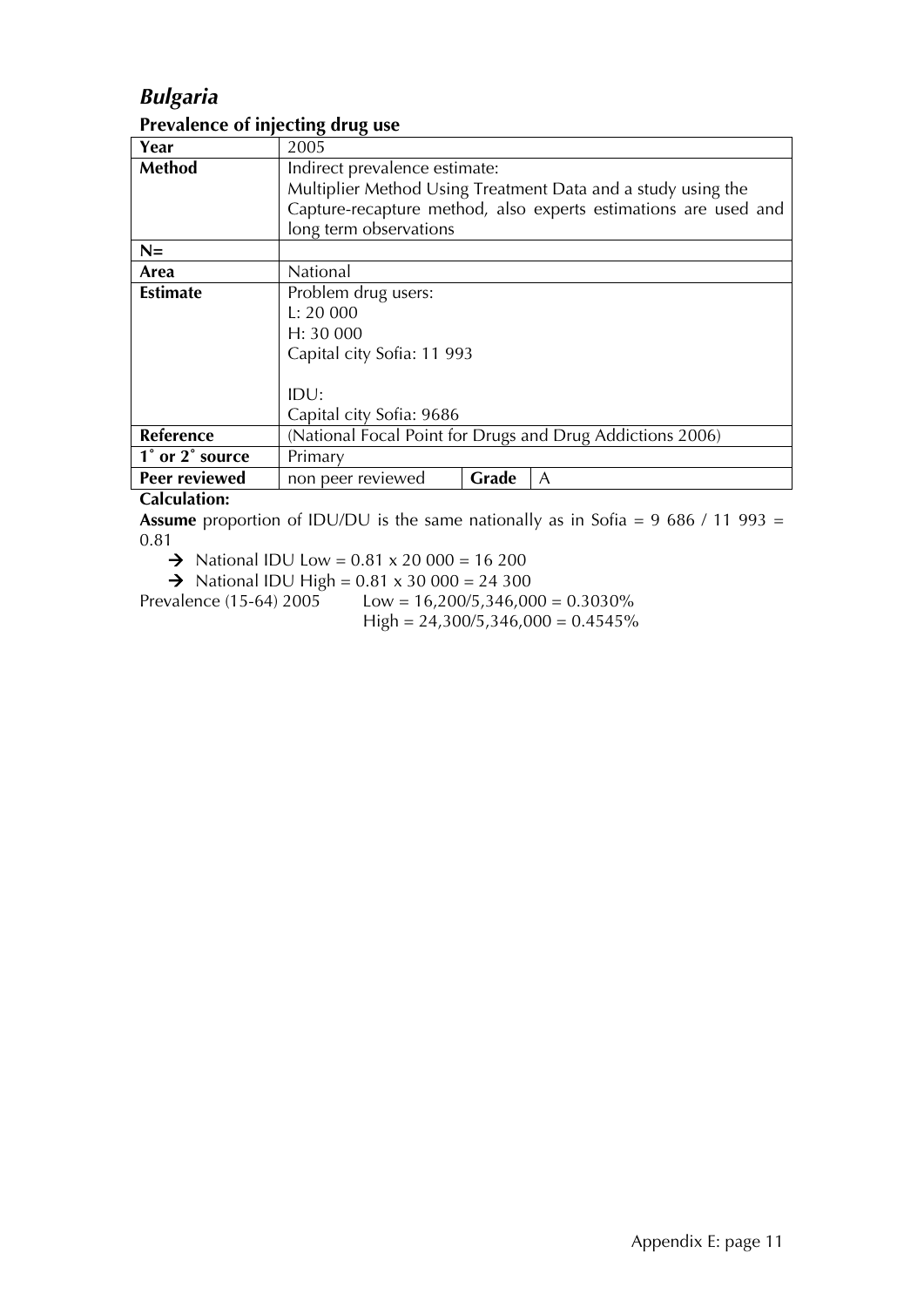# **Prevalence of HIV amongst people who inject drugs**

| Low:              |                        |       |                                                                |
|-------------------|------------------------|-------|----------------------------------------------------------------|
| Year              | 2006                   |       |                                                                |
| Method            | Sentinel surveillance  |       |                                                                |
| Sample type       | Prison only $-6$ sites |       |                                                                |
| Seroprev/self rpt | sero sample            |       |                                                                |
| $N=$              | 2006: 613              |       |                                                                |
| Area              | National (prison only) |       |                                                                |
| <b>Estimate</b>   | 2006: 0.0              |       |                                                                |
| <b>Reference</b>  |                        |       | (European Monitoring Centre for Drugs and Drug Addiction 2007) |
| 1° or 2° source   | Primary                |       |                                                                |
| Peer reviewed     | non peer reviewed      | Grade | B                                                              |

| $\sigma$          |                                                                |                                   |                                                                   |  |  |
|-------------------|----------------------------------------------------------------|-----------------------------------|-------------------------------------------------------------------|--|--|
| Year              | 2006                                                           |                                   |                                                                   |  |  |
| Method            |                                                                | Sentinel surveillance - multisite |                                                                   |  |  |
| Sample type       |                                                                |                                   | Drug treatment centres, out patient, drug detox, NSP, HIV testing |  |  |
|                   | centre, low threshold service,                                 |                                   |                                                                   |  |  |
| Seroprev/self rpt | sero sample                                                    |                                   |                                                                   |  |  |
| $N=$              | 2006: 487                                                      |                                   |                                                                   |  |  |
| Area              | Capital city only                                              |                                   |                                                                   |  |  |
| <b>Estimate</b>   | 2006: 0.8                                                      |                                   |                                                                   |  |  |
| Reference         | (European Monitoring Centre for Drugs and Drug Addiction 2007) |                                   |                                                                   |  |  |
| 1° or 2° source   | Primary                                                        |                                   |                                                                   |  |  |
| Peer reviewed     | non peer reviewed                                              | Grade                             | A                                                                 |  |  |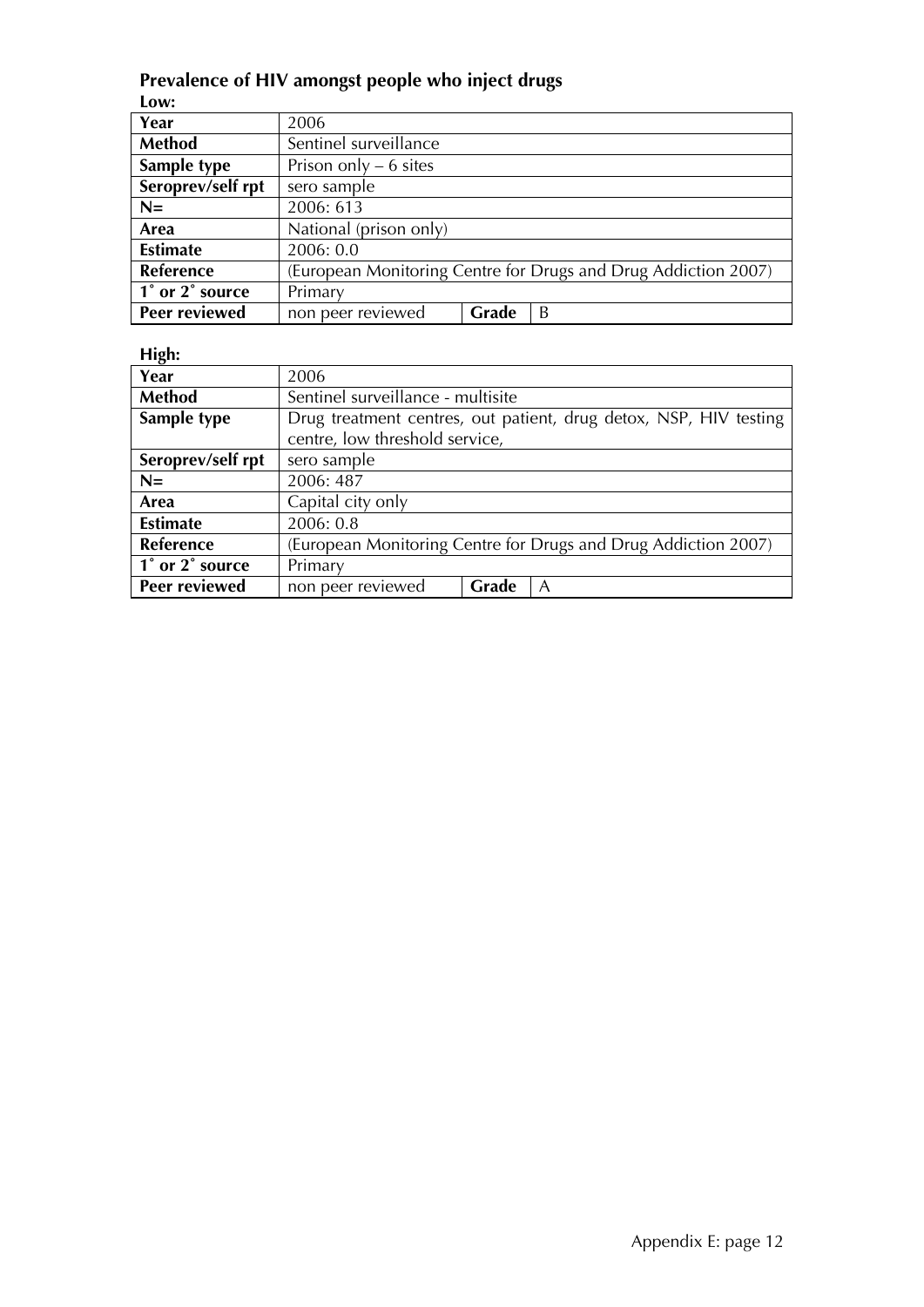# *Croatia*

### **Prevalence of injecting drug use**

| Year            | 2001                                            |       |  |
|-----------------|-------------------------------------------------|-------|--|
| <b>Method</b>   |                                                 |       |  |
| $N=$            |                                                 |       |  |
| Area            | National                                        |       |  |
| <b>Estimate</b> | 215/100 000 in total population                 |       |  |
| Reference       | (United Nations Office on Drugs and Crime 2003) |       |  |
| 1° or 2° source | secondary                                       |       |  |
| Peer reviewed   | non peer reviewed                               | Grade |  |

**Calculation**

**If** total population in 2001 = 4 599 000  $\rightarrow$  9888 IDU in total in 2001

| Year              | 2006                                                           |       |   |                |        |
|-------------------|----------------------------------------------------------------|-------|---|----------------|--------|
| <b>Method</b>     |                                                                |       |   |                |        |
| Sample type       |                                                                |       |   |                |        |
| Seroprev/self rpt |                                                                |       |   |                |        |
| $N=$              | 323                                                            |       |   |                |        |
| Area              | National (multicity including: Zagreb,                         |       |   | Rikeka, Split, | Zadar, |
|                   | Slavonski Brod, Osijek & Dubrovnik                             |       |   |                |        |
| <b>Estimate</b>   | 0.6                                                            |       |   |                |        |
| Reference         | (European Monitoring Centre for Drugs and Drug Addiction 2007) |       |   |                |        |
| 1° or 2° source   | Primary                                                        |       |   |                |        |
| Peer reviewed     | non peer reviewed                                              | Grade | B |                |        |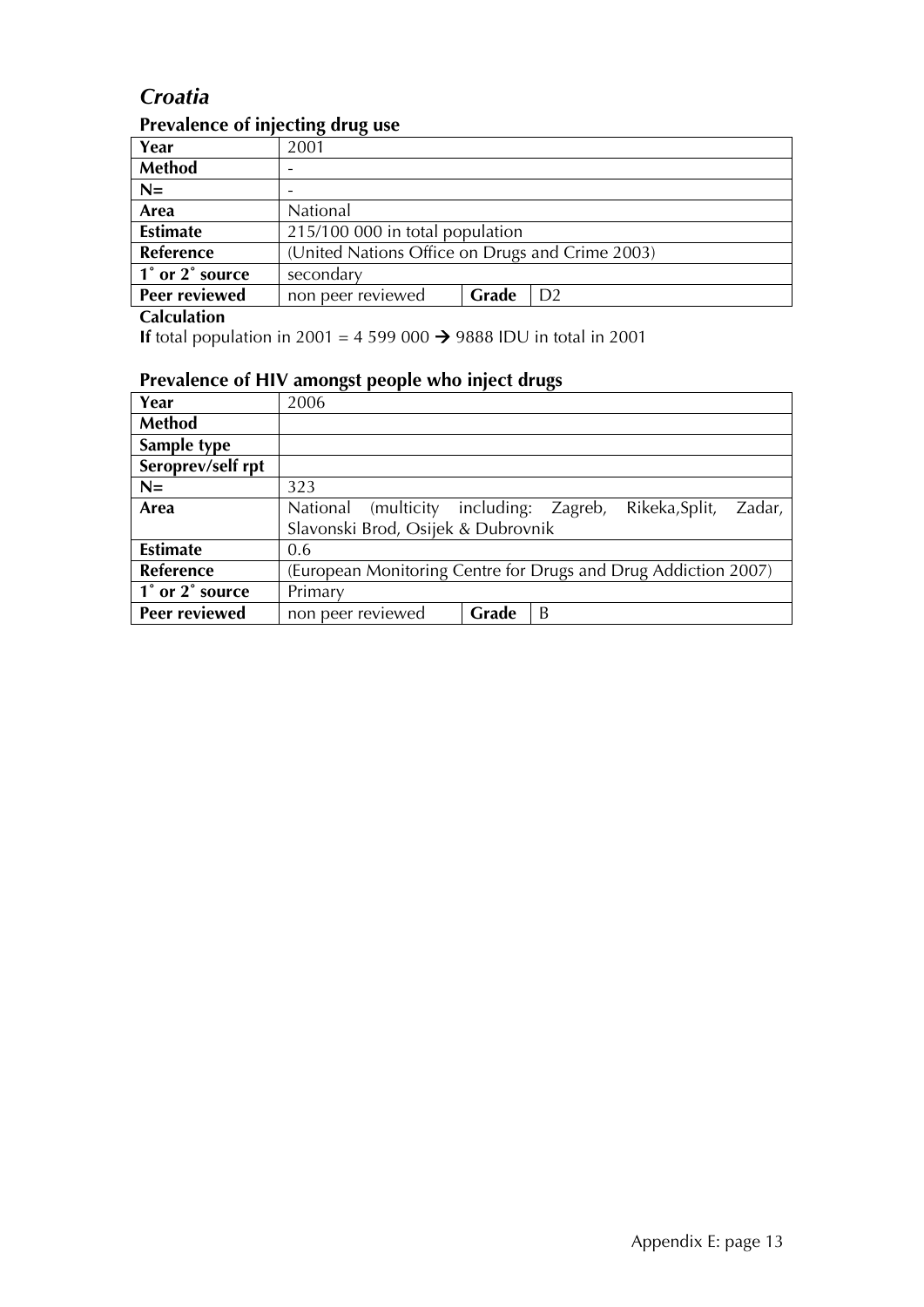# *Czech Republic*

| Year             | 2006                                                               |       |  |  |  |  |
|------------------|--------------------------------------------------------------------|-------|--|--|--|--|
| Method           | Data sources: Low-threshold facilities. HCV national study – in    |       |  |  |  |  |
|                  | treatment rate (portion of above mentioned persons in contact with |       |  |  |  |  |
|                  | low-threshold facilities, nomination technique used)               |       |  |  |  |  |
| $N=$             |                                                                    |       |  |  |  |  |
| Area             | National                                                           |       |  |  |  |  |
| <b>Estimate</b>  | age range 15-64                                                    |       |  |  |  |  |
|                  | 29,000                                                             |       |  |  |  |  |
|                  | Interval from sensitivity analysis (SI): 25,494-33,823             |       |  |  |  |  |
| <b>Reference</b> | (European Monitoring Centre for Drugs and Drug Addiction 2008)     |       |  |  |  |  |
| 1° or 2° source  | Secondary                                                          |       |  |  |  |  |
| Peer reviewed    | non peer reviewed                                                  | Grade |  |  |  |  |

# **Prevalence of injecting drug use**

# **Prevalence of HIV amongst people who inject drugs**

| Low:              |                               |       |                                                                |
|-------------------|-------------------------------|-------|----------------------------------------------------------------|
| Year              | 2006                          |       |                                                                |
| Method            | sentinel surveillance         |       |                                                                |
| Sample type       | NSP and low threshold service |       |                                                                |
| Seroprev/self rpt | Seroprevalence                |       |                                                                |
| $N=$              | 728                           |       |                                                                |
| Area              | National                      |       |                                                                |
| <b>Estimate</b>   | 0.0                           |       |                                                                |
| <b>Reference</b>  |                               |       | (European Monitoring Centre for Drugs and Drug Addiction 2007) |
| 1° or 2° source   | Secondary                     |       |                                                                |
| Peer reviewed     | non peer reviewed             | Grade | A                                                              |

| . 5.              |                            |       |                                                            |
|-------------------|----------------------------|-------|------------------------------------------------------------|
| Year              | 2006                       |       |                                                            |
| Method            | Sentinel surveillance      |       |                                                            |
| Sample type       | STI clinics                |       |                                                            |
|                   | other hospitals of clinics |       |                                                            |
|                   | prisons                    |       |                                                            |
|                   | HIV testing centres        |       |                                                            |
| Seroprev/self rpt | Seroprevalence             |       |                                                            |
| $N=$              | 994                        |       |                                                            |
| Area              | <b>National</b>            |       |                                                            |
| <b>Estimate</b>   | $0.1\%$                    |       |                                                            |
| <b>Reference</b>  |                            |       | As cited in (European Monitoring Centre for Drugs and Drug |
|                   | Addiction 2007)            |       |                                                            |
| 1° or 2° source   | Secondary                  |       |                                                            |
| Peer reviewed     | non peer reviewed          | Grade | A                                                          |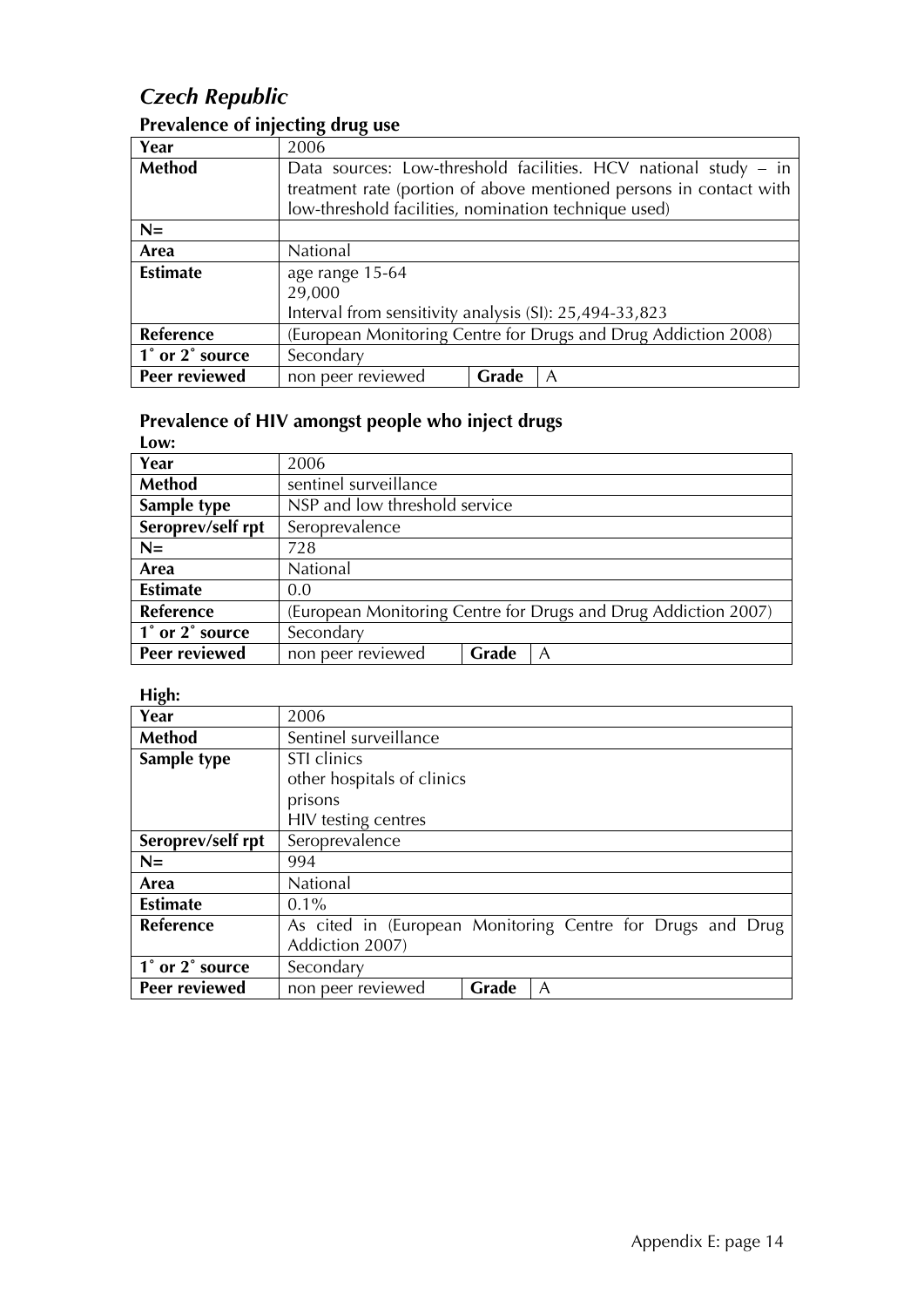# *Estonia*

### **Prevalence of injecting drug use**

| Year             | 2004                                                           |       |                                                            |  |  |
|------------------|----------------------------------------------------------------|-------|------------------------------------------------------------|--|--|
| Method           |                                                                |       | Estonian Police Database. Health Insurance Fund. State HIV |  |  |
|                  | Reference Laboratory. Capture-recapture.                       |       |                                                            |  |  |
| $N=$             |                                                                |       |                                                            |  |  |
| Area             | National                                                       |       |                                                            |  |  |
| <b>Estimate</b>  | total number of users: median 13801 (95% CI: 8178-34732)       |       |                                                            |  |  |
|                  | prevalence 15-64 years old: 1.51%                              |       |                                                            |  |  |
|                  | 95% CI: 0.89-3.79%                                             |       |                                                            |  |  |
|                  | The original age range of study was 15-44, rates have been     |       |                                                            |  |  |
|                  | adjusted to 15-64.                                             |       |                                                            |  |  |
| <b>Reference</b> | (European Monitoring Centre for Drugs and Drug Addiction 2007) |       |                                                            |  |  |
| 1° or 2° source  | Primary                                                        |       |                                                            |  |  |
| Peer reviewed    | <b>Yes</b>                                                     | Grade | A                                                          |  |  |

# **Prevalence of HIV amongst people who inject drugs**

| Low:              |                            |       |                                                                |
|-------------------|----------------------------|-------|----------------------------------------------------------------|
| Year              | 2005                       |       |                                                                |
| Method            | surveillance - single site |       |                                                                |
| Sample type       | drug treatment             |       |                                                                |
| Seroprev/self rpt | sero - dried blood spot    |       |                                                                |
| $N=$              | 350                        |       |                                                                |
| Area              | Tallin                     |       |                                                                |
| <b>Estimate</b>   | 54.3%                      |       |                                                                |
| Reference         |                            |       | (European Monitoring Centre for Drugs and Drug Addiction 2007) |
| 1° or 2° source   | Secondary                  |       |                                                                |
| Peer reviewed     | non peer reviewed          | Grade | B                                                              |

| o<br>Year         | 2005                                                           |       |   |  |
|-------------------|----------------------------------------------------------------|-------|---|--|
| Method            | surveillance                                                   |       |   |  |
| Sample type       | drug treatment                                                 |       |   |  |
| Seroprev/self rpt | sero – dried blood spot                                        |       |   |  |
| $N=$              | 99                                                             |       |   |  |
| Area              | Kohtla-Jarve                                                   |       |   |  |
| <b>Estimate</b>   | 89.9%                                                          |       |   |  |
| Reference         | (European Monitoring Centre for Drugs and Drug Addiction 2007) |       |   |  |
| 1° or 2° source   | Secondary                                                      |       |   |  |
| Peer reviewed     | non peer reviewed                                              | Grade | B |  |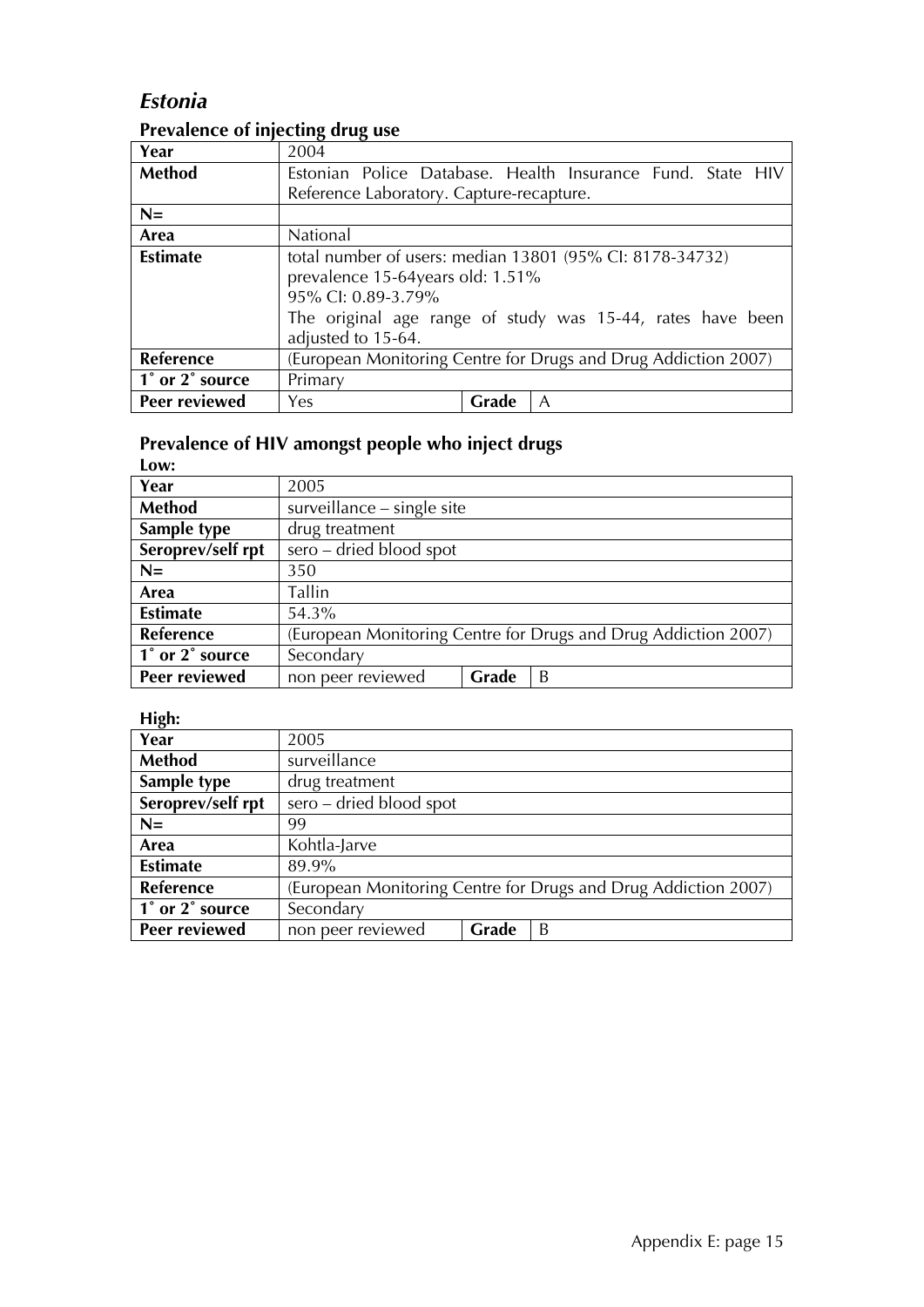# *Georgia*

# **Prevalence of injecting drug use**

**Low:** 

| Year            | 2004                                                          |       |  |  |  |
|-----------------|---------------------------------------------------------------|-------|--|--|--|
| <b>Method</b>   | Registration of drug users by Ministry of Health - Narcologic |       |  |  |  |
|                 | Register                                                      |       |  |  |  |
| $N=$            |                                                               |       |  |  |  |
| Area            | National                                                      |       |  |  |  |
| <b>Estimate</b> | 14,400 IDU                                                    |       |  |  |  |
| Reference       | (Akhobadze 2008)                                              |       |  |  |  |
|                 | Personal communication                                        |       |  |  |  |
| 1° or 2° source | Secondary                                                     |       |  |  |  |
| Peer reviewed   | non peer reviewed                                             | Grade |  |  |  |

#### **Calculation:**

Prevalence (15-64years) in 2004 = 14,400/3,004,000 = 0.4793%

#### **High:**

| ----             |                                                       |       |   |  |
|------------------|-------------------------------------------------------|-------|---|--|
| Year             | 2002                                                  |       |   |  |
| <b>Method</b>    | representative community sample – outpatient clinics  |       |   |  |
| $N=$             | 2000                                                  |       |   |  |
| Area             | T'bilisi                                              |       |   |  |
| <b>Estimate</b>  | 8.1% lifetime injecting (n=162)                       |       |   |  |
|                  | 7.9% current injecting [definition not given] (n=158) |       |   |  |
| <b>Reference</b> | (Stvilia, Tsertsvadze et al. 2006)                    |       |   |  |
| 1° or 2° source  | Primary                                               |       |   |  |
| Peer reviewed    | ves                                                   | Grade | B |  |

### **Prevalence of HIV amongst people who inject drugs**

**Low:** 

| Year              | 2004              |                                                                    |   |  |  |
|-------------------|-------------------|--------------------------------------------------------------------|---|--|--|
| <b>Method</b>     |                   | Sentinel surveillance – number of sites and sample types not given |   |  |  |
| Sample type       |                   |                                                                    |   |  |  |
| Seroprev/self rpt |                   |                                                                    |   |  |  |
| $N=$              |                   |                                                                    |   |  |  |
| Area              | National          |                                                                    |   |  |  |
| <b>Estimate</b>   | 1.4% among IDU    |                                                                    |   |  |  |
| <b>Reference</b>  | (Akhobadze 2008)  |                                                                    |   |  |  |
| 1° or 2° source   | secondary         |                                                                    |   |  |  |
| Peer reviewed     | non peer reviewed | Grade                                                              | B |  |  |

| . <b>. .</b>         |                                    |                                                      |   |  |  |
|----------------------|------------------------------------|------------------------------------------------------|---|--|--|
| Year                 | 2001-2002                          |                                                      |   |  |  |
| <b>Method</b>        |                                    | representative community sample – outpatient clinics |   |  |  |
| Sample type          |                                    | general outpatient clinic                            |   |  |  |
| Seroprev/self rpt    | Seroprevalence                     |                                                      |   |  |  |
| $N=$                 | number of IDU among sample 162     |                                                      |   |  |  |
| Area                 | T'bilisi                           |                                                      |   |  |  |
| <b>Estimate</b>      | $3/162 = 1.85\%$                   |                                                      |   |  |  |
| <b>Reference</b>     | (Stvilia, Tsertsvadze et al. 2006) |                                                      |   |  |  |
| 1° or 2° source      | secondary                          |                                                      |   |  |  |
| <b>Peer reviewed</b> | non peer reviewed                  | Grade                                                | B |  |  |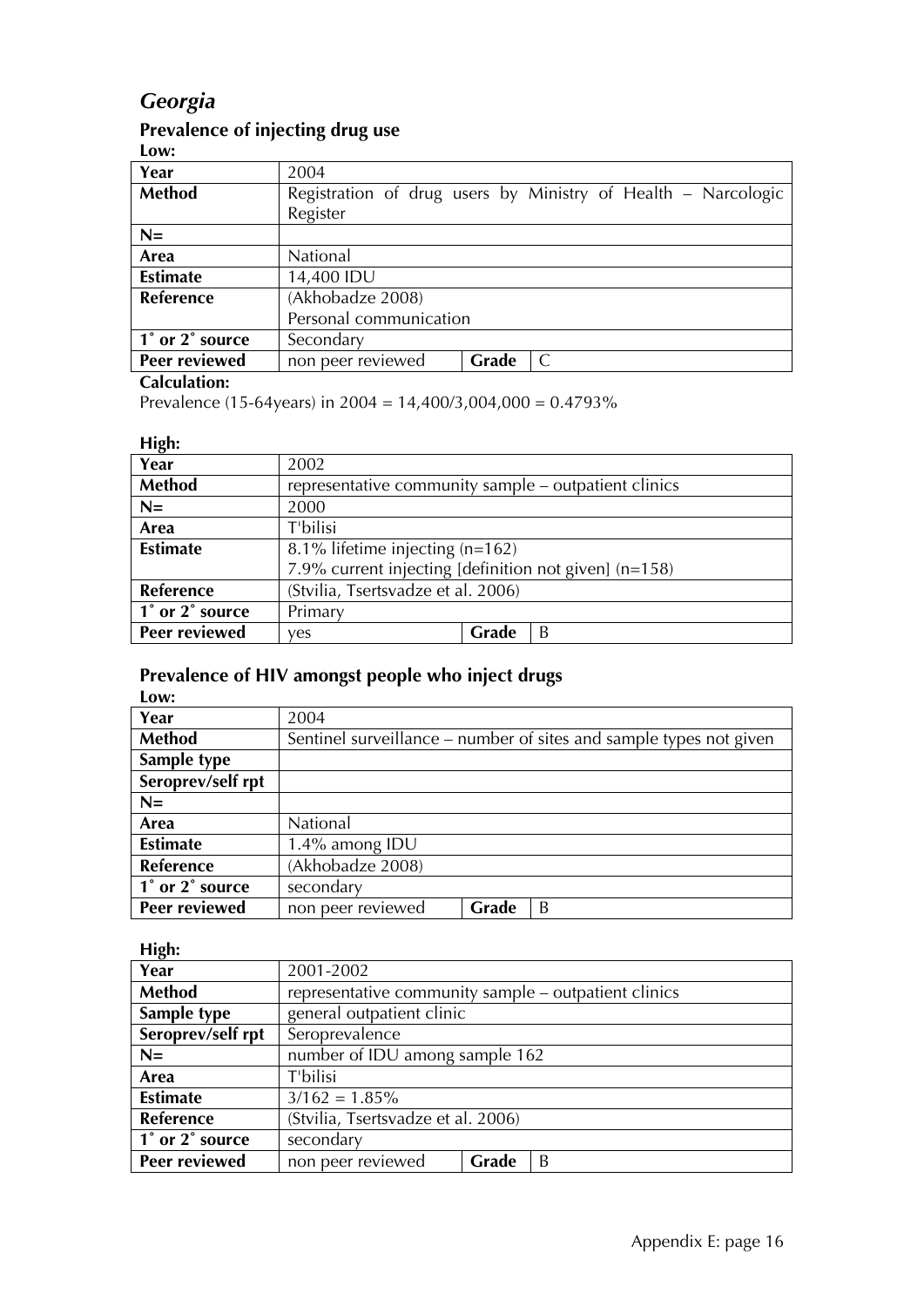# *Hungary*

# **Prevalence of injecting drug use**

|                  | $\sigma$          |                                                     |                                                                |  |  |
|------------------|-------------------|-----------------------------------------------------|----------------------------------------------------------------|--|--|
| Year             | 2005              |                                                     |                                                                |  |  |
| Method           |                   | IDUs. Treatment and police data. Capture-recapture. |                                                                |  |  |
| $N=$             |                   |                                                     |                                                                |  |  |
| Area             | National          |                                                     |                                                                |  |  |
| <b>Estimate</b>  | Median: 3941      |                                                     |                                                                |  |  |
|                  | Low: 2069         |                                                     |                                                                |  |  |
|                  | High: 5813        |                                                     |                                                                |  |  |
| <b>Reference</b> |                   |                                                     | (European Monitoring Centre for Drugs and Drug Addiction 2007) |  |  |
| 1° or 2° source  | secondary         |                                                     |                                                                |  |  |
| Peer reviewed    | non peer reviewed | Grade                                               | A                                                              |  |  |

| Year              | 2006                                                           |                             |                                                                 |  |  |
|-------------------|----------------------------------------------------------------|-----------------------------|-----------------------------------------------------------------|--|--|
| Method            |                                                                | Diagnostic testing, 4 sites |                                                                 |  |  |
| Sample type       |                                                                |                             | Public Health Laboratories, IDU status not known, prevalence in |  |  |
|                   | IDU likely to be underestimated                                |                             |                                                                 |  |  |
| Seroprev/self rpt | sero                                                           |                             |                                                                 |  |  |
| $N=$              | 69                                                             |                             |                                                                 |  |  |
| Area              | National                                                       |                             |                                                                 |  |  |
| <b>Estimate</b>   | 0.0                                                            |                             |                                                                 |  |  |
| <b>Reference</b>  | (European Monitoring Centre for Drugs and Drug Addiction 2007) |                             |                                                                 |  |  |
| 1° or 2° source   | secondary                                                      |                             |                                                                 |  |  |
| Peer reviewed     | non peer reviewed                                              | Grade                       | B                                                               |  |  |

| Year              | 2006                                                           |                                     |   |  |  |
|-------------------|----------------------------------------------------------------|-------------------------------------|---|--|--|
| Method            |                                                                | Specific prevalence study, 10 sites |   |  |  |
| Sample type       | NSP, drug treatment centre                                     |                                     |   |  |  |
| Seroprev/self rpt |                                                                | Seroprevalence - dried blood spots  |   |  |  |
| $N=$              | 69                                                             |                                     |   |  |  |
| Area              | National                                                       |                                     |   |  |  |
| <b>Estimate</b>   | 0.0                                                            |                                     |   |  |  |
| <b>Reference</b>  | (European Monitoring Centre for Drugs and Drug Addiction 2007) |                                     |   |  |  |
| 1° or 2° source   | secondary                                                      |                                     |   |  |  |
| Peer reviewed     | non peer reviewed                                              | Grade                               | A |  |  |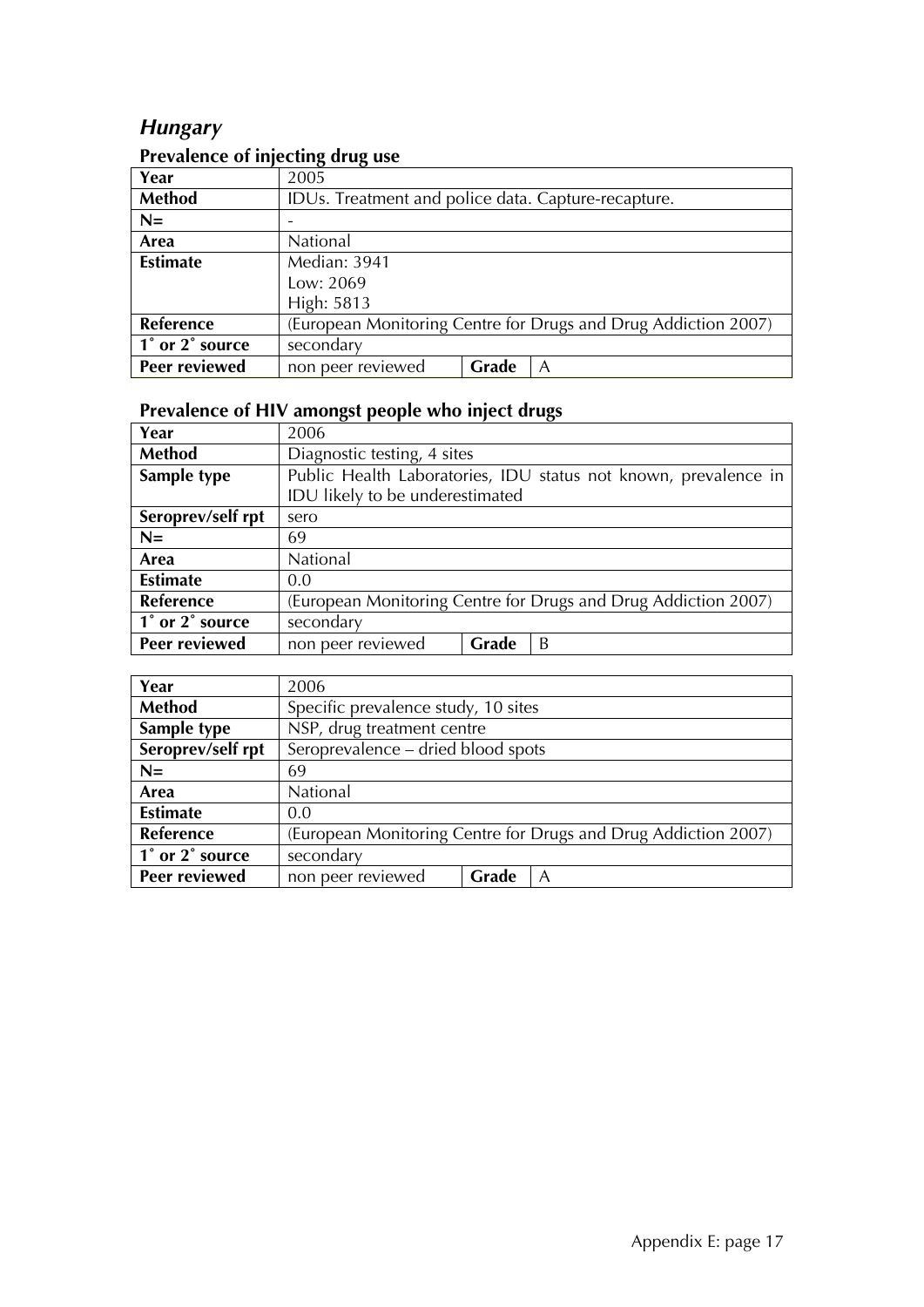# *Latvia*

### **Prevalence of injecting drug use**

| Year                 | 2002                                                           |       |  |  |
|----------------------|----------------------------------------------------------------|-------|--|--|
| <b>Method</b>        | <b>Mortality Multiplier</b>                                    |       |  |  |
| $N=$                 |                                                                |       |  |  |
| Area                 | National                                                       |       |  |  |
| <b>Estimate</b>      | Estimates on problematic drug use available only               |       |  |  |
|                      | IDU reported to occur but extent not known                     |       |  |  |
| Reference            | (European Monitoring Centre for Drugs and Drug Addiction 2007) |       |  |  |
| 1° or 2° source      | secondary                                                      |       |  |  |
| <b>Peer reviewed</b> | non peer reviewed                                              | Grade |  |  |

#### **Prevalence of HIV amongst people who inject drugs**

| Low:              |                                                                |
|-------------------|----------------------------------------------------------------|
| Year              | 2003                                                           |
| <b>Method</b>     | diagnostic testing                                             |
|                   | 2 sites                                                        |
| Sample type       | other hospital or clinics                                      |
|                   | arrest data                                                    |
| Seroprev/self rpt | serum                                                          |
| $N=$              | 93                                                             |
| Area              | <b>National</b>                                                |
| <b>Estimate</b>   | $9.7\%$                                                        |
| Reference         | (European Monitoring Centre for Drugs and Drug Addiction 2007) |
| 1° or 2° source   | Secondary                                                      |
| Peer reviewed     | Grade<br>A<br>non peer reviewed                                |

| $\sigma$<br>Year  | 2003                     |       |                                                                |
|-------------------|--------------------------|-------|----------------------------------------------------------------|
| <b>Method</b>     | diagnostic testing       |       |                                                                |
| Sample type       | Drug treatment centre    |       |                                                                |
|                   | other hospital or clinic |       |                                                                |
| Seroprev/self rpt |                          |       |                                                                |
| $N=$              | 987                      |       |                                                                |
| Area              | National                 |       |                                                                |
| <b>Estimate</b>   | $6.6\%$                  |       |                                                                |
| <b>Reference</b>  |                          |       | (European Monitoring Centre for Drugs and Drug Addiction 2007) |
| 1° or 2° source   | Secondary                |       |                                                                |
| Peer reviewed     | non peer reviewed        | Grade | A                                                              |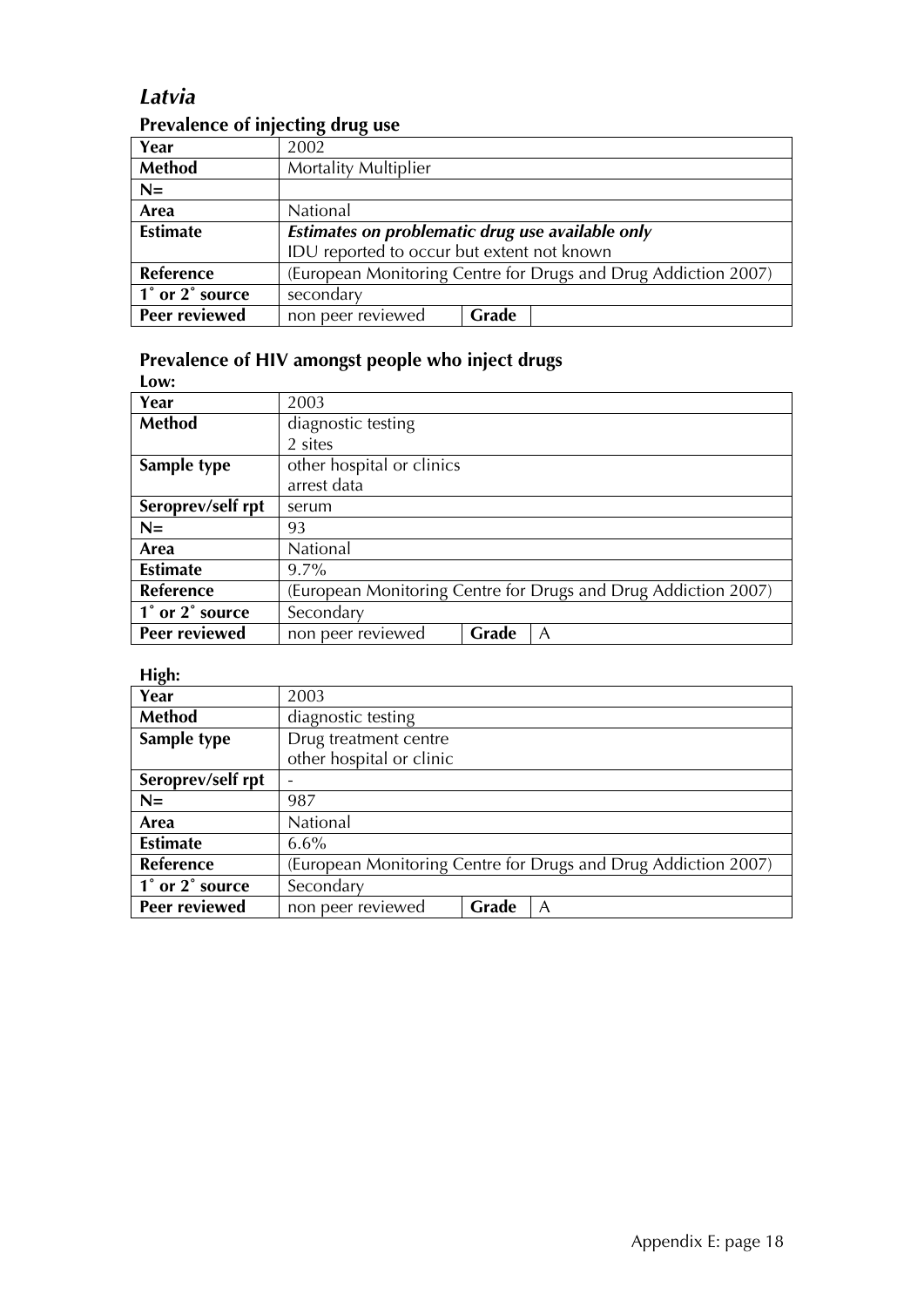# *Lithuania*

| Prevalence of injecting drug use |  |
|----------------------------------|--|
|                                  |  |

| Year                 | 2006                               |       |  |
|----------------------|------------------------------------|-------|--|
| <b>Method</b>        | Registration – drug addicted cases |       |  |
| $N=$                 |                                    |       |  |
| Area                 | National                           |       |  |
| <b>Estimate</b>      | 5,123 IDU                          |       |  |
| <b>Reference</b>     | (Drug Control Department 2007)     |       |  |
| 1° or 2° source      | Primary                            |       |  |
| <b>Peer reviewed</b> | non peer reviewed                  | Grade |  |

#### **Calculation**

2006 Prevalence (15-64%) of registered IDU = 5,123/2,327,000 = 0.2201%

| Year                 | 2003                                                           |                                                      |   |  |  |
|----------------------|----------------------------------------------------------------|------------------------------------------------------|---|--|--|
| Method               | Diagnostic testing                                             |                                                      |   |  |  |
| Sample type          |                                                                | Drug treatment centre, NSP, other hospital or clinic |   |  |  |
| Seroprev/self rpt    | Seroprevalence                                                 |                                                      |   |  |  |
| $N=$                 | 1112                                                           |                                                      |   |  |  |
| Area                 | National                                                       |                                                      |   |  |  |
| <b>Estimate</b>      | $2.4\%$                                                        |                                                      |   |  |  |
| <b>Reference</b>     | (European Monitoring Centre for Drugs and Drug Addiction 2007) |                                                      |   |  |  |
| 1° or 2° source      | Secondary                                                      |                                                      |   |  |  |
| <b>Peer reviewed</b> | non peer reviewed                                              | Grade                                                | A |  |  |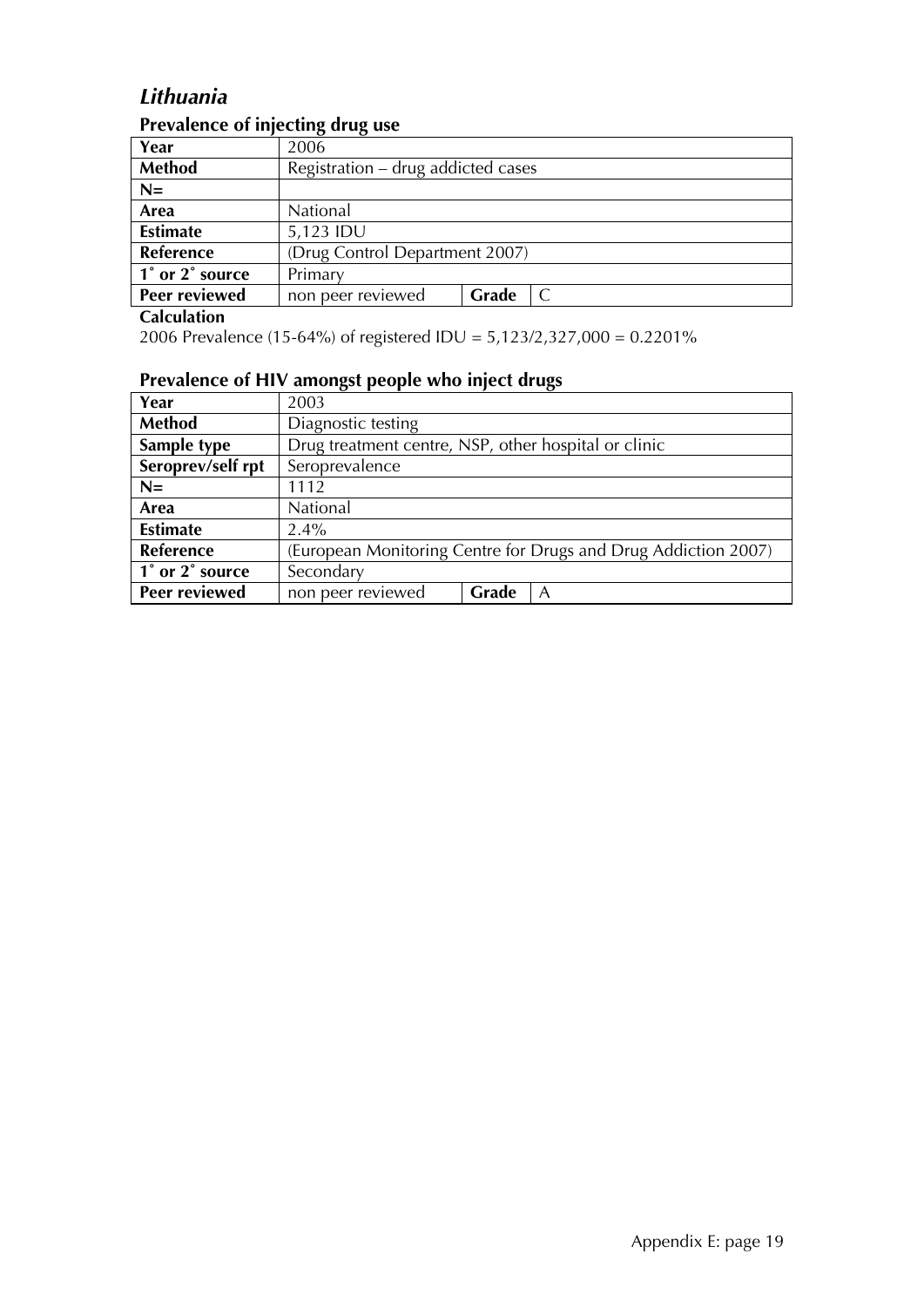# *Moldova*

### **Prevalence of injecting drug use**

| Year                 | 2001                                            |       |  |
|----------------------|-------------------------------------------------|-------|--|
| <b>Method</b>        | Registered drug users                           |       |  |
| $N=$                 |                                                 |       |  |
| Area                 | National                                        |       |  |
| <b>Estimate</b>      | 0.092% in the general population                |       |  |
| Reference            | (United Nations Office on Drugs and Crime 2003) |       |  |
| 1° or 2° source      | secondary                                       |       |  |
| <b>Peer reviewed</b> | non peer reviewed                               | Grade |  |

**Calculation** 

0.092% in total population of 4,142,000 = 3,810 IDU in 2001

**Prevalence among 15-64 year olds in 2001= 3810/2,715,000 = 0.14%** 

| Year              | 2001                                                    |       |   |  |  |
|-------------------|---------------------------------------------------------|-------|---|--|--|
| <b>Method</b>     | surveillance study                                      |       |   |  |  |
| Sample type       | drug treatment                                          |       |   |  |  |
| Seroprev/self rpt |                                                         |       |   |  |  |
| $N=$              |                                                         |       |   |  |  |
| Area              |                                                         |       |   |  |  |
| <b>Estimate</b>   | 17%                                                     |       |   |  |  |
| Reference         | UNAIDS/UNDP Moldova Project. HIV/AIDS/STIs: situational |       |   |  |  |
|                   | analysis in Moldova. Chisinau: UNAIDS, 2001             |       |   |  |  |
|                   | As cited in (Kelly and Amirkhanian 2003)                |       |   |  |  |
| 1° or 2° source   | secondary                                               |       |   |  |  |
| Peer reviewed     | ves                                                     | Grade | B |  |  |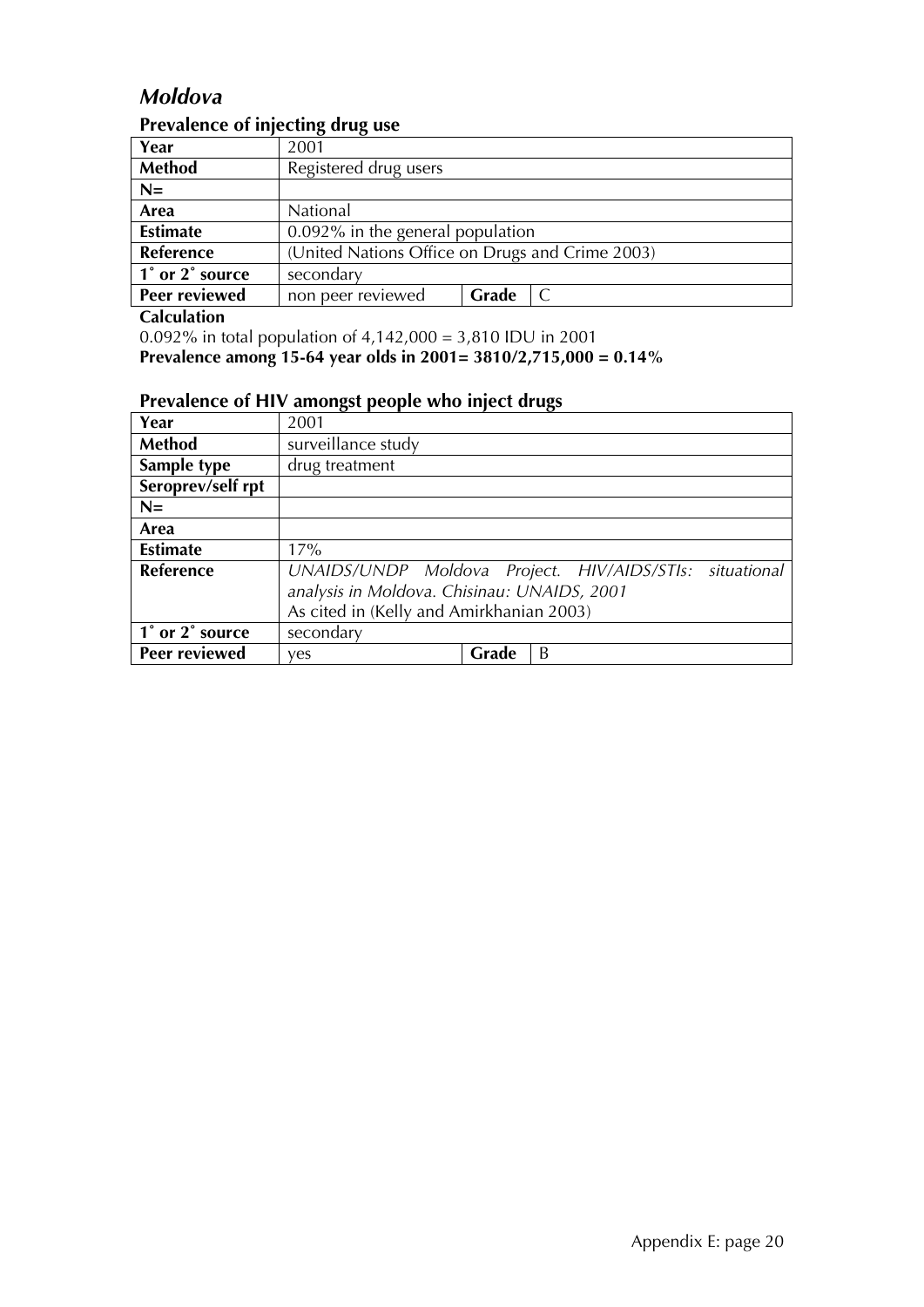### *Poland*

### **Prevalence of injecting drug use**

|                 | . .                                                            |  |  |  |
|-----------------|----------------------------------------------------------------|--|--|--|
| Year            | 2002                                                           |  |  |  |
| Method          |                                                                |  |  |  |
| $N=$            |                                                                |  |  |  |
| Area            | National                                                       |  |  |  |
| <b>Estimate</b> | NB: Estimate of problematic drug users only                    |  |  |  |
|                 | median: 0.19% (52 000)                                         |  |  |  |
|                 | low: $0.12\%$ (33 000)                                         |  |  |  |
|                 | high: 0.27% (71 000)                                           |  |  |  |
|                 | Injecting drug use known to occur but extent unknown           |  |  |  |
| Reference       | (European Monitoring Centre for Drugs and Drug Addiction 2007) |  |  |  |
| 1° or 2° source | Secondary                                                      |  |  |  |
| Peer reviewed   | non peer reviewed<br>Grade                                     |  |  |  |

| Year              | 2006                                                           |  |  |  |
|-------------------|----------------------------------------------------------------|--|--|--|
| Method            | Diagnostic testing                                             |  |  |  |
| Sample type       | <b>Public Health Laboratories</b>                              |  |  |  |
|                   | <b>HIV Testing Centres</b>                                     |  |  |  |
| Seroprev/self rpt | serum                                                          |  |  |  |
| $N=$              | 910                                                            |  |  |  |
| Area              | National                                                       |  |  |  |
| <b>Estimate</b>   | $8.9\%$                                                        |  |  |  |
| Reference         | (European Monitoring Centre for Drugs and Drug Addiction 2007) |  |  |  |
| 1° or 2° source   | Secondary                                                      |  |  |  |
| Peer reviewed     | non peer reviewed<br>Grade<br>A                                |  |  |  |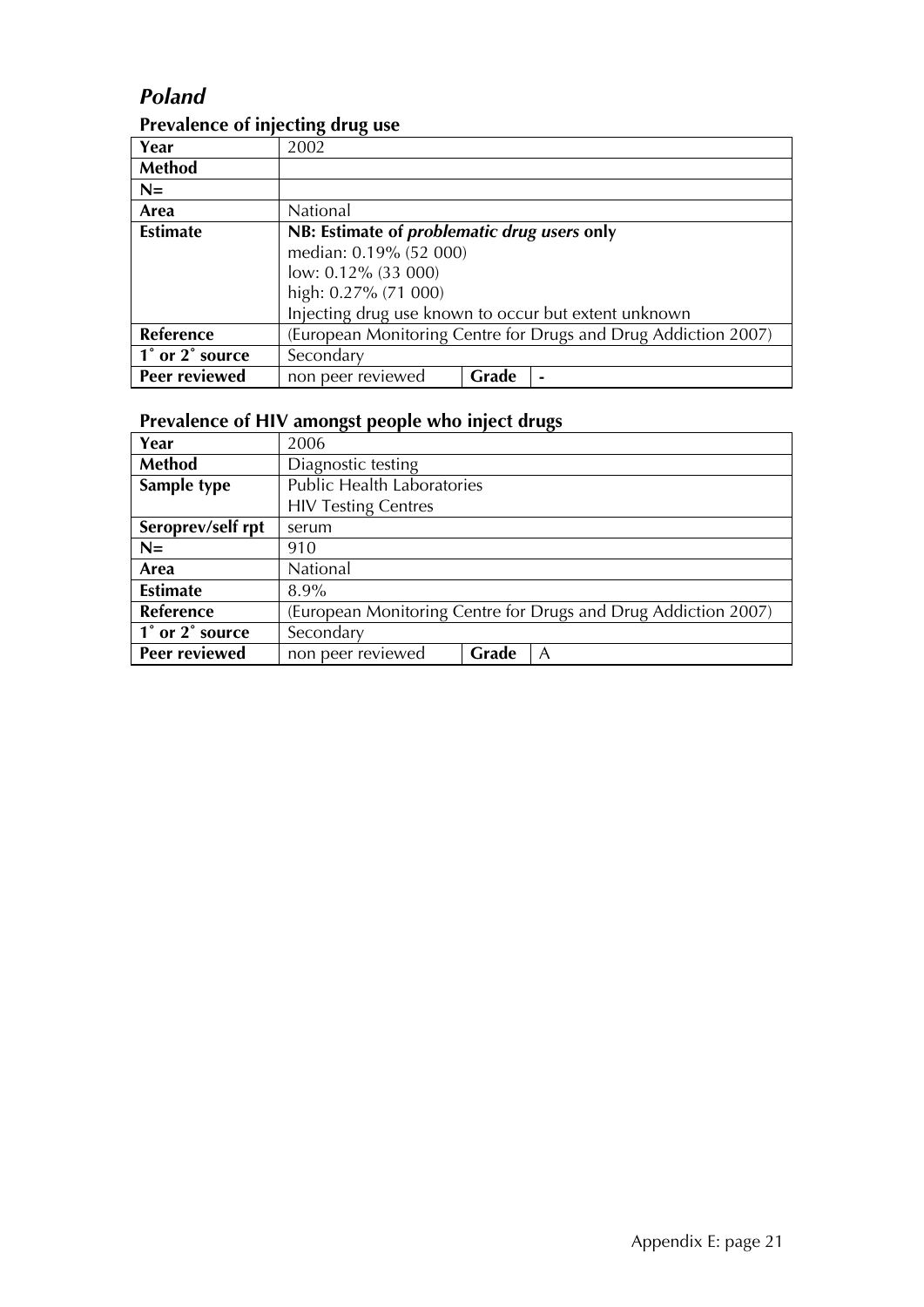# *Romania*

### **Prevalence of injecting drug use**

| Year                 | 2004                                                      |       |  |
|----------------------|-----------------------------------------------------------|-------|--|
| <b>Method</b>        | population survey                                         |       |  |
| $N=$                 |                                                           |       |  |
| Area                 | <b>Bucharest</b>                                          |       |  |
| <b>Estimate</b>      | Injecting drug use reported to occur but extent not known |       |  |
| <b>Reference</b>     | (Iliuta, Bocioc et al. 2007)                              |       |  |
| 1° or 2° source      | Secondary                                                 |       |  |
| <b>Peer reviewed</b> | non peer reviewed                                         | Grade |  |

| Year            | 2001                                                       |  |  |
|-----------------|------------------------------------------------------------|--|--|
| Method          | Rapid assessment                                           |  |  |
|                 | data from NGOs, treatment centres, police                  |  |  |
|                 | double counting possible                                   |  |  |
| $N=$            |                                                            |  |  |
| Area            | Bucharest, Constanta, Iasi, Timisoara                      |  |  |
| <b>Estimate</b> | <b>IDU</b> reported but extent nationally not known        |  |  |
|                 | $(25,000-40,000$ in Bucharest only)                        |  |  |
| Reference       | (European Monitoring Centre for Drugs and Drug Addiction & |  |  |
|                 | Reitox National Focal Point 2002)                          |  |  |
| 1° or 2° source | Secondary                                                  |  |  |
| Peer reviewed   | non peer reviewed<br>Grade                                 |  |  |

| Year              | 2006                                                           |                             |                                                                    |  |  |
|-------------------|----------------------------------------------------------------|-----------------------------|--------------------------------------------------------------------|--|--|
| <b>Method</b>     |                                                                | diagnostic testing; 2 sites |                                                                    |  |  |
| Sample type       |                                                                |                             | drug treatment centres including: out/inpatient, maintenance, drug |  |  |
|                   | free/detox centres                                             |                             |                                                                    |  |  |
| Seroprev/self rpt | serum                                                          |                             |                                                                    |  |  |
| $N=$              | 136                                                            |                             |                                                                    |  |  |
| Area              | <b>Bucharest</b>                                               |                             |                                                                    |  |  |
| <b>Estimate</b>   | $1.44\%$                                                       |                             |                                                                    |  |  |
| Reference         | (European Monitoring Centre for Drugs and Drug Addiction 2007) |                             |                                                                    |  |  |
| 1° or 2° source   | secondary                                                      |                             |                                                                    |  |  |
| Peer reviewed     | non peer reviewed                                              | Grade                       | B                                                                  |  |  |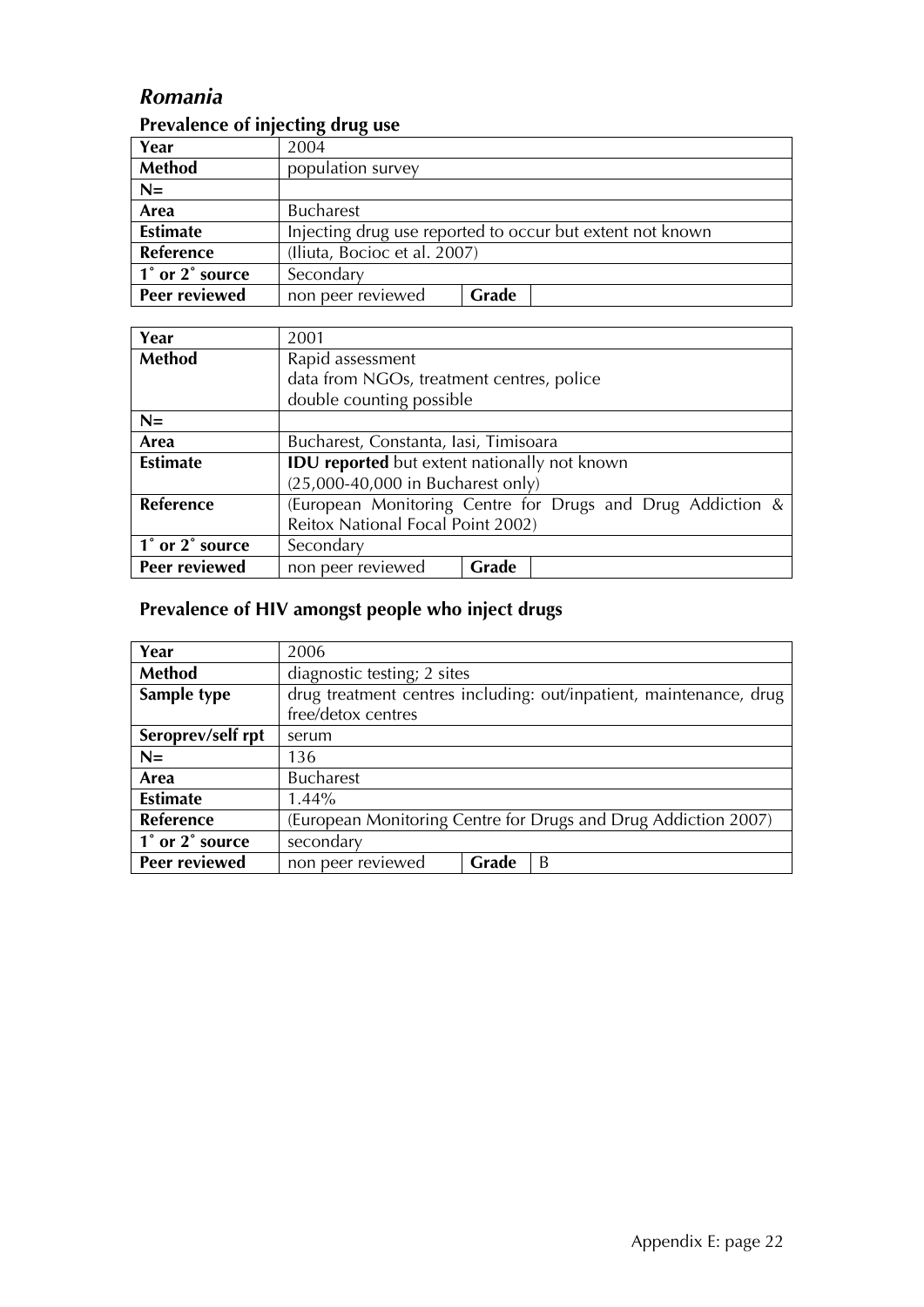# *Russian Federation*

# **Prevalence of injecting drug use**

| Year                                         | 2007                                                             |       |    |
|----------------------------------------------|------------------------------------------------------------------|-------|----|
| Method                                       |                                                                  |       |    |
| $N=$                                         |                                                                  |       |    |
| Area                                         | National                                                         |       |    |
| <b>Estimate</b>                              | 2.5 million DU and 73% are IDU                                   |       |    |
|                                              | $= 1,825,000$ IDU                                                |       |    |
| Reference                                    | (AIDS Projects Management Group 2007)                            |       |    |
|                                              | This reference cites: Ministry of Public Health and the National |       |    |
|                                              | Research Centre on Addictions                                    |       |    |
| $\overline{1}^{\circ}$ or $2^{\circ}$ source | secondary                                                        |       |    |
| Peer reviewed                                | non peer reviewed                                                | Grade | D1 |

| Year              | 2003-2005                      |         |                  |
|-------------------|--------------------------------|---------|------------------|
| <b>Method</b>     |                                |         |                  |
| Sample type       |                                |         |                  |
| Seroprev/self rpt |                                |         |                  |
| $N =$             |                                |         |                  |
| Area              | multicity                      |         |                  |
| <b>Estimate</b>   | <b>Moscow</b>                  | 12.41%  | 2003             |
|                   | Pskov                          | $0.3\%$ | 2003 USE AS LOW  |
|                   | Velikiy Novgorod               | 14.9%   | 2004             |
|                   | Cherepovets                    | 11.5%   | 2004             |
|                   | <b>Biysk</b>                   | 74%     | 2005 USE AS HIGH |
|                   | Barnaul                        | 3.5%    | 2005             |
|                   | St. Petersburg                 | 32%     | 2005             |
| Reference         | Borschevskaya and Tumano 2006) |         |                  |
| 1° or 2° source   |                                |         |                  |
| Peer reviewed     | non peer reviewed              | Grade   | B                |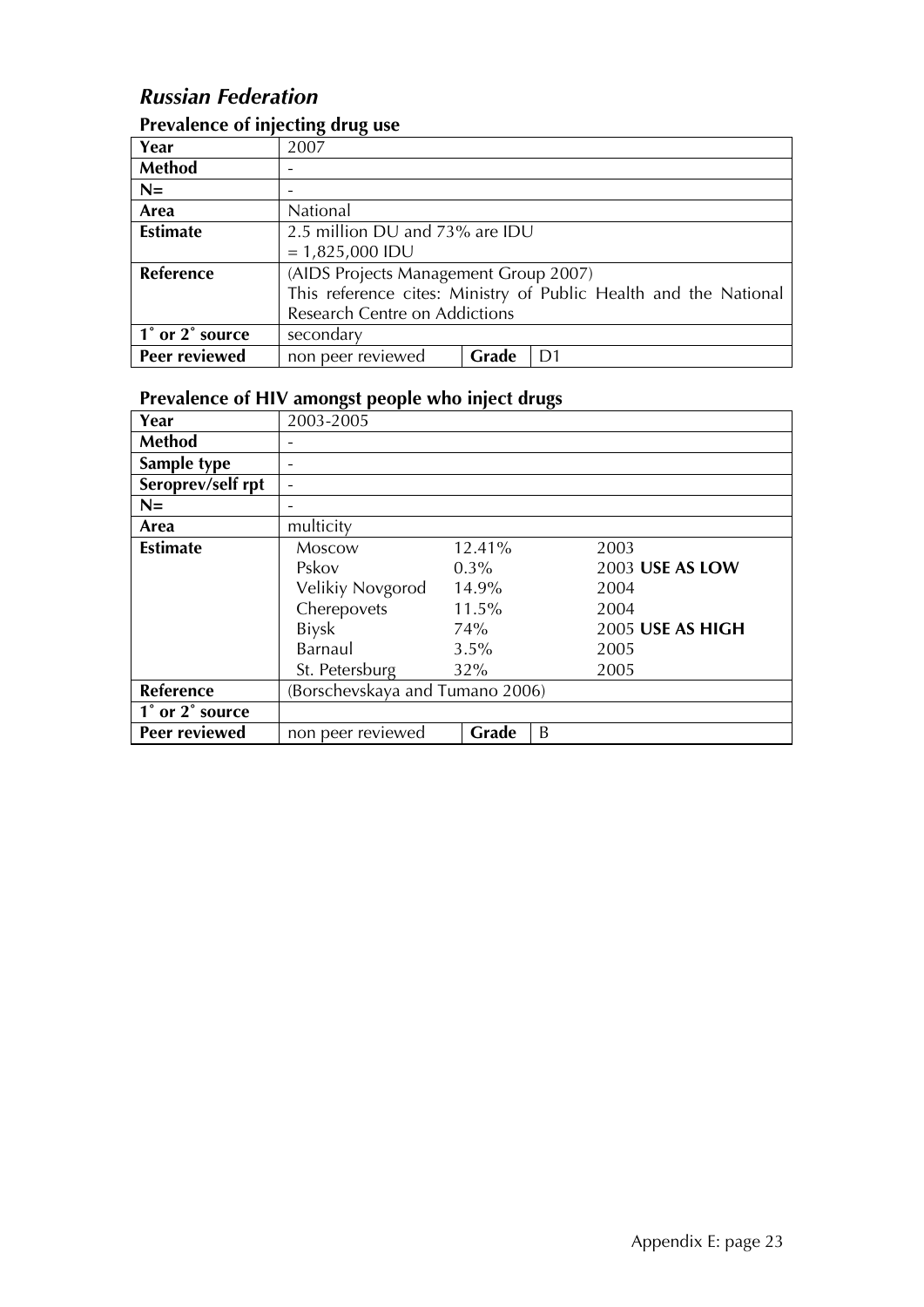# *Slovakia*

### **Prevalence of injecting drug use**

|                      | $\sigma$                                                       |       |   |
|----------------------|----------------------------------------------------------------|-------|---|
| Year                 | 2006                                                           |       |   |
| <b>Method</b>        | Unpublished data                                               |       |   |
| $N=$                 |                                                                |       |   |
| Area                 | National                                                       |       |   |
| <b>Estimate</b>      | Low: 13,732                                                    |       |   |
|                      | Mid: 18,841                                                    |       |   |
|                      | High: 34,343                                                   |       |   |
| Reference            | (European Monitoring Centre for Drugs and Drug Addiction 2008) |       |   |
| 1° or 2° source      | secondary                                                      |       |   |
| <b>Peer reviewed</b> | non peer reviewed                                              | Grade | A |

# **Prevalence of HIV amongst people who inject drugs**

| Year              | 2006                                                                                                                                                         |       |   |  |
|-------------------|--------------------------------------------------------------------------------------------------------------------------------------------------------------|-------|---|--|
| Method            | specific prevalence study                                                                                                                                    |       |   |  |
| Sample type       | Drug treatment centre                                                                                                                                        |       |   |  |
| Seroprev/self rpt | serum                                                                                                                                                        |       |   |  |
| $N=$              | 79                                                                                                                                                           |       |   |  |
| Area              | Bratislava and surroundings                                                                                                                                  |       |   |  |
| <b>Estimate</b>   | $0.0\%$                                                                                                                                                      |       |   |  |
| <b>Reference</b>  | (European Monitoring Centre for Drugs and Drug Addiction 2007)<br>Negligible prevalence of HIV among IDU also confirmed in (Holt<br>2004) and (Kiššová 2005) |       |   |  |
| 1° or 2° source   | secondary                                                                                                                                                    |       |   |  |
| Peer reviewed     | non peer reviewed                                                                                                                                            | Grade | B |  |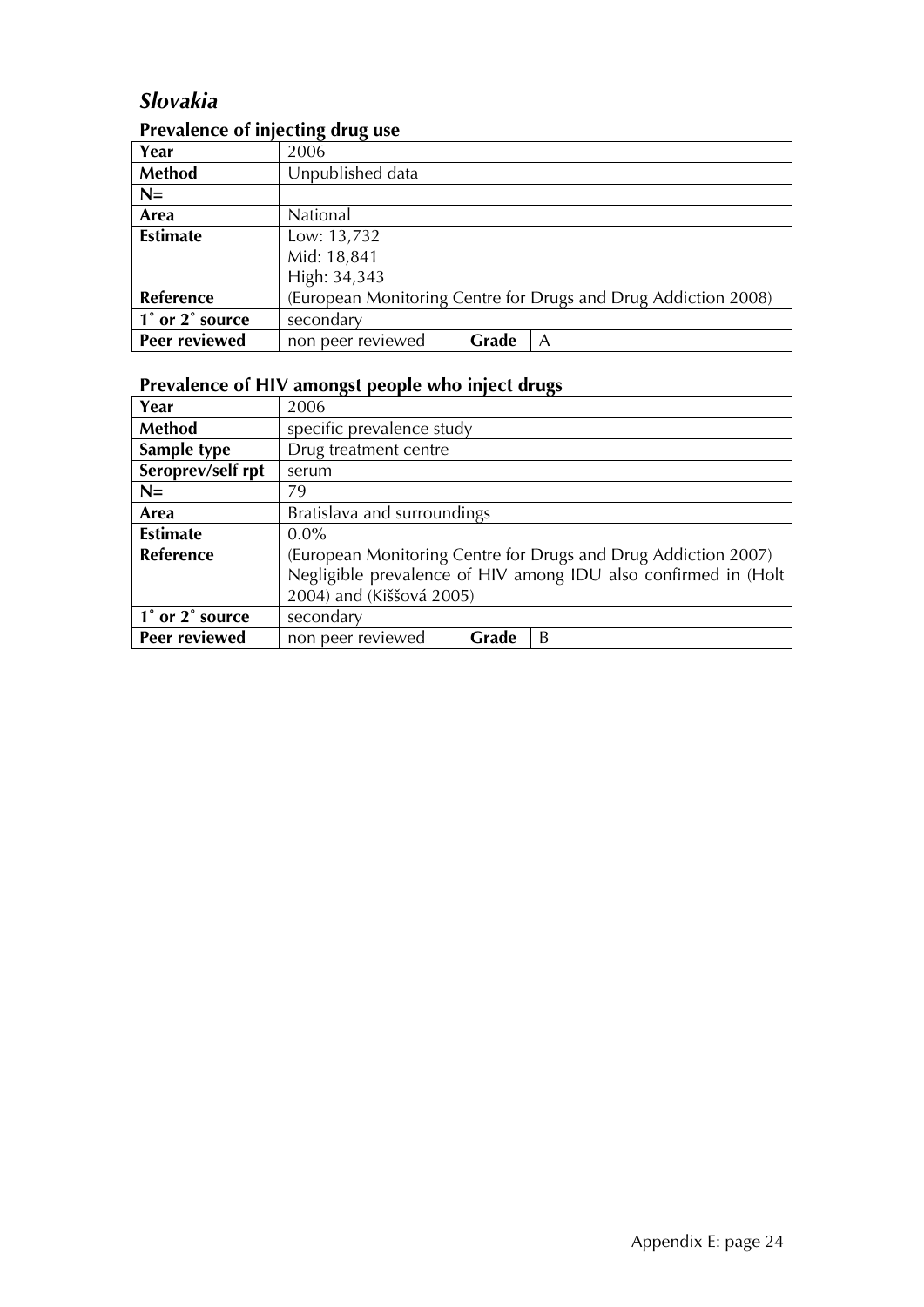# *Ukraine*

### **Prevalence of injecting drug use**

| Year             | 2006                                              |       |   |  |
|------------------|---------------------------------------------------|-------|---|--|
| Method           | Multiple indirect estimation methods:             |       |   |  |
|                  | Multiplier methods and respondent driven sampling |       |   |  |
| $N=$             |                                                   |       |   |  |
| Area             | National                                          |       |   |  |
| <b>Estimate</b>  | Low: 325,000                                      |       |   |  |
|                  | High: 425,000                                     |       |   |  |
| <b>Reference</b> | (Balakiryeva, Gusak et al. 2006)                  |       |   |  |
| 1° or 2° source  | primary                                           |       |   |  |
| Peer reviewed    | non peer reviewed                                 | Grade | Α |  |

| Year              | 2006                                 |       |   |
|-------------------|--------------------------------------|-------|---|
| Method            | Sentinel surveillance                |       |   |
| Sample type       |                                      |       |   |
| Seroprev/self rpt | serum                                |       |   |
| $N=$              |                                      |       |   |
| Area              | National                             |       |   |
| <b>Estimate</b>   | 41.8%                                |       |   |
| <b>Reference</b>  | (Ministry of Health of Ukraine 2008) |       |   |
| 1° or 2° source   | primary                              |       |   |
| Peer reviewed     | non peer reviewed                    | Grade | B |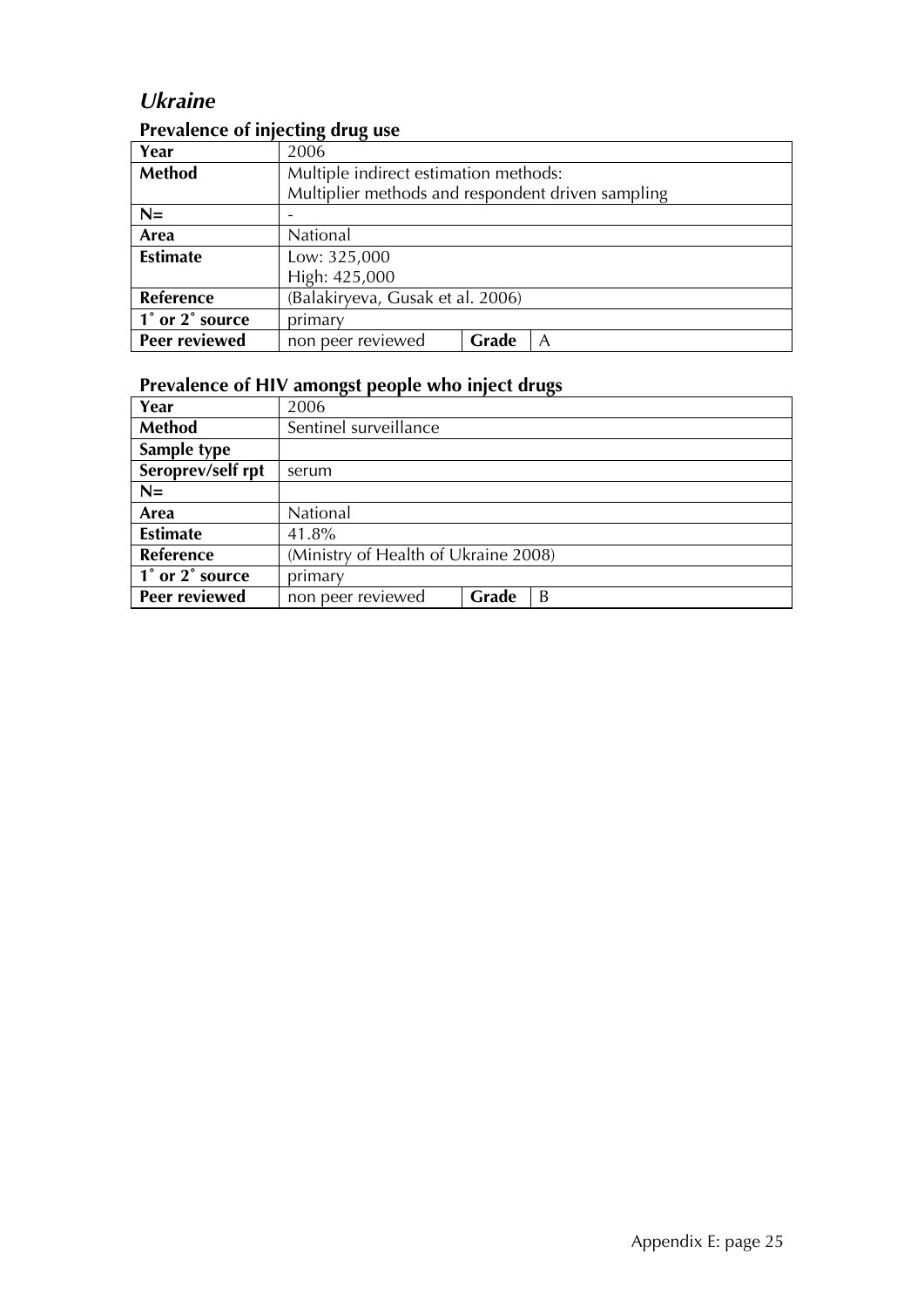# **Central Asia**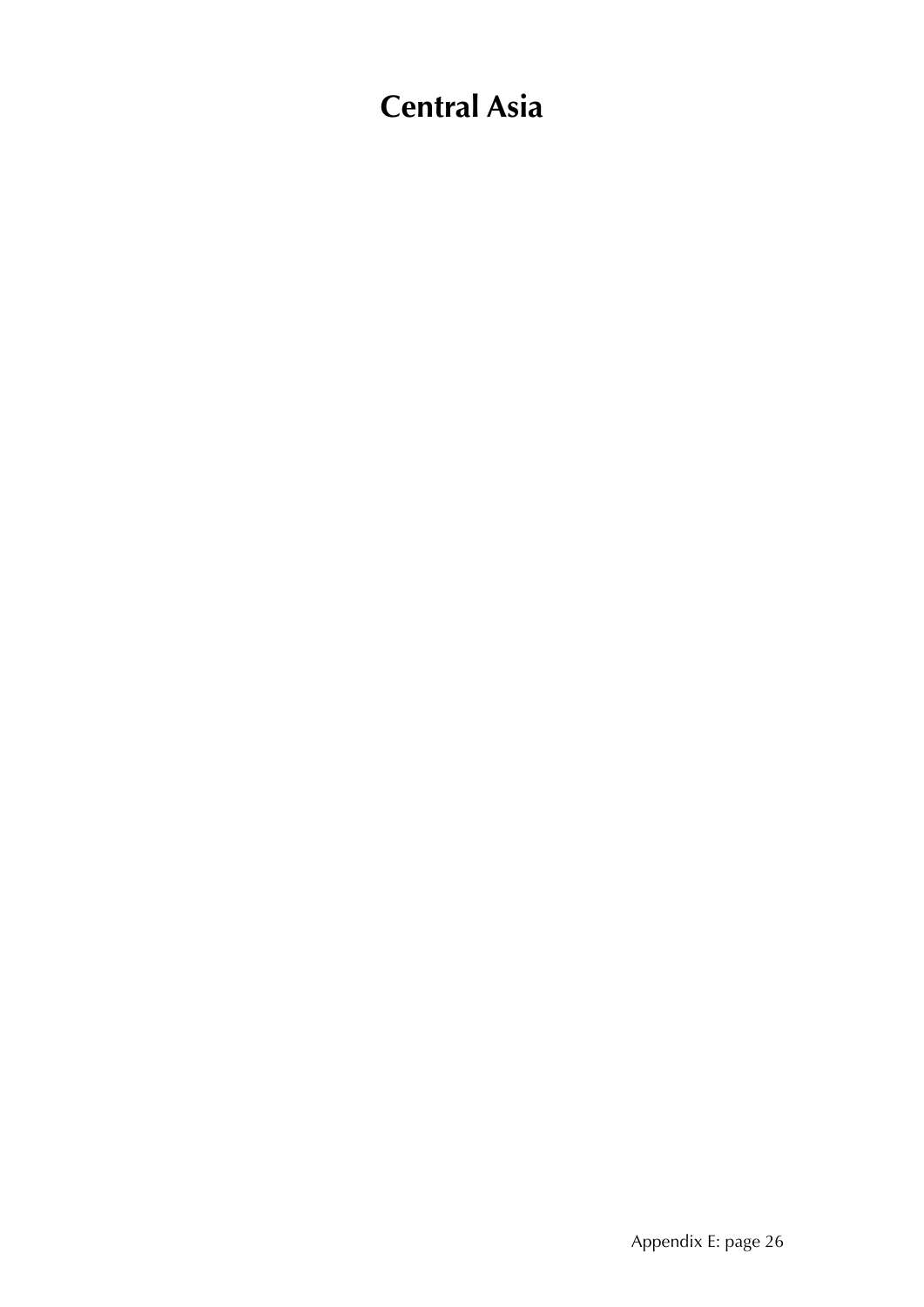# *Kazakhstan*

# **Prevalence of injecting drug use**

| Year                                         | 2006                                                              |  |  |  |
|----------------------------------------------|-------------------------------------------------------------------|--|--|--|
| Method                                       | indirect prevalence estimate                                      |  |  |  |
|                                              | Multipliers at province level: percentage of interviewed IDU      |  |  |  |
|                                              | registered with Narcological Services; provincial estimates added |  |  |  |
|                                              | together to produce total country estimate                        |  |  |  |
| $N=$                                         | 200 people per province [assumed all 14 provinces were included]  |  |  |  |
| Area                                         | National                                                          |  |  |  |
| <b>Estimate</b>                              | 100 000 injecting drug users.                                     |  |  |  |
| Reference                                    | (AIDS Projects Management Group 2007; Niaz 2007; Niaz 2008)       |  |  |  |
| $\overline{1}^{\circ}$ or $2^{\circ}$ source | secondary                                                         |  |  |  |
| Peer reviewed                                | non peer reviewed<br>Grade<br>A                                   |  |  |  |

#### **Calculation**

Prevalence (15-64y) in  $2006 = 100,000/10,439,000 = 0.96\%$ 

### **Prevalence of HIV amongst people who inject drugs**

| ۰.<br>-- | ۰ | ٠ | ٦<br>× |
|----------|---|---|--------|

| Year              | 2005                             |       |   |
|-------------------|----------------------------------|-------|---|
| Method            | <b>CDC</b> Sentinel Surveillance |       |   |
| Sample type       |                                  |       |   |
| Seroprev/self rpt |                                  |       |   |
| $N=$              |                                  |       |   |
| Area              | Shimkent                         |       |   |
| <b>Estimate</b>   | HIV prevalence among IDU 8%      |       |   |
| <b>Reference</b>  | (Niaz 2007; Niaz 2008)           |       |   |
| 1° or 2° source   | secondary                        |       |   |
| Peer reviewed     | non peer reviewed                | Grade | B |

| Year            | 2005                                                 |       |   |  |
|-----------------|------------------------------------------------------|-------|---|--|
| Method          | <b>CDC</b> Sentinel Surveillance                     |       |   |  |
| Sample type     |                                                      |       |   |  |
| Seroprev/self   |                                                      |       |   |  |
| rpt             |                                                      |       |   |  |
| $N=$            |                                                      |       |   |  |
| Area            | Pavlodar [uncertain if province or city referred to] |       |   |  |
| <b>Estimate</b> | HIV prevalence among IDU 10.4%                       |       |   |  |
| Reference       | (Niaz 2007; Niaz 2008)                               |       |   |  |
| 1° or 2° source | secondary                                            |       |   |  |
| Peer reviewed   | non peer reviewed                                    | Grade | B |  |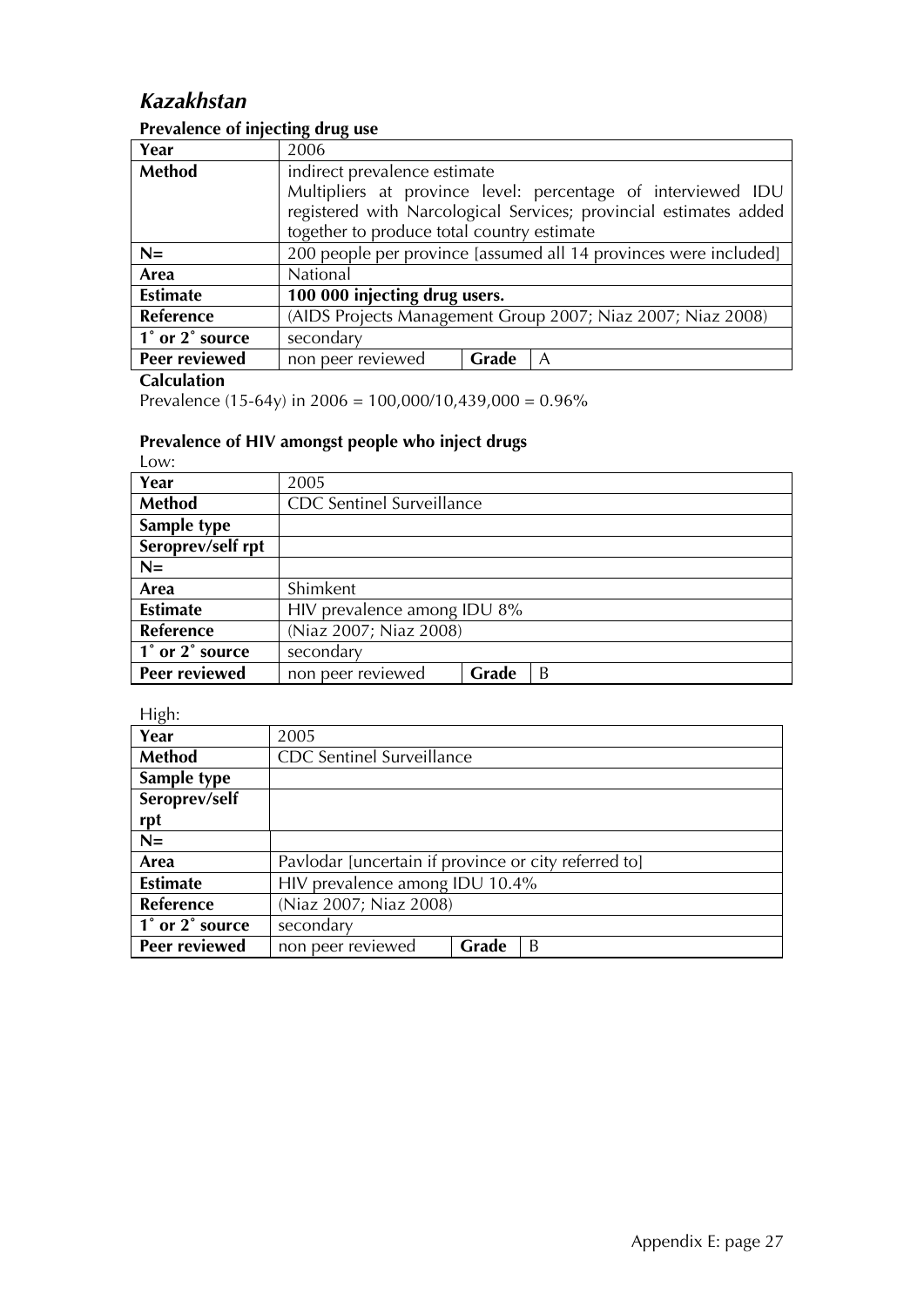# *Kyrgyzstan*

#### **Prevalence of injecting drug use**

MID:

| Year            | 2006                                                             |       |                                                                   |
|-----------------|------------------------------------------------------------------|-------|-------------------------------------------------------------------|
| Method          | Indirect prevalence estimate                                     |       |                                                                   |
|                 | Multipliers at province level: percentage of interviewed IDU     |       |                                                                   |
|                 |                                                                  |       | registered with Narcological Services; Provincial estimates added |
|                 | together to produce total country estimate                       |       |                                                                   |
| $N=$            | 200 people per province [assumed all 7 provinces were included]; |       |                                                                   |
| Area            | National                                                         |       |                                                                   |
| <b>Estimate</b> | 25 000 injecting drug users                                      |       |                                                                   |
| Reference       | (Niaz 2007; Niaz 2008)                                           |       |                                                                   |
| 1° or 2° source | secondary                                                        |       |                                                                   |
| Peer reviewed   | non peer reviewed                                                | Grade | $\mathcal{A}$                                                     |

#### **Calculation**

Prevalence (15-64y) in 2006 = 25,000/33,573,000 = 0.74%

#### **Prevalence of HIV amongst people who inject drugs**

Low:

| LVV.              |                                                     |       |   |
|-------------------|-----------------------------------------------------|-------|---|
| Year              | 2005                                                |       |   |
| Method            | CDC Sentinel Surveillance for 2005                  |       |   |
| Sample type       |                                                     |       |   |
| Seroprev/self rpt |                                                     |       |   |
| $N=$              |                                                     |       |   |
| Area              | Bishkek [uncertain if province or city referred to] |       |   |
| <b>Estimate</b>   | HIV prevalence among IDU 2.4%                       |       |   |
| Reference         | (Niaz 2007; Niaz 2008)                              |       |   |
| 1° or 2° source   | secondary                                           |       |   |
| Peer reviewed     | non peer reviewed                                   | Grade | B |

| .                 |                                    |       |   |
|-------------------|------------------------------------|-------|---|
| Year              | 2005                               |       |   |
| <b>Method</b>     | CDC Sentinel Surveillance for 2005 |       |   |
| Sample type       |                                    |       |   |
| Seroprev/self rpt |                                    |       |   |
| $N=$              |                                    |       |   |
| Area              | Osh City                           |       |   |
| <b>Estimate</b>   | HIV prevalence among IDU 13.6%     |       |   |
| <b>Reference</b>  | (Niaz 2007; Niaz 2008)             |       |   |
| 1° or 2° source   | secondary                          |       |   |
| Peer reviewed     | non peer reviewed                  | Grade | B |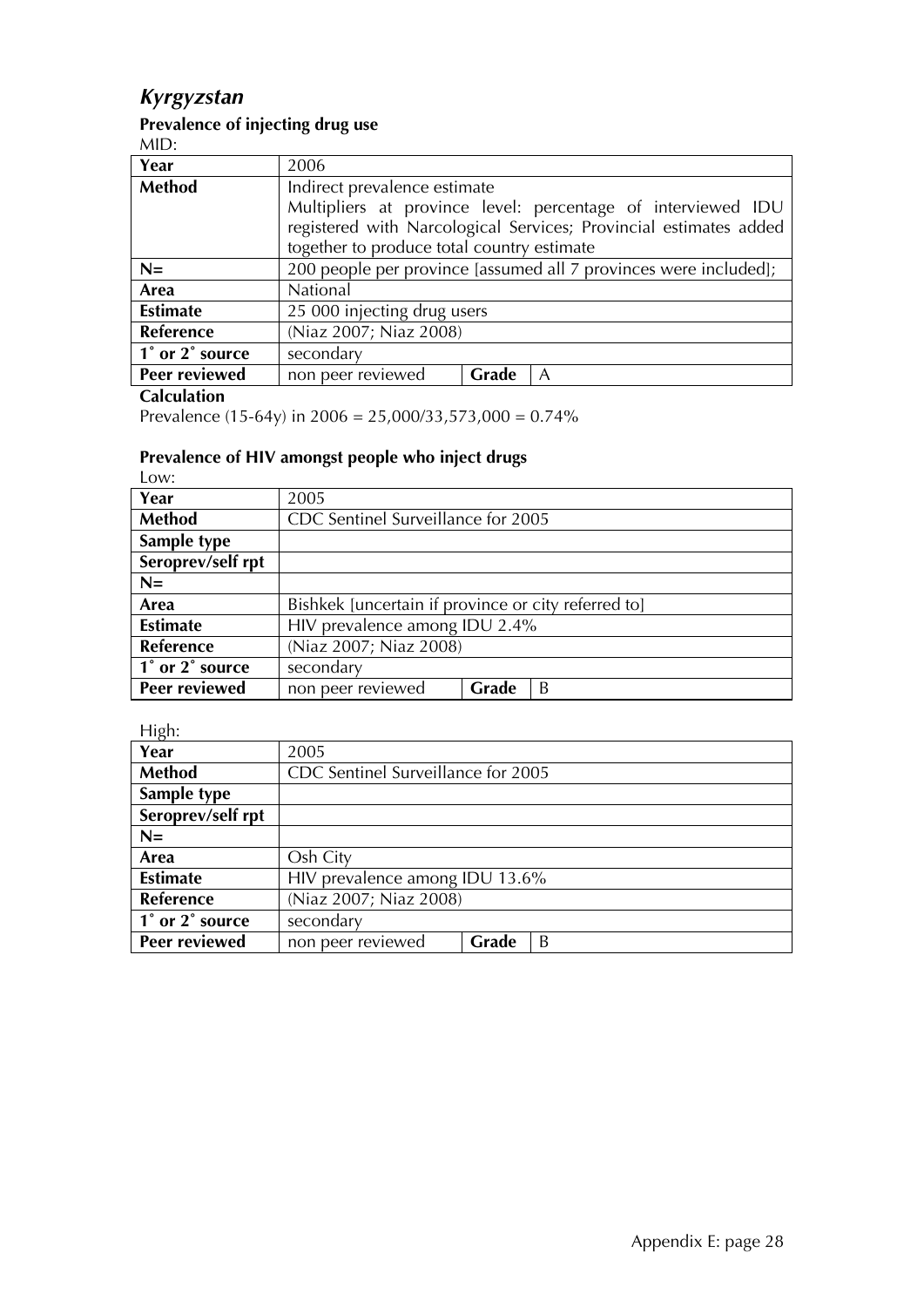# *Tajikistan*

### **Prevalence of injecting drug use**

| Year            | 2006                                                              |       |   |  |
|-----------------|-------------------------------------------------------------------|-------|---|--|
| <b>Method</b>   | Indirect prevalence estimate                                      |       |   |  |
|                 | Multipliers at province level: percentage of interviewed IDU      |       |   |  |
|                 | registered with Narcological Services; Provincial estimates added |       |   |  |
|                 | together to produce total country estimate                        |       |   |  |
| $N=$            | 200 people per province [assumed all 7 provinces were included];  |       |   |  |
| Area            | National                                                          |       |   |  |
| <b>Estimate</b> | 17 000 injecting drug users                                       |       |   |  |
| Reference       | (Niaz 2007; Niaz 2008)                                            |       |   |  |
| 1° or 2° source | secondary                                                         |       |   |  |
| Peer reviewed   | non peer reviewed                                                 | Grade | A |  |

#### **Calculation**

Prevalence (15-64y) in 2006 =  $17,000/3,814,000 = 0.45\%$ 

#### **Prevalence of HIV amongst people who inject drugs Low:**

| Year              | 2005                               |       |   |  |
|-------------------|------------------------------------|-------|---|--|
| Method            | CDC Sentinel Surveillance for 2005 |       |   |  |
| Sample type       |                                    |       |   |  |
| Seroprev/self rpt |                                    |       |   |  |
| $N=$              |                                    |       |   |  |
| Area              | Khujant City                       |       |   |  |
| <b>Estimate</b>   | HIV prevalence among IDU 11.5%     |       |   |  |
| <b>Reference</b>  | (Niaz 2007; Niaz 2008)             |       |   |  |
| 1° or 2° source   | secondary                          |       |   |  |
| Peer reviewed     | non peer reviewed                  | Grade | B |  |

| - 0                                          |                                    |       |   |  |
|----------------------------------------------|------------------------------------|-------|---|--|
| Year                                         | 2005                               |       |   |  |
| <b>Method</b>                                | CDC Sentinel Surveillance for 2005 |       |   |  |
| Sample type                                  |                                    |       |   |  |
| Seroprev/self rpt                            |                                    |       |   |  |
| $N=$                                         |                                    |       |   |  |
| Area                                         | Dushanbe City                      |       |   |  |
| <b>Estimate</b>                              | HIV prevalence among IDU 17.9%     |       |   |  |
| <b>Reference</b>                             | (Niaz 2007; Niaz 2008)             |       |   |  |
| $\overline{1}^{\circ}$ or $2^{\circ}$ source | Secondary                          |       |   |  |
| Peer reviewed                                | non peer reviewed                  | Grade | B |  |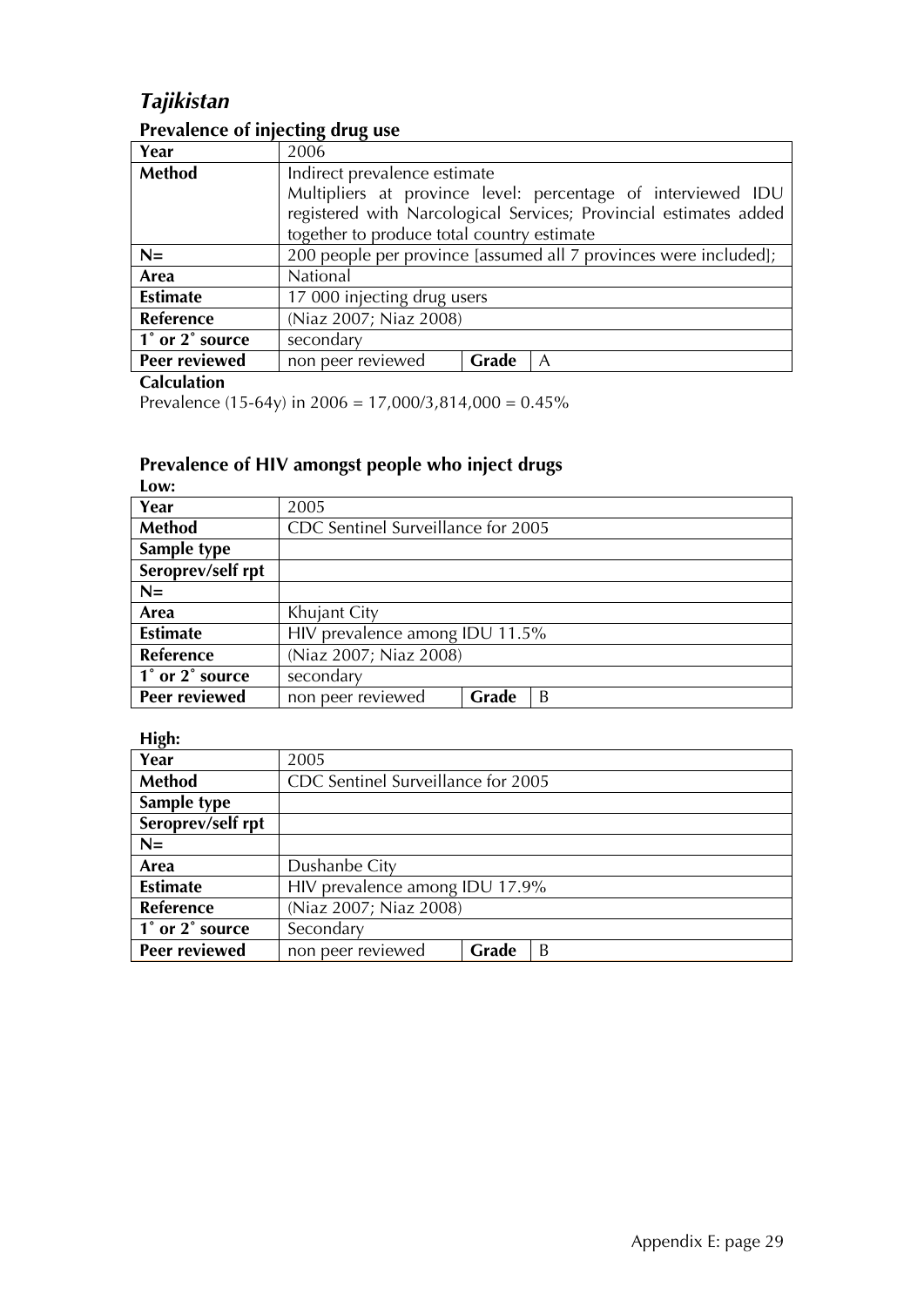### *Turkmenistan*

| Year             | 2007                                                           |       |                                                                                                                                                                                                                                                       |
|------------------|----------------------------------------------------------------|-------|-------------------------------------------------------------------------------------------------------------------------------------------------------------------------------------------------------------------------------------------------------|
| Method           |                                                                |       |                                                                                                                                                                                                                                                       |
| $N=$             |                                                                |       |                                                                                                                                                                                                                                                       |
| Area             |                                                                |       |                                                                                                                                                                                                                                                       |
| <b>Estimate</b>  | <b>IDU</b> reported to occur                                   |       |                                                                                                                                                                                                                                                       |
| <b>Reference</b> | (AIDS Projects Management Group 2007)<br>This reference cites: |       | Report No. 32495-KZ Republic of Turkmenistan- Evaluation of<br>National Tuberculosis and HIV/AIDS Programs, World Bank<br>Human Development Sector Unit Central Asia Country Unit<br>Europe and Central Asia Region, June 2005, Accessed 19 July 2007 |
| 1° or 2° source  | secondary                                                      |       |                                                                                                                                                                                                                                                       |
| Peer reviewed    | non peer reviewed                                              | Grade |                                                                                                                                                                                                                                                       |

#### **Prevalence of injecting drug use**

| Year                 | 2007                                      |       |  |
|----------------------|-------------------------------------------|-------|--|
| Method               |                                           |       |  |
| Sample type          |                                           |       |  |
| Seroprev/self rpt    |                                           |       |  |
| $N=$                 |                                           |       |  |
| Area                 |                                           |       |  |
| <b>Estimate</b>      | HIV among IDU reported – extent not known |       |  |
| Reference            | (AIDS Projects Management Group 2007)     |       |  |
| 1° or 2° source      | secondary                                 |       |  |
| <b>Peer reviewed</b> | non peer reviewed                         | Grade |  |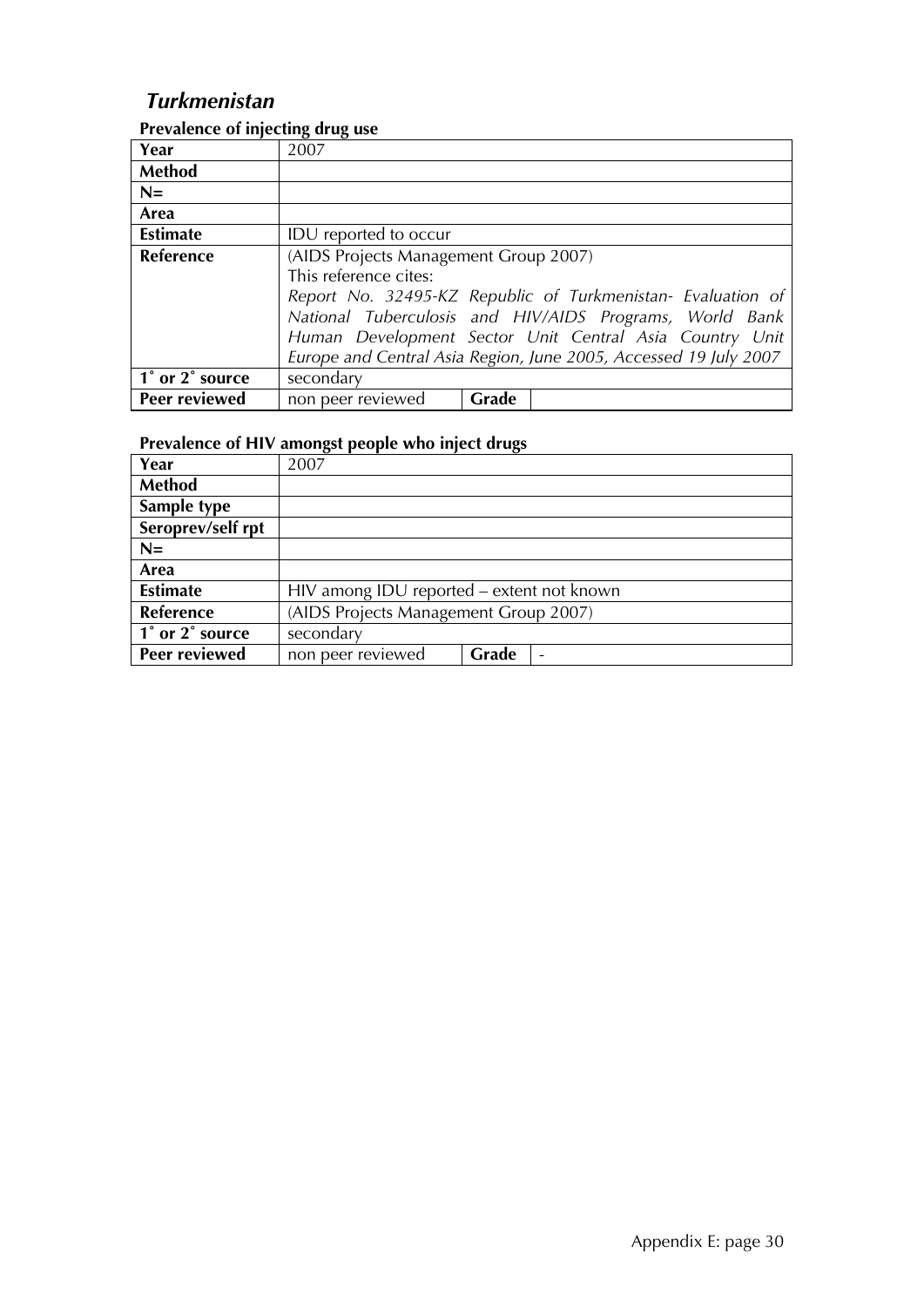### *Uzbekistan*

#### **Prevalence of injecting drug use**

| Year                                         | 2006                                                              |       |   |  |
|----------------------------------------------|-------------------------------------------------------------------|-------|---|--|
| <b>Method</b>                                | Indirect prevalence estimate                                      |       |   |  |
|                                              | Multipliers at province level: percentage of interviewed IDU      |       |   |  |
|                                              | registered with Narcological Services; Provincial estimates added |       |   |  |
|                                              | together to produce total country estimate                        |       |   |  |
| $N=$                                         | 200 people per province [assumed all 7 provinces were included];  |       |   |  |
| Area                                         | National                                                          |       |   |  |
| <b>Estimate</b>                              | 80 000 injecting drug users                                       |       |   |  |
| Reference                                    | (AIDS Projects Management Group 2007; Niaz 2007; Niaz 2008)       |       |   |  |
| $\overline{1}^{\circ}$ or $2^{\circ}$ source | secondary                                                         |       |   |  |
| Peer reviewed                                | non peer reviewed                                                 | Grade | A |  |

#### **Calculation**

Prevalence (15-64y) in  $2006 = 80,000/16,977,000 = 0.47\%$ 

#### **Prevalence of HIV amongst people who inject drugs Low:**

| LVW.                 |                                   |                                    |   |  |
|----------------------|-----------------------------------|------------------------------------|---|--|
| Year                 | 2005                              |                                    |   |  |
| Method               |                                   | CDC Sentinel Surveillance for 2005 |   |  |
| Sample type          |                                   |                                    |   |  |
| Seroprev/self rpt    | $\qquad \qquad$                   |                                    |   |  |
| $N=$                 |                                   |                                    |   |  |
| Area                 | Samarkand City                    |                                    |   |  |
| <b>Estimate</b>      | HIV prevalence among IDU 11.7% in |                                    |   |  |
| Reference            | (Niaz 2007; Niaz 2008)            |                                    |   |  |
| 1° or 2° source      | secondary                         |                                    |   |  |
| <b>Peer reviewed</b> | non peer reviewed                 | Grade                              | B |  |

**High:** 

| .<br>Year         | 2005                               |  |  |
|-------------------|------------------------------------|--|--|
| Method            | CDC Sentinel Surveillance for 2005 |  |  |
| Sample type       |                                    |  |  |
| Seroprev/self rpt |                                    |  |  |
| $N=$              |                                    |  |  |
| Area              | <b>Tashkent City</b>               |  |  |
| <b>Estimate</b>   | HIV prevalence among IDU 19.5% in  |  |  |
| Reference         | (Niaz 2007; Niaz 2008)             |  |  |
| 1° or 2° source   | secondary                          |  |  |
| Peer reviewed     | Grade<br>B<br>non peer reviewed    |  |  |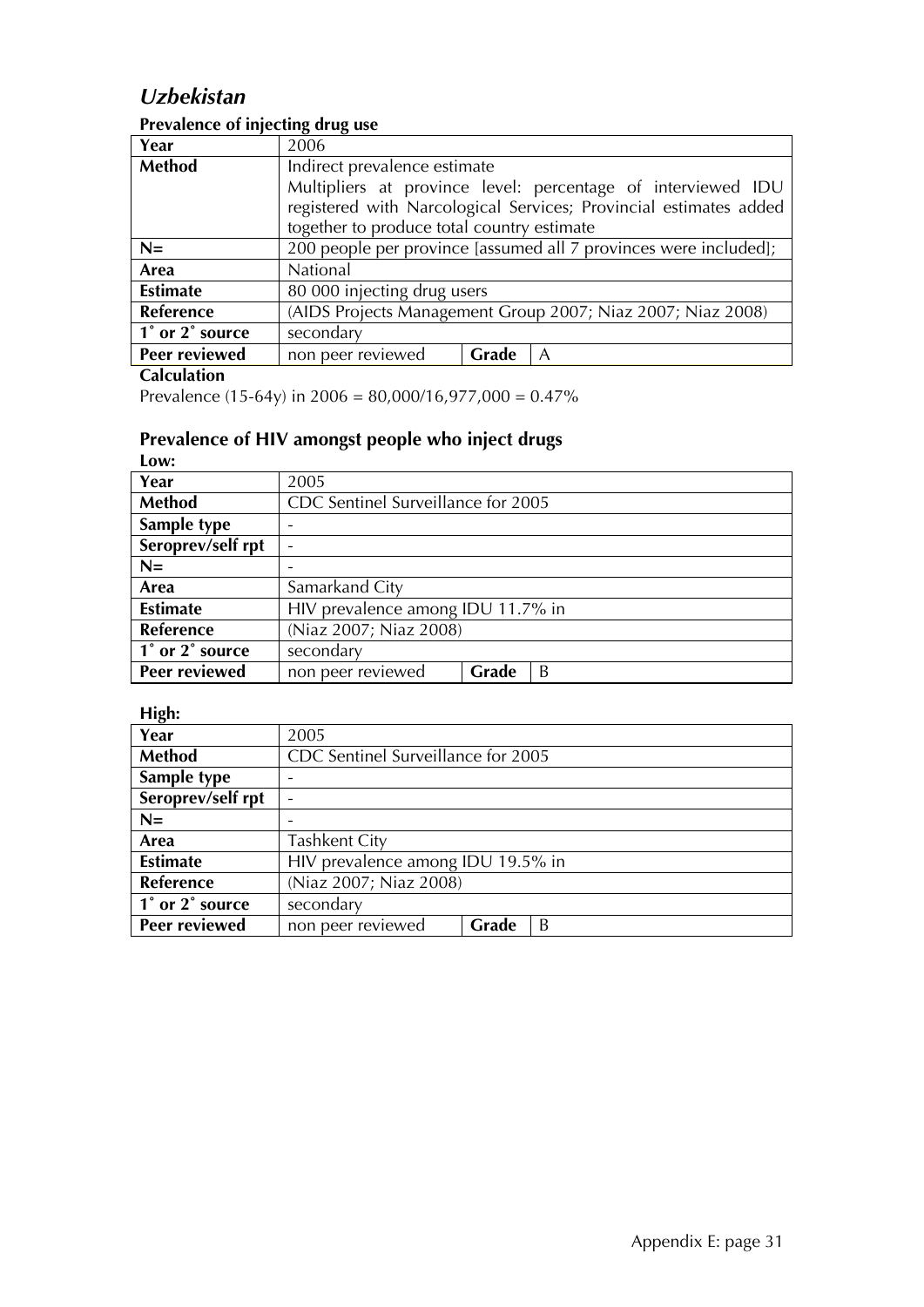**East and South East Asia**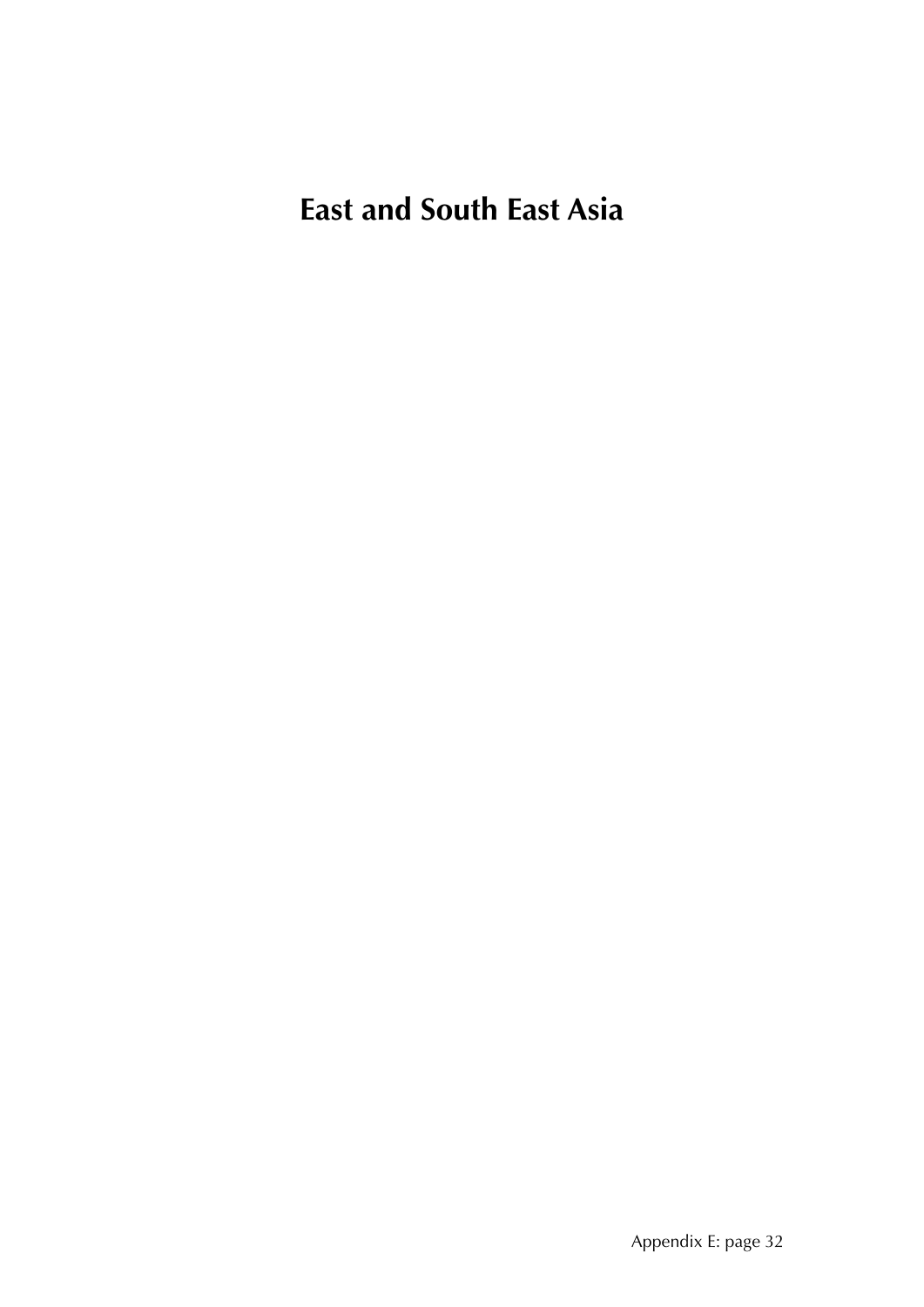### *Brunei Darussalam*

#### **Prevalence of injecting drug use**

| $\frac{1}{2}$ . The state of injecting the state |                                                 |       |  |
|--------------------------------------------------|-------------------------------------------------|-------|--|
| Year                                             | 2006                                            |       |  |
| <b>Method</b>                                    |                                                 |       |  |
| $N=$                                             |                                                 |       |  |
| Area                                             |                                                 |       |  |
| <b>Estimate</b>                                  | IDU reported to occur – extent not known        |       |  |
| Reference                                        | (United Nations Office on Drugs and Crime 2006) |       |  |
| 1° or 2° source                                  | secondary                                       |       |  |
| Peer reviewed                                    | non peer reviewed                               | Grade |  |

| Year                 | 1998                                      |  |  |
|----------------------|-------------------------------------------|--|--|
| <b>Method</b>        |                                           |  |  |
| Sample type          |                                           |  |  |
| Seroprev/self rpt    |                                           |  |  |
| $N=$                 |                                           |  |  |
| Area                 |                                           |  |  |
| <b>Estimate</b>      | HIV among IDU reported - extent not known |  |  |
| Reference            | (Ball, Rana et al. 1998)                  |  |  |
| 1° or 2° source      |                                           |  |  |
| <b>Peer reviewed</b> | Grade<br>$\overline{\phantom{0}}$         |  |  |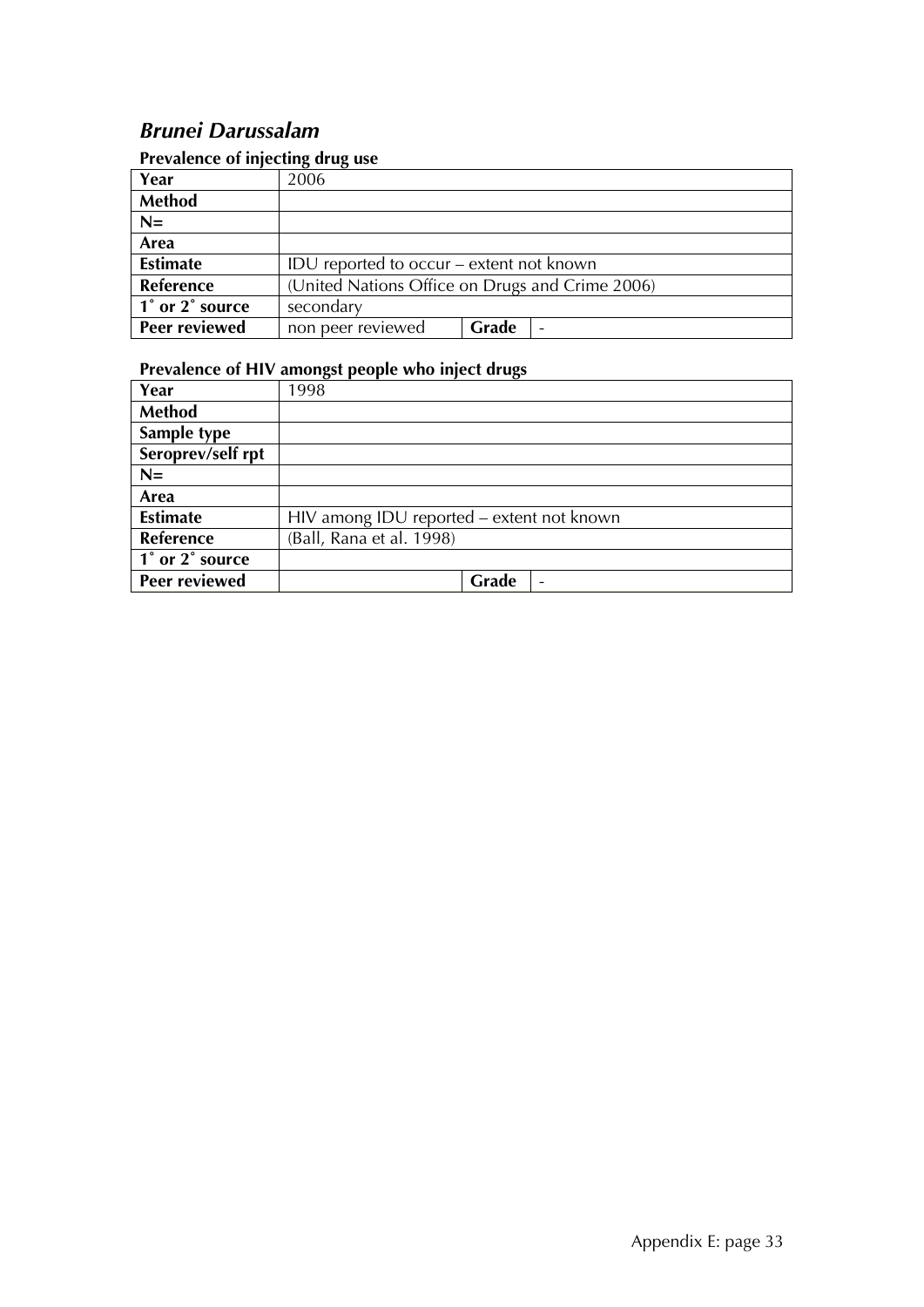### *Cambodia*

#### **Prevalence of injecting drug use**

| Year                                         | 2004                                                           |       |                                                             |
|----------------------------------------------|----------------------------------------------------------------|-------|-------------------------------------------------------------|
| Method                                       | Expert consensus estimate; Delphi technique                    |       |                                                             |
| $N=$                                         |                                                                |       |                                                             |
| Area                                         | National                                                       |       |                                                             |
| <b>Estimate</b>                              | 1,750 IDU (90% CI:1,000-7,000)                                 |       |                                                             |
| <b>Reference</b>                             | (National Authority for Combating Drugs 2007)                  |       |                                                             |
|                                              | This reference cites: 2005 Family Health International (2004). |       |                                                             |
|                                              |                                                                |       | "Consensus Estimates of the Number of Problem Drug Users in |
|                                              | Cambodia, 2004."                                               |       |                                                             |
| $\overline{1}^{\circ}$ or $2^{\circ}$ source | secondary                                                      |       |                                                             |
| Peer reviewed                                | non peer reviewed                                              | Grade |                                                             |

#### **Prevalence of HIV amongst people who inject drugs**

| Low:              |                                               |  |  |
|-------------------|-----------------------------------------------|--|--|
| Year              | 2006                                          |  |  |
| Method            | surveillance – two treatment sites            |  |  |
| Sample type       | treatment/harm reduction centre               |  |  |
| Seroprev/self rpt |                                               |  |  |
| $N=$              | 63                                            |  |  |
| Area              |                                               |  |  |
| <b>Estimate</b>   | 14.3%                                         |  |  |
| <b>Reference</b>  | (National Authority for Combating Drugs 2007) |  |  |
| 1° or 2° source   | Primary                                       |  |  |
| Peer reviewed     | non peer reviewed<br>Grade<br>B               |  |  |
| High:             |                                               |  |  |

| Year                 | 2004                                          |                                 |   |  |
|----------------------|-----------------------------------------------|---------------------------------|---|--|
| Method               | surveillance – two treatment sites            |                                 |   |  |
| Sample type          |                                               | treatment/harm reduction centre |   |  |
| Seroprev/self rpt    |                                               |                                 |   |  |
| $N=$                 | 32                                            |                                 |   |  |
| Area                 |                                               |                                 |   |  |
| <b>Estimate</b>      | 31.3%                                         |                                 |   |  |
| <b>Reference</b>     | (National Authority for Combating Drugs 2007) |                                 |   |  |
| 1° or 2° source      | primary                                       |                                 |   |  |
| <b>Peer reviewed</b> | non peer reviewed                             | Grade                           | B |  |

♦ Even though these estimates were for three different years because each of these sample sizes were small it was decided to use these as a range rather than take the most recent estimate.

|  | Within range: |
|--|---------------|
|--|---------------|

| Year              | 2005                                          |                                 |   |  |
|-------------------|-----------------------------------------------|---------------------------------|---|--|
| Method            | surveillance – two treatment sites            |                                 |   |  |
| Sample type       |                                               | treatment/harm reduction centre |   |  |
| Seroprev/self rpt |                                               |                                 |   |  |
| $N=$              | 31                                            |                                 |   |  |
| Area              |                                               |                                 |   |  |
| <b>Estimate</b>   | 16.1%                                         |                                 |   |  |
| <b>Reference</b>  | (National Authority for Combating Drugs 2007) |                                 |   |  |
| 1° or 2° source   | primary                                       |                                 |   |  |
| Peer reviewed     | non peer reviewed                             | Grade                           | B |  |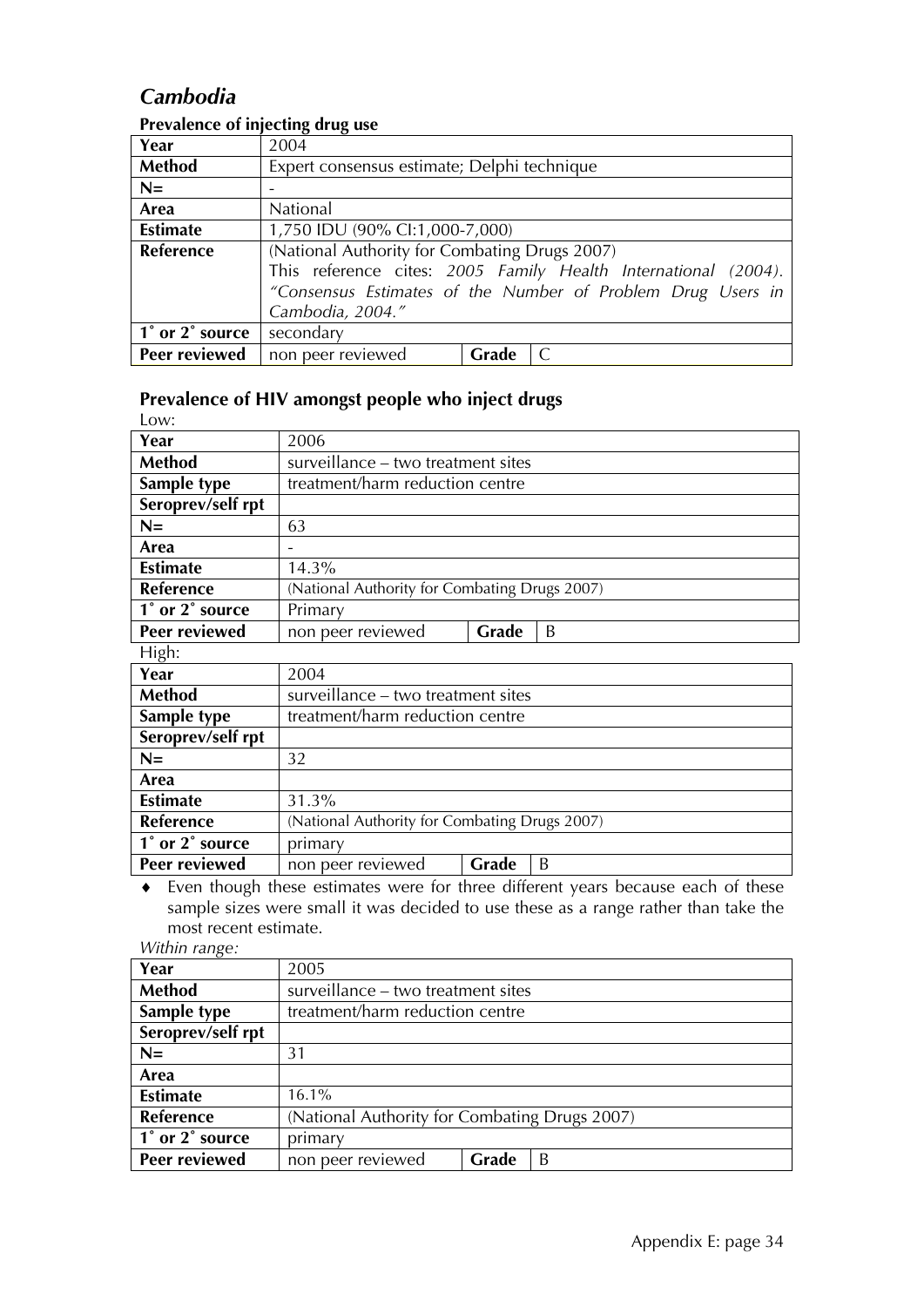### *China*

| Year            | 2005                         |
|-----------------|------------------------------|
| Method          | Indirect prevalence estimate |
| $N =$           |                              |
| Area            |                              |
| <b>Estimate</b> | Low: 1.8 Million             |
|                 | High: 2.9 Million            |
| Reference       | (Lu, Wang et al. 2006)       |
| 1° or 2° source |                              |
| Peer reviewed   | Grade<br>Yes<br>A            |
| Calculation     |                              |

#### **Prevalence of injecting drug use**

**Calculation**<br>Prevalence (15-64 years) in 2005

 $P =$ low: 1,800,000/928,743,000 = 0.1938%  $=$  high 2,900,000/928,743,000 = 0.3122%

#### **Prevalence of HIV amongst people who inject drugs**

| Year              | 2005                          |       |   |
|-------------------|-------------------------------|-------|---|
| <b>Method</b>     | <b>UNAIDS Workbook method</b> |       |   |
| Sample type       |                               |       |   |
| Seroprev/self rpt |                               |       |   |
| $N=$              |                               |       |   |
| Area              | National                      |       |   |
| <b>Estimate</b>   | Low: 230,800                  |       |   |
|                   | High: 344,900                 |       |   |
| Reference         | (Lu, Wang et al. 2006)        |       |   |
| 1° or 2° source   | primary                       |       |   |
| Peer reviewed     | Yes                           | Grade | A |

#### **Calculation:**

Low= (low number of IDU living with HIV) / (high number of IDU ) =  $7.96\%$ 

High= (high number of IDU living with HIV) / (low number of IDU) = 19.16%

Mid= (mid number of IDU living with HIV) / ((High number of IDU + low number of  $IDU)/2$ ) = 12.25%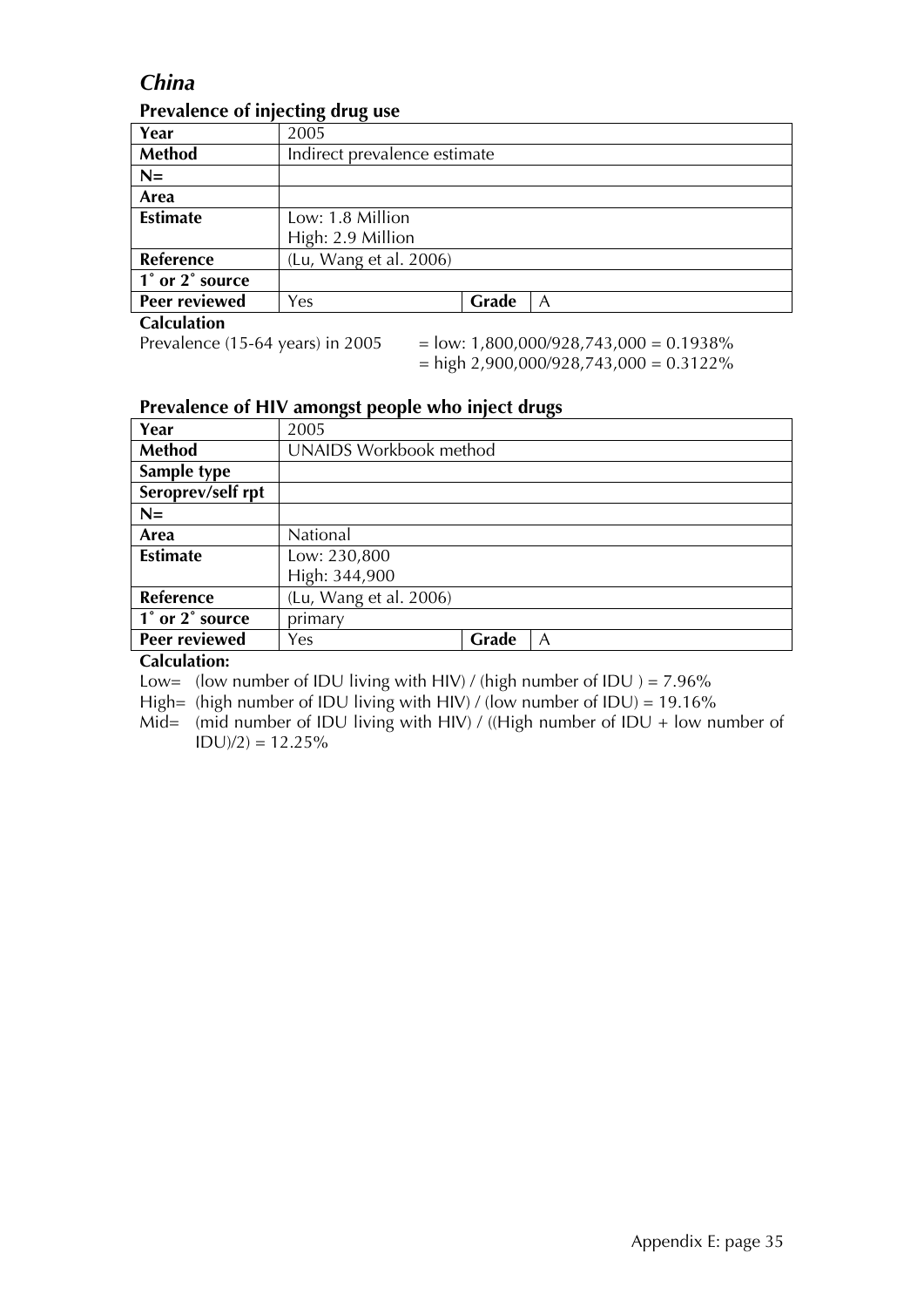### *Democratic People's Republic of Korea*

#### **Prevalence of injecting drug use**

| Year                 |                   |
|----------------------|-------------------|
| Method               |                   |
| $N=$                 |                   |
| Area                 |                   |
| <b>Estimate</b>      | No Data available |
| Reference            |                   |
| 1° or 2° source      |                   |
| <b>Peer reviewed</b> | Grade             |

| Year              |                   |
|-------------------|-------------------|
| <b>Method</b>     |                   |
| Sample type       |                   |
| Seroprev/self rpt |                   |
| $N=$              |                   |
| Area              |                   |
| <b>Estimate</b>   | No Data available |
| Reference         |                   |
| 1° or 2° source   |                   |
| Peer reviewed     | Grade             |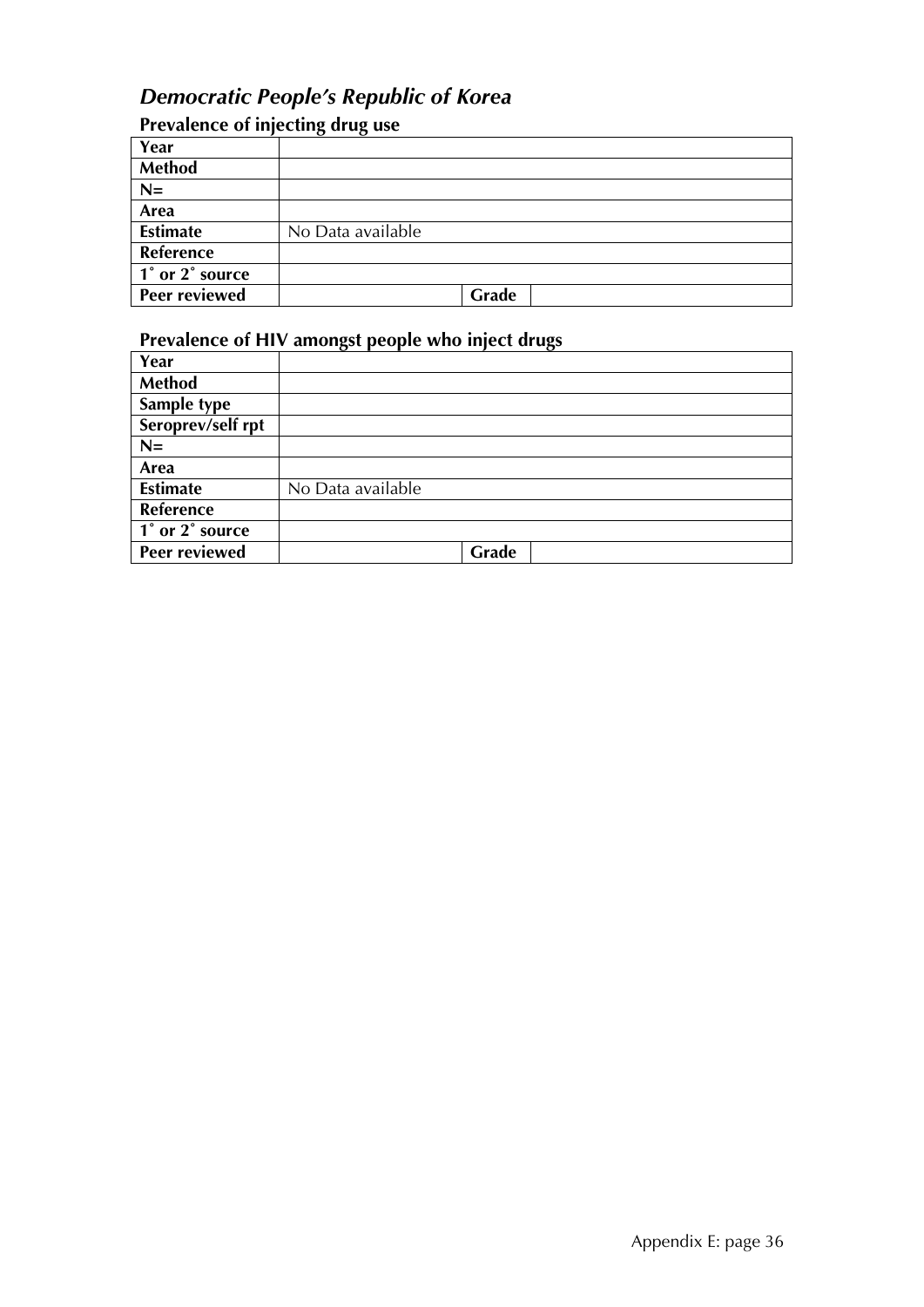#### *Indonesia*

|                    | $\frac{1}{2}$                                                                                                                                                                                                                                                                                                                                                                                                   |
|--------------------|-----------------------------------------------------------------------------------------------------------------------------------------------------------------------------------------------------------------------------------------------------------------------------------------------------------------------------------------------------------------------------------------------------------------|
| Year               | 2006                                                                                                                                                                                                                                                                                                                                                                                                            |
| Method             | Indirect prevalence estimates: Three different multiplier methods                                                                                                                                                                                                                                                                                                                                               |
| $N=$               |                                                                                                                                                                                                                                                                                                                                                                                                                 |
| Area               |                                                                                                                                                                                                                                                                                                                                                                                                                 |
| <b>Estimate</b>    | Mid: 219,130                                                                                                                                                                                                                                                                                                                                                                                                    |
|                    | Low: 190,460                                                                                                                                                                                                                                                                                                                                                                                                    |
|                    | High: 247,800                                                                                                                                                                                                                                                                                                                                                                                                   |
| Reference          | (Komisi Penanggulangan AIDS 2007)                                                                                                                                                                                                                                                                                                                                                                               |
| 1° or 2° source    |                                                                                                                                                                                                                                                                                                                                                                                                                 |
| Peer reviewed      | Grade<br>$\mathcal{A}$                                                                                                                                                                                                                                                                                                                                                                                          |
| <b>Calculation</b> |                                                                                                                                                                                                                                                                                                                                                                                                                 |
|                    | $\overline{1}$ $\overline{1}$ $\overline{2}$ $\overline{3}$ $\overline{4}$ $\overline{2}$ $\overline{4}$ $\overline{2}$ $\overline{4}$ $\overline{2}$ $\overline{4}$ $\overline{2}$ $\overline{2}$ $\overline{2}$ $\overline{2}$ $\overline{2}$ $\overline{2}$ $\overline{2}$ $\overline{2}$ $\overline{2}$ $\overline{2}$ $\overline{2}$ $\overline{2}$ $\overline{2}$ $\overline{$<br>. I <i>III I</i> I Anno |

#### **Prevalence of injecting drug use**

Prevalence (15-64 years) in 2006 = low:  $190,460/151,820,000 = 0.1255\%$  $=$  high 247,800/151,820,000  $= 0.1632\%$ 

| Year              | 2006                              |
|-------------------|-----------------------------------|
| <b>Method</b>     |                                   |
| Sample type       | Multi site, multi samples         |
| Seroprev/self rpt |                                   |
| $N=$              |                                   |
| Area              |                                   |
| <b>Estimate</b>   | Low: 31.73%                       |
|                   | High: 53.26%                      |
|                   | Within range: 41.09%              |
| Reference         | (Komisi Penanggulangan AIDS 2007) |
| 1° or 2° source   |                                   |
| Peer reviewed     | Grade<br>A                        |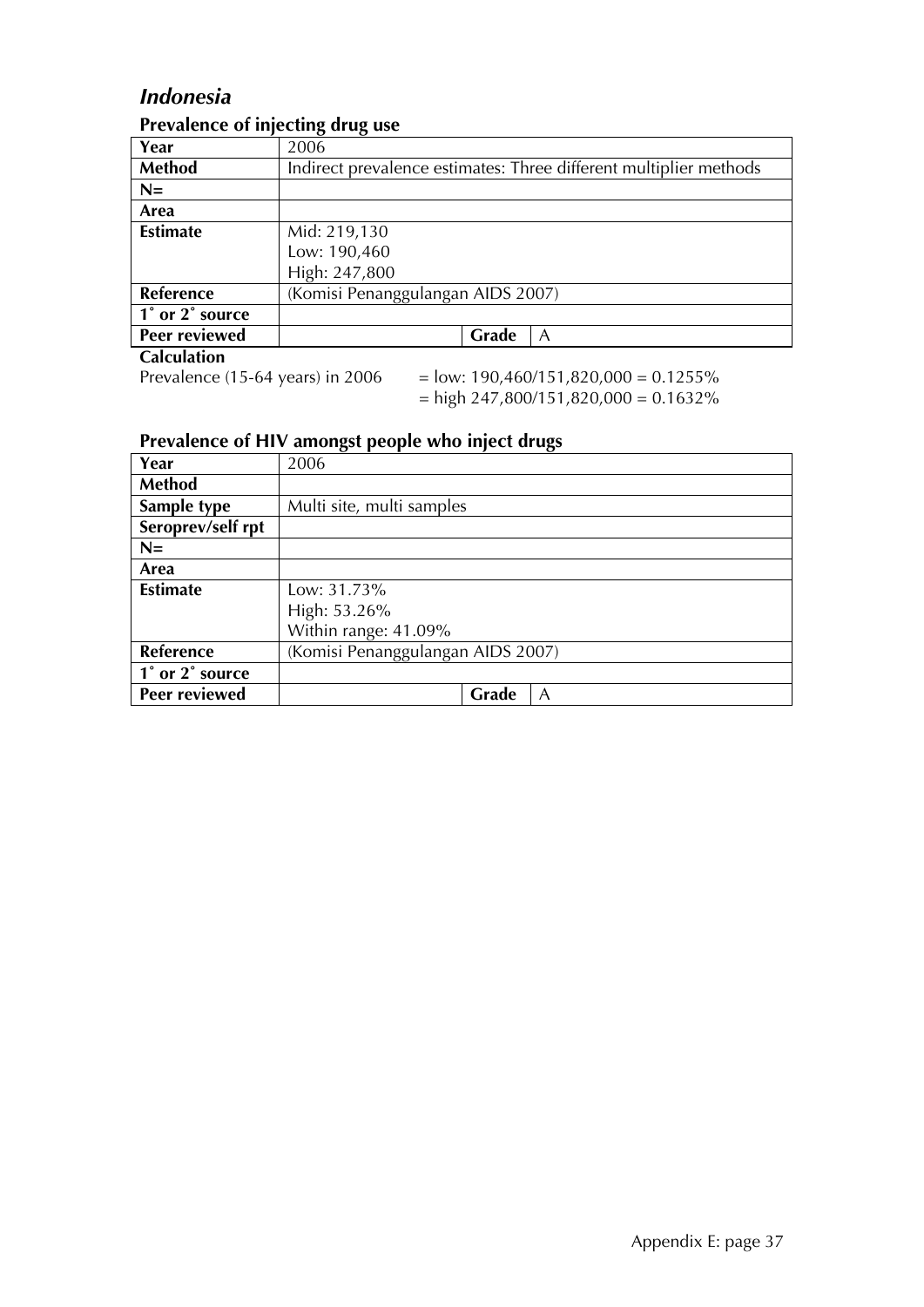### *Japan*

### **Prevalence of injecting drug use**

| Year                 | 2004                                            |       |                |
|----------------------|-------------------------------------------------|-------|----------------|
| <b>Method</b>        | Ministry of Health estimate- not detailed       |       |                |
| $N=$                 |                                                 |       |                |
| Area                 |                                                 |       |                |
| <b>Estimate</b>      | 400,000                                         |       |                |
| Reference            | (United Nations Office on Drugs and Crime 2006) |       |                |
| 1° or 2° source      |                                                 |       |                |
| Peer reviewed        | non peer reviewed                               | Grade | D <sub>1</sub> |
| $Col$ $ol$ $ol$ $ol$ |                                                 |       |                |

**Calculation**

Prevalence (15-64 years) in 2004 = low:  $400,000/85,315,000 = 0.4689\%$ 

| Year              | 2004                                             |       |  |
|-------------------|--------------------------------------------------|-------|--|
| Method            |                                                  |       |  |
| Sample type       |                                                  |       |  |
| Seroprev/self rpt |                                                  |       |  |
| $N=$              |                                                  |       |  |
| Area              |                                                  |       |  |
| <b>Estimate</b>   | HIV among IDU reported: 34 PLWHA known to be IDU |       |  |
| Reference         | (United Nations Office on Drugs and Crime 2006)  |       |  |
| 1° or 2° source   |                                                  |       |  |
| Peer reviewed     | non peer reviewed                                | Grade |  |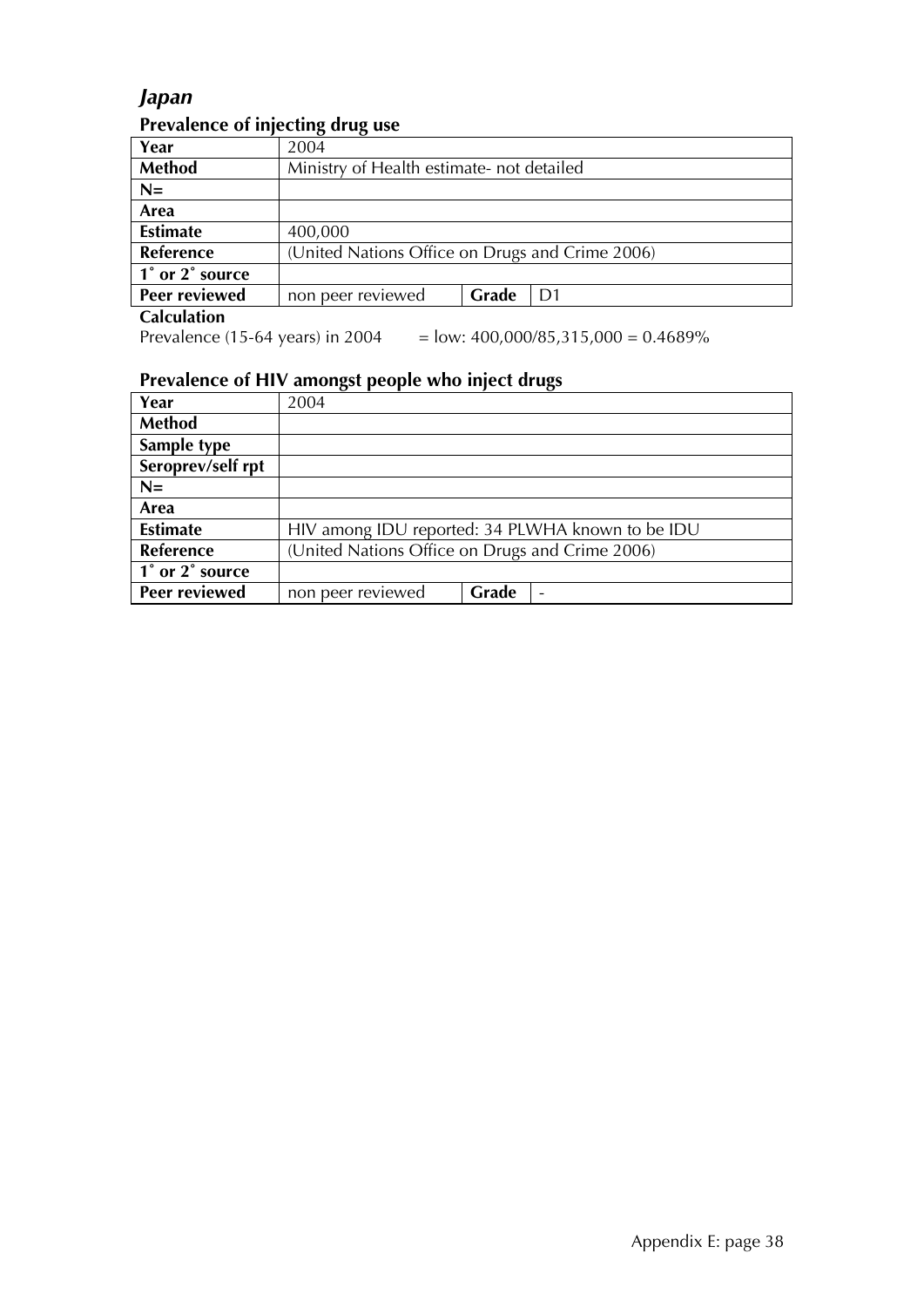#### *Lao PDR*

#### **Prevalence of injecting drug use**

| Year                 | 2002; 2004; 2005                         |
|----------------------|------------------------------------------|
| <b>Method</b>        |                                          |
| $N=$                 |                                          |
| Area                 |                                          |
| <b>Estimate</b>      | IDU reported to occur – extent not known |
| Reference            | (Hidalgo 2005)                           |
| 1° or 2° source      |                                          |
| <b>Peer reviewed</b> | Grade                                    |

| Year             | 2002; 2004; 2005                                                                                                                                                  |
|------------------|-------------------------------------------------------------------------------------------------------------------------------------------------------------------|
| <b>Method</b>    |                                                                                                                                                                   |
| $N=$             |                                                                                                                                                                   |
| Area             |                                                                                                                                                                   |
| <b>Estimate</b>  | IDU reported to occur – extent not known                                                                                                                          |
| <b>Reference</b> | (United Nations Office on Drugs and Crime, The Lao National<br>Commission for the Drug Control and Supervision et al. 2005)<br>(Family Health International 2007) |
| 1° or 2° source  |                                                                                                                                                                   |
| Peer reviewed    | Grade                                                                                                                                                             |

| Year              | 2003                                                          |
|-------------------|---------------------------------------------------------------|
| <b>Method</b>     |                                                               |
| Sample type       |                                                               |
| Seroprev/self rpt |                                                               |
| $N=$              |                                                               |
| Area              |                                                               |
| <b>Estimate</b>   | HIV among IDU known to occur (0.09% of reported HIV is due to |
|                   | IDU)                                                          |
| Reference         | (Phimphachanh and Sayabounthavong 2004)                       |
| 1° or 2° source   |                                                               |
| Peer reviewed     | Grade                                                         |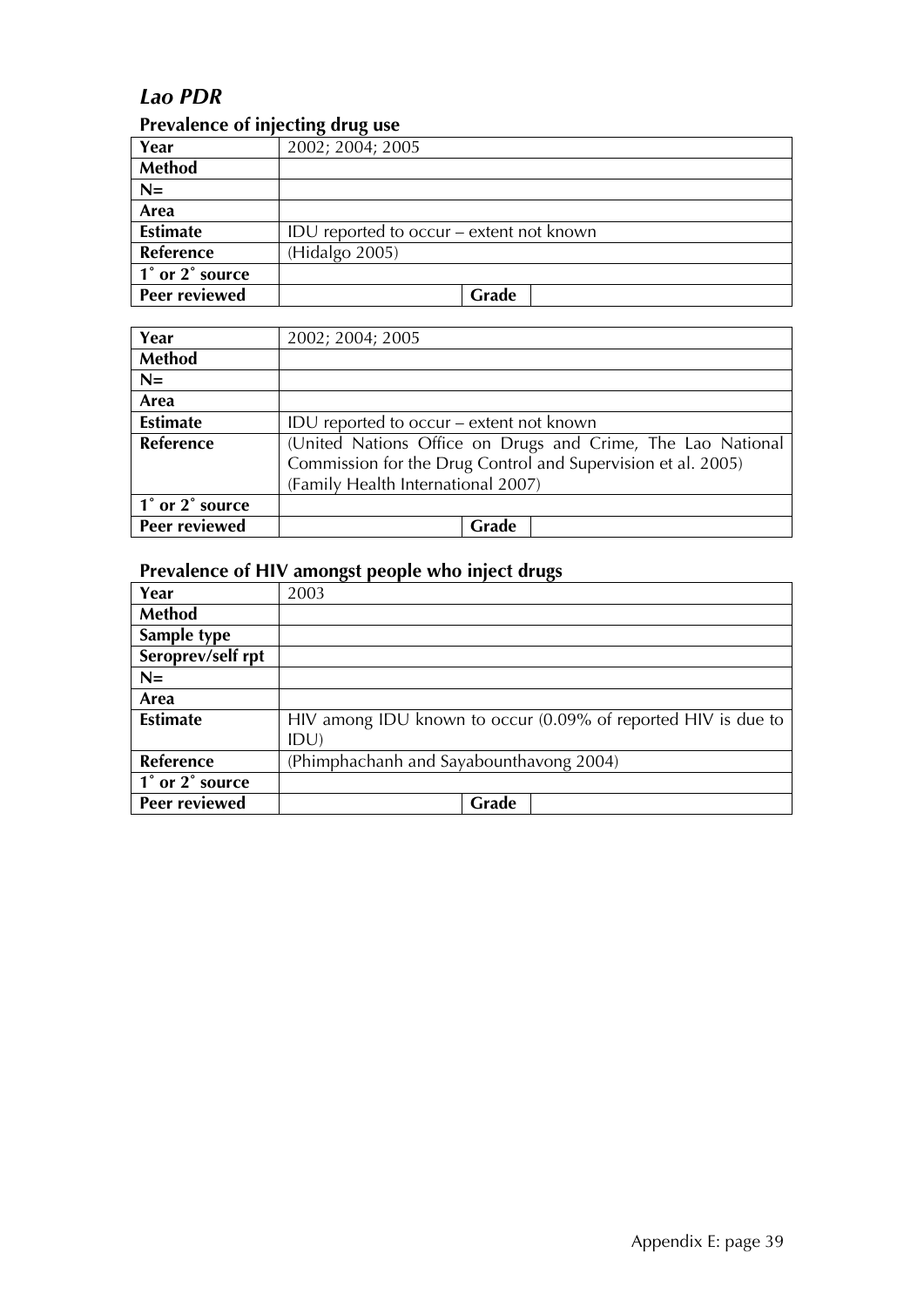### *Malaysia*

#### **Prevalence of injecting drug use**

|--|

| Year             | 2002                                                            |                                                                     |  |
|------------------|-----------------------------------------------------------------|---------------------------------------------------------------------|--|
| <b>Method</b>    | Multiplier methods using self-reported HIV transmission methods |                                                                     |  |
|                  |                                                                 | from rehabilitation centres, police roundups and mandatory testing, |  |
|                  | premarital mandatory testing and VCT centres                    |                                                                     |  |
| $N =$            |                                                                 |                                                                     |  |
| Area             |                                                                 |                                                                     |  |
| <b>Estimate</b>  | 170,000                                                         |                                                                     |  |
| <b>Reference</b> | (Huang and Hussein 2004)                                        |                                                                     |  |
|                  | As cited in (Reid, Kamarulzaman et al. 2004)                    |                                                                     |  |
| 1° or 2° source  |                                                                 |                                                                     |  |
| Peer reviewed    | ves                                                             | Grade<br>$\mathcal{C}$                                              |  |
| Low:             |                                                                 |                                                                     |  |
| Year             | 2002                                                            |                                                                     |  |
| <b>Method</b>    | WHO and Ministry of Health consensus meeting                    |                                                                     |  |
| $N=$             |                                                                 |                                                                     |  |
| Area             |                                                                 |                                                                     |  |
| <b>Estimate</b>  | 170,000                                                         |                                                                     |  |
| <b>Reference</b> | Futures Group 2003 As cited in (Reid, Kamarulzaman et al. 2004) |                                                                     |  |
| 1° or 2° source  |                                                                 |                                                                     |  |
| Peer reviewed    |                                                                 | Grade<br>$\mathsf{C}$                                               |  |

#### **Calculation**

Prevalence (15-64 years) in 2002 =  $170,000/15,370,000 = 1.1061\%$ 

**High:** 

| Year                 | 2002                                                                                                                                   |  |  |
|----------------------|----------------------------------------------------------------------------------------------------------------------------------------|--|--|
| Method               | Multiplier methods using self-reported HIV transmission methods<br>from rehabilitation centres, police roundups and mandatory testing, |  |  |
|                      | premarital mandatory testing and VCT centres                                                                                           |  |  |
| $N=$                 |                                                                                                                                        |  |  |
| Area                 |                                                                                                                                        |  |  |
| <b>Estimate</b>      | 240,000                                                                                                                                |  |  |
| Reference            | (Huang and Hussein 2004)                                                                                                               |  |  |
|                      | As cited in (Reid, Kamarulzaman et al. 2004)                                                                                           |  |  |
| 1° or 2° source      |                                                                                                                                        |  |  |
| <b>Peer reviewed</b> | Grade<br>C                                                                                                                             |  |  |
| High:                |                                                                                                                                        |  |  |
| Year                 | 2002                                                                                                                                   |  |  |
| <b>Method</b>        | WHO and Ministry of Health consensus meeting                                                                                           |  |  |
| $N=$                 |                                                                                                                                        |  |  |
| Area                 |                                                                                                                                        |  |  |
| <b>Estimate</b>      | 240,000                                                                                                                                |  |  |
| Reference            | <b>Futures Group 2003</b>                                                                                                              |  |  |
|                      | As cited in (Reid, Kamarulzaman et al. 2004)                                                                                           |  |  |
| 1° or 2° source      |                                                                                                                                        |  |  |
| Peer reviewed        | Grade<br>C                                                                                                                             |  |  |
| <b>Calculation</b>   |                                                                                                                                        |  |  |

Prevalence (15-64 years) in 2004  $= 240,000/15,370,000 = 1.5614\%$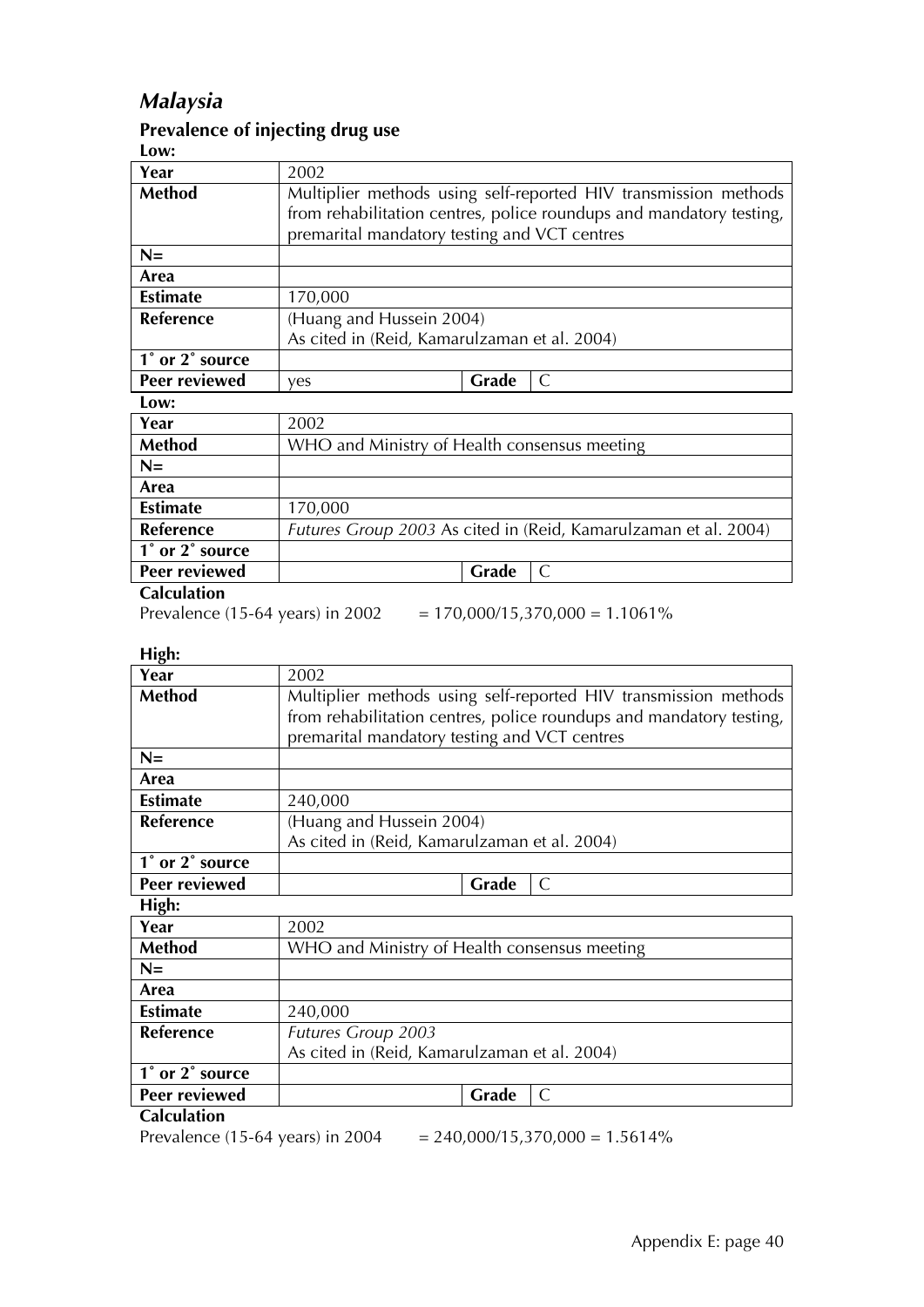| MID               |                                               |       |   |  |
|-------------------|-----------------------------------------------|-------|---|--|
| Year              | 2002                                          |       |   |  |
| <b>Method</b>     | Sentinel surveillance                         |       |   |  |
| Sample type       | 27 drug rehabilitation centres and 33 prisons |       |   |  |
| Seroprev/self rpt |                                               |       |   |  |
| $N=$              | 50,351                                        |       |   |  |
| Area              | National                                      |       |   |  |
| <b>Estimate</b>   | $10.3\%$                                      |       |   |  |
|                   | In 2000-19.6% (N=9,500)                       |       |   |  |
|                   | In 2001-13.2% (N=35,763)                      |       |   |  |
| Reference         | (Government Malaysia 2005)                    |       |   |  |
| 1° or 2° source   |                                               |       |   |  |
| Peer reviewed     | non peer reviewed                             | Grade | A |  |

**Prevalence of HIV amongst people who inject drugs MID**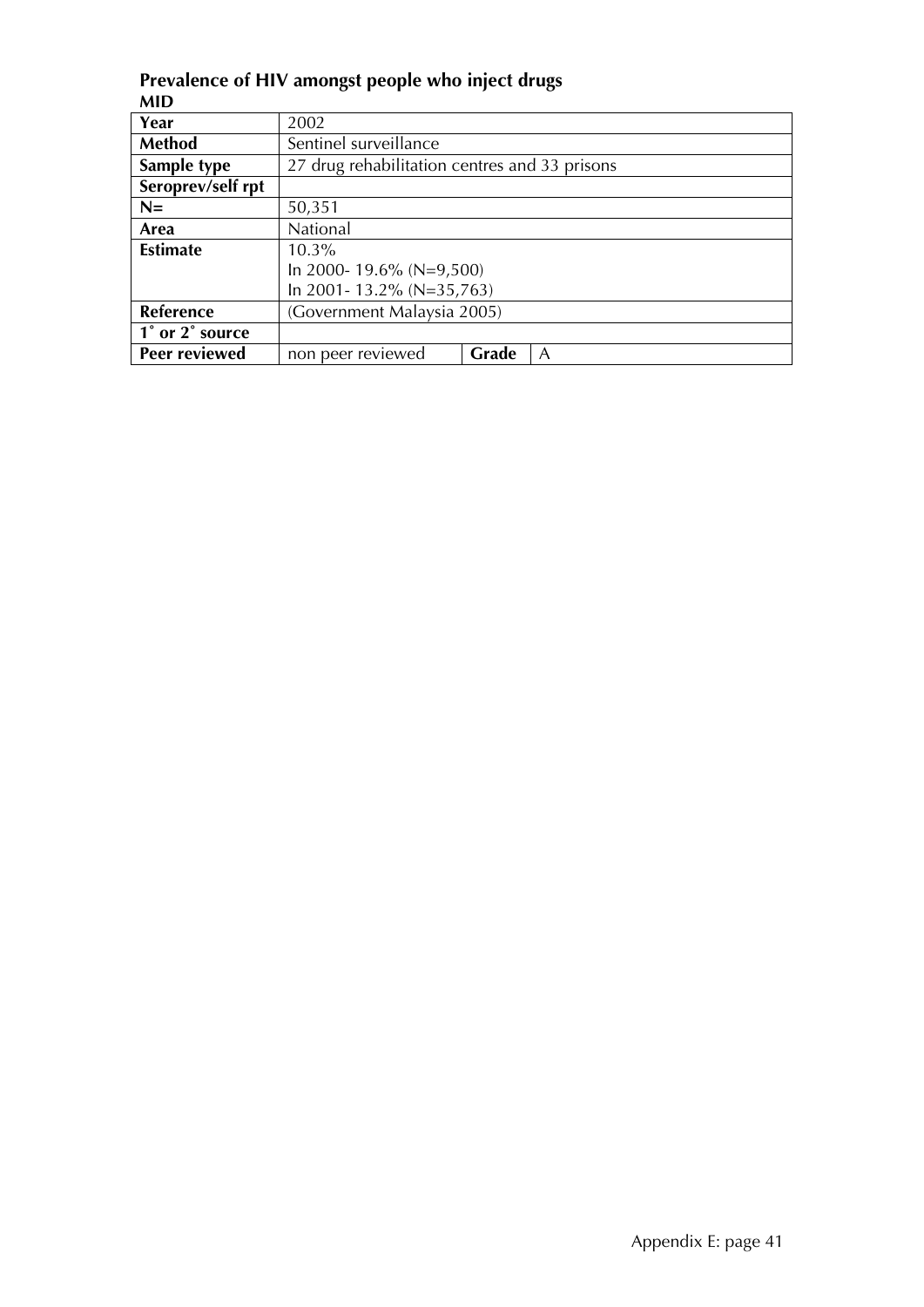### *Mongolia*

### **Prevalence of injecting drug use**

| Year                 | 2006                                          |
|----------------------|-----------------------------------------------|
| <b>Method</b>        |                                               |
| $N=$                 |                                               |
| Area                 |                                               |
| <b>Estimate</b>      | Limited amount of injecting reported to occur |
| Reference            | (World Health Organization 2006)              |
| 1° or 2° source      |                                               |
| <b>Peer reviewed</b> | Grade                                         |

| Year              | 2006                             |
|-------------------|----------------------------------|
| <b>Method</b>     |                                  |
| Sample type       |                                  |
| Seroprev/self rpt |                                  |
| $N=$              |                                  |
| Area              |                                  |
| <b>Estimate</b>   | HIV as yet unreported among IDU  |
| Reference         | (World Health Organization 2006) |
| 1° or 2° source   |                                  |
| Peer reviewed     | Grade                            |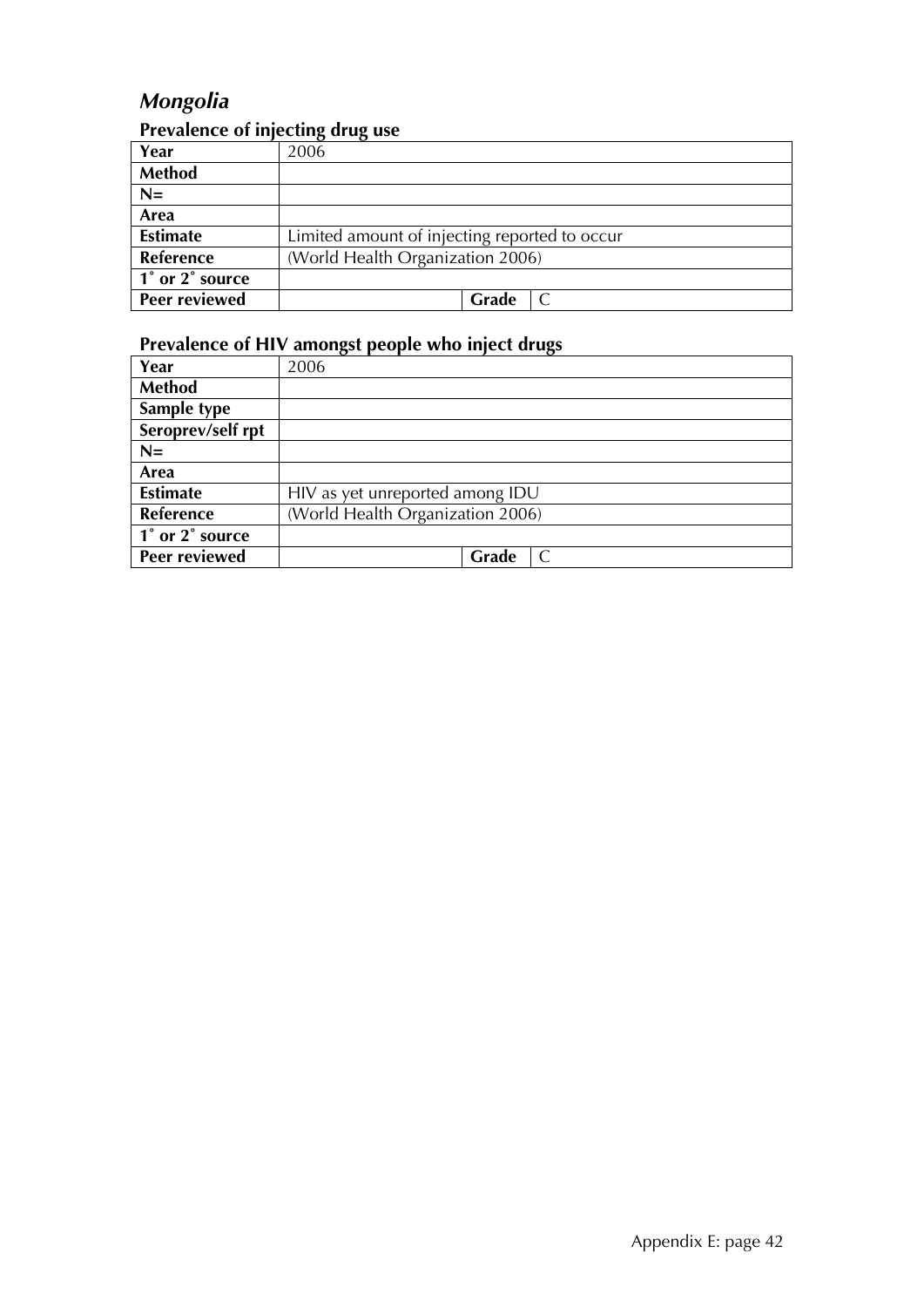### *Myanmar*

## **Prevalence of injecting drug use**

| Low & High      |                                                                                                                                               |
|-----------------|-----------------------------------------------------------------------------------------------------------------------------------------------|
| Year            | 2007                                                                                                                                          |
| <b>Method</b>   | Consensus estimates from a Multi-stakeholder estimation workshop<br>involving Ministry of Health, WHO, UNAIDS, and NGOs working<br>in Myanmar |
| $N=$            |                                                                                                                                               |
| Area            |                                                                                                                                               |
| <b>Estimate</b> | Low: 60,000<br>High: 90,000                                                                                                                   |
| Reference       | (Miller 2008)                                                                                                                                 |
| 1° or 2° source |                                                                                                                                               |
| Peer reviewed   | Grade                                                                                                                                         |

| Year            | 2006                                                          |       |    |  |
|-----------------|---------------------------------------------------------------|-------|----|--|
| <b>Method</b>   | Department of Health estimate                                 |       |    |  |
| $N=$            |                                                               |       |    |  |
| Area            |                                                               |       |    |  |
| <b>Estimate</b> | 60,000                                                        |       |    |  |
| Reference       | (United Nations Regional Task Force on Injecting Drug Use and |       |    |  |
|                 | HIV/AIDS in Asia and the Pacific 2006)                        |       |    |  |
| 1° or 2° source |                                                               |       |    |  |
| Peer reviewed   | non peer reviewed                                             | Grade | D1 |  |

| Year              | 2006                                                             |  |  |  |
|-------------------|------------------------------------------------------------------|--|--|--|
| Method            | Consensus estimates from a Multi-stakeholder estimation workshop |  |  |  |
|                   | involving Ministry of Health, WHO, UNAIDS, and NGOs working      |  |  |  |
|                   | in Myanmar                                                       |  |  |  |
| Sample type       |                                                                  |  |  |  |
| Seroprev/self rpt |                                                                  |  |  |  |
| $N=$              |                                                                  |  |  |  |
| Area              |                                                                  |  |  |  |
| <b>Estimate</b>   | 42.6%                                                            |  |  |  |
| <b>Reference</b>  | (Miller 2008)                                                    |  |  |  |
| 1° or 2° source   |                                                                  |  |  |  |
| Peer reviewed     | non peer reviewed<br>Grade                                       |  |  |  |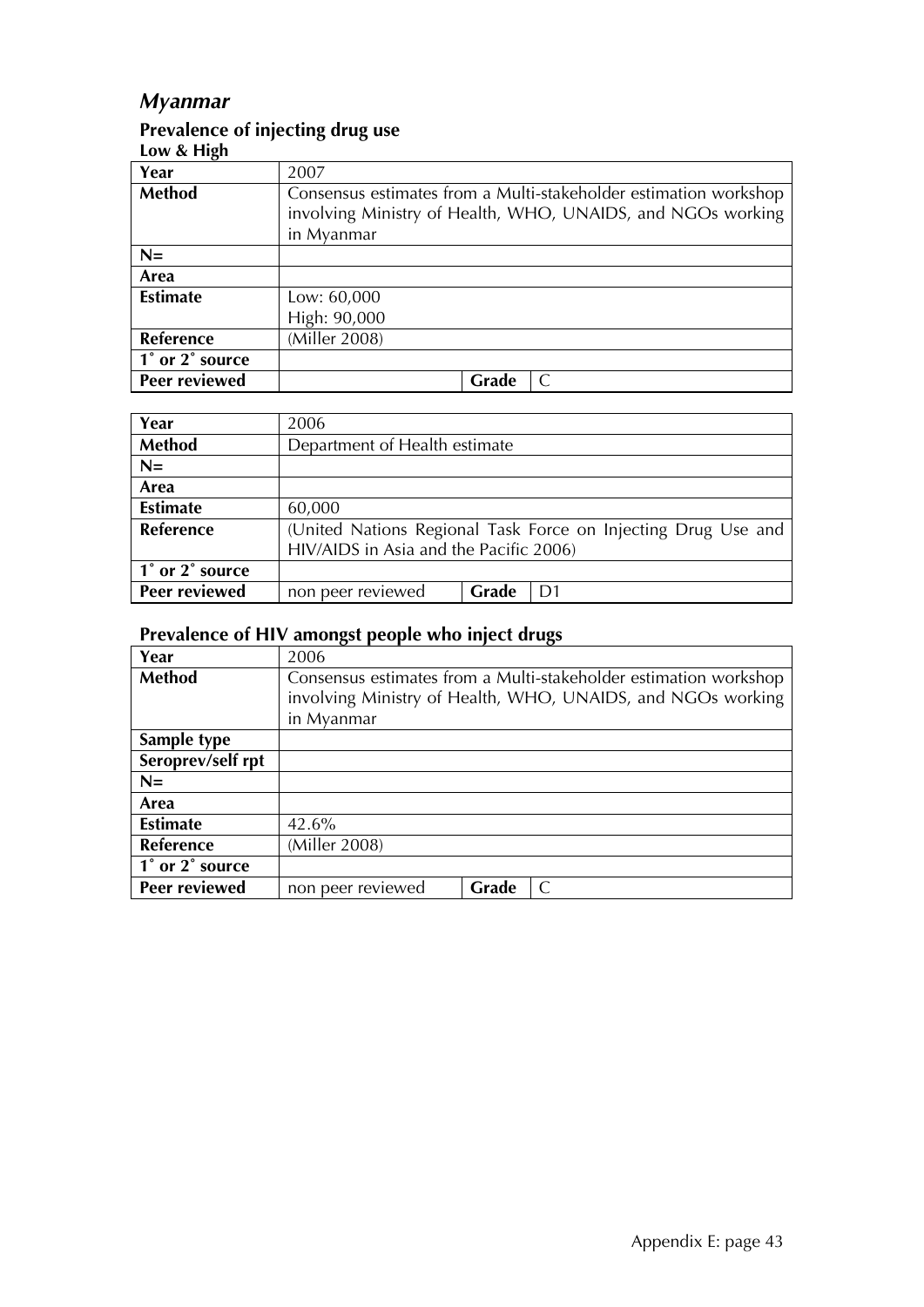### *Republic of Korea*

#### **Prevalence of injecting drug use**

| Year            | 2002                         |  |
|-----------------|------------------------------|--|
| Method          |                              |  |
| $N =$           |                              |  |
| Area            |                              |  |
| <b>Estimate</b> | IDU reported, extent unknown |  |
| Reference       | (Reid and Costigan 2002)     |  |
| 1° or 2° source |                              |  |
| Peer reviewed   | Grade                        |  |

| Year              | 2002                     |
|-------------------|--------------------------|
| <b>Method</b>     |                          |
| Sample type       |                          |
| Seroprev/self rpt |                          |
| $N=$              |                          |
| Area              |                          |
| <b>Estimate</b>   | HIV among IDU reported   |
|                   | (2 known cases in 2002)  |
| <b>Reference</b>  | (Reid and Costigan 2002) |
| 1° or 2° source   |                          |
| Peer reviewed     | Grade                    |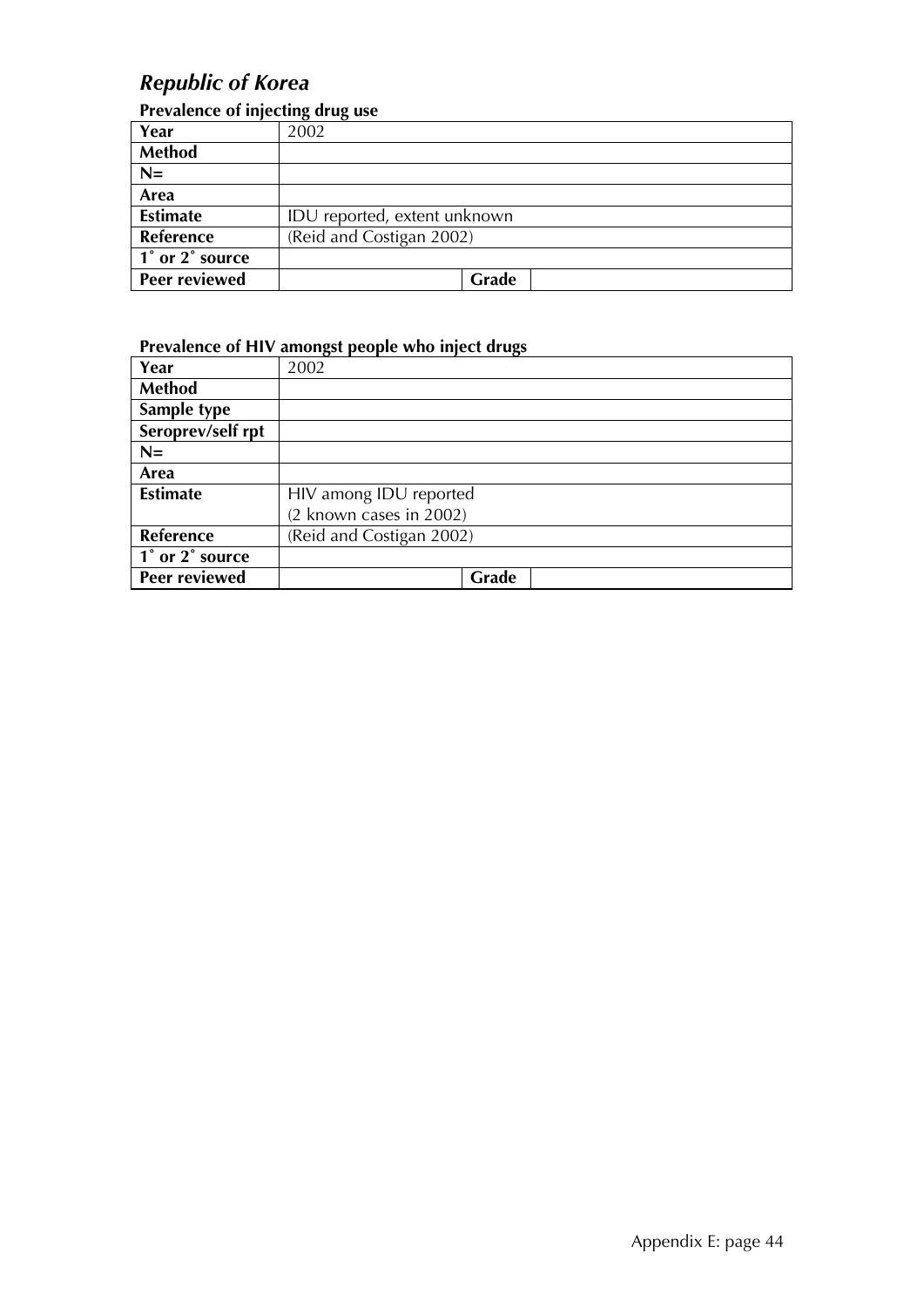### *Philippines*

| $\frac{1}{2}$ is another of injecting the $\frac{1}{2}$ |                                         |       |  |
|---------------------------------------------------------|-----------------------------------------|-------|--|
| Year                                                    | 2006                                    |       |  |
| Method                                                  |                                         |       |  |
| $N=$                                                    |                                         |       |  |
| Area                                                    |                                         |       |  |
| <b>Estimate</b>                                         | IDU reported to occur                   |       |  |
| <b>Reference</b>                                        | (National Epidemiology Center 2005)     |       |  |
|                                                         | (Global Fund 2006)                      |       |  |
|                                                         | (Philippine National AIDS Council 2005) |       |  |
| 1° or 2° source                                         | secondary                               |       |  |
| Peer reviewed                                           | non peer reviewed                       | Grade |  |

#### **Prevalence of injecting drug use**

| Year              | 2005                                                    |       |   |  |  |
|-------------------|---------------------------------------------------------|-------|---|--|--|
| <b>Method</b>     | sentinel surveillance,                                  |       |   |  |  |
| Sample type       | purposive sampling – recruitment otherwise not detailed |       |   |  |  |
| Seroprev/self rpt | sero                                                    |       |   |  |  |
| $N=$              | 243                                                     |       |   |  |  |
| Area              | Cebu City                                               |       |   |  |  |
| <b>Estimate</b>   | $1\%$                                                   |       |   |  |  |
| Reference         | (National Epidemiology Center 2005)                     |       |   |  |  |
| 1° or 2° source   | primary                                                 |       |   |  |  |
| Peer reviewed     | non peer reviewed                                       | Grade | B |  |  |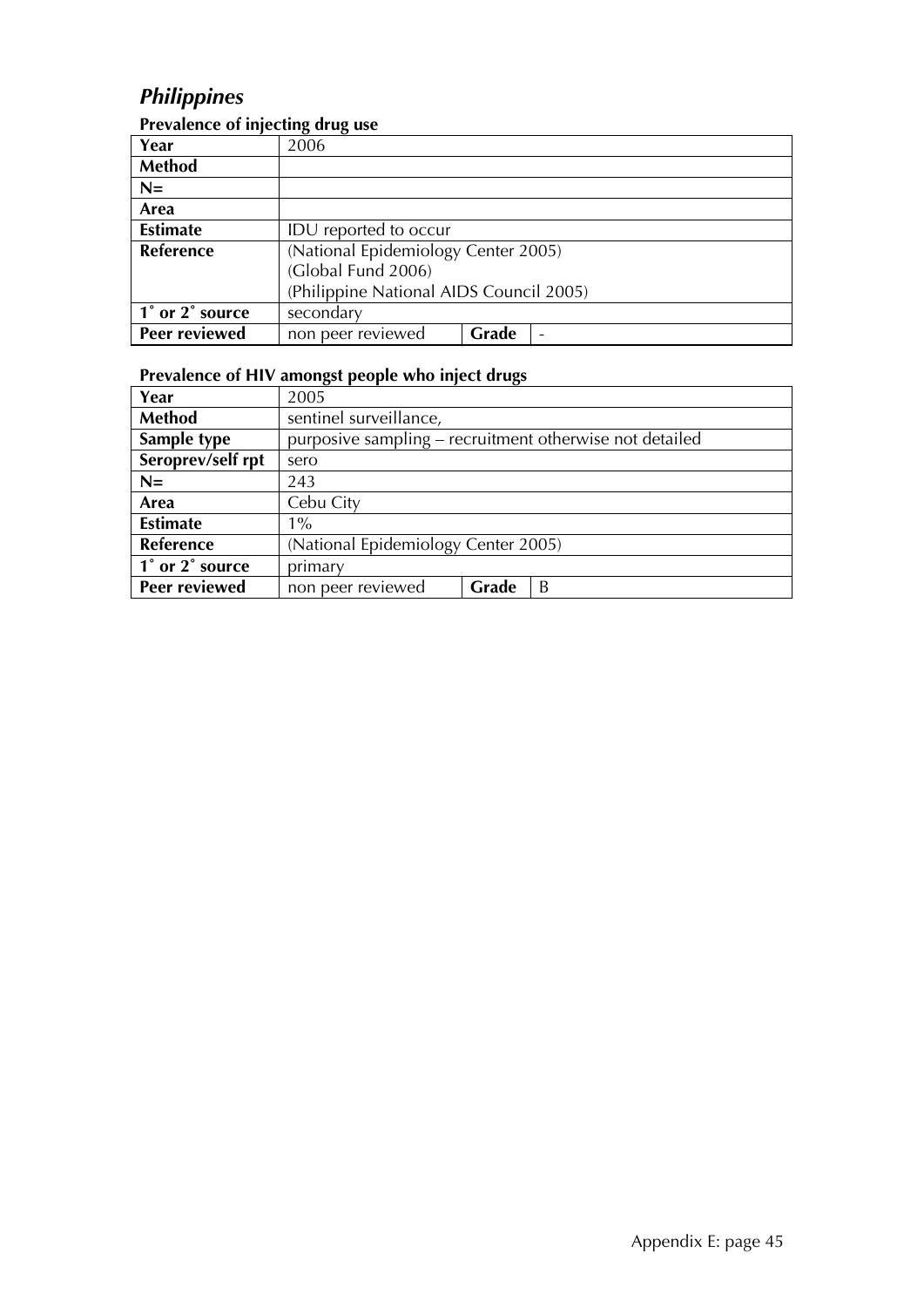### *Singapore*

### **Prevalence of injecting drug use**

| Year                 | 2006                                                 |
|----------------------|------------------------------------------------------|
| <b>Method</b>        |                                                      |
| $N=$                 |                                                      |
| Area                 |                                                      |
| <b>Estimate</b>      | IDU reported to occur – extent not known. Heroin and |
|                      | buprenorphine injection known to occur               |
| Reference            | (United Nations Office on Drugs and Crime 2006)      |
| 1° or 2° source      |                                                      |
| <b>Peer reviewed</b> | Grade                                                |

| Year                 | 1998                                      |       |
|----------------------|-------------------------------------------|-------|
| <b>Method</b>        |                                           |       |
| Sample type          |                                           |       |
| Seroprev/self rpt    |                                           |       |
| $N=$                 |                                           |       |
| Area                 |                                           |       |
| <b>Estimate</b>      | HIV among IDU reported - extent not known |       |
| <b>Reference</b>     | (Ball, Rana et al. 1998)                  |       |
| 1° or 2° source      |                                           |       |
| <b>Peer reviewed</b> | ves                                       | Grade |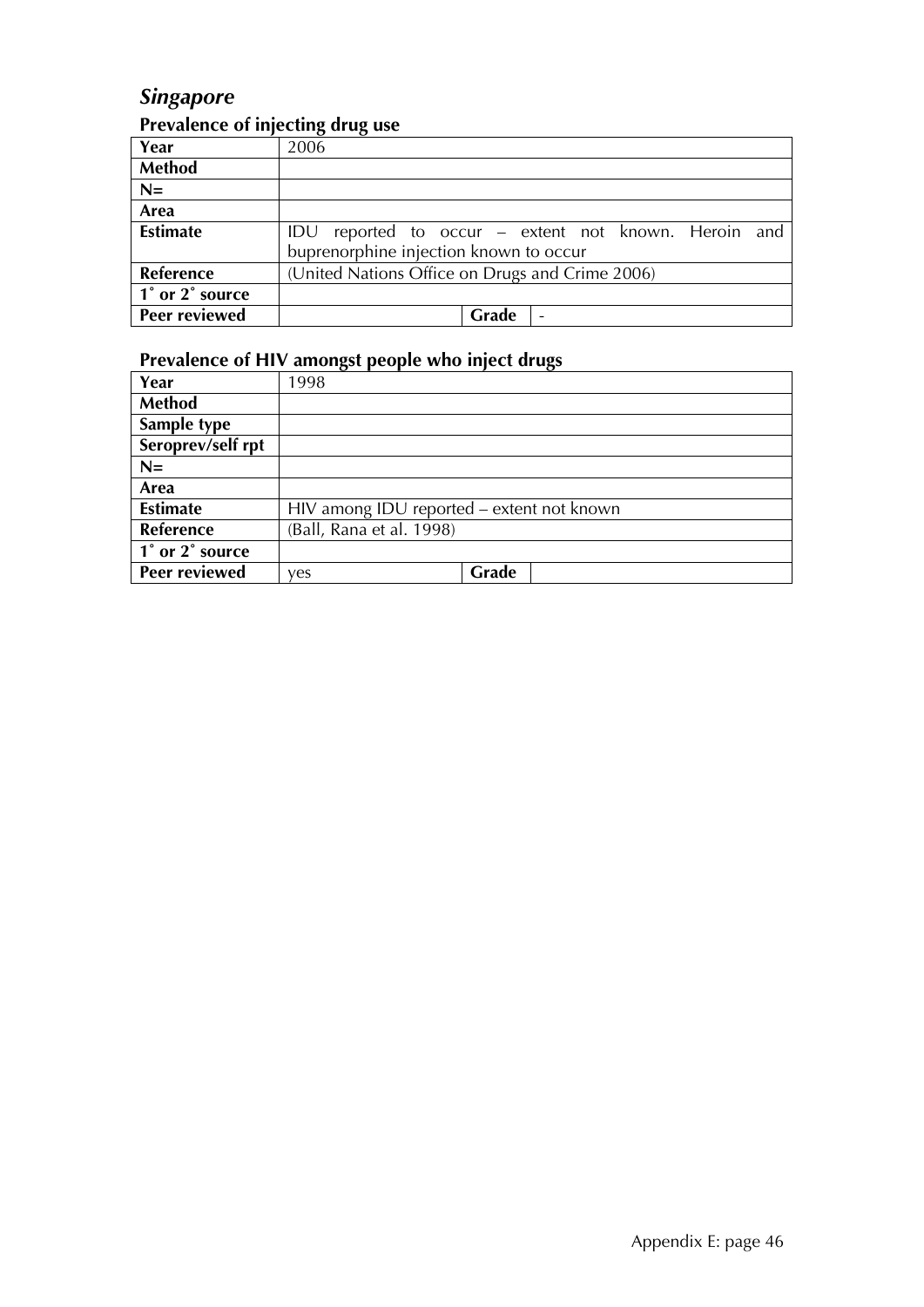#### *Taiwan*

#### **Prevalence of injecting drug use**

| Year            | 2007                                               |
|-----------------|----------------------------------------------------|
| <b>Method</b>   |                                                    |
| $N=$            |                                                    |
| Area            |                                                    |
| <b>Estimate</b> | <b>IDU</b> reported                                |
| Reference       | (Centres for Disease Control R.O.C. (Taiwan) 2007) |
| 1° or 2° source |                                                    |
| Peer reviewed   | Grade                                              |

### **Prevalence of HIV amongst people who inject drugs**

| LOW:              |                                                    |  |
|-------------------|----------------------------------------------------|--|
| Year              | 2004                                               |  |
| Method            | None detailed                                      |  |
| Sample type       |                                                    |  |
| Seroprev/self rpt |                                                    |  |
| $N=$              |                                                    |  |
| Area              |                                                    |  |
| <b>Estimate</b>   | $2\%$                                              |  |
| Reference         | (Centres for Disease Control R.O.C. (Taiwan) 2007) |  |
| 1° or 2° source   |                                                    |  |
| Peer reviewed     | Grade<br>D1                                        |  |

#### HIGH:

| Year              | 2006                                      |  |
|-------------------|-------------------------------------------|--|
| <b>Method</b>     |                                           |  |
| Sample type       | Single population - 1 site (detox center) |  |
| Seroprev/self rpt |                                           |  |
| $N=$              | 192                                       |  |
| Area              |                                           |  |
| <b>Estimate</b>   | 25.6%                                     |  |
| Reference         | (Cheng, Chu et al. 2007)                  |  |
| 1° or 2° source   |                                           |  |
| Peer reviewed     | Grade<br>B                                |  |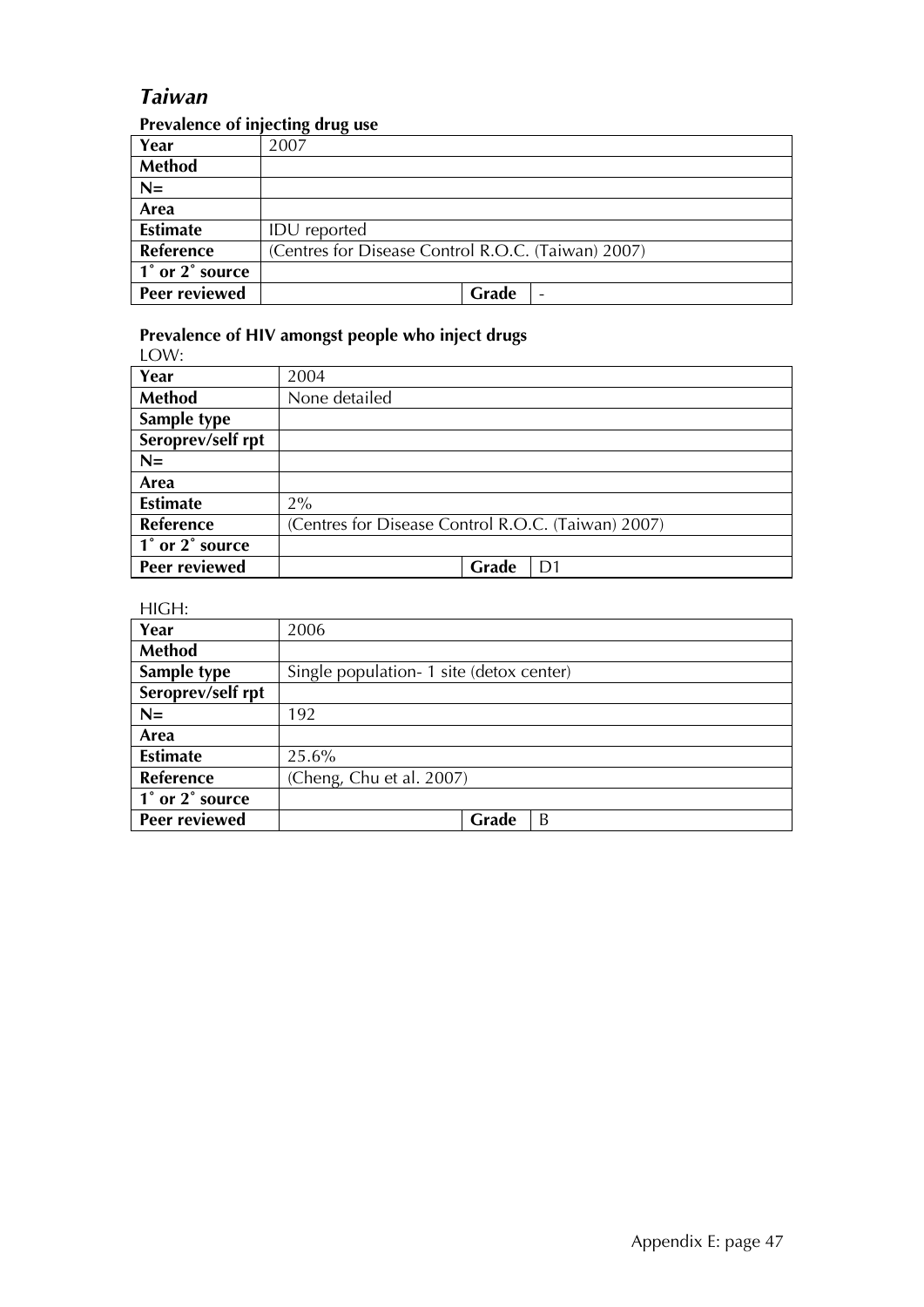### *Thailand*

#### **Prevalence of injecting drug use**

|                 | . .                                                       |       |  |
|-----------------|-----------------------------------------------------------|-------|--|
| Year            | 2001                                                      |       |  |
| Method          | None described                                            |       |  |
| $N=$            |                                                           |       |  |
| Area            |                                                           |       |  |
| <b>Estimate</b> | 160,528                                                   |       |  |
| Reference       | (Global Fund 2007)                                        |       |  |
|                 | (Global Fund 2003)                                        |       |  |
|                 | (Human Rights Watch 2004)                                 |       |  |
|                 | All these references cite Thai Epidemiology Working Group |       |  |
| 1° or 2° source |                                                           |       |  |
| Peer reviewed   |                                                           | Grade |  |

#### **Calculation**

Prevalence (15-64 years) in 2001= 160,528/42,796,000 = 0.3751%

| Year              | 2004                                |  |  |
|-------------------|-------------------------------------|--|--|
| <b>Method</b>     | Sentinel surveillance               |  |  |
| Sample type       | Single population-treatment centres |  |  |
| Seroprev/self rpt |                                     |  |  |
| $N=$              |                                     |  |  |
| Area              |                                     |  |  |
| <b>Estimate</b>   | 42.5%                               |  |  |
| <b>Reference</b>  | (World Health Organization 2007)    |  |  |
| 1° or 2° source   |                                     |  |  |
| Peer reviewed     | Grade<br>B                          |  |  |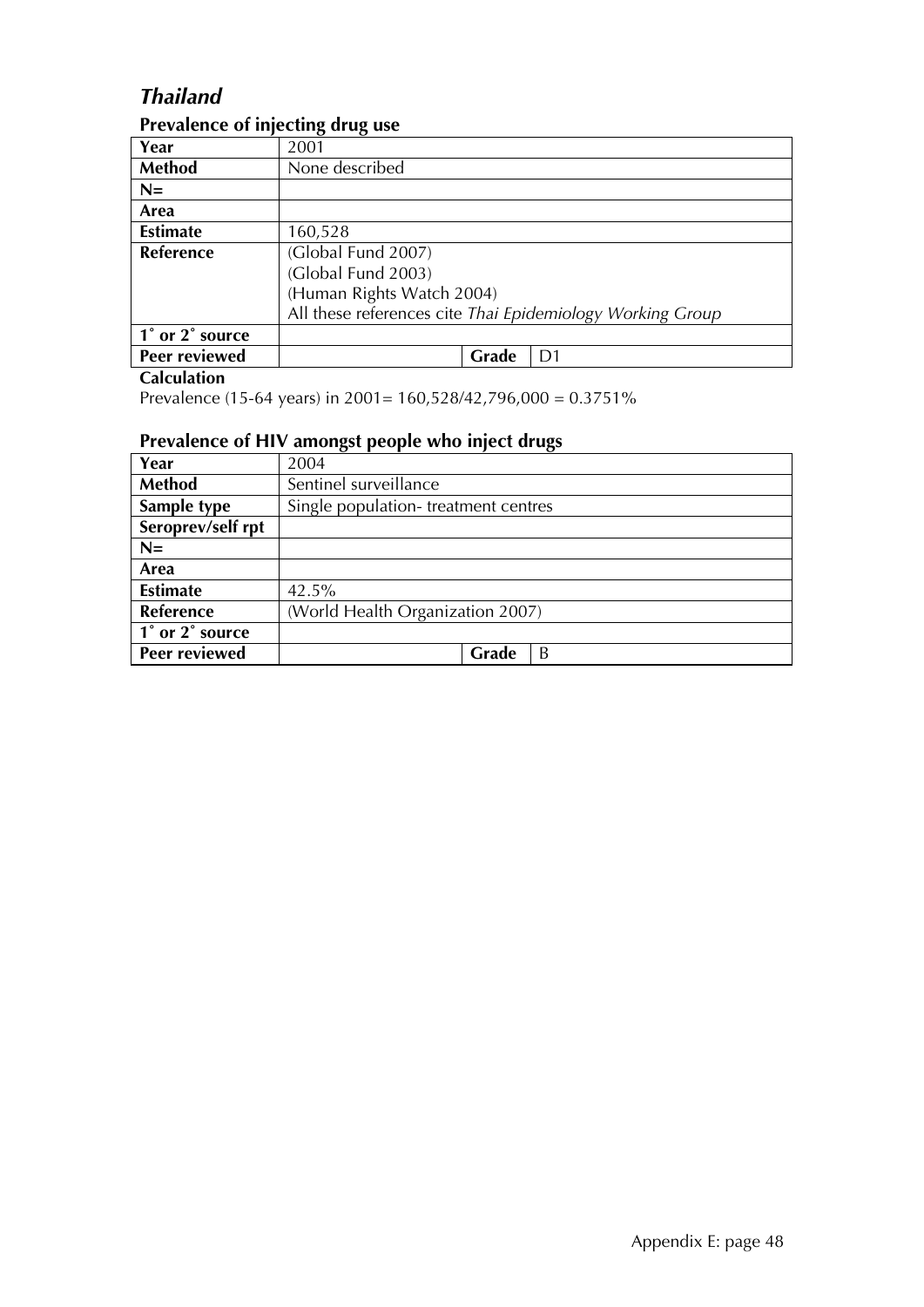### *Timor Leste*

### **Prevalence of injecting drug use**

| Year                 | 2005                                                       |
|----------------------|------------------------------------------------------------|
| Method               |                                                            |
| $N=$                 |                                                            |
| Area                 |                                                            |
| <b>Estimate</b>      | IDU reported to occur but no estimate of extent (use among |
|                      | university sample reported).                               |
| Reference            | (Devaney, Reid et al. 2006)                                |
| 1° or 2° source      |                                                            |
| <b>Peer reviewed</b> | Grade<br>$\overline{\phantom{0}}$                          |

| Year                 |                             |
|----------------------|-----------------------------|
| <b>Method</b>        |                             |
| Sample type          |                             |
| Seroprev/self rpt    |                             |
| $N=$                 |                             |
| Area                 |                             |
| <b>Estimate</b>      | No reports of HIV among IDU |
| Reference            |                             |
| 1° or 2° source      |                             |
| <b>Peer reviewed</b> | Grade                       |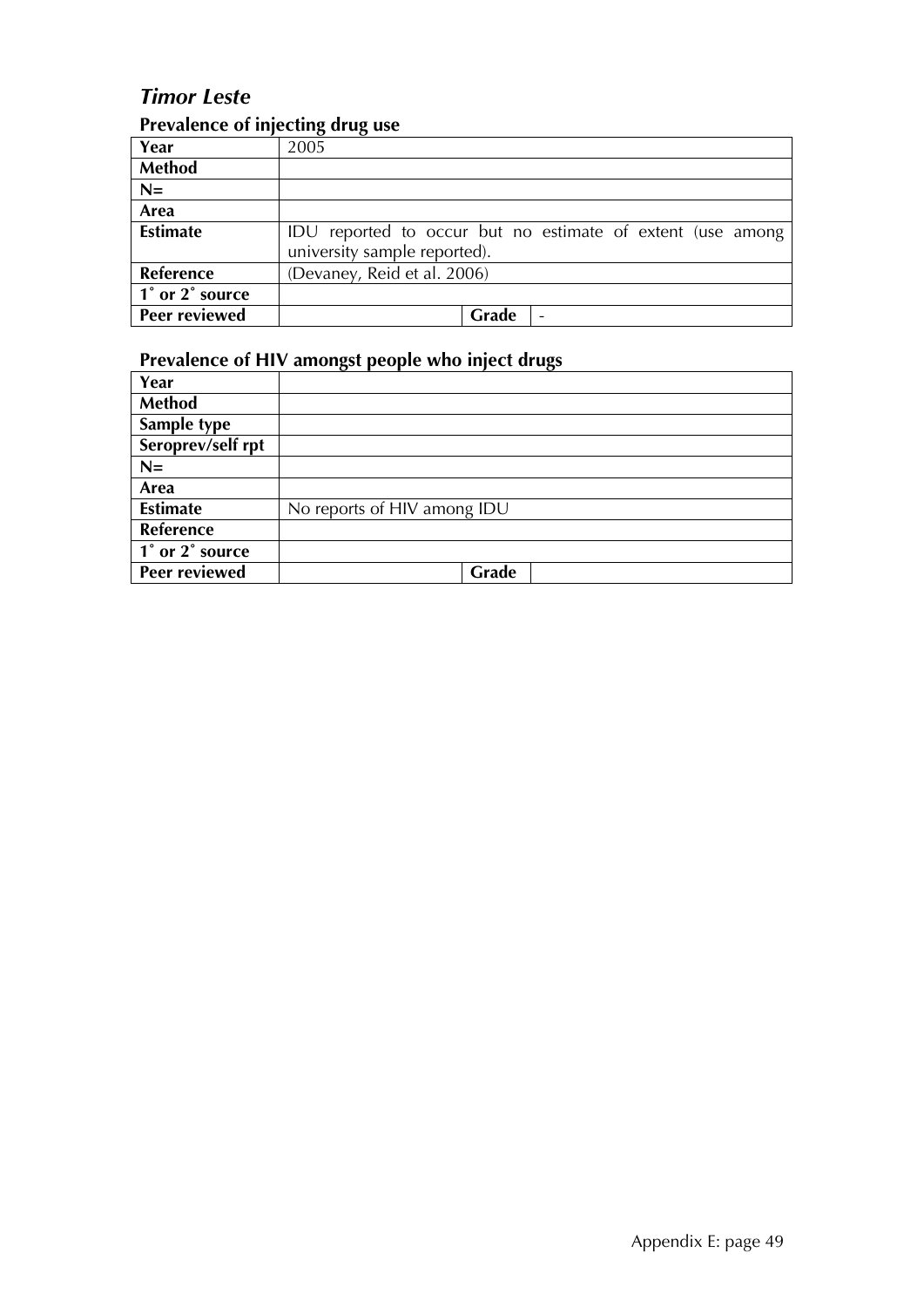### *Viet Nam*

#### **Prevalence of injecting drug use**

| Year                 | $\sigma$<br>2005                                    |       |    |
|----------------------|-----------------------------------------------------|-------|----|
| <b>Method</b>        |                                                     |       |    |
| $N=$                 |                                                     |       |    |
| Area                 |                                                     |       |    |
| <b>Estimate</b>      | 180,406 drug users were reported, 75% will be IDUs. |       |    |
|                      | $= 135,305$ IDU                                     |       |    |
| <b>Reference</b>     | (Global Fund 2006)                                  |       |    |
| 1° or 2° source      | secondary                                           |       |    |
| <b>Peer reviewed</b> | no                                                  | Grade | D1 |

**Calculation**

Prevalence (15-64 years) in 2005= 135,305/55,102,000 = 0.2456%

| Year              | 2006                              |  |
|-------------------|-----------------------------------|--|
| <b>Method</b>     | Sentinel surveillance             |  |
| Sample type       | Rehabilitation center populations |  |
| Seroprev/self rpt |                                   |  |
| $N=$              | Hanoi ( $N = 296$ )               |  |
|                   | Hai Phong (N=301)                 |  |
|                   | Quang Ninh $(N=266)$              |  |
|                   | Da Nang $(N=274)$                 |  |
|                   | $HCMC (N=296)$                    |  |
|                   | Can Tho $(N=299)$                 |  |
|                   | An $Giang(N=300)$                 |  |
| Area              | Multi-city                        |  |
| <b>Estimate</b>   | Hanoi-23.9%                       |  |
|                   | Hai Phong- 65.8% USE AS HIGH      |  |
|                   | Quang Ninh-58.7%                  |  |
|                   | Da Nang-1.9% USE AS LOW           |  |
|                   | HCMC-34.0%                        |  |
|                   | Can Tho- $36.6\%$                 |  |
|                   | An Giang-13.3%                    |  |
| Reference         | (Ministry of Health 2007)         |  |
| 1° or 2° source   |                                   |  |
| Peer reviewed     | Grade<br>B                        |  |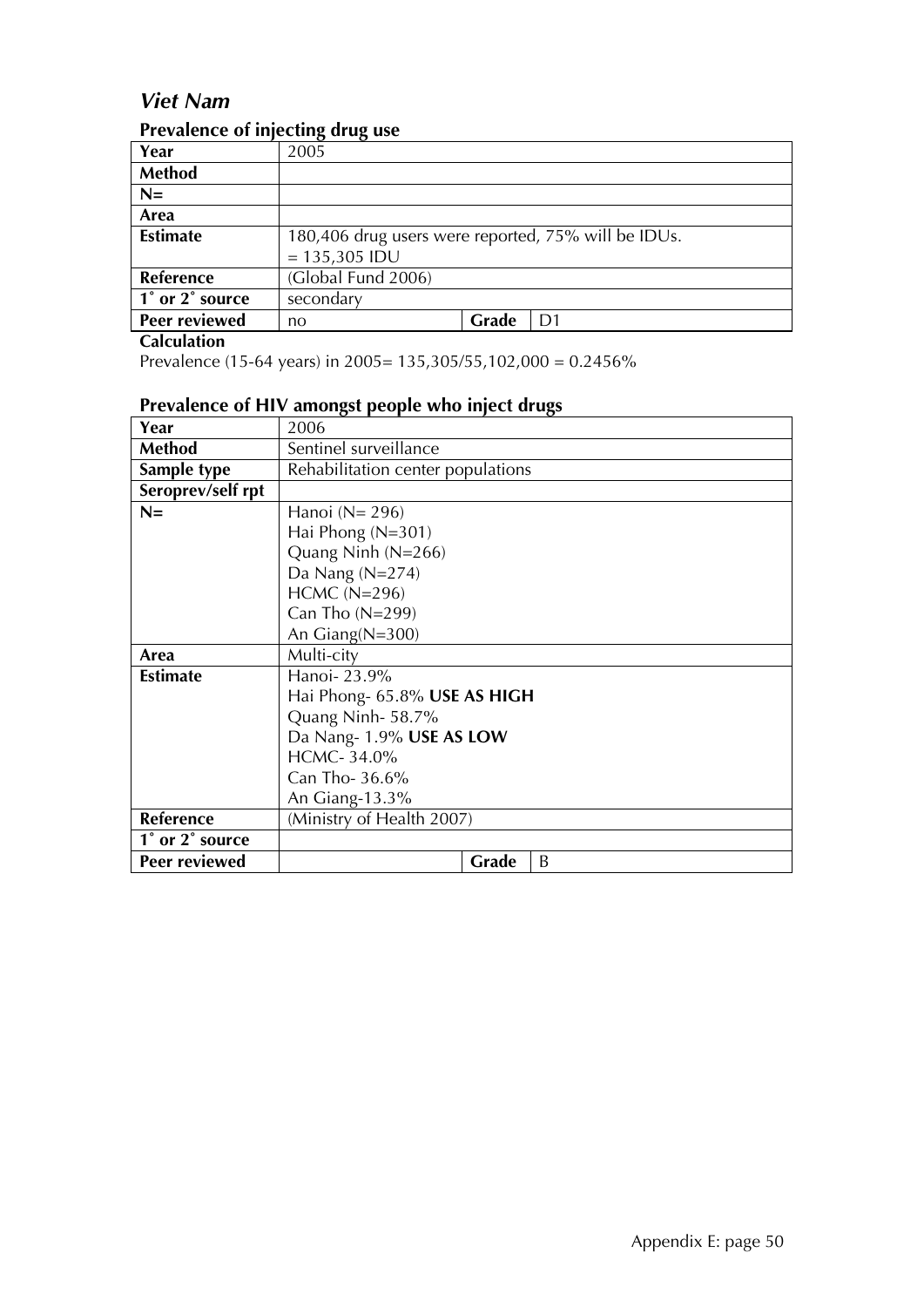# **South Asia**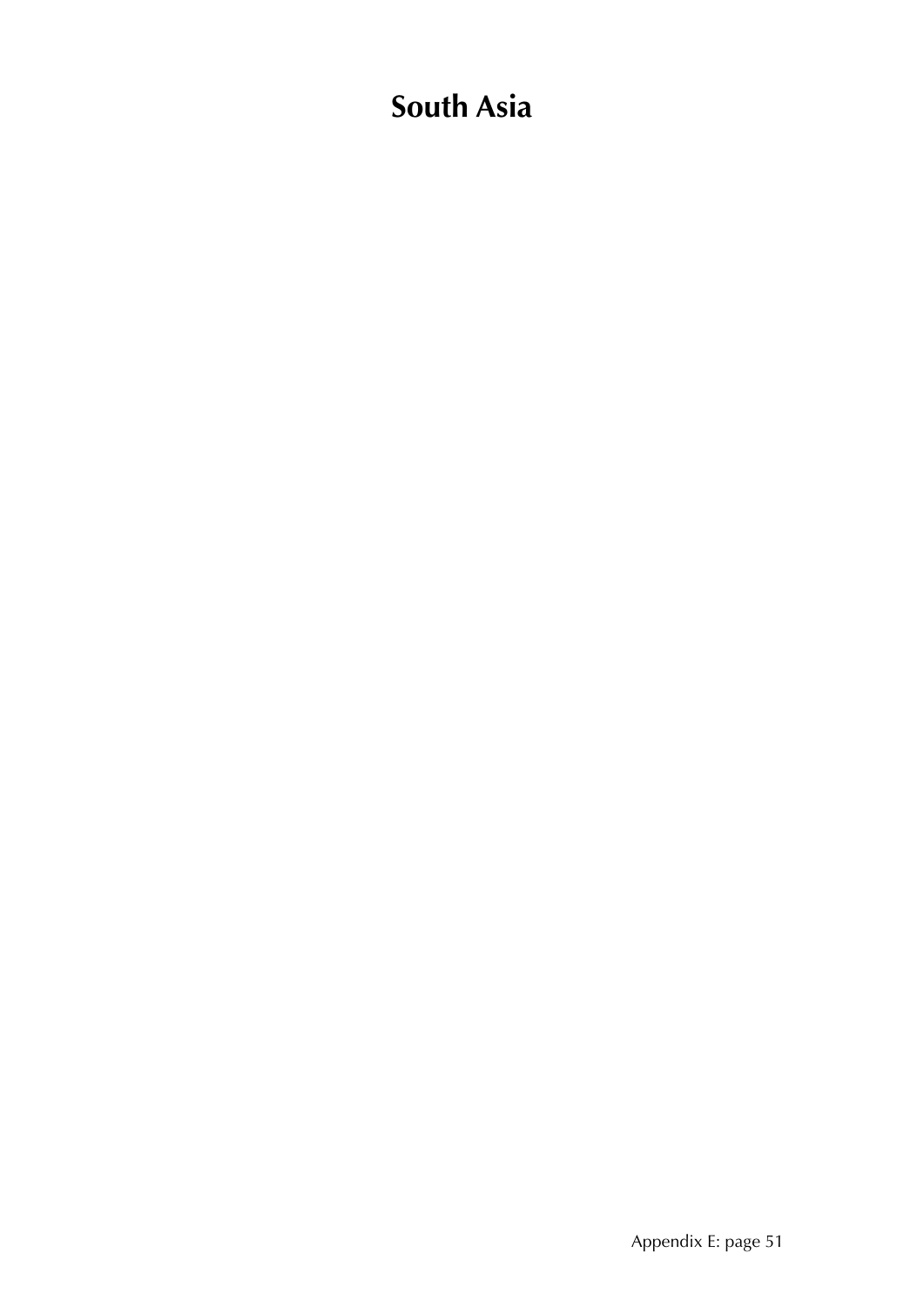### *Afghanistan*

|                 | . .                                                            |  |  |
|-----------------|----------------------------------------------------------------|--|--|
| Year            | 2005                                                           |  |  |
| Method          | Comparison between estimates of drug use provided by<br>key    |  |  |
|                 | informants and estimates provided by drug users                |  |  |
| $N =$           | 1480 key informants and 1393 drug users were interviewed in    |  |  |
|                 | provincial capitals, district centres and villages             |  |  |
| Area            | National                                                       |  |  |
| <b>Estimate</b> | ■ 49,536 heroin users in the country in total                  |  |  |
|                 | • Urban male: 19698(40%); Urban female: 1968(4%); Urban child: |  |  |
|                 | $13(<1\%)$                                                     |  |  |
|                 | • Rural Male: 26103(53%); Rural female: 1500(3%); Rural child: |  |  |
|                 | $256(1\%)$                                                     |  |  |
|                 | • 15% of male heroin users inject                              |  |  |
|                 | $\sim$ <1% of female heroin users in Kabul inject              |  |  |
| Reference       | (United Nations Office on Drugs and Crime 2005)                |  |  |
| 1° or 2° source | primary                                                        |  |  |
| Peer reviewed   | non peer reviewed<br>Grade<br>A                                |  |  |

#### **Prevalence of injecting drug use**

#### *Calculation:*

Heroin injectors based on figures in *(United Nations Office on Drugs and Crime 2005)*:

- o *Assuming 15% of 45,801 male heroin users inject= 6870*
- o *Assuming 15% of 269 'child' heroin users inject = 40*
- o *Assuming 1% of 1,968 female heroin users inject = 20*
- o *Assuming 0% of rural female heroin users inject*
- $\rightarrow$  High = 6,930
- o *Assuming 0% of 'child' and female heroin users inject*

 $\rightarrow$  Low = 6,870

| ۰.<br>×<br>÷<br>×<br>-- | ×<br>۰. |
|-------------------------|---------|
|                         |         |

| Year              | 2005-2006                                        |       |   |
|-------------------|--------------------------------------------------|-------|---|
| Method            | cross sectional study                            |       |   |
|                   | convenience sample-accessed via outreach workers |       |   |
|                   | IDUs who had injected in the past 6 months       |       |   |
| Sample type       | street outreach, male IDU                        |       |   |
| Seroprev/self rpt | Seroprevalence                                   |       |   |
| $N=$              | 464                                              |       |   |
| Area              | Kabul                                            |       |   |
| <b>Estimate</b>   | $3\%$                                            |       |   |
|                   | 95% CI: 1.7% - 5.1%                              |       |   |
| Reference         | (Todd, Abed et al. 2007)                         |       |   |
| 1° or 2° source   | primary                                          |       |   |
| Peer reviewed     | yes                                              | Grade | B |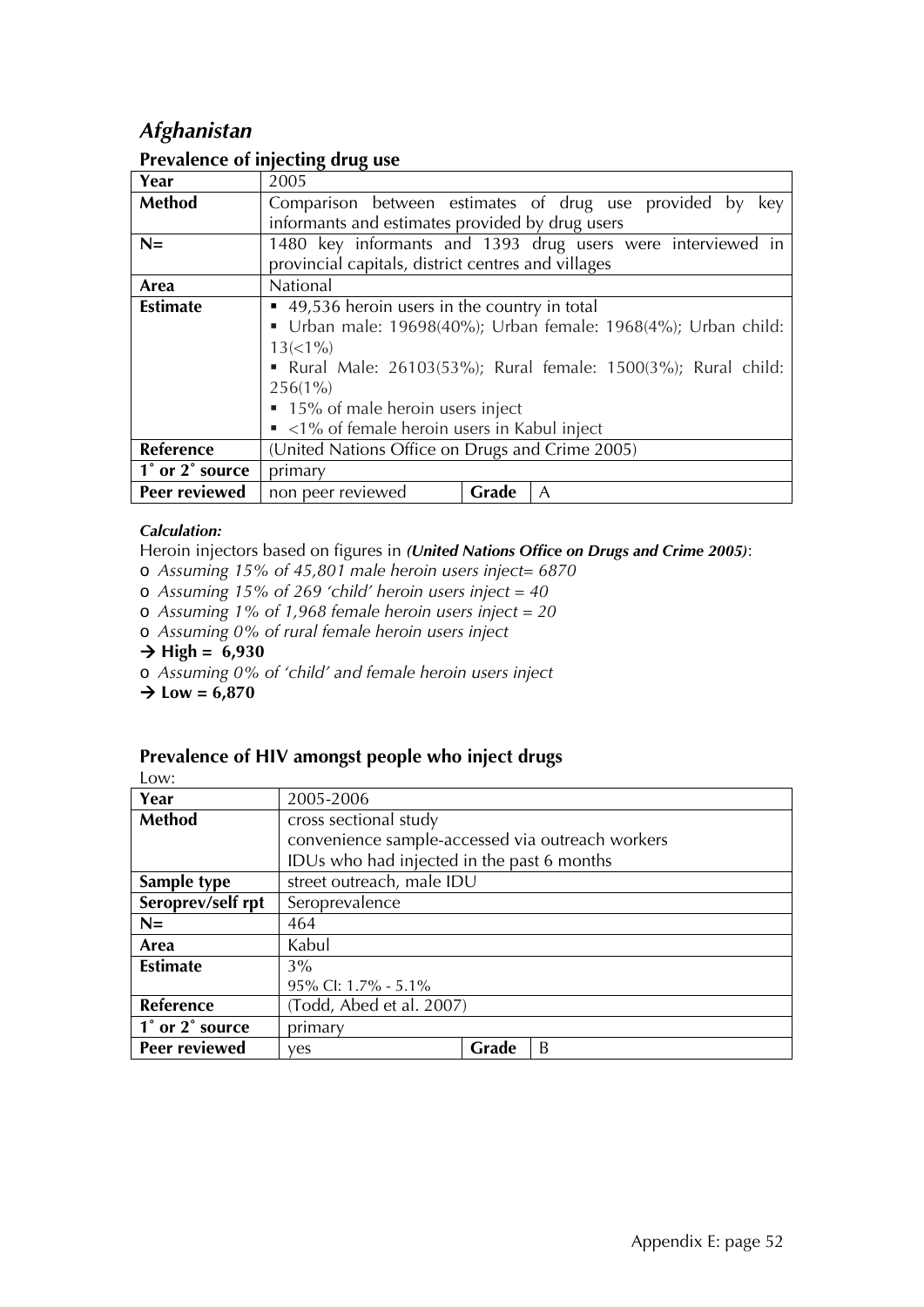### *Bangladesh*

#### **Prevalence of injecting drug use**

| ۰.<br>w<br>--<br>--<br>--<br>٠ |
|--------------------------------|
|--------------------------------|

| LVW.             |                                   |       |   |
|------------------|-----------------------------------|-------|---|
| Year             | 2005                              |       |   |
| <b>Method</b>    | consensus estimate                |       |   |
| $N=$             |                                   |       |   |
| Area             | National                          |       |   |
| <b>Estimate</b>  | $20,000 - 40,000$                 |       |   |
| <b>Reference</b> | (Reddy 2005)                      |       |   |
|                  | (Azim, Chowdhury et al. in press) |       |   |
| 1° or 2° source  | primary                           |       |   |
| Peer reviewed    | ves                               | Grade | C |
|                  |                                   |       |   |

#### **Calculations:**

Prevalence (15-64 years) =  $20,000/93,941,000 = 0.0213\%$ Prevalence (15-64 years) =  $40,000/93,941,000 = 0.0426\%$ 

#### **Prevalence of HIV amongst people who inject drugs**

| Year              | 2006                                        |  |  |
|-------------------|---------------------------------------------|--|--|
| <b>Method</b>     | sentinel surveillance                       |  |  |
|                   | IDU from 18 cities                          |  |  |
|                   | $IDU = those who injected in the past year$ |  |  |
|                   | all 15 years or older                       |  |  |
| Sample type       | Drop in centres,                            |  |  |
|                   | Out reach                                   |  |  |
| Seroprev/self rpt | serum                                       |  |  |
| $N=$              | 4,095 male IDU                              |  |  |
|                   | 121 female IDU                              |  |  |
| Area              | National                                    |  |  |
| <b>Estimate</b>   | National: male 1.9% Use as HIGH             |  |  |
|                   | National: female 0.8% Use as LOW            |  |  |
|                   | (Dhaka overall 7%)                          |  |  |
| Reference         | (Azim, Rahman et al. 2008)                  |  |  |
| 1° or 2° source   | primary                                     |  |  |
| Peer reviewed     | Grade<br>A<br>ves                           |  |  |

HIV epidemic among IDU is concentrated in one area in Central Dhaka.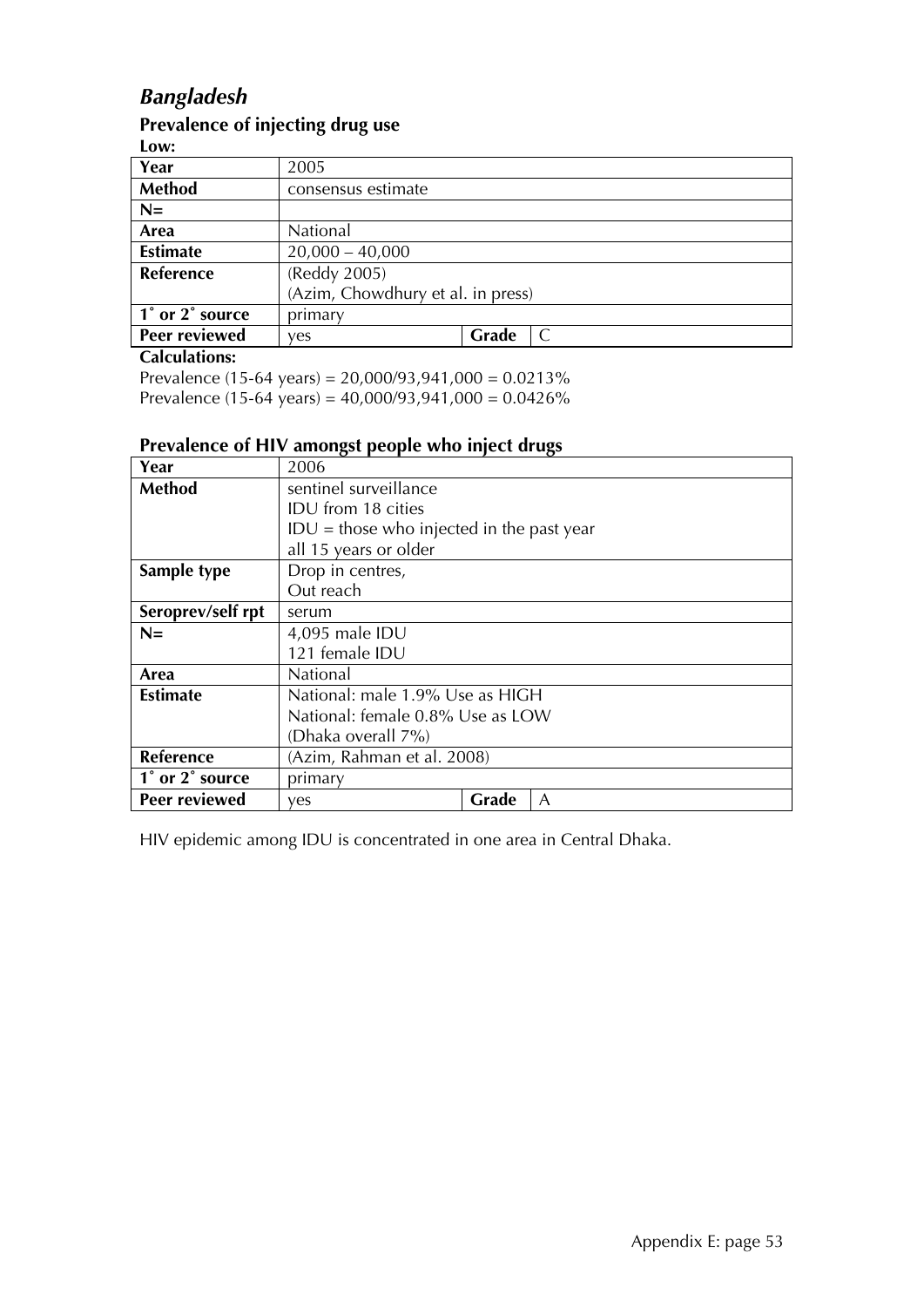#### *Bhutan*

#### **Prevalence of injecting drug use**

| Year             | 2007                                                           |
|------------------|----------------------------------------------------------------|
| <b>Method</b>    |                                                                |
| $N=$             |                                                                |
| Area             |                                                                |
| <b>Estimate</b>  | Injection of heroin, propoxyphene and buprenorphine reported.  |
|                  | 37/200 DU reported ever having injected                        |
| <b>Reference</b> | (United Nations Office on Drugs and Crime: Regional Office for |
|                  | South Asia 2007)                                               |
| 1° or 2° source  |                                                                |
| Peer reviewed    | Grade                                                          |

| Year              |                            |
|-------------------|----------------------------|
| Method            |                            |
| Sample type       |                            |
| Seroprev/self rpt |                            |
| $N=$              |                            |
| Area              |                            |
| <b>Estimate</b>   | HIV among IDU not reported |
| Reference         |                            |
| 1° or 2° source   |                            |
| Peer reviewed     | Grade                      |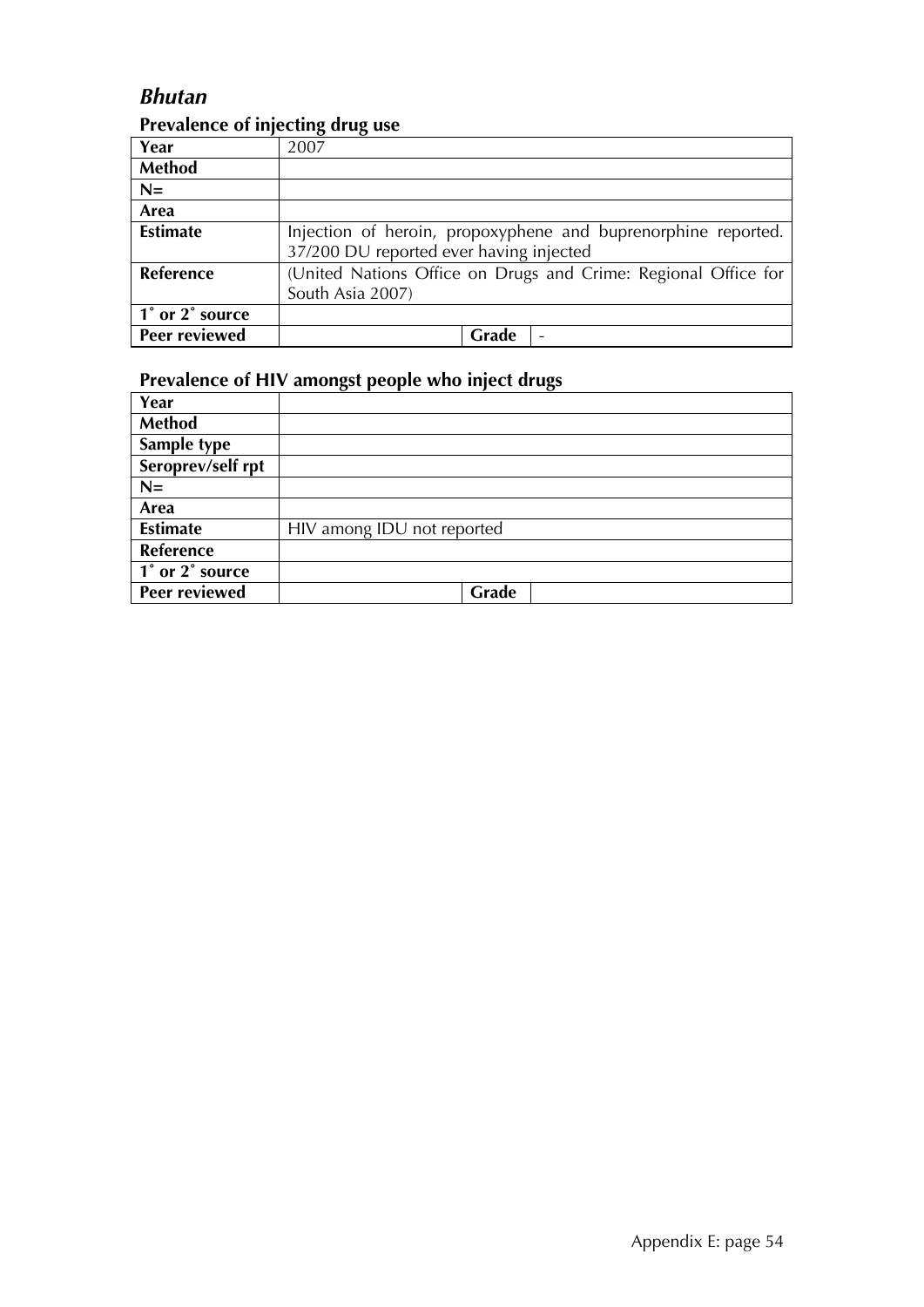### *India*

#### **Prevalence of injecting drug use**

**Low:** 

| Year            | 2006                                 |       |                                                           |
|-----------------|--------------------------------------|-------|-----------------------------------------------------------|
| Method          | Indirect prevalence estimate         |       |                                                           |
|                 | Mapping and size estimation exercise |       |                                                           |
| $N=$            |                                      |       |                                                           |
| Area            | National                             |       |                                                           |
| <b>Estimate</b> | Total: 106,518                       |       |                                                           |
|                 | (male: 96,463)                       |       |                                                           |
|                 | (female: 10,055)                     |       |                                                           |
| Reference       |                                      |       | (Resource Centre for Sexual Health and AIDS (RCSHA) 2006) |
| 1° or 2° source | secondary                            |       |                                                           |
| Peer reviewed   | non peer reviewed                    | Grade | A                                                         |

#### **Calculations**

Prevalence (15-64 years) = 106,518/718,877,000 = 0.0148%

#### **High:**

| Year                 | 2006                         |       |                                                           |
|----------------------|------------------------------|-------|-----------------------------------------------------------|
| Method               | Indirect prevalence estimate |       |                                                           |
| $N=$                 |                              |       |                                                           |
| Area                 | National                     |       |                                                           |
| <b>Estimate</b>      | Total: 223,121               |       |                                                           |
|                      | (male: 189,729)              |       |                                                           |
|                      | (female: 33,392)             |       |                                                           |
| <b>Reference</b>     |                              |       | (Resource Centre for Sexual Health and AIDS (RCSHA) 2006) |
| 1° or 2° source      | secondary                    |       |                                                           |
| <b>Peer reviewed</b> | non peer reviewed            | Grade | A                                                         |

#### **Calculations**

Prevalence (15-64 years) =  $223,121/718,877,000 = 0.0310\%$ 

| Year              | 2004                                                                 |
|-------------------|----------------------------------------------------------------------|
| <b>Method</b>     | Sentinel surveillance                                                |
| Sample type       | treatment centres (drug de-addiction centres), targeted intervention |
|                   | sites                                                                |
| Seroprev/self rpt | serum                                                                |
| $N=$              | 4,978                                                                |
|                   | $(male=4550)$                                                        |
|                   | $female=428$                                                         |
| Area              | National                                                             |
| <b>Estimate</b>   | 11.15%                                                               |
|                   | $(male=11.65)$                                                       |
|                   | female= $5.84$ )                                                     |
| Reference         | (National AIDS Control Organization 2006)                            |
| 1° or 2° source   | primary                                                              |
| Peer reviewed     | non peer reviewed<br>Grade<br>A                                      |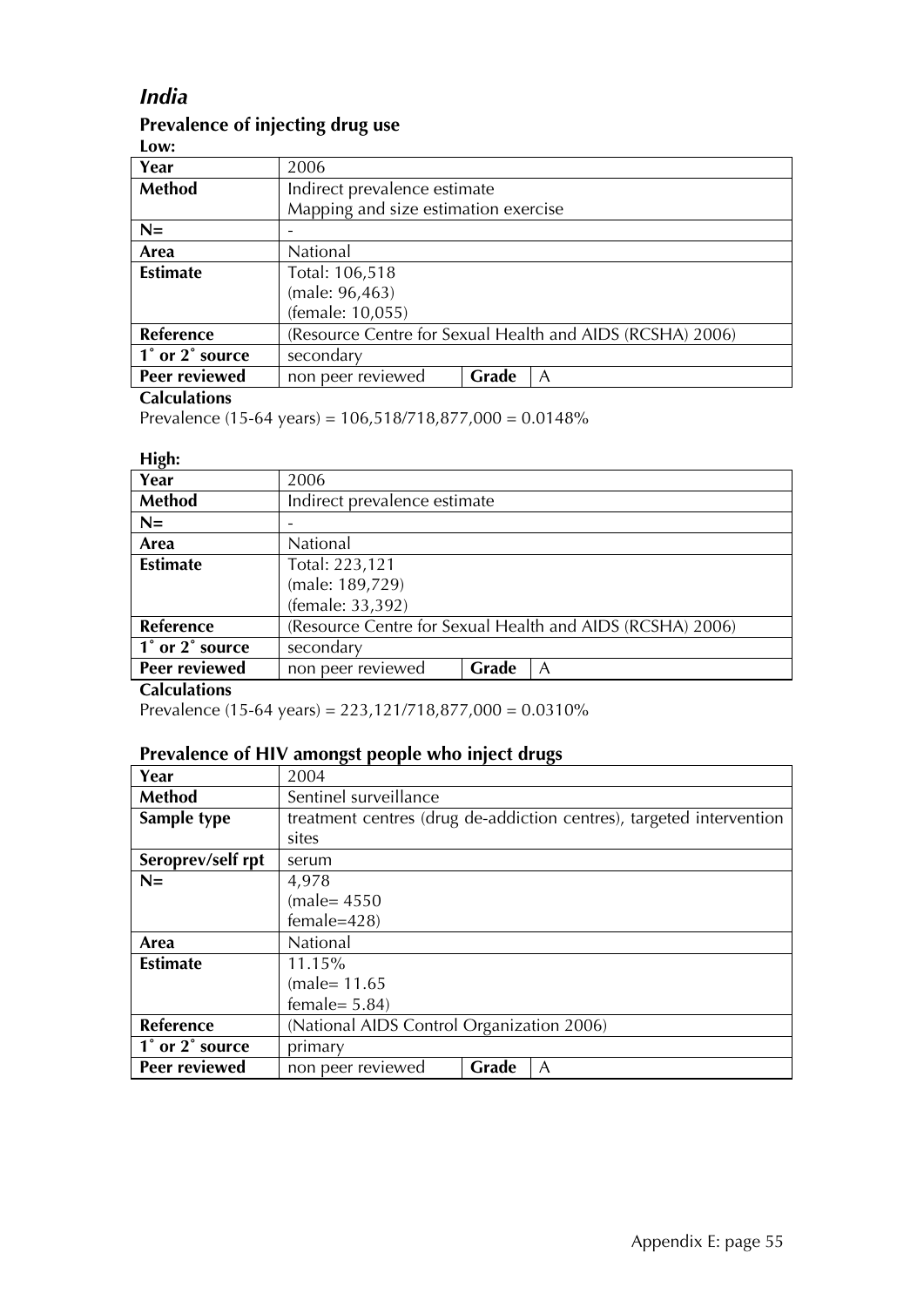### *Iran*

### **Prevalence of injecting drug use**

| Use as Mid:      |                                                                       |
|------------------|-----------------------------------------------------------------------|
| Year             | 2004                                                                  |
| <b>Method</b>    | indirect prevalence estimate from Rapid situation assessment          |
|                  | - looked at street drug users only                                    |
| $N=$             |                                                                       |
| Area             | National                                                              |
| <b>Estimate</b>  | 180,000                                                               |
|                  | $[\rightarrow]$ prev (15-64y 2004) = 0.39922%]                        |
| <b>Reference</b> | (Mokri and Schottenfeld 2007)                                         |
|                  | This reference sites: Narenjiha, H. (2005) Rapid Situation Assessment |
|                  | of Drug Abuse and Drug Dependence in Iran. Unpublished                |
|                  | manuscript [in Persian], Darius Institute.                            |
| 1° or 2° source  | secondary                                                             |
| Peer reviewed    | non peer reviewed<br>Grade<br>A                                       |

### **Excluded: More recent data of equal grade is available**

| Year                | 1998                                                                           |  |  |
|---------------------|--------------------------------------------------------------------------------|--|--|
| <b>Method</b>       | indirect prevalence estimate from Rapid situation assessment                   |  |  |
|                     | - number of receiving drug treatment                                           |  |  |
|                     | multiplier: percentage of registered drug users<br>reporting<br>$\blacksquare$ |  |  |
|                     | participation in drug treatment                                                |  |  |
|                     | $-16\%$ of DU = IDU                                                            |  |  |
| $N =$               |                                                                                |  |  |
| Area                | National                                                                       |  |  |
| <b>Estimate</b>     | 166,000                                                                        |  |  |
|                     | $[\rightarrow]$ prev (15-64y 1998) = 0.44705%]                                 |  |  |
| <b>Reference</b>    | (Mokri and Schottenfeld 2007)                                                  |  |  |
|                     | This reference sites: Razzaghi, E. M., Rahimi, A., Hosseini, M.,               |  |  |
|                     | Madani, S., & Chatterjee, A. (1999). Rapid Situation Assessment                |  |  |
|                     | (RSA) of Drug Abuse in Iran (1998-1999). Prevention Department,                |  |  |
|                     | State Welfare Organization, Ministry of Health, I. R. of Iran, and             |  |  |
|                     | United Nations International Drug Control Program.                             |  |  |
| $1°$ or $2°$ source | secondary                                                                      |  |  |
| Peer reviewed       | Grade<br>non peer reviewed<br>$\overline{A}$                                   |  |  |
|                     | Excluded as higher grade data available                                        |  |  |
| Year                | 2001                                                                           |  |  |
| <b>Method</b>       | Adjusted population estimate                                                   |  |  |
|                     | Ministry of health                                                             |  |  |

| Method          | Adjusted population estimate                |       |                                                                   |
|-----------------|---------------------------------------------|-------|-------------------------------------------------------------------|
|                 | Ministry of health                          |       |                                                                   |
|                 | Based on emergency room visits              |       |                                                                   |
| $N=$            |                                             |       |                                                                   |
| Area            | <b>National</b>                             |       |                                                                   |
| <b>Estimate</b> | 137,000                                     |       |                                                                   |
|                 | $\rightarrow$ prev (15-64y 2001) = 0.33178% |       |                                                                   |
| Reference       | (Mokri and Schottenfeld 2007)               |       |                                                                   |
|                 |                                             |       | This reference sites: Yassami, M. T. (2002) Epidemiology of Drug  |
|                 |                                             |       | Abuse in the Islamic Republic of Iran. Unpublished manuscript [in |
|                 |                                             |       | Persian]. Islamic Republic of Iran Ministry of Health and Medical |
|                 | Education; Drug Control Headquarters.       |       |                                                                   |
| 1° or 2° source | secondary                                   |       |                                                                   |
| Peer reviewed   | non peer reviewed                           | Grade | B                                                                 |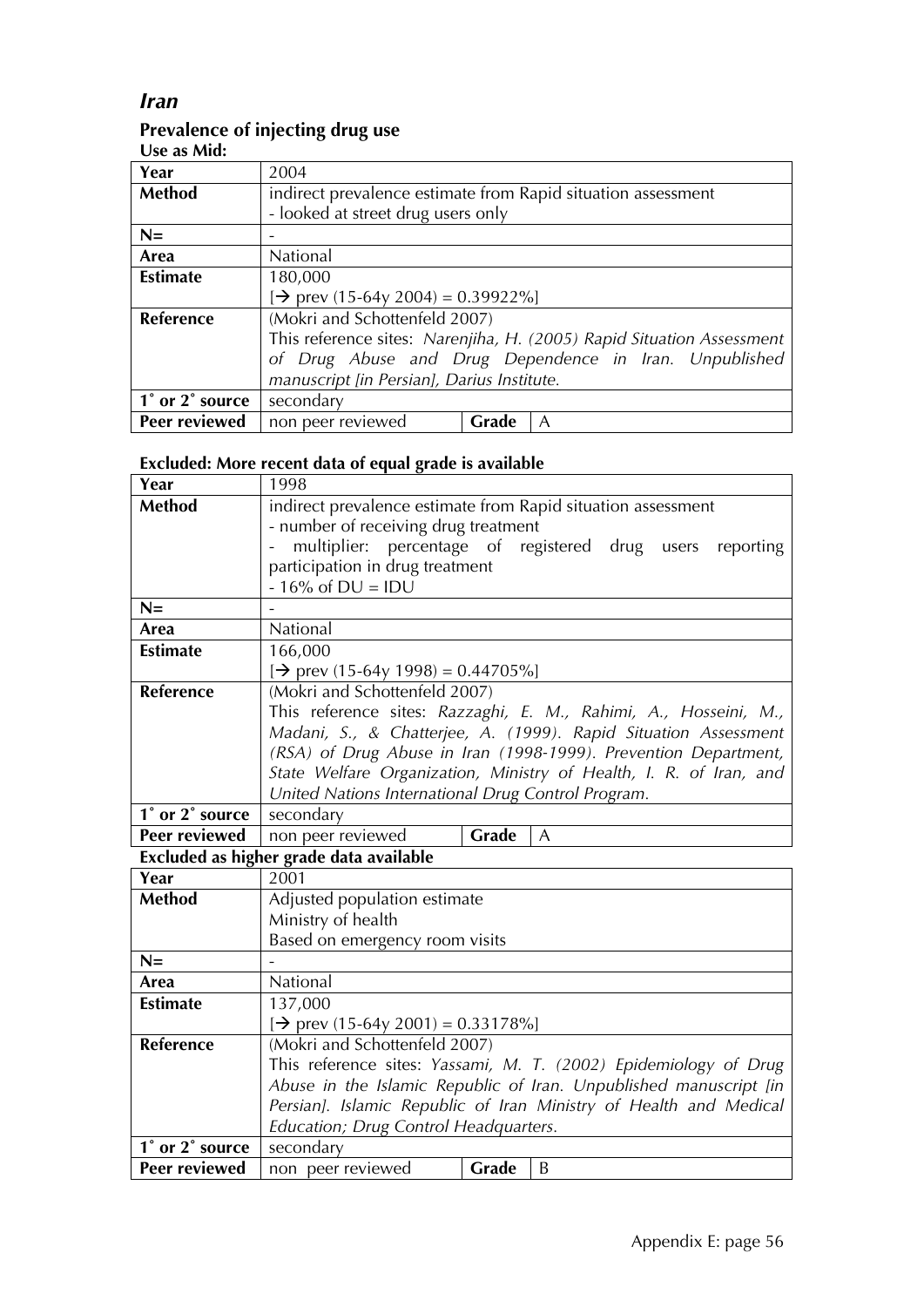**Prevalence of HIV amongst people who inject drugs**

| Year              | 2005                                  |       |   |  |
|-------------------|---------------------------------------|-------|---|--|
| Method            | Surveillance                          |       |   |  |
| Sample type       | unknown                               |       |   |  |
| Seroprev/self rpt | Seroprevalence                        |       |   |  |
| $N=$              |                                       |       |   |  |
| Area              | National                              |       |   |  |
| <b>Estimate</b>   | 5%-25% regional variation             |       |   |  |
| <b>Reference</b>  | (Centre for Diseases Management 2006) |       |   |  |
| 1° or 2° source   | secondary                             |       |   |  |
| Peer reviewed     | non peer reviewed                     | Grade | B |  |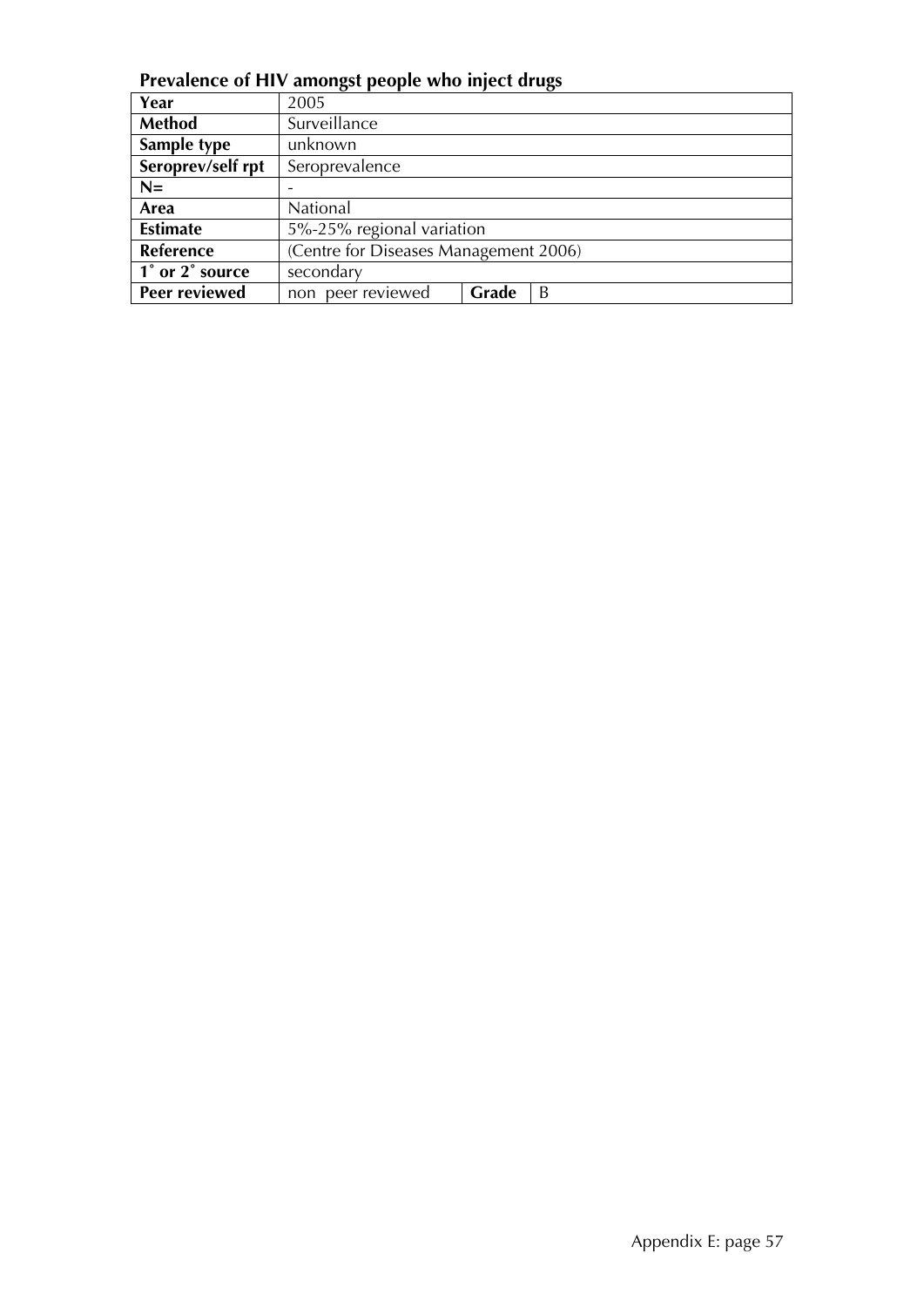### *Maldives*

#### **Prevalence of injecting drug use**

| Year             | 2003, 2006                                                      |
|------------------|-----------------------------------------------------------------|
| Method           |                                                                 |
| $N=$             |                                                                 |
| Area             |                                                                 |
| <b>Estimate</b>  | IDU reported to occur (8% of drug users reported injecting) -   |
|                  | extent not known                                                |
| <b>Reference</b> | (The Foundation for Advancement of Self Help in Attaining Needs |
|                  | (FASHAN) and Narcotics Control Board (NCB) of Maldives 2003)    |
| 1° or 2° source  |                                                                 |
| Peer reviewed    | Grade                                                           |

| Year                 |                                 |
|----------------------|---------------------------------|
| <b>Method</b>        |                                 |
| Sample type          |                                 |
| Seroprev/self rpt    |                                 |
| $N=$                 |                                 |
| Area                 |                                 |
| <b>Estimate</b>      | HIV as yet unreported among IDU |
| Reference            |                                 |
| 1° or 2° source      |                                 |
| <b>Peer reviewed</b> | Grade                           |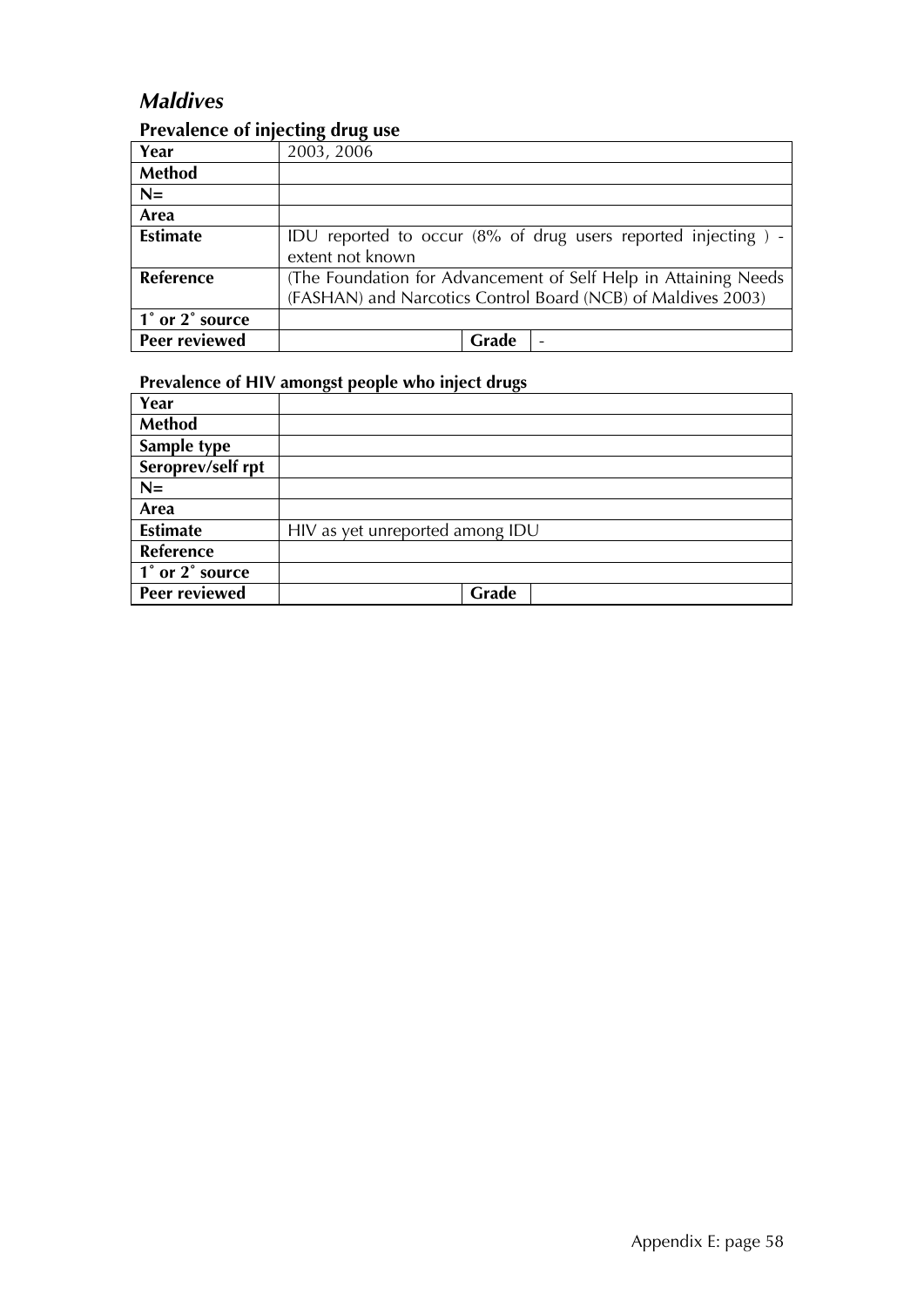#### *Nepal*

#### **Prevalence of injecting drug use**

| LVW.             |                                                 |
|------------------|-------------------------------------------------|
| Year             | 2003                                            |
| <b>Method</b>    | indirect estimate                               |
|                  | mapping exercise                                |
| $N=$             |                                                 |
| Area             | National                                        |
| <b>Estimate</b>  | 16,100                                          |
| <b>Reference</b> | (National Centre for AIDS and STD Control 2004) |
| 1° or 2° source  | secondary                                       |
| Peer reviewed    | Grade<br>non peer reviewed<br>A                 |

#### **Calculations:**

Prevalence (15-64years) = 16,100/14,717,000 = 0.1094%

#### **High:**

| Year             | 2003                                            |       |   |
|------------------|-------------------------------------------------|-------|---|
| <b>Method</b>    | indirect estimate                               |       |   |
|                  | mapping exercise                                |       |   |
| $N=$             |                                                 |       |   |
| Area             | National                                        |       |   |
| <b>Estimate</b>  | 28,000                                          |       |   |
| <b>Reference</b> | (National Centre for AIDS and STD Control 2004) |       |   |
| 1° or 2° source  | secondary                                       |       |   |
| Peer reviewed    | non peer reviewed                               | Grade | A |

#### **Calculations:**

Prevalence (15-64years) = 28,000/14,717,000 = 0.1903%

| Year              | 2003                                            |       |   |
|-------------------|-------------------------------------------------|-------|---|
| <b>Method</b>     | Sentinel surveillance                           |       |   |
|                   | population weighted prevalence                  |       |   |
| Sample type       |                                                 |       |   |
| Seroprev/self rpt |                                                 |       |   |
| $N=$              |                                                 |       |   |
| Area              | National                                        |       |   |
| <b>Estimate</b>   | 30.22%-52.56%                                   |       |   |
| <b>Reference</b>  | (National Centre for AIDS and STD Control 2004) |       |   |
| 1° or 2° source   | secondary                                       |       |   |
| Peer reviewed     | non peer reviewed                               | Grade | B |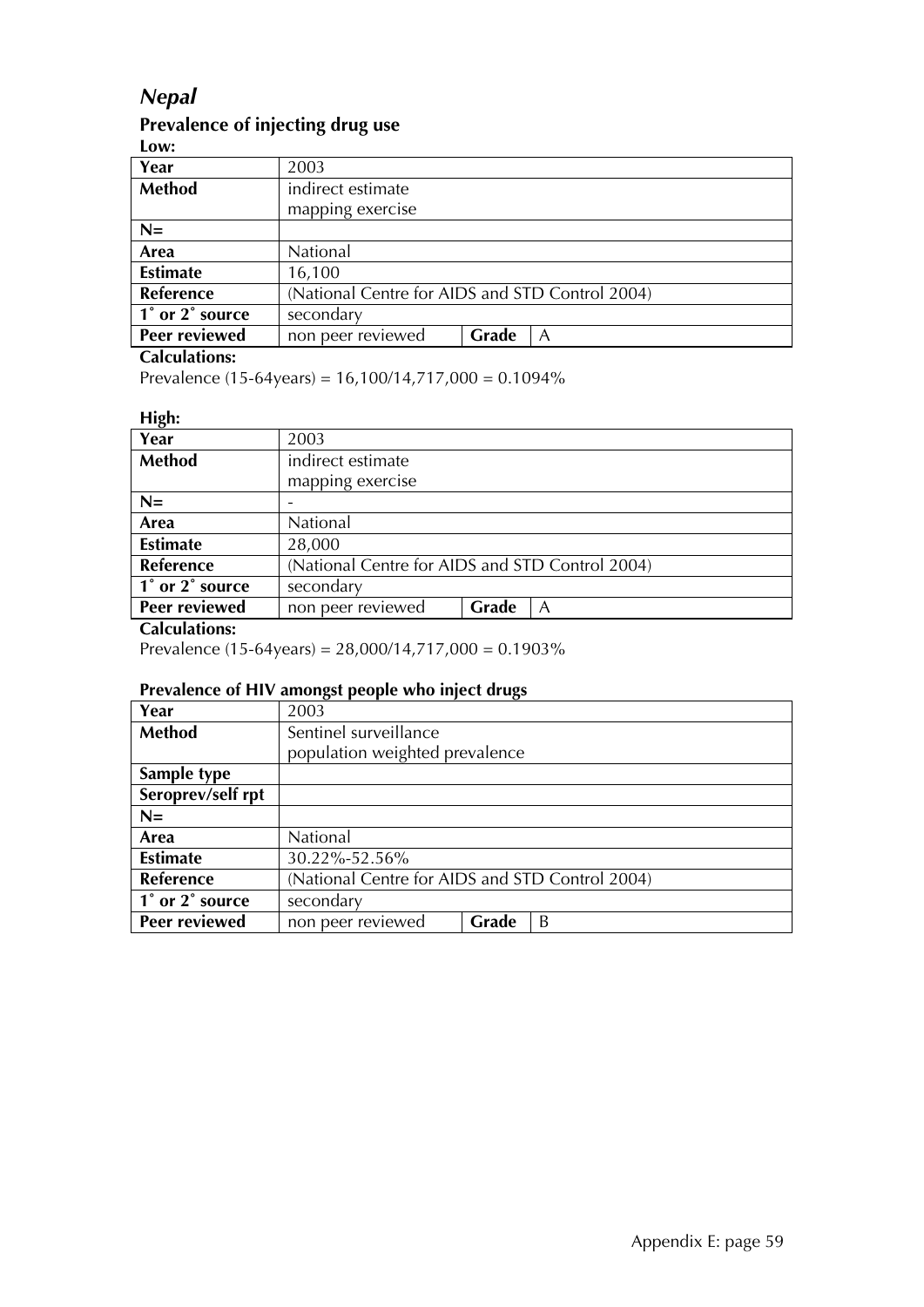### *Pakistan*

#### **Prevalence of injecting drug use**

| Year            | 2006                                                              |       |   |
|-----------------|-------------------------------------------------------------------|-------|---|
| Method          | Indirect prevalence estimate                                      |       |   |
| $N=$            |                                                                   |       |   |
| Area            | National                                                          |       |   |
| <b>Estimate</b> | $0.14\%$ among 15-64 year olds                                    |       |   |
|                 | $125,000 - 150,000$                                               |       |   |
|                 | $(NWFP = 0.06 = 7,000)$                                           |       |   |
|                 | Punjab = $0.2 = 100,000$                                          |       |   |
|                 | Sind = $0.2 = 42,000$                                             |       |   |
|                 | Baluchistan = $0.1 = 4,400$ )                                     |       |   |
| Reference       | (Ministry of Narcotics Control, Anti-Narcotics Force et al. 2007) |       |   |
| 1° or 2° source | primary                                                           |       |   |
| Peer reviewed   | non peer reviewed                                                 | Grade | A |

| Year                 | 2005                                       |       |                                                              |
|----------------------|--------------------------------------------|-------|--------------------------------------------------------------|
| Method               | sentinel surveillance                      |       |                                                              |
| Sample type          | time location cluster sampling             |       |                                                              |
| Seroprev/self rpt    | sero                                       |       |                                                              |
| $N=$                 | 1779                                       |       |                                                              |
| Area                 | National                                   |       |                                                              |
| <b>Estimate</b>      |                                            |       | 10.8% (not weighted for population or regional variation see |
|                      | below) $95\%$ CI = 9.6-12.1%               |       |                                                              |
| Reference            |                                            |       | (National AIDS Control Program 2005; Ministry of Narcotics   |
|                      | Control, Anti-Narcotics Force et al. 2007) |       |                                                              |
| 1° or 2° source      | primary                                    |       |                                                              |
| <b>Peer reviewed</b> | non peer reviewed                          | Grade | A                                                            |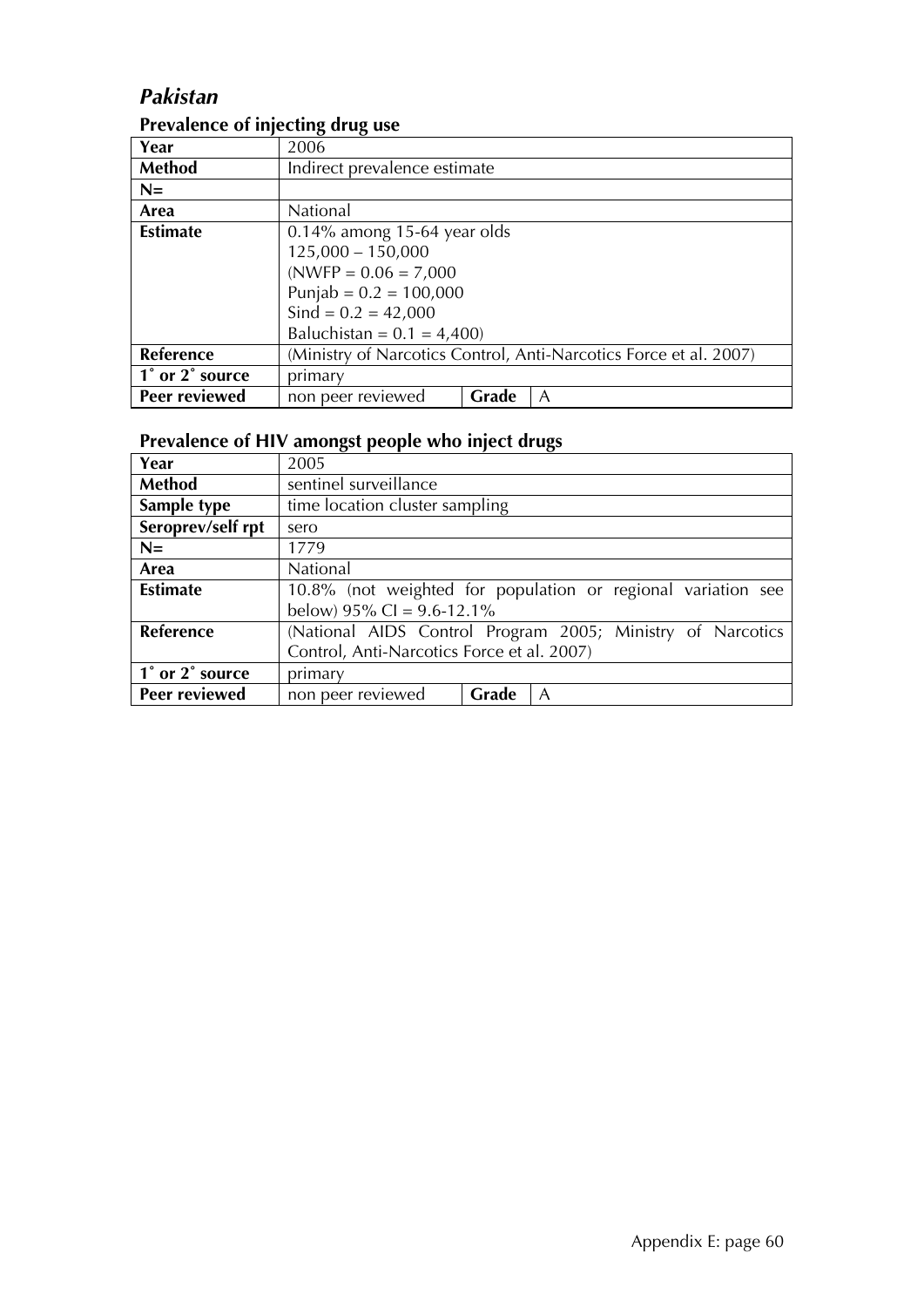### *Sri Lanka*

#### **Prevalence of injecting drug use**

| Year             |                                          |
|------------------|------------------------------------------|
| <b>Method</b>    |                                          |
| $N=$             |                                          |
| Area             |                                          |
| <b>Estimate</b>  | IDU reported to occur – extent not known |
| <b>Reference</b> | (Reid and Costigan 2002)                 |
|                  | (Kumar 2006)                             |
|                  | (Fernando and Bridger 2008)              |
| 1° or 2° source  |                                          |
| Peer reviewed    | Grade                                    |

| Year              |                                           |
|-------------------|-------------------------------------------|
| <b>Method</b>     |                                           |
| Sample type       |                                           |
| Seroprev/self rpt |                                           |
| $N=$              |                                           |
| Area              |                                           |
| <b>Estimate</b>   | HIV among IDU reported - extent not known |
| <b>Reference</b>  | (Fernando and Bridger 2008)               |
| 1° or 2° source   |                                           |
| Peer reviewed     | Grade                                     |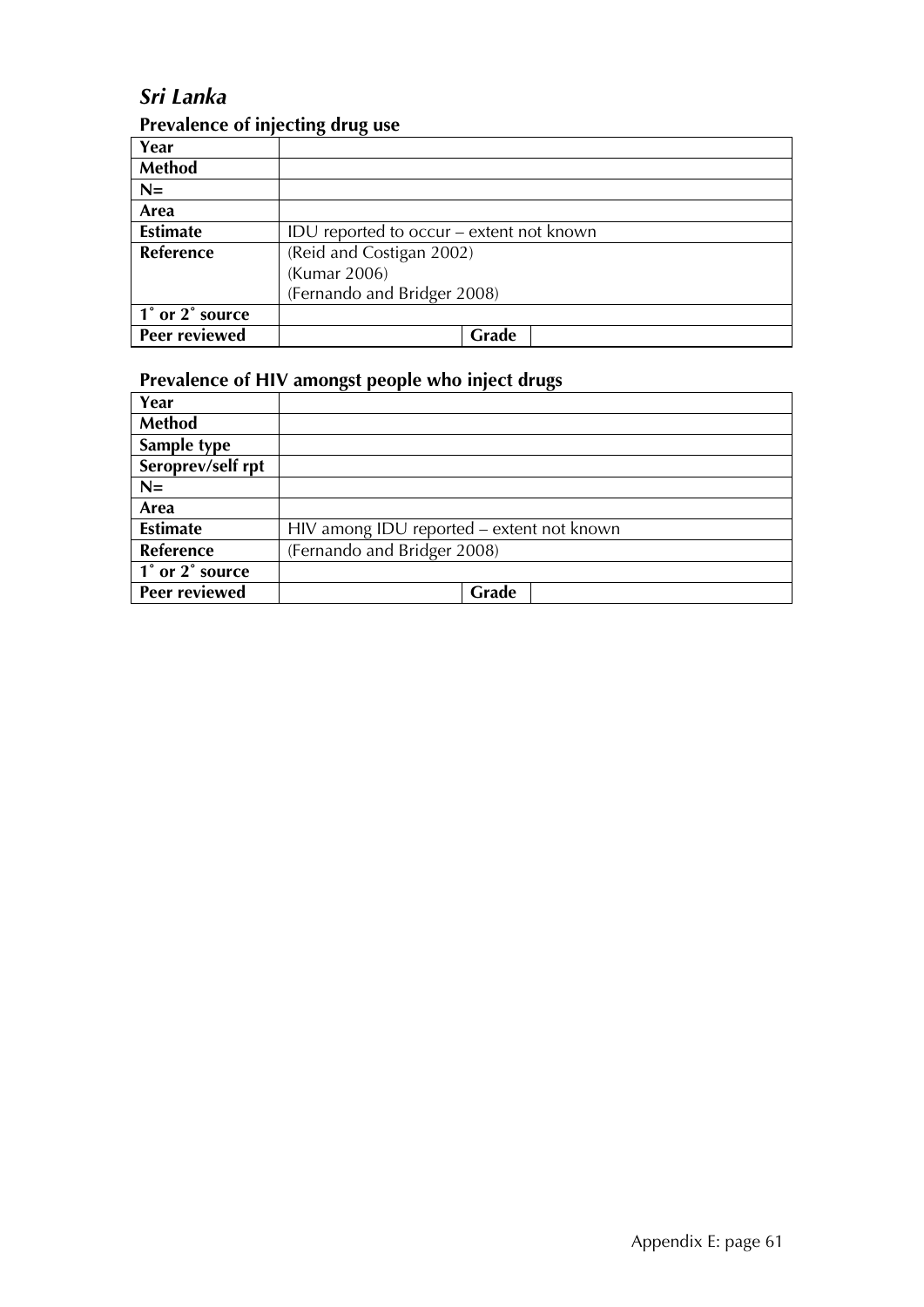# **Caribbean**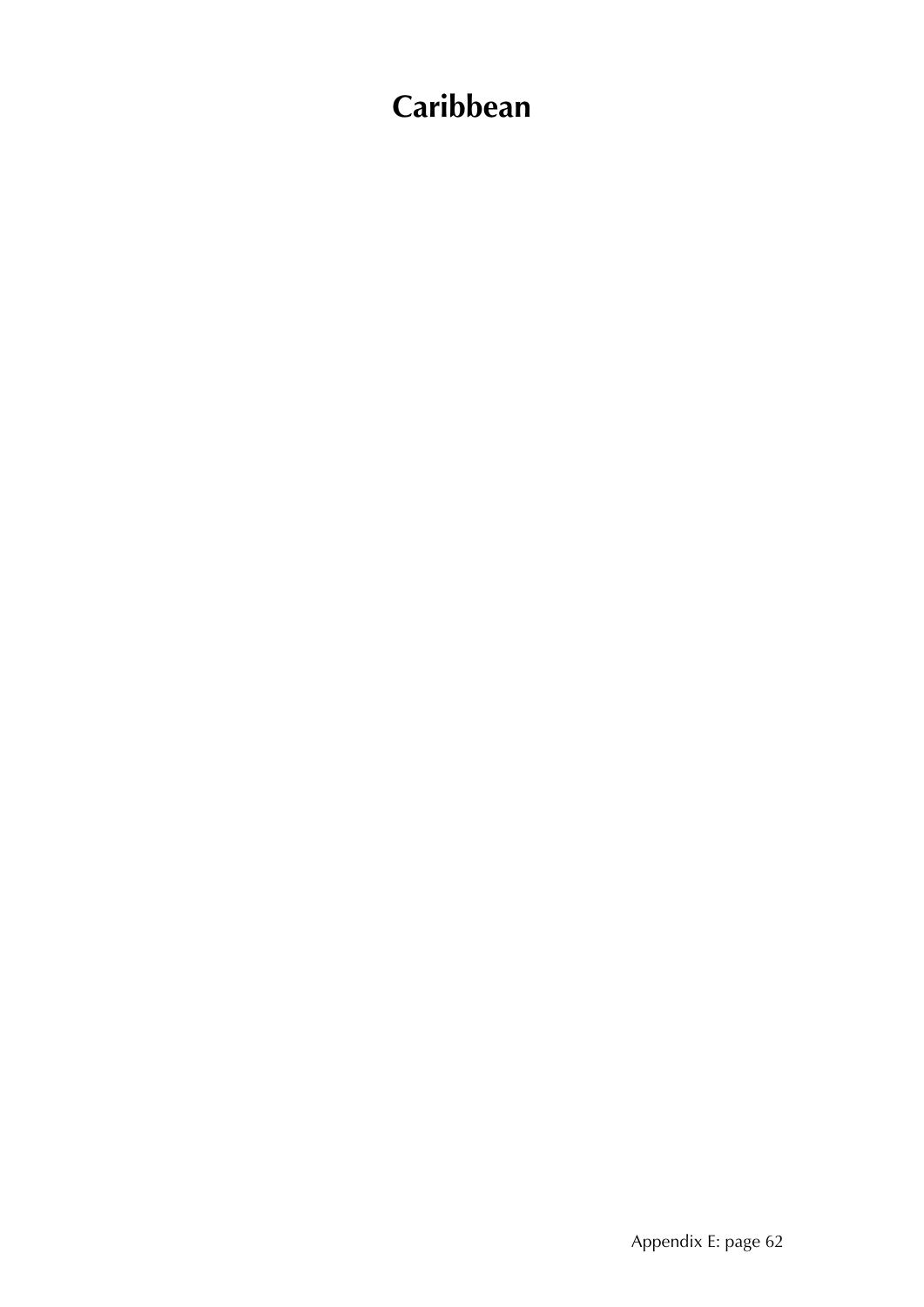### *Antigua and Barbuda*

#### **Prevalence of injecting drug use**

| Year            |              |
|-----------------|--------------|
| <b>Method</b>   |              |
| $N=$            |              |
| Area            |              |
| <b>Estimate</b> | No Data      |
| Reference       | (CAREC 2007) |
| 1° or 2° source |              |
| Peer reviewed   | Grade        |

#### **Prevalence of HIV amongst people who inject drugs**

| Year              |              |  |
|-------------------|--------------|--|
| Method            |              |  |
| Sample type       |              |  |
| Seroprev/self rpt |              |  |
| $N=$              |              |  |
| Area              |              |  |
| <b>Estimate</b>   | No Data      |  |
| Reference         | (CAREC 2007) |  |
| 1° or 2° source   |              |  |
| Peer reviewed     | Grade        |  |

#### *Bahamas*

#### **Prevalence of injecting drug use**

| Year                 | 1998                                     |
|----------------------|------------------------------------------|
| <b>Method</b>        |                                          |
| $N=$                 |                                          |
| Area                 |                                          |
| <b>Estimate</b>      | IDU reported to occur – extent not known |
| Reference            | (Ball, Rana et al. 1998)                 |
|                      | (CAREC 2007)                             |
| 1° or 2° source      |                                          |
| <b>Peer reviewed</b> | Grade                                    |

| Year                 | 1998                                      |
|----------------------|-------------------------------------------|
| <b>Method</b>        |                                           |
| Sample type          |                                           |
| Seroprev/self rpt    |                                           |
| $N=$                 |                                           |
| Area                 |                                           |
| <b>Estimate</b>      | HIV among IDU reported - extent not known |
| Reference            | (Ball, Rana et al. 1998)                  |
| 1° or 2° source      |                                           |
| <b>Peer reviewed</b> | Grade                                     |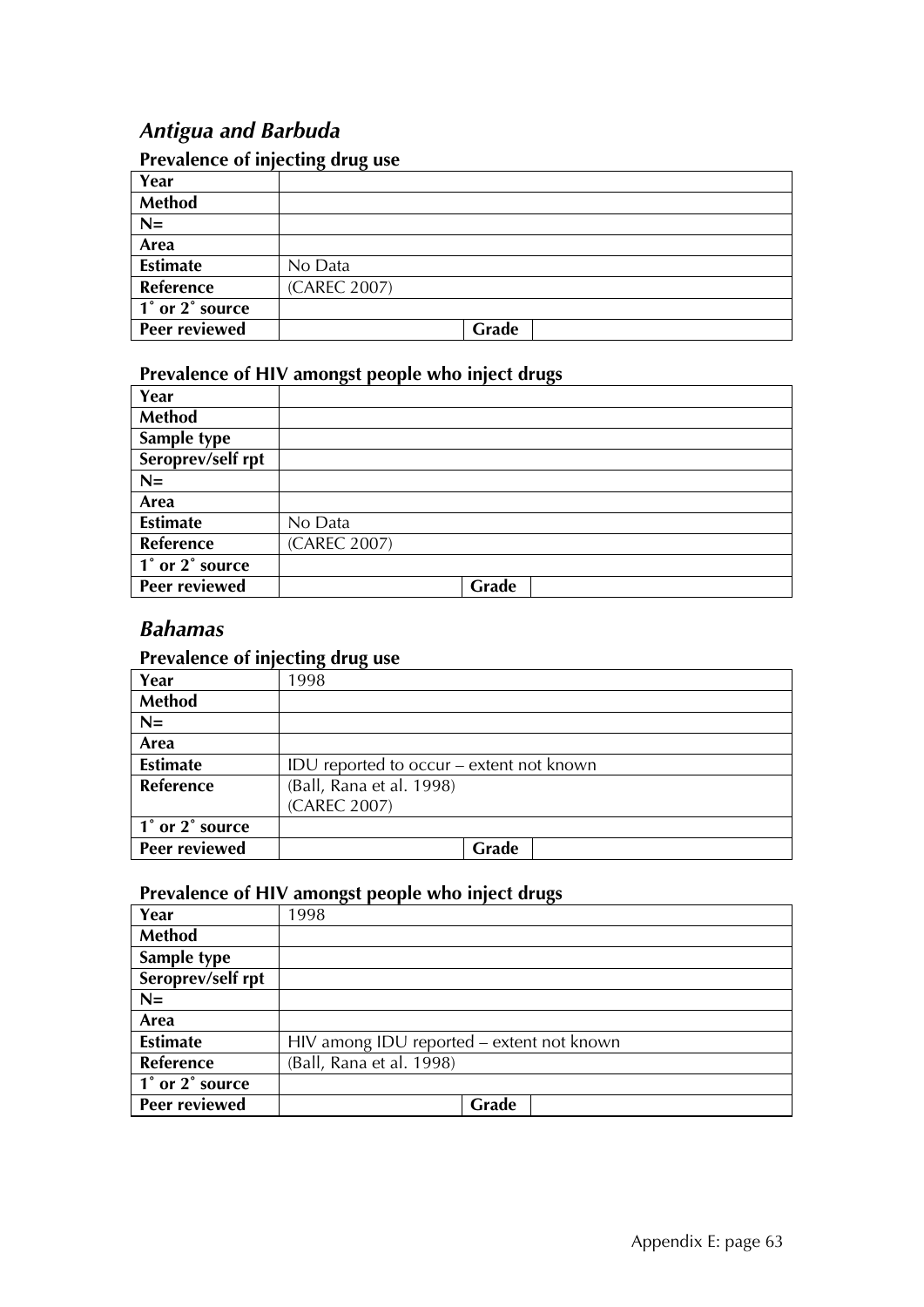### *Barbados*

#### **Prevalence of injecting drug use**

| Year                 |              |
|----------------------|--------------|
| Method               |              |
| $N=$                 |              |
| Area                 |              |
| <b>Estimate</b>      | No Data      |
| Reference            | (CAREC 2007) |
| 1° or 2° source      |              |
| <b>Peer reviewed</b> | Grade        |

| Year              |                                  |
|-------------------|----------------------------------|
| Method            |                                  |
| Sample type       |                                  |
| Seroprev/self rpt |                                  |
| $N=$              |                                  |
| Area              |                                  |
| <b>Estimate</b>   | No Data                          |
| <b>Reference</b>  | (CAREC 2007)                     |
|                   | (World Health Organization 2006) |
| 1° or 2° source   |                                  |
| Peer reviewed     | Grade                            |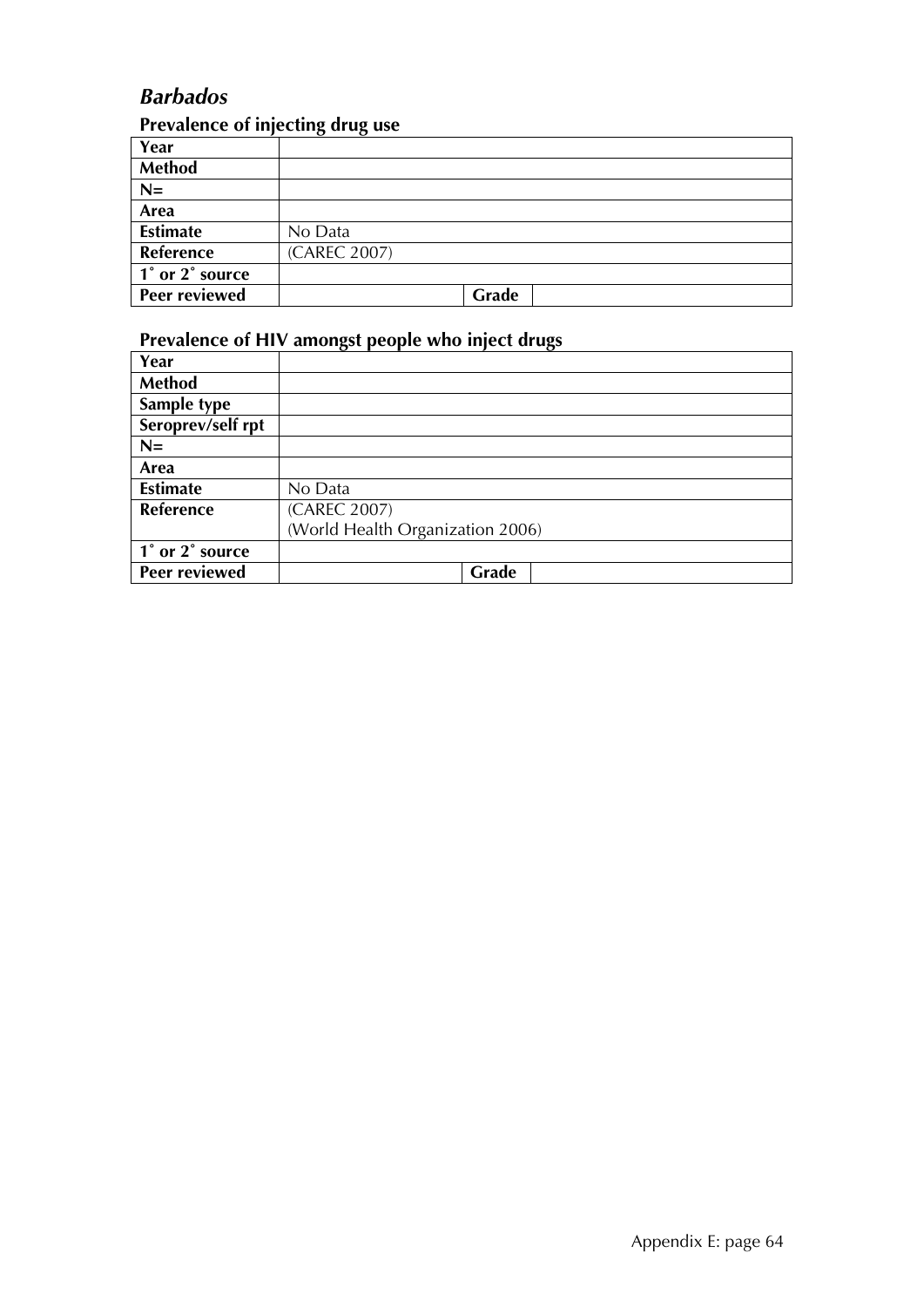### *Bermuda*

#### **Prevalence of injecting drug use**

| Year                 | 1998                                     |
|----------------------|------------------------------------------|
| <b>Method</b>        |                                          |
| $N=$                 |                                          |
| Area                 |                                          |
| <b>Estimate</b>      | IDU reported to occur – extent not known |
| Reference            | (Ball, Rana et al. 1998)                 |
| 1° or 2° source      |                                          |
| <b>Peer reviewed</b> | Grade                                    |

| Year                                                       |         |
|------------------------------------------------------------|---------|
| <b>Method</b>                                              |         |
| Sample type                                                |         |
| Seroprev/self rpt                                          |         |
| $N=$                                                       |         |
| Area                                                       |         |
| <b>Estimate</b>                                            | No Data |
| Reference                                                  |         |
| $\overline{1^{\degree}$ or $\overline{2^{\degree}}$ source |         |
| Peer reviewed                                              | Grade   |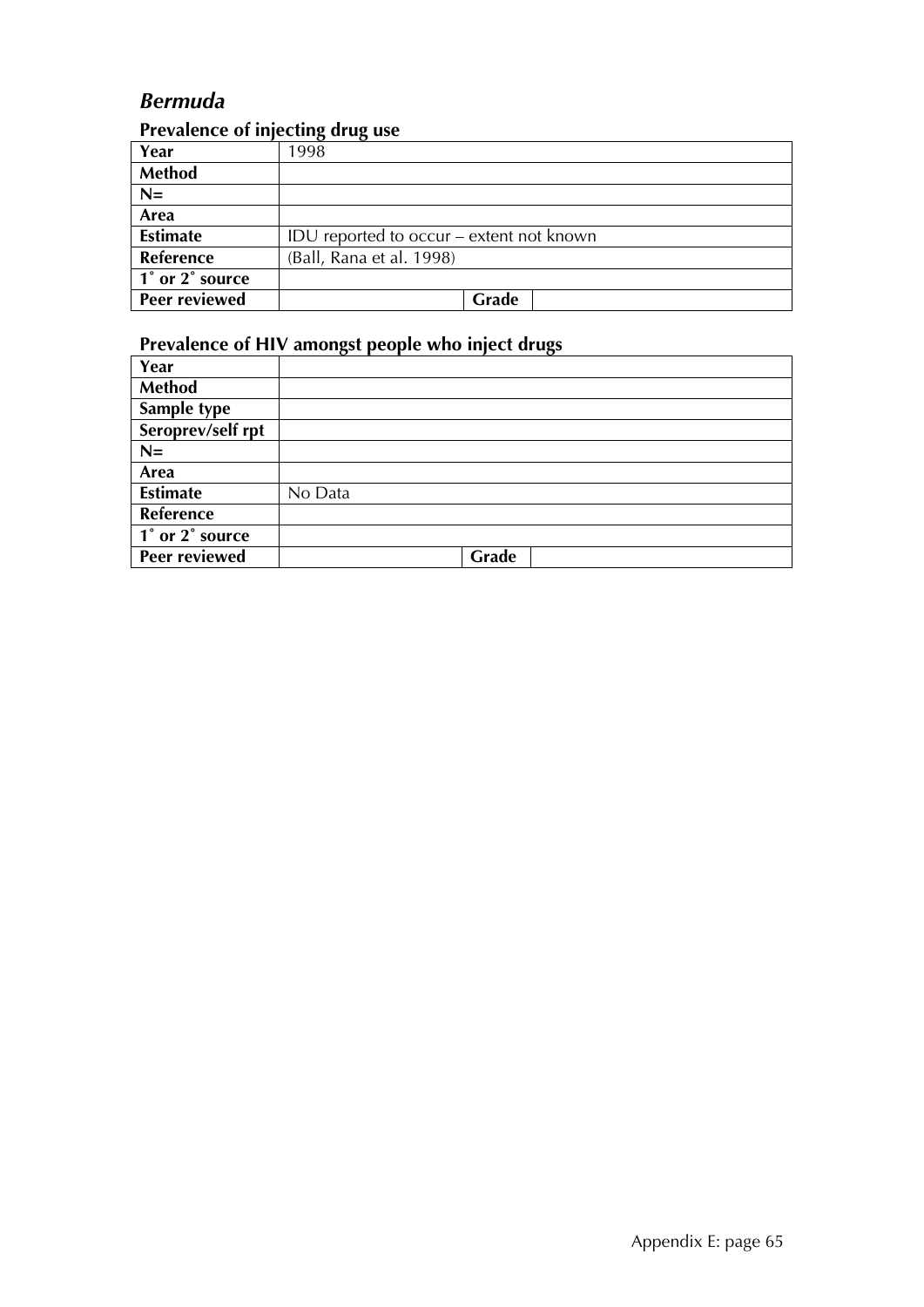### *Commonwealth of Puerto Rico*

### **Prevalence of injecting drug use**

| Year                 | 2002                                           |       |   |
|----------------------|------------------------------------------------|-------|---|
| Method               | Multiple Indirect Prevalence Estimation Method |       |   |
| $N=$                 |                                                |       |   |
| Area                 |                                                |       |   |
| <b>Estimate</b>      | 1.15%                                          |       |   |
| <b>Reference</b>     | (Brady, Friedman et al. 2008)                  |       |   |
| 1° or 2° source      |                                                |       |   |
| <b>Peer reviewed</b> | ves                                            | Grade | A |

| Year              | 1998-2001                   |       |  |
|-------------------|-----------------------------|-------|--|
| <b>Method</b>     |                             |       |  |
| Sample type       |                             |       |  |
| Seroprev/self rpt |                             |       |  |
| $N=$              |                             |       |  |
| Area              |                             |       |  |
| <b>Estimate</b>   | 12.9%                       |       |  |
| Reference         | (Reyes, Robles et al. 2007) |       |  |
| 1° or 2° source   |                             |       |  |
| Peer reviewed     | yes                         | Grade |  |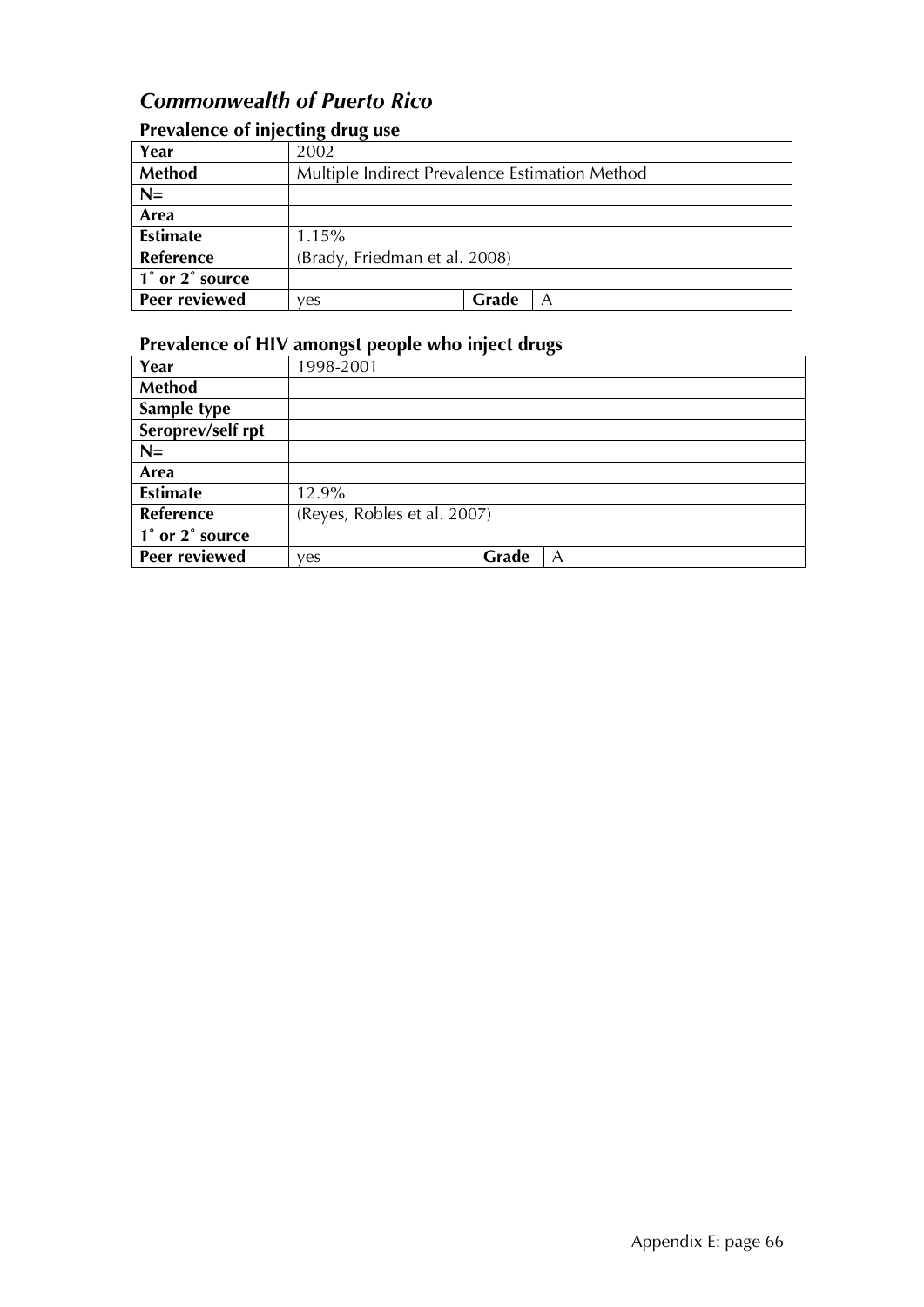### *Cuba*

### **Prevalence of injecting drug use**

| Year                 | . .     |
|----------------------|---------|
| <b>Method</b>        |         |
| $N=$                 |         |
| Area                 |         |
| <b>Estimate</b>      | No Data |
| Reference            |         |
| 1° or 2° source      |         |
| <b>Peer reviewed</b> | Grade   |

| Year              |                                  |
|-------------------|----------------------------------|
| Method            |                                  |
| Sample type       |                                  |
| Seroprev/self rpt |                                  |
| $N=$              |                                  |
| Area              |                                  |
| <b>Estimate</b>   | No Data                          |
| <b>Reference</b>  | (World Health Organization 2004) |
| 1° or 2° source   |                                  |
| Peer reviewed     | Grade                            |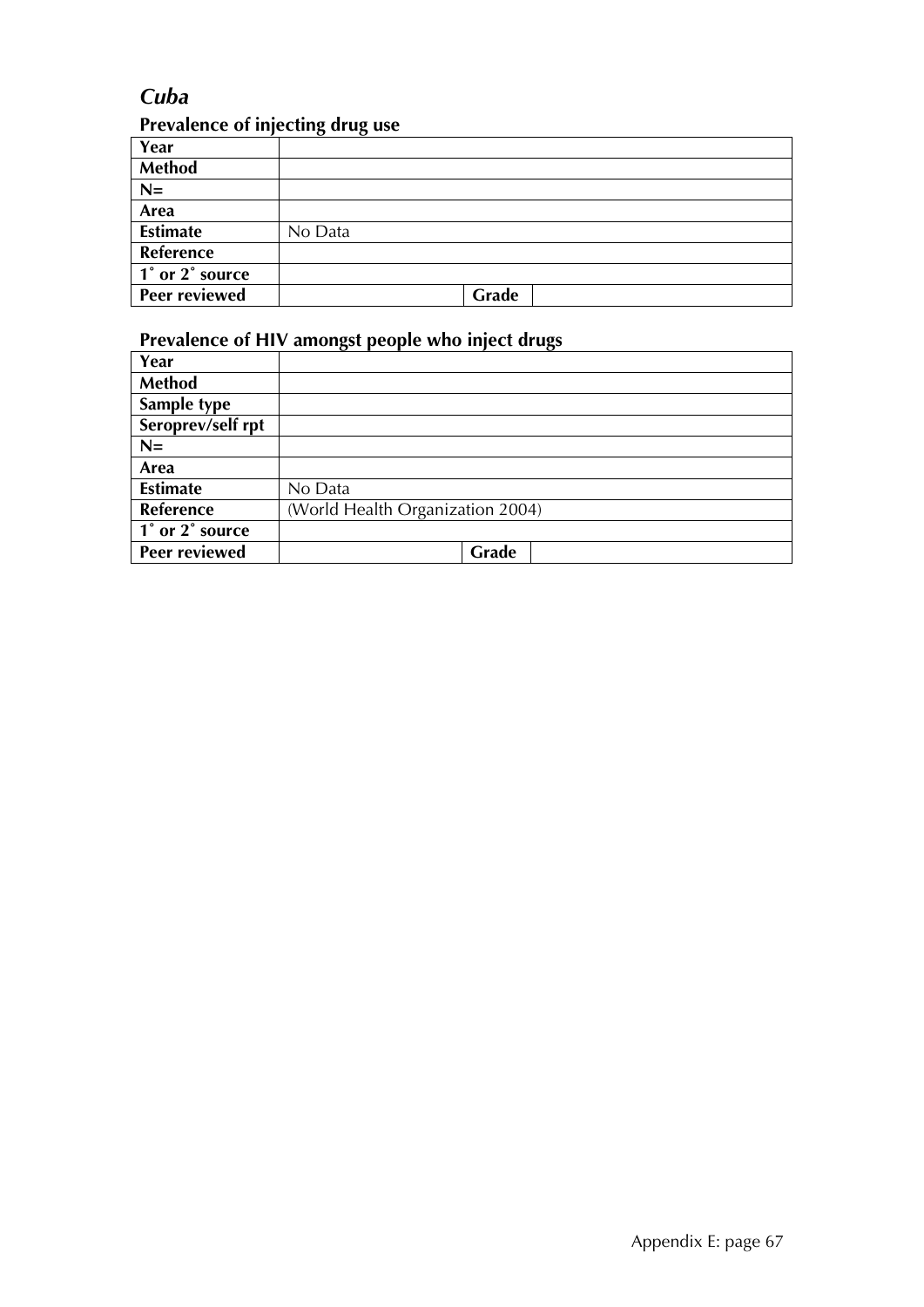### *Dominica*

### **Prevalence of injecting drug use**

| Year            |                                            |
|-----------------|--------------------------------------------|
| Method          |                                            |
| $N=$            |                                            |
| Area            |                                            |
| <b>Estimate</b> | No Data                                    |
| Reference       | (Inter-American Observatory on Drugs 2004) |
|                 | (CAREC 2007)                               |
| 1° or 2° source |                                            |
| Peer reviewed   | Grade                                      |

| Year                 |              |
|----------------------|--------------|
| <b>Method</b>        |              |
| Sample type          |              |
| Seroprev/self rpt    |              |
| $N=$                 |              |
| Area                 |              |
| <b>Estimate</b>      | No Data      |
| Reference            | (CAREC 2007) |
| 1° or 2° source      |              |
| <b>Peer reviewed</b> | Grade        |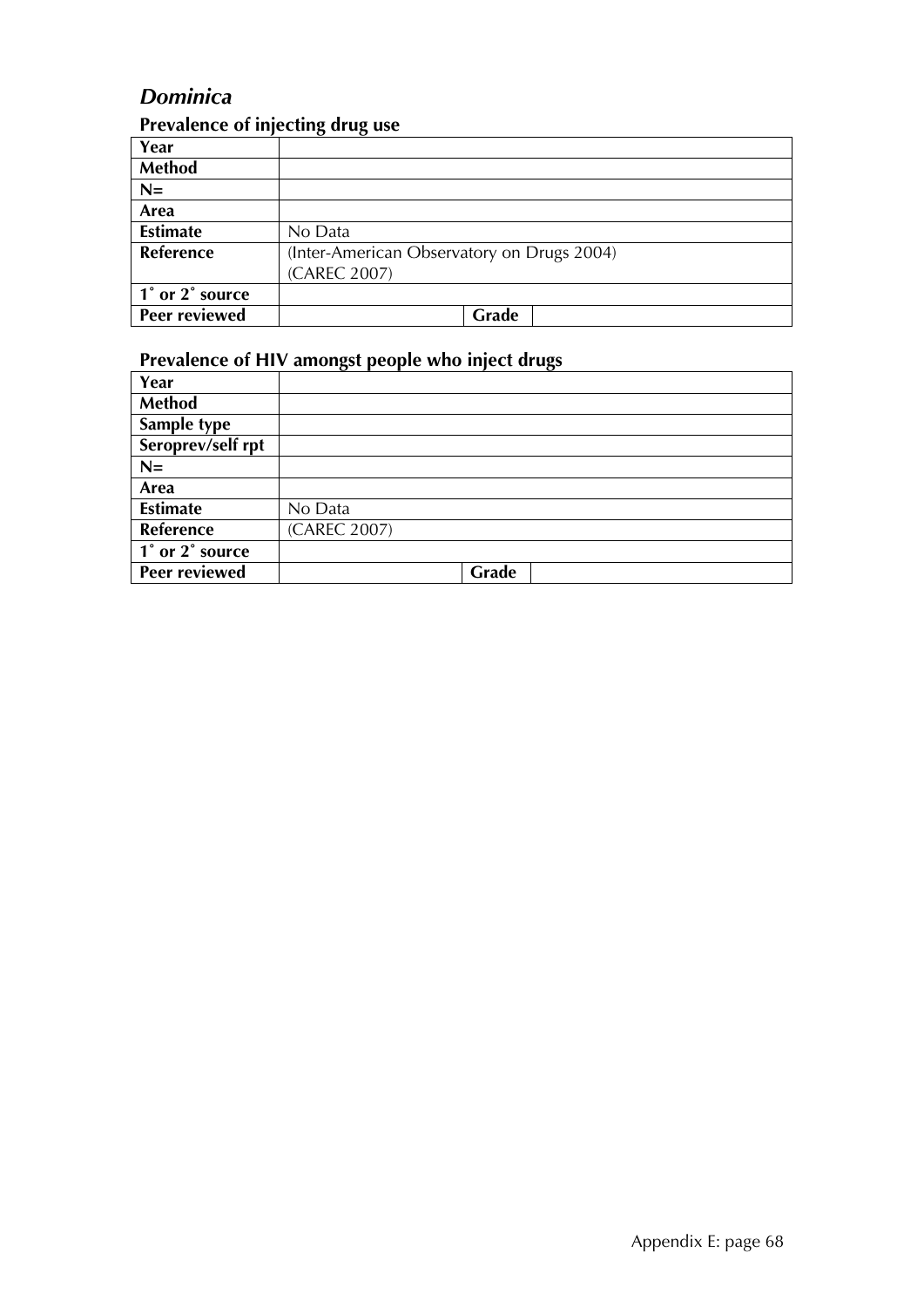### *Dominican Republic*

#### **Prevalence of injecting drug use**

|                      | ה־־־־                    |                                          |  |
|----------------------|--------------------------|------------------------------------------|--|
| Year                 | 1998                     |                                          |  |
| <b>Method</b>        |                          |                                          |  |
| $N=$                 |                          |                                          |  |
| Area                 |                          |                                          |  |
| <b>Estimate</b>      |                          | IDU reported to occur – extent not known |  |
| Reference            | (Ball, Rana et al. 1998) |                                          |  |
| 1° or 2° source      |                          |                                          |  |
| <b>Peer reviewed</b> | ves                      | Grade                                    |  |

| Year                 | 1998                                      |       |
|----------------------|-------------------------------------------|-------|
| <b>Method</b>        |                                           |       |
| Sample type          |                                           |       |
| Seroprev/self rpt    |                                           |       |
| $N=$                 |                                           |       |
| Area                 |                                           |       |
| <b>Estimate</b>      | HIV among IDU reported - extent not known |       |
| <b>Reference</b>     | (Ball, Rana et al. 1998)                  |       |
| 1° or 2° source      |                                           |       |
| <b>Peer reviewed</b> | ves                                       | Grade |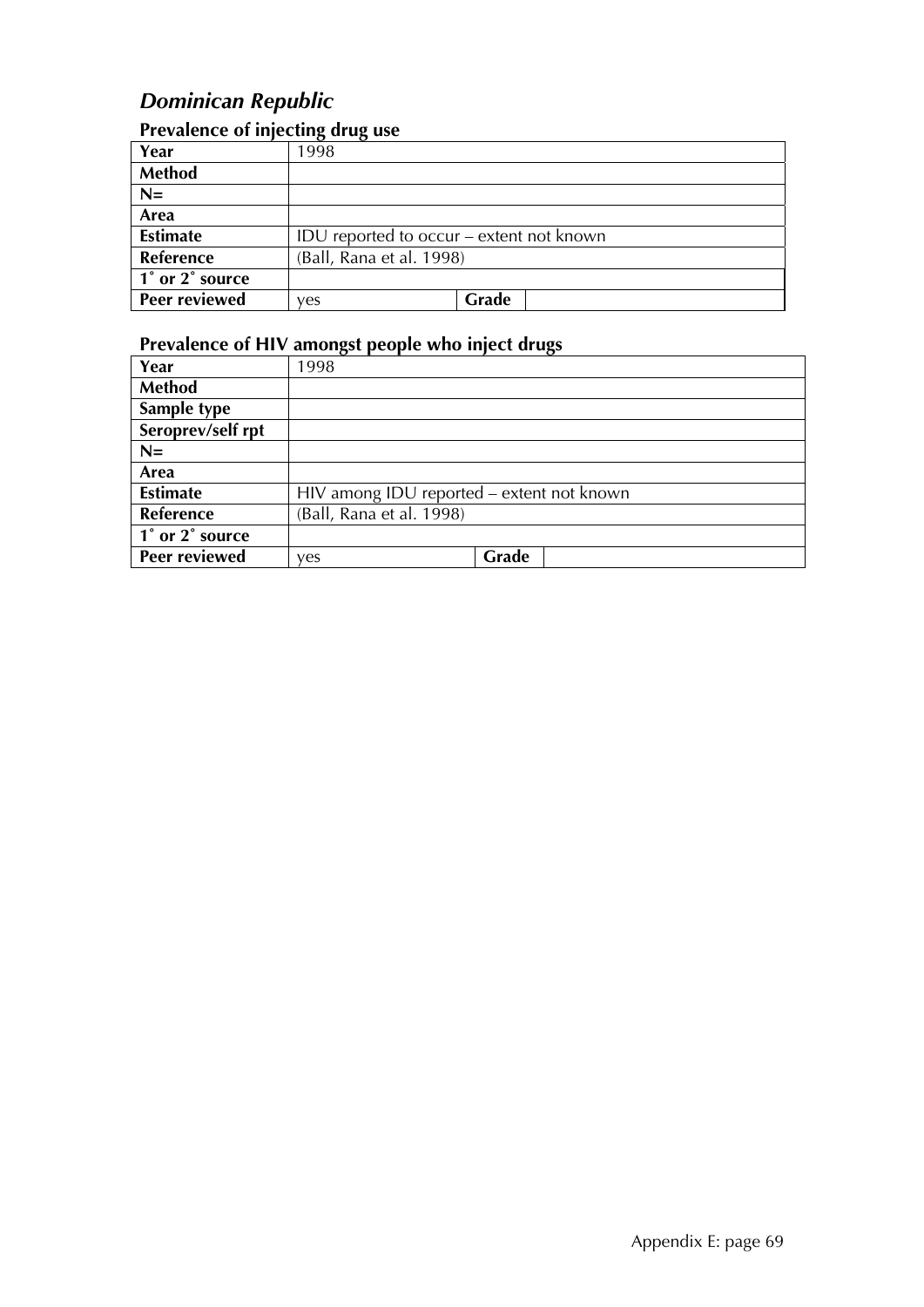### *Grenada*

#### **Prevalence of injecting drug use**

| Year                 |              |
|----------------------|--------------|
| <b>Method</b>        |              |
| $N=$                 |              |
| Area                 |              |
| <b>Estimate</b>      | No Data      |
| Reference            | (CAREC 2007) |
| 1° or 2° source      |              |
| <b>Peer reviewed</b> | Grade        |

| Year                                                       |              |
|------------------------------------------------------------|--------------|
| <b>Method</b>                                              |              |
| Sample type                                                |              |
| Seroprev/self rpt                                          |              |
| $N=$                                                       |              |
| Area                                                       |              |
| <b>Estimate</b>                                            | No Data      |
| Reference                                                  | (CAREC 2007) |
| $\overline{1^{\degree}$ or $\overline{2^{\degree}}$ source |              |
| Peer reviewed                                              | Grade        |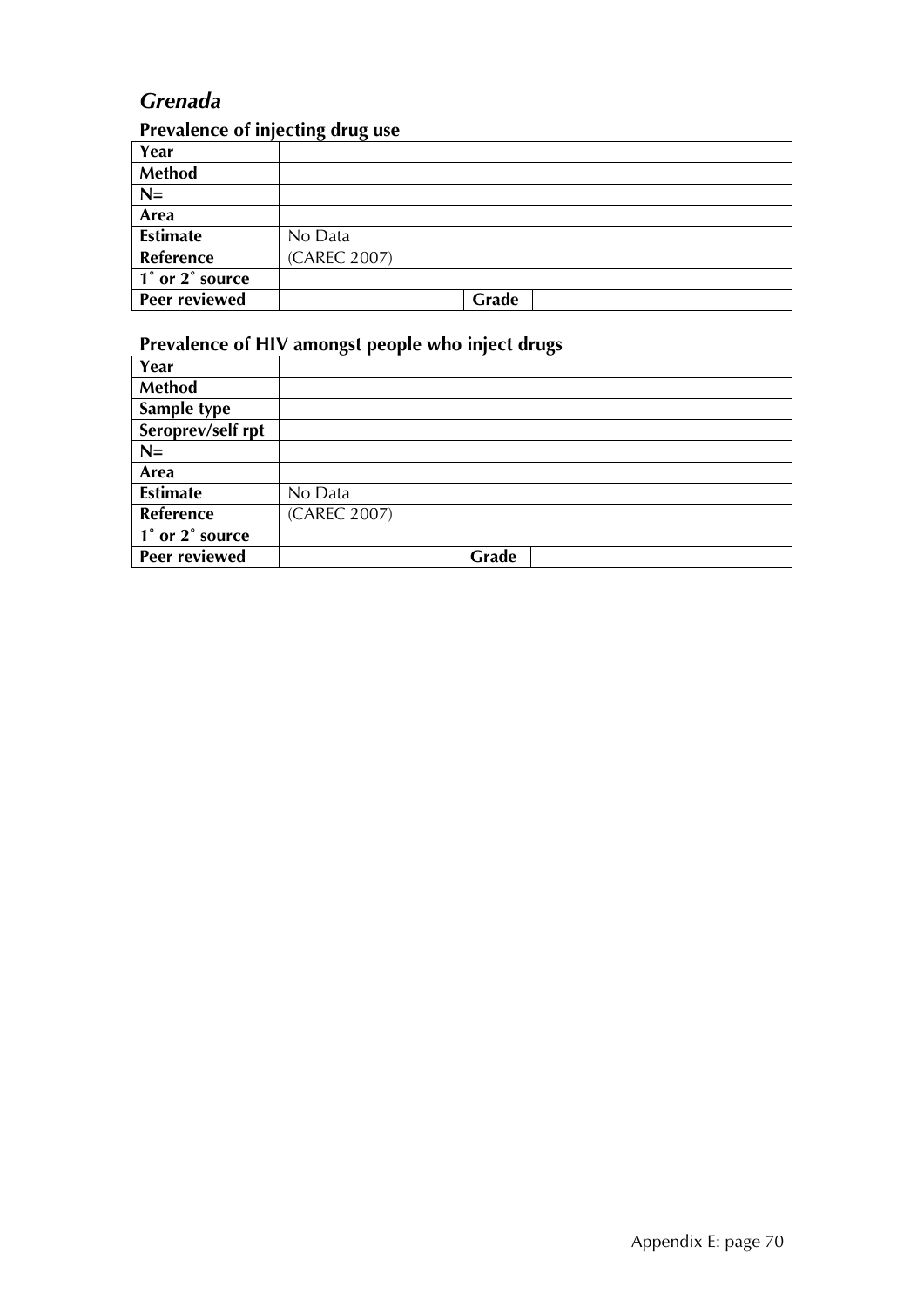### *Haiti*

### **Prevalence of injecting drug use**

| Year             | 2007                                       |
|------------------|--------------------------------------------|
| Method           |                                            |
| $N=$             |                                            |
| Area             |                                            |
| <b>Estimate</b>  | IDU reported to occur – extent not known   |
| <b>Reference</b> | (CAREC 2007)                               |
|                  | (Inter-American Observatory on Drugs 2004) |
|                  | (Hepburn and Lawitz 2004)                  |
| 1° or 2° source  |                                            |
| Peer reviewed    | Grade                                      |

| Year              |                                  |
|-------------------|----------------------------------|
| Method            |                                  |
| Sample type       |                                  |
| Seroprev/self rpt |                                  |
| $N=$              |                                  |
| Area              |                                  |
| <b>Estimate</b>   | No Data                          |
| <b>Reference</b>  | (CAREC 2007)                     |
|                   | (World Health Organization 2003) |
|                   | (Gaillard, Boulos et al. 2006)   |
| 1° or 2° source   |                                  |
| Peer reviewed     | Grade                            |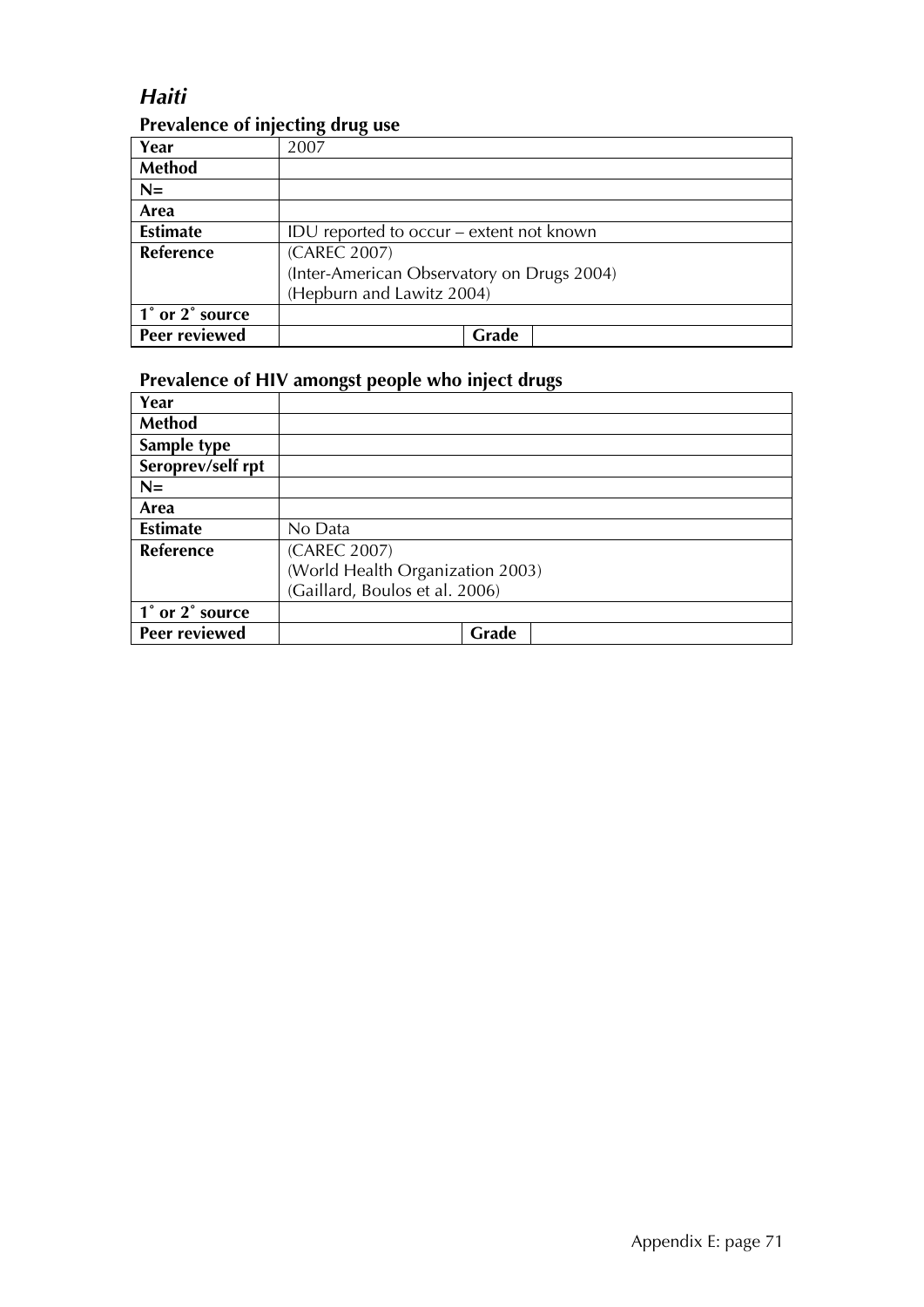### *Jamaica*

### **Prevalence of injecting drug use**

| Year            | 2007                                     |  |  |
|-----------------|------------------------------------------|--|--|
| <b>Method</b>   |                                          |  |  |
| $N=$            |                                          |  |  |
| Area            |                                          |  |  |
| <b>Estimate</b> | IDU reported to occur – extent not known |  |  |
| Reference       | (CAREC 2007)                             |  |  |
| 1° or 2° source |                                          |  |  |
| Peer reviewed   | Grade                                    |  |  |

| Year              | 2004, 2005, 2006, 2007                    |  |  |  |
|-------------------|-------------------------------------------|--|--|--|
| <b>Method</b>     |                                           |  |  |  |
| Sample type       |                                           |  |  |  |
| Seroprev/self rpt |                                           |  |  |  |
| $N =$             |                                           |  |  |  |
| Area              |                                           |  |  |  |
| <b>Estimate</b>   | HIV among IDU reported – extent not known |  |  |  |
| <b>Reference</b>  | (CAREC 2007)                              |  |  |  |
|                   | (Figueroa 2004)                           |  |  |  |
|                   | (Vickers, Alveranga et al. 2005)          |  |  |  |
|                   | (National HIV/STD Control Programme 2006) |  |  |  |
| 1° or 2° source   |                                           |  |  |  |
| Peer reviewed     | Grade                                     |  |  |  |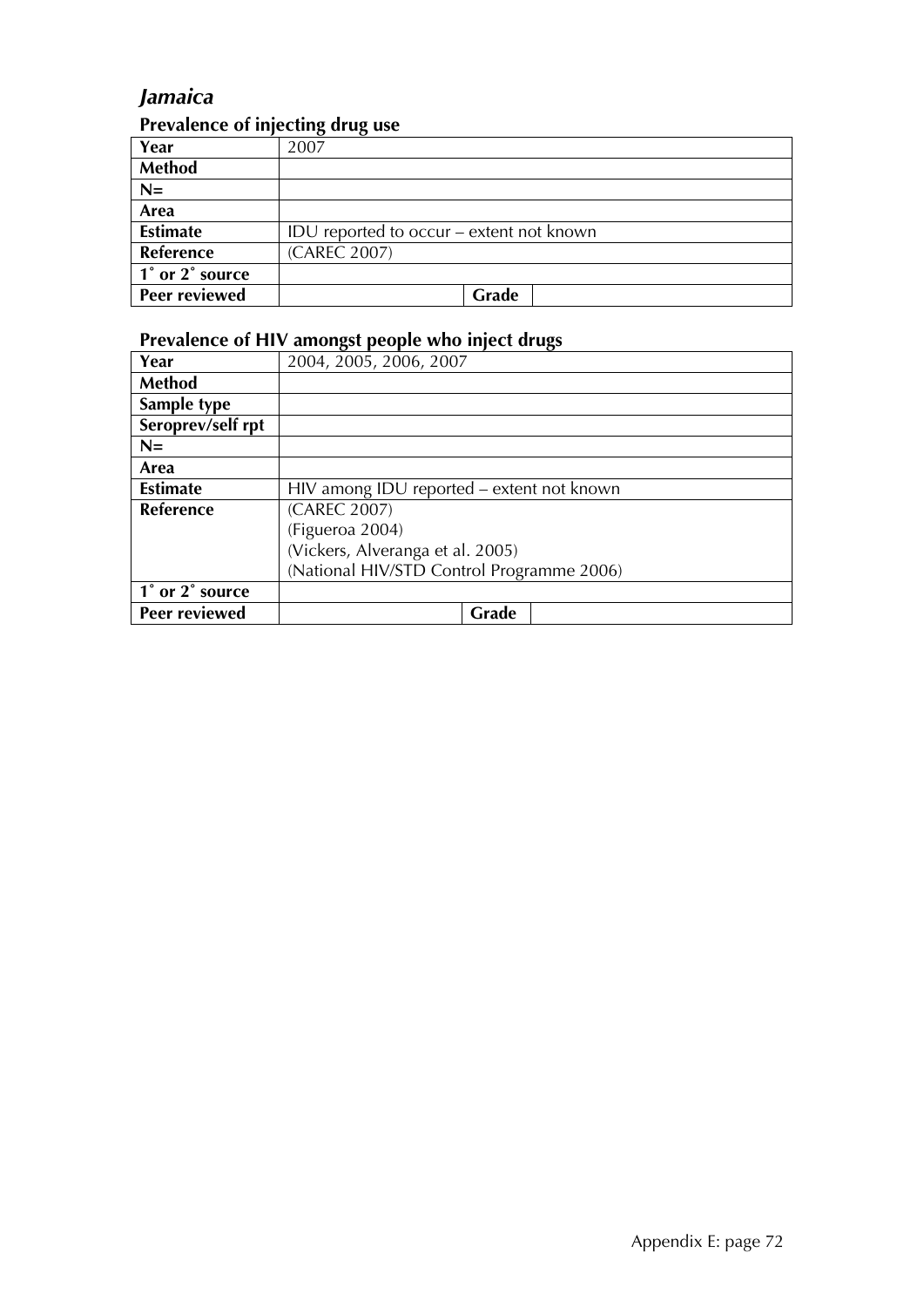### *Saint Kitts and Nevis*

#### **Prevalence of injecting drug use**

| Year            |                                            |  |
|-----------------|--------------------------------------------|--|
| <b>Method</b>   |                                            |  |
| $N=$            |                                            |  |
| Area            |                                            |  |
| <b>Estimate</b> | No Data                                    |  |
| Reference       | (Inter-American Observatory on Drugs 2004) |  |
| 1° or 2° source |                                            |  |
| Peer reviewed   | Grade                                      |  |

| Year                                                       |              |
|------------------------------------------------------------|--------------|
| <b>Method</b>                                              |              |
| Sample type                                                |              |
| Seroprev/self rpt                                          |              |
| $N=$                                                       |              |
| Area                                                       |              |
| <b>Estimate</b>                                            | No Data      |
| Reference                                                  | (CAREC 2007) |
| $\overline{1^{\degree}$ or $\overline{2^{\degree}}$ source |              |
| Peer reviewed                                              | Grade        |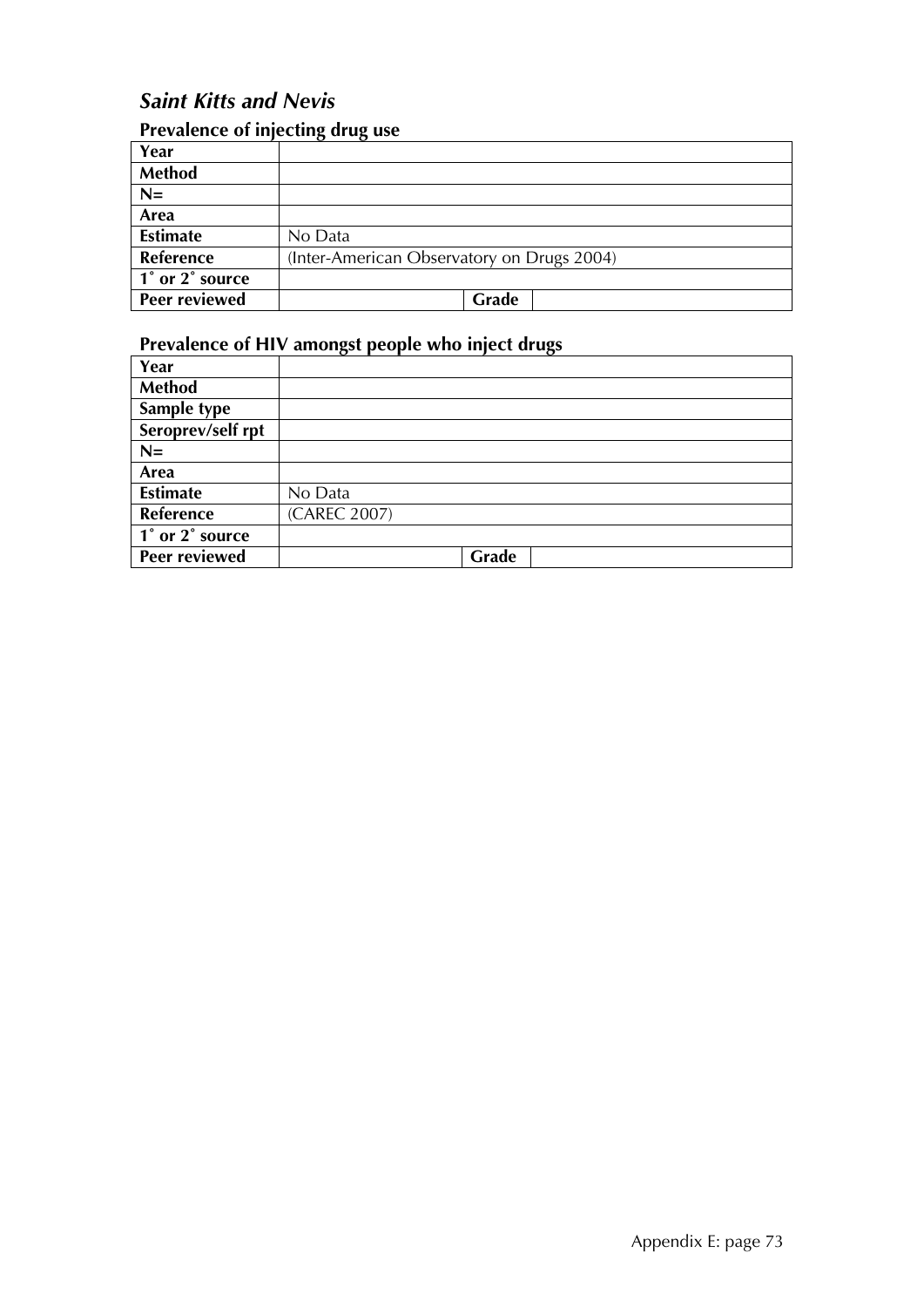### *Saint Lucia*

### **Prevalence of injecting drug use**

| Year                 |                                            |  |
|----------------------|--------------------------------------------|--|
| <b>Method</b>        |                                            |  |
| $N=$                 |                                            |  |
| Area                 |                                            |  |
| <b>Estimate</b>      | No Data                                    |  |
| <b>Reference</b>     | (Inter-American Observatory on Drugs 2004) |  |
| 1° or 2° source      |                                            |  |
| <b>Peer reviewed</b> | Grade                                      |  |

| Year                                                       |              |
|------------------------------------------------------------|--------------|
| <b>Method</b>                                              |              |
| Sample type                                                |              |
| Seroprev/self rpt                                          |              |
| $N=$                                                       |              |
| Area                                                       |              |
| <b>Estimate</b>                                            | No Data      |
| Reference                                                  | (CAREC 2007) |
| $\overline{1^{\degree}$ or $\overline{2^{\degree}}$ source |              |
| Peer reviewed                                              | Grade        |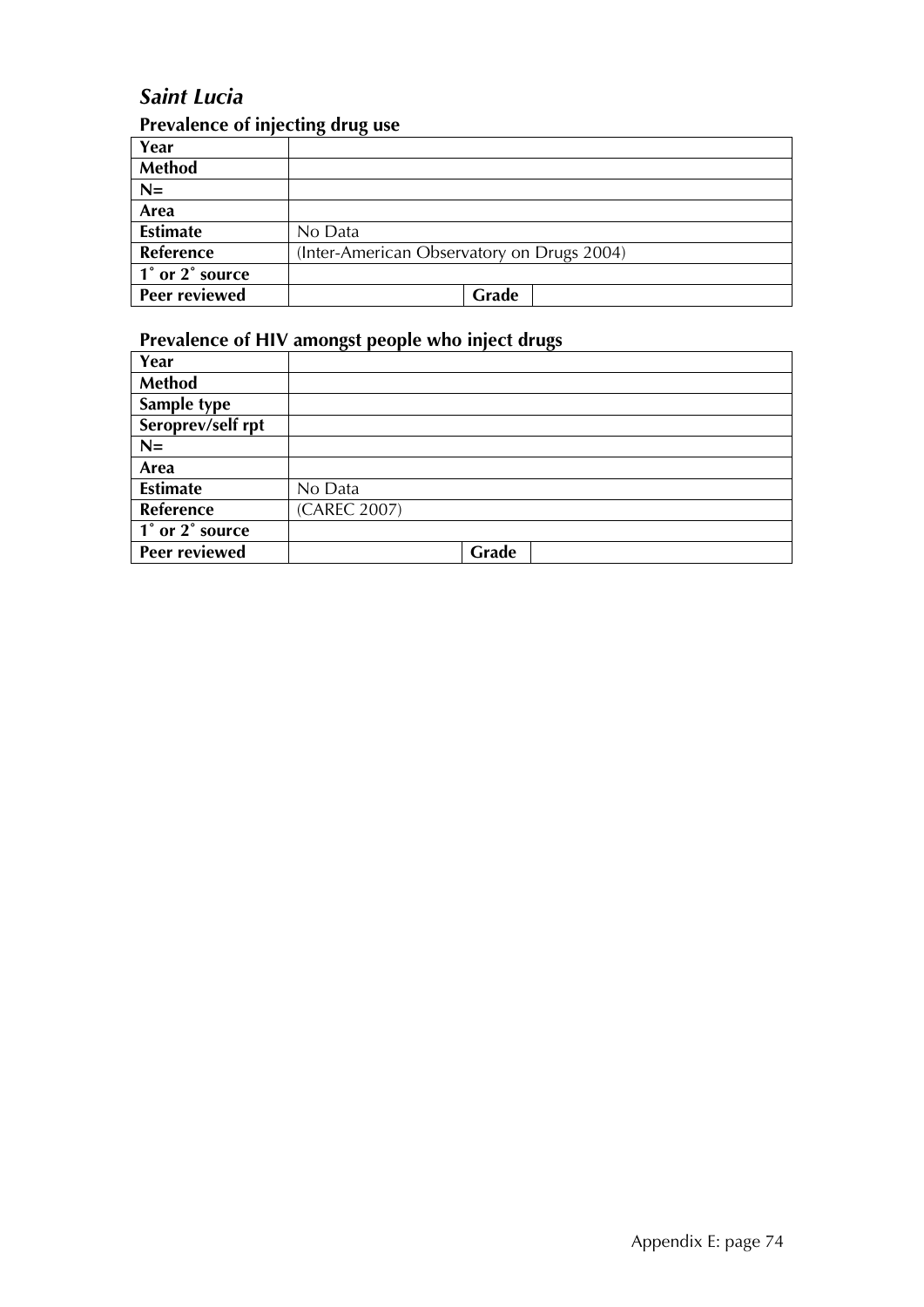### *Saint Vincent & Grenadines*

| Prevalence of injecting drug use |              |  |  |
|----------------------------------|--------------|--|--|
| Year                             |              |  |  |
| <b>Method</b>                    |              |  |  |
| $N=$                             |              |  |  |
| Area                             |              |  |  |
| <b>Estimate</b>                  | No Data      |  |  |
| <b>Reference</b>                 | (CAREC 2007) |  |  |
| 1° or 2° source                  |              |  |  |
| Peer reviewed                    | Grade        |  |  |

| Year                 |              |
|----------------------|--------------|
| <b>Method</b>        |              |
| Sample type          |              |
| Seroprev/self rpt    |              |
| $N=$                 |              |
| Area                 |              |
| <b>Estimate</b>      | No Data      |
| Reference            | (CAREC 2007) |
| 1° or 2° source      |              |
| <b>Peer reviewed</b> | Grade        |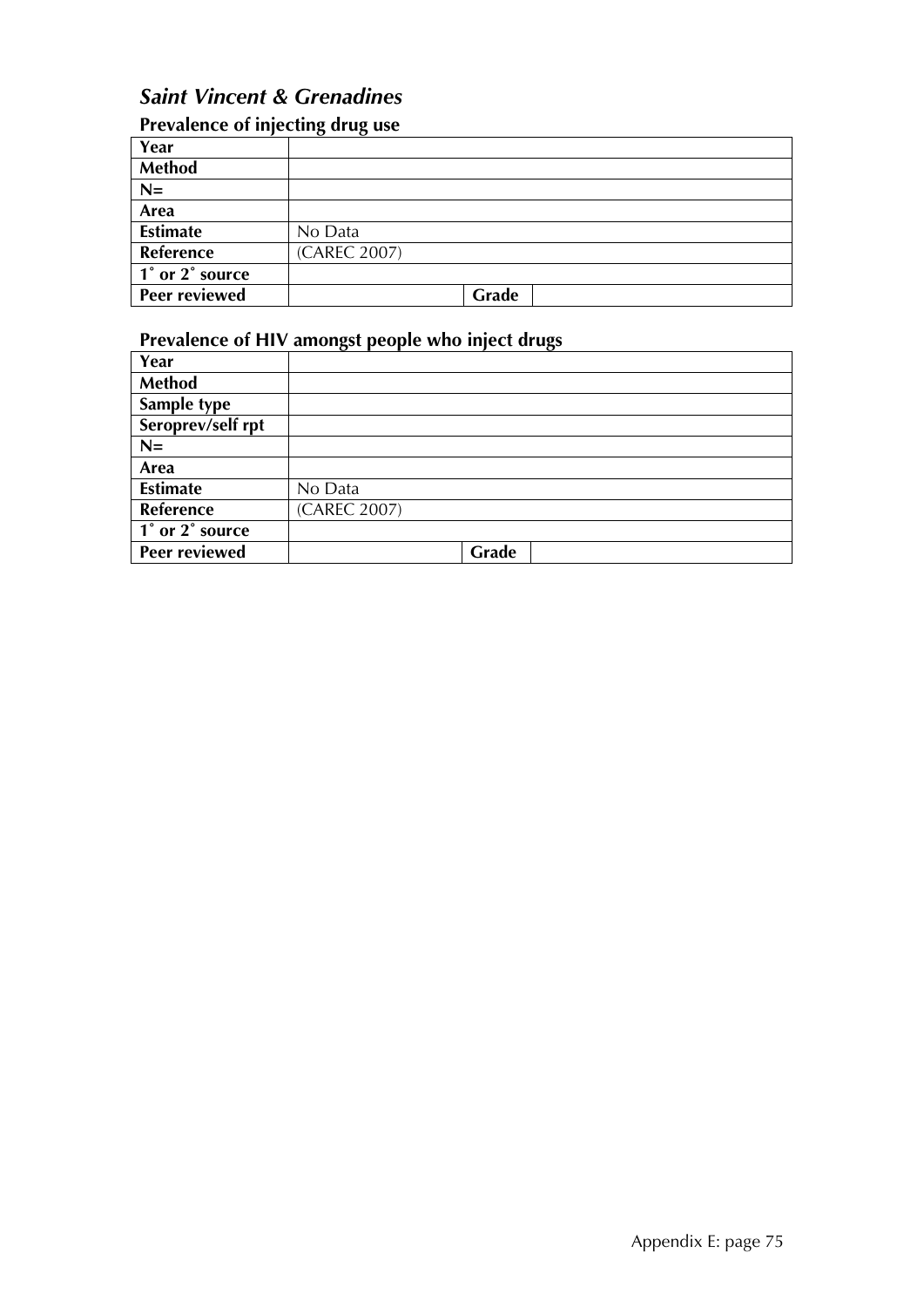### *Trinidad and Tobago*

### **Prevalence of injecting drug use**

| Year            |                                    |  |
|-----------------|------------------------------------|--|
| <b>Method</b>   |                                    |  |
| $N=$            |                                    |  |
| Area            |                                    |  |
| <b>Estimate</b> | No Data                            |  |
| Reference       | (Djumalieva, Imamshah et al. 2002) |  |
| 1° or 2° source |                                    |  |
| Peer reviewed   | Grade                              |  |

| Year                                                       |              |
|------------------------------------------------------------|--------------|
| <b>Method</b>                                              |              |
| Sample type                                                |              |
| Seroprev/self rpt                                          |              |
| $N=$                                                       |              |
| Area                                                       |              |
| <b>Estimate</b>                                            | No Data      |
| Reference                                                  | (CAREC 2007) |
| $\overline{1^{\degree}$ or $\overline{2^{\degree}}$ source |              |
| <b>Peer reviewed</b>                                       | Grade        |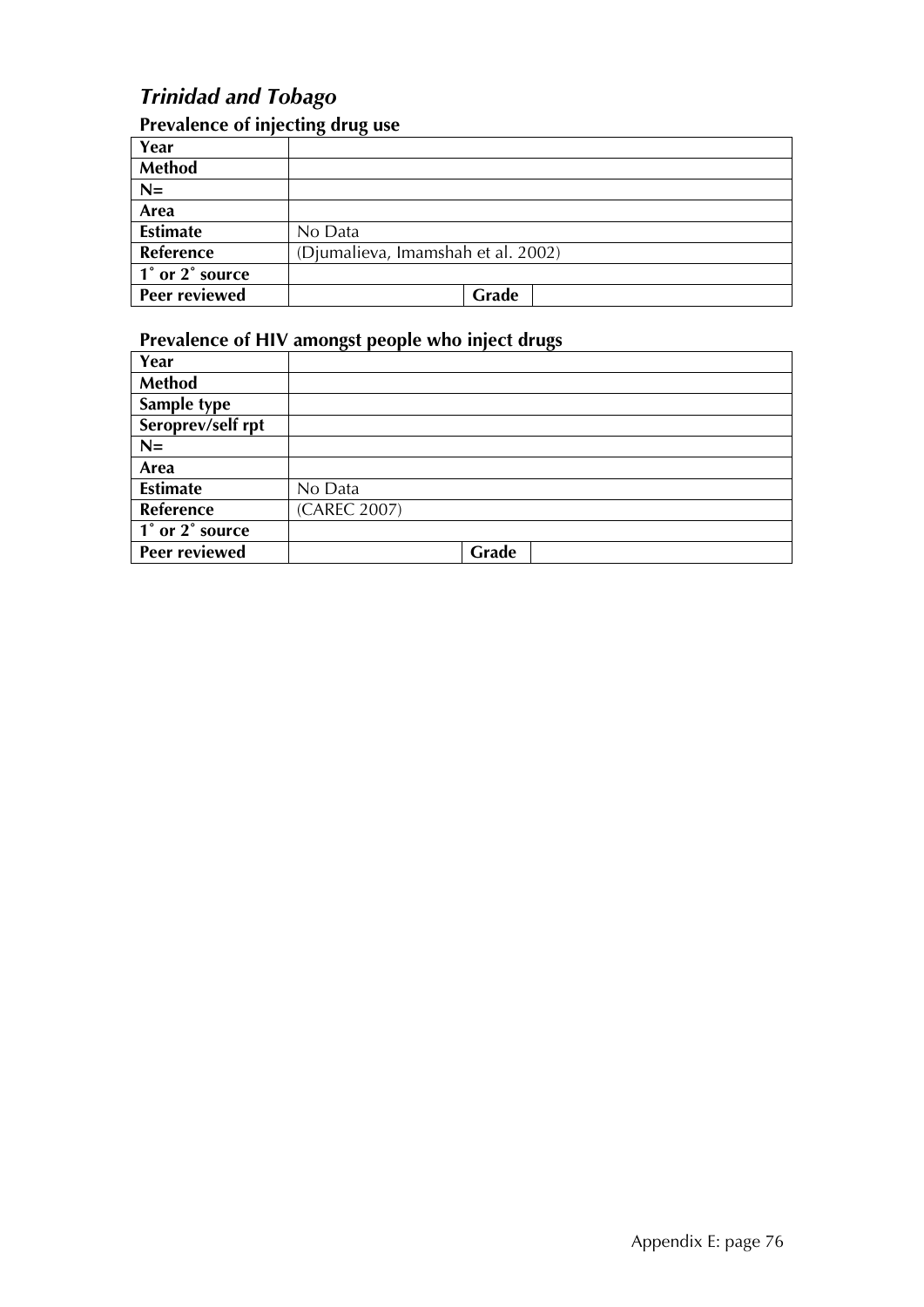# **Latin America**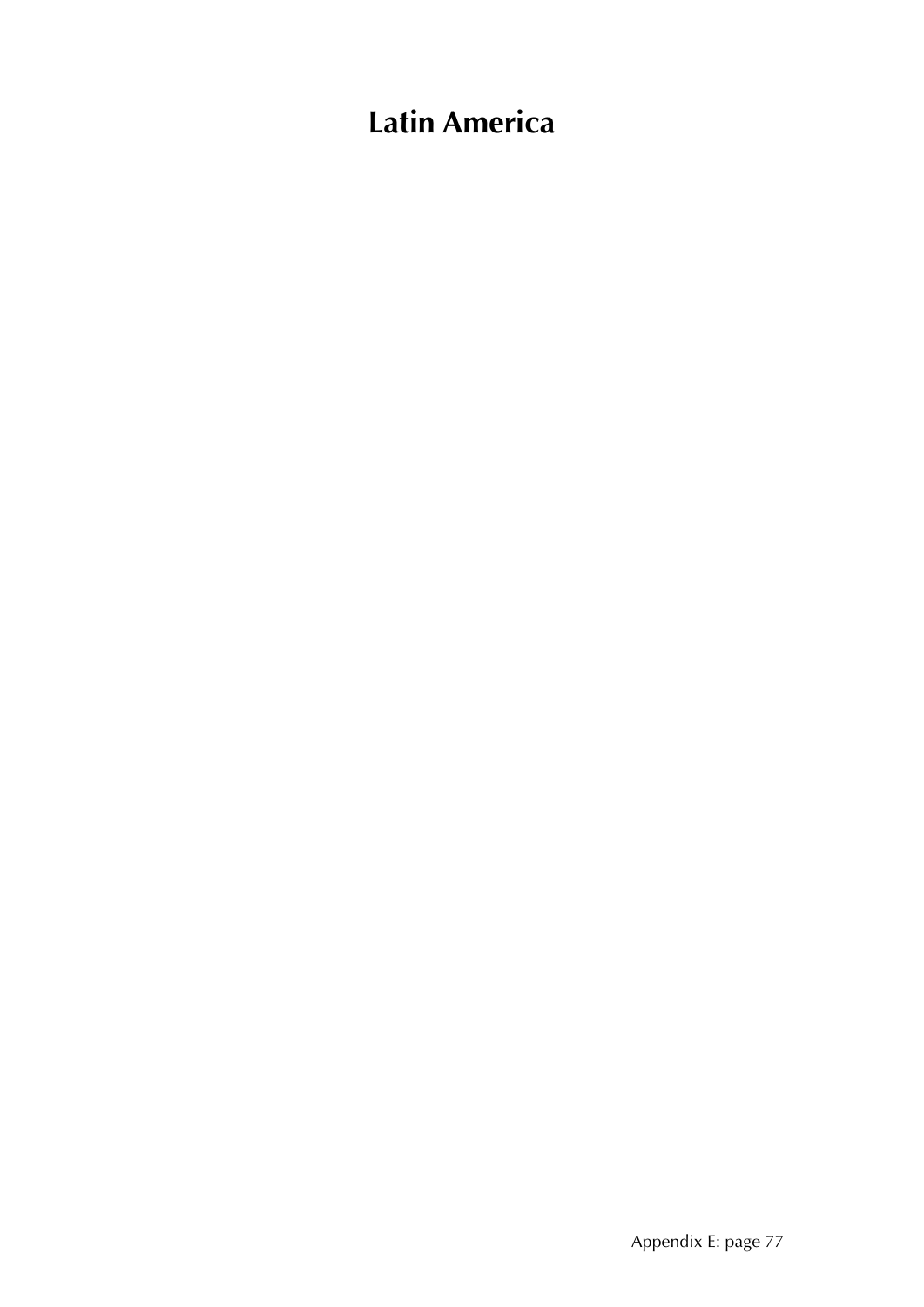### *Argentina*

#### **Prevalence of injecting drug use**

*Low***:** 

| LV IV .                                      |                                                                                                                                                                                                                                                                                                                                                              |       |    |  |
|----------------------------------------------|--------------------------------------------------------------------------------------------------------------------------------------------------------------------------------------------------------------------------------------------------------------------------------------------------------------------------------------------------------------|-------|----|--|
| Year                                         | 1999                                                                                                                                                                                                                                                                                                                                                         |       |    |  |
| Method                                       | Government estimate                                                                                                                                                                                                                                                                                                                                          |       |    |  |
| $N=$                                         |                                                                                                                                                                                                                                                                                                                                                              |       |    |  |
| Area                                         |                                                                                                                                                                                                                                                                                                                                                              |       |    |  |
| <b>Estimate</b>                              | 64,500                                                                                                                                                                                                                                                                                                                                                       |       |    |  |
| Reference                                    | Bloch C, Procupet A, Kaufmann R, Tecilla E. Perfil epidemiológico<br>de los usuarios de drogas inyectables enfermos de SIDA en<br>laArgentina. In: Boletín sobre el SIDA en la República Argentina<br>Año VII, no. 19. Ministerio de Salud, Unidad Coordinadora<br>Ejecutora VIH/SIDA y ETS, Setiembre 2000. As cited in (Rodriguez,<br>Marques et al. 2002) |       |    |  |
| $\overline{1}^{\circ}$ or $2^{\circ}$ source |                                                                                                                                                                                                                                                                                                                                                              |       |    |  |
| Peer reviewed                                | non peer reviewed                                                                                                                                                                                                                                                                                                                                            | Grade | D1 |  |
| - - - -                                      |                                                                                                                                                                                                                                                                                                                                                              |       |    |  |

#### **Calculation**

Prevalence (15-64years) =  $64,500/22,611,000 = 0.2853\%$ 

**High:** 

| .<br>Year                                    | 1999                                                                                                                                                                                                                               |       |    |  |  |
|----------------------------------------------|------------------------------------------------------------------------------------------------------------------------------------------------------------------------------------------------------------------------------------|-------|----|--|--|
| <b>Method</b>                                | Government estimate- not detailed                                                                                                                                                                                                  |       |    |  |  |
| $N=$                                         |                                                                                                                                                                                                                                    |       |    |  |  |
| Area                                         |                                                                                                                                                                                                                                    |       |    |  |  |
| <b>Estimate</b>                              | 67,158                                                                                                                                                                                                                             |       |    |  |  |
| Reference                                    | Estudio nacional sobre sustancias adictivas, Argentina. Buenos<br>Aires: Secretaría de Programación para la Prevención de la<br>Drogadicción y Lucha contra el Narcotrófico, 1999. As cited in<br>(Sosa-Estani, Rossi et al. 2003) |       |    |  |  |
| $\overline{1}^{\circ}$ or $2^{\circ}$ source |                                                                                                                                                                                                                                    |       |    |  |  |
| Peer reviewed                                | non peer reviewed                                                                                                                                                                                                                  | Grade | D1 |  |  |

Prevalence (15-64years) = 67,158/22,611,000 = 0.2970%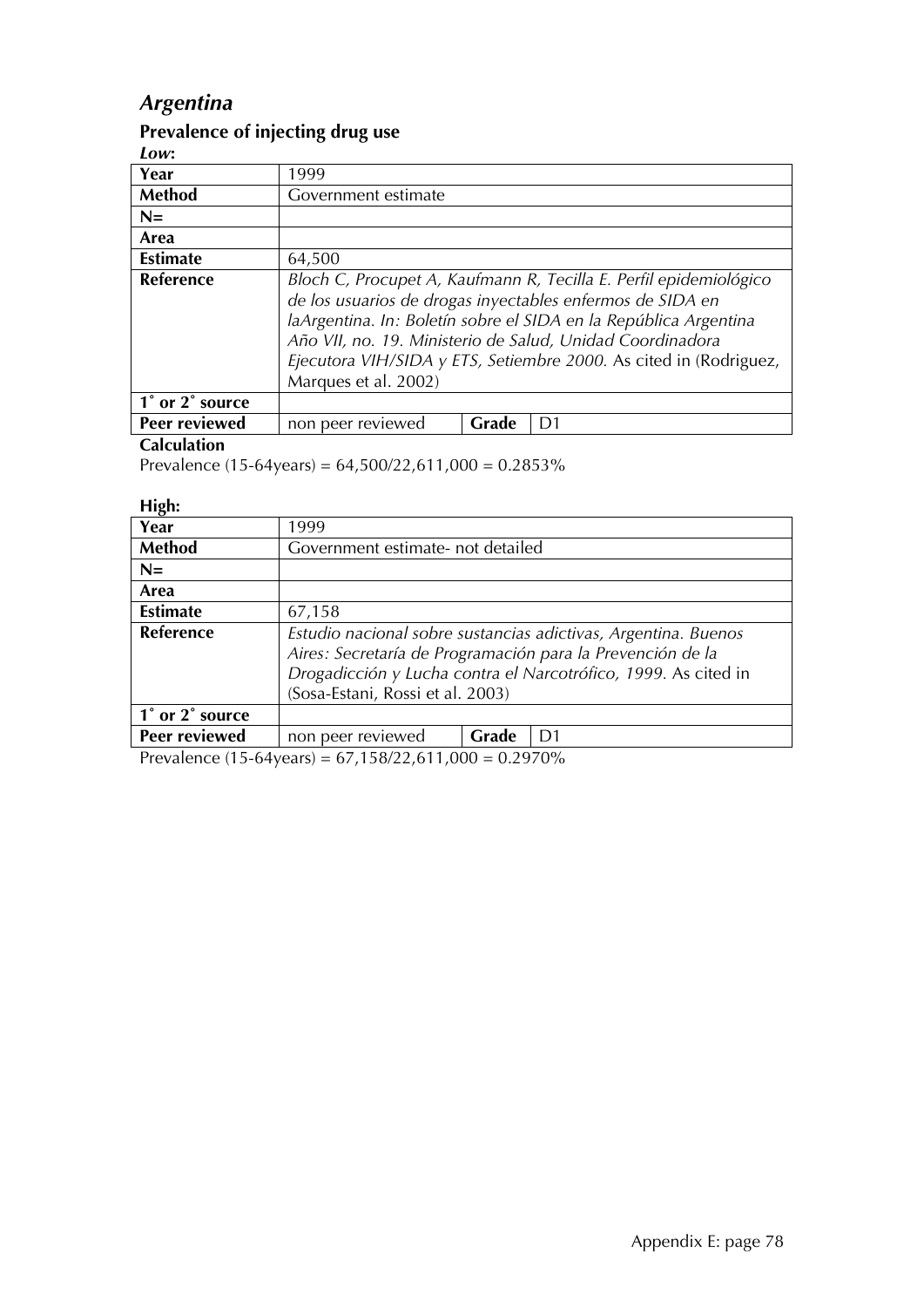#### **Prevalence of HIV amongst people who inject drugs**

| Year              | יידיים ייח<br>1987-1999                                        |       |   |  |  |
|-------------------|----------------------------------------------------------------|-------|---|--|--|
| <b>Method</b>     | Literature review                                              |       |   |  |  |
| Sample type       | Multi sample- Outpatient, Prisoner, Children in rehabilitation |       |   |  |  |
|                   | centres, hospitals and treatment samples                       |       |   |  |  |
| Seroprev/self rpt | Seroprevalence                                                 |       |   |  |  |
| $N=$              |                                                                |       |   |  |  |
| Area              |                                                                |       |   |  |  |
| <b>Estimate</b>   | High: 64% (Outpatient sample)                                  |       |   |  |  |
|                   | Low: 35.4% (Prisoner sample)                                   |       |   |  |  |
| Reference         | (Sosa-Estani, Rossi et al. 2003)                               |       |   |  |  |
| 1° or 2° source   |                                                                |       |   |  |  |
| Peer reviewed     | yes                                                            | Grade | A |  |  |

#### Within range:

| Year              | 2001                               |       |   |  |
|-------------------|------------------------------------|-------|---|--|
| Method            | Street recruited snowball sample   |       |   |  |
| Sample type       | Single population-street IDU       |       |   |  |
| Seroprev/self rpt |                                    |       |   |  |
| $N=$              | 174                                |       |   |  |
| Area              | <b>Buenos Aires</b>                |       |   |  |
| <b>Estimate</b>   | 44.25%                             |       |   |  |
| <b>Reference</b>  | (Weissenbacher, Rossi et al. 2003) |       |   |  |
| 1° or 2° source   |                                    |       |   |  |
| Peer reviewed     | ves                                | Grade | B |  |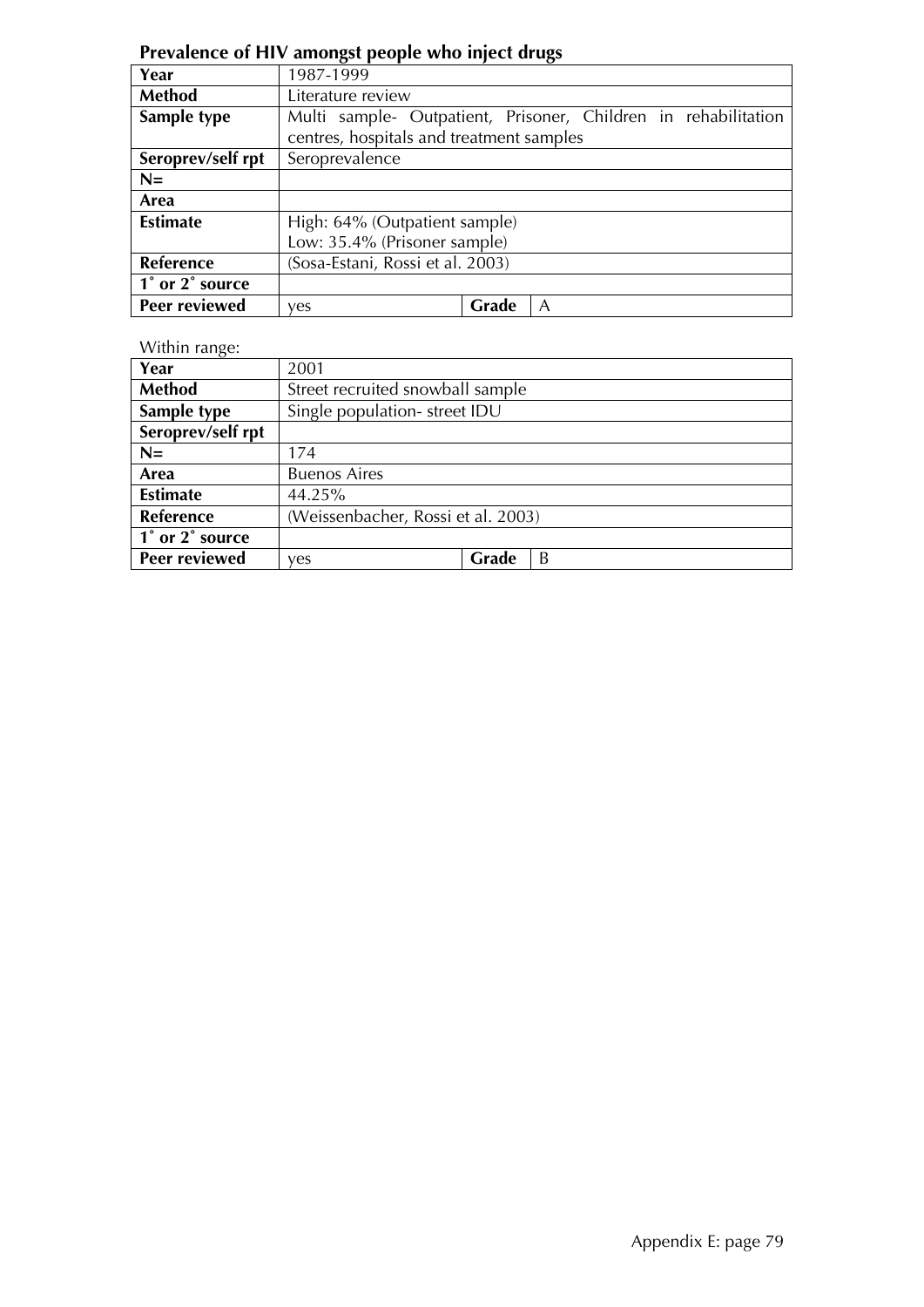### *Belize*

Prevalence of injecting drug use

| Year                 | $\epsilon$<br>$\cdots$ |       |                 |
|----------------------|------------------------|-------|-----------------|
| Method               |                        |       |                 |
| $N=$                 |                        |       |                 |
| Area                 |                        |       |                 |
| <b>Estimate</b>      | No reports of IDU      |       |                 |
| Reference            | (Manzanero 2008)       |       |                 |
| 1° or 2° source      |                        |       |                 |
| <b>Peer reviewed</b> |                        | Grade | $\qquad \qquad$ |

| Year                                         |                                         |
|----------------------------------------------|-----------------------------------------|
| Method                                       |                                         |
| Sample type                                  |                                         |
| Seroprev/self rpt                            |                                         |
| $N=$                                         |                                         |
| Area                                         |                                         |
| <b>Estimate</b>                              | No reports of HIV among IDU             |
| Reference                                    | (Pan American Health Organization 2004) |
|                                              | (CAREC 2007)                            |
|                                              | (Manzanero 2008)                        |
| $\overline{1}^{\circ}$ or $2^{\circ}$ source |                                         |
| Peer reviewed                                | Grade                                   |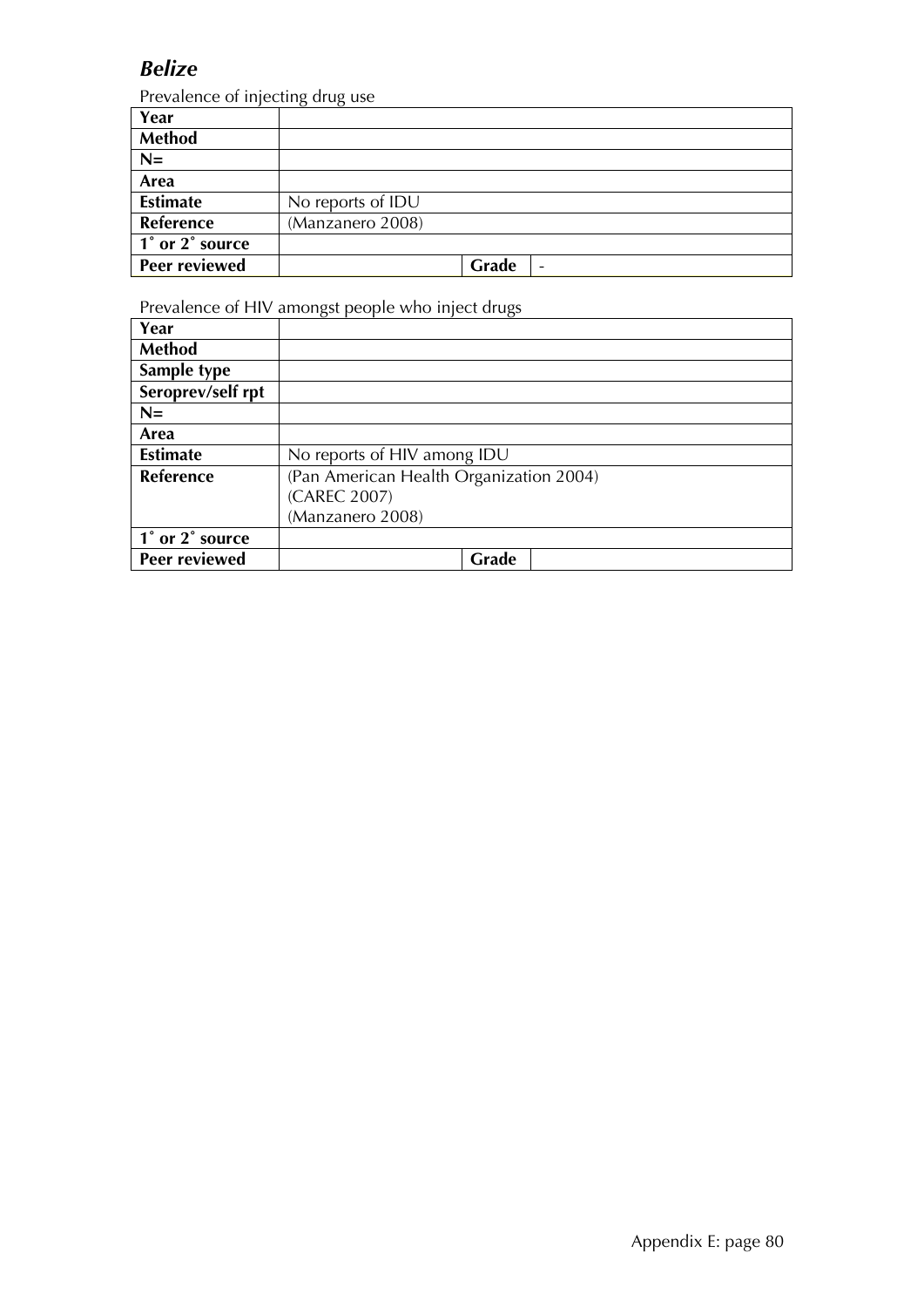## *Bolivia*

Prevalence of injecting drug use

| Year            | 2003                                     |
|-----------------|------------------------------------------|
| <b>Method</b>   |                                          |
| $N=$            |                                          |
| Area            |                                          |
| <b>Estimate</b> | IDU reported to occur – extent not known |
| Reference       | (Pan American Health Organization 2004)  |
| 1° or 2° source |                                          |
| Peer reviewed   | <b>Grade</b>                             |

| Year              | 2003                                    |
|-------------------|-----------------------------------------|
| <b>Method</b>     |                                         |
| Sample type       |                                         |
| Seroprev/self rpt |                                         |
| $N=$              |                                         |
| Area              |                                         |
| <b>Estimate</b>   | No reports of HIV among IDU             |
| Reference         | (Pan American Health Organization 2004) |
| 1° or 2° source   |                                         |
| Peer reviewed     | Grade                                   |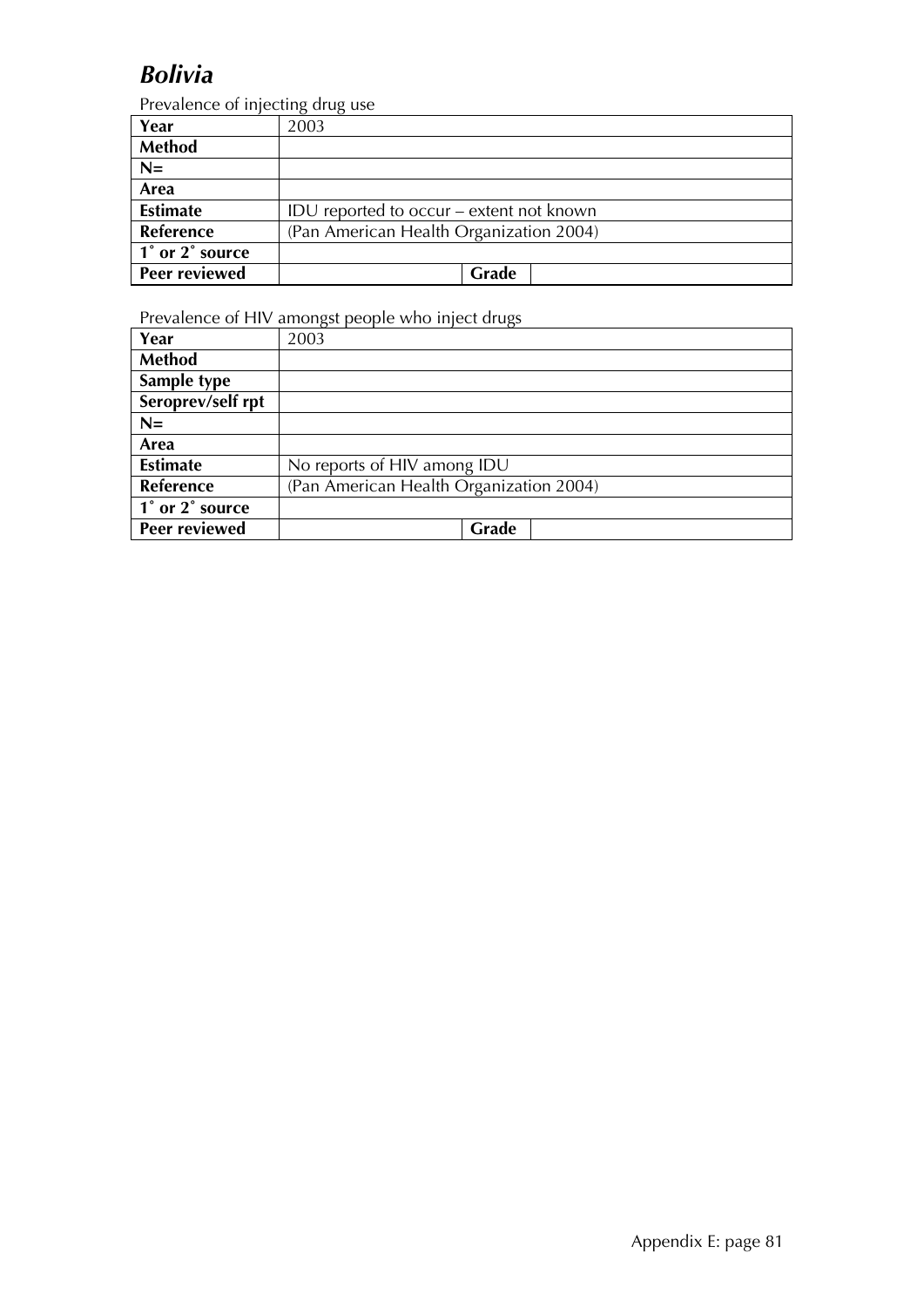### *Brazil*

| Year             | 2003                                      |       |  |  |
|------------------|-------------------------------------------|-------|--|--|
| Method           | Government estimate                       |       |  |  |
| $N=$             |                                           |       |  |  |
| Area             | National                                  |       |  |  |
| <b>Estimate</b>  | 800,000                                   |       |  |  |
|                  | $IDU =$ use in the last 12 months         |       |  |  |
| <b>Reference</b> | (Coordenação Nacional de DST e AIDS 2003) |       |  |  |
| 1° or 2° source  | secondary                                 |       |  |  |
| Peer reviewed    | non peer reviewed                         | Grade |  |  |

### **Prevalence of injecting drug use**

#### **Calculation:**

Prevalence of IDU (15-64 years) = 800,000/119,476,000 = 0.6696%

#### **HIV amongst people who inject drugs**

| Year              | 2000                                                        |       |                                                                 |
|-------------------|-------------------------------------------------------------|-------|-----------------------------------------------------------------|
| <b>Method</b>     | Multicentre survey                                          |       |                                                                 |
| Sample type       | multiple                                                    |       |                                                                 |
| Seroprev/self rpt |                                                             |       |                                                                 |
| $N=$              |                                                             |       |                                                                 |
| Area              | multicity                                                   |       |                                                                 |
| <b>Estimate</b>   | Regional differences pronounced                             |       |                                                                 |
|                   | 18-34% in cites in Sao Paulo                                |       |                                                                 |
|                   | 48.5-78% in cities in far south                             |       |                                                                 |
|                   | USE 78% as HIGH                                             |       |                                                                 |
|                   | USE 18% as LOW                                              |       |                                                                 |
| <b>Reference</b>  | Caiaffa TW, Proietti AF, Marques LF, Doneda D, Proietti AB, |       |                                                                 |
|                   |                                                             |       | Mingotti S, Deslandes S. Prevenção do HIV em Populações em      |
|                   |                                                             |       | UDs e Projeto Ajude-Brasil. In: Consumo de drogas desafios e    |
|                   |                                                             |       | perspectivas. Mesquita F, Seibel S (editors). São Paulo, Brazil |
|                   | Hucitec; 2000. As cited in                                  |       |                                                                 |
|                   | (Rodriguez, Marques et al. 2002)                            |       |                                                                 |
| 1° or 2° source   | secondary                                                   |       |                                                                 |
| Peer reviewed     | yes                                                         | Grade | A                                                               |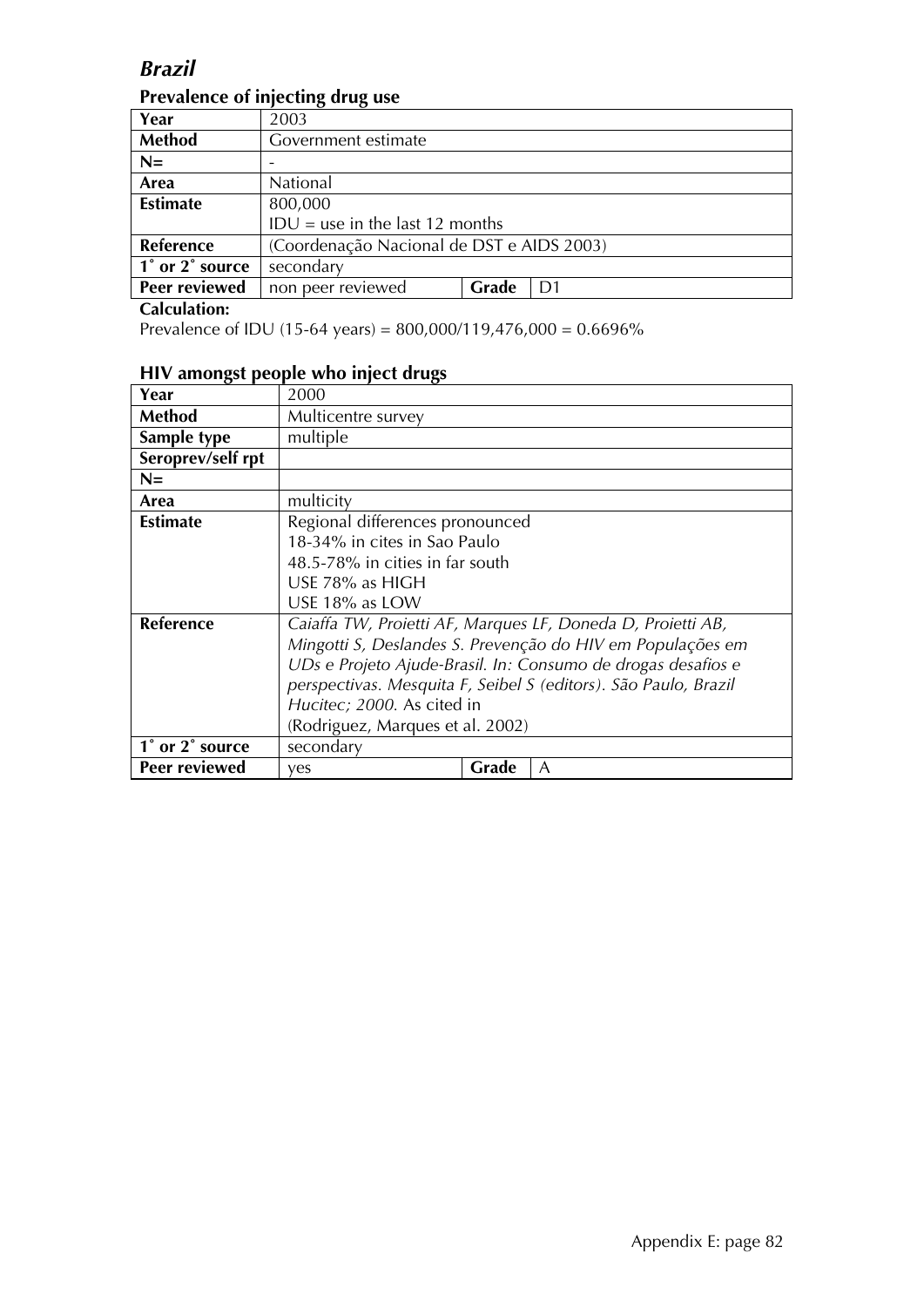| Within range:     |                                                                                                                                                                                                                                                                                                                                                                                                                         |       |   |
|-------------------|-------------------------------------------------------------------------------------------------------------------------------------------------------------------------------------------------------------------------------------------------------------------------------------------------------------------------------------------------------------------------------------------------------------------------|-------|---|
| Year              | 2000-2001                                                                                                                                                                                                                                                                                                                                                                                                               |       |   |
| Method            |                                                                                                                                                                                                                                                                                                                                                                                                                         |       |   |
| Sample type       |                                                                                                                                                                                                                                                                                                                                                                                                                         |       |   |
| Seroprev/self rpt |                                                                                                                                                                                                                                                                                                                                                                                                                         |       |   |
| $N=$              |                                                                                                                                                                                                                                                                                                                                                                                                                         |       |   |
| Area              | Port Alergre, Itajai                                                                                                                                                                                                                                                                                                                                                                                                    |       |   |
| <b>Estimate</b>   | High: 64.3%                                                                                                                                                                                                                                                                                                                                                                                                             |       |   |
|                   | Low: 31.0%                                                                                                                                                                                                                                                                                                                                                                                                              |       |   |
| <b>Reference</b>  | Caiaffa WT, Proietti FA, Carneiro-Proietti AB, Mingoti SA, Doneda<br>D, Gandolfi D, et al. Epidemiological Study of Injection Drug Users<br>in Brazil (AjUDE-Brasil Project). The dynamics of the Human<br>Immunodeficiency Virus epidemics in the south of Brazil:<br>Increasing role of injection drug users. Clinical Infectious Diseases.<br>2003; 37(Suppl 5): S376-81. As cited in<br>(Hacker, Malta et al. 2005) |       |   |
| 1° or 2° source   |                                                                                                                                                                                                                                                                                                                                                                                                                         |       |   |
| Peer reviewed     | yes                                                                                                                                                                                                                                                                                                                                                                                                                     | Grade | D |

| Year              | 1995-1997                                                       |  |
|-------------------|-----------------------------------------------------------------|--|
| Method            | State testing site, drug treatment centres, outpatient services |  |
| Sample type       | Multisite                                                       |  |
| Seroprev/self rpt |                                                                 |  |
| $N=$              | 203                                                             |  |
| Area              |                                                                 |  |
| <b>Estimate</b>   | 57.1%                                                           |  |
| <b>Reference</b>  | (Pechansky, Kessler et al. 2005)                                |  |
|                   | (Pechansky, Woody et al. 2006)                                  |  |
| 1° or 2° source   |                                                                 |  |
| Peer reviewed     | Grade<br>A<br>ves                                               |  |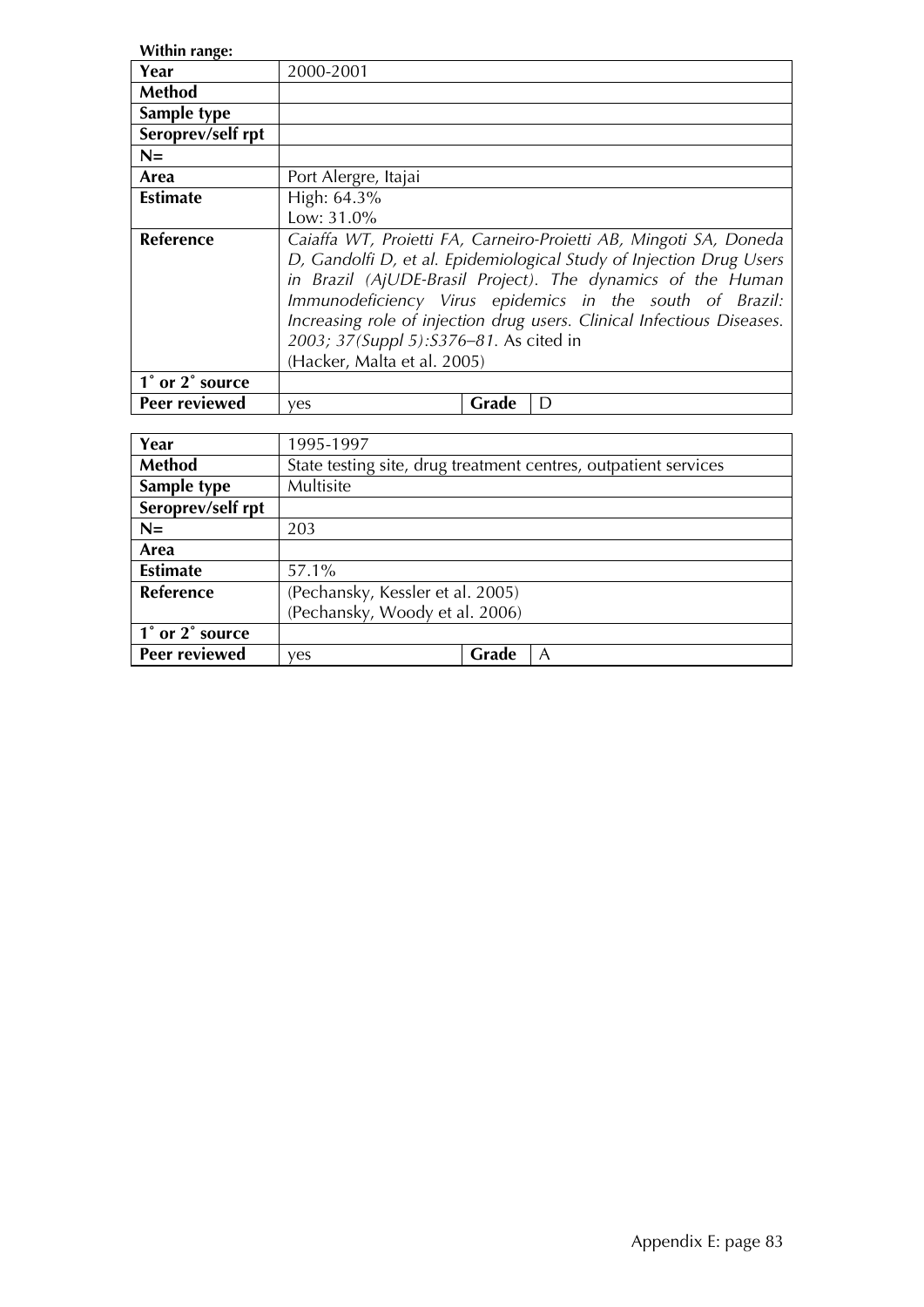### *Chile*

### **Prevalence of injecting drug use**

|                  | ־־־־־                                                        |       |                |
|------------------|--------------------------------------------------------------|-------|----------------|
| Year             | 2006                                                         |       |                |
| <b>Method</b>    |                                                              |       |                |
| $N=$             |                                                              |       |                |
| Area             | National                                                     |       |                |
| <b>Estimate</b>  | Lifetime injection 0.38% 15-64 year olds                     |       |                |
| <b>Reference</b> | (Consejo Nacional Para El Control De Estupefacients (CONACE) |       |                |
|                  | 2006)                                                        |       |                |
| 1° or 2° source  | secondary                                                    |       |                |
| Peer reviewed    | non peer reviewed                                            | Grade | D <sub>1</sub> |

| Year              | 2005                                      |       |  |  |
|-------------------|-------------------------------------------|-------|--|--|
| <b>Method</b>     |                                           |       |  |  |
| Sample type       |                                           |       |  |  |
| Seroprev/self rpt |                                           |       |  |  |
| $N=$              |                                           |       |  |  |
| Area              |                                           |       |  |  |
| <b>Estimate</b>   | HIV among IDU reported – extent not known |       |  |  |
| Reference         | (Global Fund 2002)                        |       |  |  |
|                   | (Comision Nacional de Sida-Conasida 2005) |       |  |  |
| 1° or 2° source   | secondary                                 |       |  |  |
| Peer reviewed     |                                           | Grade |  |  |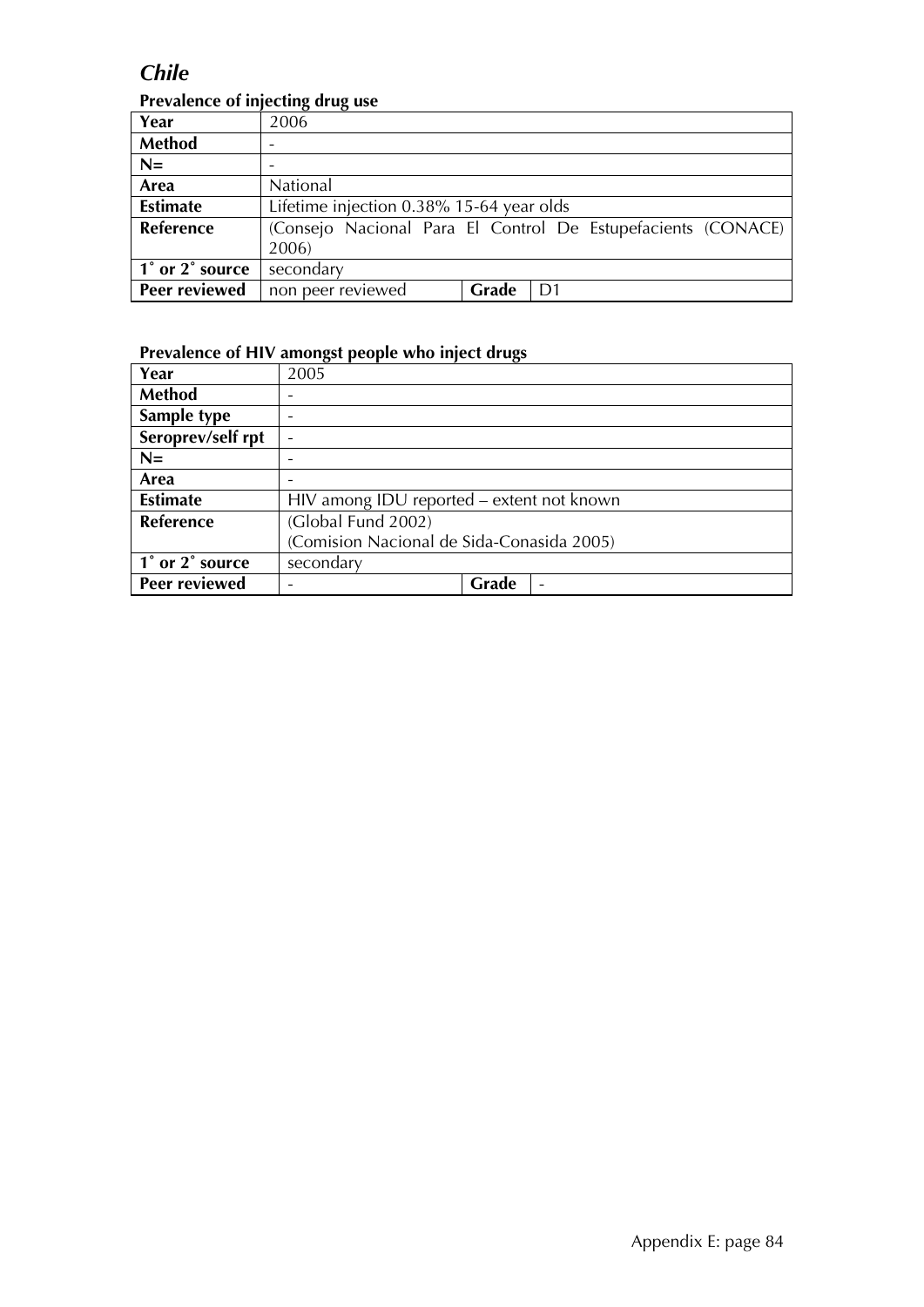### *Colombia*

#### **Prevalence of injecting drug use**

| Year            | - היי ה<br>1999                          |       |                                                                                                                                                                                                  |
|-----------------|------------------------------------------|-------|--------------------------------------------------------------------------------------------------------------------------------------------------------------------------------------------------|
| <b>Method</b>   |                                          |       |                                                                                                                                                                                                  |
| $N=$            |                                          |       |                                                                                                                                                                                                  |
| Area            | Bogotá                                   |       |                                                                                                                                                                                                  |
| <b>Estimate</b> | IDU reported to occur – extent not known |       |                                                                                                                                                                                                  |
| Reference       | (Hacker, Malta et al. 2005)              |       | Mejía Motta, IE. La Inyección de Drogas en Bogotá: una realidad<br>oculta. Santa Fe de Bogotá: Presidencia de la República de<br>Colombia; 2003. (Part of the WHO Multicentre Study) As cited in |
| 1° or 2° source | secondary                                |       |                                                                                                                                                                                                  |
| Peer reviewed   | ves                                      | Grade |                                                                                                                                                                                                  |

| Year              | 1999                                                            |       |                                                                    |
|-------------------|-----------------------------------------------------------------|-------|--------------------------------------------------------------------|
| Method            | survey of IDU                                                   |       |                                                                    |
| Sample type       |                                                                 |       |                                                                    |
| Seroprev/self rpt | Seroprevalence                                                  |       |                                                                    |
| $N=$              |                                                                 |       |                                                                    |
| Area              | Bogotá                                                          |       |                                                                    |
| <b>Estimate</b>   |                                                                 |       | $\langle 2\%$ used zero as lower and 2% as upper limit – median 1% |
| Reference         |                                                                 |       | Mejía Motta, IE. La inyección de drogas en Bogotá: una realidad    |
|                   | oculta. Santa Fe de Bogotá: Presidencia de la República de      |       |                                                                    |
|                   | Colombia; 2003. (Part of the WHO Multicentre Study) As cited in |       |                                                                    |
|                   | (Hacker, Malta et al. 2005)                                     |       |                                                                    |
| 1° or 2° source   | secondary                                                       |       |                                                                    |
| Peer reviewed     | yes                                                             | Grade | B                                                                  |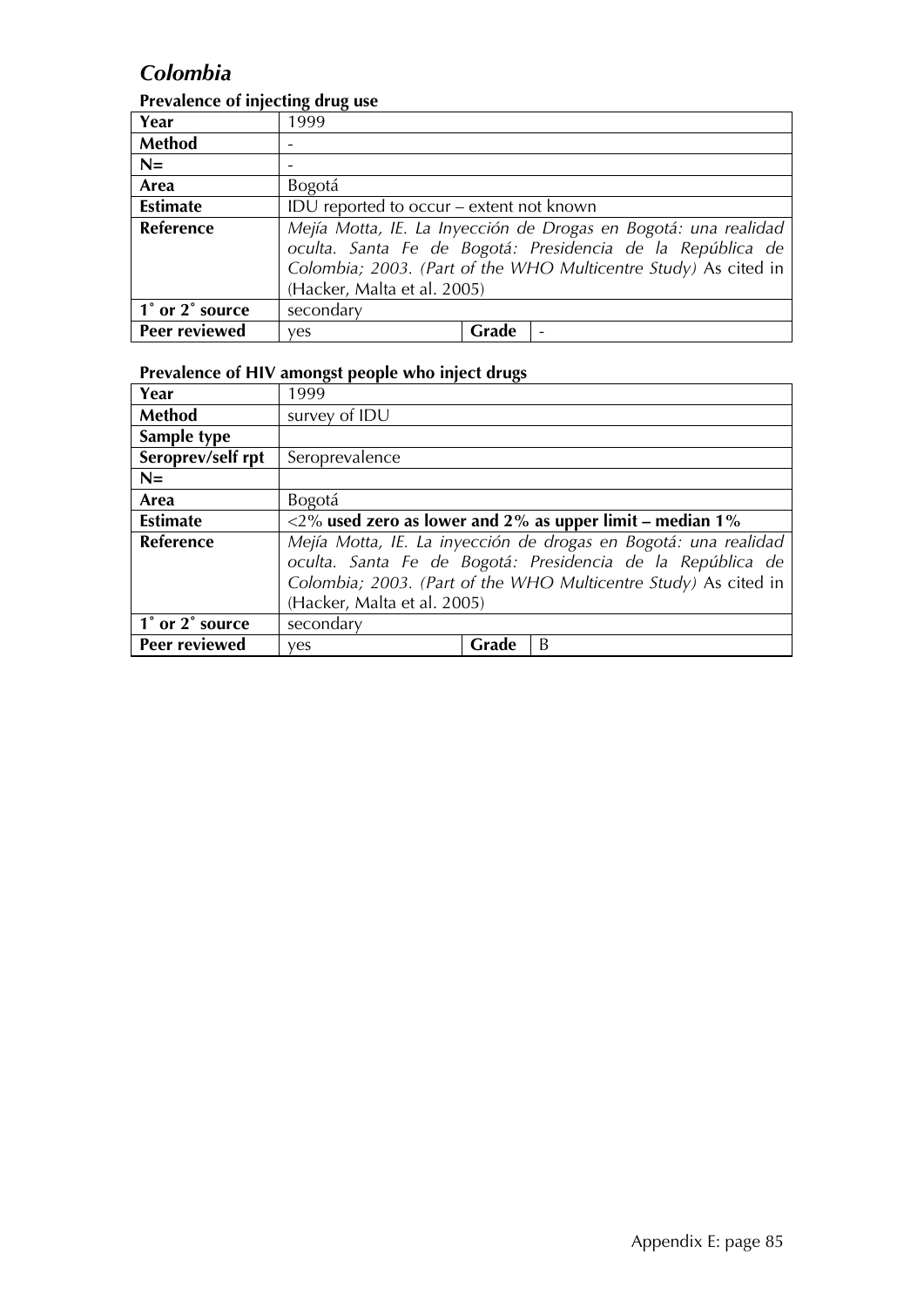### *Costa Rica*

#### **Prevalence of injecting drug use**

| Year             | 1998                                     |       |
|------------------|------------------------------------------|-------|
| <b>Method</b>    |                                          |       |
| $N=$             |                                          |       |
| Area             |                                          |       |
| <b>Estimate</b>  | IDU reported to occur – extent not known |       |
| <b>Reference</b> | (Ball, Rana et al. 1998)                 |       |
| 1° or 2° source  |                                          |       |
| Peer reviewed    | ves                                      | Grade |

| Year                 | 1998                                      |       |
|----------------------|-------------------------------------------|-------|
| <b>Method</b>        |                                           |       |
| Sample type          |                                           |       |
| Seroprev/self rpt    |                                           |       |
| $N=$                 |                                           |       |
| Area                 |                                           |       |
| <b>Estimate</b>      | HIV among IDU reported - extent not known |       |
| <b>Reference</b>     | (Ball, Rana et al. 1998)                  |       |
| 1° or 2° source      |                                           |       |
| <b>Peer reviewed</b> | ves                                       | Grade |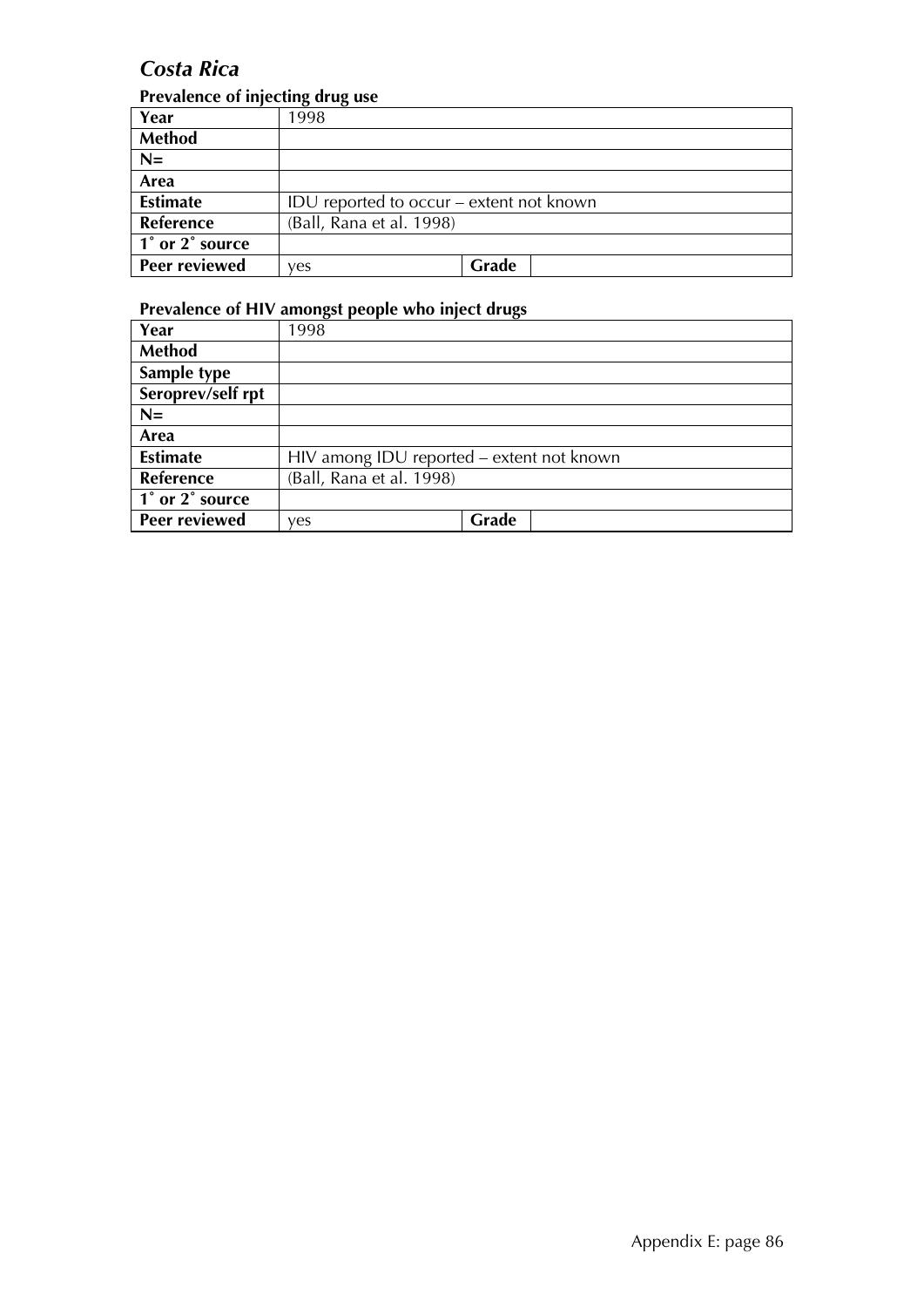### *Ecuador*

#### **Prevalence of injecting drug use**

| Year             | 1998                                     |       |  |
|------------------|------------------------------------------|-------|--|
| <b>Method</b>    |                                          |       |  |
| $N=$             |                                          |       |  |
| Area             |                                          |       |  |
| <b>Estimate</b>  | IDU reported to occur – extent not known |       |  |
| <b>Reference</b> | (Ball, Rana et al. 1998)                 |       |  |
| 1° or 2° source  |                                          |       |  |
| Peer reviewed    | ves                                      | Grade |  |

| Year                 | 1998                                      |
|----------------------|-------------------------------------------|
| <b>Method</b>        |                                           |
| Sample type          |                                           |
| Seroprev/self rpt    |                                           |
| $N=$                 |                                           |
| Area                 |                                           |
| <b>Estimate</b>      | HIV among IDU reported - extent not known |
| <b>Reference</b>     | (Ball, Rana et al. 1998)                  |
| 1° or 2° source      |                                           |
| <b>Peer reviewed</b> | Grade                                     |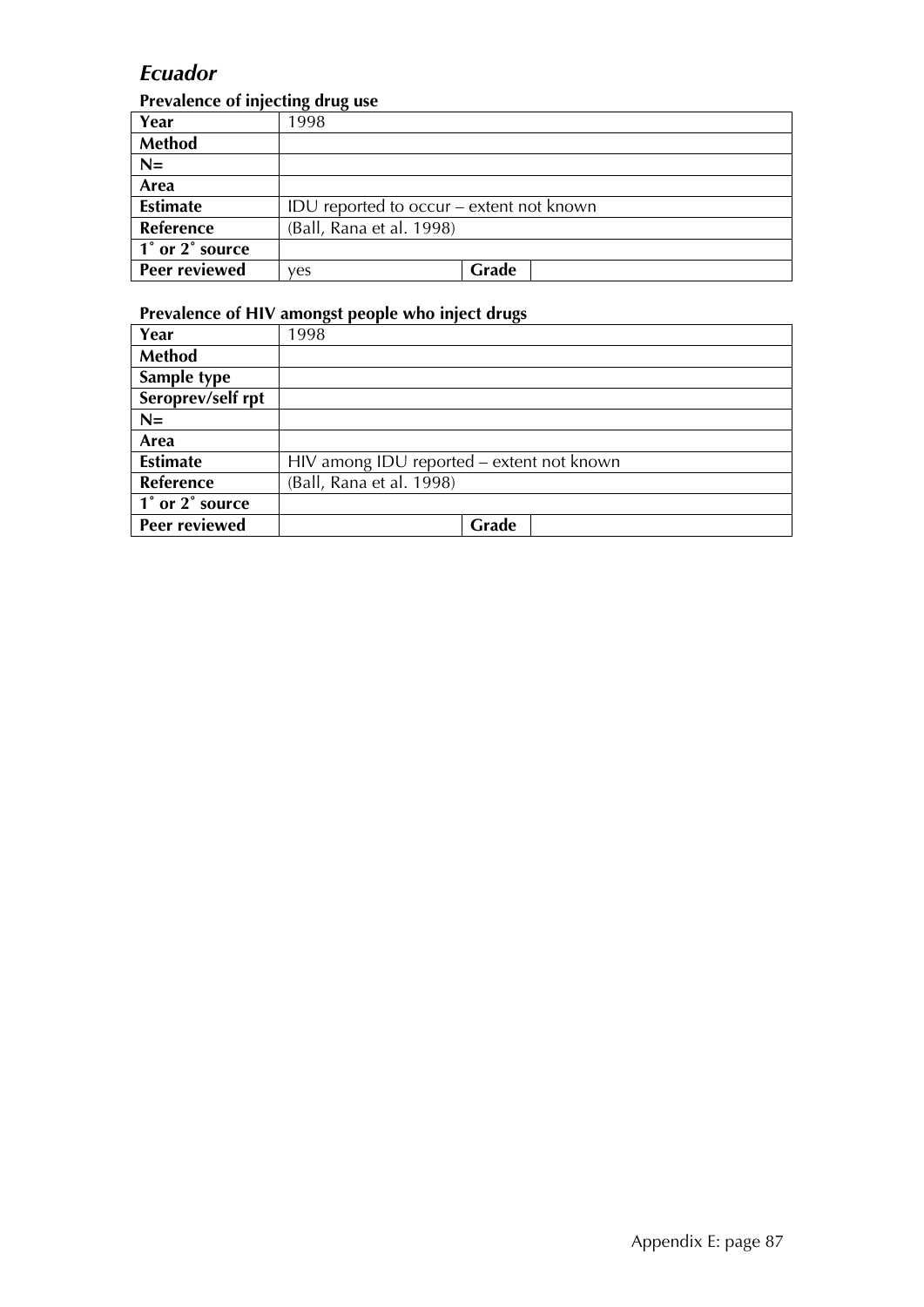### *El Salvador*

#### **Prevalence of injecting drug use**

|                  | -------                                  |       |  |
|------------------|------------------------------------------|-------|--|
| Year             | 2004                                     |       |  |
| Method           |                                          |       |  |
| $N=$             |                                          |       |  |
| Area             |                                          |       |  |
| <b>Estimate</b>  | IDU reported to occur – extent not known |       |  |
| <b>Reference</b> | (Pan American Health Organization 2004)  |       |  |
|                  | (Soto, Ghee et al. 2007)                 |       |  |
| 1° or 2° source  | secondary                                |       |  |
| Peer reviewed    | ves                                      | Grade |  |

| Year              | 2004                                     |       |  |
|-------------------|------------------------------------------|-------|--|
| <b>Method</b>     |                                          |       |  |
| Sample type       |                                          |       |  |
| Seroprev/self rpt |                                          |       |  |
| $N=$              |                                          |       |  |
| Area              |                                          |       |  |
| <b>Estimate</b>   | HIV among IDU reported – extent no known |       |  |
| Reference         | (Pan American Health Organization 2004)  |       |  |
|                   | (Soto, Ghee et al. 2007)                 |       |  |
| 1° or 2° source   |                                          |       |  |
| Peer reviewed     | ves                                      | Grade |  |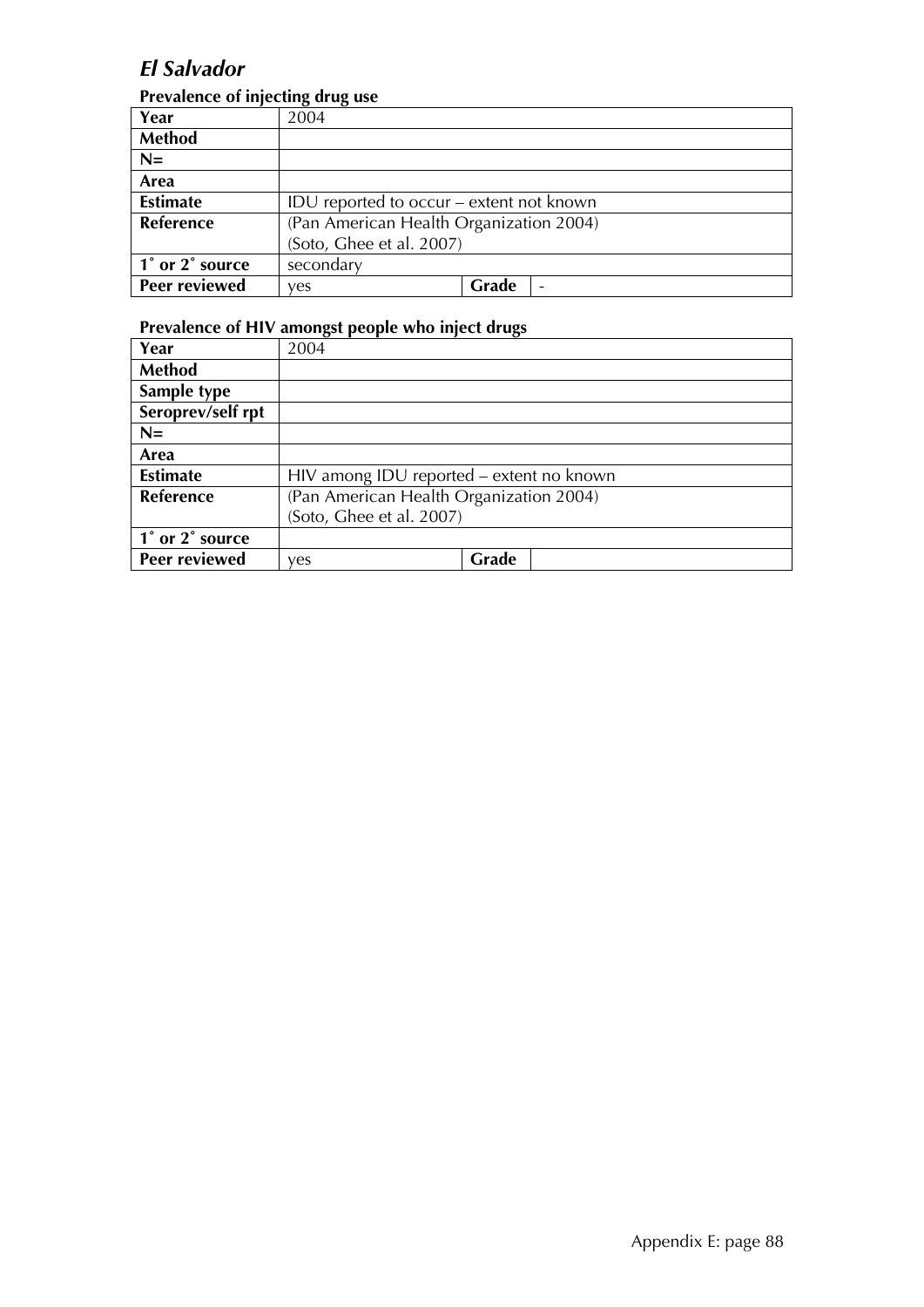### *Guatemala*

#### **Prevalence of injecting drug use**

| Year             | 2004, 2007                                          |       |                 |
|------------------|-----------------------------------------------------|-------|-----------------|
| Method           |                                                     |       |                 |
| $N=$             |                                                     |       |                 |
| Area             |                                                     |       |                 |
| <b>Estimate</b>  | IDU reported to occur – extent not known            |       |                 |
|                  | $(1.3\%$ MSM past year IDU; 1.3% FSW past year IDU) |       |                 |
| <b>Reference</b> | (Pan American Health Organization 2004)             |       |                 |
|                  | (Soto, Ghee et al. 2007)                            |       |                 |
| 1° or 2° source  |                                                     |       |                 |
| Peer reviewed    | yes                                                 | Grade | $\qquad \qquad$ |

| Year              | 2004                                     |       |  |
|-------------------|------------------------------------------|-------|--|
| <b>Method</b>     |                                          |       |  |
| Sample type       |                                          |       |  |
| Seroprev/self rpt |                                          |       |  |
| $N=$              |                                          |       |  |
| Area              |                                          |       |  |
| <b>Estimate</b>   | HIV among IDU reported – extent no known |       |  |
| <b>Reference</b>  | (Pan American Health Organization 2004)  |       |  |
|                   | (Soto, Ghee et al. 2007)                 |       |  |
| 1° or 2° source   |                                          |       |  |
| Peer reviewed     | ves                                      | Grade |  |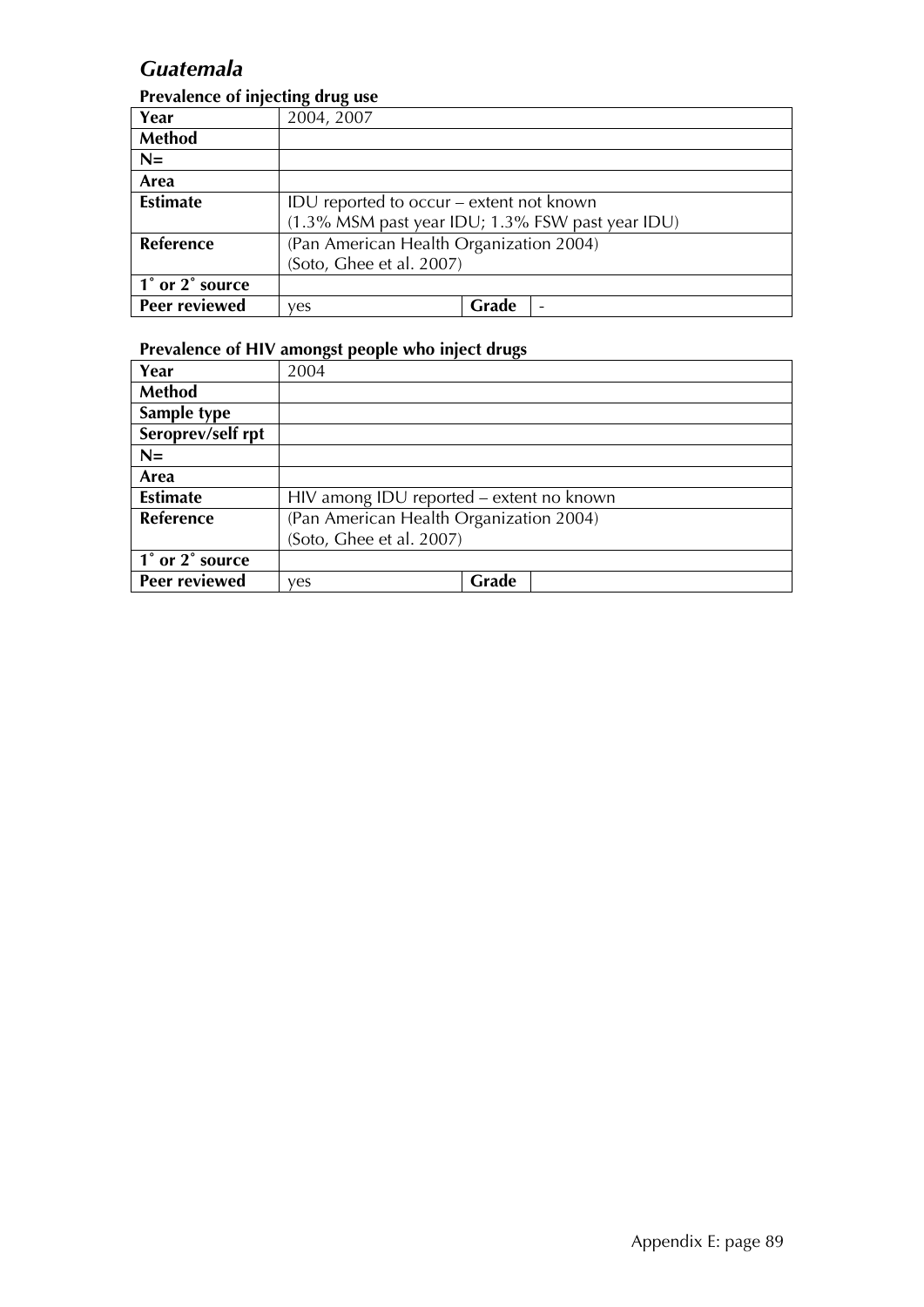### *Guyana*

#### **Prevalence of injecting drug use**

| Year            | 1999                            |       |  |
|-----------------|---------------------------------|-------|--|
| Method          |                                 |       |  |
| $N=$            |                                 |       |  |
| Area            |                                 |       |  |
| <b>Estimate</b> | IDU not reported                |       |  |
| Reference       | (Persaud, Klaskala et al. 1999) |       |  |
| 1° or 2° source | primary                         |       |  |
| Peer reviewed   | ves                             | Grade |  |

| Year              |         |
|-------------------|---------|
| <b>Method</b>     |         |
| Sample type       |         |
| Seroprev/self rpt |         |
| $N=$              |         |
| Area              |         |
| <b>Estimate</b>   | No data |
| Reference         |         |
| 1° or 2° source   |         |
| Peer reviewed     | Grade   |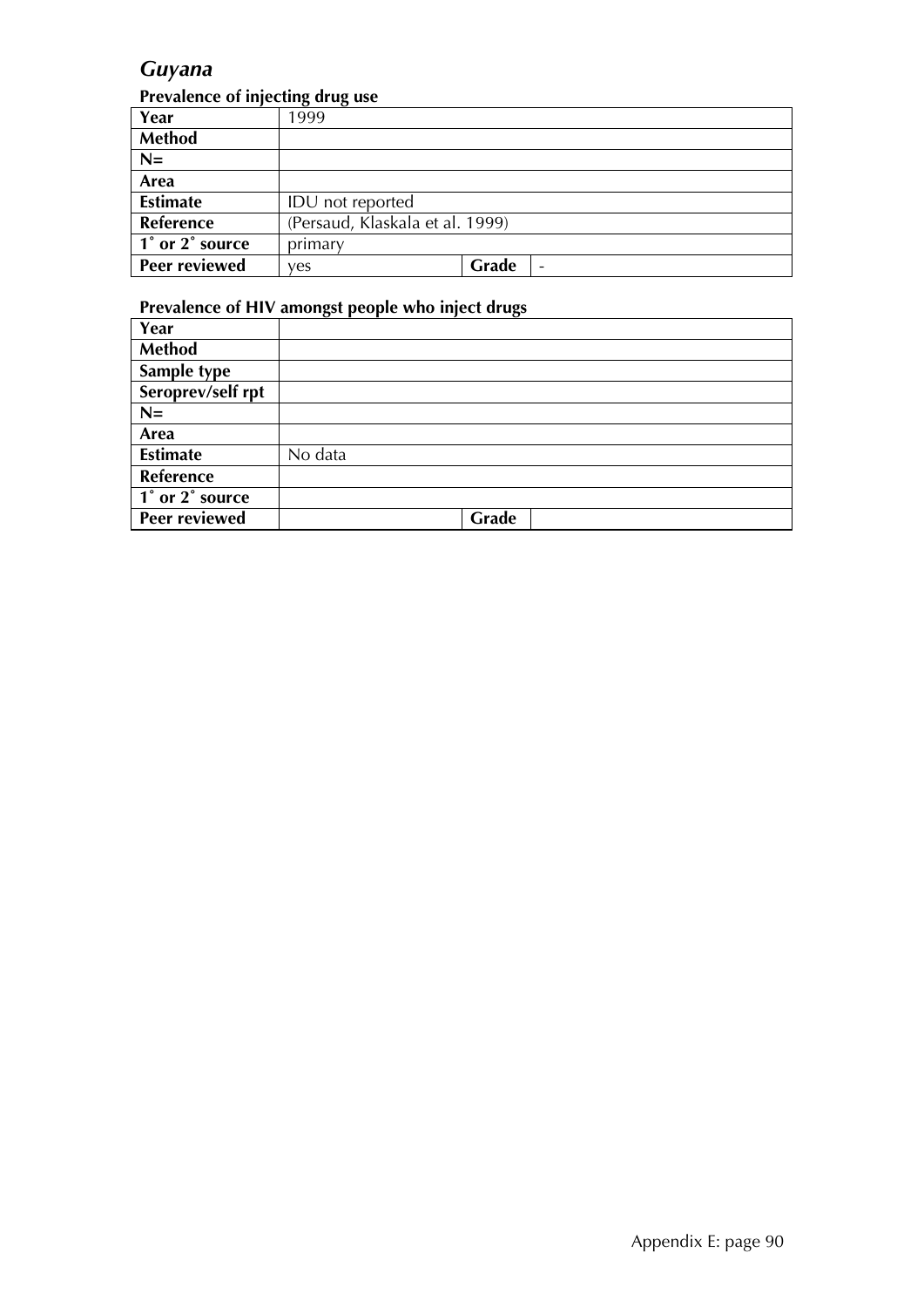### *Honduras*

#### **Prevalence of injecting drug use**

|                 | - ה----                                          |       |  |  |  |  |  |  |
|-----------------|--------------------------------------------------|-------|--|--|--|--|--|--|
| Year            | 2002                                             |       |  |  |  |  |  |  |
| <b>Method</b>   |                                                  |       |  |  |  |  |  |  |
| $N=$            |                                                  |       |  |  |  |  |  |  |
| Area            |                                                  |       |  |  |  |  |  |  |
| <b>Estimate</b> | IDU reported to occur – extent not known         |       |  |  |  |  |  |  |
|                 | (1.2% MSM past year IDU; 3.3% FSW past year IDU) |       |  |  |  |  |  |  |
| Reference       | (Ramon, Alvarenga et al. 2002)                   |       |  |  |  |  |  |  |
| 1° or 2° source |                                                  |       |  |  |  |  |  |  |
| Peer reviewed   | ves                                              | Grade |  |  |  |  |  |  |

| Year              |                                          |
|-------------------|------------------------------------------|
| Method            |                                          |
| Sample type       |                                          |
| Seroprev/self rpt |                                          |
| $N=$              |                                          |
| Area              |                                          |
| <b>Estimate</b>   | HIV among IDU reported – extent no known |
| <b>Reference</b>  | (Ramon, Alvarenga et al. 2002)           |
|                   | (Pan American Health Organization 2004)  |
|                   | (Soto, Ghee et al. 2007)                 |
| 1° or 2° source   |                                          |
| Peer reviewed     | Grade                                    |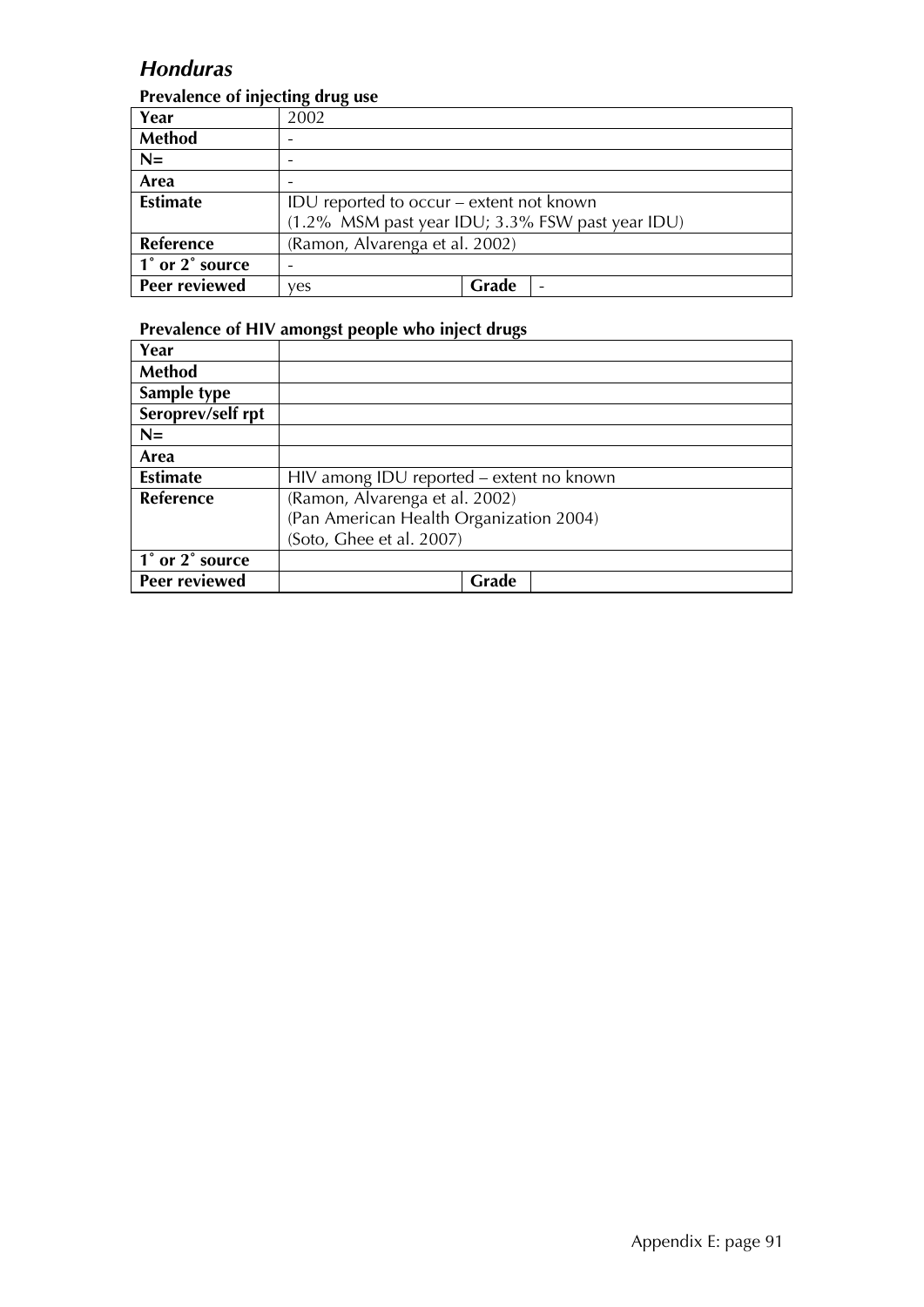### *Mexico*

#### **Prevalence of injecting drug use**

| Year                 | 2005                                        |  |  |  |  |
|----------------------|---------------------------------------------|--|--|--|--|
| <b>Method</b>        |                                             |  |  |  |  |
| $N=$                 |                                             |  |  |  |  |
| Area                 |                                             |  |  |  |  |
| <b>Estimate</b>      | IDU reported to occur – extent not known    |  |  |  |  |
| <b>Reference</b>     | (Rodriguez, Marques et al. 2002)            |  |  |  |  |
|                      | (Bravo-García, Magis-Rodríguez et al. 2006) |  |  |  |  |
| 1° or 2° source      |                                             |  |  |  |  |
| <b>Peer reviewed</b> | Grade                                       |  |  |  |  |

#### **Prevalence of HIV amongst people who inject drugs**

| Low:              |                              |       |   |  |  |
|-------------------|------------------------------|-------|---|--|--|
| Year              | 2005                         |       |   |  |  |
| <b>Method</b>     | Respondent driven sampling   |       |   |  |  |
| Sample type       |                              |       |   |  |  |
| Seroprev/self rpt | Serum                        |       |   |  |  |
| $N=$              | 207                          |       |   |  |  |
| Area              | Tijuana                      |       |   |  |  |
| <b>Estimate</b>   | $1.9\%$                      |       |   |  |  |
| Reference         | (Frost, Brouwer et al. 2006) |       |   |  |  |
| 1° or 2° source   | primary                      |       |   |  |  |
| Peer reviewed     | ves                          | Grade | B |  |  |

#### **High:**

| ັ<br>Year         | 2005                         |       |   |  |  |
|-------------------|------------------------------|-------|---|--|--|
| Method            | Respondent driven sampling   |       |   |  |  |
| Sample type       |                              |       |   |  |  |
| Seroprev/self rpt |                              |       |   |  |  |
| $N=$              | 197                          |       |   |  |  |
| Area              | Cd Juarez                    |       |   |  |  |
| <b>Estimate</b>   | $4.1\%$                      |       |   |  |  |
| Reference         | (Frost, Brouwer et al. 2006) |       |   |  |  |
| 1° or 2° source   | primary                      |       |   |  |  |
| Peer reviewed     | ves                          | Grade | B |  |  |

#### **Within range:**

| . <u>.</u>        |                                 |       |                                                                   |  |  |  |
|-------------------|---------------------------------|-------|-------------------------------------------------------------------|--|--|--|
| Year              | 2007                            |       |                                                                   |  |  |  |
| Method            | Respondent driven sampling      |       |                                                                   |  |  |  |
| Sample type       |                                 |       |                                                                   |  |  |  |
| Seroprev/self rpt | Serum                           |       |                                                                   |  |  |  |
| $N=$              | 1052                            |       |                                                                   |  |  |  |
| Area              | Tijuana                         |       |                                                                   |  |  |  |
| <b>Estimate</b>   |                                 |       | $4\%$ adjusted for potential effect from sampling strategy = 2.3% |  |  |  |
| <b>Reference</b>  | (Strathdee, Morgan et al. 2007) |       |                                                                   |  |  |  |
| 1° or 2° source   | primary                         |       |                                                                   |  |  |  |
| Peer reviewed     | yes                             | Grade | B                                                                 |  |  |  |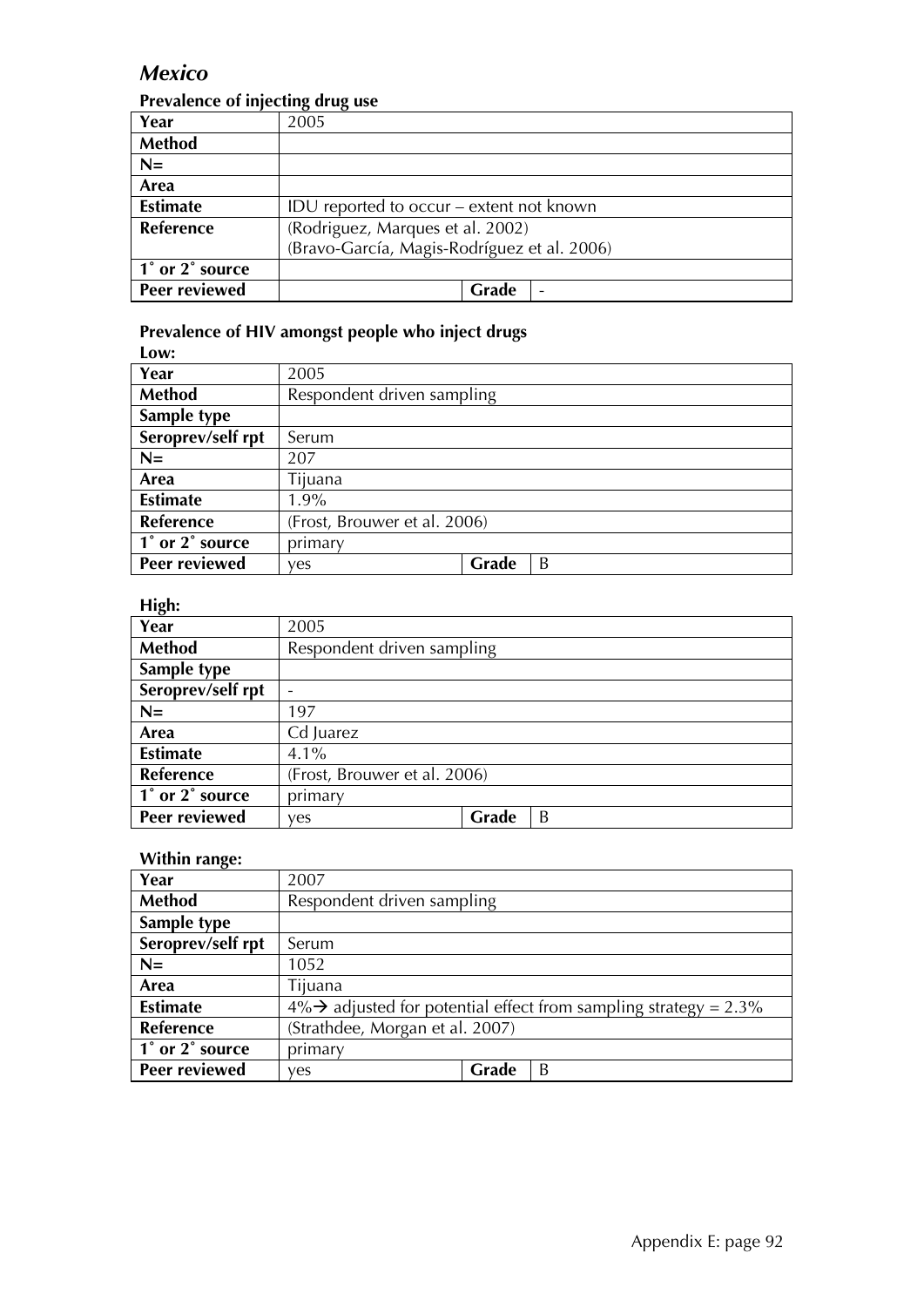### *Nicaragua*

#### **Prevalence of injecting drug use**

| Year             | 1998                                     |
|------------------|------------------------------------------|
| <b>Method</b>    |                                          |
| $N=$             |                                          |
| Area             |                                          |
| <b>Estimate</b>  | IDU reported to occur – extent not known |
| <b>Reference</b> | (Ball, Rana et al. 1998)                 |
| 1° or 2° source  |                                          |
| Peer reviewed    | Grade                                    |

| Year                                          |                                                                                                                                                                                                                                                                                                  |       | 2000 [by default using the year of publication of source article] |  |  |  |  |  |  |
|-----------------------------------------------|--------------------------------------------------------------------------------------------------------------------------------------------------------------------------------------------------------------------------------------------------------------------------------------------------|-------|-------------------------------------------------------------------|--|--|--|--|--|--|
| <b>Method</b>                                 |                                                                                                                                                                                                                                                                                                  |       |                                                                   |  |  |  |  |  |  |
| Sample type                                   |                                                                                                                                                                                                                                                                                                  |       |                                                                   |  |  |  |  |  |  |
| Seroprev/self rpt                             |                                                                                                                                                                                                                                                                                                  |       |                                                                   |  |  |  |  |  |  |
| $N=$                                          | 25                                                                                                                                                                                                                                                                                               |       |                                                                   |  |  |  |  |  |  |
| Area                                          | Managua                                                                                                                                                                                                                                                                                          |       |                                                                   |  |  |  |  |  |  |
| <b>Estimate</b>                               | $6.0\%$                                                                                                                                                                                                                                                                                          |       |                                                                   |  |  |  |  |  |  |
| <b>Reference</b>                              | Díaz RMM, Salgado ZG. Sífilis, hepatitis B y VIH em um cartel de<br>expendio de drogas em Manágua, Nicarágua. In: Anais do Fórum<br>2000, Vol I. Conferencia Latinoamericana y del Caribe-Forum<br>2000: 2000 Nov 6-10; Rio de Janeiro; 2000. P. 234. As cited in<br>(Hacker, Malta et al. 2005) |       |                                                                   |  |  |  |  |  |  |
| $\overline{1}^{\circ}$ or 2 $^{\circ}$ source | secondary                                                                                                                                                                                                                                                                                        |       |                                                                   |  |  |  |  |  |  |
| Peer reviewed                                 | Yes                                                                                                                                                                                                                                                                                              | Grade | D <sub>1</sub>                                                    |  |  |  |  |  |  |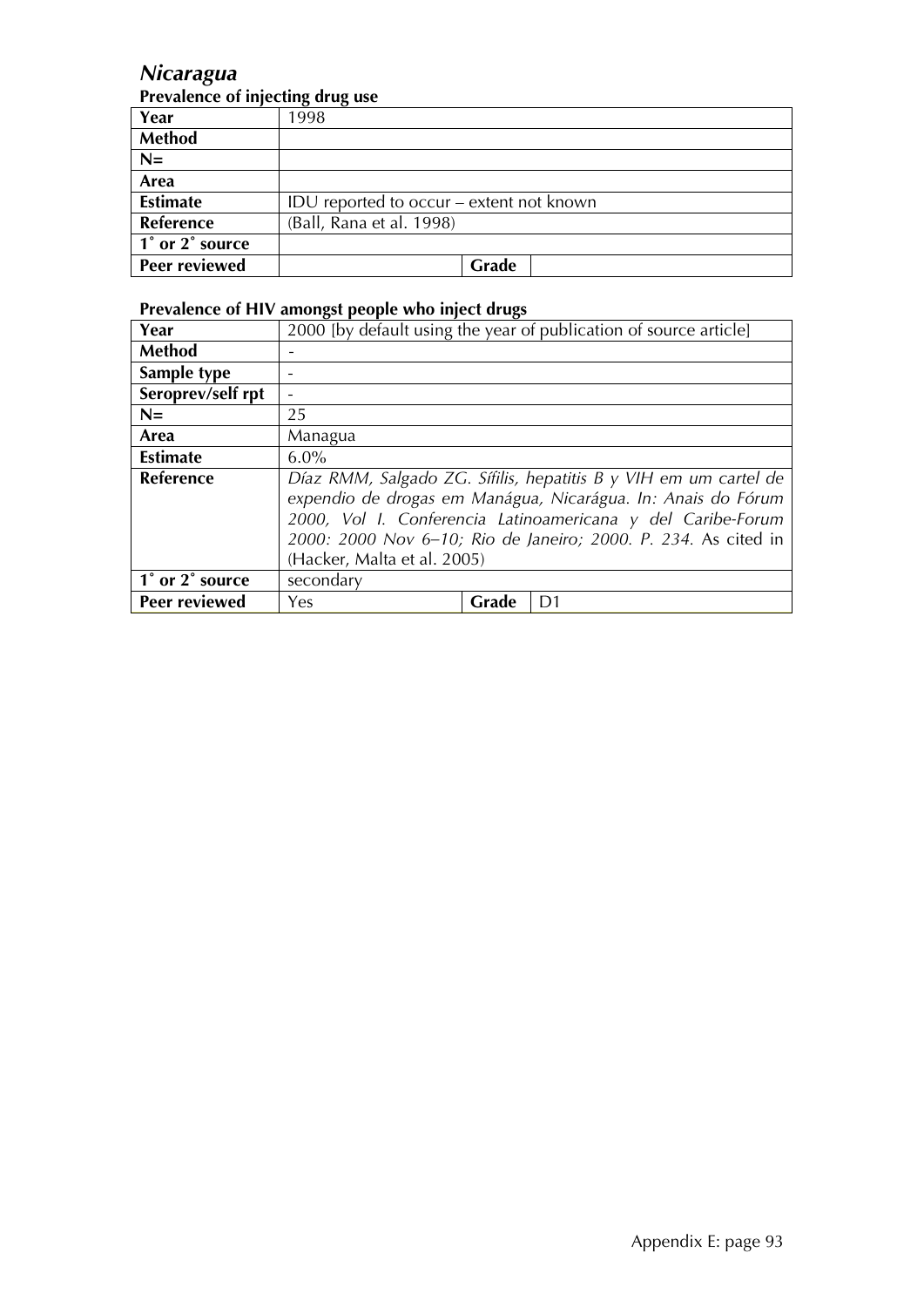#### *Panama*

#### **Prevalence of injecting drug use**

| Year             | 2004, 2007                               |  |  |  |
|------------------|------------------------------------------|--|--|--|
| <b>Method</b>    |                                          |  |  |  |
| $N=$             |                                          |  |  |  |
| Area             |                                          |  |  |  |
| <b>Estimate</b>  | IDU reported to occur – extent not known |  |  |  |
| <b>Reference</b> | (Pan American Health Organization 2004)  |  |  |  |
|                  | (Soto, Ghee et al. 2007)                 |  |  |  |
| 1° or 2° source  |                                          |  |  |  |
| Peer reviewed    | Grade                                    |  |  |  |

| Year              | 2004, 2007                               |
|-------------------|------------------------------------------|
| <b>Method</b>     |                                          |
| Sample type       |                                          |
| Seroprev/self rpt |                                          |
| $N=$              |                                          |
| Area              |                                          |
| <b>Estimate</b>   | HIV among IDU reported - extent no known |
| <b>Reference</b>  | (Pan American Health Organization 2004)  |
|                   | (Soto, Ghee et al. 2007)                 |
| 1° or 2° source   |                                          |
| Peer reviewed     | Grade                                    |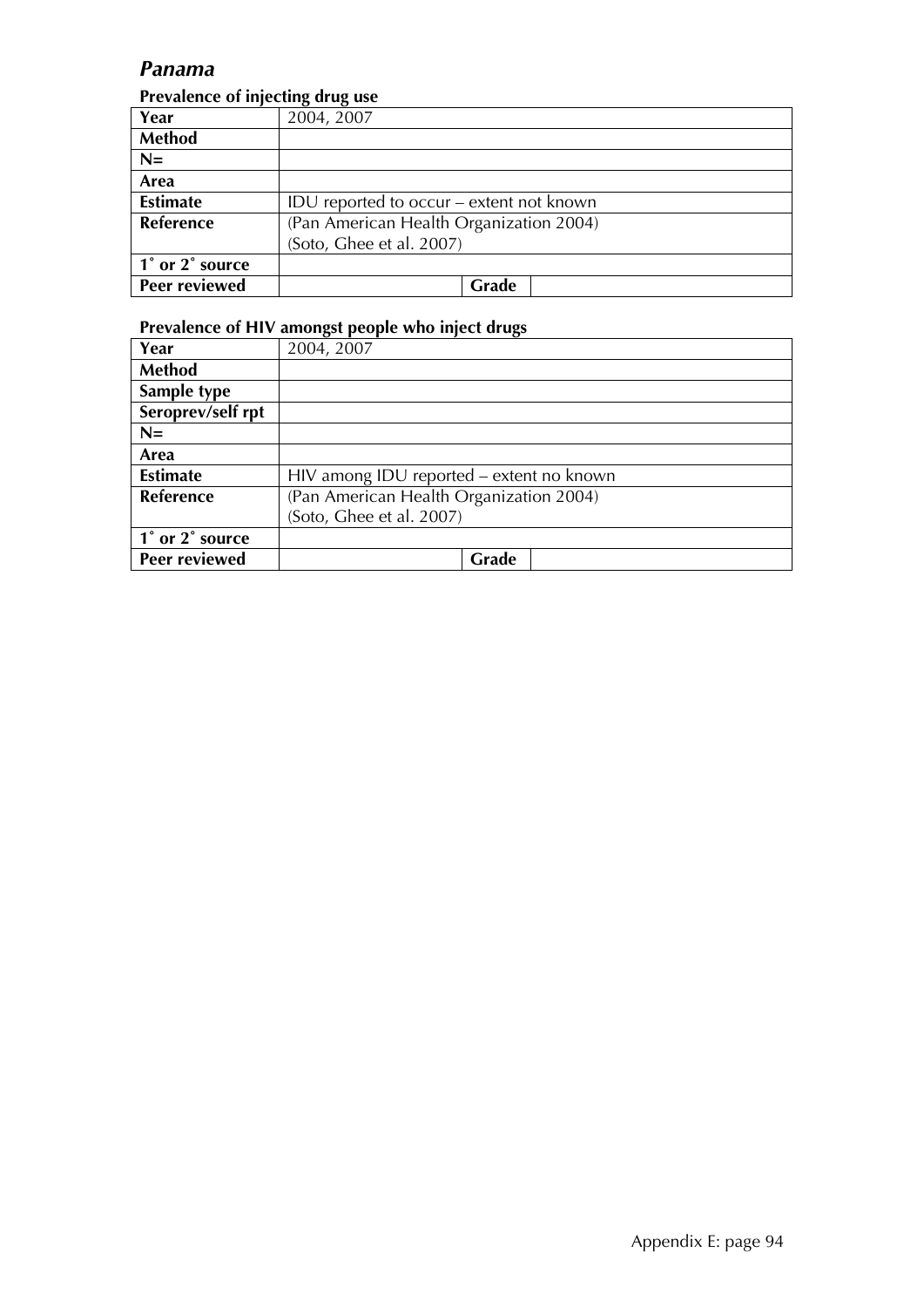### *Paraguay*

#### **Prevalence of injecting drug use**

| Year            | 2006                                      |  |       |  |  |  |          |
|-----------------|-------------------------------------------|--|-------|--|--|--|----------|
| Method          |                                           |  |       |  |  |  |          |
| $N=$            |                                           |  |       |  |  |  |          |
| Area            |                                           |  |       |  |  |  |          |
| <b>Estimate</b> | IDU reported to occur – extent not known  |  |       |  |  |  |          |
| Reference       | (Programa nacional de Control de SIDA/ITS |  |       |  |  |  | Paraguay |
|                 | (PRONASIDA) 2006)                         |  |       |  |  |  |          |
|                 | (Programa nacional de Control de SIDA/ITS |  |       |  |  |  | Paraguay |
|                 | (PRONASIDA) 2006)                         |  |       |  |  |  |          |
| 1° or 2° source |                                           |  |       |  |  |  |          |
| Peer reviewed   |                                           |  | Grade |  |  |  |          |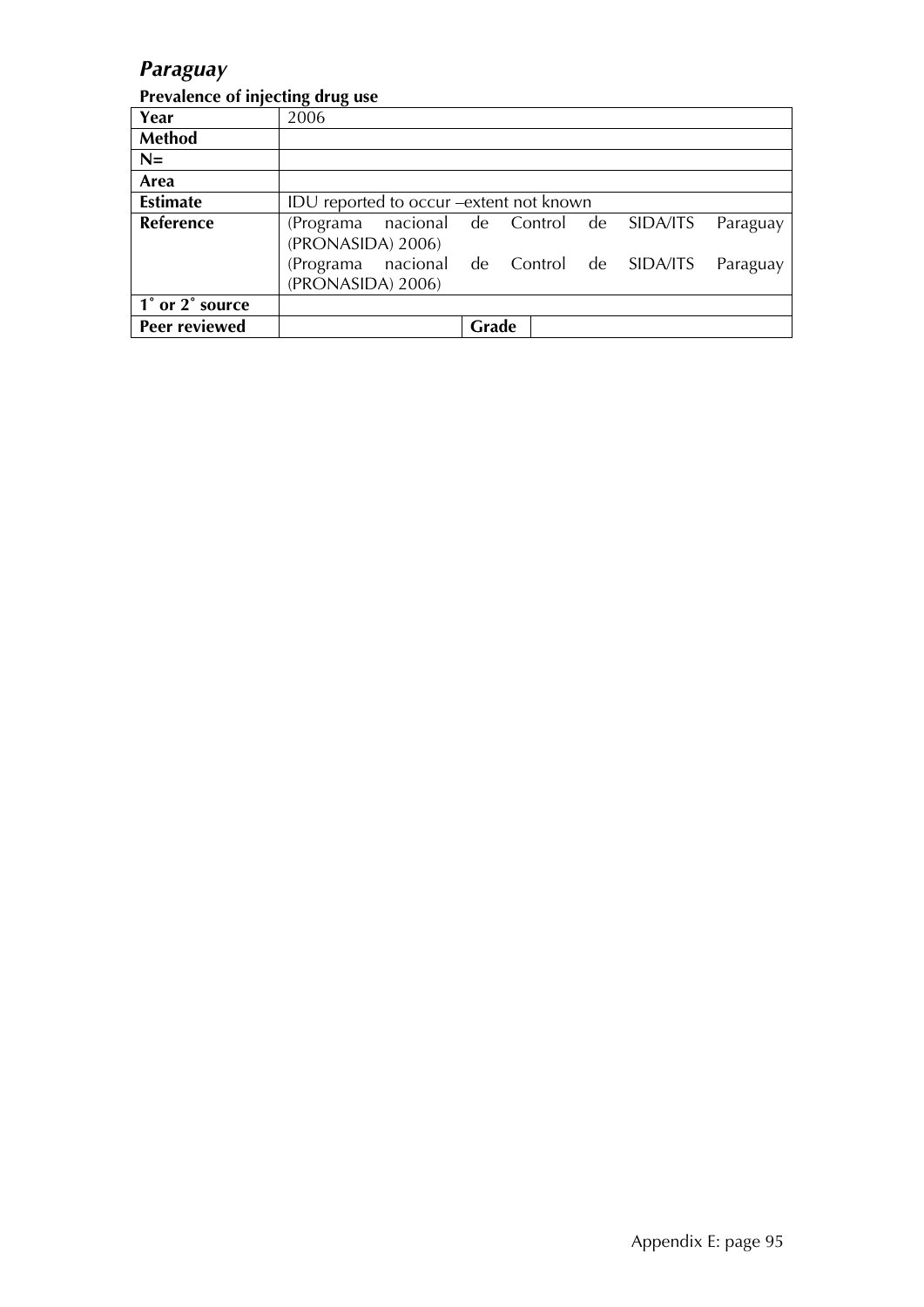### **Prevalence of HIV amongst people who inject drugs**

Low

| Year              | 2006                                              |                              |            |  |          |          |  |  |
|-------------------|---------------------------------------------------|------------------------------|------------|--|----------|----------|--|--|
| <b>Method</b>     |                                                   |                              |            |  |          |          |  |  |
| Sample type       | current and former IDU                            |                              |            |  |          |          |  |  |
| Seroprev/self rpt | Serum                                             |                              |            |  |          |          |  |  |
| $N=$              | 164                                               |                              |            |  |          |          |  |  |
| Area              |                                                   | Central Region and Asuncion, |            |  |          |          |  |  |
| <b>Estimate</b>   | $3.7\%$                                           |                              |            |  |          |          |  |  |
| Reference         | nacional<br>(Programa                             | de                           | Control de |  | SIDA/ITS | Paraguay |  |  |
|                   | (PRONASIDA) 2006)                                 |                              |            |  |          |          |  |  |
|                   | nacional<br>(Programa                             | de                           | Control de |  | SIDA/ITS | Paraguay |  |  |
|                   | (PRONASIDA) 2006)                                 |                              |            |  |          |          |  |  |
|                   | This reference cites other studies but no details |                              |            |  |          |          |  |  |
| 1° or 2° source   | secondary                                         |                              |            |  |          |          |  |  |
| Peer reviewed     | non peer reviewed                                 | Grade                        | B          |  |          |          |  |  |

#### High

| ייאיי             |                                                   |       |            |  |          |          |  |
|-------------------|---------------------------------------------------|-------|------------|--|----------|----------|--|
| Year              | 2006                                              |       |            |  |          |          |  |
| <b>Method</b>     |                                                   |       |            |  |          |          |  |
| Sample type       |                                                   |       |            |  |          |          |  |
| Seroprev/self rpt | serum                                             |       |            |  |          |          |  |
| $N =$             | 70                                                |       |            |  |          |          |  |
| Area              | Asuncion (city)                                   |       |            |  |          |          |  |
| <b>Estimate</b>   | 15%                                               |       |            |  |          |          |  |
| <b>Reference</b>  | nacional<br>(Programa                             | de    | Control de |  | SIDA/ITS | Paraguay |  |
|                   | (PRONASIDA) 2006)                                 |       |            |  |          |          |  |
|                   | nacional<br>(Programa                             | de    | Control de |  | SIDA/ITS | Paraguay |  |
|                   | (PRONASIDA) 2006)                                 |       |            |  |          |          |  |
|                   | This reference cites other studies but no details |       |            |  |          |          |  |
| 1° or 2° source   | secondary                                         |       |            |  |          |          |  |
| Peer reviewed     | non peer reviewed                                 | Grade | B          |  |          |          |  |

#### Within Range:

| $\Omega$<br>Year  | 2006              |          |       |         |    |          |          |
|-------------------|-------------------|----------|-------|---------|----|----------|----------|
| <b>Method</b>     |                   |          |       |         |    |          |          |
| Sample type       |                   |          |       |         |    |          |          |
| Seroprev/self rpt | serum             |          |       |         |    |          |          |
| $N=$              | 99                |          |       |         |    |          |          |
| Area              |                   |          |       |         |    |          |          |
| <b>Estimate</b>   | $9.1\%$           |          |       |         |    |          |          |
| Reference         | (Programa         | nacional | de    | Control | de | SIDA/ITS | Paraguay |
|                   | (PRONASIDA) 2006) |          |       |         |    |          |          |
|                   | (Programa         | nacional | de    | Control | de | SIDA/ITS | Paraguay |
|                   | (PRONASIDA) 2006) |          |       |         |    |          |          |
| 1° or 2° source   | secondary         |          |       |         |    |          |          |
| Peer reviewed     | non peer reviewed |          | Grade | B       |    |          |          |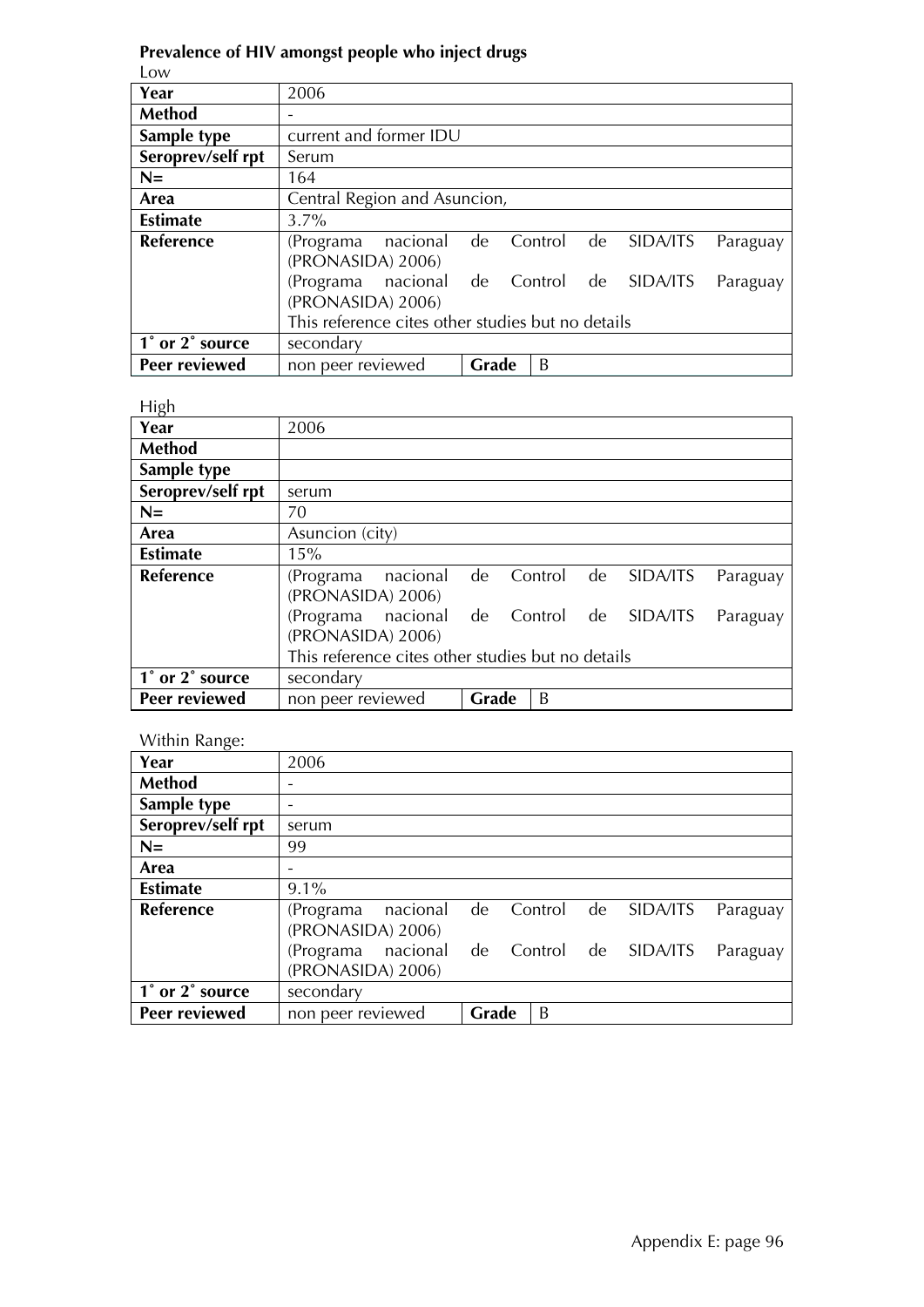### *Peru*

#### **Prevalence of injecting drug use**

| Year            | 2006                                     |
|-----------------|------------------------------------------|
| <b>Method</b>   |                                          |
| $N=$            |                                          |
| Area            |                                          |
| <b>Estimate</b> | IDU reported to occur – extent not known |
| Reference       | (Hacker, Malta et al. 2005)              |
| 1° or 2° source |                                          |
| Peer reviewed   | Grade                                    |

| Year                 | 1994-1995                                                |  |  |  |
|----------------------|----------------------------------------------------------|--|--|--|
| Method               | Part of a national survey (all the detail that is given) |  |  |  |
| Sample type          |                                                          |  |  |  |
| Seroprev/self rpt    |                                                          |  |  |  |
| $N=$                 |                                                          |  |  |  |
| Area                 | National                                                 |  |  |  |
| <b>Estimate</b>      | 13%                                                      |  |  |  |
| <b>Reference</b>     | (Hacker, Malta et al. 2005)                              |  |  |  |
| 1° or 2° source      | secondary                                                |  |  |  |
| <b>Peer reviewed</b> | Grade<br>non peer reviewed<br>D                          |  |  |  |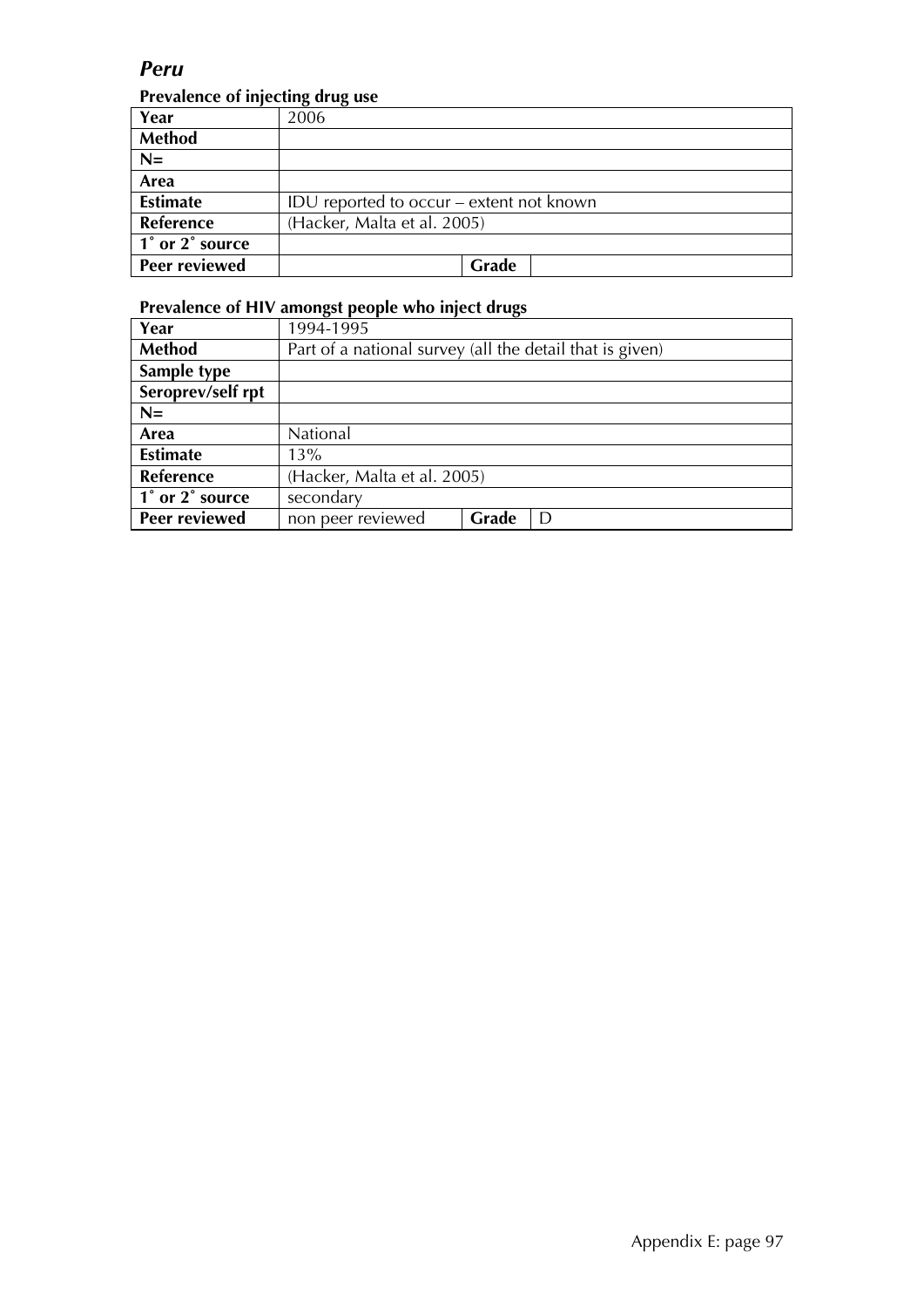### *Suriname*

#### **Prevalence of injecting drug use**

| Year             | 1998                                     |       |  |  |
|------------------|------------------------------------------|-------|--|--|
| Method           |                                          |       |  |  |
| $N=$             |                                          |       |  |  |
| Area             |                                          |       |  |  |
| <b>Estimate</b>  | IDU reported to occur – extent not known |       |  |  |
| <b>Reference</b> | (Ball, Rana et al. 1998)                 |       |  |  |
| 1° or 2° source  |                                          |       |  |  |
| Peer reviewed    | ves                                      | Grade |  |  |

| Mid               |                                            |
|-------------------|--------------------------------------------|
| Year              |                                            |
| <b>Method</b>     |                                            |
| Sample type       |                                            |
| Seroprev/self rpt |                                            |
| $N=$              |                                            |
| Area              |                                            |
| <b>Estimate</b>   | No reports of HIV among IDU                |
| <b>Reference</b>  | (National Anti-Drug Council Suriname 2002) |
| 1° or 2° source   |                                            |
| Peer reviewed     | Grade                                      |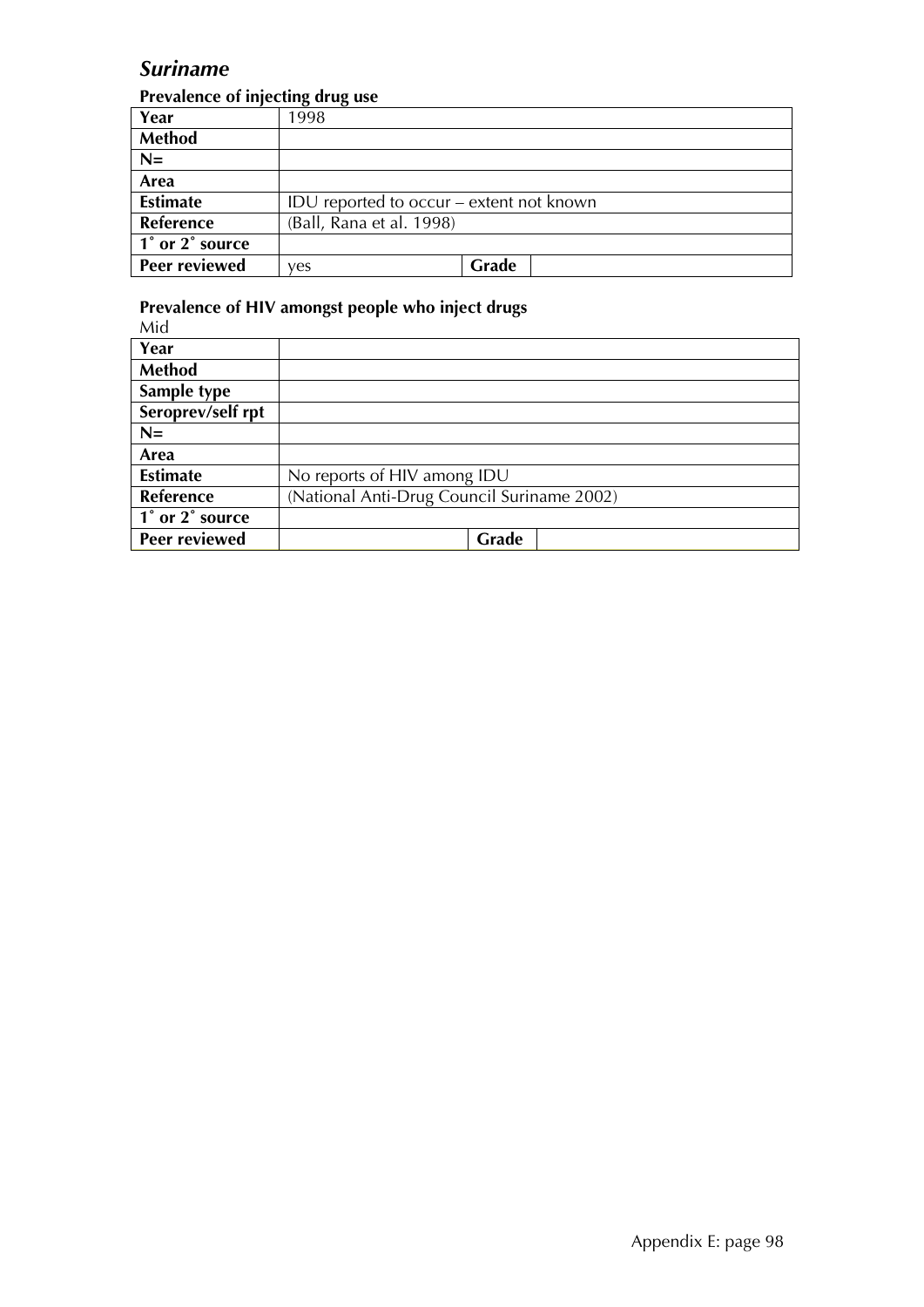### *Uruguay*

#### **Prevalence of injecting drug use**

| Year                    | 2006                                     |
|-------------------------|------------------------------------------|
| Method                  |                                          |
| $N=$                    |                                          |
| Area                    |                                          |
| <b>Estimate</b>         | IDU reported to occur – extent not known |
| Reference               | (Woratanarat 2006)                       |
| $\vert$ 1° or 2° source |                                          |
| <b>Peer reviewed</b>    | Grade                                    |

| Year              | 2002                                      |       |  |
|-------------------|-------------------------------------------|-------|--|
| <b>Method</b>     |                                           |       |  |
| Sample type       |                                           |       |  |
| Seroprev/self rpt |                                           |       |  |
| $N=$              |                                           |       |  |
| Area              |                                           |       |  |
| <b>Estimate</b>   | HIV among IDU reported - extent not known |       |  |
| Reference         | (Rodriguez, Marques et al. 2002)          |       |  |
|                   | (UNAIDS 2006)                             |       |  |
| 1° or 2° source   |                                           |       |  |
| Peer reviewed     | non peer reviewed                         | Grade |  |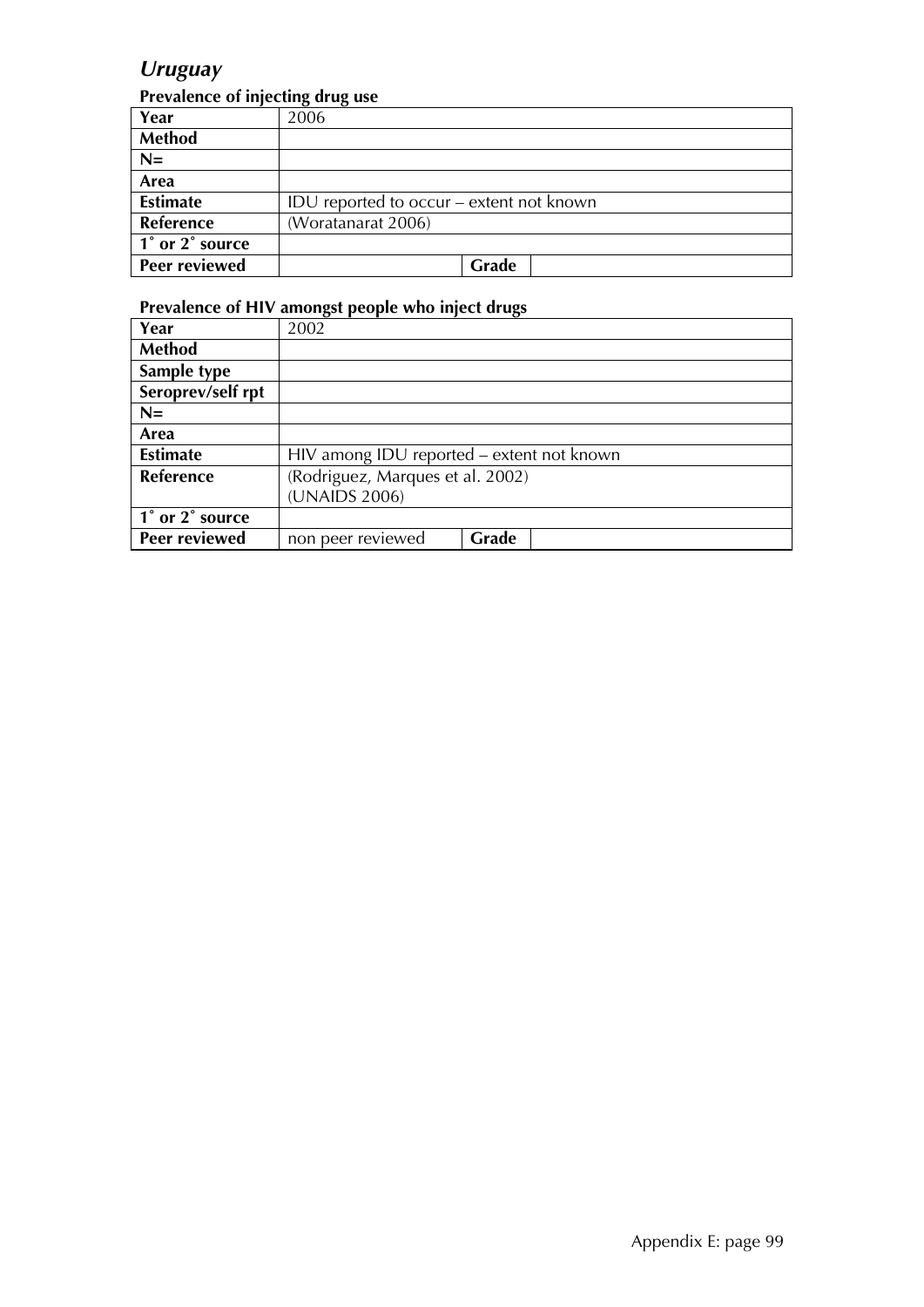### *Venezuela*

#### **Prevalence of injecting drug use**

| Year             | 1998                                     |       |  |
|------------------|------------------------------------------|-------|--|
| Method           |                                          |       |  |
| $N=$             |                                          |       |  |
| Area             |                                          |       |  |
| <b>Estimate</b>  | IDU reported to occur – extent not known |       |  |
| <b>Reference</b> | (Ball, Rana et al. 1998)                 |       |  |
| 1° or 2° source  |                                          |       |  |
| Peer reviewed    | ves                                      | Grade |  |

| Year              | 1998                                      |       |
|-------------------|-------------------------------------------|-------|
| <b>Method</b>     |                                           |       |
| Sample type       |                                           |       |
| Seroprev/self rpt |                                           |       |
| $N=$              |                                           |       |
| Area              |                                           |       |
| <b>Estimate</b>   | HIV among IDU reported – extent not known |       |
| <b>Reference</b>  | (Ball, Rana et al. 1998)                  |       |
| 1° or 2° source   |                                           |       |
| Peer reviewed     | ves                                       | Grade |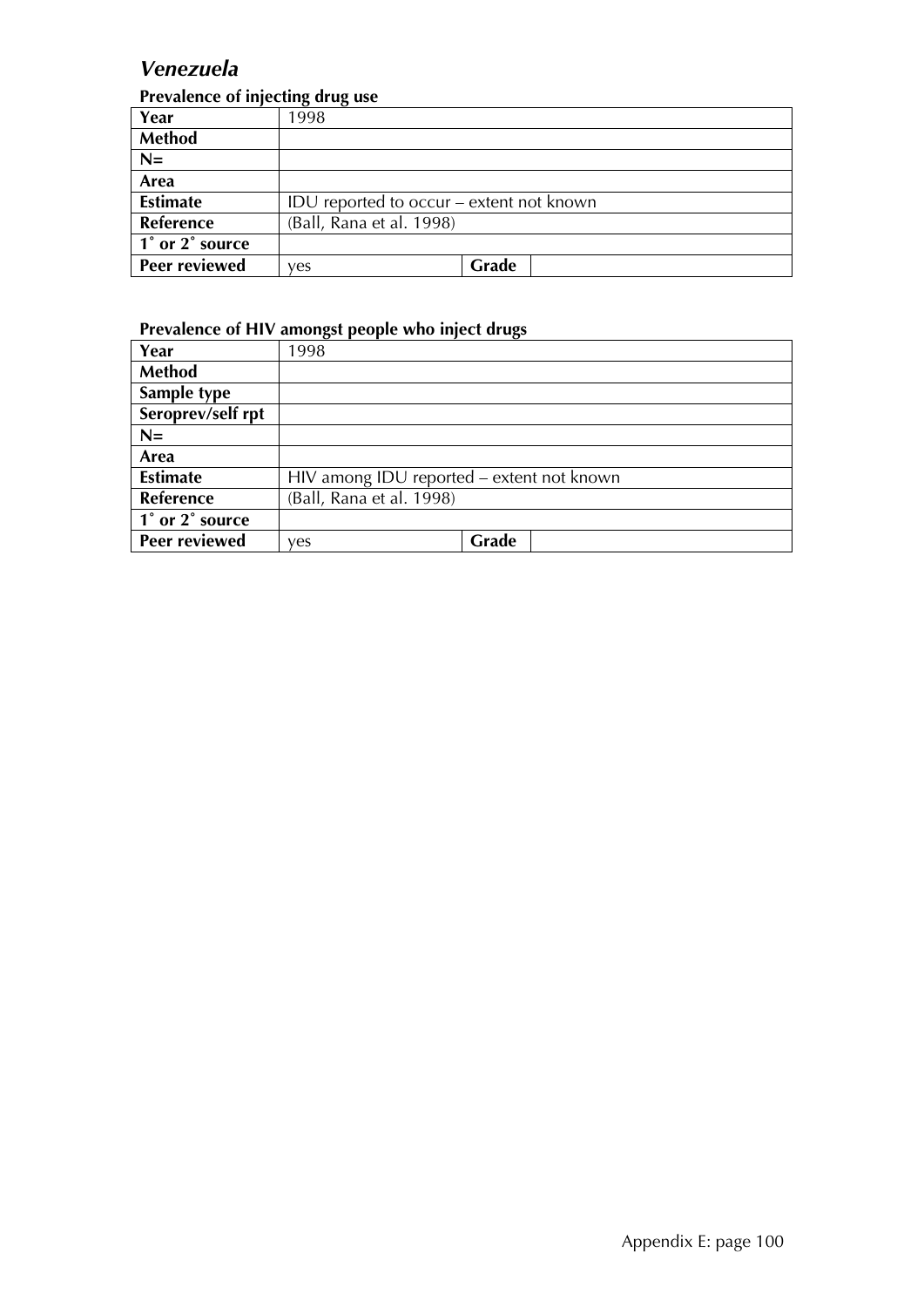# **Oceania**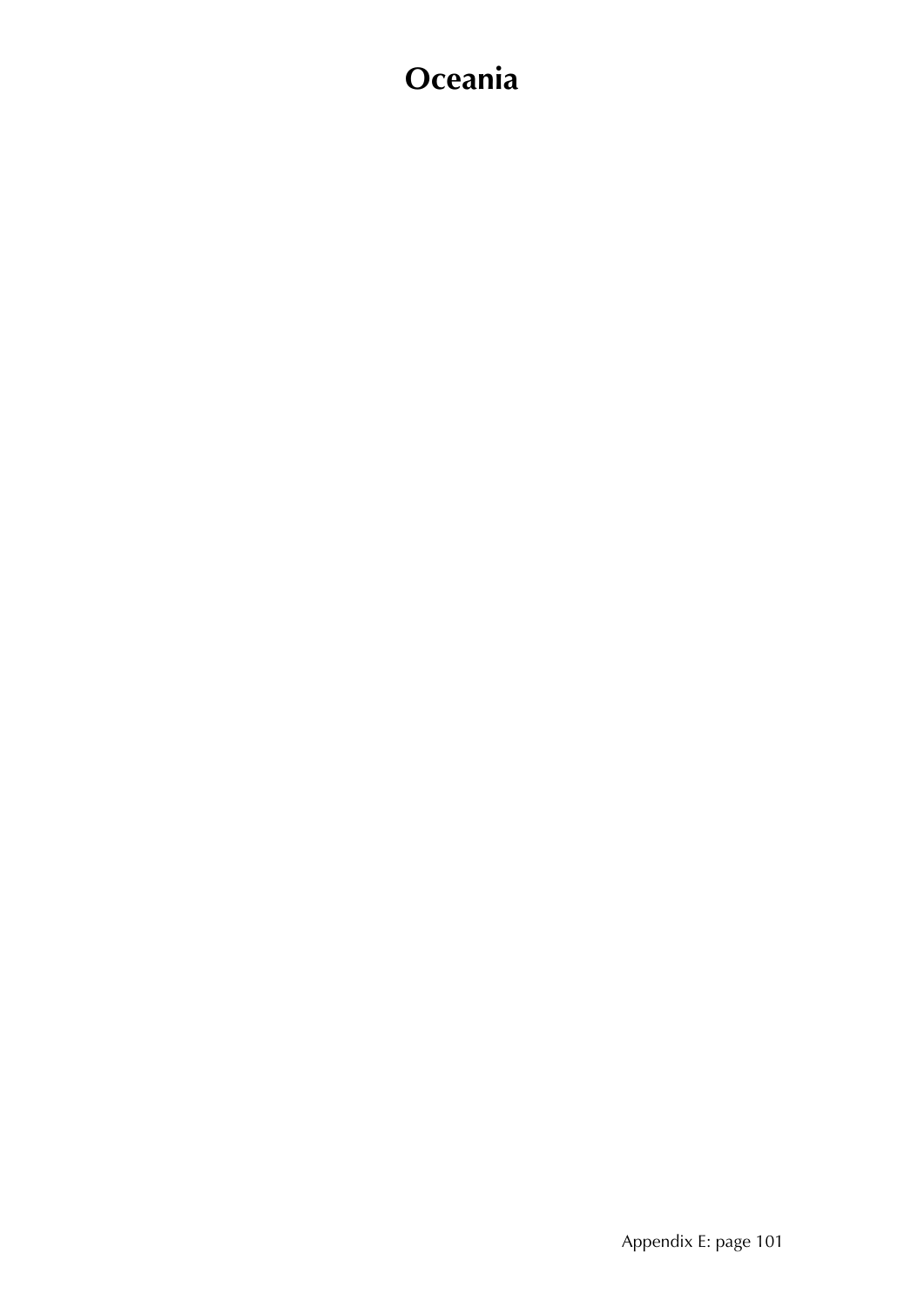## *American Samoa*

### **Prevalence of injecting drug use**

| Year                 |                 |       |
|----------------------|-----------------|-------|
| Method               |                 |       |
| $N=$                 |                 |       |
| Area                 |                 |       |
| <b>Estimate</b>      | No IDU reported |       |
| Reference            |                 |       |
| 1° or 2° source      |                 |       |
| <b>Peer reviewed</b> |                 | Grade |

| Year              |         |
|-------------------|---------|
| <b>Method</b>     |         |
| Sample type       |         |
| Seroprev/self rpt |         |
| $N=$              |         |
| Area              |         |
| <b>Estimate</b>   | No data |
| Reference         |         |
| 1° or 2° source   |         |
| Peer reviewed     | Grade   |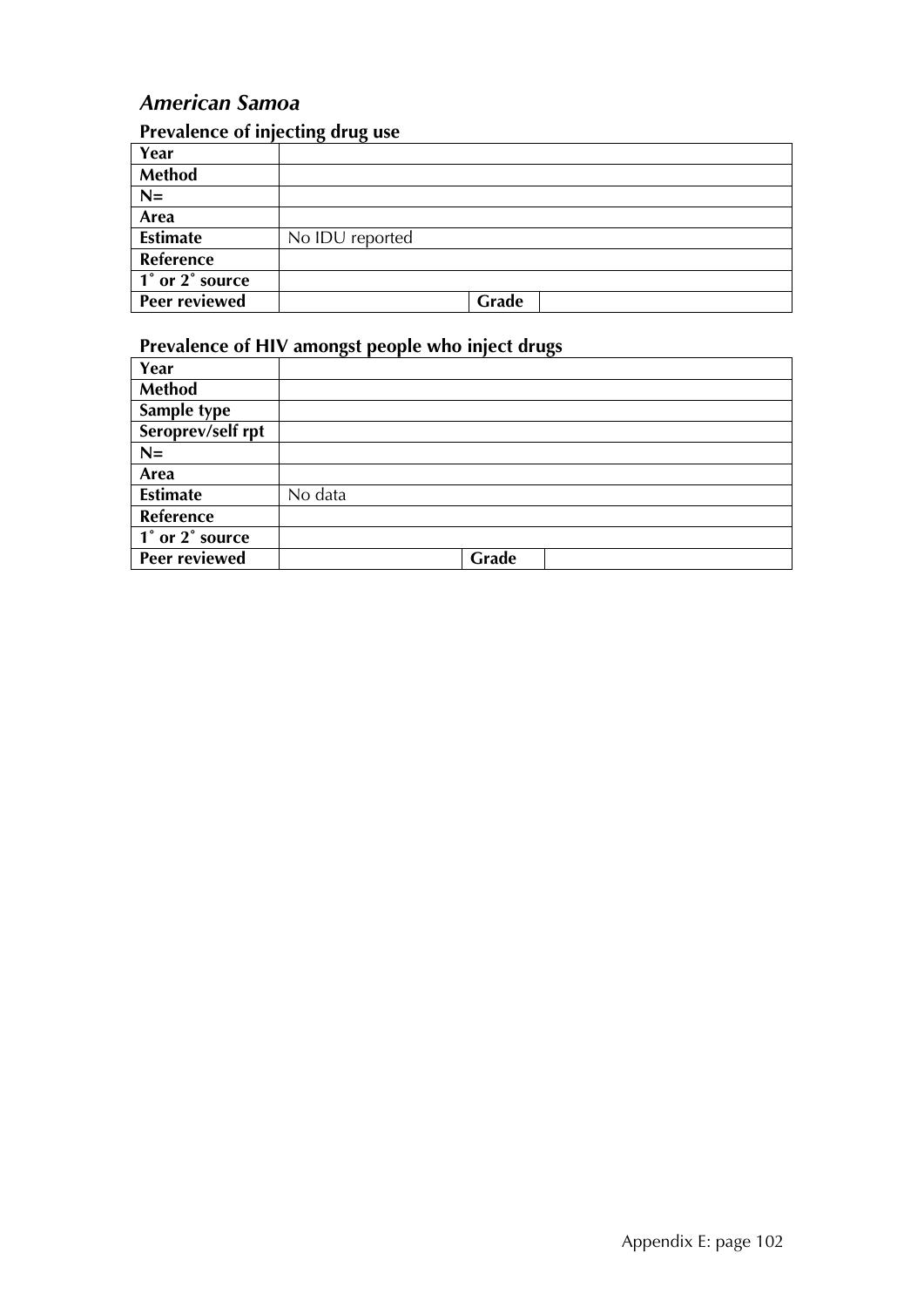## *Australia*

| Year                                 | 2005                                                         |  |  |
|--------------------------------------|--------------------------------------------------------------|--|--|
| <b>Method</b>                        | Indirect: IDU estimated through a mathematical model of HCV  |  |  |
|                                      | transmissions based on a standard percentage increase in IDU |  |  |
|                                      | annually                                                     |  |  |
| $N=$                                 |                                                              |  |  |
| Area                                 | <b>National</b>                                              |  |  |
| <b>Estimate</b>                      | Absolute number:                                             |  |  |
|                                      | High-204,564                                                 |  |  |
|                                      | Low-89,253                                                   |  |  |
|                                      | Median-149,591                                               |  |  |
|                                      | Prevalence: 1.07% (0.67-1.46)                                |  |  |
| Reference                            | (Razali, Thein et al. 2007)                                  |  |  |
| 1° or 2° source                      | Primary                                                      |  |  |
| Peer reviewed                        | Grade<br>Yes<br>$\mathsf{A}$                                 |  |  |
| Calculations Prevalence (15-64years) | $Low = 89,253/13,683,000 = 0.6523\%$                         |  |  |

## **Prevalence of injecting drug use**

 Median = 149,591/ 13,683,000 = 1.0933% High = 204,564/ 13,683,000 = 1.4950%

| Year              | 2006                                                       |  |  |
|-------------------|------------------------------------------------------------|--|--|
| Method            | Sentinel surveillance- multi-site treatment centres        |  |  |
| Sample type       | Single population-treatment centre                         |  |  |
| Seroprev/self rpt | Seroprevalence                                             |  |  |
| $N=$              | 1,897                                                      |  |  |
| Area              | National                                                   |  |  |
| <b>Estimate</b>   | 1.5% Prevalence                                            |  |  |
|                   | Absolute number of IDUs with HIV: 2,245                    |  |  |
| Reference         | (National Centre in HIV Epidemiology and Clinical Research |  |  |
|                   | 2008)                                                      |  |  |
| 1° or 2° source   | Primary                                                    |  |  |
| Peer reviewed     | Grade<br>non peer reviewed<br>A                            |  |  |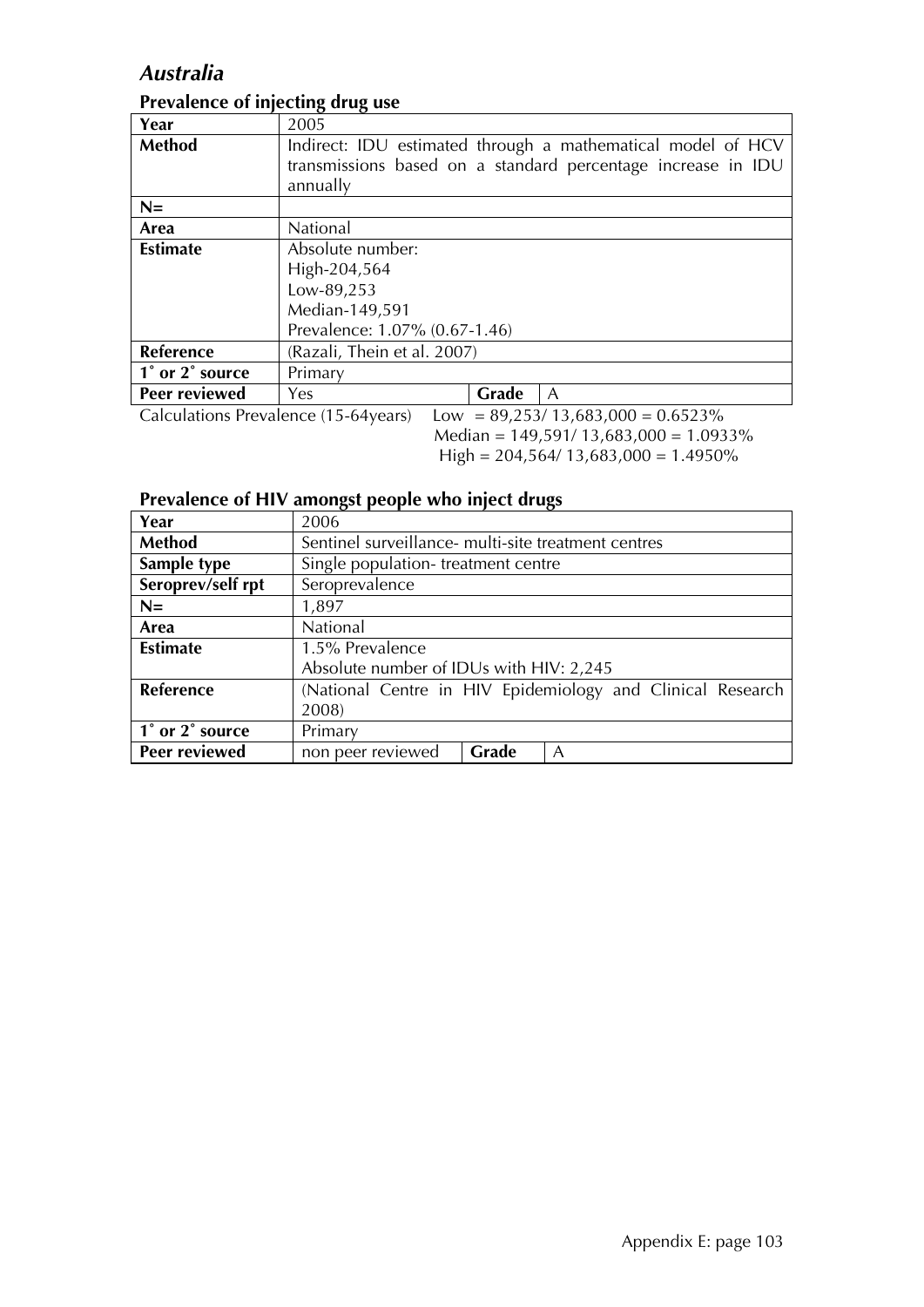## *Federated States of Micronesia*

## **Prevalence of injecting drug use**

|                 | היי הי                                   |
|-----------------|------------------------------------------|
| Year            | 2005                                     |
| Method          |                                          |
| $N=$            |                                          |
| Area            |                                          |
| <b>Estimate</b> | IDU reported to occur – extent not known |
| Reference       | (UNGASS 2006)                            |
| 1° or 2° source |                                          |
| Peer reviewed   | Grade                                    |

| Year              | 2005                                                 |       |  |
|-------------------|------------------------------------------------------|-------|--|
| Method            | Sentinel surveillance                                |       |  |
| Sample type       | General population surveillance                      |       |  |
| Seroprev/self rpt | Seroprevalence                                       |       |  |
| $N=$              |                                                      |       |  |
| Area              | National                                             |       |  |
| <b>Estimate</b>   | 1 case of HIV from IDU but little HIV in the country |       |  |
| <b>Reference</b>  | (UNGASS 2006)                                        |       |  |
| 1° or 2° source   | Primary                                              |       |  |
| Peer reviewed     | No                                                   | Grade |  |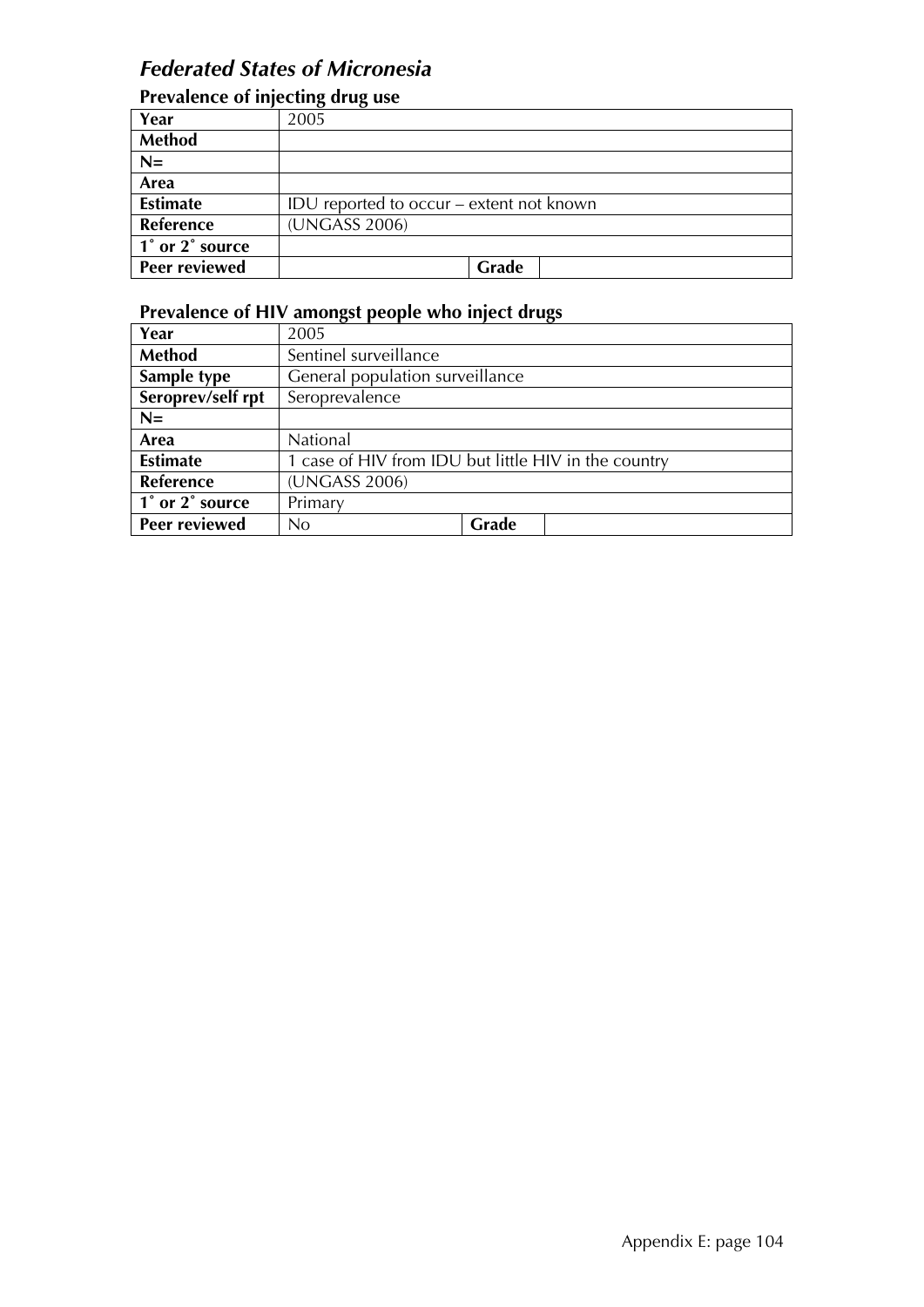*Fiji* 

### **Prevalence of injecting drug use**

| Year            | 2006                                                              |       |  |
|-----------------|-------------------------------------------------------------------|-------|--|
| <b>Method</b>   |                                                                   |       |  |
| $N=$            |                                                                   |       |  |
| Area            |                                                                   |       |  |
| <b>Estimate</b> | IDU reported to occur (among male high risk populations) – extent |       |  |
|                 | not known                                                         |       |  |
| Reference       | (World Health Organization 2006)                                  |       |  |
| 1° or 2° source |                                                                   |       |  |
| Peer reviewed   | non peer reviewed                                                 | Grade |  |

| Year              | 2006                             |       |
|-------------------|----------------------------------|-------|
| Method            |                                  |       |
| Sample type       |                                  |       |
| Seroprev/self rpt |                                  |       |
| $N=$              |                                  |       |
| Area              | (World Health Organization 2006) |       |
| <b>Estimate</b>   | 1 case of HIV from IDU           |       |
| <b>Reference</b>  |                                  |       |
| 1° or 2° source   |                                  |       |
| Peer reviewed     | non peer reviewed                | Grade |

| Year              | 2005                                                         |       |  |  |
|-------------------|--------------------------------------------------------------|-------|--|--|
| <b>Method</b>     | Expert opinion                                               |       |  |  |
| Sample type       |                                                              |       |  |  |
| Seroprev/self rpt |                                                              |       |  |  |
| $N=$              |                                                              |       |  |  |
| Area              | National                                                     |       |  |  |
| <b>Estimate</b>   | IDU listed as a marginal route of transmission with no clear |       |  |  |
|                   | estimates possible                                           |       |  |  |
| Reference         | (Pontali 2008)                                               |       |  |  |
| 1° or 2° source   | Primary                                                      |       |  |  |
| Peer reviewed     | non peer reviewed                                            | Grade |  |  |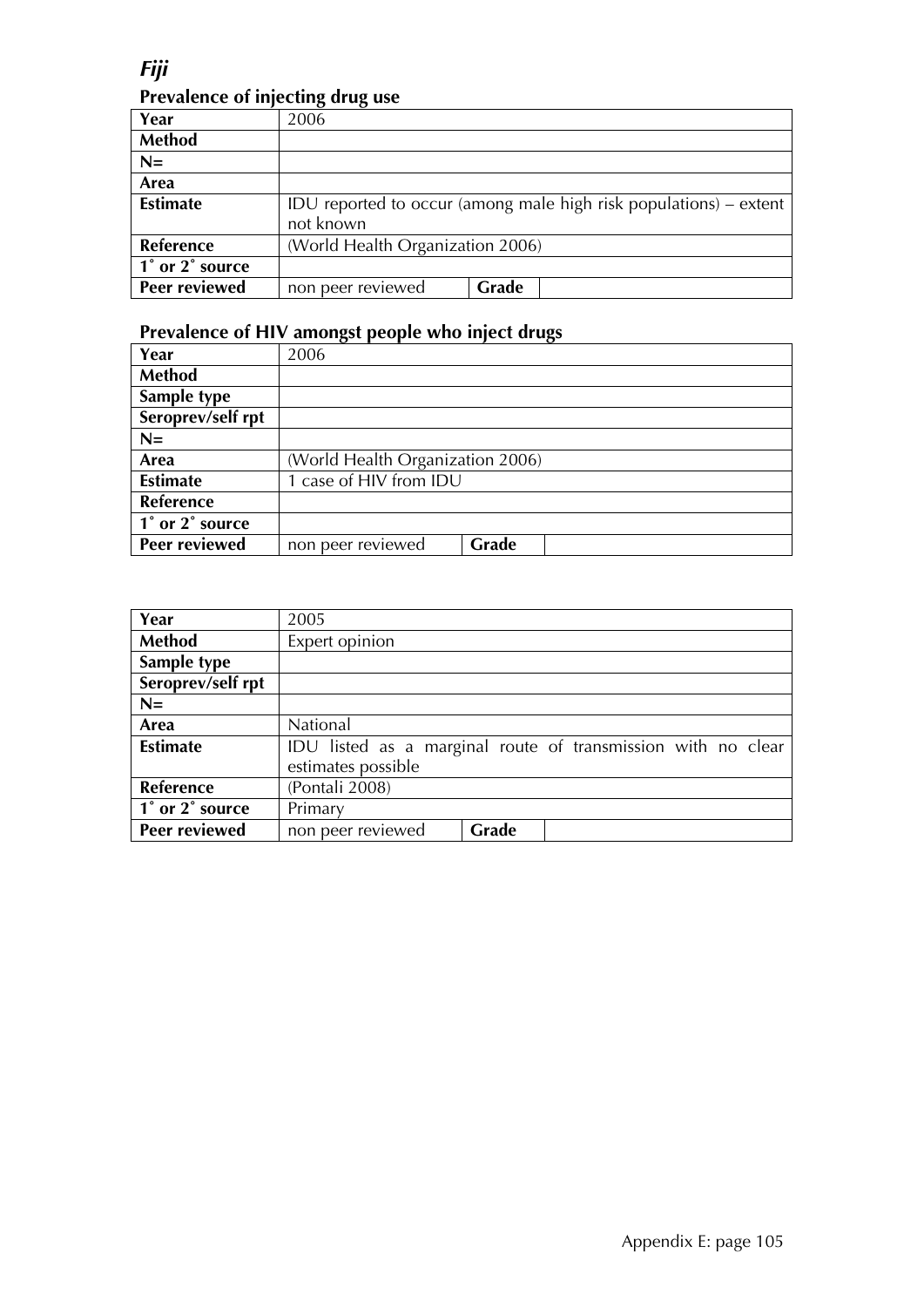## *French Polynesia*

#### **Prevalence of injecting drug use**

| Year              | 2006                                     |
|-------------------|------------------------------------------|
| <b>Method</b>     |                                          |
| $N=$              |                                          |
| Area              |                                          |
| <b>Estimate</b>   | IDU reported to occur – extent not known |
| Reference         | (World Health Organization 2006)         |
| 1 1° or 2° source |                                          |
| Peer reviewed     | Grade                                    |

| Year              | 1998                                      |       |  |
|-------------------|-------------------------------------------|-------|--|
| <b>Method</b>     |                                           |       |  |
| Sample type       |                                           |       |  |
| Seroprev/self rpt |                                           |       |  |
| $N=$              |                                           |       |  |
| Area              |                                           |       |  |
| <b>Estimate</b>   | HIV among IDU reported - extent not known |       |  |
| Reference         | (Ball, Rana et al. 1998)                  |       |  |
| 1° or 2° source   |                                           |       |  |
| Peer reviewed     | ves                                       | Grade |  |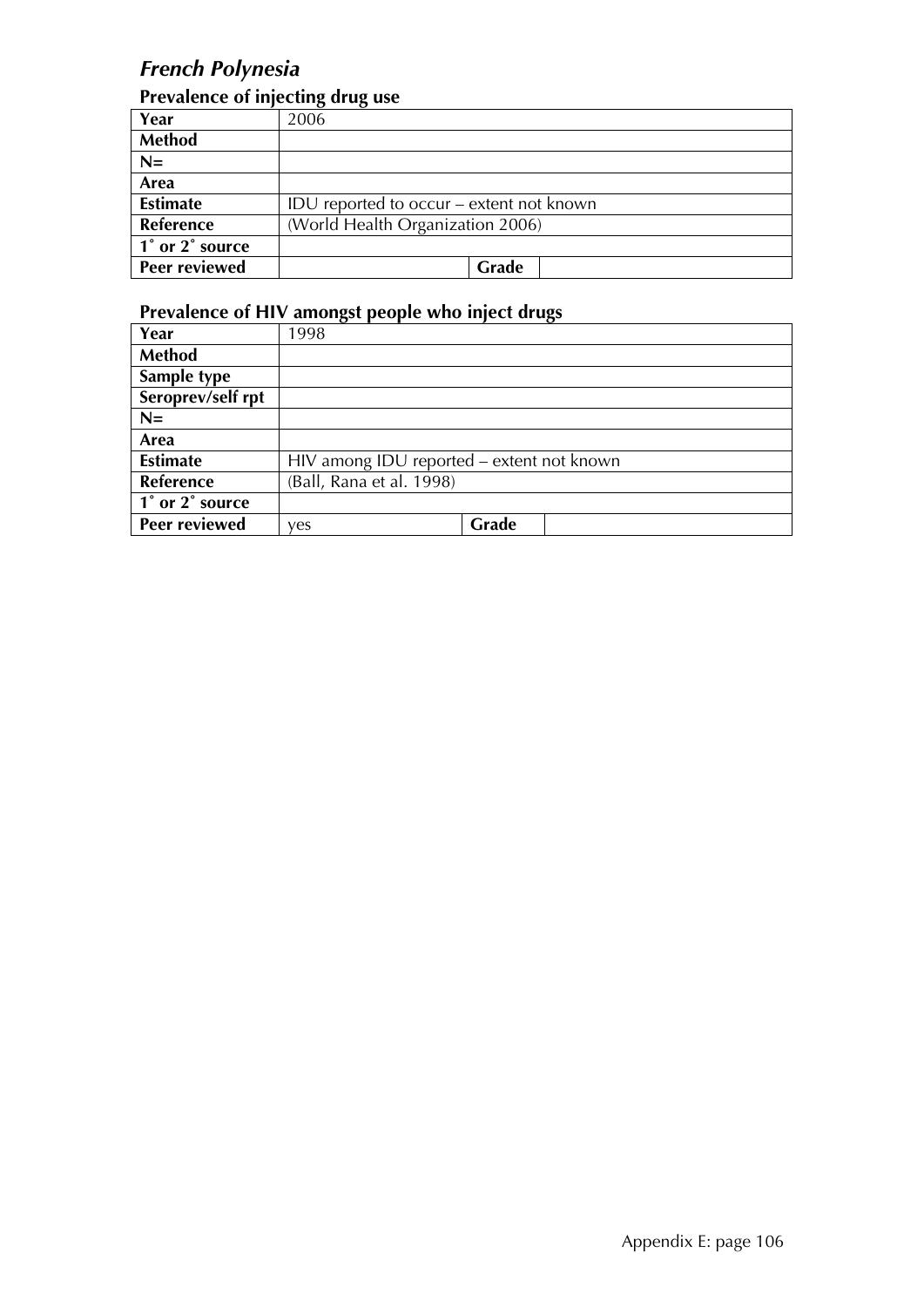### *Guam*

#### **Prevalence of injecting drug use**

|                 | $\sqrt{ }$                               |       |
|-----------------|------------------------------------------|-------|
| Year            | 1998                                     |       |
| <b>Method</b>   |                                          |       |
| $N=$            |                                          |       |
| Area            |                                          |       |
| <b>Estimate</b> | IDU reported to occur – extent not known |       |
| Reference       | (Ball, Rana et al. 1998)                 |       |
| 1° or 2° source |                                          |       |
| Peer reviewed   | ves                                      | Grade |

| Year              | 1998                                      |       |  |
|-------------------|-------------------------------------------|-------|--|
| <b>Method</b>     |                                           |       |  |
| Sample type       |                                           |       |  |
| Seroprev/self rpt |                                           |       |  |
| $N=$              |                                           |       |  |
| Area              |                                           |       |  |
| <b>Estimate</b>   | HIV among IDU reported - extent not known |       |  |
| Reference         | (Ball, Rana et al. 1998)                  |       |  |
| 1° or 2° source   |                                           |       |  |
| Peer reviewed     | ves                                       | Grade |  |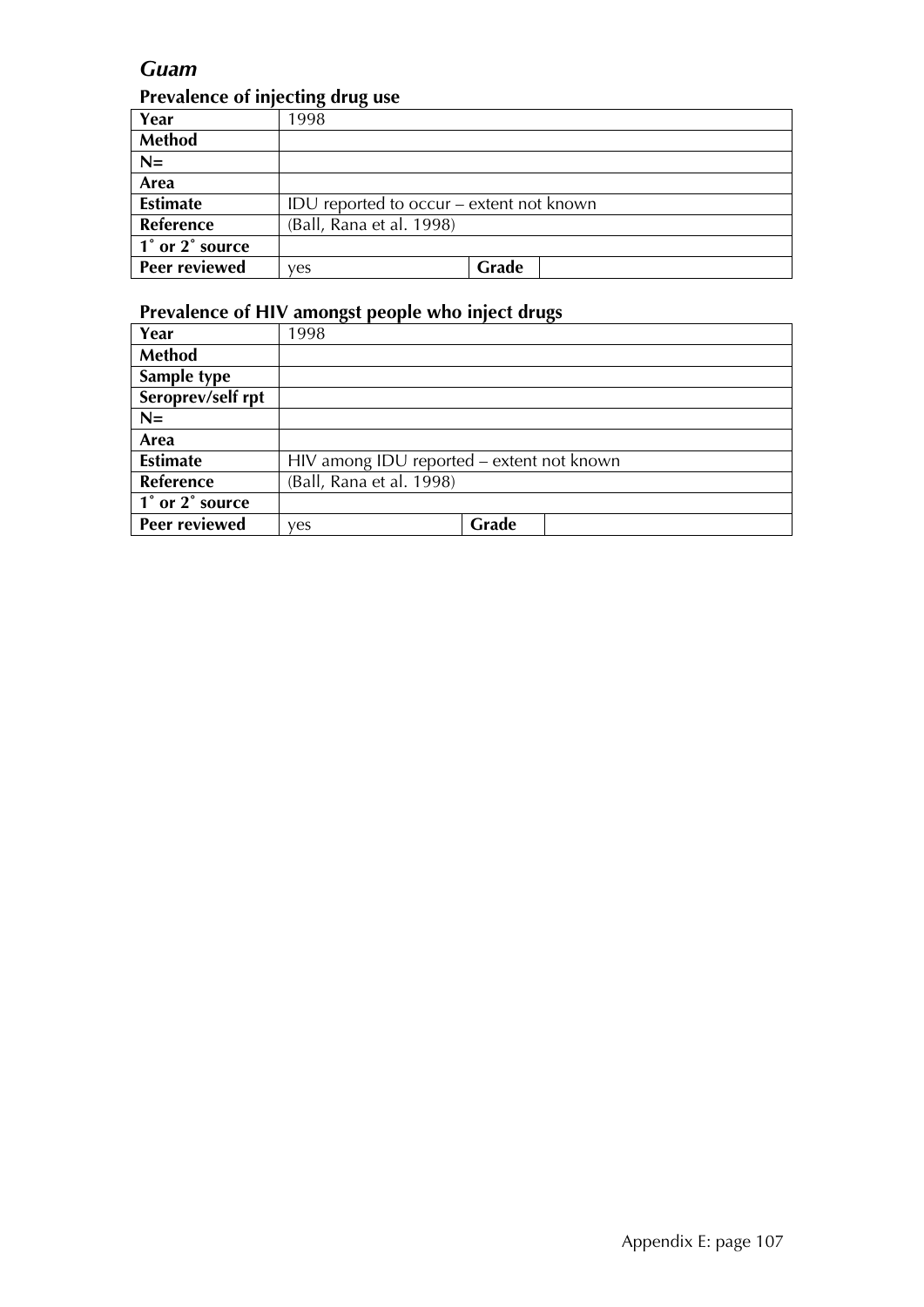## *Kiribati*

#### **Prevalence of injecting drug use**

| Year             |                                                                     |
|------------------|---------------------------------------------------------------------|
| <b>Method</b>    |                                                                     |
| $N=$             |                                                                     |
| Area             |                                                                     |
| <b>Estimate</b>  | IDU reported to occur (among male high risk populations) $-$ extent |
|                  | not known                                                           |
| <b>Reference</b> | (World Health Organization 2006)                                    |
|                  | (Wang, Cliffe et al. 2006)                                          |
| 1° or 2° source  |                                                                     |
| Peer reviewed    | Grade                                                               |

| Year              |                                  |
|-------------------|----------------------------------|
| Method            |                                  |
| Sample type       |                                  |
| Seroprev/self rpt |                                  |
| $N=$              |                                  |
| Area              |                                  |
| <b>Estimate</b>   | HIV as yet unreported among IDU  |
| <b>Reference</b>  | (World Health Organization 2006) |
| 1° or 2° source   |                                  |
| Peer reviewed     | Grade                            |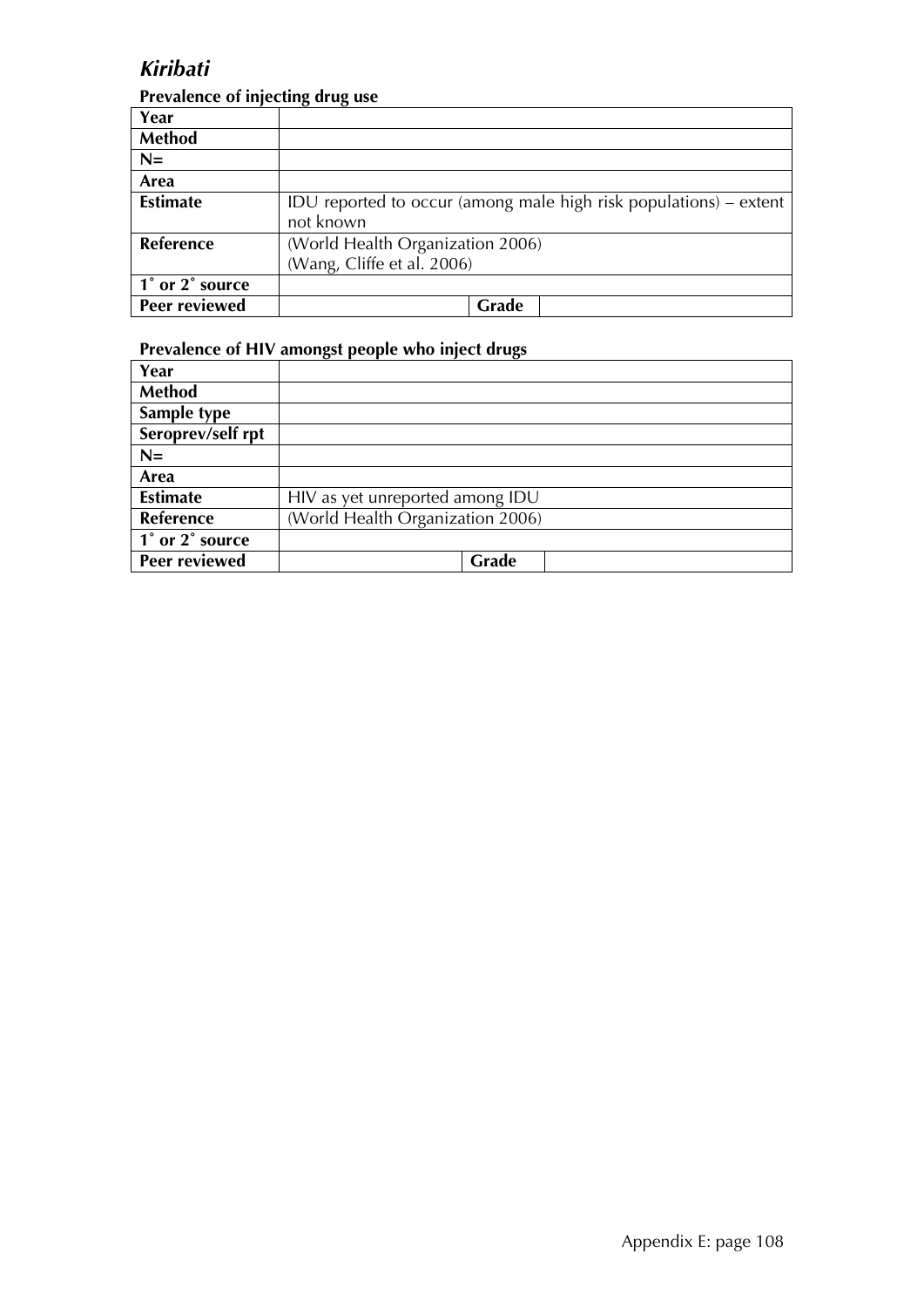## *Marshall Islands*

### **Prevalence of injecting drug use**

|                      | . .<br>. .      |
|----------------------|-----------------|
| Year                 |                 |
| Method               |                 |
| $N=$                 |                 |
| Area                 |                 |
| <b>Estimate</b>      | No IDU reported |
| Reference            |                 |
| 1° or 2° source      |                 |
| <b>Peer reviewed</b> | Grade           |

| Year              |                                 |
|-------------------|---------------------------------|
| Method            |                                 |
| Sample type       |                                 |
| Seroprev/self rpt |                                 |
| $N =$             |                                 |
| Area              |                                 |
| <b>Estimate</b>   | HIV as yet unreported among IDU |
| <b>Reference</b>  |                                 |
| 1° or 2° source   |                                 |
| Peer reviewed     | Grade                           |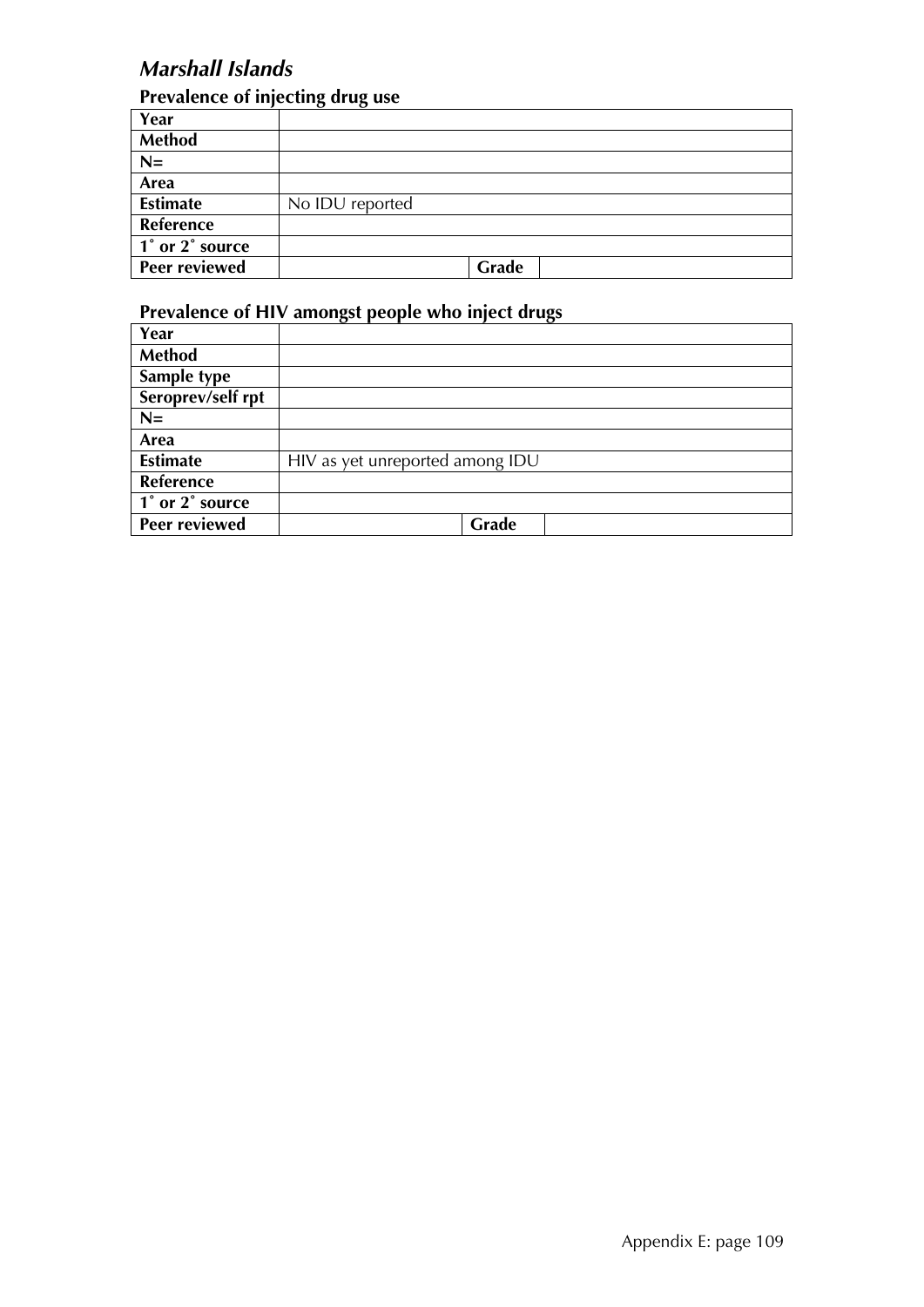### *Nauru*

#### **Prevalence of injecting drug use**

| Year                 |                 |
|----------------------|-----------------|
| Method               |                 |
| $N=$                 |                 |
| Area                 |                 |
| <b>Estimate</b>      | No IDU reported |
| Reference            |                 |
| 1° or 2° source      |                 |
| <b>Peer reviewed</b> | Grade           |

| Year              |                                 |
|-------------------|---------------------------------|
| Method            |                                 |
| Sample type       |                                 |
| Seroprev/self rpt |                                 |
| $N=$              |                                 |
| Area              |                                 |
| <b>Estimate</b>   | HIV as yet unreported among IDU |
| Reference         |                                 |
| 1° or 2° source   |                                 |
| Peer reviewed     | Grade                           |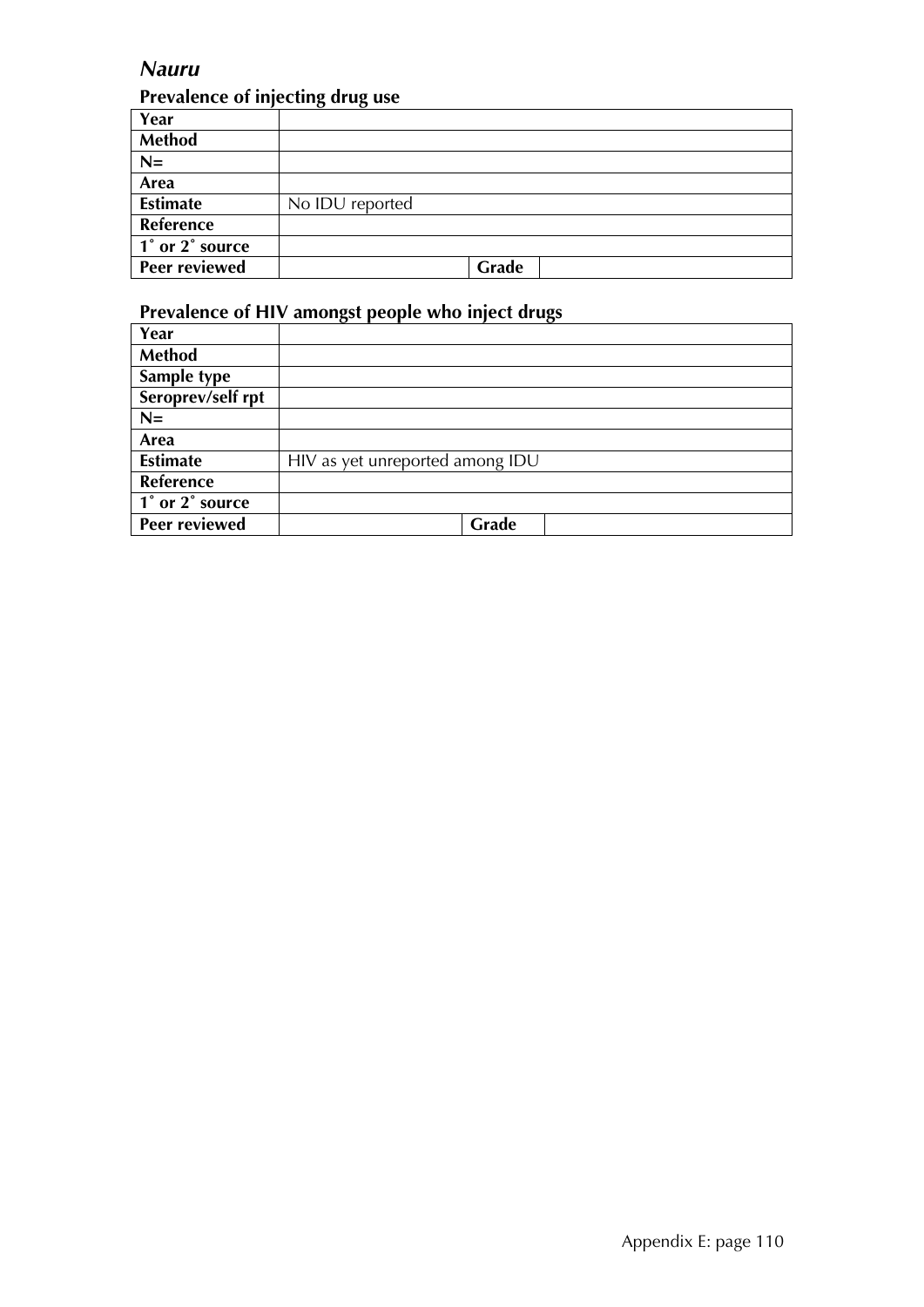## *New Caledonia*

### **Prevalence of injecting drug use**

|                 | . .                                      |       |
|-----------------|------------------------------------------|-------|
| Year            | 1998                                     |       |
| <b>Method</b>   |                                          |       |
| $N=$            |                                          |       |
| Area            |                                          |       |
| <b>Estimate</b> | IDU reported to occur – extent not known |       |
| Reference       | (Ball, Rana et al. 1998)                 |       |
| 1° or 2° source |                                          |       |
| Peer reviewed   | ves                                      | Grade |

| Year              | 1998                                      |       |  |
|-------------------|-------------------------------------------|-------|--|
| <b>Method</b>     |                                           |       |  |
| Sample type       |                                           |       |  |
| Seroprev/self rpt |                                           |       |  |
| $N=$              |                                           |       |  |
| Area              |                                           |       |  |
| <b>Estimate</b>   | HIV among IDU reported - extent not known |       |  |
| Reference         | (Ball, Rana et al. 1998)                  |       |  |
| 1° or 2° source   |                                           |       |  |
| Peer reviewed     | ves                                       | Grade |  |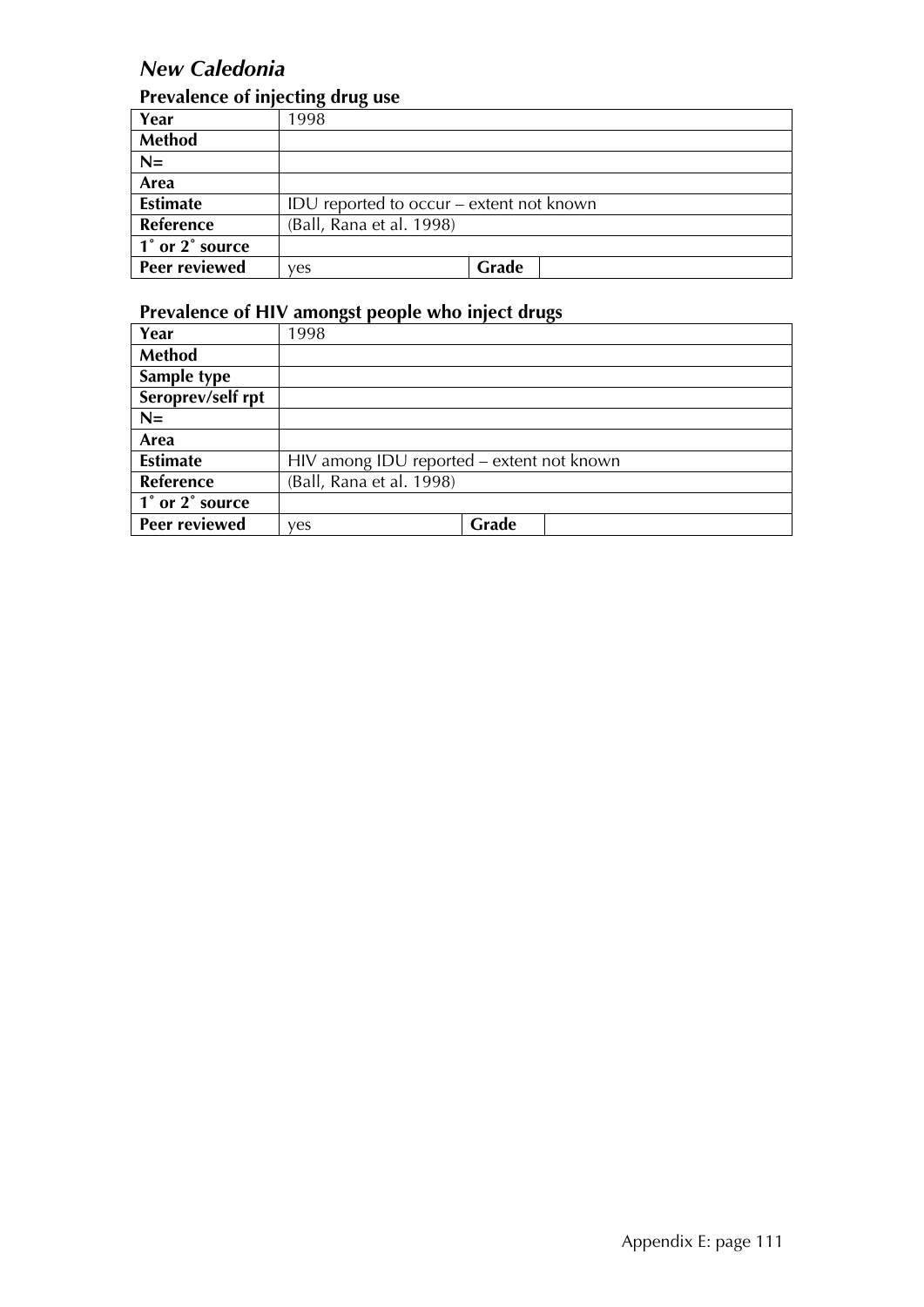## *New Zealand*

#### **Prevalence of injecting drug use**

|                                       | o<br><u>тп</u>                 |       |                                        |
|---------------------------------------|--------------------------------|-------|----------------------------------------|
| Year                                  | 2006                           |       |                                        |
| <b>Method</b>                         |                                |       |                                        |
| $N=$                                  |                                |       |                                        |
| Area                                  |                                |       |                                        |
| <b>Estimate</b>                       | Absolute number:               |       |                                        |
|                                       | High-26,792                    |       |                                        |
|                                       | Low-13,535                     |       |                                        |
|                                       | Median-20,163                  |       |                                        |
|                                       | Prevalence: 0.72 (0.49, 0.96)  |       |                                        |
| Reference                             | (Wilkins, Girling et al. 2006) |       |                                        |
| 1° or 2° source                       |                                |       |                                        |
| Peer reviewed                         | non peer reviewed              | Grade | B                                      |
| Calculations Prevalence (15-64 years) |                                |       | Median = $20,163/2,754,000 = 0.7321\%$ |
|                                       |                                |       |                                        |

 $Low = 13,535/2,754,000 = 0.4915\%$  $High = 26,792/2,754,000 = 0.9728\%$ 

| Year              | 2006                           |       |   |
|-------------------|--------------------------------|-------|---|
| <b>Method</b>     |                                |       |   |
| Sample type       |                                |       |   |
| Seroprev/self rpt | Self report                    |       |   |
| $N=$              |                                |       |   |
| Area              |                                |       |   |
| <b>Estimate</b>   | $1.6\%$                        |       |   |
| <b>Reference</b>  | (Wilkins, Girling et al. 2006) |       |   |
| 1° or 2° source   |                                |       |   |
| Peer reviewed     | non peer reviewed              | Grade | B |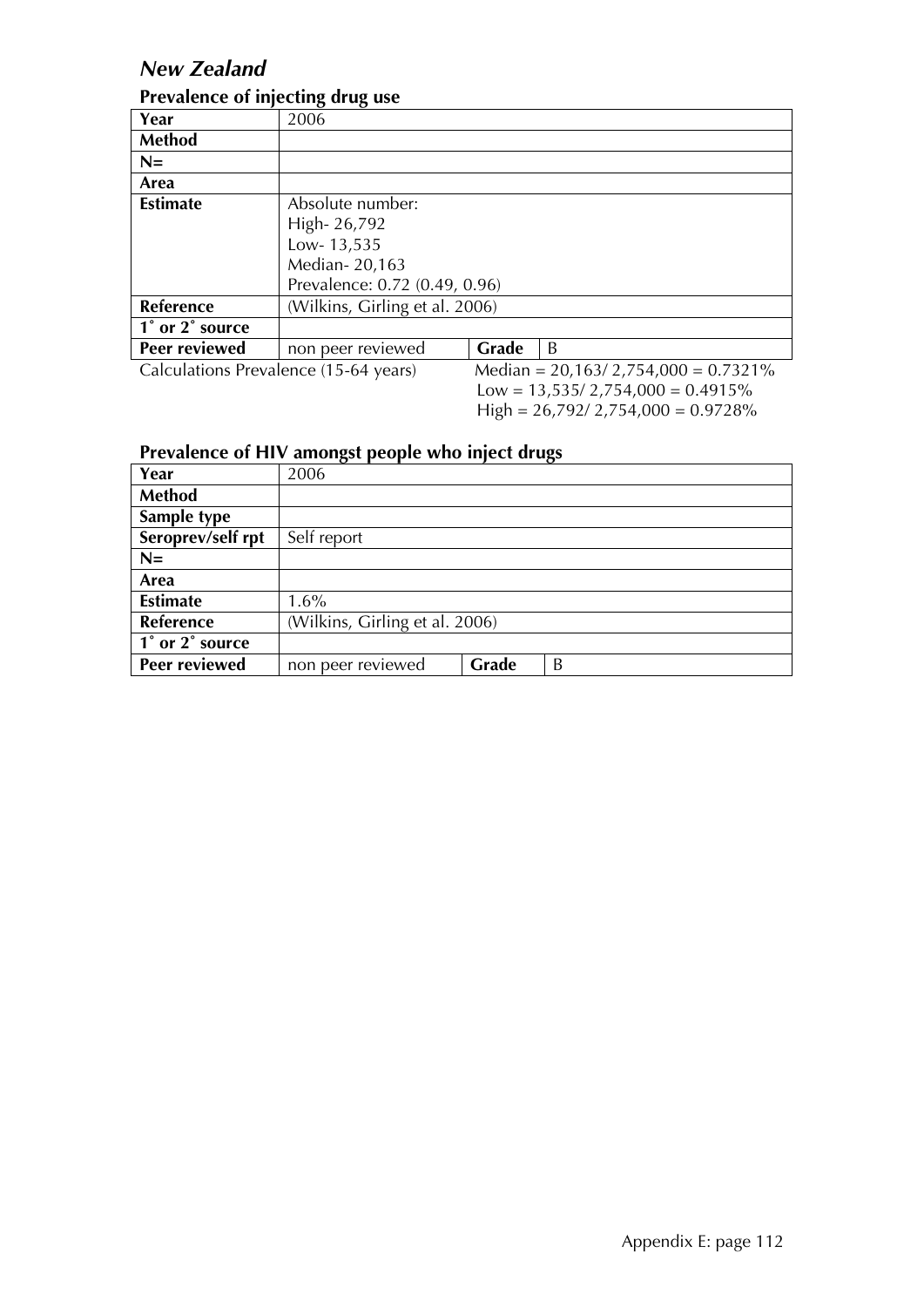## *Palau*

### **Prevalence of injecting drug use**

| Year                 |                 |
|----------------------|-----------------|
| Method               |                 |
| $N=$                 |                 |
| Area                 |                 |
| <b>Estimate</b>      | No IDU reported |
| Reference            |                 |
| 1° or 2° source      |                 |
| <b>Peer reviewed</b> | Grade           |

| Year              |                                 |
|-------------------|---------------------------------|
| Method            |                                 |
| Sample type       |                                 |
| Seroprev/self rpt |                                 |
| $N =$             |                                 |
| Area              |                                 |
| <b>Estimate</b>   | HIV as yet unreported among IDU |
| <b>Reference</b>  |                                 |
| 1° or 2° source   |                                 |
| Peer reviewed     | Grade                           |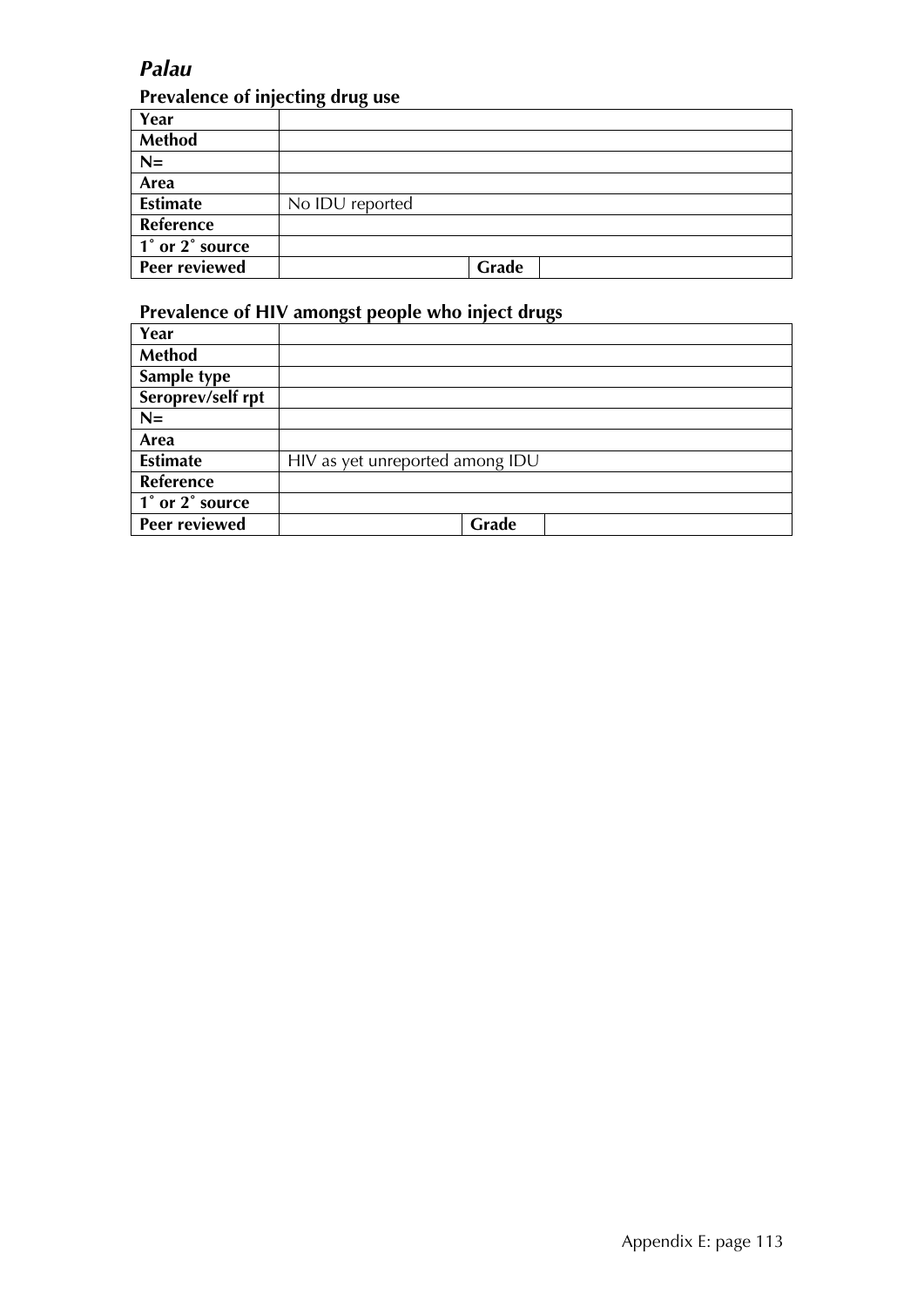## *Papua New Guinea*

## **Prevalence of injecting drug use**

| Year            |                                                                   |
|-----------------|-------------------------------------------------------------------|
| Method          |                                                                   |
| $N=$            |                                                                   |
| Area            |                                                                   |
| <b>Estimate</b> | IDU reported to occur – extent not known (thought to be very low) |
| Reference       | (McDonald 2005)                                                   |
|                 | (AusAID 2006)                                                     |
| 1° or 2° source |                                                                   |
| Peer reviewed   | Grade                                                             |

| Year              |                                                  |
|-------------------|--------------------------------------------------|
| <b>Method</b>     |                                                  |
| Sample type       |                                                  |
| Seroprev/self rpt |                                                  |
| $N=$              |                                                  |
| Area              |                                                  |
| <b>Estimate</b>   | HIV among IDU reported to occur – extent unknown |
| <b>Reference</b>  | (McBride 2005)                                   |
| 1° or 2° source   |                                                  |
| Peer reviewed     | Grade                                            |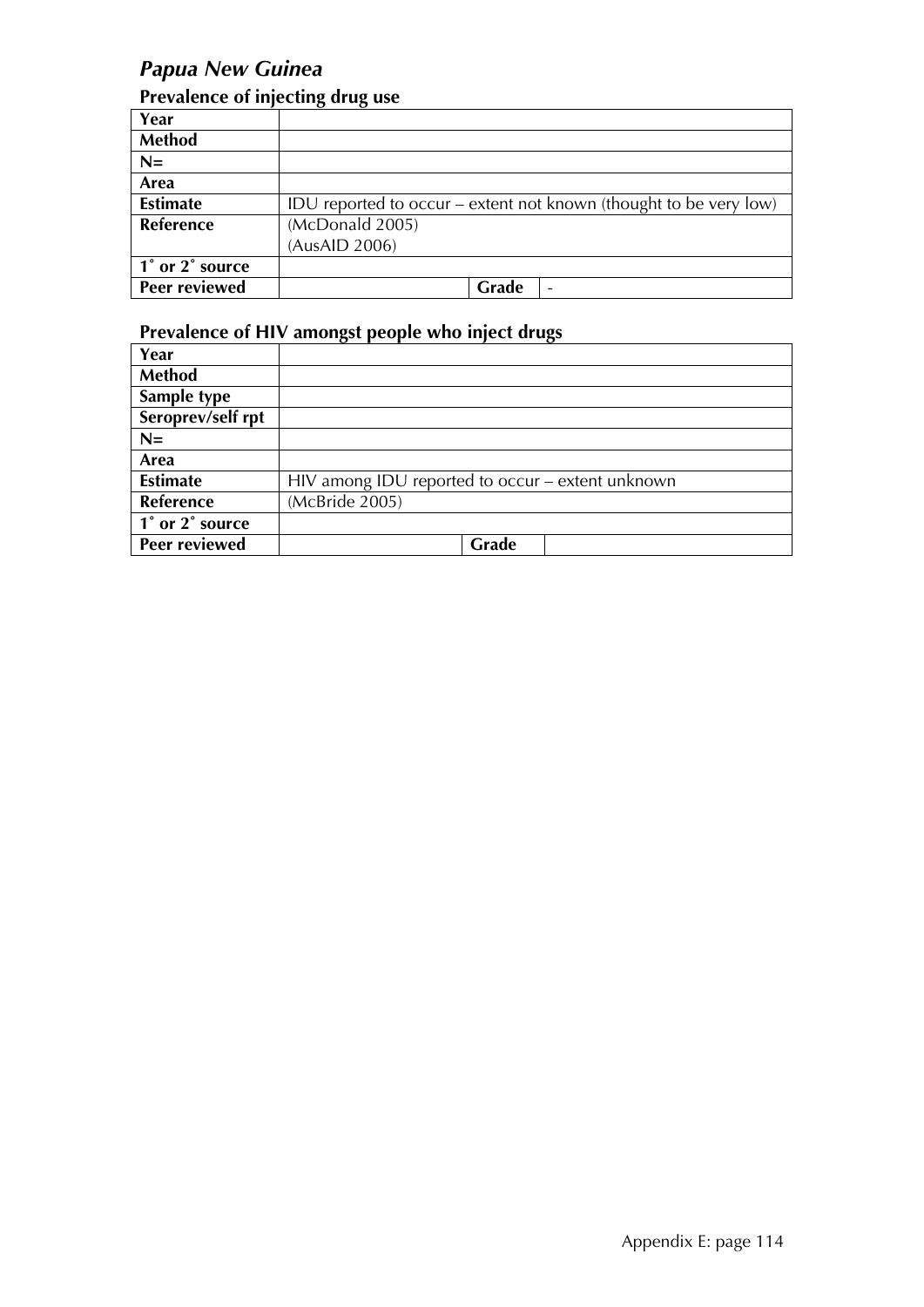### *Samoa*

#### **Prevalence of injecting drug use**

| Year            |                                          |
|-----------------|------------------------------------------|
| <b>Method</b>   |                                          |
| $N=$            |                                          |
| Area            |                                          |
| <b>Estimate</b> | IDU reported to occur – extent not known |
| Reference       | (World Health Organization 2006)         |
| 1° or 2° source |                                          |
| Peer reviewed   | Grade                                    |

| Year              | 2004-2005                        |       |                                                                  |
|-------------------|----------------------------------|-------|------------------------------------------------------------------|
| <b>Method</b>     |                                  |       |                                                                  |
| Sample type       |                                  |       |                                                                  |
| Seroprev/self rpt |                                  |       |                                                                  |
| $N=$              |                                  |       |                                                                  |
| Area              |                                  |       |                                                                  |
| <b>Estimate</b>   | 0.0                              |       |                                                                  |
| Reference         |                                  |       | (Ministries of Health: Fiji Kiribati Samoa Solomon Islands Tonga |
|                   | and Vanuatu 2006)                |       |                                                                  |
|                   | (World Health Organization 2006) |       |                                                                  |
| 1° or 2° source   |                                  |       |                                                                  |
| Peer reviewed     |                                  | Grade | D1                                                               |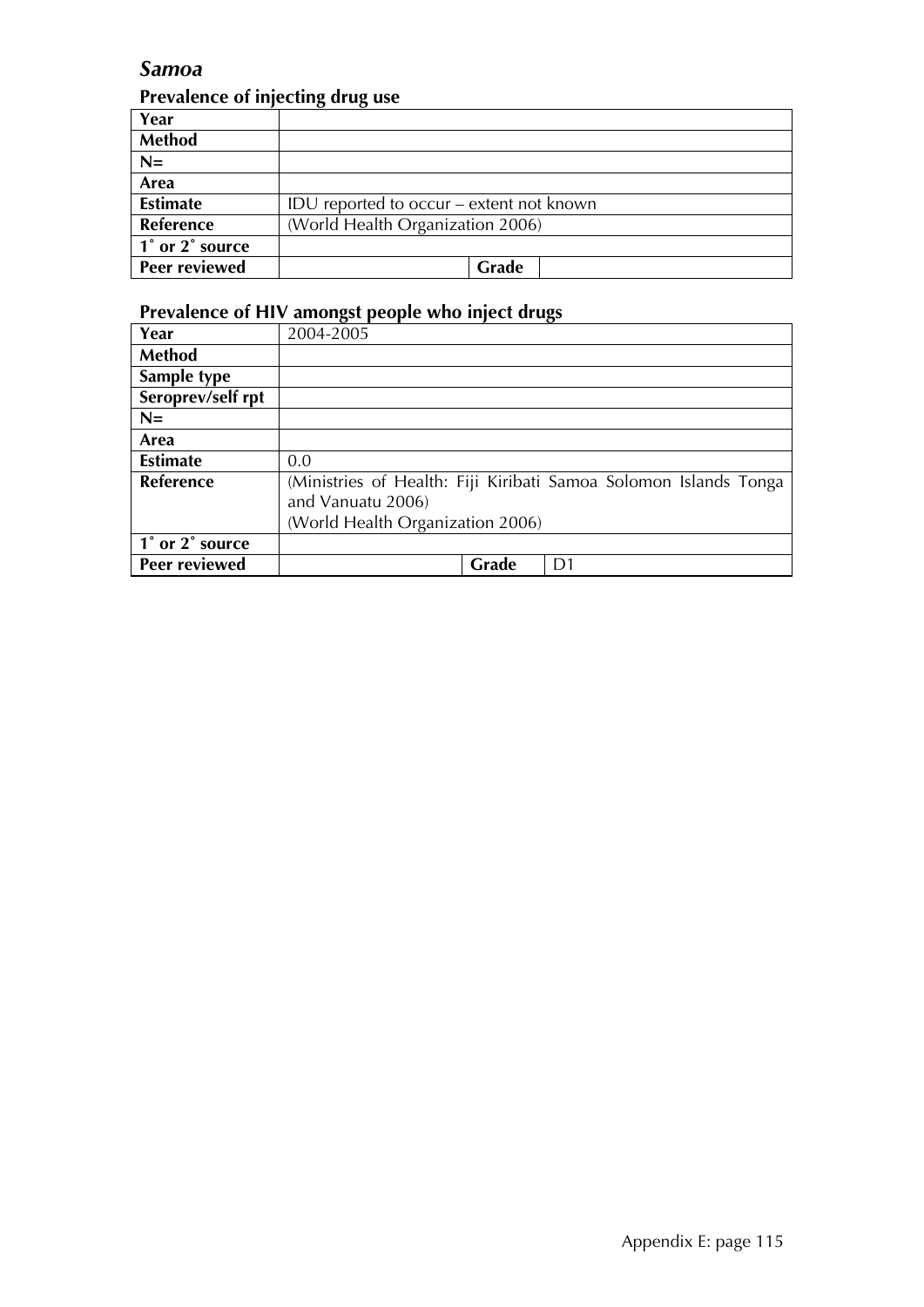## *Solomon Islands*

### **Prevalence of injecting drug use**

| Year            | 2004-2005                                |
|-----------------|------------------------------------------|
| Method          |                                          |
| $N=$            |                                          |
| Area            |                                          |
| <b>Estimate</b> | IDU reported to occur – extent not known |
| Reference       | (World Health Organization 2006)         |
| 1° or 2° source |                                          |
| Peer reviewed   | Grade                                    |

| Year              | 2004-2005                        |       |   |
|-------------------|----------------------------------|-------|---|
| <b>Method</b>     |                                  |       |   |
| Sample type       |                                  |       |   |
| Seroprev/self rpt |                                  |       |   |
| $N=$              |                                  |       |   |
| Area              |                                  |       |   |
| <b>Estimate</b>   |                                  |       |   |
| Reference         | (World Health Organization 2006) |       |   |
| 1° or 2° source   |                                  |       |   |
| Peer reviewed     |                                  | Grade | D |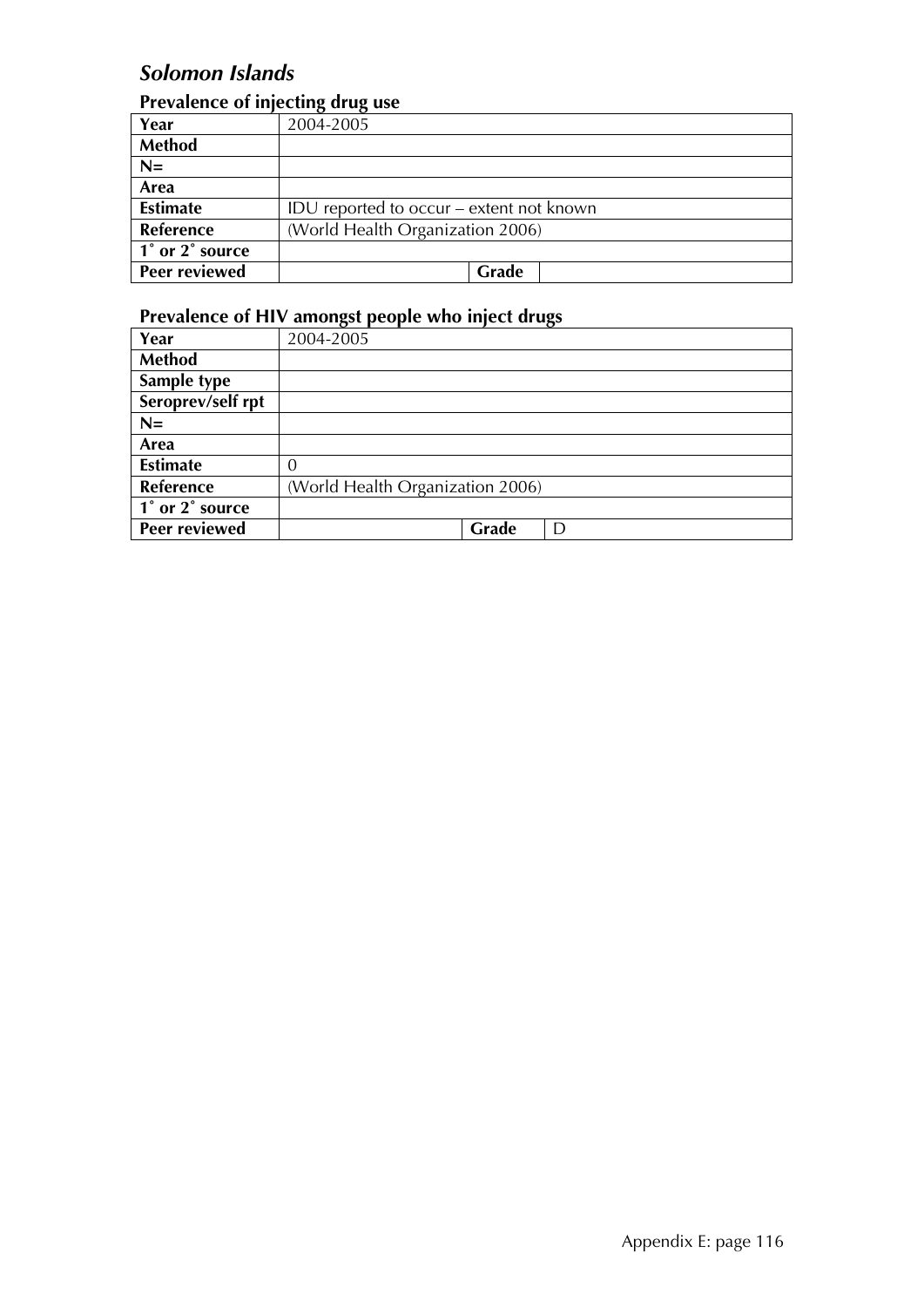## *Tonga*

## **Prevalence of injecting drug use**

| Year                 |                                                               |
|----------------------|---------------------------------------------------------------|
| <b>Method</b>        |                                                               |
| $N=$                 |                                                               |
| Area                 |                                                               |
| <b>Estimate</b>      | IDU reported to occur (among young people) – extent not known |
| <b>Reference</b>     | (World Health Organization 2006)                              |
| 1° or 2° source      |                                                               |
| <b>Peer reviewed</b> | Grade                                                         |

| Year              | 2004-2005                        |
|-------------------|----------------------------------|
| Method            |                                  |
| Sample type       |                                  |
| Seroprev/self rpt |                                  |
| $N=$              |                                  |
| Area              |                                  |
| <b>Estimate</b>   | 0.0                              |
| <b>Reference</b>  | (World Health Organization 2006) |
| 1° or 2° source   |                                  |
| Peer reviewed     | Grade<br>D                       |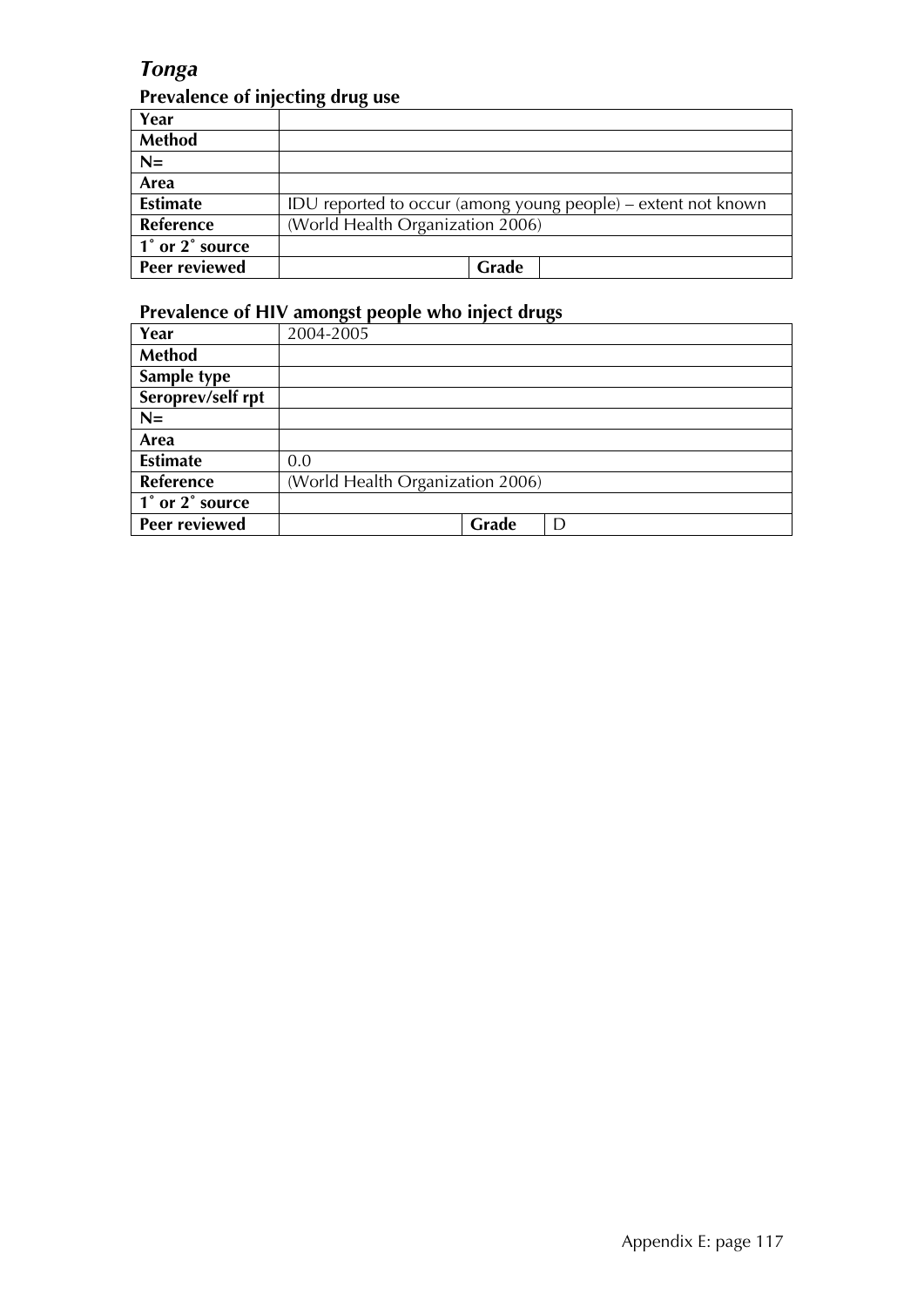## *Tuvalu*

#### **Prevalence of injecting drug use**

| Year                 |                 |
|----------------------|-----------------|
| Method               |                 |
| $N=$                 |                 |
| Area                 |                 |
| <b>Estimate</b>      | No IDU reported |
| Reference            |                 |
| 1° or 2° source      |                 |
| <b>Peer reviewed</b> | Grade           |

| Year              |       |
|-------------------|-------|
| <b>Method</b>     |       |
| Sample type       |       |
| Seroprev/self rpt |       |
| $N=$              |       |
| Area              |       |
| <b>Estimate</b>   |       |
| Reference         |       |
| 1° or 2° source   |       |
| Peer reviewed     | Grade |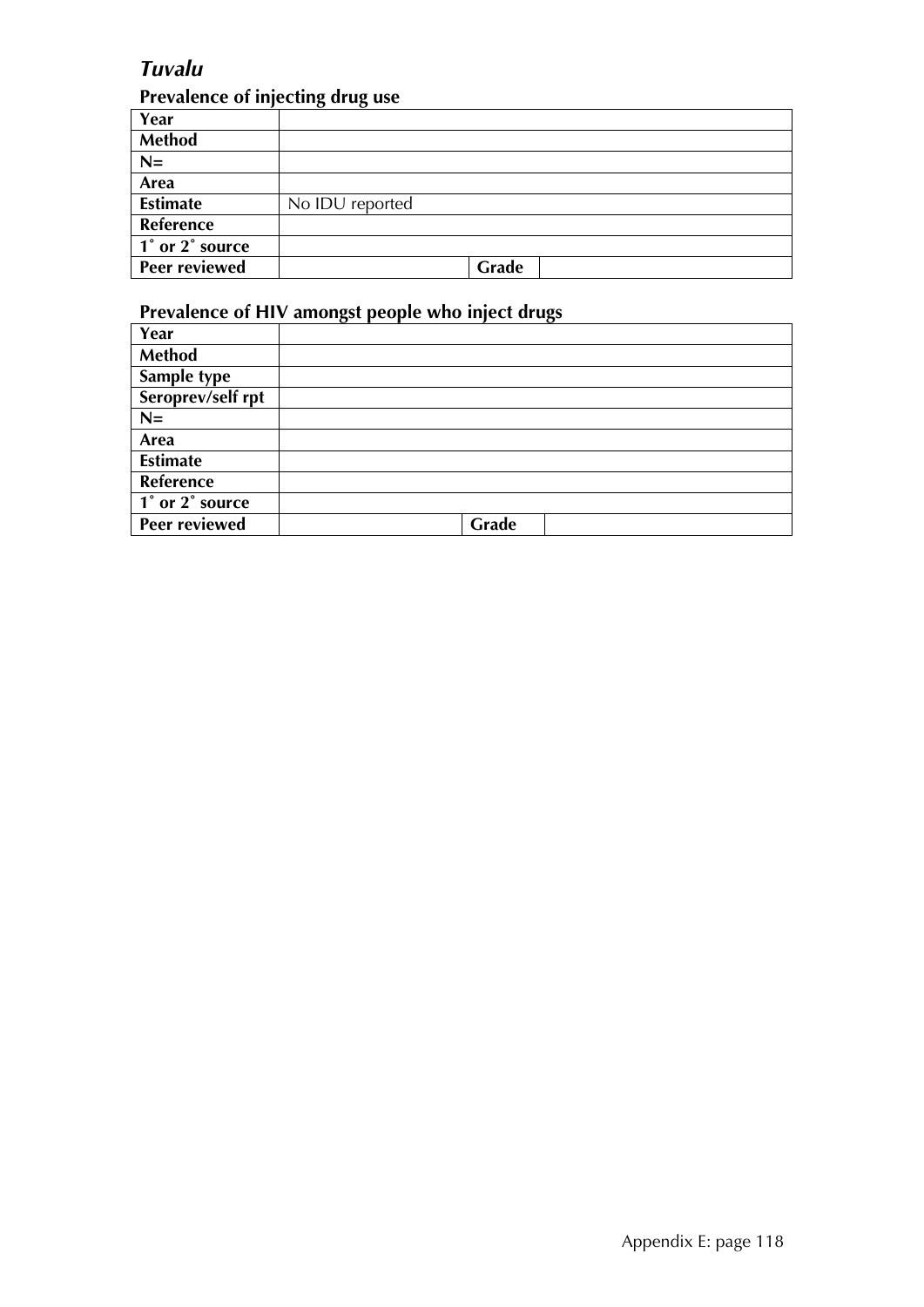## *Vanuatu*

## **Prevalence of injecting drug use**

| Year                 |                                                               |
|----------------------|---------------------------------------------------------------|
| <b>Method</b>        |                                                               |
| $N=$                 |                                                               |
| Area                 |                                                               |
| <b>Estimate</b>      | IDU reported to occur (among young people) – extent not known |
| Reference            | (World Health Organization 2006)                              |
| 1° or 2° source      |                                                               |
| <b>Peer reviewed</b> | Grade                                                         |

| Year              |       |  |
|-------------------|-------|--|
| <b>Method</b>     |       |  |
| Sample type       |       |  |
| Seroprev/self rpt |       |  |
| $N=$              |       |  |
| Area              |       |  |
| <b>Estimate</b>   |       |  |
| Reference         |       |  |
| 1° or 2° source   |       |  |
| Peer reviewed     | Grade |  |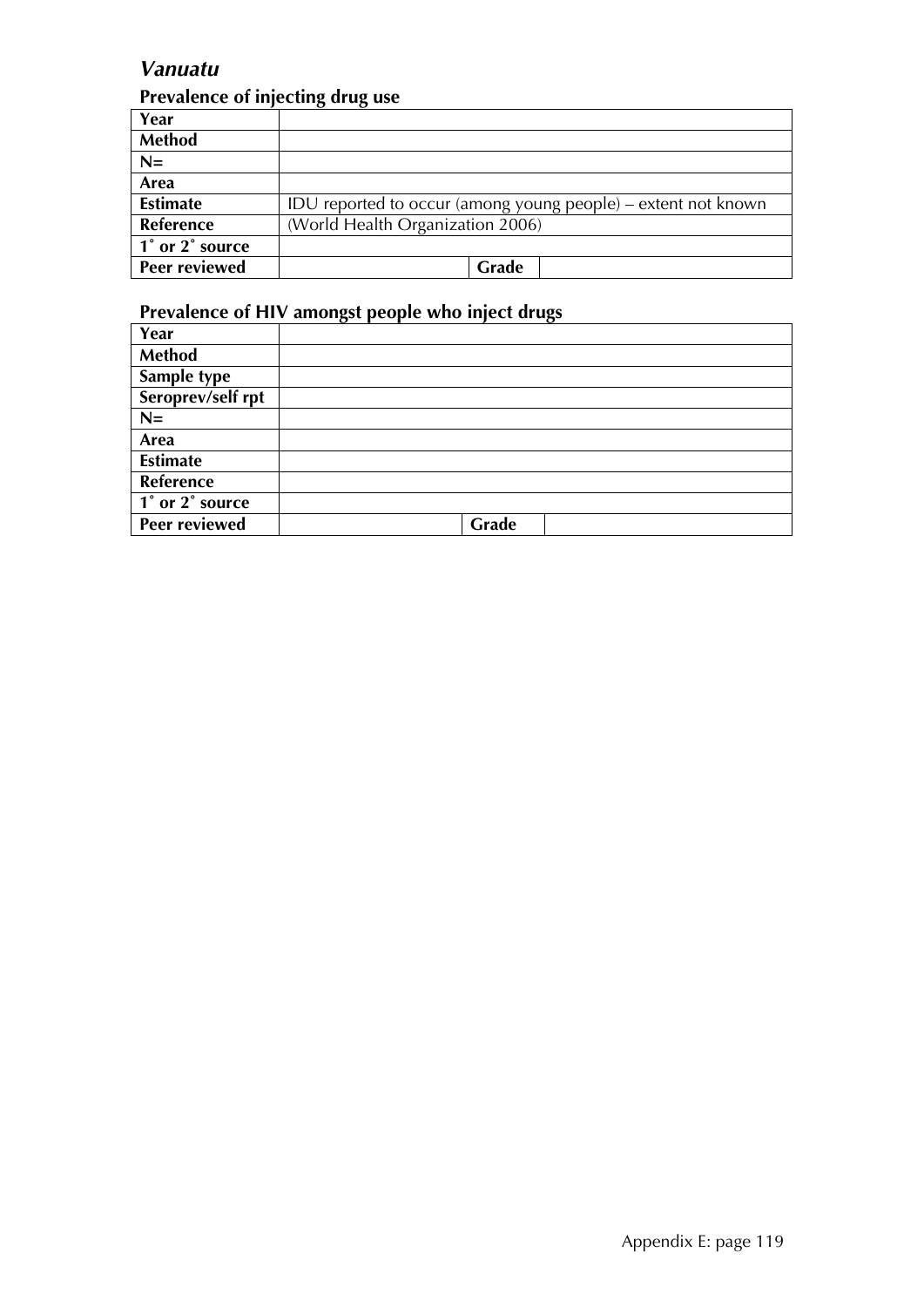# **Canada and the United States**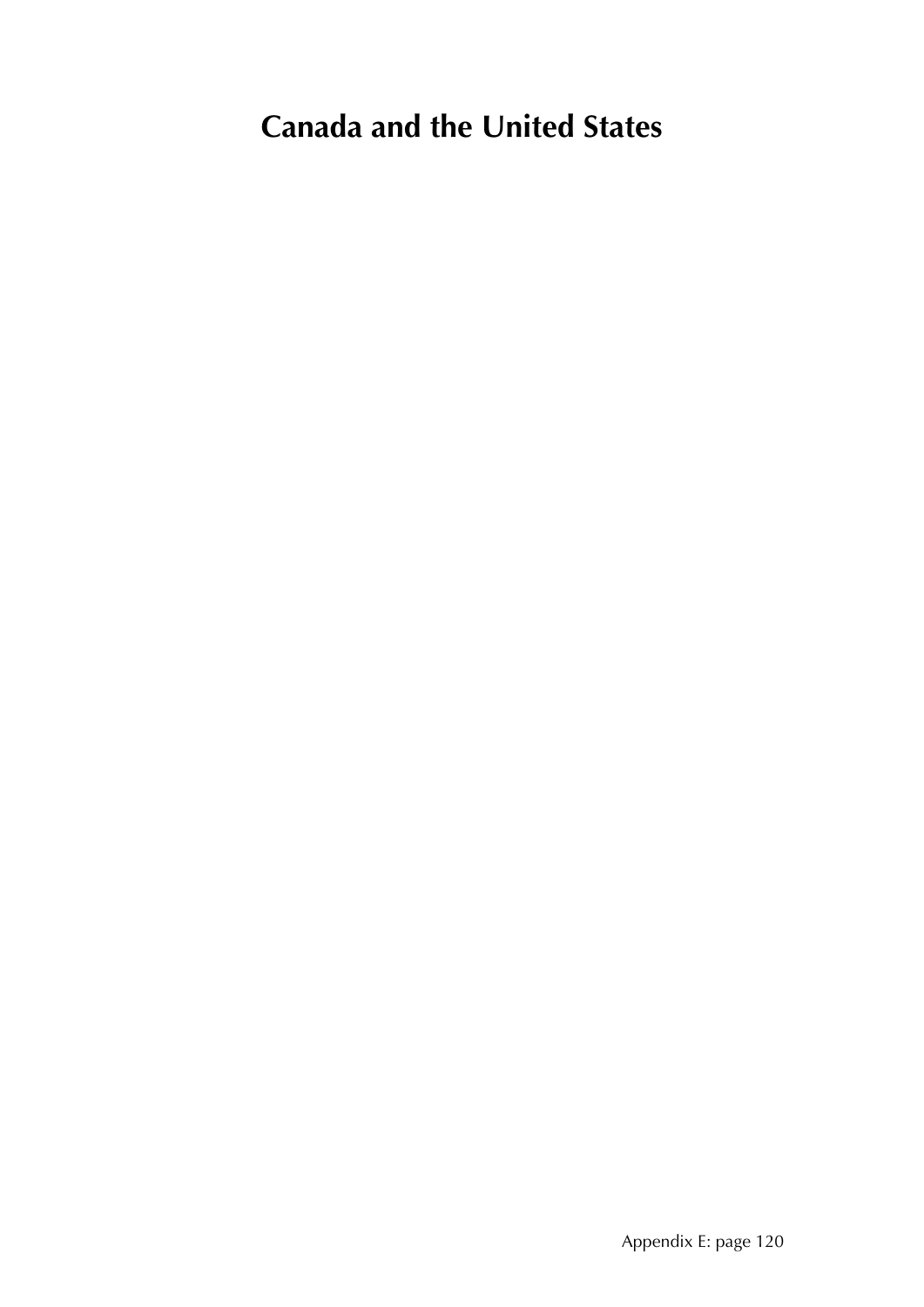## *Canada*

|                 | . .                                   |  |  |
|-----------------|---------------------------------------|--|--|
| Year            | 2004                                  |  |  |
| Method          |                                       |  |  |
| $N=$            |                                       |  |  |
| Area            |                                       |  |  |
| <b>Estimate</b> | 1.3% Lifetime IDU for 15-64 age group |  |  |
|                 | Lower estimate: 1.0%                  |  |  |
|                 | Upper estimate: 1.7%                  |  |  |
| Reference       | (Ialomiteanu 2008)                    |  |  |
| 1° or 2° source |                                       |  |  |
| Peer reviewed   | non peer reviewed<br>Grade<br>B       |  |  |

#### **Prevalence of injecting drug use**

| Year              | 2006                                  |  |  |
|-------------------|---------------------------------------|--|--|
| <b>Method</b>     | Sentinel Surveillance                 |  |  |
| Sample type       |                                       |  |  |
| Seroprev/self rpt | Seroprevalence                        |  |  |
| $N=$              |                                       |  |  |
| Area              |                                       |  |  |
| <b>Estimate</b>   | Lower estimate: 2.9%                  |  |  |
|                   | Higher estimate: 23.8%                |  |  |
| <b>Reference</b>  | (Public Health Agency of Canada 2006) |  |  |
| 1° or 2° source   | Secondary                             |  |  |
| Peer reviewed     | non peer reviewed<br>Grade<br>A       |  |  |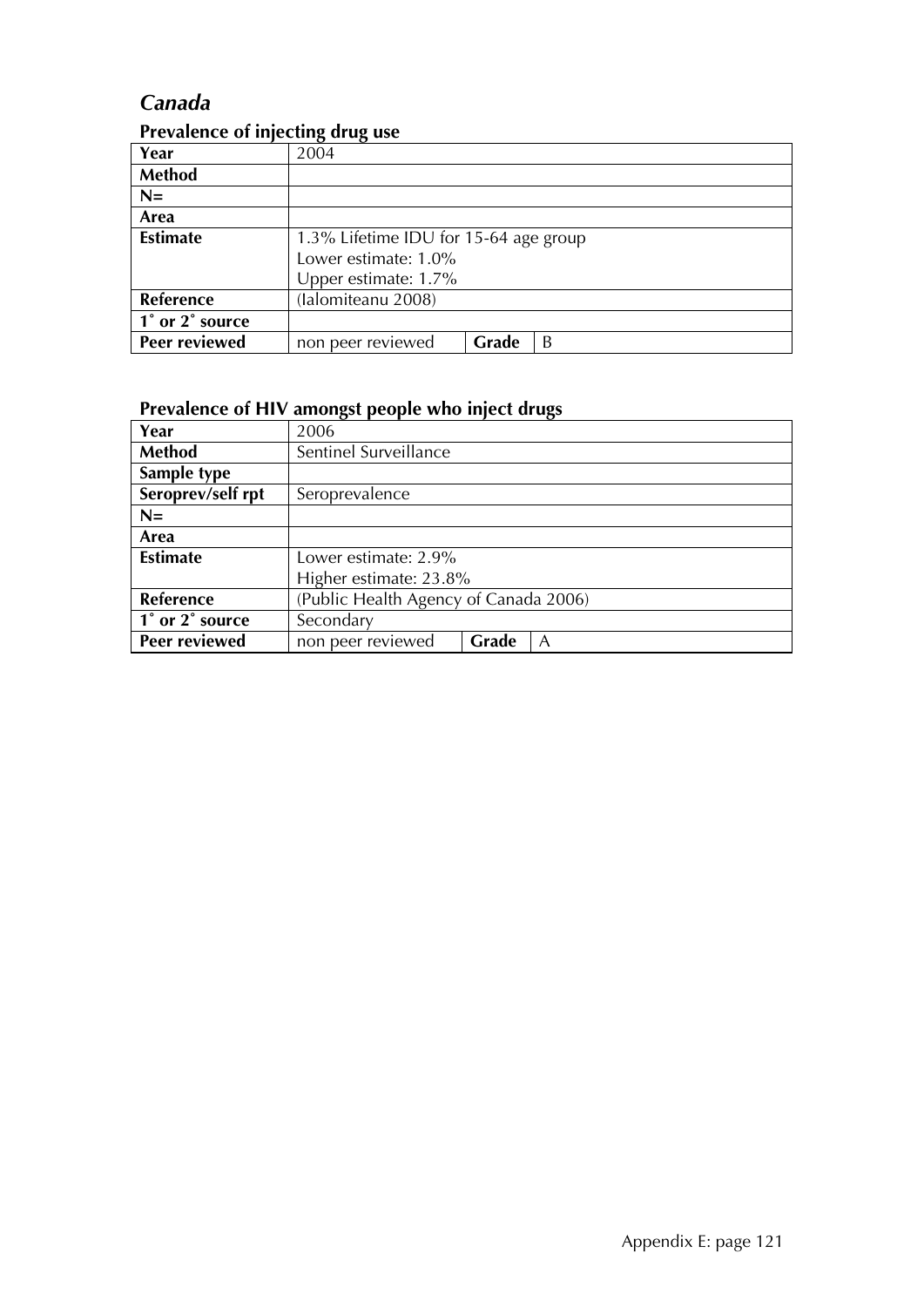## *United States*

## **Prevalence of injecting drug use**

| Year                 | 2002                                            |       |  |  |
|----------------------|-------------------------------------------------|-------|--|--|
| Method               | Multiple indirect prevalence estimation methods |       |  |  |
| $N=$                 |                                                 |       |  |  |
| Area                 |                                                 |       |  |  |
| <b>Estimate</b>      | $0.961\%$ among those 15-64 years               |       |  |  |
|                      | Lower range: 0.67%                              |       |  |  |
|                      | Upper range: 1.34%                              |       |  |  |
| Reference            | (Brady, Friedman et al. 2008)                   |       |  |  |
| 1° or 2° source      |                                                 |       |  |  |
| <b>Peer reviewed</b> | ves                                             | Grade |  |  |

| Year              | 2003                                                                                                                          |       |                                                                                                                                                                                                                                                           |  |
|-------------------|-------------------------------------------------------------------------------------------------------------------------------|-------|-----------------------------------------------------------------------------------------------------------------------------------------------------------------------------------------------------------------------------------------------------------|--|
| <b>Method</b>     | Indirect prevalence estimate                                                                                                  |       |                                                                                                                                                                                                                                                           |  |
| Sample type       |                                                                                                                               |       |                                                                                                                                                                                                                                                           |  |
| Seroprev/self rpt |                                                                                                                               |       |                                                                                                                                                                                                                                                           |  |
| $N=$              |                                                                                                                               |       |                                                                                                                                                                                                                                                           |  |
| Area              |                                                                                                                               |       |                                                                                                                                                                                                                                                           |  |
| <b>Estimate</b>   | 2005: 24.8% (117,843)<br>293,800 HIV+IDU<br>and total estimated IDU with HIV<br>Lower Estimate: 8.7%<br>Upper Estimate: 22.4% |       | (1) Estimate of HIV positive persons in US: 925,000-1,185,000<br>(2) Estimated persons living with HIV through IDU as at<br>-Assume 24.8% of all HIV positive persons are IDU= $229,400$ -<br>-Inferred HIV prevalence among IDU from % past year IDU (6) |  |
| Reference         | (Glynn and Rhodes 2005)<br>(Brady, Friedman et al. 2008)                                                                      |       |                                                                                                                                                                                                                                                           |  |
| 1° or 2° source   |                                                                                                                               |       |                                                                                                                                                                                                                                                           |  |
| Peer reviewed     | non peer reviewed                                                                                                             | Grade | A                                                                                                                                                                                                                                                         |  |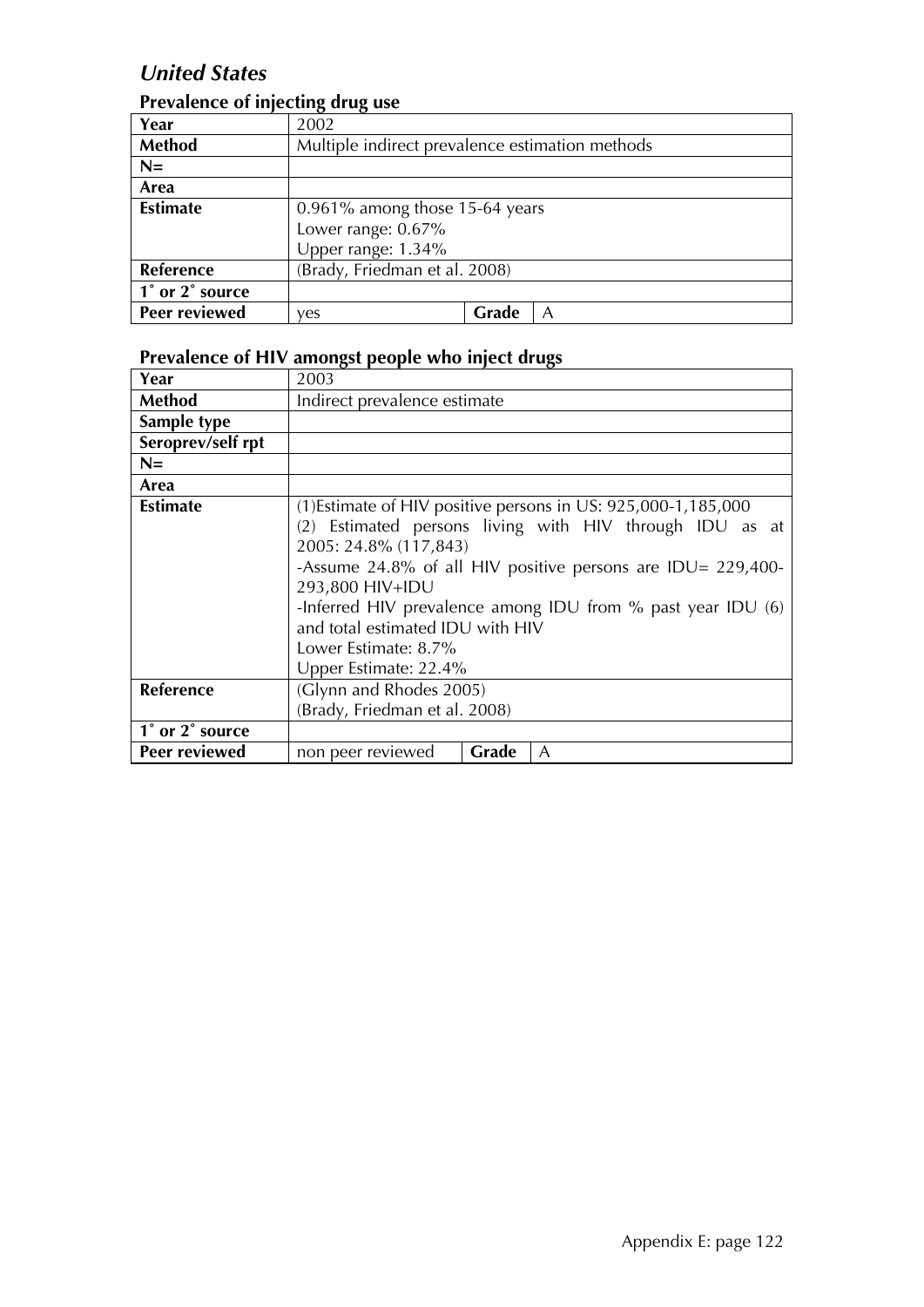# **Western Europe**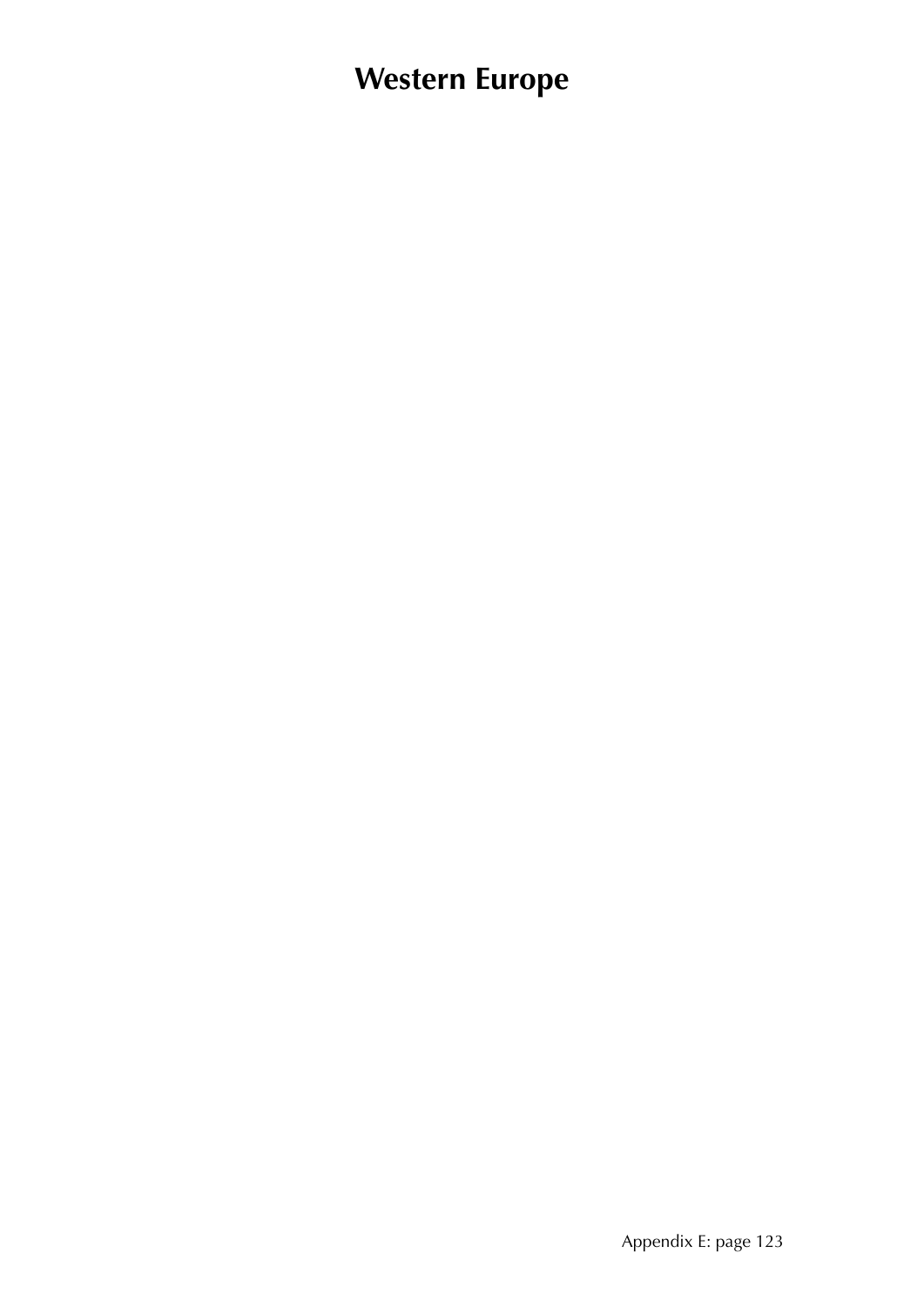## *Albania*

### **Prevalence of injecting drug use**

| Year                 | $\cdot$<br>$\cdot$<br>2004        |
|----------------------|-----------------------------------|
| <b>Method</b>        |                                   |
| $N=$                 |                                   |
| Area                 |                                   |
| <b>Estimate</b>      | <b>IDU</b> reported               |
| Reference            | (Donoghoea, Bollerup et al. 2007) |
| 1° or 2° source      |                                   |
| <b>Peer reviewed</b> | Grade                             |

| Year              | 2007                                                           |
|-------------------|----------------------------------------------------------------|
| Method            |                                                                |
| Sample type       |                                                                |
| Seroprev/self rpt |                                                                |
| $N=$              |                                                                |
| Area              |                                                                |
| <b>Estimate</b>   | HIV among IDU reported                                         |
| Reference         | (European Monitoring Centre for Drugs and Drug Addiction 2007) |
| 1° or 2° source   |                                                                |
| Peer reviewed     | Grade<br>۰                                                     |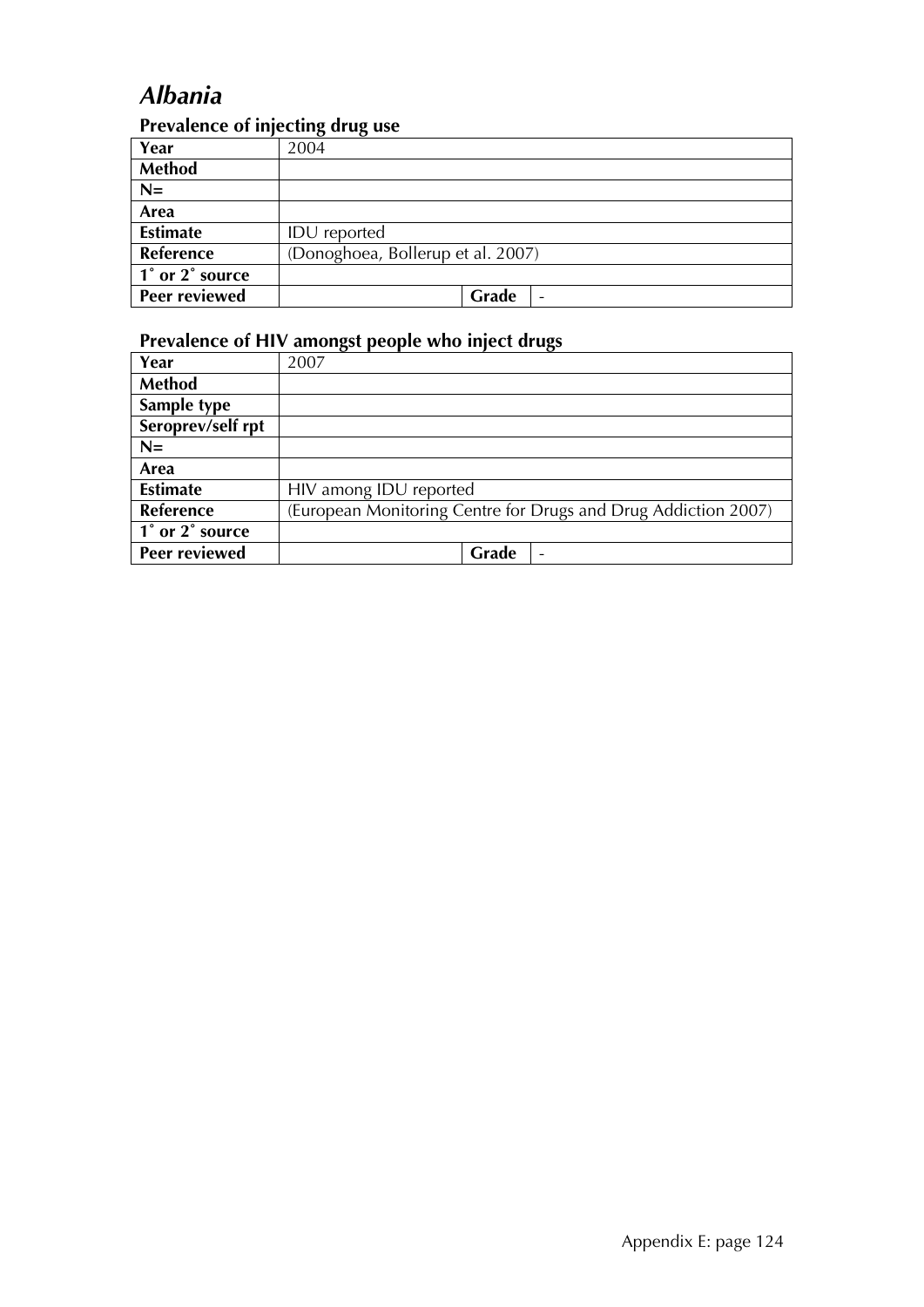## *Andorra*

## **Prevalence of injecting drug use**

| Year            | 2004                                     |       |  |
|-----------------|------------------------------------------|-------|--|
| <b>Method</b>   |                                          |       |  |
| $N=$            |                                          |       |  |
| Area            |                                          |       |  |
| <b>Estimate</b> | IDU reported to occur – extent not known |       |  |
| Reference       | (Donoghoea, Bollerup et al. 2007)        |       |  |
| 1° or 2° source |                                          |       |  |
| Peer reviewed   | ves                                      | Grade |  |

| Year              | 2007                                                           |
|-------------------|----------------------------------------------------------------|
| Method            |                                                                |
| Sample type       |                                                                |
| Seroprev/self rpt |                                                                |
| $N=$              |                                                                |
| Area              |                                                                |
| <b>Estimate</b>   | HIV among IDU reported - extent not known                      |
| Reference         | (European Monitoring Centre for Drugs and Drug Addiction 2007) |
| 1° or 2° source   |                                                                |
| Peer reviewed     | Grade                                                          |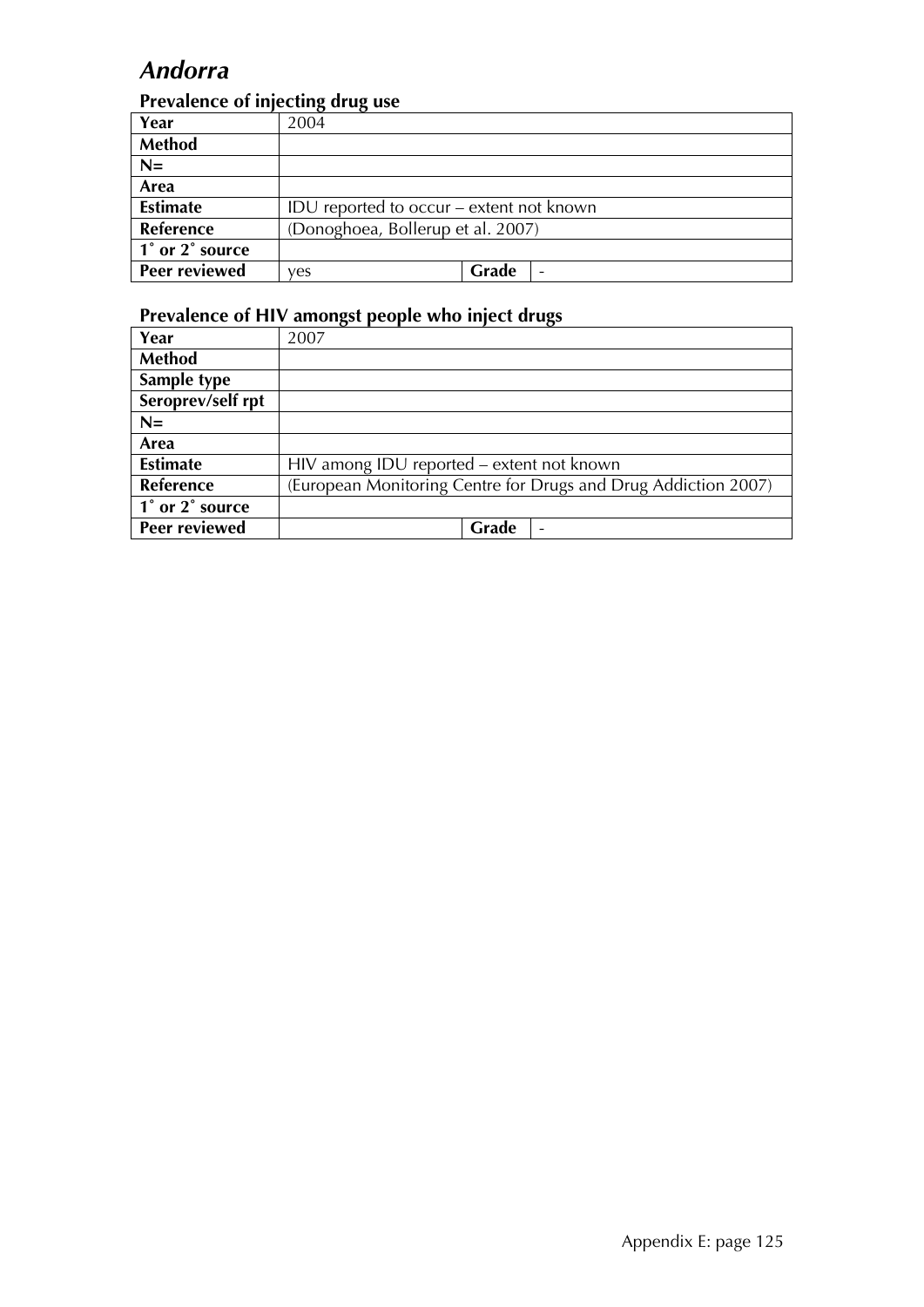## *Austria*

## **Prevalence of injecting drug use**

| Year                 | 2000                                                               |       |                                                                |  |
|----------------------|--------------------------------------------------------------------|-------|----------------------------------------------------------------|--|
| <b>Method</b>        | Multiplier methods from police, treatment and mortality data; Back |       |                                                                |  |
|                      | calculations, methadone consumption                                |       |                                                                |  |
| $N=$                 | <b>NA</b>                                                          |       |                                                                |  |
| Area                 | National                                                           |       |                                                                |  |
| <b>Estimate</b>      | 17,500 (range 12,000-23,000)                                       |       |                                                                |  |
| Reference            |                                                                    |       | (European Monitoring Centre for Drugs and Drug Addiction 2007) |  |
| 1° or 2° source      | Primary                                                            |       |                                                                |  |
| <b>Peer reviewed</b> | non peer reviewed                                                  | Grade | A                                                              |  |

| Year                 | 2006              |       |                                                                |
|----------------------|-------------------|-------|----------------------------------------------------------------|
| Method               |                   |       |                                                                |
| Sample type          |                   |       |                                                                |
| Seroprev/self rpt    |                   |       |                                                                |
| $N=$                 | 112               |       |                                                                |
| Area                 |                   |       |                                                                |
| <b>Estimate</b>      | $7.1\%$           |       |                                                                |
| Reference            |                   |       | (European Monitoring Centre for Drugs and Drug Addiction 2007) |
| 1° or 2° source      |                   |       |                                                                |
| <b>Peer reviewed</b> | non peer reviewed | Grade | A                                                              |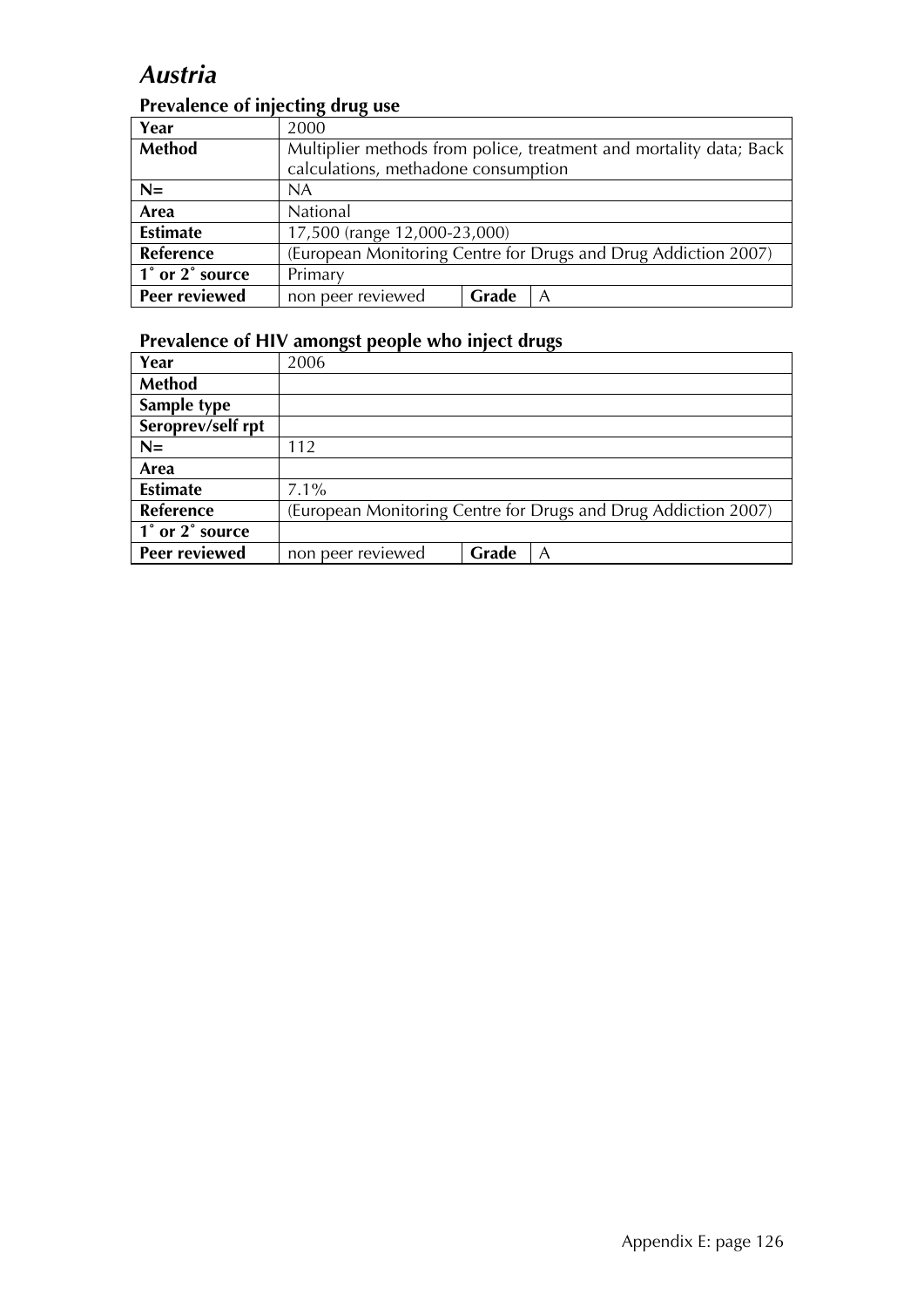## *Belgium*

## **Prevalence of injecting drug use**

| Year            | 1997                                                               |       |                                                                |  |
|-----------------|--------------------------------------------------------------------|-------|----------------------------------------------------------------|--|
| Method          | Multiplier methods from police, treatment and mortality data; Back |       |                                                                |  |
|                 | calculations, methadone consumption                                |       |                                                                |  |
| $N=$            |                                                                    |       |                                                                |  |
| Area            | National                                                           |       |                                                                |  |
| <b>Estimate</b> | Absolute number: 25,800 (range 23,200-28,400)                      |       |                                                                |  |
| Reference       |                                                                    |       | (European Monitoring Centre for Drugs and Drug Addiction 2007) |  |
| 1° or 2° source | Primary                                                            |       |                                                                |  |
| Peer reviewed   | non peer reviewed                                                  | Grade | A                                                              |  |

| Year              | 2006                                                           |
|-------------------|----------------------------------------------------------------|
| Method            |                                                                |
| Sample type       |                                                                |
| Seroprev/self rpt |                                                                |
| $N=$              |                                                                |
| Area              |                                                                |
| <b>Estimate</b>   | No national data available; regional data ranged from 5.7% in  |
|                   | Antwerp (Ref 8) to 2.9% in 'Flemish Community'                 |
| <b>Reference</b>  | (European Monitoring Centre for Drugs and Drug Addiction 2007) |
| 1° or 2° source   |                                                                |
| Peer reviewed     | Grade<br>A                                                     |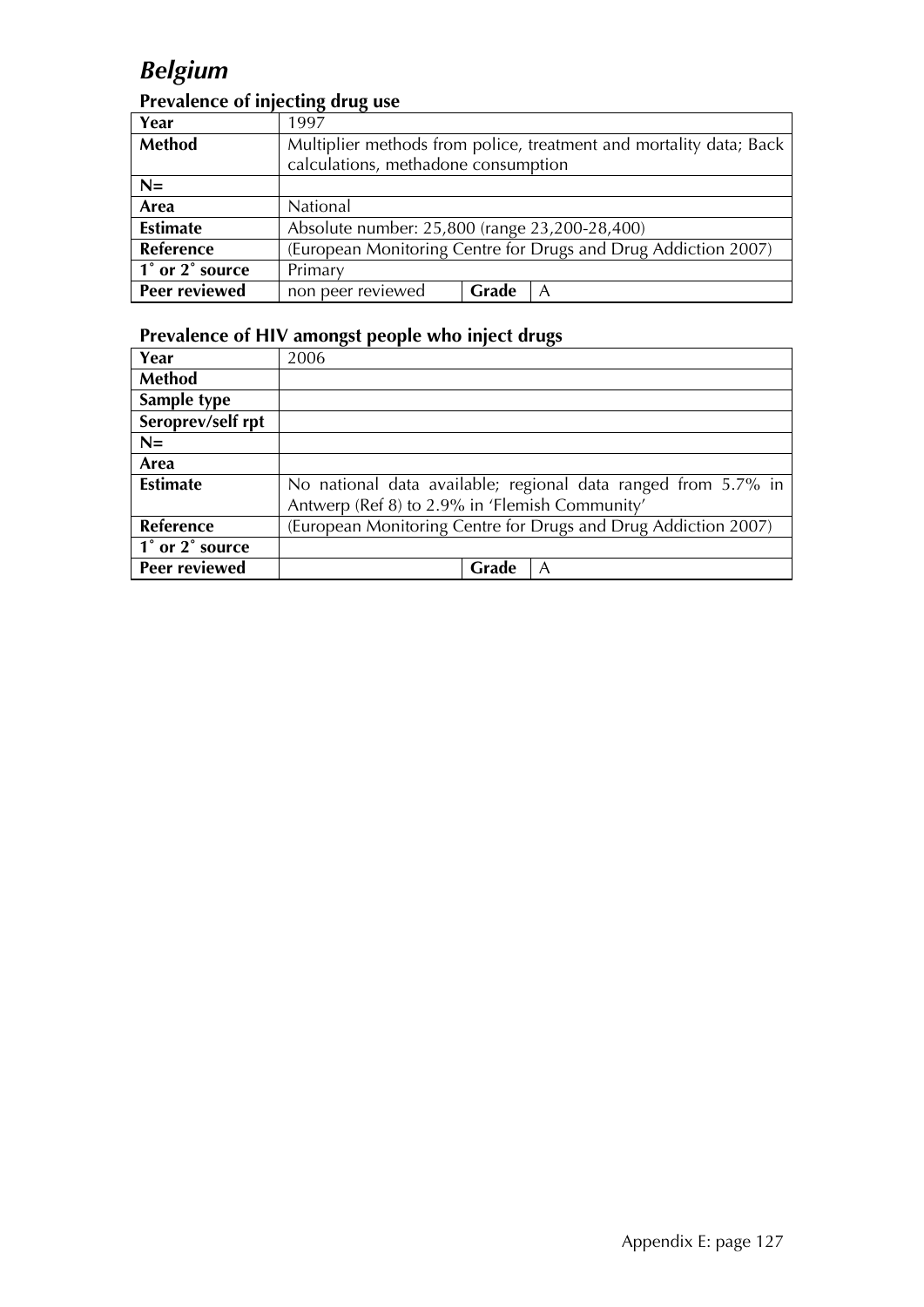## *Denmark*

#### **Prevalence of injecting drug use**

| Year            | 1996              |       |                                                                |
|-----------------|-------------------|-------|----------------------------------------------------------------|
| <b>Method</b>   |                   |       |                                                                |
| $N=$            |                   |       |                                                                |
| Area            | National          |       |                                                                |
| <b>Estimate</b> | Low: 12,372       |       |                                                                |
|                 | High: 18,460      |       |                                                                |
| Reference       |                   |       | (European Monitoring Centre for Drugs and Drug Addiction 2007) |
| 1° or 2° source | primary           |       |                                                                |
| Peer reviewed   | non peer reviewed | Grade | Α                                                              |

| Year              | 2006                                                           |  |  |
|-------------------|----------------------------------------------------------------|--|--|
| Method            |                                                                |  |  |
| Sample type       |                                                                |  |  |
| Seroprev/self rpt |                                                                |  |  |
| $N=$              | 188                                                            |  |  |
| Area              | 5 site study                                                   |  |  |
| <b>Estimate</b>   | $2.1\%$                                                        |  |  |
| Reference         | (European Monitoring Centre for Drugs and Drug Addiction 2007) |  |  |
| 1° or 2° source   |                                                                |  |  |
| Peer reviewed     | Grade<br>non peer reviewed<br>A                                |  |  |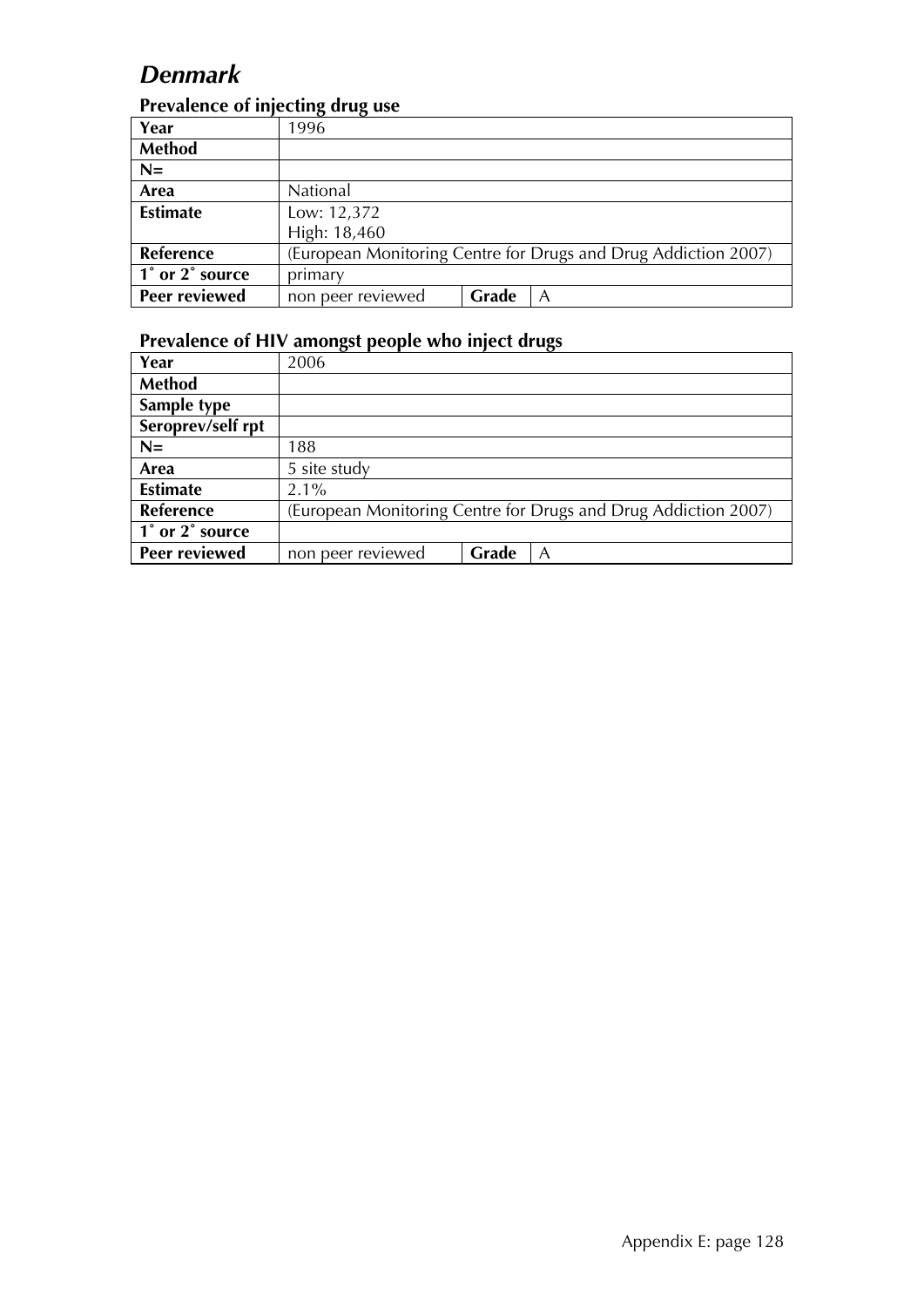## *Finland*

#### **Prevalence of injecting drug use**

| Year                 | 2002              |       |                                                                |
|----------------------|-------------------|-------|----------------------------------------------------------------|
| Method               |                   |       |                                                                |
| $N=$                 |                   |       |                                                                |
| Area                 | National          |       |                                                                |
| <b>Estimate</b>      | Mid: 15,650       |       |                                                                |
|                      | Low: 12,200       |       |                                                                |
|                      | High: 19,700      |       |                                                                |
| Reference            |                   |       | (European Monitoring Centre for Drugs and Drug Addiction 2007) |
| 1° or 2° source      |                   |       |                                                                |
| <b>Peer reviewed</b> | non peer reviewed | Grade | А                                                              |

| Year                 | 2006                                                           |
|----------------------|----------------------------------------------------------------|
| Method               |                                                                |
| Sample type          |                                                                |
| Seroprev/self rpt    |                                                                |
| $N=$                 | 1486                                                           |
| Area                 |                                                                |
| <b>Estimate</b>      | 0.2                                                            |
| <b>Reference</b>     | (European Monitoring Centre for Drugs and Drug Addiction 2007) |
| 1° or 2° source      |                                                                |
| <b>Peer reviewed</b> | Grade<br>A                                                     |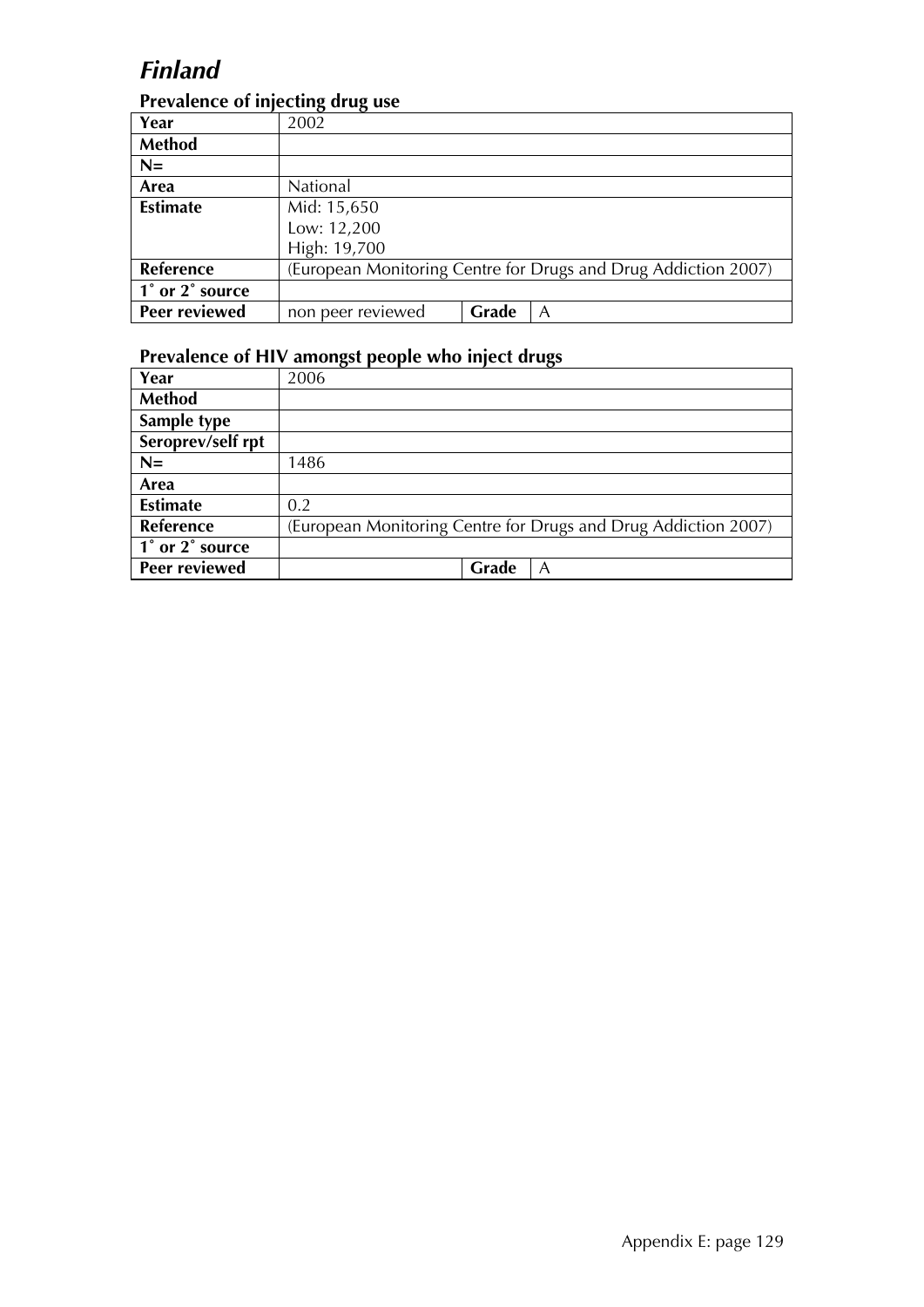## *France*

### **Prevalence of injecting drug use**

| Year             | 1999                                                           |       |  |
|------------------|----------------------------------------------------------------|-------|--|
| Method           |                                                                |       |  |
| $N=$             |                                                                |       |  |
| Area             |                                                                |       |  |
| <b>Estimate</b>  | Absolute number: 122,000                                       |       |  |
| <b>Reference</b> | (European Monitoring Centre for Drugs and Drug Addiction 2007) |       |  |
| 1° or 2° source  |                                                                |       |  |
| Peer reviewed    | non peer reviewed                                              | Grade |  |

| Year                 | 2003                                                           |       |   |
|----------------------|----------------------------------------------------------------|-------|---|
| Method               |                                                                |       |   |
| Sample type          |                                                                |       |   |
| Seroprev/self rpt    |                                                                |       |   |
| $N=$                 | 8385                                                           |       |   |
| Area                 | National                                                       |       |   |
| <b>Estimate</b>      | $12.2\%$                                                       |       |   |
| Reference            | (European Monitoring Centre for Drugs and Drug Addiction 2007) |       |   |
| 1° or 2° source      |                                                                |       |   |
| <b>Peer reviewed</b> | non peer reviewed                                              | Grade | Α |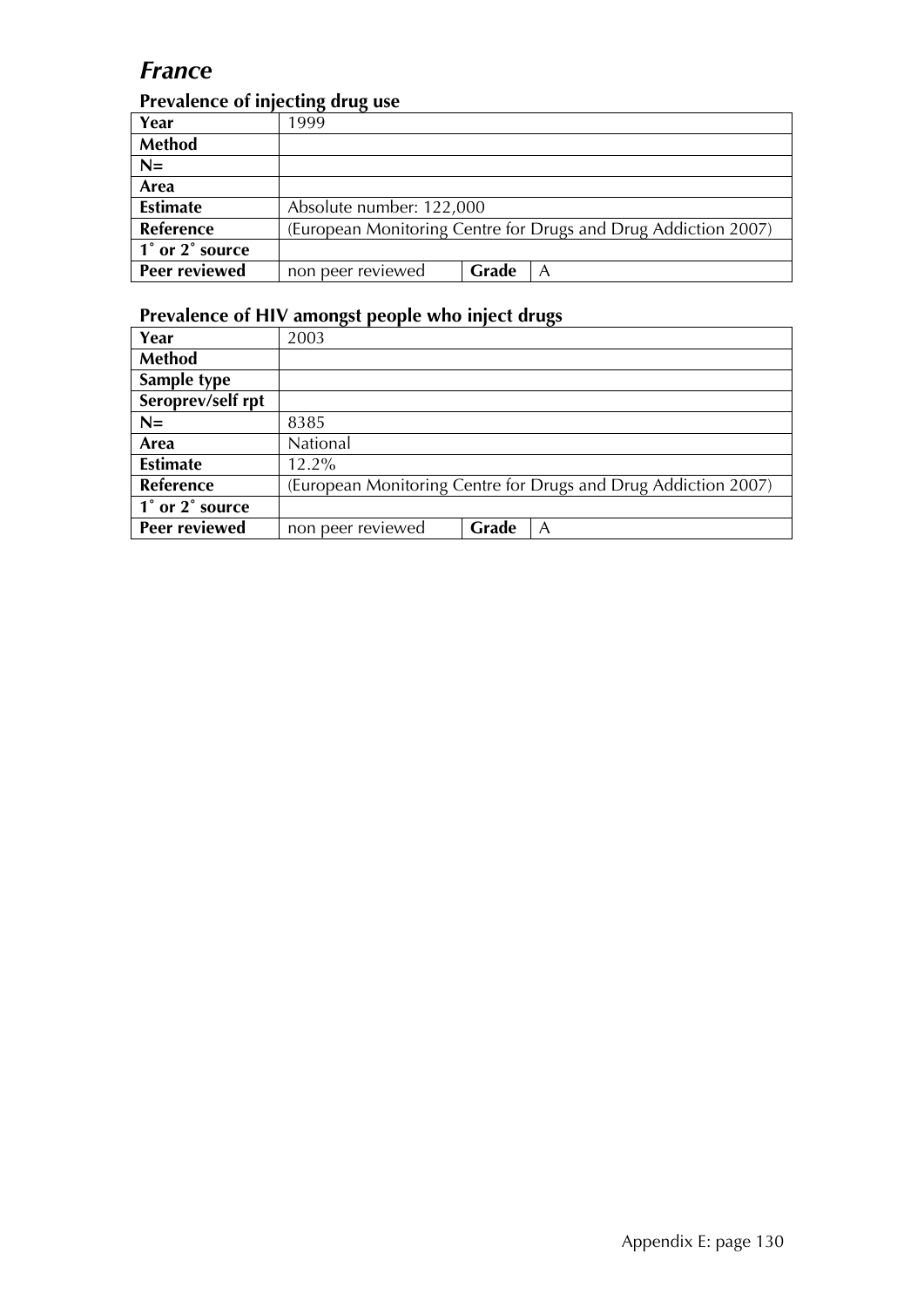## *Former Yugoslav Republic of Macedonia*

## **Prevalence of injecting drug use**

| Year            | 2004                                     |
|-----------------|------------------------------------------|
| Method          |                                          |
| $N=$            |                                          |
| Area            |                                          |
| <b>Estimate</b> | IDU reported to occur – extent not known |
| Reference       | (Donoghoea, Bollerup et al. 2007)        |
| 1° or 2° source |                                          |
| Peer reviewed   | Grade                                    |

| Year                 | 2004                                      |  |  |
|----------------------|-------------------------------------------|--|--|
| Method               |                                           |  |  |
| Sample type          |                                           |  |  |
| Seroprev/self rpt    |                                           |  |  |
| $N=$                 |                                           |  |  |
| Area                 |                                           |  |  |
| <b>Estimate</b>      | HIV among IDU reported - extent not known |  |  |
| Reference            | (Donoghoea, Bollerup et al. 2007)         |  |  |
| 1° or 2° source      |                                           |  |  |
| <b>Peer reviewed</b> | Grade                                     |  |  |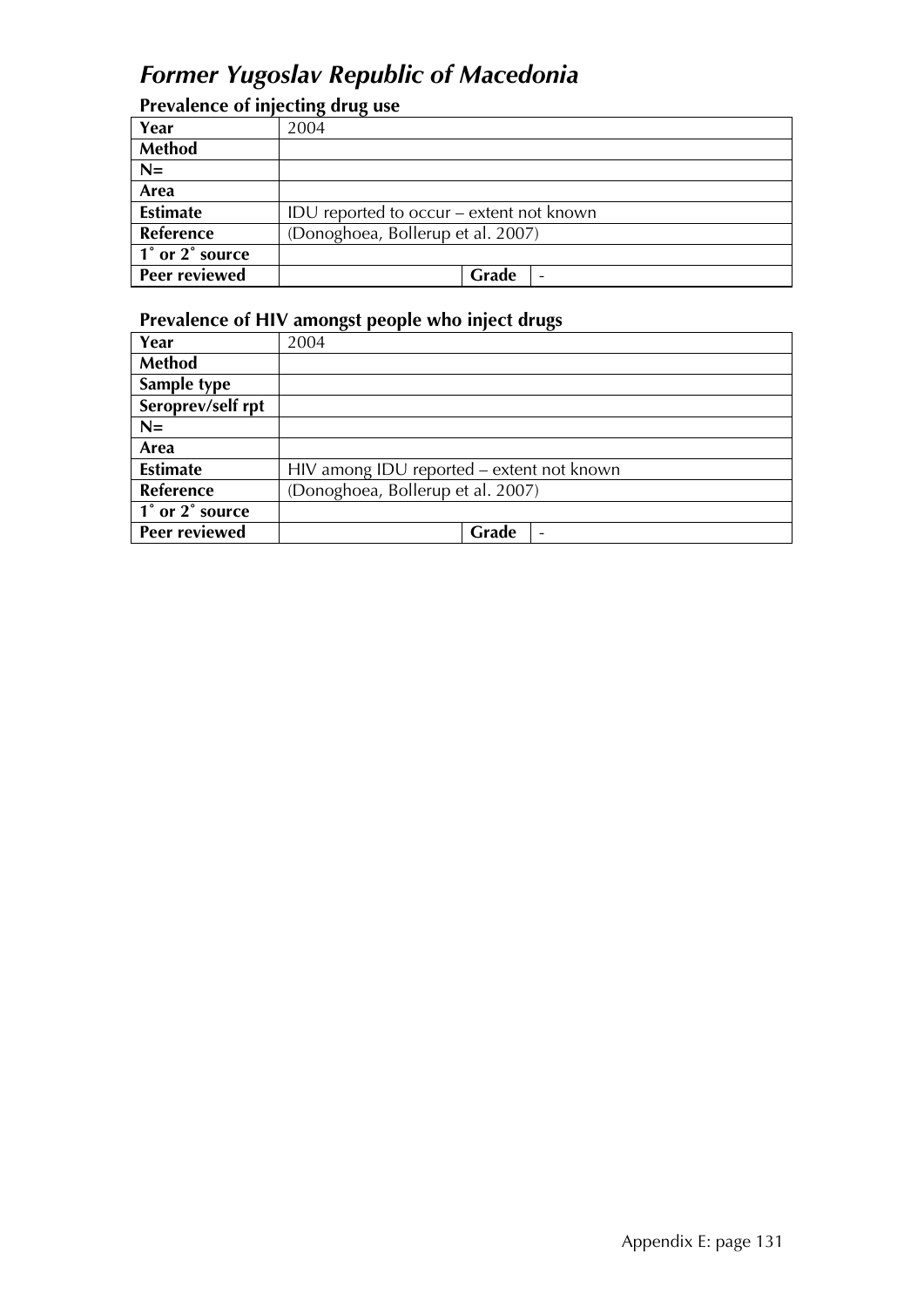## *Germany*

#### **Prevalence of injecting drug use**

| Year            | 2005              |       |                                                                |
|-----------------|-------------------|-------|----------------------------------------------------------------|
| Method          |                   |       |                                                                |
| $N=$            |                   |       |                                                                |
| Area            |                   |       |                                                                |
| <b>Estimate</b> | Mid: 94,250       |       |                                                                |
|                 | Low: 78,000       |       |                                                                |
|                 | High: 110,500     |       |                                                                |
| Reference       |                   |       | (European Monitoring Centre for Drugs and Drug Addiction 2007) |
| 1° or 2° source |                   |       |                                                                |
| Peer reviewed   | non peer reviewed | Grade | A                                                              |

| Year              | 2006                                                           |
|-------------------|----------------------------------------------------------------|
| Method            |                                                                |
| Sample type       |                                                                |
| Seroprev/self rpt |                                                                |
| $N=$              | 1296                                                           |
| Area              |                                                                |
| <b>Estimate</b>   | $2.9\%$                                                        |
| Reference         | (European Monitoring Centre for Drugs and Drug Addiction 2007) |
| 1° or 2° source   |                                                                |
| Peer reviewed     | non peer reviewed<br>Grade<br>A                                |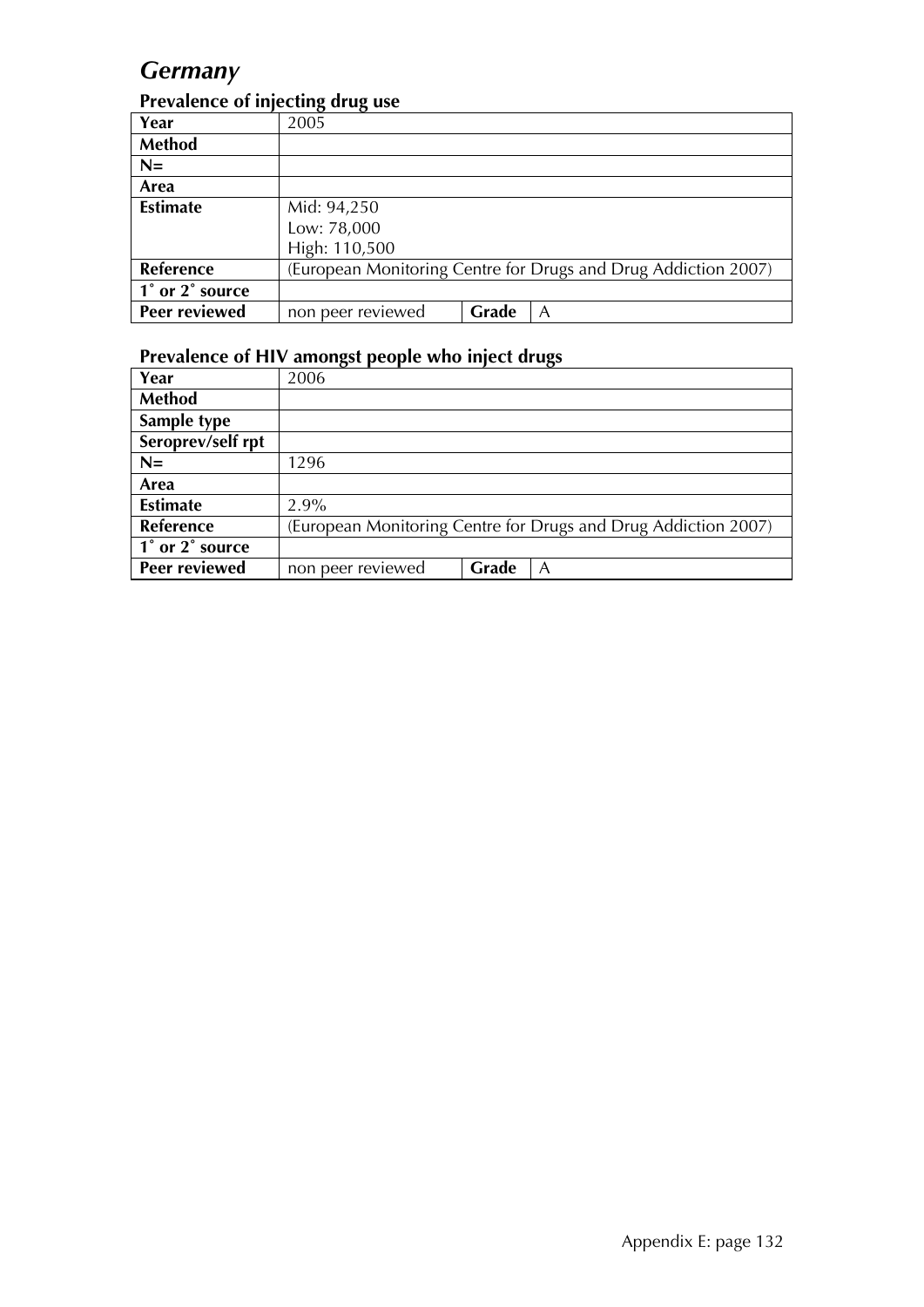## *Greece*

#### **Prevalence of injecting drug use**

| Year                 | 2006              |       |                                                                |  |
|----------------------|-------------------|-------|----------------------------------------------------------------|--|
| Method               |                   |       |                                                                |  |
| $N=$                 |                   |       |                                                                |  |
| Area                 |                   |       |                                                                |  |
| <b>Estimate</b>      | Mid: 9,720        |       |                                                                |  |
|                      | Low: 8,542        |       |                                                                |  |
|                      | High: 11,134      |       |                                                                |  |
| Reference            |                   |       | (European Monitoring Centre for Drugs and Drug Addiction 2008) |  |
| 1° or 2° source      |                   |       |                                                                |  |
| <b>Peer reviewed</b> | non peer reviewed | Grade | A                                                              |  |

| Year              | 2006                     |       |                                                                |
|-------------------|--------------------------|-------|----------------------------------------------------------------|
| Method            |                          |       |                                                                |
| Sample type       |                          |       |                                                                |
| Seroprev/self rpt |                          |       |                                                                |
| $N=$              | $(1)$ n=761 $(2)$ n=1259 |       |                                                                |
| Area              | National                 |       |                                                                |
| <b>Estimate</b>   | $(1)0.3 - (2)0.7$ range  |       |                                                                |
| <b>Reference</b>  |                          |       | (European Monitoring Centre for Drugs and Drug Addiction 2007) |
| 1° or 2° source   |                          |       |                                                                |
| Peer reviewed     | non peer reviewed        | Grade | A                                                              |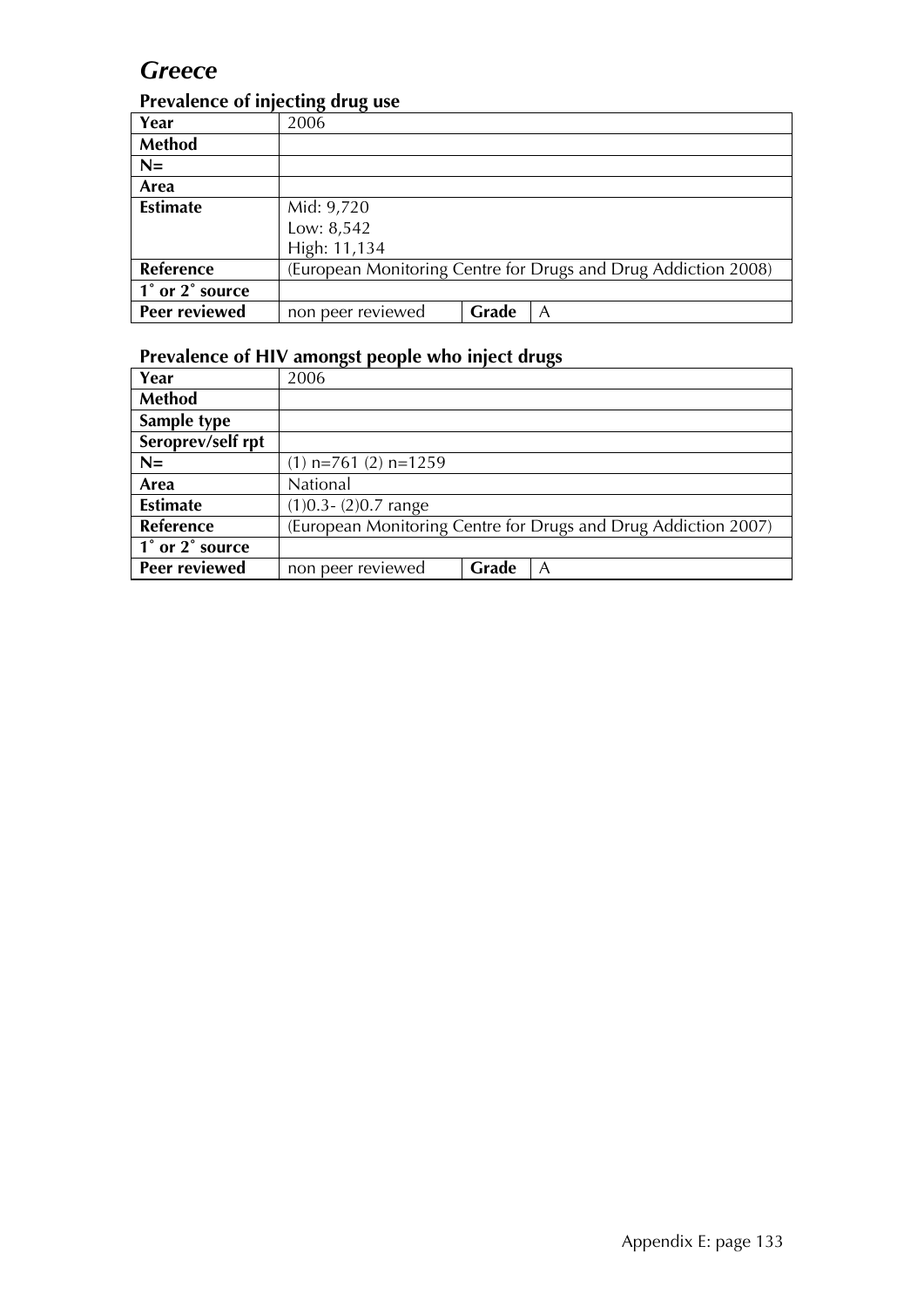## *Iceland*

### **Prevalence of injecting drug use**

| Year                                         | 2004                                     |       |  |
|----------------------------------------------|------------------------------------------|-------|--|
| <b>Method</b>                                |                                          |       |  |
| $N=$                                         |                                          |       |  |
| Area                                         |                                          |       |  |
| <b>Estimate</b>                              | IDU reported to occur – extent not known |       |  |
| Reference                                    | (Donoghoea, Bollerup et al. 2007)        |       |  |
| $\overline{1}^{\circ}$ or $2^{\circ}$ source |                                          |       |  |
| Peer reviewed                                | ves                                      | Grade |  |

| Year              | 2004                                      |       |
|-------------------|-------------------------------------------|-------|
| <b>Method</b>     |                                           |       |
| Sample type       |                                           |       |
| Seroprev/self rpt |                                           |       |
| $N=$              |                                           |       |
| Area              |                                           |       |
| <b>Estimate</b>   | HIV among IDU reported – extent not known |       |
| <b>Reference</b>  | (Donoghoea, Bollerup et al. 2007)         |       |
| 1° or 2° source   |                                           |       |
| Peer reviewed     | ves                                       | Grade |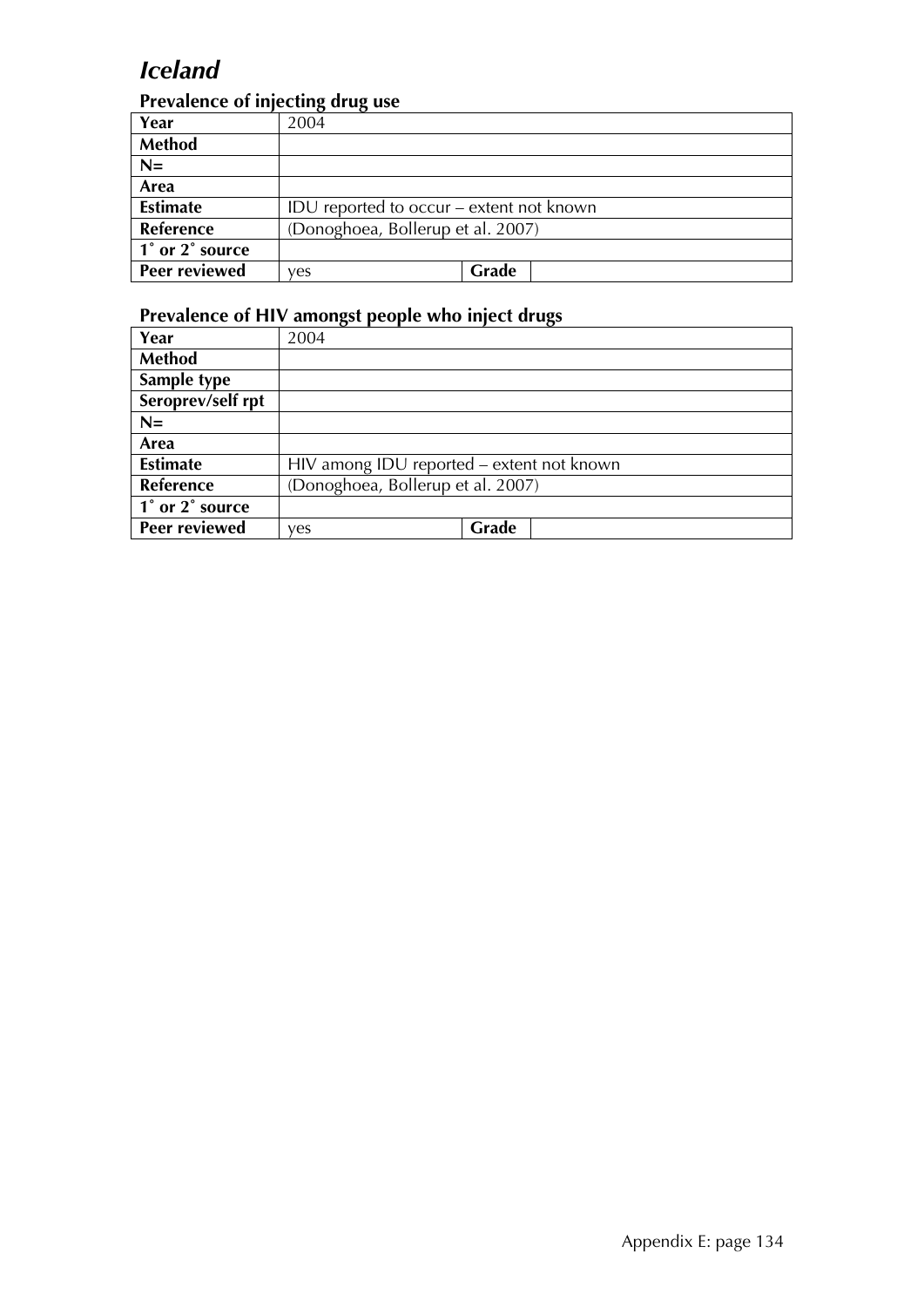## *Ireland*

#### **Prevalence of injecting drug use**

|                 | יי הי<br>ு - - |       |                                                                |
|-----------------|----------------|-------|----------------------------------------------------------------|
| Year            | 1996           |       |                                                                |
| Method          |                |       |                                                                |
| $N=$            |                |       |                                                                |
| Area            |                |       |                                                                |
| <b>Estimate</b> | Mid: 6,289     |       |                                                                |
|                 | Low: 4,694     |       |                                                                |
|                 | High: 7,884    |       |                                                                |
| Reference       |                |       | (European Monitoring Centre for Drugs and Drug Addiction 2007) |
|                 |                |       |                                                                |
| 1° or 2° source |                |       |                                                                |
| Peer reviewed   |                | Grade | A                                                              |

| Year                 | 1999                                                           |
|----------------------|----------------------------------------------------------------|
| <b>Method</b>        |                                                                |
| Sample type          |                                                                |
| Seroprev/self rpt    |                                                                |
| $N=$                 | 173                                                            |
| Area                 | National                                                       |
| <b>Estimate</b>      | $5.8\%$                                                        |
| Reference            | (European Monitoring Centre for Drugs and Drug Addiction 2007) |
| 1° or 2° source      |                                                                |
| <b>Peer reviewed</b> | Grade<br>Α                                                     |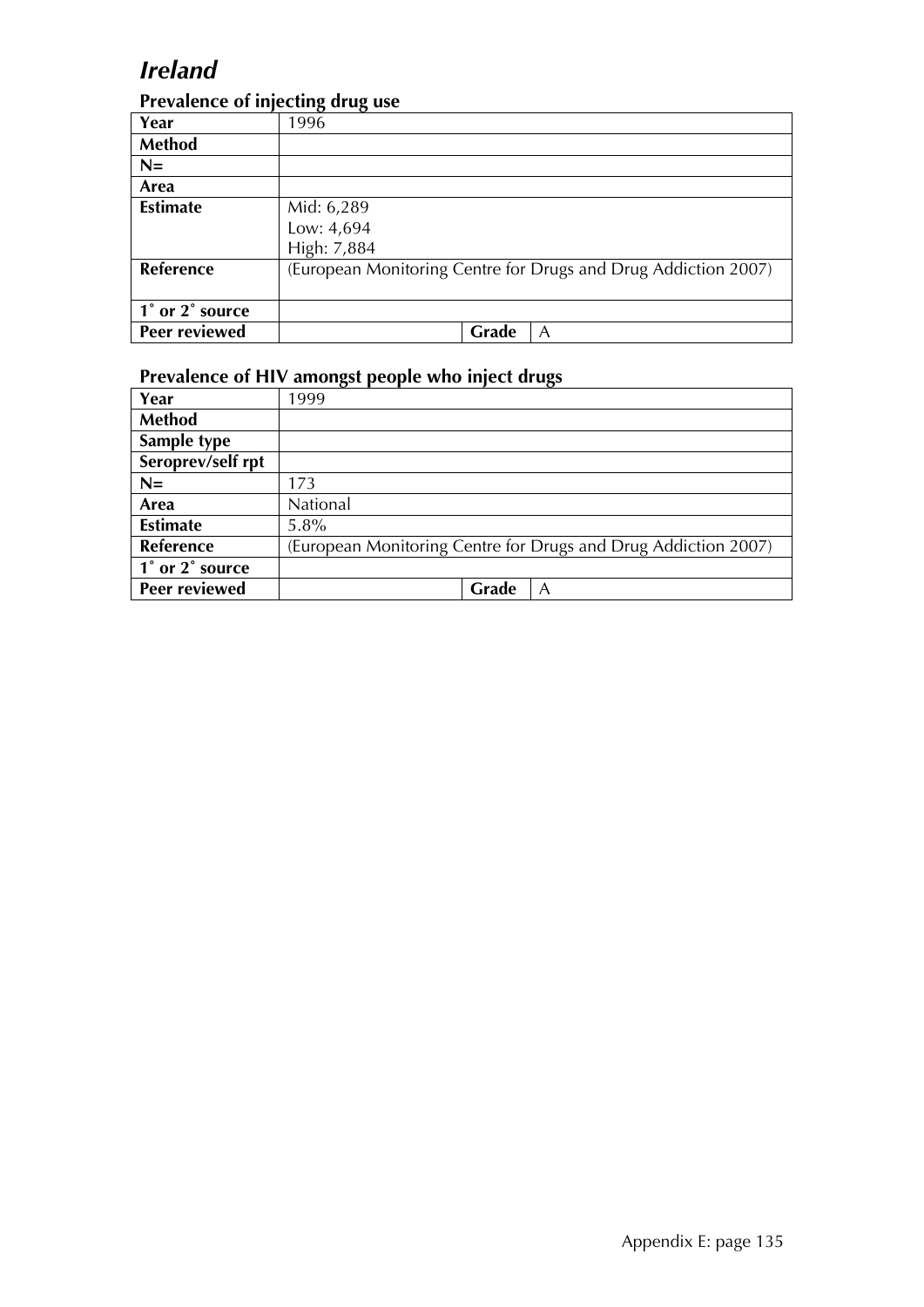## *Italy*

### **Prevalence of injecting drug use**

| Year             | 1996              |       |                                                                |
|------------------|-------------------|-------|----------------------------------------------------------------|
|                  |                   |       |                                                                |
| <b>Method</b>    |                   |       |                                                                |
| $N=$             |                   |       |                                                                |
| Area             |                   |       |                                                                |
| <b>Estimate</b>  | 326,000           |       |                                                                |
| <b>Reference</b> |                   |       | (European Monitoring Centre for Drugs and Drug Addiction 2007) |
| 1° or 2° source  |                   |       |                                                                |
| Peer reviewed    | non peer reviewed | Grade |                                                                |

| Year                 | 2006              |       |   |
|----------------------|-------------------|-------|---|
| Method               |                   |       |   |
| Sample type          |                   |       |   |
| Seroprev/self rpt    |                   |       |   |
| $N=$                 |                   |       |   |
| Area                 |                   |       |   |
| <b>Estimate</b>      | 12.1%             |       |   |
| <b>Reference</b>     | (EuroHIV 2007)    |       |   |
| 1° or 2° source      |                   |       |   |
| <b>Peer reviewed</b> | non peer reviewed | Grade | A |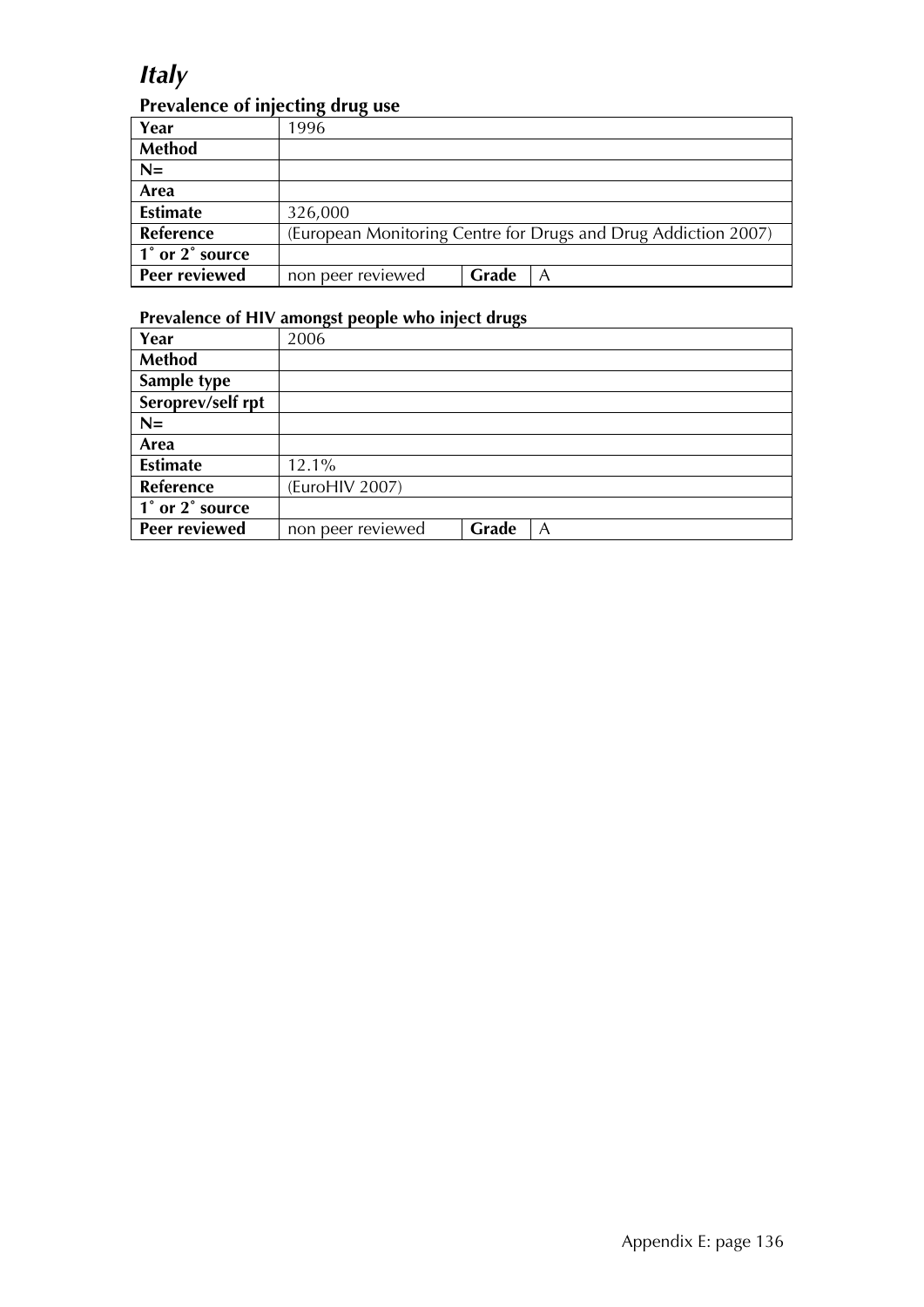## *Liechtenstein*

#### **Prevalence of injecting drug use**

|                                              | o<br>$\overline{\phantom{a}}$ |       |  |
|----------------------------------------------|-------------------------------|-------|--|
| Year                                         |                               |       |  |
| <b>Method</b>                                |                               |       |  |
| $N=$                                         |                               |       |  |
| Area                                         |                               |       |  |
| <b>Estimate</b>                              | No reports of IDU             |       |  |
| Reference                                    |                               |       |  |
| $\overline{1}^{\circ}$ or $2^{\circ}$ source |                               |       |  |
| Peer reviewed                                |                               | Grade |  |

| Year              |                             |
|-------------------|-----------------------------|
| <b>Method</b>     |                             |
| Sample type       |                             |
| Seroprev/self rpt |                             |
| $N=$              |                             |
| Area              |                             |
| <b>Estimate</b>   | No reports of HIV among IDU |
| <b>Reference</b>  |                             |
| 1° or 2° source   |                             |
| Peer reviewed     | Grade                       |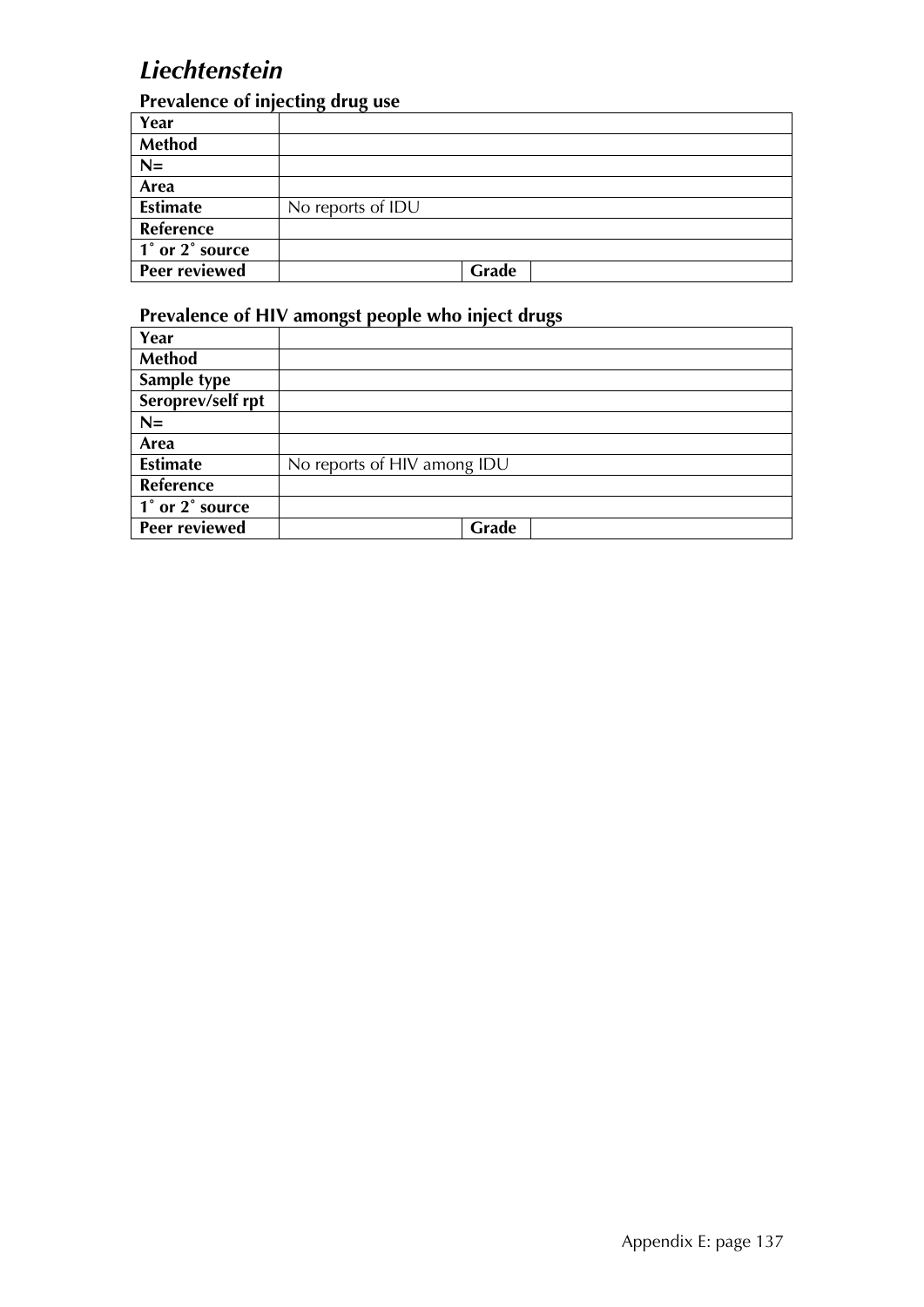# *Luxembourg*

### **Prevalence of injecting drug use**

| Year            | 2000                                                           |
|-----------------|----------------------------------------------------------------|
| <b>Method</b>   |                                                                |
| $N=$            |                                                                |
| Area            |                                                                |
| <b>Estimate</b> | 1,715                                                          |
| Reference       | (European Monitoring Centre for Drugs and Drug Addiction 2007) |
| 1° or 2° source |                                                                |
| Peer reviewed   | Grade<br>A                                                     |

| Year              | 2006                                                           |
|-------------------|----------------------------------------------------------------|
| <b>Method</b>     |                                                                |
| Sample type       |                                                                |
| Seroprev/self rpt |                                                                |
| $N=$              | 254                                                            |
| Area              | National (8 sites)                                             |
| <b>Estimate</b>   | 2.8%                                                           |
| <b>Reference</b>  | (European Monitoring Centre for Drugs and Drug Addiction 2007) |
| 1° or 2° source   |                                                                |
| Peer reviewed     | Grade<br>A                                                     |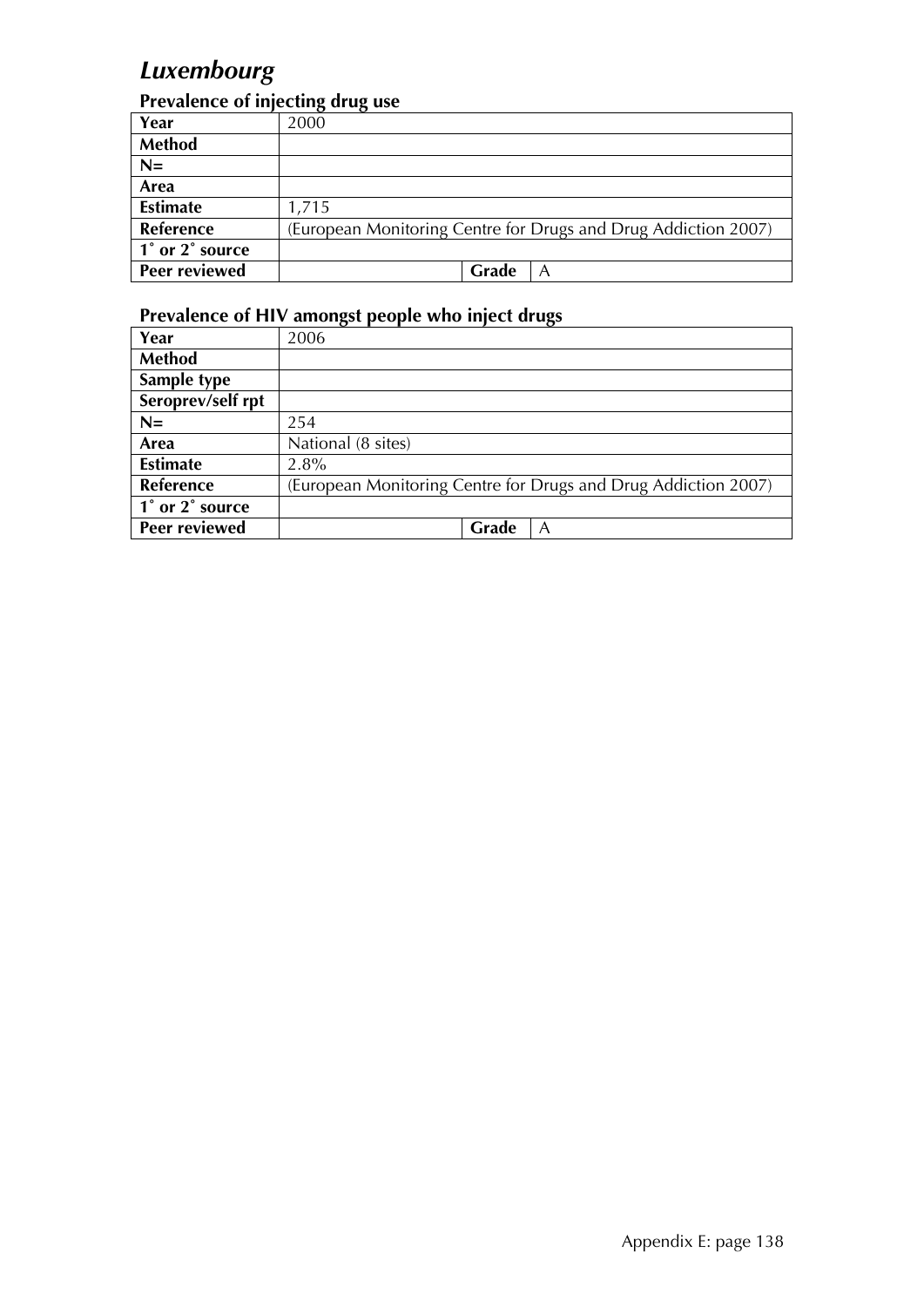# *Malta*

### **Prevalence of injecting drug use**

| Year                                         | 2005                                                           |       |  |  |
|----------------------------------------------|----------------------------------------------------------------|-------|--|--|
| <b>Method</b>                                | Registers                                                      |       |  |  |
| $N=$                                         | <b>NA</b>                                                      |       |  |  |
| Area                                         | Specific treatment sites                                       |       |  |  |
| <b>Estimate</b>                              | IDU reported to occur – extent not known                       |       |  |  |
| Reference                                    | (European Monitoring Centre for Drugs and Drug Addiction 2007) |       |  |  |
| $\overline{1}^{\circ}$ or $2^{\circ}$ source | Primary                                                        |       |  |  |
| <b>Peer reviewed</b>                         | non peer reviewed                                              | Grade |  |  |

| Year                 | 2006                                                           |       |   |
|----------------------|----------------------------------------------------------------|-------|---|
| Method               |                                                                |       |   |
| Sample type          |                                                                |       |   |
| Seroprev/self rpt    |                                                                |       |   |
| $N=$                 | 175 (1 site)                                                   |       |   |
| Area                 | National                                                       |       |   |
| <b>Estimate</b>      | $0.0\%$                                                        |       |   |
| Reference            | (European Monitoring Centre for Drugs and Drug Addiction 2007) |       |   |
| 1° or 2° source      |                                                                |       |   |
| <b>Peer reviewed</b> | non peer reviewed                                              | Grade | B |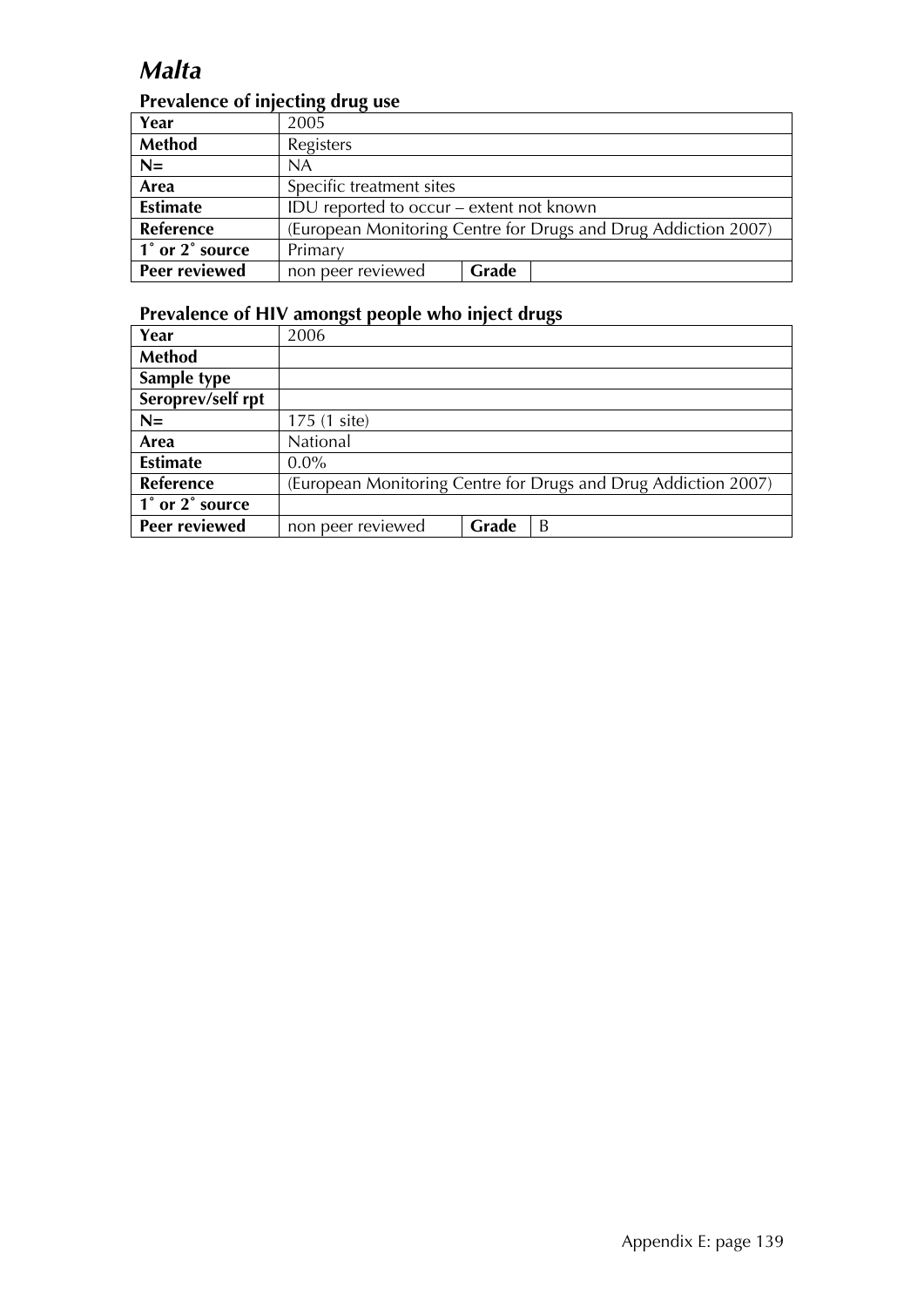## *Monaco*

### **Prevalence of injecting drug use**

| Year                 | 2004                                     |
|----------------------|------------------------------------------|
| <b>Method</b>        |                                          |
| $N=$                 |                                          |
| Area                 |                                          |
| <b>Estimate</b>      | IDU reported to occur – extent not known |
| Reference            | (Donoghoea, Bollerup et al. 2007)        |
| 1° or 2° source      |                                          |
| <b>Peer reviewed</b> | Grade                                    |

| Year                 | 2004                                      |
|----------------------|-------------------------------------------|
| <b>Method</b>        |                                           |
| Sample type          |                                           |
| Seroprev/self rpt    |                                           |
| $N=$                 |                                           |
| Area                 |                                           |
| <b>Estimate</b>      | HIV among IDU reported - extent not known |
| Reference            | (Donoghoea, Bollerup et al. 2007)         |
| 1° or 2° source      |                                           |
| <b>Peer reviewed</b> | Grade                                     |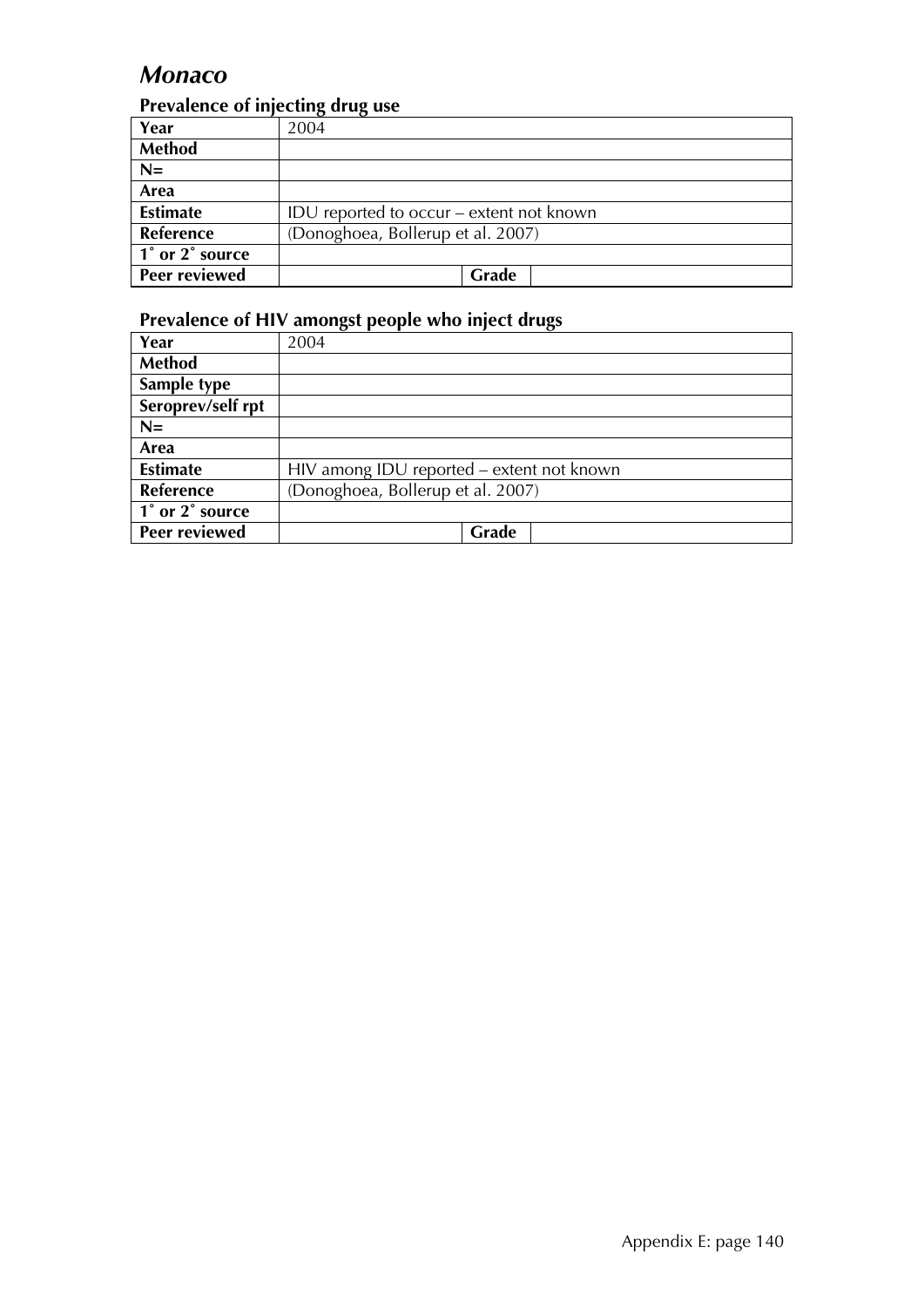# *Montenegro*

### **Prevalence of injecting drug use**

| Year            | 2004                                     |
|-----------------|------------------------------------------|
| <b>Method</b>   |                                          |
| $N=$            |                                          |
| Area            |                                          |
| <b>Estimate</b> | IDU reported to occur – extent not known |
| Reference       | (Donoghoea, Bollerup et al. 2007)        |
| 1° or 2° source |                                          |
| Peer reviewed   | Grade                                    |

| Year                 | 2004                                      |
|----------------------|-------------------------------------------|
| Method               |                                           |
| Sample type          |                                           |
| Seroprev/self rpt    |                                           |
| $N=$                 |                                           |
| Area                 |                                           |
| <b>Estimate</b>      | HIV among IDU reported - extent not known |
| <b>Reference</b>     | (Donoghoea, Bollerup et al. 2007)         |
| 1° or 2° source      |                                           |
| <b>Peer reviewed</b> | Grade                                     |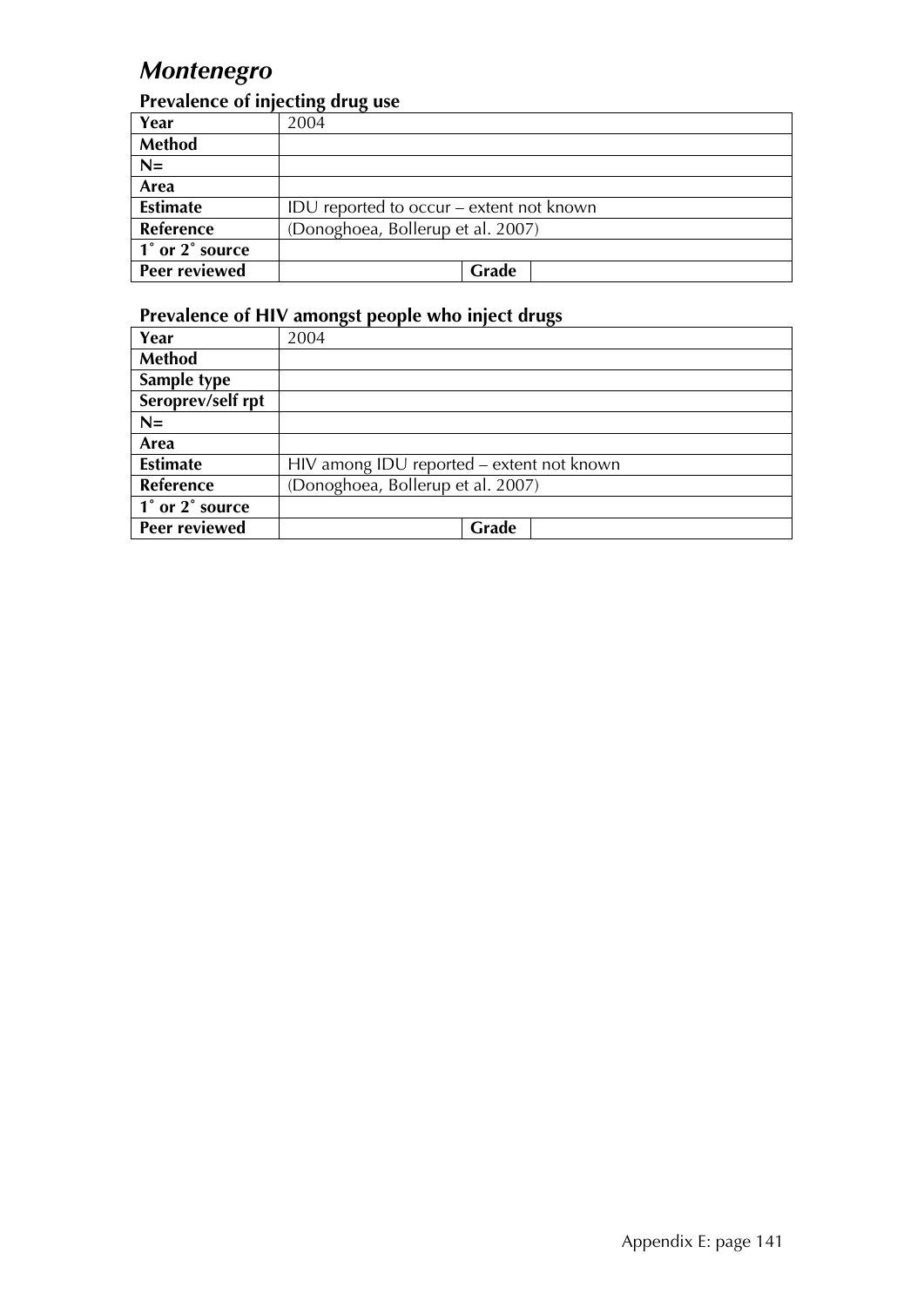# *Netherlands*

### **Prevalence of injecting drug use**

| Year                 | 2001                                                           |
|----------------------|----------------------------------------------------------------|
| <b>Method</b>        | Treatment multiplier                                           |
| $N=$                 | NA- problem drug users currently injecting                     |
| Area                 | National                                                       |
| <b>Estimate</b>      | Mid: 3,115                                                     |
|                      | Low: 2,211                                                     |
|                      | High: 4,321                                                    |
| Reference            | (European Monitoring Centre for Drugs and Drug Addiction 2007) |
| 1° or 2° source      | Primary                                                        |
| <b>Peer reviewed</b> | Grade<br>A                                                     |

| Year              | 2002                  |       |   |
|-------------------|-----------------------|-------|---|
| <b>Method</b>     | Sentinel surveillance |       |   |
| Sample type       | IDU                   |       |   |
| Seroprev/self rpt | Seroprevalence        |       |   |
| $N=$              | 452                   |       |   |
| Area              | Rotterdam             |       |   |
| <b>Estimate</b>   | $9.5\%$               |       |   |
| <b>Reference</b>  | (EuroHIV 2007)        |       |   |
| 1° or 2° source   | secondary             |       |   |
| Peer reviewed     | non peer reviewed     | Grade | B |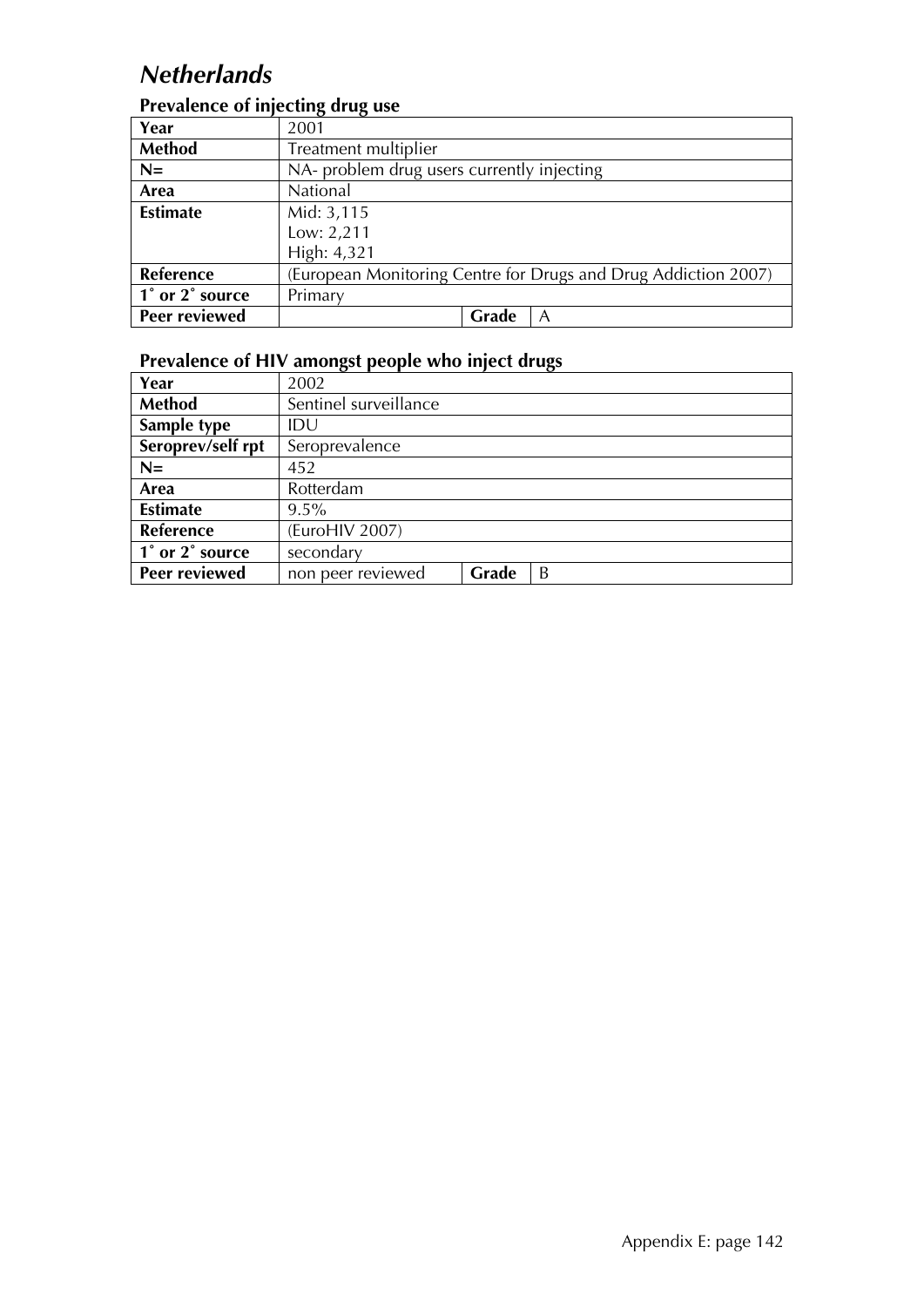## *Norway*

| Year                 | 2005                                                           |       |   |  |  |
|----------------------|----------------------------------------------------------------|-------|---|--|--|
| Method               | Mortality Multiplier method, Municipal survey (with), Multiple |       |   |  |  |
|                      | <b>Indicator Method</b>                                        |       |   |  |  |
| $N=$                 | NA-IDU                                                         |       |   |  |  |
| Area                 | <b>National</b>                                                |       |   |  |  |
| <b>Estimate</b>      | Mid: 10,049                                                    |       |   |  |  |
|                      | Low: 8,374                                                     |       |   |  |  |
|                      | High: 11,724                                                   |       |   |  |  |
| <b>Reference</b>     | (European Monitoring Centre for Drugs and Drug Addiction 2007) |       |   |  |  |
| 1° or 2° source      | Primary                                                        |       |   |  |  |
| <b>Peer reviewed</b> | non peer reviewed                                              | Grade | A |  |  |

### **Prevalence of injecting drug use**

| Year                 | 2006                                                           |
|----------------------|----------------------------------------------------------------|
| Method               |                                                                |
| Sample type          |                                                                |
| Seroprev/self rpt    |                                                                |
| $N=$                 | 3349                                                           |
| Area                 | National (14 sites)                                            |
| <b>Estimate</b>      | $3.2\%$                                                        |
| <b>Reference</b>     | (European Monitoring Centre for Drugs and Drug Addiction 2007) |
| 1° or 2° source      |                                                                |
| <b>Peer reviewed</b> | Grade<br>A                                                     |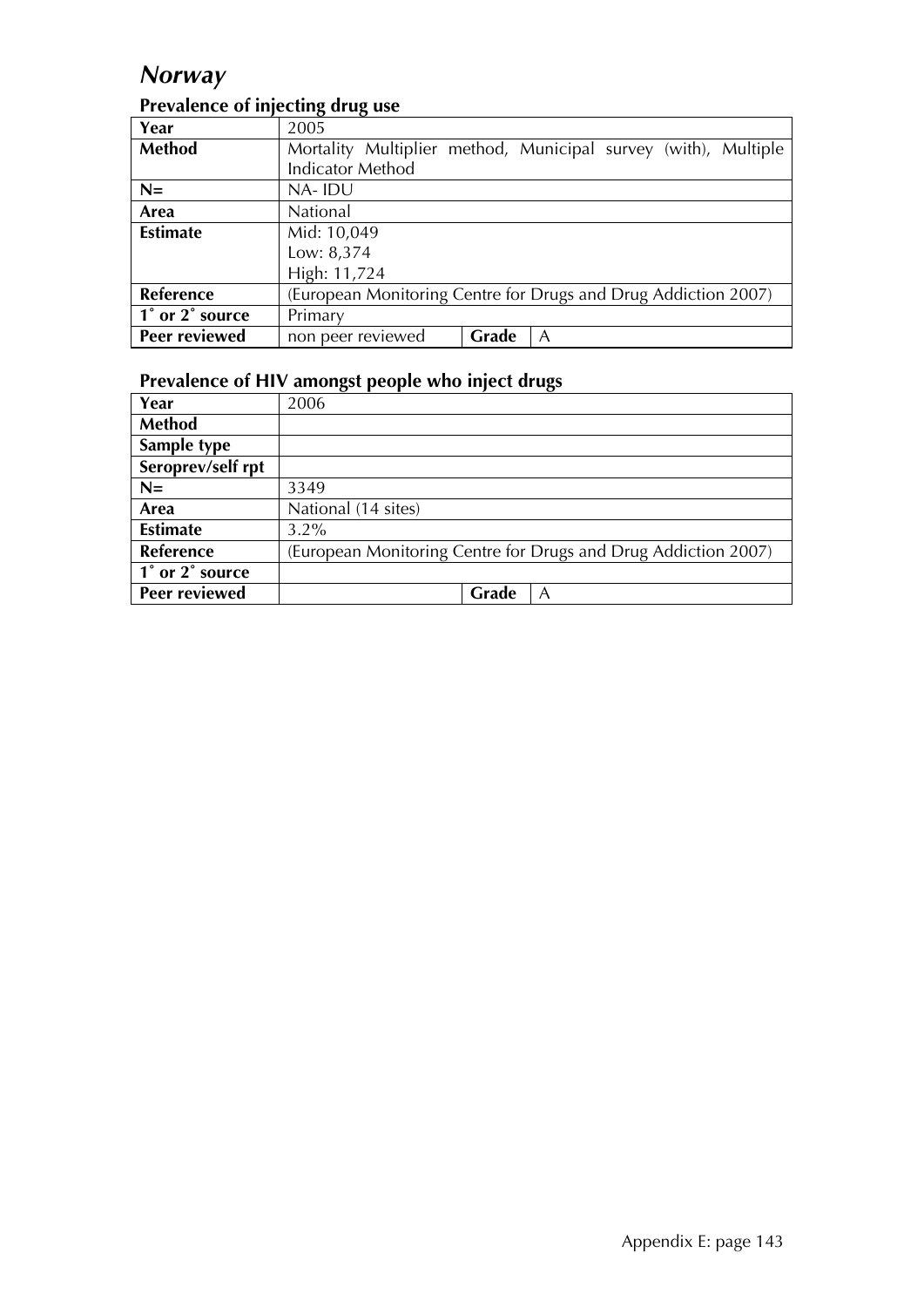# *Portugal*

### **Prevalence of injecting drug use**

| Year            | 2000                                                              |       |   |
|-----------------|-------------------------------------------------------------------|-------|---|
| Method          | Three multiplier methods based on police data, treatment data and |       |   |
|                 | mortality rates, Capture-recapture                                |       |   |
| $N=$            | NA: 'Problem Drug Users'                                          |       |   |
| Area            | National                                                          |       |   |
| <b>Estimate</b> | Mid: 32,287                                                       |       |   |
|                 | Low: 15,900                                                       |       |   |
|                 | High: 48,673)                                                     |       |   |
| Reference       | (European Monitoring Centre for Drugs and Drug Addiction 2007)    |       |   |
| 1° or 2° source | Primary                                                           |       |   |
| Peer reviewed   | No.                                                               | Grade | A |

| Year              | 2006                                                           |
|-------------------|----------------------------------------------------------------|
| <b>Method</b>     |                                                                |
| Sample type       |                                                                |
| Seroprev/self rpt |                                                                |
| $N=$              | $(1)$ n=1520 $(2)$ n=4128                                      |
| Area              | National (1) 77 sites (2)71 sites                              |
| <b>Estimate</b>   | Low: $10.9$                                                    |
|                   | Mid: 15.6                                                      |
|                   | High: 20.2                                                     |
| Reference         | (European Monitoring Centre for Drugs and Drug Addiction 2007) |
| 1° or 2° source   |                                                                |
| Peer reviewed     | Grade<br>A                                                     |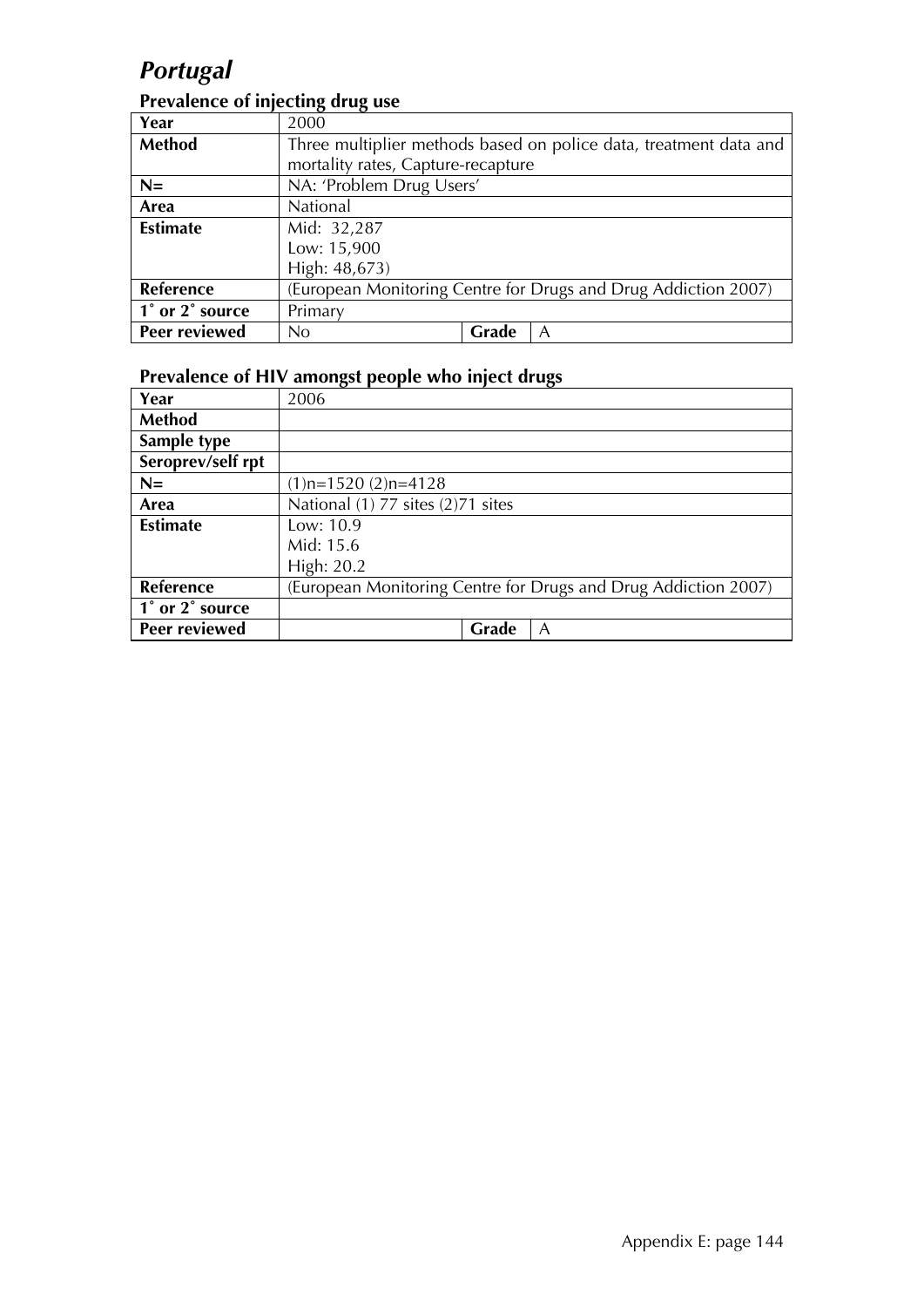# *San Marino*

### **Prevalence of injecting drug use**

| Year            | 2004                                     |
|-----------------|------------------------------------------|
| <b>Method</b>   |                                          |
| $N=$            |                                          |
| Area            |                                          |
| <b>Estimate</b> | IDU reported to occur – extent not known |
| Reference       | (Donoghoea, Bollerup et al. 2007)        |
| 1° or 2° source |                                          |
| Peer reviewed   | Grade                                    |

| Year                 | 2004                                      |  |
|----------------------|-------------------------------------------|--|
| Method               |                                           |  |
| Sample type          |                                           |  |
| Seroprev/self rpt    |                                           |  |
| $N=$                 |                                           |  |
| Area                 |                                           |  |
| <b>Estimate</b>      | HIV among IDU reported - extent not known |  |
| <b>Reference</b>     | (Donoghoea, Bollerup et al. 2007)         |  |
| 1° or 2° source      |                                           |  |
| <b>Peer reviewed</b> | Grade                                     |  |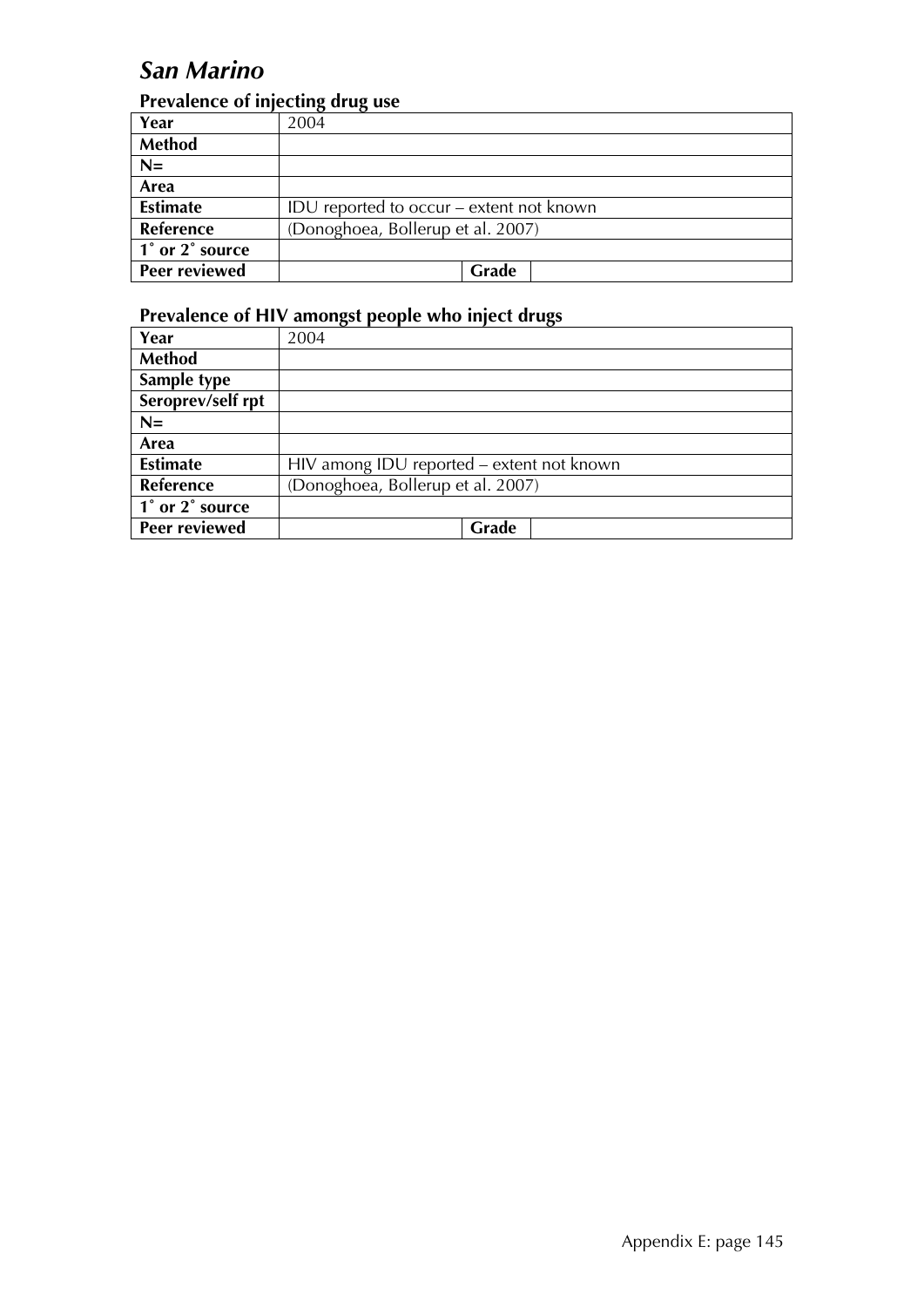## *Serbia*

### **Prevalence of injecting drug use**

| Year            | 2004                                     |
|-----------------|------------------------------------------|
| <b>Method</b>   |                                          |
| $N=$            |                                          |
| Area            |                                          |
| <b>Estimate</b> | IDU reported to occur – extent not known |
| Reference       | (Donoghoea, Bollerup et al. 2007)        |
| 1° or 2° source |                                          |
| Peer reviewed   | Grade                                    |

| Year                 | 2004                                      |  |
|----------------------|-------------------------------------------|--|
| <b>Method</b>        |                                           |  |
| Sample type          |                                           |  |
| Seroprev/self rpt    |                                           |  |
| $N=$                 |                                           |  |
| Area                 |                                           |  |
| <b>Estimate</b>      | HIV among IDU reported – extent not known |  |
| <b>Reference</b>     | (Donoghoea, Bollerup et al. 2007)         |  |
| 1° or 2° source      |                                           |  |
| <b>Peer reviewed</b> | Grade                                     |  |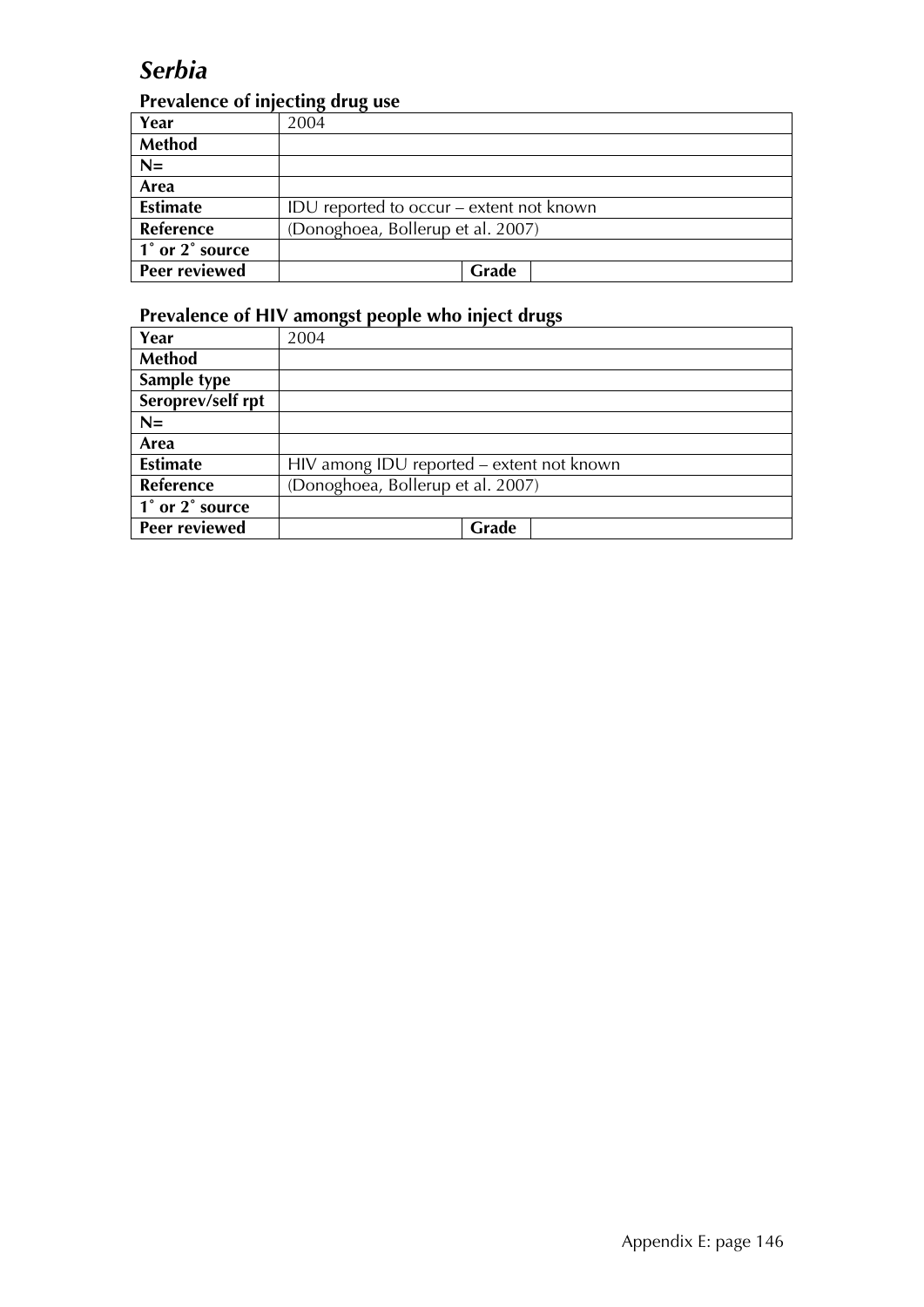# *Slovenia*

### **Prevalence of injecting drug use**

| Year             | 2001                                                           |       |   |
|------------------|----------------------------------------------------------------|-------|---|
| Method           | Indirect (capture-recapture)                                   |       |   |
| $N=$             |                                                                |       |   |
| Area             |                                                                |       |   |
| <b>Estimate</b>  | Estimates of problematic drug use:                             |       |   |
|                  | Absolute number: 7,399                                         |       |   |
|                  | Prevalence: 0.53                                               |       |   |
|                  | Proportion of heroin users injecting= 0.988                    |       |   |
| <b>Reference</b> | (European Monitoring Centre for Drugs and Drug Addiction 2007) |       |   |
| 1° or 2° source  | Secondary (Primary source unpublished)                         |       |   |
| Peer reviewed    | non peer reviewed                                              | Grade | A |

#### **Calculation:**

Use proportion of heroin users who inject to adjust for IDU among PDU: 7399\*0.988= 7310 (prevalence= 0.52)

| Year              | 2004                                                           |
|-------------------|----------------------------------------------------------------|
| <b>Method</b>     |                                                                |
| Sample type       |                                                                |
| Seroprev/self rpt |                                                                |
| $N=$              | 476                                                            |
| Area              | National (19 sites)                                            |
| <b>Estimate</b>   | $0.4\%$                                                        |
| Reference         | (European Monitoring Centre for Drugs and Drug Addiction 2007) |
| 1° or 2° source   |                                                                |
| Peer reviewed     | Grade<br>A                                                     |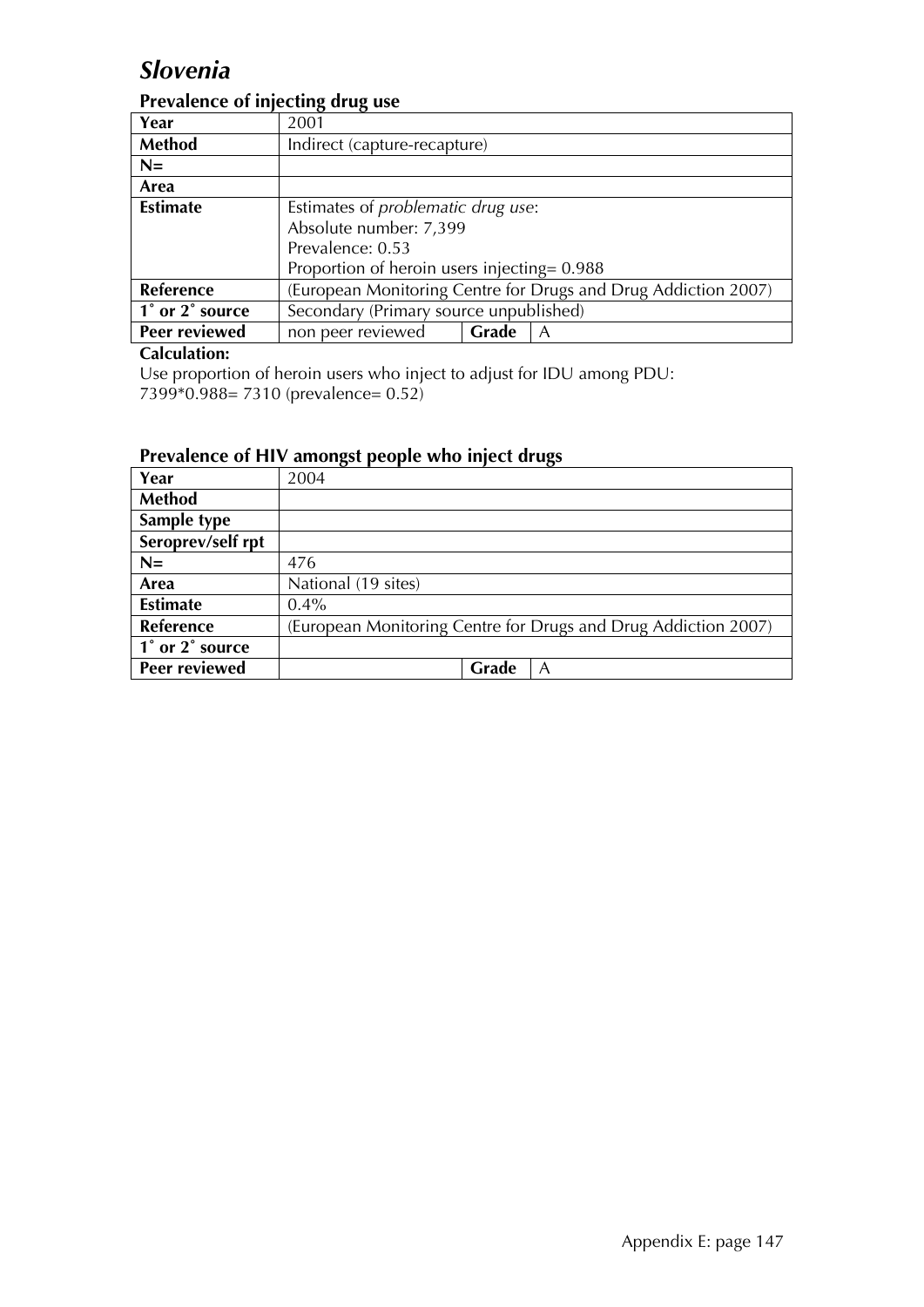# *Spain*

### **Prevalence of injecting drug use**

| Year                 | 1998                                                               |  |  |
|----------------------|--------------------------------------------------------------------|--|--|
| <b>Method</b>        | Indirect-treatment centre registers                                |  |  |
| $N=$                 | 15,711 'opiate addicts' aged 15-44                                 |  |  |
| Area                 | Regional (Catalonia)- Subjects from treatment centres and hospital |  |  |
|                      | registries                                                         |  |  |
| <b>Estimate</b>      | 83,972                                                             |  |  |
| Reference            | (European Monitoring Centre for Drugs and Drug Addiction 2007)     |  |  |
| 1° or 2° source      | Primary                                                            |  |  |
| <b>Peer reviewed</b> | Grade<br>Yes<br>A                                                  |  |  |

| Year              | 2006                                                           |
|-------------------|----------------------------------------------------------------|
| <b>Method</b>     |                                                                |
| Sample type       |                                                                |
| Seroprev/self rpt |                                                                |
| $N=$              | 1194                                                           |
| Area              | National (66 sites)                                            |
| <b>Estimate</b>   | 39.7%                                                          |
| Reference         | (European Monitoring Centre for Drugs and Drug Addiction 2007) |
| 1° or 2° source   |                                                                |
| Peer reviewed     | Grade<br>A                                                     |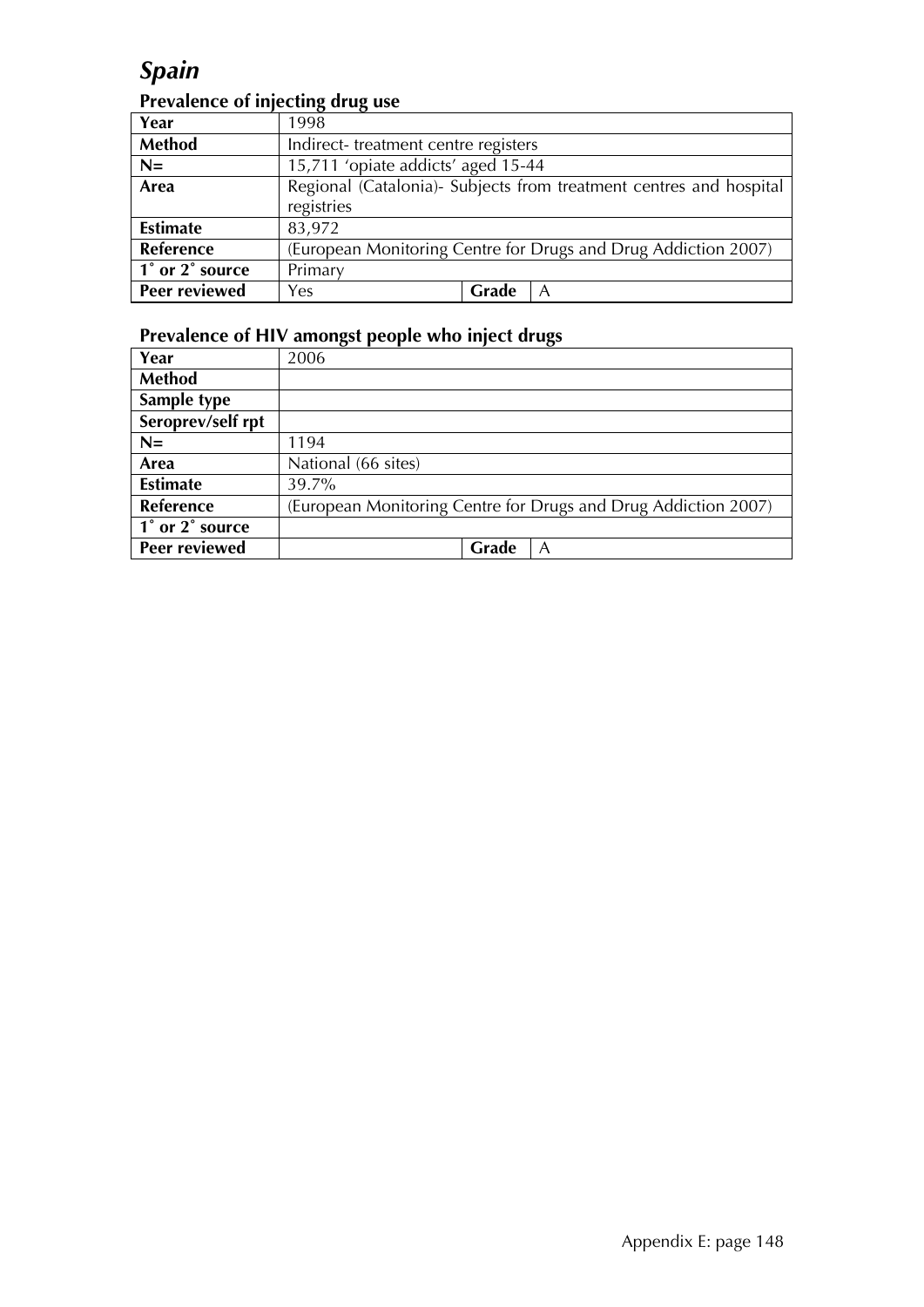### *Sweden*

### **Prevalence of injecting drug use**

| Year             | 2003                                                           |
|------------------|----------------------------------------------------------------|
| <b>Method</b>    |                                                                |
| $N=$             |                                                                |
| Area             |                                                                |
| <b>Estimate</b>  | IDU reported to occur – extent not known                       |
| <b>Reference</b> | (European Monitoring Centre for Drugs and Drug Addiction 2007) |
| 1° or 2° source  | Secondary source- Primary source in Swedish                    |
| Peer reviewed    | Grade                                                          |

| Year              | 2007                                                           |
|-------------------|----------------------------------------------------------------|
| <b>Method</b>     |                                                                |
| Sample type       |                                                                |
| Seroprev/self rpt |                                                                |
| $N=$              | 203                                                            |
| Area              | Stockholm's county (207 sites)                                 |
| <b>Estimate</b>   | $5.4\%$                                                        |
| <b>Reference</b>  | (European Monitoring Centre for Drugs and Drug Addiction 2007) |
| 1° or 2° source   |                                                                |
| Peer reviewed     | Grade<br>A                                                     |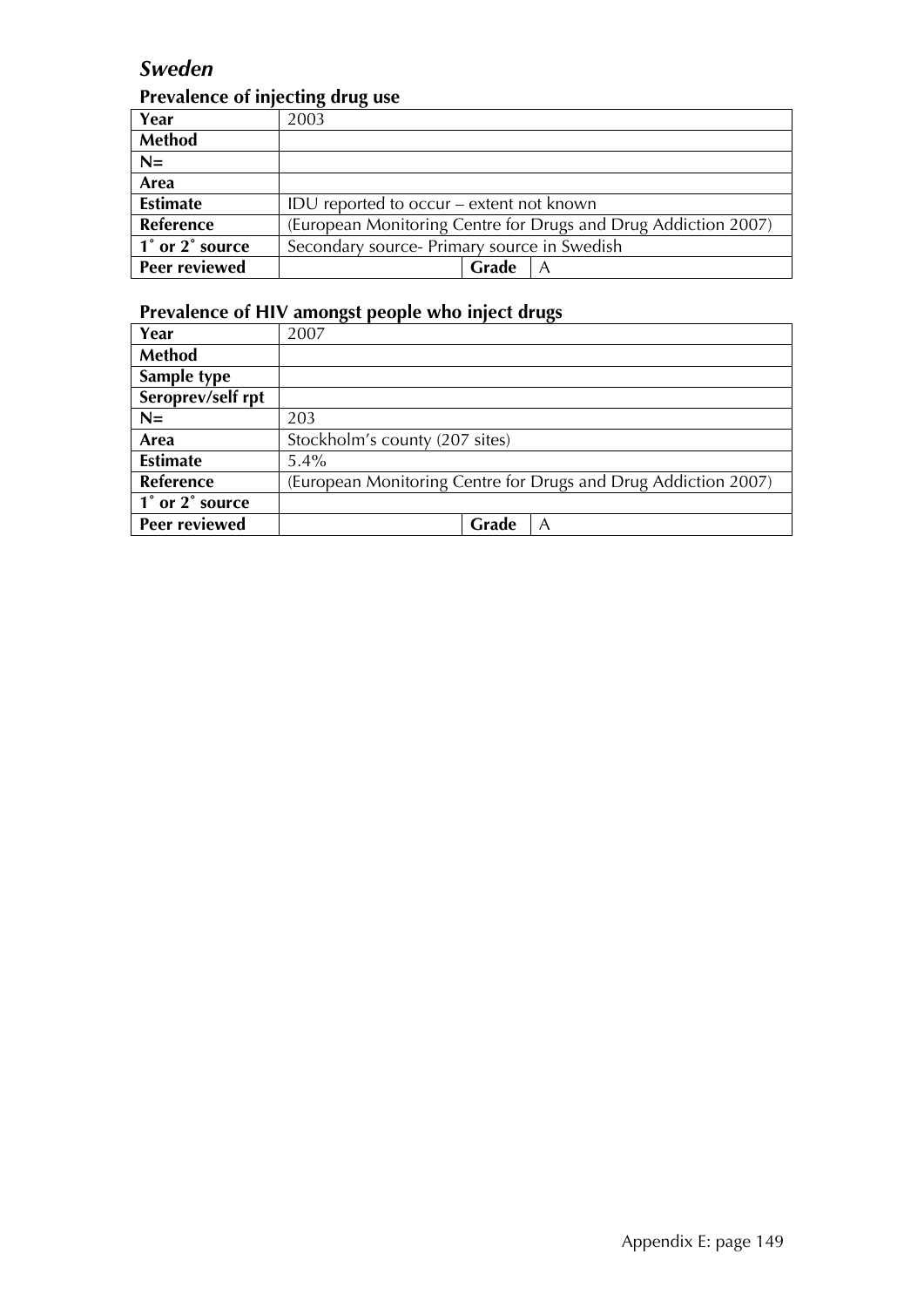## *Switzerland*

#### **Prevalence of injecting drug use**

| Year            | $\sigma$<br>$\sim$<br>1997                                     |
|-----------------|----------------------------------------------------------------|
| <b>Method</b>   |                                                                |
| $N=$            |                                                                |
| Area            | National                                                       |
| <b>Estimate</b> | Low: 24,907                                                    |
|                 | High: 38,399                                                   |
| Reference       | (European Monitoring Centre for Drugs and Drug Addiction 2007) |
| 1° or 2° source |                                                                |
| Peer reviewed   | Grade<br>Α                                                     |

| Year              | 2004                                                           |  |
|-------------------|----------------------------------------------------------------|--|
| Method            |                                                                |  |
| Sample type       |                                                                |  |
| Seroprev/self rpt |                                                                |  |
| $N=$              |                                                                |  |
| Area              |                                                                |  |
| <b>Estimate</b>   | $1.4\%$                                                        |  |
| <b>Reference</b>  | (European Monitoring Centre for Drugs and Drug Addiction 2007) |  |
| 1° or 2° source   |                                                                |  |
| Peer reviewed     | Grade<br>A<br>no                                               |  |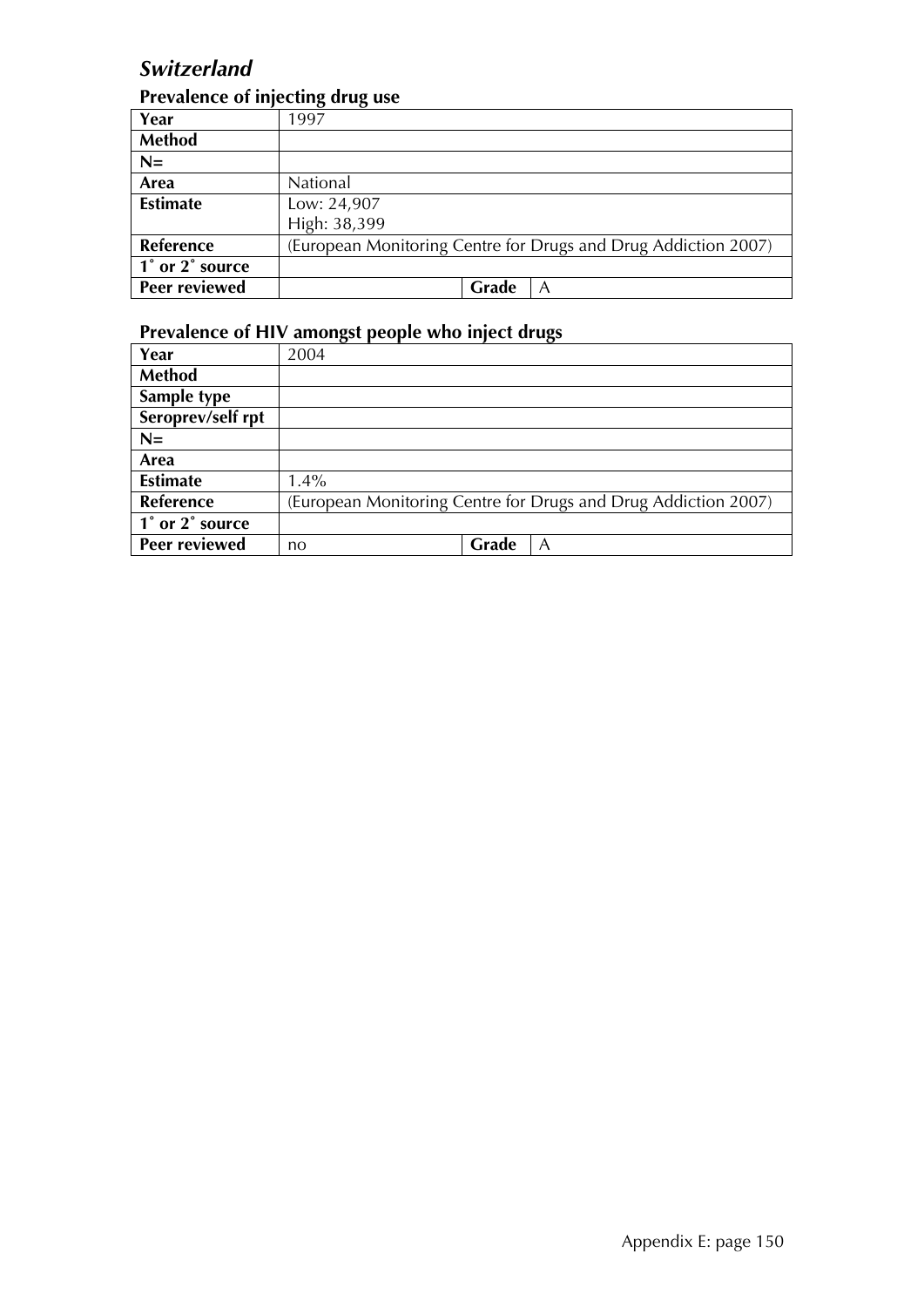# *United Kingdom*

| Year            | 2005                                                               |       |                                                                |  |
|-----------------|--------------------------------------------------------------------|-------|----------------------------------------------------------------|--|
| <b>Method</b>   | The UK estimate is the England estimate for 2004/05, Northern      |       |                                                                |  |
|                 | Ireland estimate for 2004, Scotland estimate for 2003 and Wales is |       |                                                                |  |
|                 | assumed the same prevalence as England (No methodological          |       |                                                                |  |
|                 | details provided)                                                  |       |                                                                |  |
| $N=$            |                                                                    |       |                                                                |  |
| Area            |                                                                    |       |                                                                |  |
| <b>Estimate</b> | Low: 151,032                                                       |       |                                                                |  |
|                 | Mid: 156,398                                                       |       |                                                                |  |
|                 | High: 165,696                                                      |       |                                                                |  |
| Reference       |                                                                    |       | (European Monitoring Centre for Drugs and Drug Addiction 2008) |  |
| 1° or 2° source | Primary                                                            |       |                                                                |  |
| Peer reviewed   | No                                                                 | Grade | A                                                              |  |

#### **Prevalence of injecting drug use**

| Low:                 |                                    |
|----------------------|------------------------------------|
| Year                 | 2006                               |
| <b>Method</b>        |                                    |
| Sample type          |                                    |
| Seroprev/self rpt    |                                    |
| $N=$                 | $(1)$ n= 2482                      |
| Area                 | England and Wales excluding London |
| <b>Estimate</b>      | 0.6%                               |
| Reference            | (Wiessing 2008)                    |
| 1° or 2° source      |                                    |
| <b>Peer reviewed</b> | Grade<br>A                         |
| High:                |                                    |
| Year                 | 2006                               |
| <b>Method</b>        |                                    |
| Sample type          |                                    |
| Seroprev/self rpt    |                                    |
| $N =$                | $n = 593$                          |
| Area                 | London                             |
| <b>Estimate</b>      | $4.0\%$                            |
| Reference            | (EuroHIV 2007)                     |
| 1° or 2° source      |                                    |
| <b>Peer reviewed</b> | Grade<br>A                         |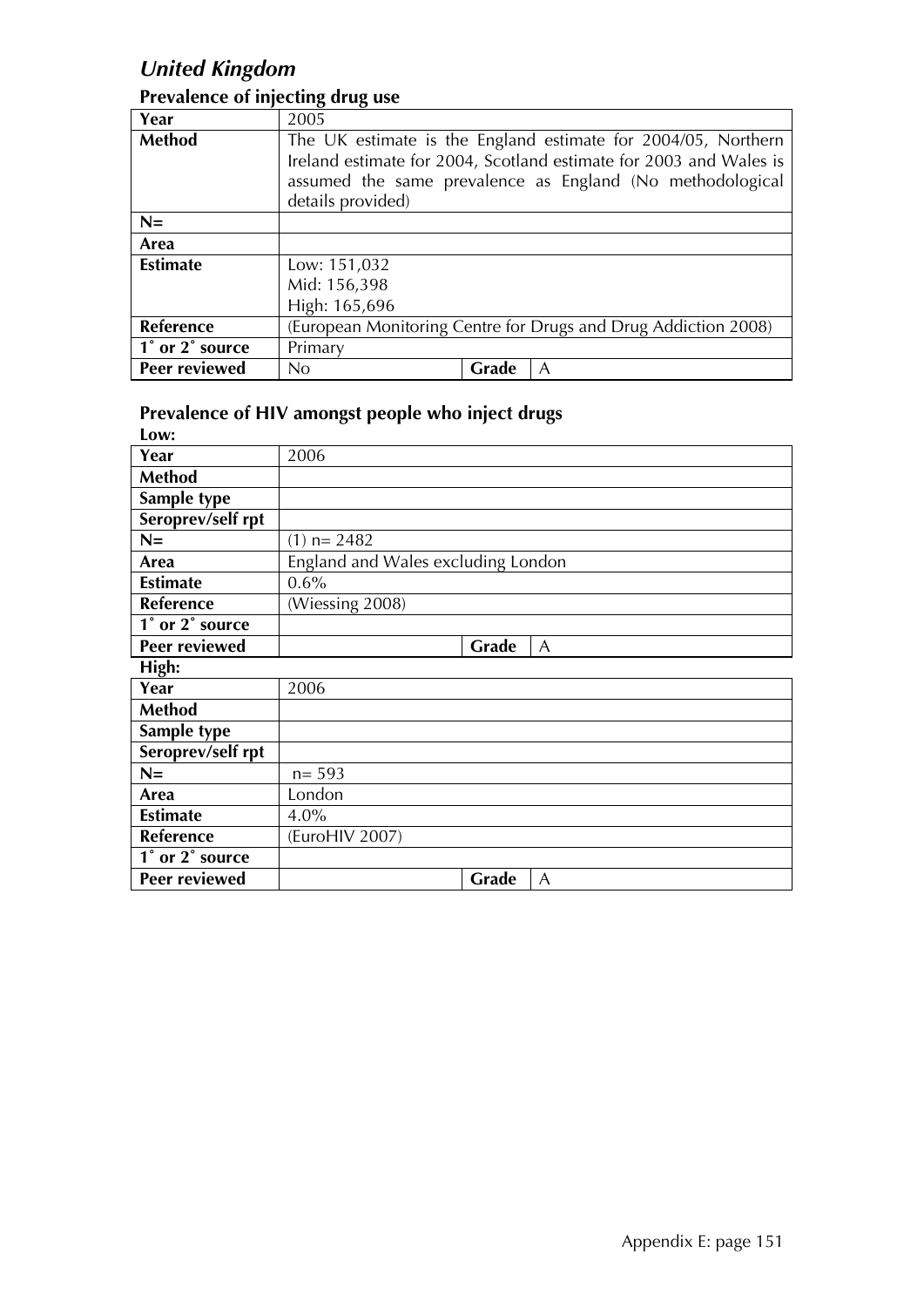# **Middle East and North Africa**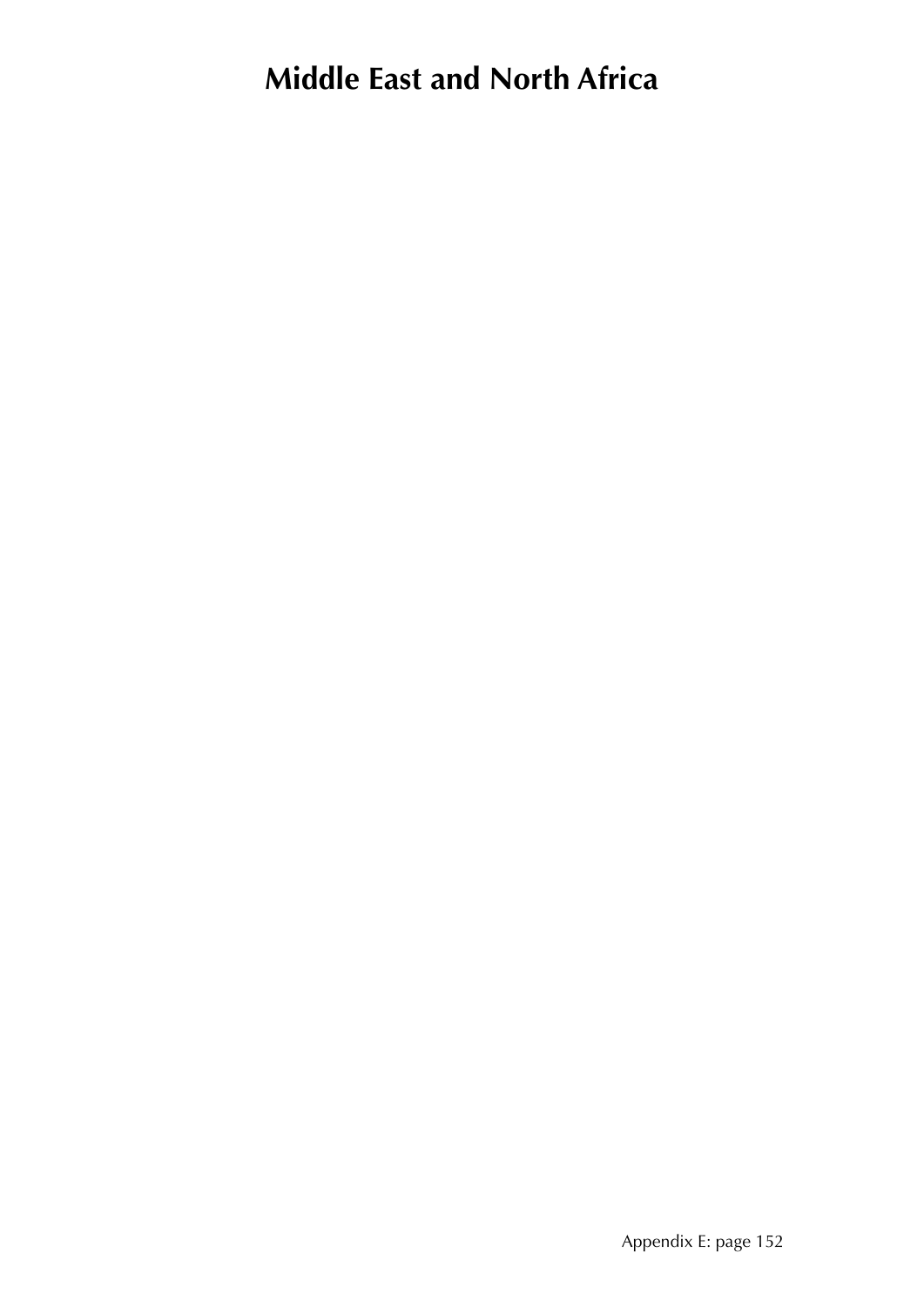# *Algeria*

| The valence of injecting and ase |                                          |                                 |                 |  |
|----------------------------------|------------------------------------------|---------------------------------|-----------------|--|
| Year                             | 2006                                     |                                 |                 |  |
| <b>Method</b>                    | Snowball sample                          |                                 |                 |  |
| $N=$                             | 285                                      |                                 |                 |  |
| Area                             |                                          | Multicity (Alger, Oran, Annaba) |                 |  |
| <b>Estimate</b>                  | IDU reported to occur – extent not known |                                 |                 |  |
| Reference                        | (MESRS 2006)                             |                                 |                 |  |
|                                  | (UNAIDS 2006)                            |                                 |                 |  |
| 1° or 2° source                  | Primary                                  |                                 |                 |  |
| Peer reviewed                    | non peer reviewed                        | Grade                           | $\qquad \qquad$ |  |

#### **Prevalence of injecting drug use**

| Year              | 2006                                      |       |
|-------------------|-------------------------------------------|-------|
| <b>Method</b>     |                                           |       |
| Sample type       |                                           |       |
| Seroprev/self rpt |                                           |       |
| $N=$              |                                           |       |
| Area              |                                           |       |
| <b>Estimate</b>   | HIV among IDU reported – extent not known |       |
| Reference         | (Woratanarat 2006)                        |       |
|                   | (MESRS 2006)                              |       |
|                   | (Jenkins and Robalino 2003)               |       |
| 1° or 2° source   | Secondary                                 |       |
| Peer reviewed     | Yes                                       | Grade |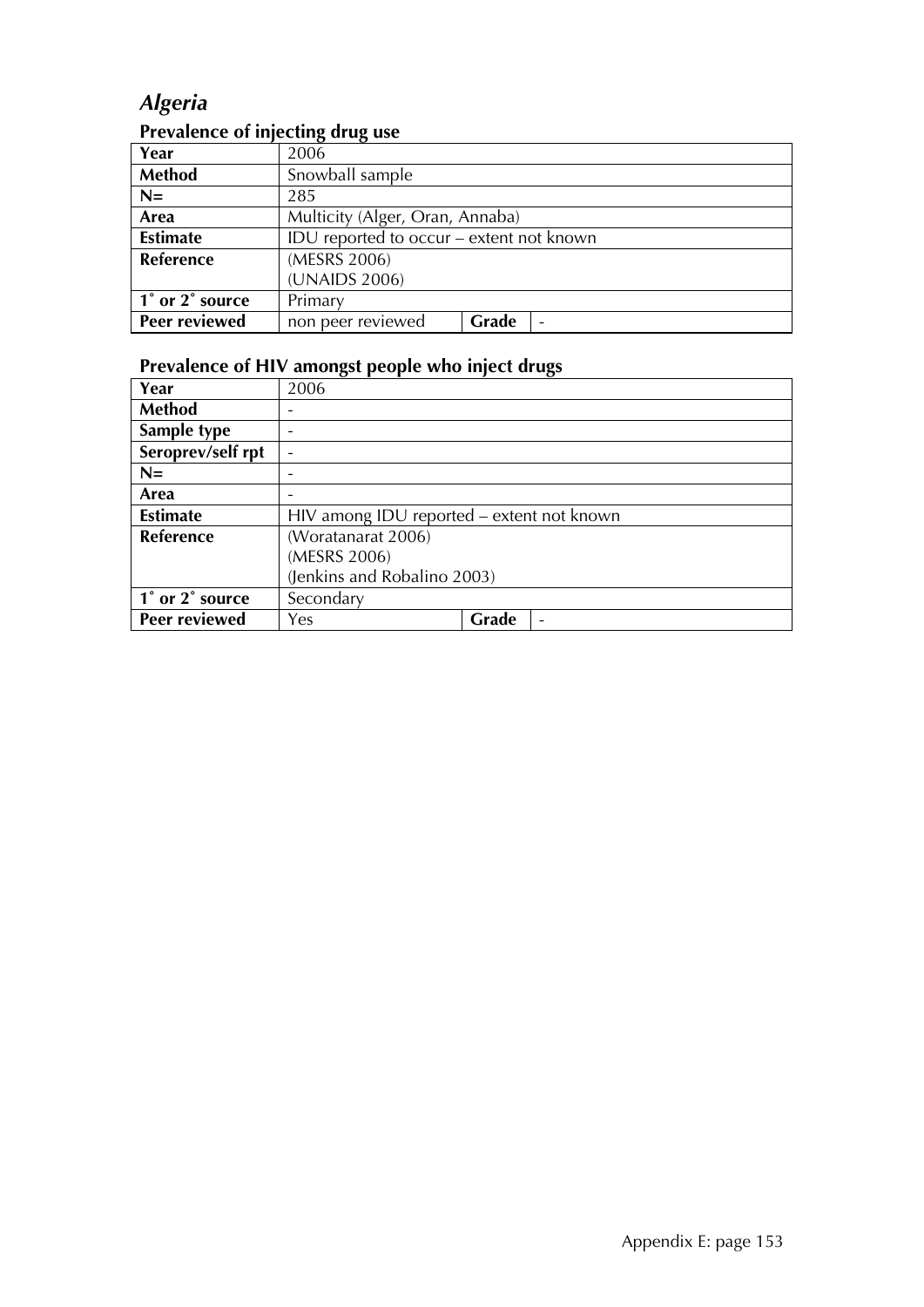### *Bahrain*

#### **Prevalence of injecting drug use**

Mid:

| .               |                                                     |       |  |
|-----------------|-----------------------------------------------------|-------|--|
| Year            | 2005                                                |       |  |
| <b>Method</b>   |                                                     |       |  |
| $N=$            |                                                     |       |  |
| Area            |                                                     |       |  |
| <b>Estimate</b> | IDU reported to occur but no estimate of prevalence |       |  |
| Reference       | (World Bank 2005)                                   |       |  |
| 1° or 2° source | secondary                                           |       |  |
| Peer reviewed   | non peer reviewed                                   | Grade |  |

| Year              | 2000              |       |   |
|-------------------|-------------------|-------|---|
| <b>Method</b>     |                   |       |   |
| Sample type       |                   |       |   |
| Seroprev/self rpt |                   |       |   |
| $N=$              | 291               |       |   |
| Area              |                   |       |   |
| <b>Estimate</b>   | $0.3\%$           |       |   |
| Reference         | (World Bank 2005) |       |   |
| 1° or 2° source   | secondary         |       |   |
| Peer reviewed     | non peer reviewed | Grade | B |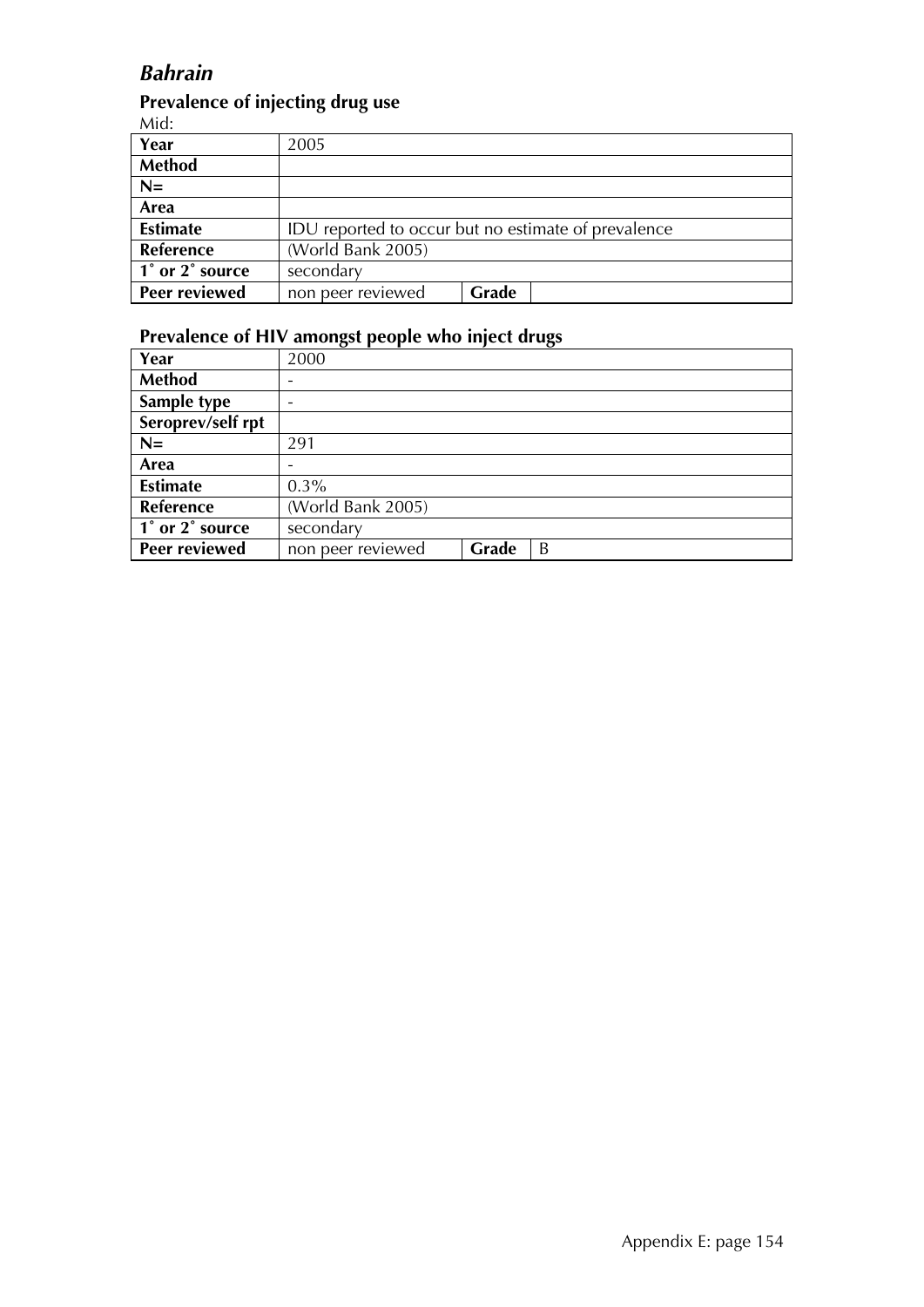# *Cyprus*

#### **Prevalence of injecting drug use**

Mid:

| $1.11$ u.       |                                         |       |                                                                |
|-----------------|-----------------------------------------|-------|----------------------------------------------------------------|
| Year            | 2006                                    |       |                                                                |
| <b>Method</b>   | Unpublished report- details unavailable |       |                                                                |
| $N=$            |                                         |       |                                                                |
| Area            | National                                |       |                                                                |
| <b>Estimate</b> | Low: 257                                |       |                                                                |
|                 | Mid: 305                                |       |                                                                |
|                 | High: 382                               |       |                                                                |
| Reference       |                                         |       | (European Monitoring Centre for Drugs and Drug Addiction 2008) |
| 1° or 2° source | secondary                               |       |                                                                |
| Peer reviewed   | non peer reviewed                       | Grade | A                                                              |

| Year              | 2006                                                       |       |   |  |  |
|-------------------|------------------------------------------------------------|-------|---|--|--|
| <b>Method</b>     | sentinel surveillance – 6 sites                            |       |   |  |  |
| Sample type       | drug treatment sites                                       |       |   |  |  |
| Seroprev/self rpt |                                                            |       |   |  |  |
| $N=$              | 96                                                         |       |   |  |  |
| Area              | National                                                   |       |   |  |  |
| <b>Estimate</b>   | $0.0\%$                                                    |       |   |  |  |
| <b>Reference</b>  | (European Monitoring Centre for Drugs and Drug Addiction & |       |   |  |  |
|                   | Reitox National Focal Point 2006)                          |       |   |  |  |
| 1° or 2° source   | secondary                                                  |       |   |  |  |
| Peer reviewed     | non peer reviewed                                          | Grade | B |  |  |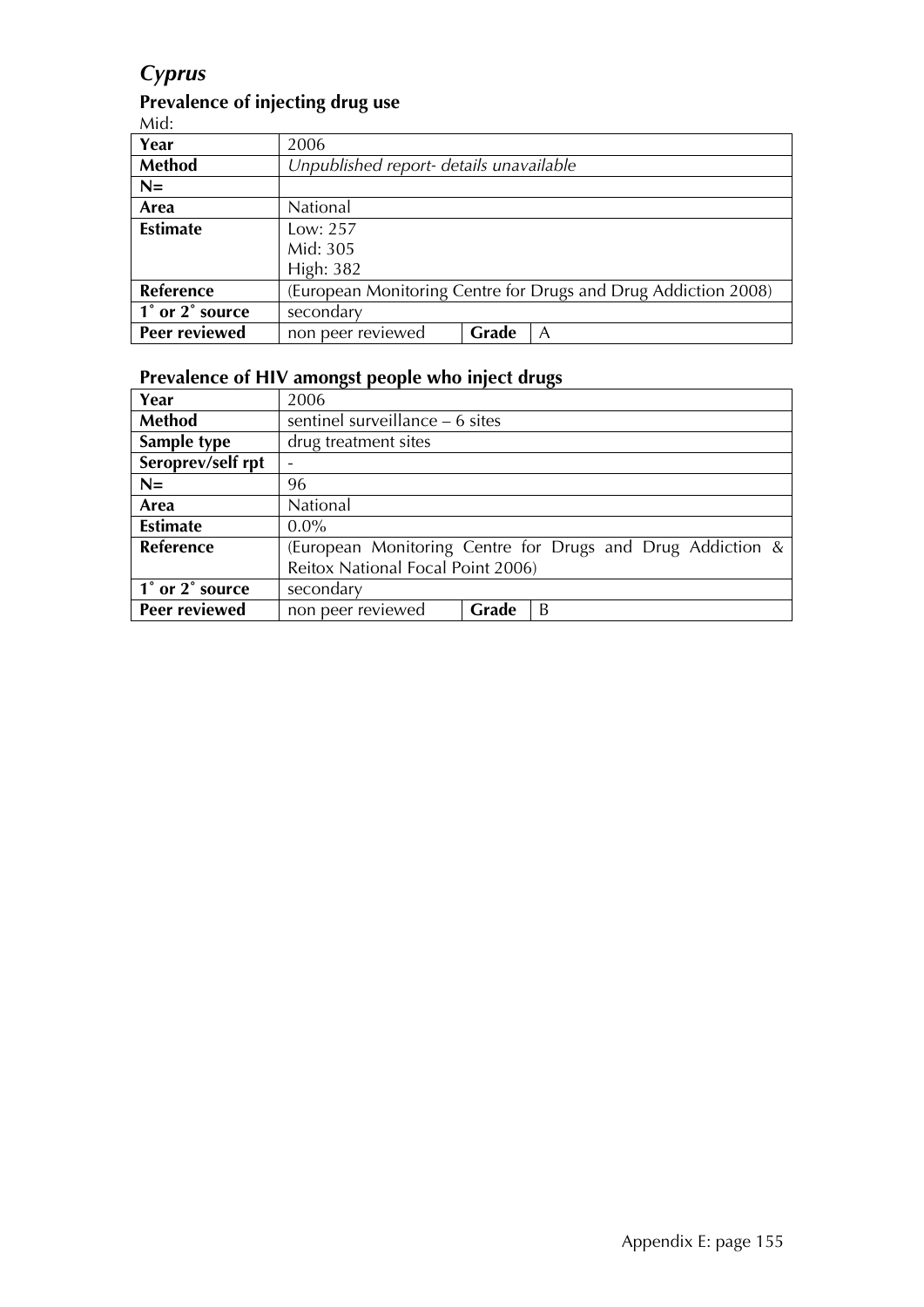## *Egypt*

### **Prevalence of injecting drug use**

| Year            | 2002, 2004, 2006                    |                                          |                          |  |
|-----------------|-------------------------------------|------------------------------------------|--------------------------|--|
| Method          |                                     |                                          |                          |  |
| $N=$            |                                     |                                          |                          |  |
| Area            |                                     |                                          |                          |  |
| <b>Estimate</b> |                                     | IDU reported to occur – extent not known |                          |  |
| Reference       | (Dewing, Plüddemann et al. 2006)    |                                          |                          |  |
|                 | (Jenkins and Robalino 2003)         |                                          |                          |  |
|                 | (Grotherath 2002)                   |                                          |                          |  |
|                 | (Elshimi, Warner-Smith et al. 2004) |                                          |                          |  |
| 1° or 2° source | Primary and secondary               |                                          |                          |  |
| Peer reviewed   | ves                                 | Grade                                    | $\overline{\phantom{0}}$ |  |

#### **Prevalence of HIV amongst people who inject drugs**

| Low:                 |                                                                                                                                                                                                                                                               |
|----------------------|---------------------------------------------------------------------------------------------------------------------------------------------------------------------------------------------------------------------------------------------------------------|
| Year                 | 2006                                                                                                                                                                                                                                                          |
| Method               | sentinel surveillance                                                                                                                                                                                                                                         |
| Sample type          | male IDU                                                                                                                                                                                                                                                      |
| Seroprev/self rpt    |                                                                                                                                                                                                                                                               |
| $N=$                 |                                                                                                                                                                                                                                                               |
| Area                 |                                                                                                                                                                                                                                                               |
| <b>Estimate</b>      | 0.6%                                                                                                                                                                                                                                                          |
| <b>Reference</b>     | Ministry of Health and Population National AIDS Program Arab<br>Republic of Egypt/ Family Health International HIV/AIDS Biological<br>and Behavioural Surveillance Survey: Summary Report. Cairo 2006<br>As cited by<br>(AIDS Projects Management Group 2007) |
|                      |                                                                                                                                                                                                                                                               |
| 1° or 2° source      | secondary                                                                                                                                                                                                                                                     |
| <b>Peer reviewed</b> | non peer reviewed<br>Grade<br>B                                                                                                                                                                                                                               |

#### High:

| Year              | 2006                                                                                                                                                                                                                                                          |       |   |  |
|-------------------|---------------------------------------------------------------------------------------------------------------------------------------------------------------------------------------------------------------------------------------------------------------|-------|---|--|
| <b>Method</b>     | sentinel surveillance                                                                                                                                                                                                                                         |       |   |  |
| Sample type       |                                                                                                                                                                                                                                                               |       |   |  |
| Seroprev/self rpt |                                                                                                                                                                                                                                                               |       |   |  |
| $N=$              | 100                                                                                                                                                                                                                                                           |       |   |  |
| Area              | Alexandria                                                                                                                                                                                                                                                    |       |   |  |
| <b>Estimate</b>   | $4.5\%$ (5/100)                                                                                                                                                                                                                                               |       |   |  |
| <b>Reference</b>  | Ministry of Health and Population National AIDS Program Arab<br>Republic of Egypt/ Family Health International HIV/AIDS Biological<br>and Behavioural Surveillance Survey: Summary Report. Cairo 2006<br>As cited by<br>(AIDS Projects Management Group 2007) |       |   |  |
| 1° or 2° source   | secondary                                                                                                                                                                                                                                                     |       |   |  |
| Peer reviewed     | non peer reviewed                                                                                                                                                                                                                                             | Grade | B |  |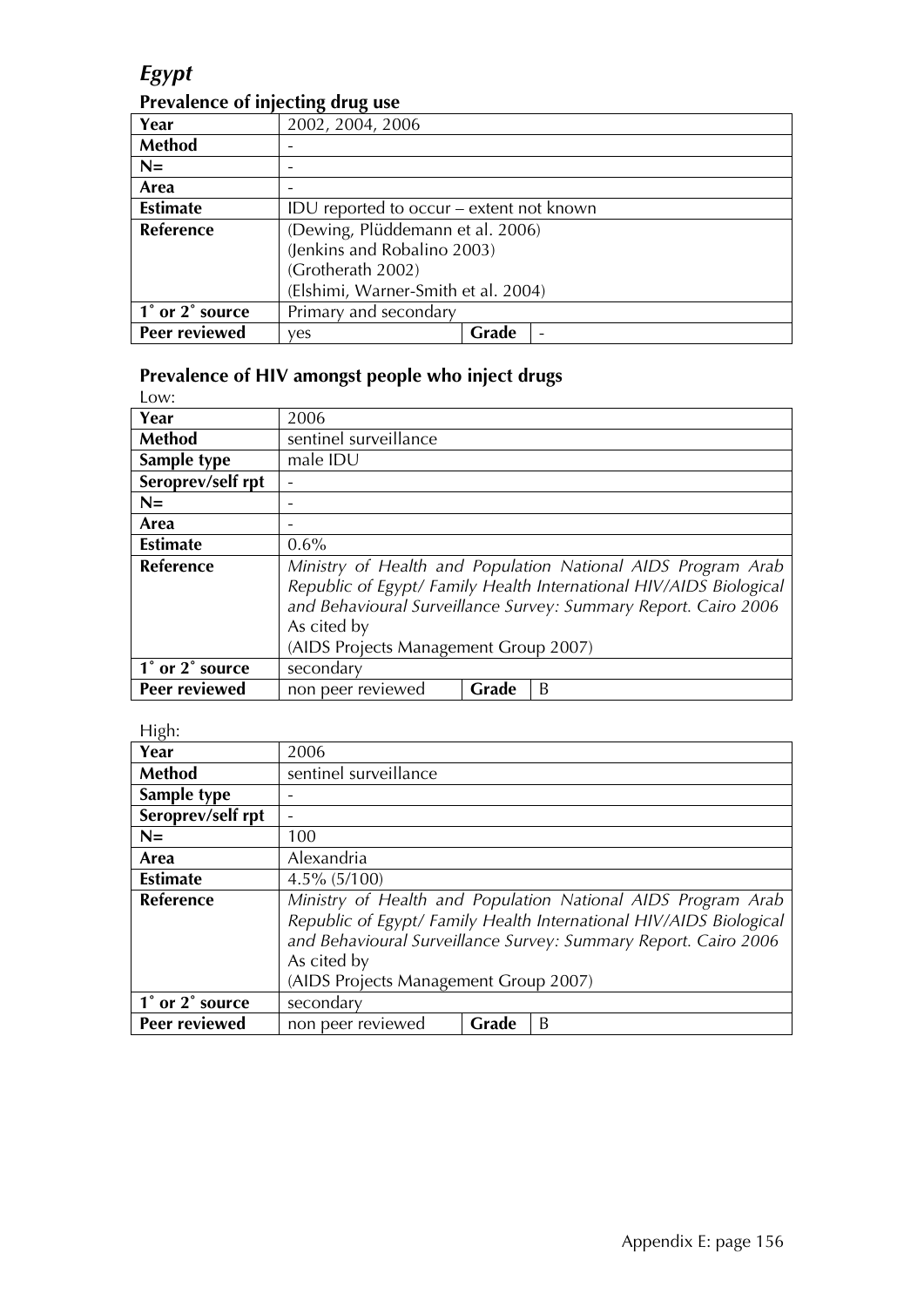### *Iraq*  **Prevalence of injecting drug use**

|                 | - 23                                     |       |  |
|-----------------|------------------------------------------|-------|--|
| Year            | 1998                                     |       |  |
| <b>Method</b>   |                                          |       |  |
| $N=$            |                                          |       |  |
| Area            |                                          |       |  |
| <b>Estimate</b> | IDU reported to occur – extent not known |       |  |
| Reference       | (Ball, Rana et al. 1998)                 |       |  |
| 1° or 2° source |                                          |       |  |
| Peer reviewed   | ves                                      | Grade |  |

| Year                                         |                                   |
|----------------------------------------------|-----------------------------------|
| <b>Method</b>                                |                                   |
| Sample type                                  |                                   |
| Seroprev/self rpt                            |                                   |
| $N=$                                         |                                   |
| Area                                         |                                   |
| <b>Estimate</b>                              | no reports of HIV among IDU       |
| Reference                                    |                                   |
| $\overline{1}^{\circ}$ or $2^{\circ}$ source |                                   |
| Peer reviewed                                | Grade<br>$\overline{\phantom{a}}$ |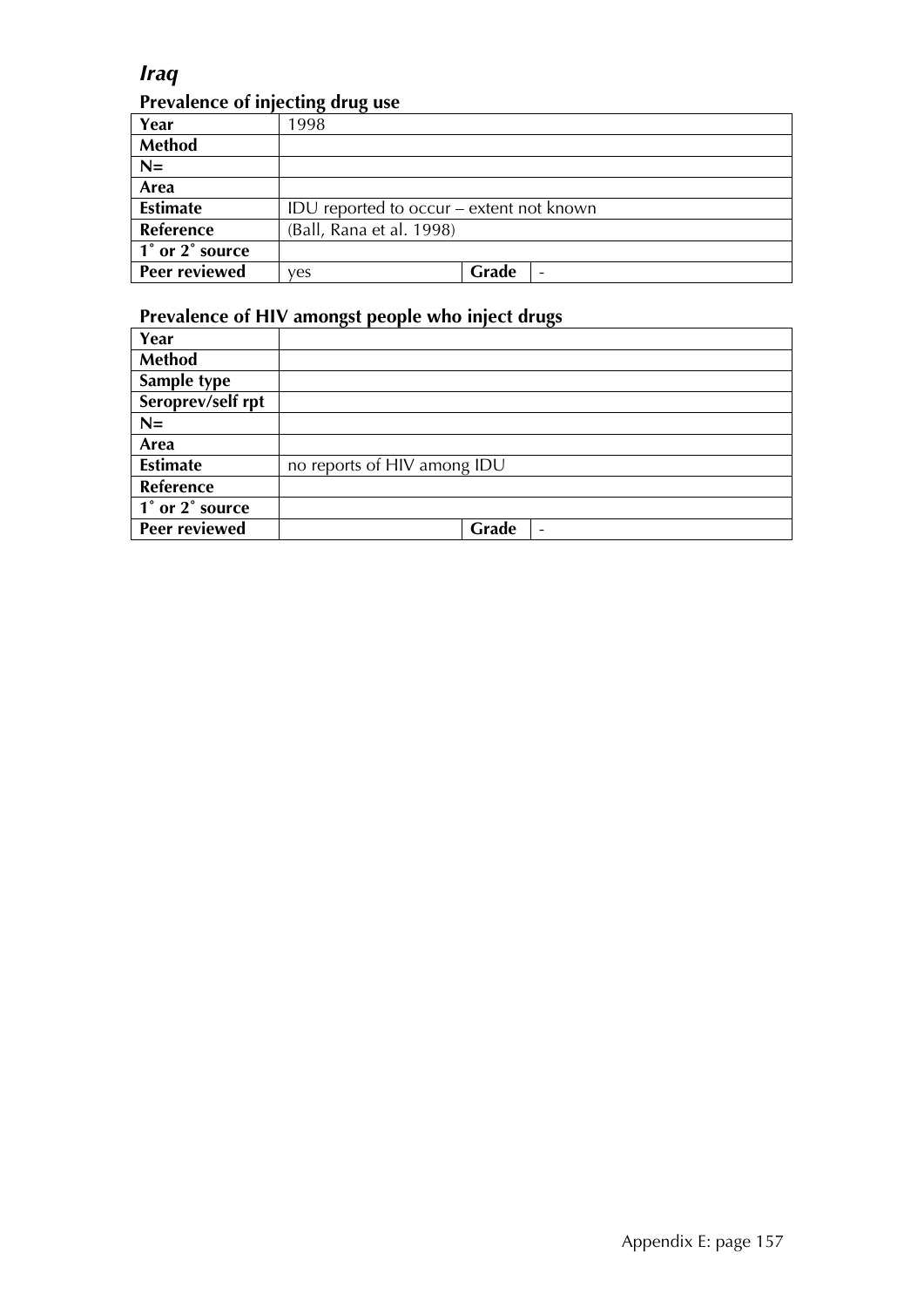### *Israel*

### **Prevalence of injecting drug use**

| Year             | $2002 - 2006$                                                         |       |  |  |  |
|------------------|-----------------------------------------------------------------------|-------|--|--|--|
| <b>Method</b>    | treatment samples (MMT clinic, intake centre, day treatment facility) |       |  |  |  |
|                  | heroin users                                                          |       |  |  |  |
| $N=$             | native Israeli heroin users = $272$                                   |       |  |  |  |
|                  | immigrants to Israel from former Soviet Union heroin users= 300       |       |  |  |  |
| Area             | Negev region                                                          |       |  |  |  |
| <b>Estimate</b>  | IDU reported to occur – extent not known                              |       |  |  |  |
| <b>Reference</b> | (Isralowitz, Reznik et al. 2007)                                      |       |  |  |  |
| 1° or 2° source  | primary                                                               |       |  |  |  |
| Peer reviewed    | ves                                                                   | Grade |  |  |  |

| Year            | 2004                                                                |       |  |  |      |
|-----------------|---------------------------------------------------------------------|-------|--|--|------|
|                 |                                                                     |       |  |  |      |
| <b>Method</b>   |                                                                     |       |  |  |      |
| $N=$            |                                                                     |       |  |  |      |
| Area            | National                                                            |       |  |  |      |
| <b>Estimate</b> | IDU reported to occur – extent not known                            |       |  |  |      |
|                 | (approximately 20 000 heroin users in Israel)                       |       |  |  |      |
| Reference       | Israel Anti-drug Authority update 6 July                            |       |  |  | 2004 |
|                 | http://www.antidrugs.gov.il/ - [NB data cited could not be found on |       |  |  |      |
|                 | this website by us]. As cited by                                    |       |  |  |      |
|                 | (Peles, Schreiber et al. 2006)                                      |       |  |  |      |
| 1° or 2° source | secondary                                                           |       |  |  |      |
| Peer reviewed   | non peer reviewed                                                   | Grade |  |  |      |

| Year                 | 2005                                                            |       |   |  |  |
|----------------------|-----------------------------------------------------------------|-------|---|--|--|
| <b>Method</b>        | cross sectional                                                 |       |   |  |  |
| Sample type          | Treatment sample: MMT                                           |       |   |  |  |
| Seroprev/self rpt    | seroprevalence                                                  |       |   |  |  |
| $N=$                 | 145 – not certain if all were injectors                         |       |   |  |  |
| Area                 |                                                                 |       |   |  |  |
| <b>Estimate</b>      | 2.07%                                                           |       |   |  |  |
| <b>Reference</b>     | (Gelkopf, Weizman et al. 2006)                                  |       |   |  |  |
| 1° or 2° source      | primary                                                         |       |   |  |  |
| <b>Peer reviewed</b> | ves                                                             | Grade | B |  |  |
| High:                |                                                                 |       |   |  |  |
| Year                 | $2002 - 2006$                                                   |       |   |  |  |
| <b>Method</b>        | treatment samples                                               |       |   |  |  |
|                      | heroin users                                                    |       |   |  |  |
| Sample type          | treatment samples (MMT clinic, intake centre, day treatment     |       |   |  |  |
|                      | facility) heroin users                                          |       |   |  |  |
| Seroprev/self rpt    | sero samples                                                    |       |   |  |  |
| $N =$                | native Israeli heroin IDU = $173$                               |       |   |  |  |
|                      | immigrants to Israel from former Soviet Union heroin users= 300 |       |   |  |  |
|                      | (including 19 non injectors among fSU sample)                   |       |   |  |  |
| Area                 | Negev region                                                    |       |   |  |  |
| <b>Estimate</b>      | fSU immigrants = $6.0\%$ ; native Israeli = $0.0\%$             |       |   |  |  |
|                      | overall = $3.81\%$                                              |       |   |  |  |
| <b>Reference</b>     | (Isralowitz, Reznik et al. 2007)                                |       |   |  |  |
| 1° or 2° source      | primary                                                         |       |   |  |  |
| Peer reviewed        | yes                                                             | Grade | A |  |  |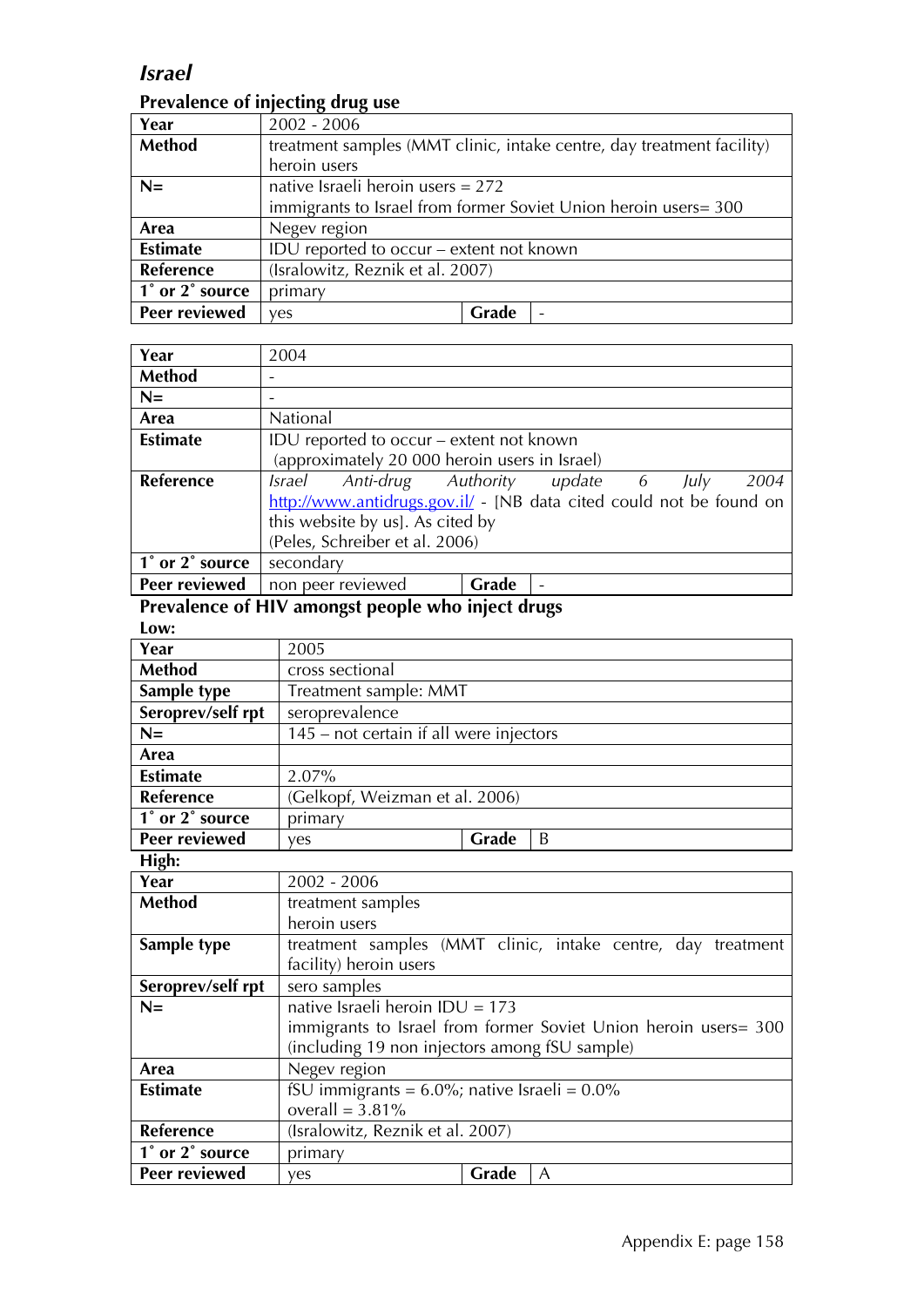# **Jordan**

#### **Prevalence of injecting drug use**

|                 | יים היינדים                 |       |  |
|-----------------|-----------------------------|-------|--|
| Year            | 2007                        |       |  |
| <b>Method</b>   |                             |       |  |
| $N=$            |                             |       |  |
| Area            |                             |       |  |
| <b>Estimate</b> | IDU reported to occur       |       |  |
| Reference       | (Global Fund 2007)          |       |  |
|                 | (Jenkins and Robalino 2003) |       |  |
|                 | (Global Fund 2006)          |       |  |
| 1° or 2° source | secondary                   |       |  |
| Peer reviewed   | non peer reviewed           | Grade |  |

| Year              | 2006                   |       |                          |
|-------------------|------------------------|-------|--------------------------|
| <b>Method</b>     |                        |       |                          |
| Sample type       |                        |       |                          |
| Seroprev/self rpt |                        |       |                          |
| $N=$              |                        |       |                          |
| Area              |                        |       |                          |
| <b>Estimate</b>   | HIV among IDU reported |       |                          |
| Reference         | (Global Fund 2006)     |       |                          |
|                   | (World Bank 2005)      |       |                          |
| 1° or 2° source   | secondary              |       |                          |
| Peer reviewed     | non peer reviewed      | Grade | $\overline{\phantom{0}}$ |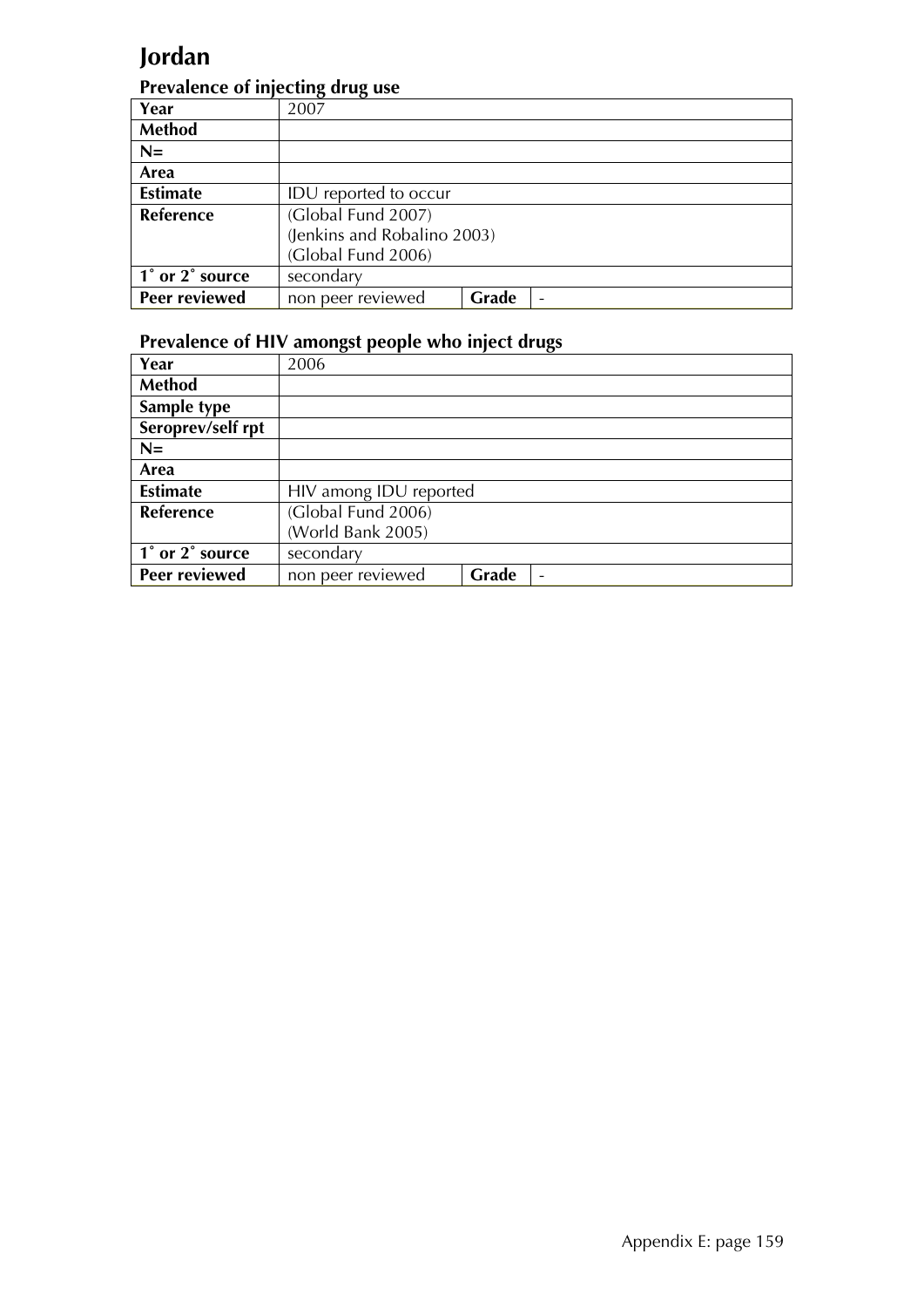### *Kuwait*

### **Prevalence of injecting drug use**

|                  | . .<br>. .                               |       |   |  |
|------------------|------------------------------------------|-------|---|--|
| Year             | 2005                                     |       |   |  |
| <b>Method</b>    |                                          |       |   |  |
| $N=$             |                                          |       |   |  |
| Area             |                                          |       |   |  |
| <b>Estimate</b>  | IDU reported to occur – extent not known |       |   |  |
| <b>Reference</b> | (World Bank 2005)                        |       |   |  |
|                  | (Jenkins and Robalino 2003)              |       |   |  |
| 1° or 2° source  | secondary                                |       |   |  |
| Peer reviewed    | non peer reviewed                        | Grade | D |  |

| Year                 | 2000                                      |       |                          |
|----------------------|-------------------------------------------|-------|--------------------------|
| Method               | Registry                                  |       |                          |
| Sample type          |                                           |       |                          |
| Seroprev/self rpt    | sero sample                               |       |                          |
| $N=$                 |                                           |       |                          |
| Area                 | National                                  |       |                          |
| <b>Estimate</b>      | HIV among IDU reported – extent not known |       |                          |
| Reference            | (World Bank 2005)                         |       |                          |
| 1° or 2° source      | secondary                                 |       |                          |
| <b>Peer reviewed</b> | non peer reviewed                         | Grade | $\overline{\phantom{0}}$ |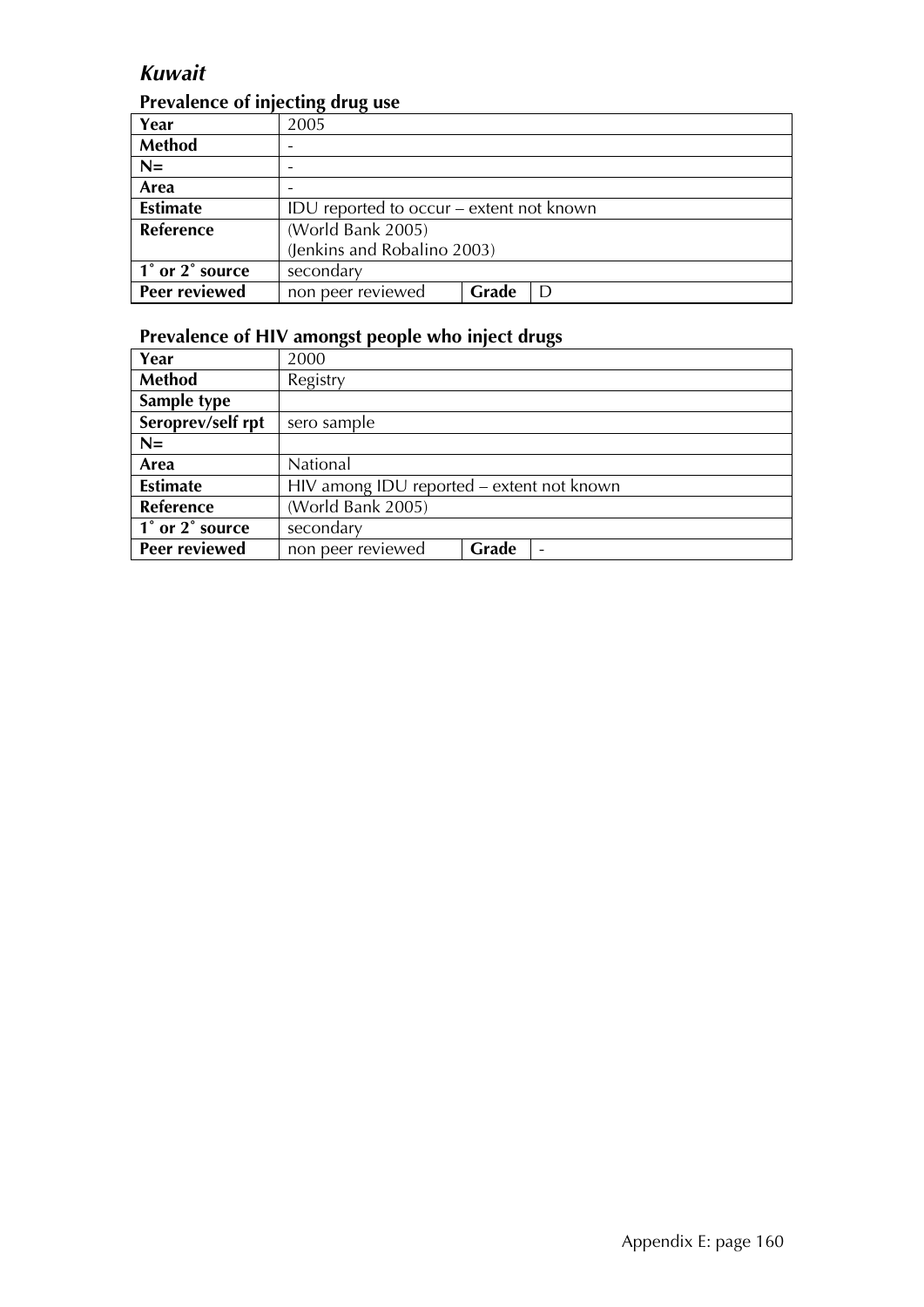### *Lebanon*

### **Prevalence of injecting drug use**

| Year                 | 2003                                                      |       |  |  |  |
|----------------------|-----------------------------------------------------------|-------|--|--|--|
| Method               |                                                           |       |  |  |  |
| $N=$                 |                                                           |       |  |  |  |
| Area                 |                                                           |       |  |  |  |
| <b>Estimate</b>      | IDU reported to occur – extent not known                  |       |  |  |  |
| <b>Reference</b>     | (United Nations Office on Drugs and Crime & Institute for |       |  |  |  |
|                      | Development Research and Applied Care 2003)               |       |  |  |  |
| 1° or 2° source      |                                                           |       |  |  |  |
| <b>Peer reviewed</b> | non peer reviewed                                         | Grade |  |  |  |

| Year              | 1984-2000                                   |       |                                                           |
|-------------------|---------------------------------------------|-------|-----------------------------------------------------------|
| Method            | Registry                                    |       |                                                           |
| Sample type       |                                             |       |                                                           |
| Seroprev/self rpt |                                             |       |                                                           |
| $N=$              |                                             |       |                                                           |
| Area              |                                             |       |                                                           |
| <b>Estimate</b>   | HIV among IDU reported – extent not known   |       |                                                           |
| Reference         | (Jenkins and Robalino 2003)                 |       |                                                           |
|                   |                                             |       | (United Nations Office on Drugs and Crime & Institute for |
|                   | Development Research and Applied Care 2003) |       |                                                           |
| 1° or 2° source   | secondary                                   |       |                                                           |
| Peer reviewed     | non peer reviewed                           | Grade |                                                           |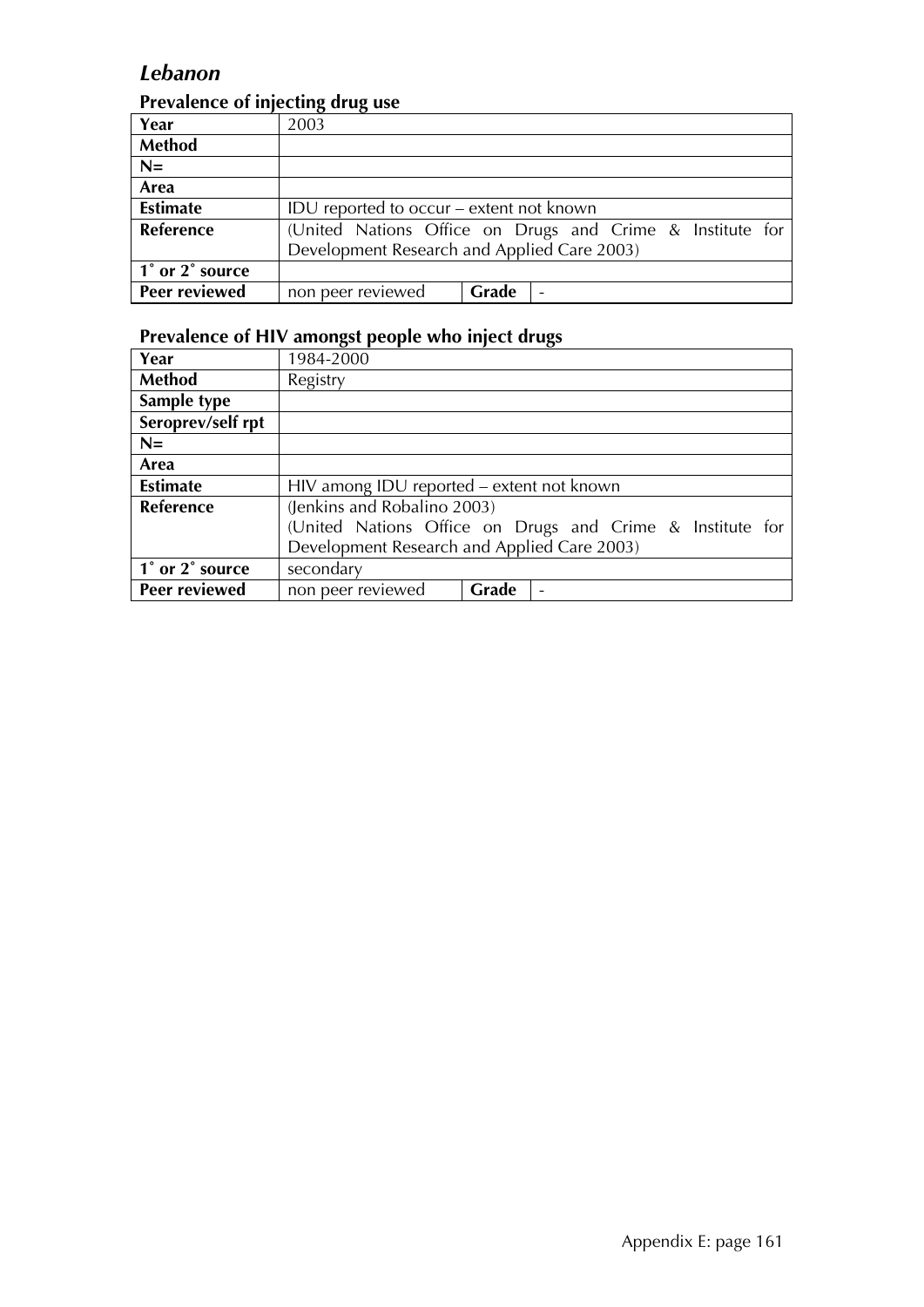## *Libyan Arab Jamahiriya*

#### **Prevalence of injecting drug use**

| Year            | 2001                 |       |  |
|-----------------|----------------------|-------|--|
| Method          | police registration  |       |  |
| $N=$            |                      |       |  |
| Area            | National             |       |  |
| <b>Estimate</b> | 1 685 registered IDU |       |  |
| Reference       | (Grotherath 2002)    |       |  |
| 1° or 2° source | secondary            |       |  |
| Peer reviewed   | non peer reviewed    | Grade |  |

#### **Calculation**

Prevalence (15-64years) of registered IDU = 1,685/3,817,000 = 0.0441%

| Year              | 2004                                      |       |   |  |
|-------------------|-------------------------------------------|-------|---|--|
| <b>Method</b>     | Seroprevalence                            |       |   |  |
| Sample type       | Treatment sample and snowball (community) |       |   |  |
| Seroprev/self rpt | Seroprevalence                            |       |   |  |
| $N=$              | 169                                       |       |   |  |
| Area              | Single city (Tripoli)                     |       |   |  |
| <b>Estimate</b>   | 22%                                       |       |   |  |
| Reference         | (Toufik 2006)                             |       |   |  |
| 1° or 2° source   | secondary                                 |       |   |  |
| Peer reviewed     | non peer reviewed                         | Grade | B |  |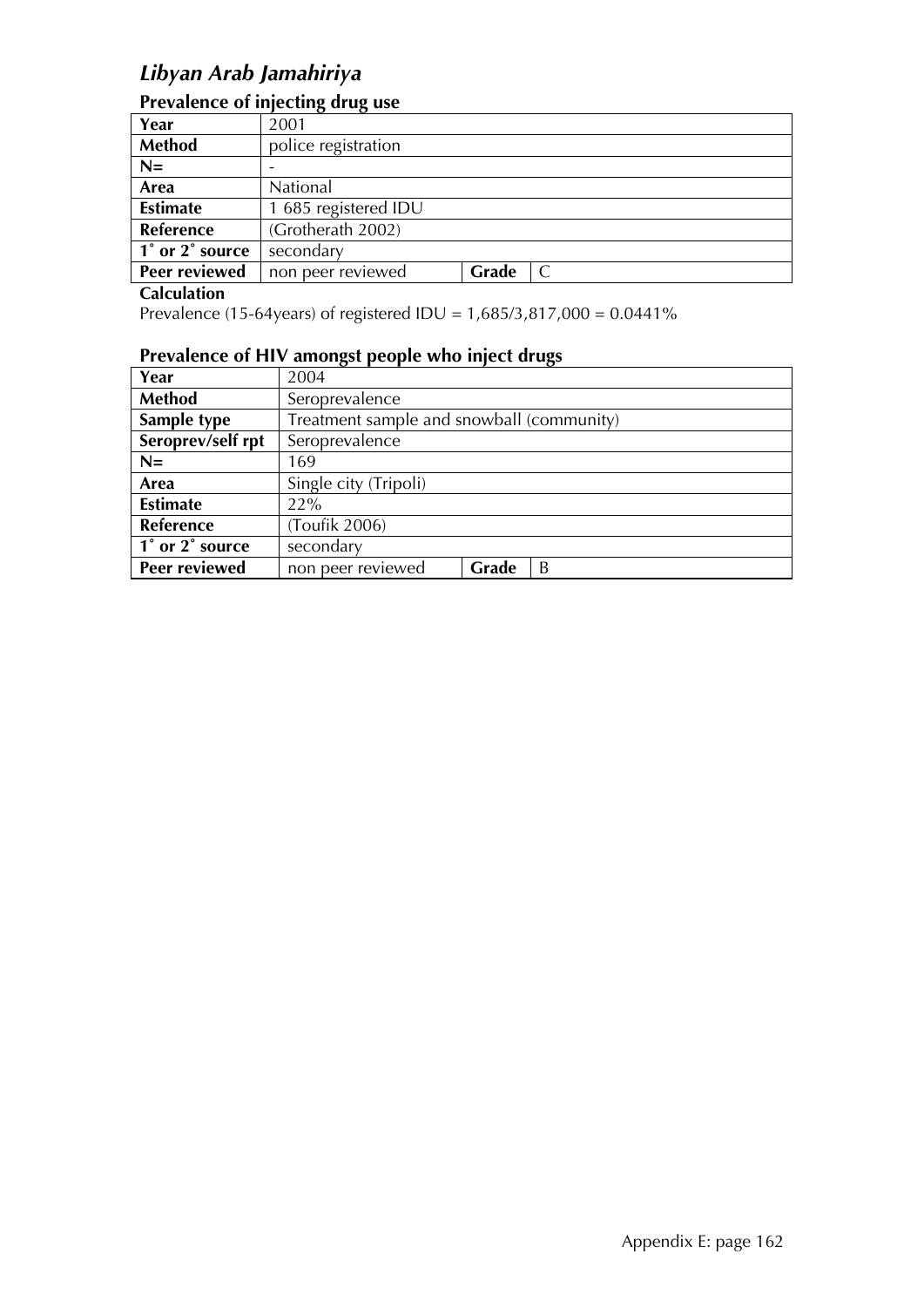### *Morocco*

#### **Prevalence of injecting drug use**

| Year                 | 2006                       |
|----------------------|----------------------------|
| <b>Method</b>        |                            |
| $N=$                 |                            |
| Area                 |                            |
| <b>Estimate</b>      | IDU reported to occur      |
| Reference            | (Toufik 2006)              |
| 1° or 2° source      | secondary                  |
| <b>Peer reviewed</b> | Grade<br>non peer reviewed |

| Year                 | 2006                                                          |  |  |
|----------------------|---------------------------------------------------------------|--|--|
| <b>Method</b>        | Snowball sample from street; Prison sample; Treatment sample  |  |  |
| $N=$                 | 495                                                           |  |  |
| Area                 | Multicity (Tangier, Tetouan, Rabat, Casablanca)               |  |  |
| <b>Estimate</b>      | IDU reported to occur                                         |  |  |
| Reference            | (Global Fund 2006)                                            |  |  |
| 1° or 2° source      | secondary                                                     |  |  |
| <b>Peer reviewed</b> | <b>Grade</b><br>non peer reviewed<br>$\overline{\phantom{0}}$ |  |  |

| Year              | 2006                                            |  |  |
|-------------------|-------------------------------------------------|--|--|
| <b>Method</b>     |                                                 |  |  |
| Sample type       |                                                 |  |  |
| Seroprev/self rpt | self report                                     |  |  |
| $N=$              | 61                                              |  |  |
| Area              | Multicity (Tangier, Tetouan, Rabat, Casablanca) |  |  |
| <b>Estimate</b>   | $6.5\%$ (4/61)                                  |  |  |
| <b>Reference</b>  | (Toufik 2006)                                   |  |  |
| 1° or 2° source   | secondary                                       |  |  |
| Peer reviewed     | Grade<br>non peer reviewed                      |  |  |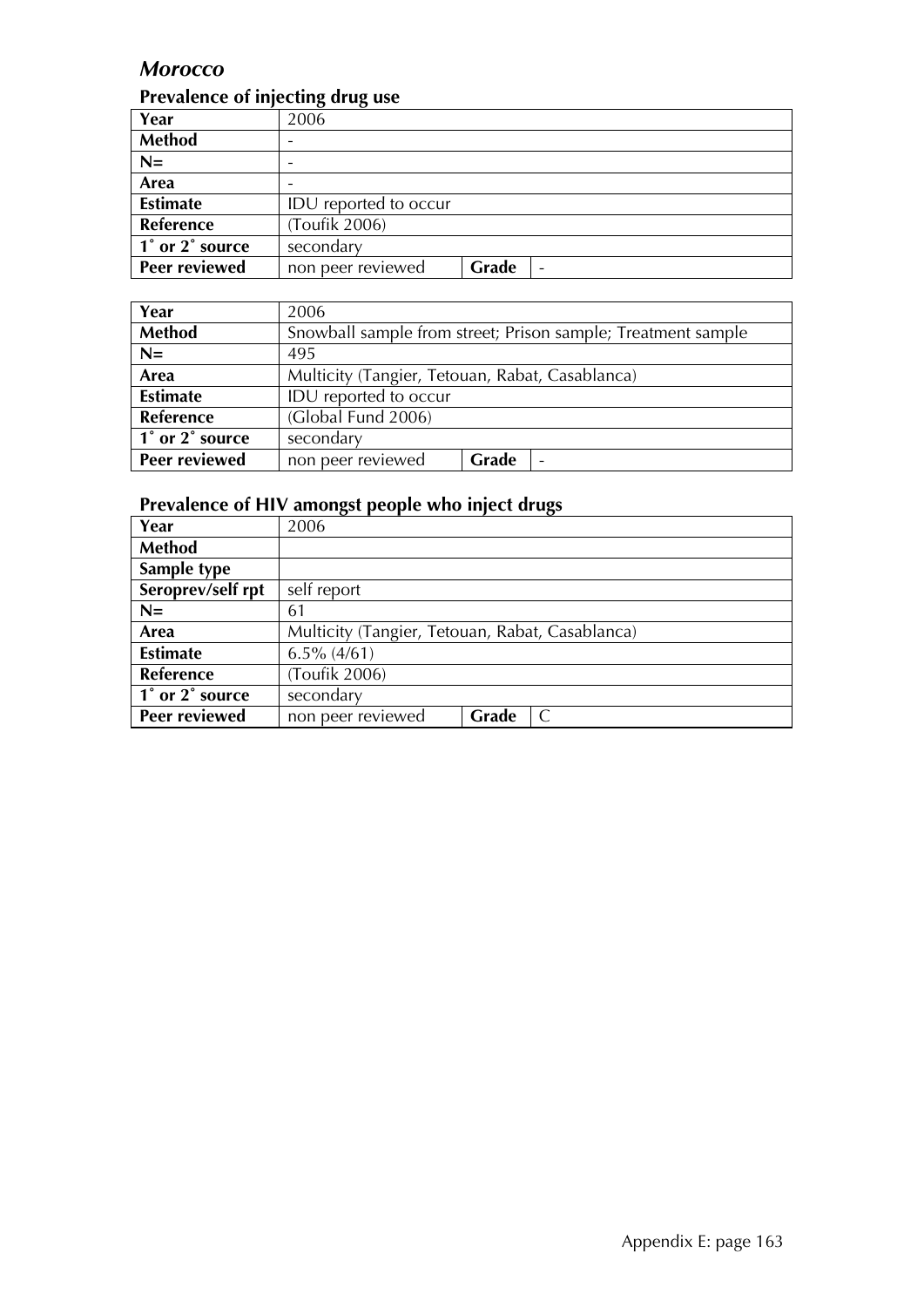## *Occupied Palestinian Territories*

### **Prevalence of injecting drug use**

| Year            | 2002, 2003                               |       |  |
|-----------------|------------------------------------------|-------|--|
| <b>Method</b>   | Registry                                 |       |  |
| $N=$            |                                          |       |  |
| Area            |                                          |       |  |
| <b>Estimate</b> | IDU reported to occur – extent not known |       |  |
| Reference       | (Grotherath 2002)                        |       |  |
| 1° or 2° source | secondary                                |       |  |
| Peer reviewed   | no                                       | Grade |  |

| Year              | 2002                        |       |  |
|-------------------|-----------------------------|-------|--|
| Method            | Registry                    |       |  |
| Sample type       |                             |       |  |
| Seroprev/self rpt | sero                        |       |  |
| $N=$              |                             |       |  |
| Area              |                             |       |  |
| <b>Estimate</b>   | HIV among IDU reported      |       |  |
| <b>Reference</b>  | (Jenkins and Robalino 2003) |       |  |
| 1° or 2° source   | secondary                   |       |  |
| Peer reviewed     | no                          | Grade |  |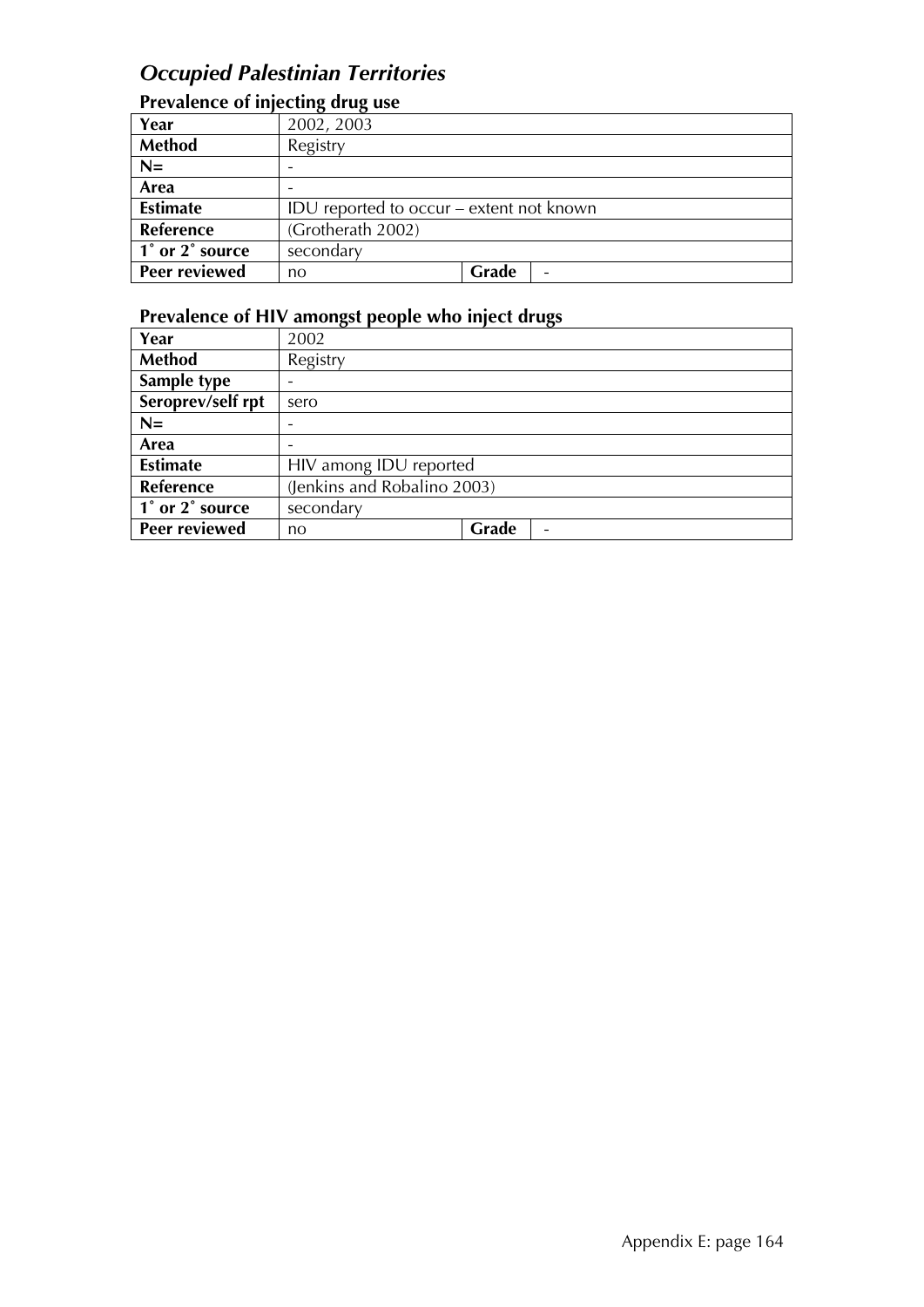#### *Oman*

#### **Prevalence of injecting drug use**

| Year             | 1997-2005                                |       |  |
|------------------|------------------------------------------|-------|--|
| <b>Method</b>    | Registry and other                       |       |  |
| $N=$             |                                          |       |  |
| Area             |                                          |       |  |
| <b>Estimate</b>  | IDU reported to occur – extent not known |       |  |
| <b>Reference</b> | (Jenkins and Robalino 2003)              |       |  |
| 1° or 2° source  | primary and secondary                    |       |  |
| Peer reviewed    | non peer reviewed                        | Grade |  |

| Low:                 |                                       |   |  |
|----------------------|---------------------------------------|---|--|
| Year                 | 2000                                  |   |  |
| <b>Method</b>        | WHO UNAIDS assessment                 |   |  |
|                      | [assume registry from police records] |   |  |
| Sample type          | arrested IDU                          |   |  |
| Seroprev/self rpt    |                                       |   |  |
| $N =$                | 135                                   |   |  |
| Area                 |                                       |   |  |
| <b>Estimate</b>      | 5%                                    |   |  |
| <b>Reference</b>     | (Jenkins and Robalino 2003)           |   |  |
| 1° or 2° source      | secondary                             |   |  |
| <b>Peer reviewed</b> | non peer reviewed<br><b>Grade</b>     | B |  |
| High:                |                                       |   |  |
| Year                 | 2000-2005                             |   |  |
| <b>Method</b>        |                                       |   |  |
| Sample type          | treatment sample                      |   |  |
| Seroprev/self rpt    | sero                                  |   |  |
| $N =$                | 129                                   |   |  |
| <b>Area</b>          | $\overline{a}$                        |   |  |
| <b>Estimate</b>      | 18.6%                                 |   |  |
| <b>Reference</b>     | (Toufik 2006)                         |   |  |
| 1° or 2° source      | secondary                             |   |  |
| <b>Peer reviewed</b> | non peer reviewed<br>Grade            | B |  |
| Within range:        |                                       |   |  |
| Year                 | 2000                                  |   |  |
| <b>Method</b>        |                                       |   |  |
| Sample type          | $\overline{\phantom{a}}$              |   |  |
| Seroprev/self rpt    | L,                                    |   |  |
| $N =$                | 60                                    |   |  |
| Area                 |                                       |   |  |
| <b>Estimate</b>      | 8.3%                                  |   |  |
| Reference            | (Jenkins and Robalino 2003)           |   |  |
| 1° or 2° source      | secondary                             |   |  |
| <b>Peer reviewed</b> | Grade<br>non peer reviewed            | D |  |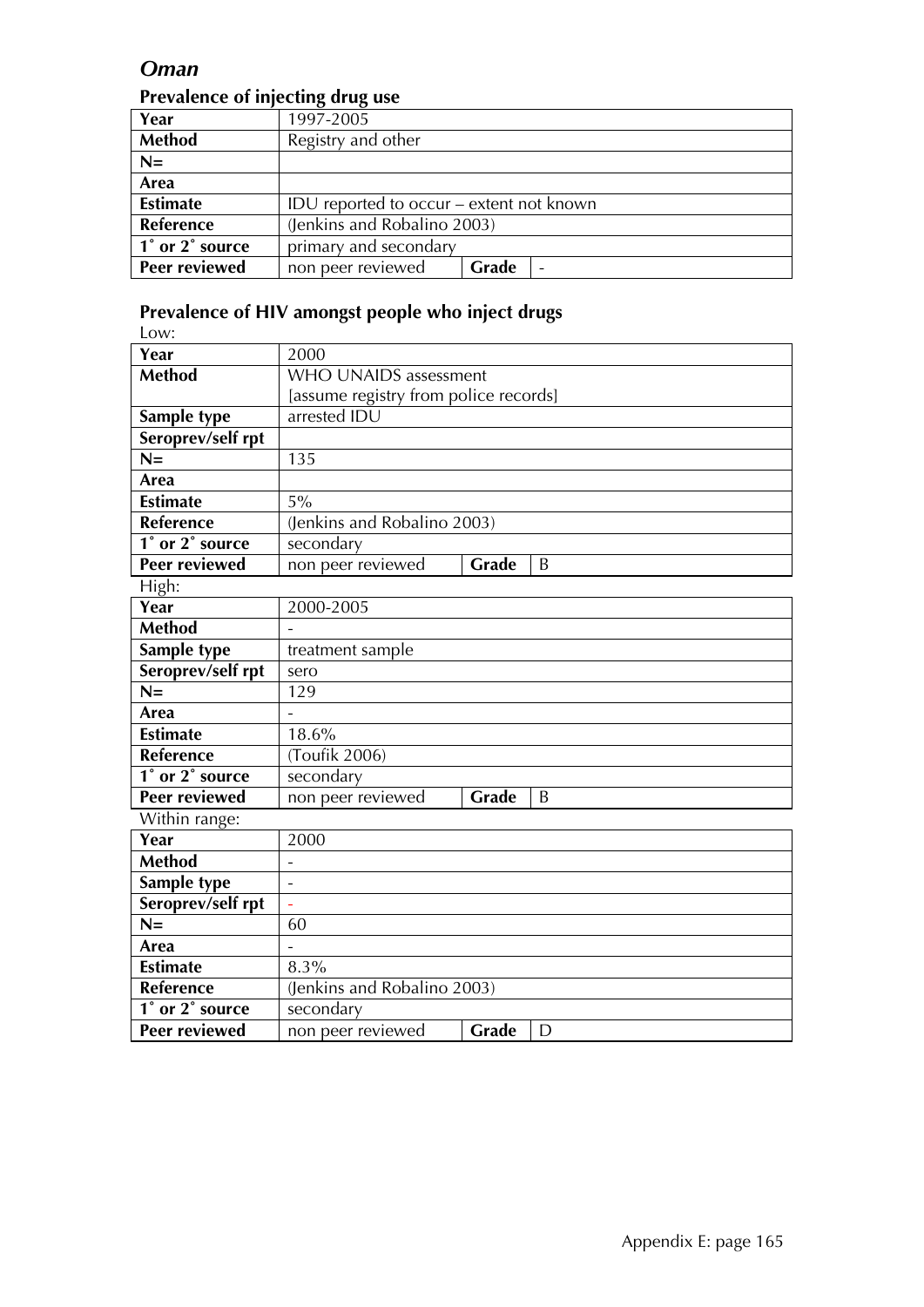### *Qatar*

#### **Prevalence of injecting drug use**

| Year                 | 1998                                                        |       |  |
|----------------------|-------------------------------------------------------------|-------|--|
| Method               | Registry                                                    |       |  |
| $N=$                 |                                                             |       |  |
| Area                 |                                                             |       |  |
| <b>Estimate</b>      | IDU reported to occur $- (1.2\% \text{ of AIDS cases IDU})$ |       |  |
| <b>Reference</b>     | (Grotherath 2002)                                           |       |  |
|                      | (Ball, Rana et al. 1998)                                    |       |  |
| 1° or 2° source      | secondary                                                   |       |  |
| <b>Peer reviewed</b> | non peer reviewed                                           | Grade |  |

| Year              | 1998                       |  |  |
|-------------------|----------------------------|--|--|
| Method            | Registry                   |  |  |
| Sample type       |                            |  |  |
| Seroprev/self rpt | Seroprevalence             |  |  |
| $N=$              |                            |  |  |
| Area              |                            |  |  |
| <b>Estimate</b>   | HIV among IDU reported     |  |  |
| Reference         | (Grotherath 2002)          |  |  |
|                   | (Ball, Rana et al. 1998)   |  |  |
| 1° or 2° source   | secondary                  |  |  |
| Peer reviewed     | non peer reviewed<br>Grade |  |  |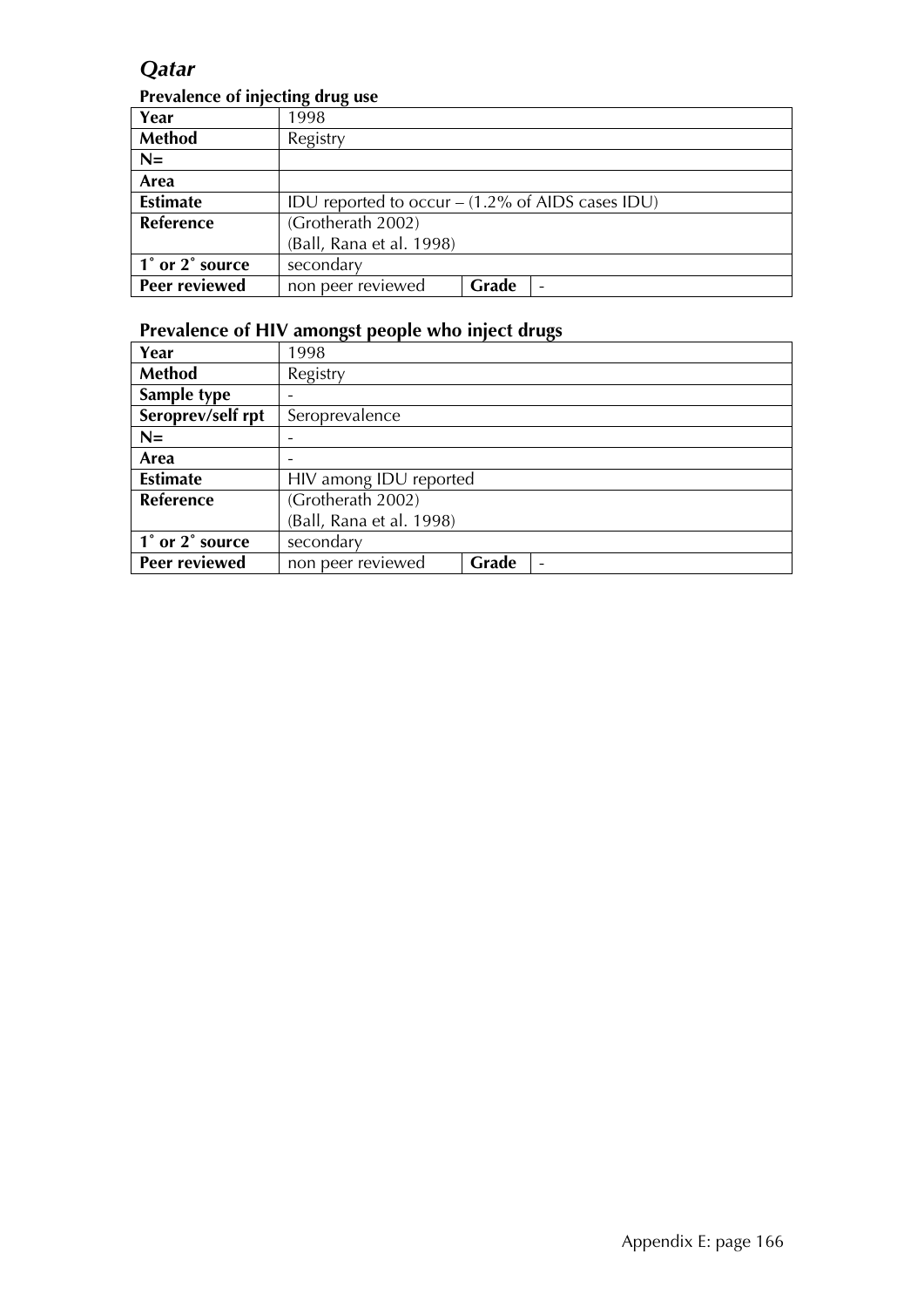# *Saudi Arabia*

#### **Prevalence of injecting drug use**

|                      | ה---                                     |       |  |  |
|----------------------|------------------------------------------|-------|--|--|
| Year                 | 1984-2001                                |       |  |  |
| <b>Method</b>        | Registry                                 |       |  |  |
| $N=$                 |                                          |       |  |  |
| Area                 |                                          |       |  |  |
| <b>Estimate</b>      | IDU reported to occur – extent not known |       |  |  |
| <b>Reference</b>     | (Jenkins and Robalino 2003)              |       |  |  |
|                      | (Madani, Al-Mazrou et al. 2004)          |       |  |  |
| 1° or 2° source      | secondary                                |       |  |  |
| <b>Peer reviewed</b> | ves                                      | Grade |  |  |

| Year              | 1997                        |       |   |
|-------------------|-----------------------------|-------|---|
| <b>Method</b>     |                             |       |   |
| Sample type       | IDU                         |       |   |
| Seroprev/self rpt |                             |       |   |
| $N=$              | 2102                        |       |   |
| Area              |                             |       |   |
| <b>Estimate</b>   | $0.14\%$ (3/2102)           |       |   |
| Reference         | (Jenkins and Robalino 2003) |       |   |
| 1° or 2° source   | secondary                   |       |   |
| Peer reviewed     | non peer reviewed           | Grade | B |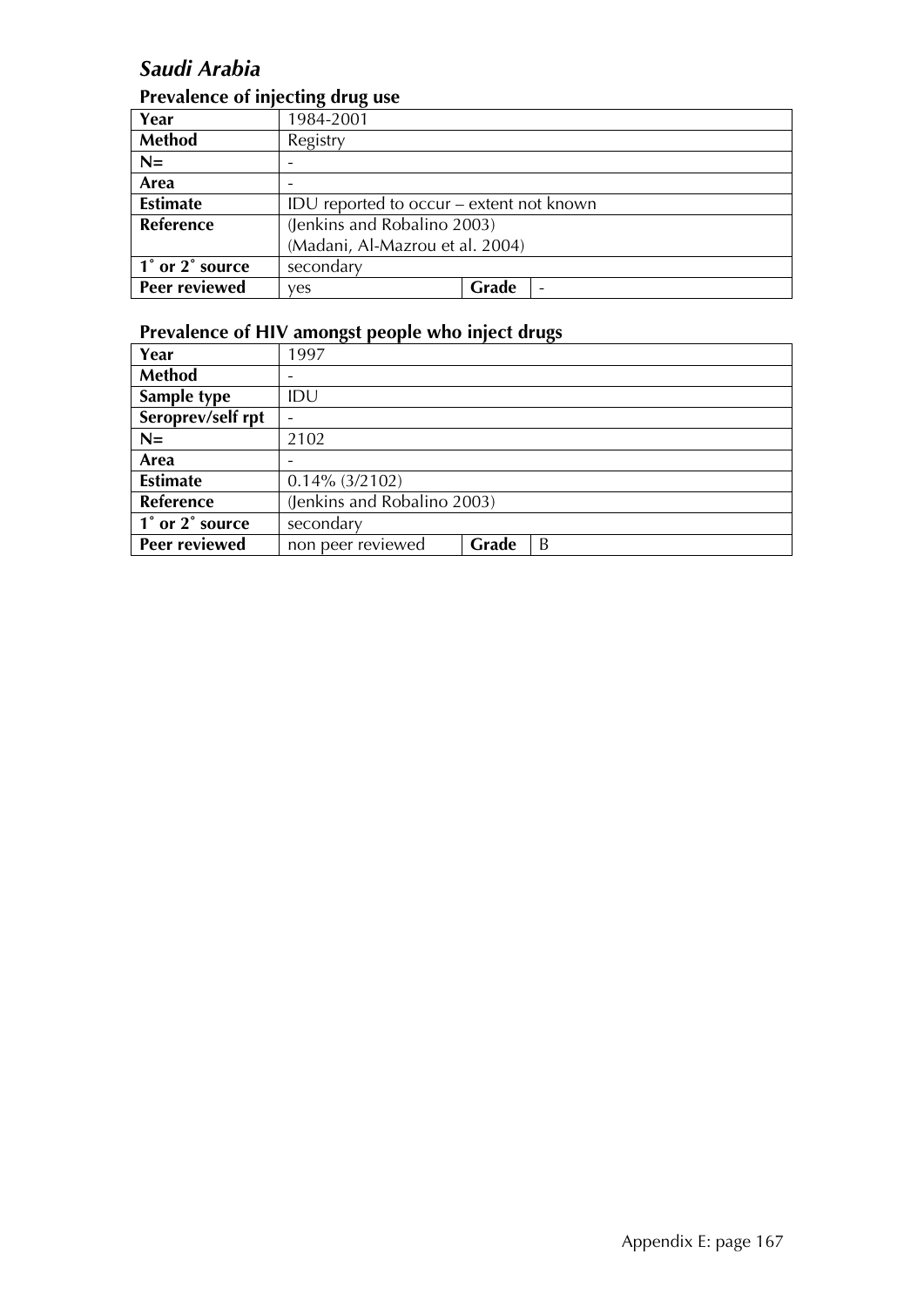### *Sudan*

### **Prevalence of injecting drug use**

| Year            | 1998                                     |       |
|-----------------|------------------------------------------|-------|
| <b>Method</b>   |                                          |       |
| $N=$            |                                          |       |
| Area            |                                          |       |
| <b>Estimate</b> | IDU reported to occur – extent not known |       |
| Reference       | (Ball, Rana et al. 1998)                 |       |
| 1° or 2° source |                                          |       |
| Peer reviewed   | ves                                      | Grade |

| Year              | 2003                        |       |   |
|-------------------|-----------------------------|-------|---|
| Method            |                             |       |   |
| Sample type       | Registry                    |       |   |
| Seroprev/self rpt |                             |       |   |
| $N=$              |                             |       |   |
| Area              |                             |       |   |
| <b>Estimate</b>   | 0% HIV among IDU reported   |       |   |
| Reference         | (Jenkins and Robalino 2003) |       |   |
| 1° or 2° source   | secondary                   |       |   |
| Peer reviewed     | non peer reviewed           | Grade | B |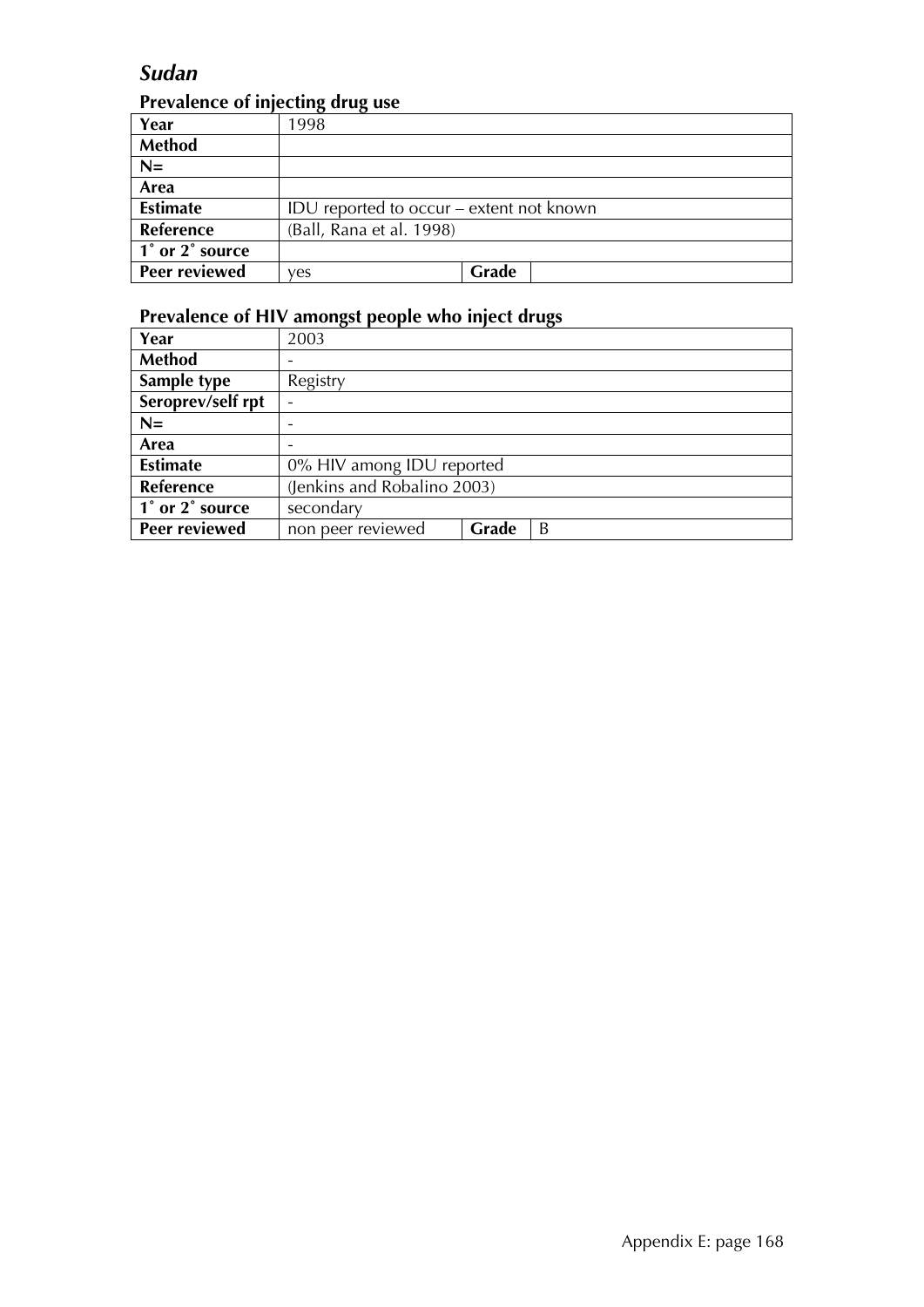## *Syrian Arab Republic*

#### **Prevalence of injecting drug use**

| Year                 | 1997-2000, 2001       |       |  |
|----------------------|-----------------------|-------|--|
| Method               | Registry and other    |       |  |
| $N=$                 |                       |       |  |
| Area                 |                       |       |  |
| <b>Estimate</b>      | IDU reported to occur |       |  |
| Reference            | (Grotherath 2002)     |       |  |
| 1° or 2° source      | secondary             |       |  |
| <b>Peer reviewed</b> | non peer reviewed     | Grade |  |

| Year              | 1997-2000                   |       |                          |
|-------------------|-----------------------------|-------|--------------------------|
| Method            | Registry                    |       |                          |
| Sample type       |                             |       |                          |
| Seroprev/self rpt |                             |       |                          |
| $N=$              |                             |       |                          |
| Area              |                             |       |                          |
| <b>Estimate</b>   | HIV among IDU reported      |       |                          |
| Reference         | (Jenkins and Robalino 2003) |       |                          |
| 1° or 2° source   | secondary                   |       |                          |
| Peer reviewed     | non peer reviewed           | Grade | $\overline{\phantom{0}}$ |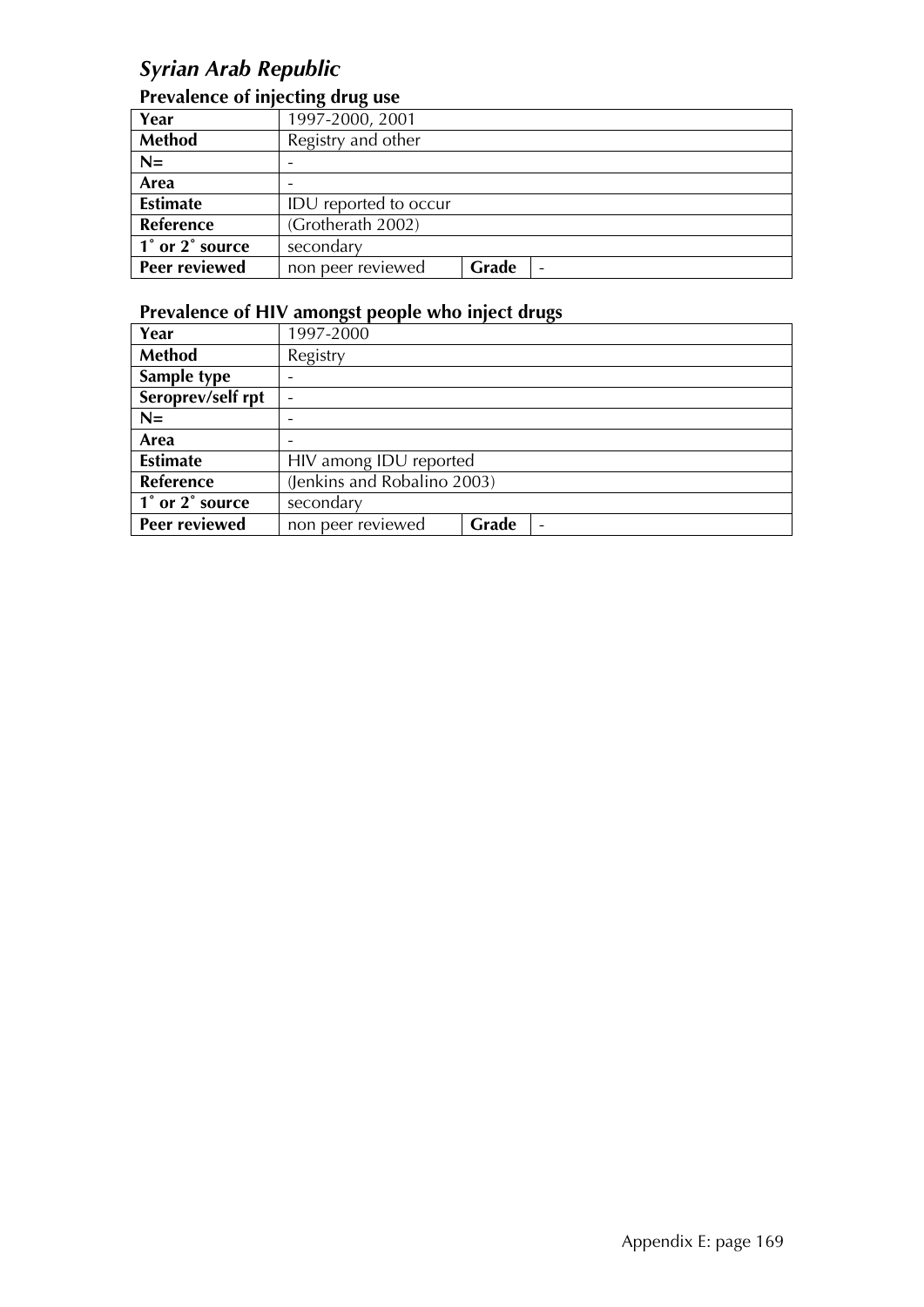### *Tunisia*

#### **Prevalence of injecting drug use**

| Year            | 2002, 2003                                             |       |                                                               |
|-----------------|--------------------------------------------------------|-------|---------------------------------------------------------------|
| Method          |                                                        |       |                                                               |
| $N=$            |                                                        |       |                                                               |
| Area            |                                                        |       |                                                               |
| <b>Estimate</b> |                                                        |       | IDU reported to occur – extent not known (many IDU thought to |
|                 | be expatriates returning home to Tunisia from abroad). |       |                                                               |
| Reference       | (Grotherath 2002)                                      |       |                                                               |
|                 | (Jenkins and Robalino 2003)                            |       |                                                               |
|                 | (Global Fund 2006)                                     |       |                                                               |
| 1° or 2° source | secondary                                              |       |                                                               |
| Peer reviewed   | non peer reviewed                                      | Grade | ۰                                                             |

#### **Prevalence of HIV amongst people who inject drugs**

Mid:

| Year                 | 1997                  |       |   |
|----------------------|-----------------------|-------|---|
| Method               | Sentinel surveillance |       |   |
| Sample type          | IDU                   |       |   |
| Seroprev/self rp-t   | seroprevalence        |       |   |
| $N=$                 |                       |       |   |
| Area                 |                       |       |   |
| <b>Estimate</b>      | 1997 0.3%             |       |   |
| Reference            | (Global Fund 2006)    |       |   |
| 1° or 2° source      | secondary             |       |   |
| <b>Peer reviewed</b> | non peer reviewed     | Grade | B |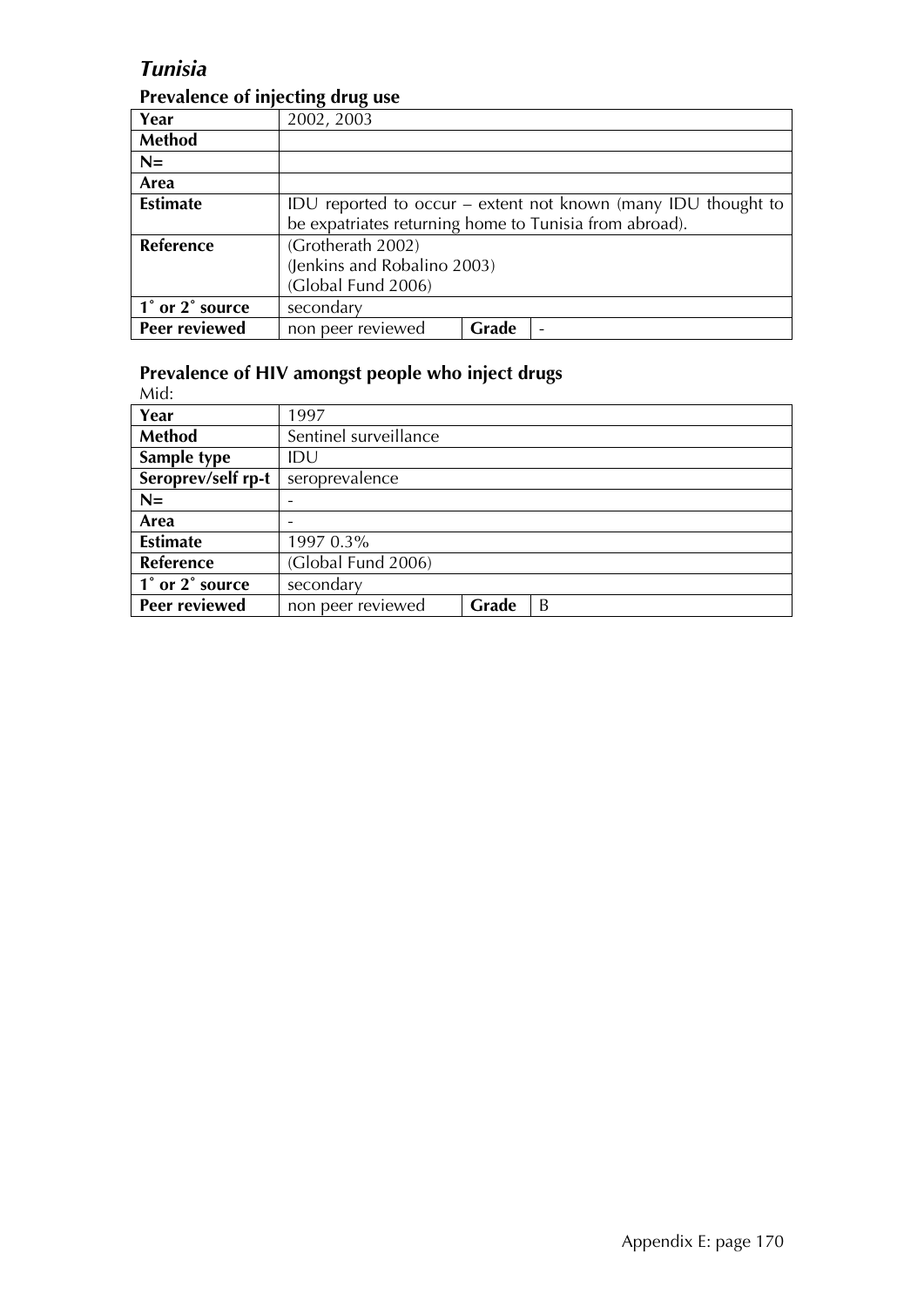### *Turkey*

#### **Prevalence of injecting drug use**

| Year            | 2005                                                             |
|-----------------|------------------------------------------------------------------|
| Method          | Registry – treatment centres                                     |
| $N=$            |                                                                  |
| Area            |                                                                  |
| <b>Estimate</b> | IDU reported to occur – extent not known (in 2005 there were 549 |
|                 | IDUs in treatment centres)                                       |
| Reference       | (Kavasoglu 2008)                                                 |
|                 |                                                                  |
| 1° or 2° source |                                                                  |
| Peer reviewed   | Grade<br>$\overline{\phantom{0}}$                                |

| Year             | 2005                                                           |
|------------------|----------------------------------------------------------------|
| <b>Method</b>    |                                                                |
| $N=$             |                                                                |
| Area             |                                                                |
| <b>Estimate</b>  | IDU reported to occur – extent not known                       |
| <b>Reference</b> | (European Monitoring Centre for Drugs and Drug Addiction 2007) |
| 1° or 2° source  |                                                                |
| Peer reviewed    | Grade<br>$\overline{\phantom{a}}$                              |

### **Prevalence of HIV amongst people who inject drugs**

| Low:              |                   |       |   |
|-------------------|-------------------|-------|---|
| Year              | 2005              |       |   |
| Method            | Registry          |       |   |
| Sample type       | treatment centre  |       |   |
| Seroprev/self rpt |                   |       |   |
| $N=$              | 549               |       |   |
| Area              |                   |       |   |
| <b>Estimate</b>   | $12/549 = 2.3\%$  |       |   |
| Reference         | (Kavasoglu 2008)  |       |   |
| 1° or 2° source   | secondary         |       |   |
| Peer reviewed     | non peer reviewed | Grade | B |

High:

| <u>ື່</u> ຕື      |                                                                |
|-------------------|----------------------------------------------------------------|
| Year              | 2001                                                           |
| Method            | surveillance                                                   |
| Sample type       | Treatment sample                                               |
| Seroprev/self rpt |                                                                |
| $N=$              | 99                                                             |
| Area              | Ankara                                                         |
| <b>Estimate</b>   | $3\%$                                                          |
| <b>Reference</b>  | (European Monitoring Centre for Drugs and Drug Addiction 2007) |
| 1° or 2° source   | secondary                                                      |
| Peer reviewed     | non peer reviewed<br>Grade<br>B                                |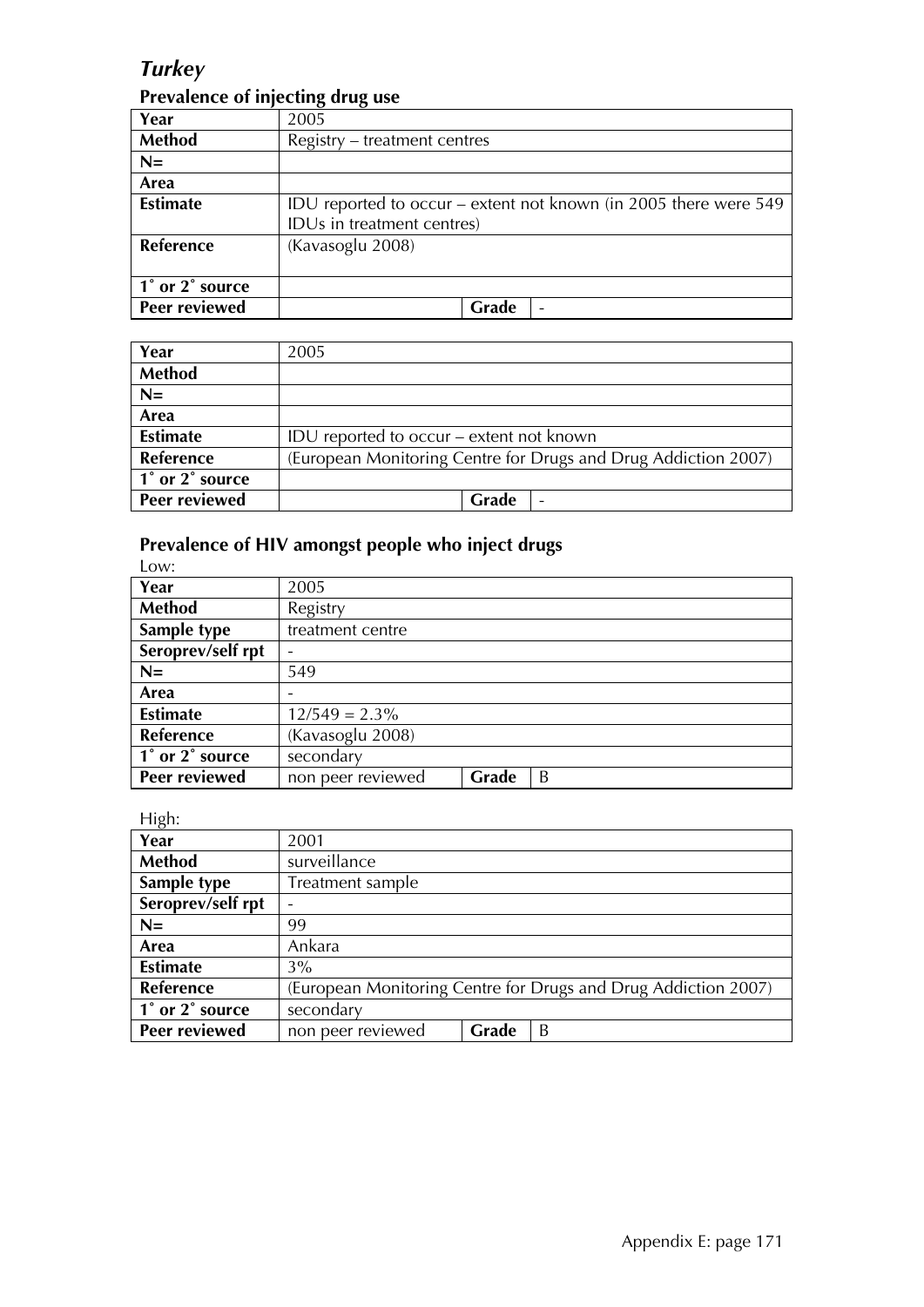### *United Arab Emirates*

### **Prevalence of injecting drug use**

| Year            | 2002                                                                |       |  |
|-----------------|---------------------------------------------------------------------|-------|--|
| <b>Method</b>   |                                                                     |       |  |
| $N=$            |                                                                     |       |  |
| Area            |                                                                     |       |  |
| <b>Estimate</b> | IDU reported to occur – extent not known (very strict penalties and |       |  |
|                 | very little drug use recorded. However Some IDU is believed to      |       |  |
|                 | occur)                                                              |       |  |
| Reference       | (Grotherath 2002)                                                   |       |  |
| 1° or 2° source | Secondary                                                           |       |  |
| Peer reviewed   | non peer reviewed                                                   | Grade |  |

| Year                 |                           |
|----------------------|---------------------------|
| <b>Method</b>        |                           |
| Sample type          |                           |
| Seroprev/self rpt    |                           |
| $N=$                 |                           |
| Area                 |                           |
| <b>Estimate</b>      | No HIV among IDU reported |
| Reference            |                           |
| 1° or 2° source      |                           |
| <b>Peer reviewed</b> | Grade                     |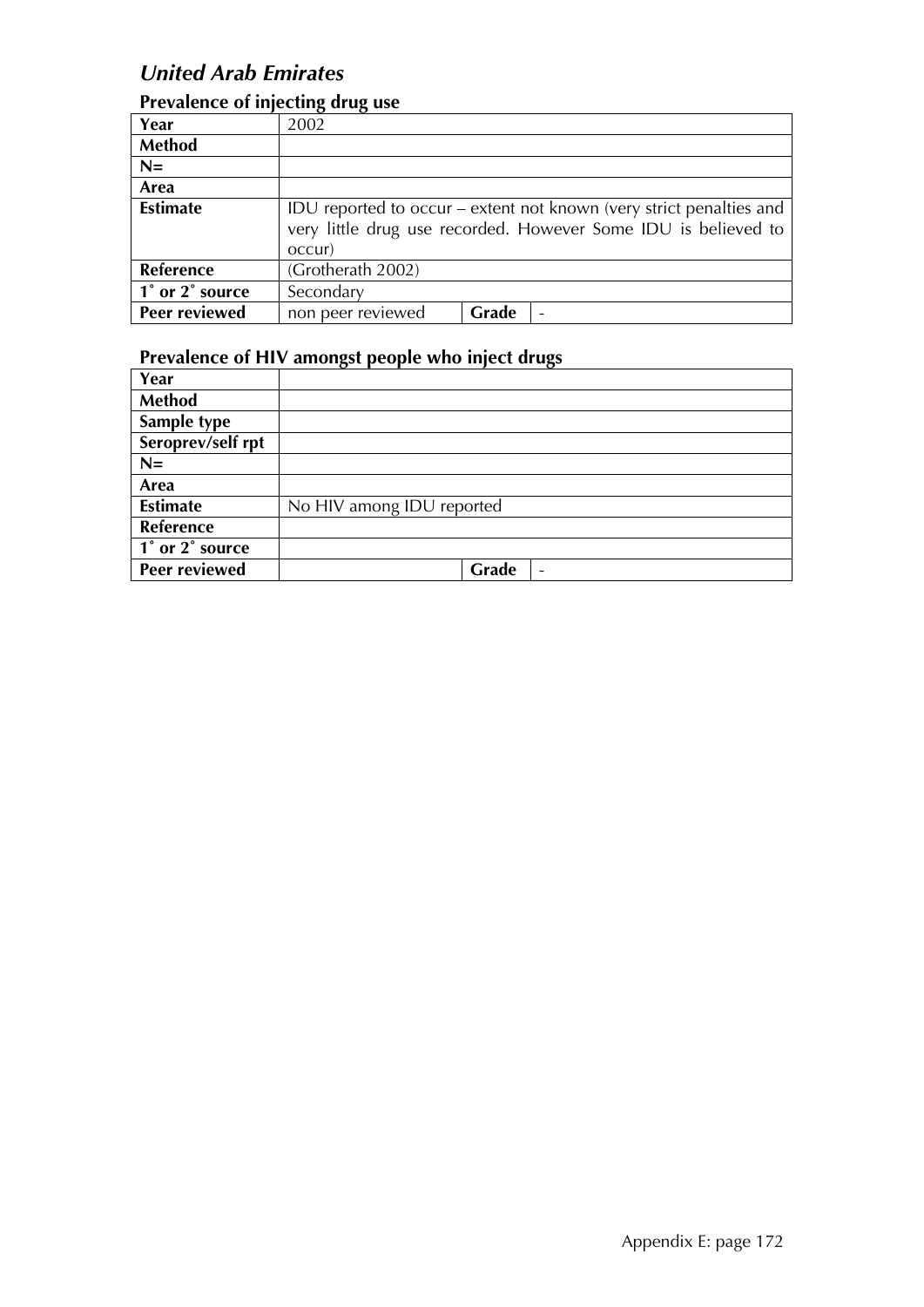### *Yemen*

### **Prevalence of injecting drug use**

| Year            | 2002                                                                                                                                                                                                                                                  |
|-----------------|-------------------------------------------------------------------------------------------------------------------------------------------------------------------------------------------------------------------------------------------------------|
| <b>Method</b>   |                                                                                                                                                                                                                                                       |
| $N=$            |                                                                                                                                                                                                                                                       |
| Area            |                                                                                                                                                                                                                                                       |
| <b>Estimate</b> | IDU reported to occur – extent not known (little evidence that<br>"hard drugs" have penetrated the Yemeni market. The National<br>AIDS Program believes there is drug injection in the elite group of<br>Yemeni society – but this is the exception.) |
| Reference       | (Grotherath 2002)                                                                                                                                                                                                                                     |
| 1° or 2° source |                                                                                                                                                                                                                                                       |
| Peer reviewed   | Grade                                                                                                                                                                                                                                                 |

| Year               |                                   |
|--------------------|-----------------------------------|
| <b>Method</b>      |                                   |
| Sample type        |                                   |
| Seroprev/self rp-t |                                   |
| $N=$               |                                   |
| Area               |                                   |
| <b>Estimate</b>    | No HIV among IDU reported         |
| <b>Reference</b>   |                                   |
| 1° or 2° source    |                                   |
| Peer reviewed      | Grade<br>$\overline{\phantom{0}}$ |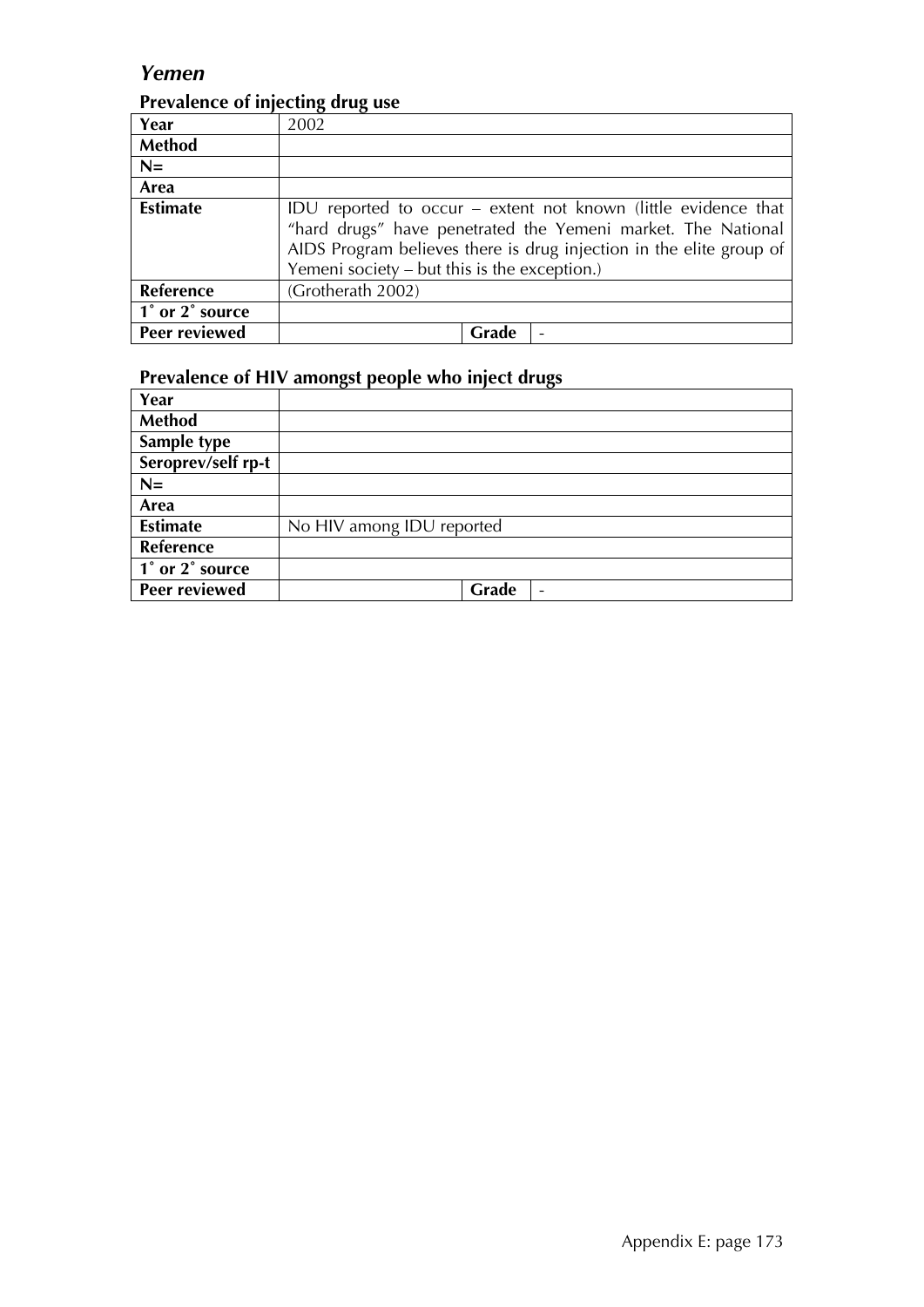# **Sub-Saharan Africa**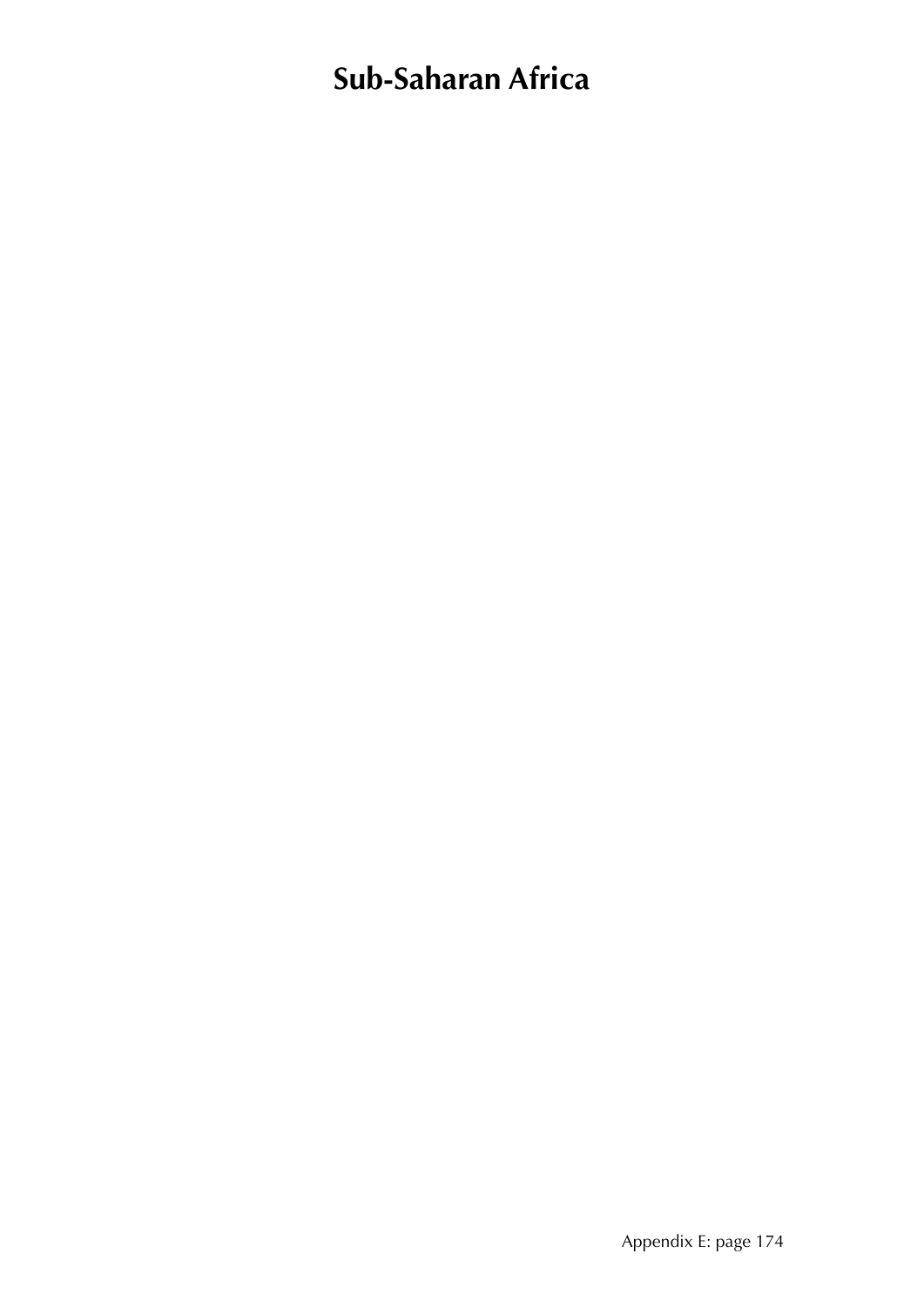# *Angola*

## **Prevalence of injecting drug use**

| Year                 |                 |
|----------------------|-----------------|
| Method               |                 |
| $N=$                 |                 |
| Area                 |                 |
| <b>Estimate</b>      | No IDU reported |
| Reference            |                 |
| 1° or 2° source      |                 |
| <b>Peer reviewed</b> | Grade           |

| Year              |                           |
|-------------------|---------------------------|
| <b>Method</b>     |                           |
| Sample type       |                           |
| Seroprev/self rpt |                           |
| $N=$              |                           |
| Area              |                           |
| <b>Estimate</b>   | No HIV among IDU reported |
| Reference         |                           |
| 1° or 2° source   |                           |
| Peer reviewed     | Grade                     |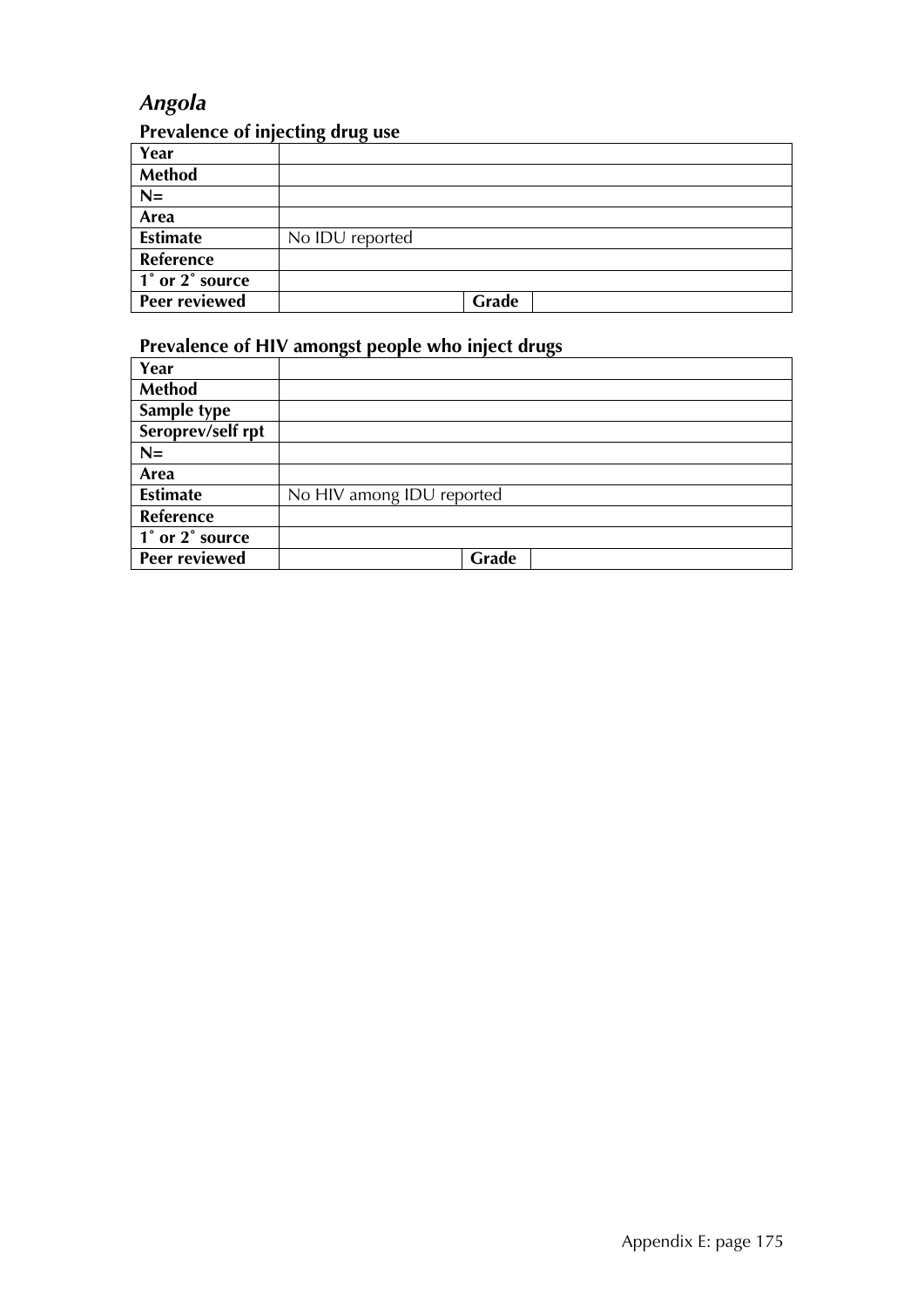## *Benin*

#### **Prevalence of injecting drug use**

| Year                 |                 |
|----------------------|-----------------|
| Method               |                 |
| $N=$                 |                 |
| Area                 |                 |
| <b>Estimate</b>      | No IDU reported |
| Reference            |                 |
| 1° or 2° source      |                 |
| <b>Peer reviewed</b> | Grade<br>-      |

| Year                                         |                                   |
|----------------------------------------------|-----------------------------------|
| Method                                       |                                   |
| Sample type                                  |                                   |
| Seroprev/self rpt                            |                                   |
| $N =$                                        |                                   |
| Area                                         |                                   |
| <b>Estimate</b>                              | No HIV among IDU reported         |
| <b>Reference</b>                             |                                   |
| $\overline{1}^{\circ}$ or $2^{\circ}$ source |                                   |
| Peer reviewed                                | Grade<br>$\overline{\phantom{a}}$ |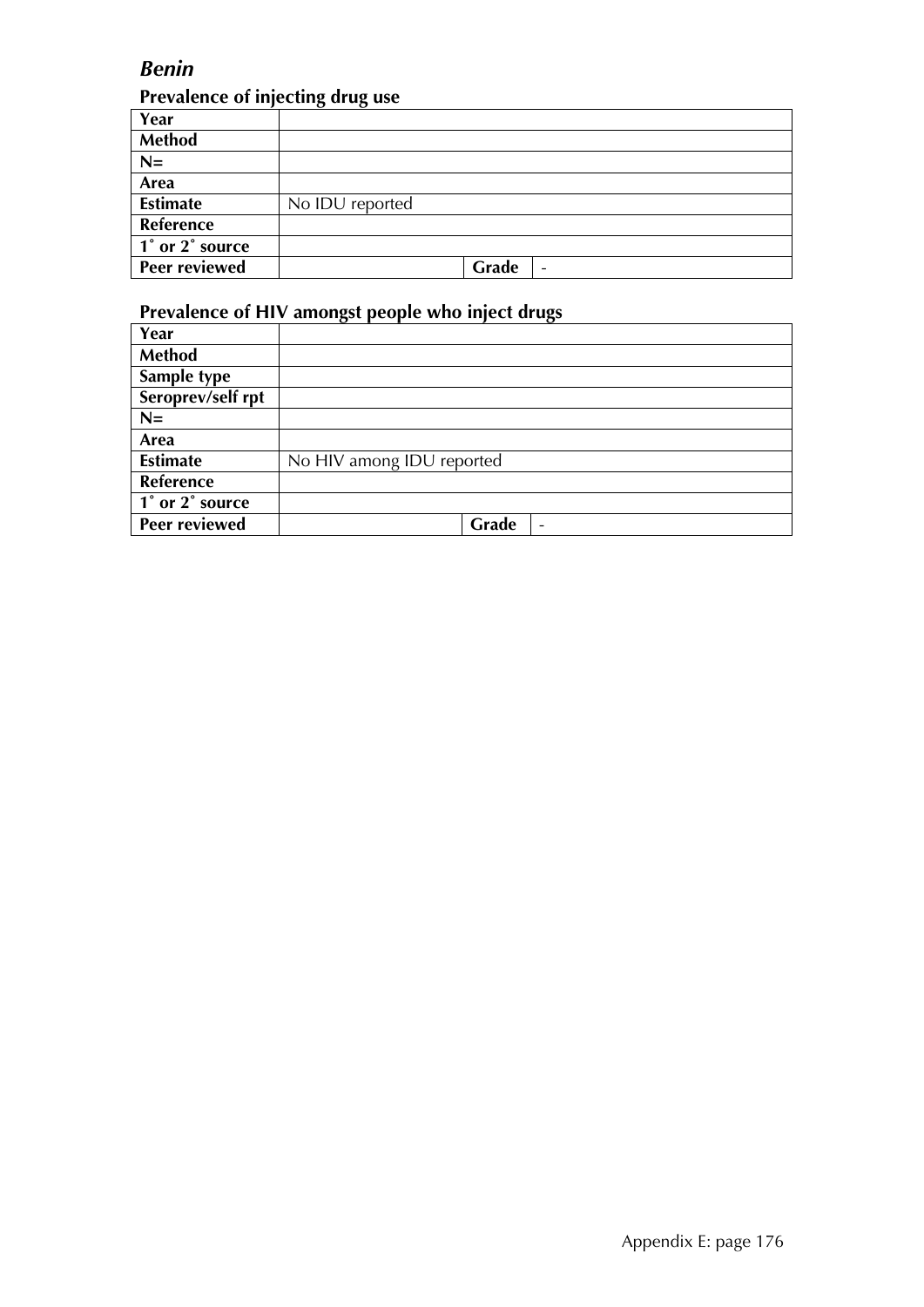## *Botswana*

## **Prevalence of injecting drug use**

|                 | . .<br>. .                        |
|-----------------|-----------------------------------|
| Year            |                                   |
| Method          |                                   |
| $N=$            |                                   |
| Area            |                                   |
| <b>Estimate</b> | No IDU reported                   |
| Reference       |                                   |
| 1° or 2° source |                                   |
| Peer reviewed   | Grade<br>$\overline{\phantom{a}}$ |

| Year              |                                   |
|-------------------|-----------------------------------|
| Method            |                                   |
| Sample type       |                                   |
| Seroprev/self rpt |                                   |
| $N=$              |                                   |
| Area              |                                   |
| <b>Estimate</b>   | No HIV among IDU reported         |
| Reference         |                                   |
| 1° or 2° source   |                                   |
| Peer reviewed     | Grade<br>$\overline{\phantom{a}}$ |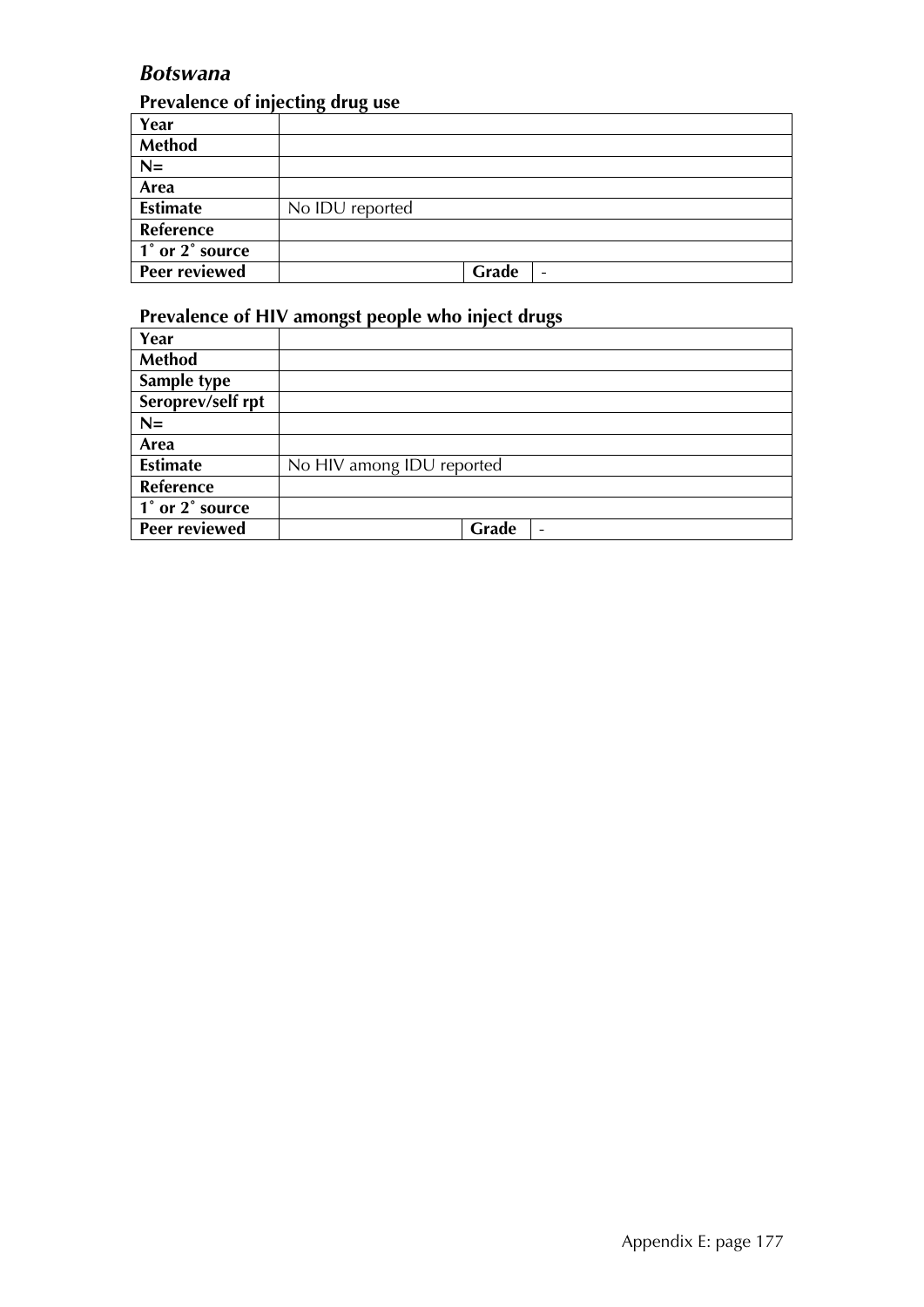# *Burkina Faso*

## **Prevalence of injecting drug use**

|                 | . .<br>. .                        |
|-----------------|-----------------------------------|
| Year            |                                   |
| Method          |                                   |
| $N=$            |                                   |
| Area            |                                   |
| <b>Estimate</b> | No IDU reported                   |
| Reference       |                                   |
| 1° or 2° source |                                   |
| Peer reviewed   | Grade<br>$\overline{\phantom{a}}$ |

| Year              |                                   |
|-------------------|-----------------------------------|
| Method            |                                   |
| Sample type       |                                   |
| Seroprev/self rpt |                                   |
| $N=$              |                                   |
| Area              |                                   |
| <b>Estimate</b>   | No HIV among IDU reported         |
| <b>Reference</b>  |                                   |
| 1° or 2° source   |                                   |
| Peer reviewed     | Grade<br>$\overline{\phantom{0}}$ |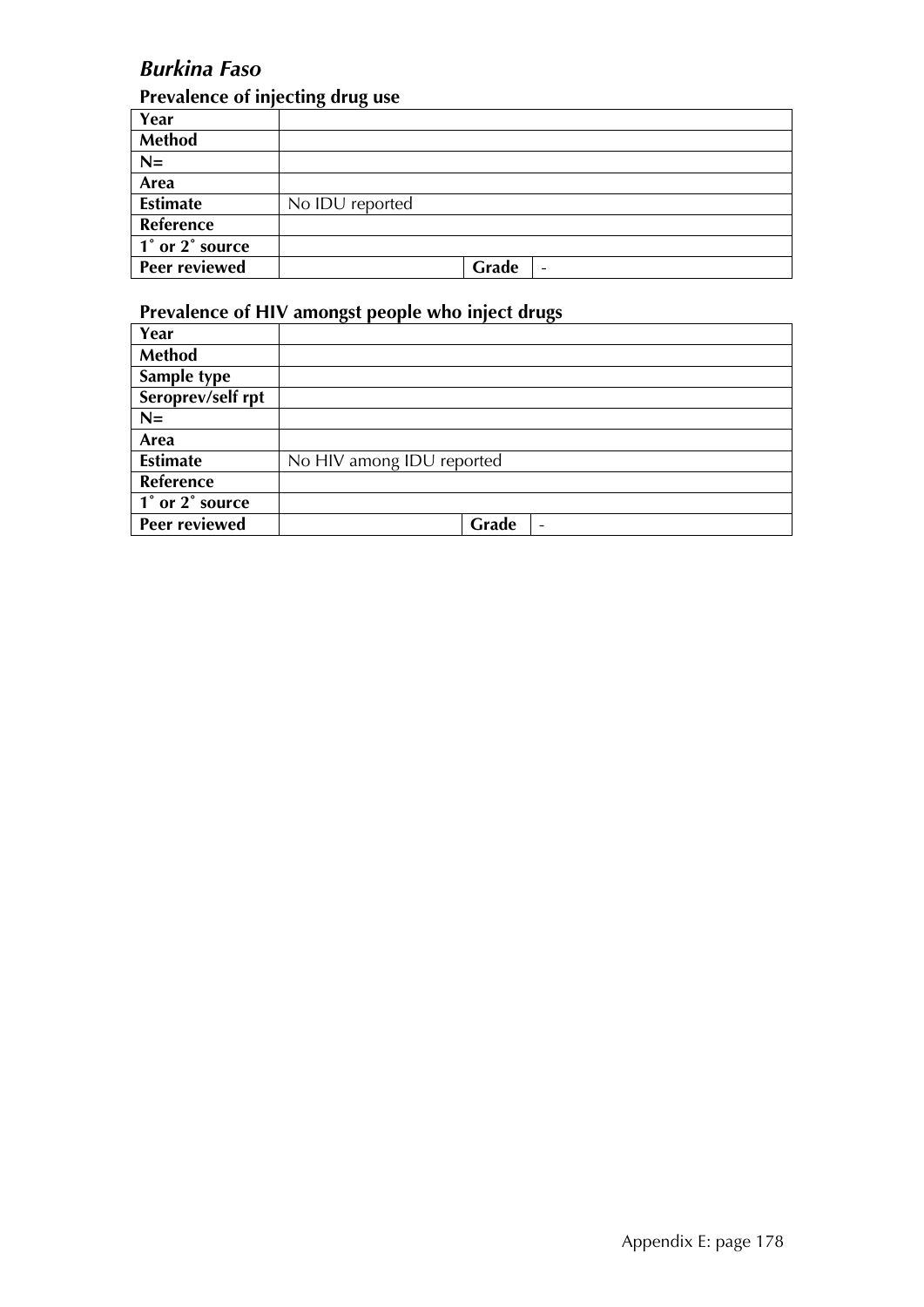# *Burundi*

## **Prevalence of injecting drug use**

| Year                 |                 |       |                          |
|----------------------|-----------------|-------|--------------------------|
| <b>Method</b>        |                 |       |                          |
| $N=$                 |                 |       |                          |
| Area                 |                 |       |                          |
| <b>Estimate</b>      | No IDU reported |       |                          |
| Reference            |                 |       |                          |
| 1° or 2° source      |                 |       |                          |
| <b>Peer reviewed</b> |                 | Grade | $\overline{\phantom{a}}$ |

| Year                 |                                   |
|----------------------|-----------------------------------|
| Method               |                                   |
| Sample type          |                                   |
| Seroprev/self rpt    |                                   |
| $N=$                 |                                   |
| Area                 |                                   |
| <b>Estimate</b>      | No HIV among IDU reported         |
| Reference            |                                   |
| 1° or 2° source      |                                   |
| <b>Peer reviewed</b> | Grade<br>$\overline{\phantom{a}}$ |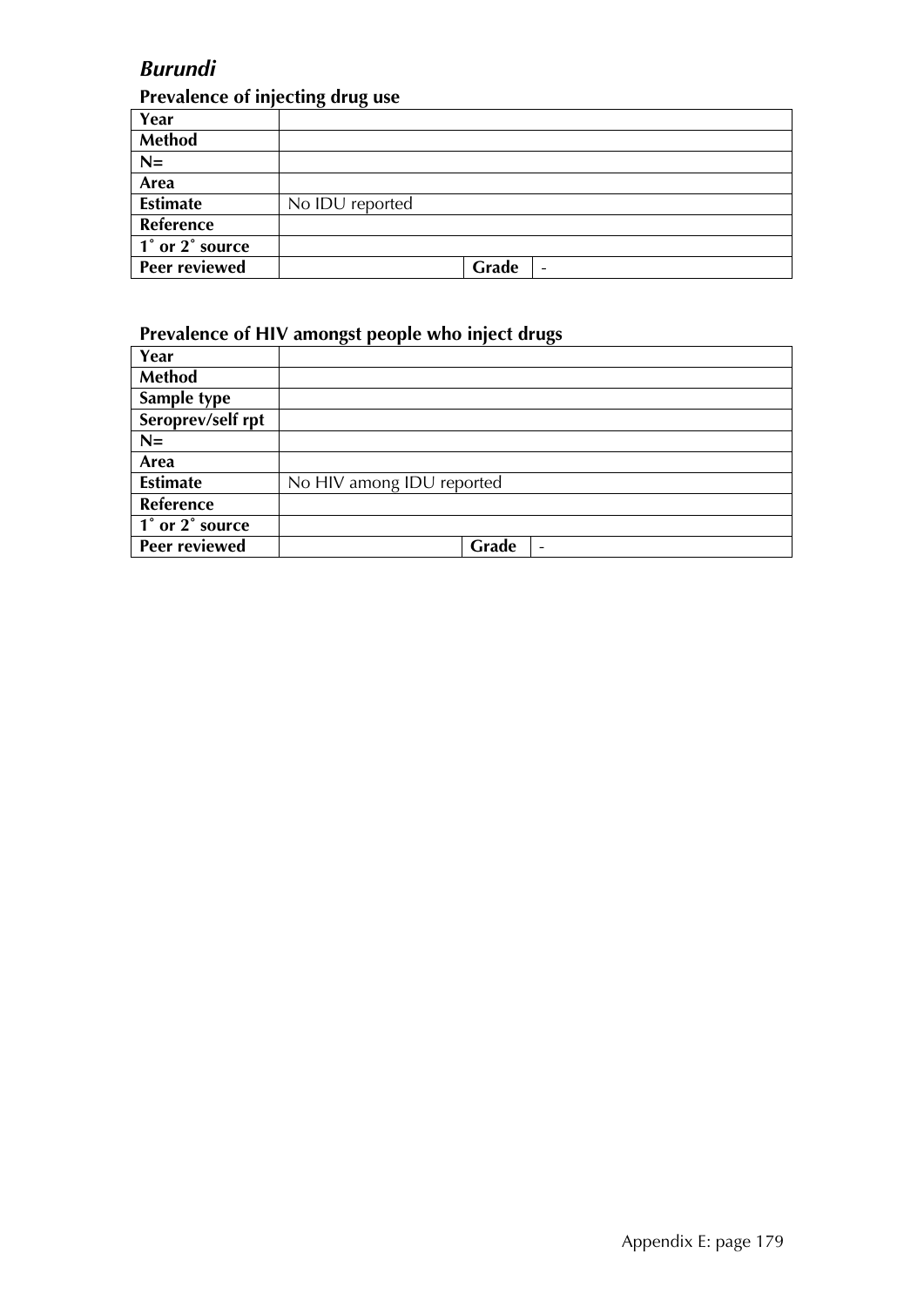## *Cameroon*

#### **Prevalence of injecting drug use**

| Year                 |                 |
|----------------------|-----------------|
| Method               |                 |
| $N=$                 |                 |
| Area                 |                 |
| <b>Estimate</b>      | No IDU reported |
| Reference            |                 |
| 1° or 2° source      |                 |
| <b>Peer reviewed</b> | Grade           |

| Year                 |                                   |
|----------------------|-----------------------------------|
| Method               |                                   |
| Sample type          |                                   |
| Seroprev/self rpt    |                                   |
| $N =$                |                                   |
| Area                 |                                   |
| <b>Estimate</b>      | No HIV among IDU reported         |
| <b>Reference</b>     |                                   |
| 1° or 2° source      |                                   |
| <b>Peer reviewed</b> | Grade<br>$\overline{\phantom{a}}$ |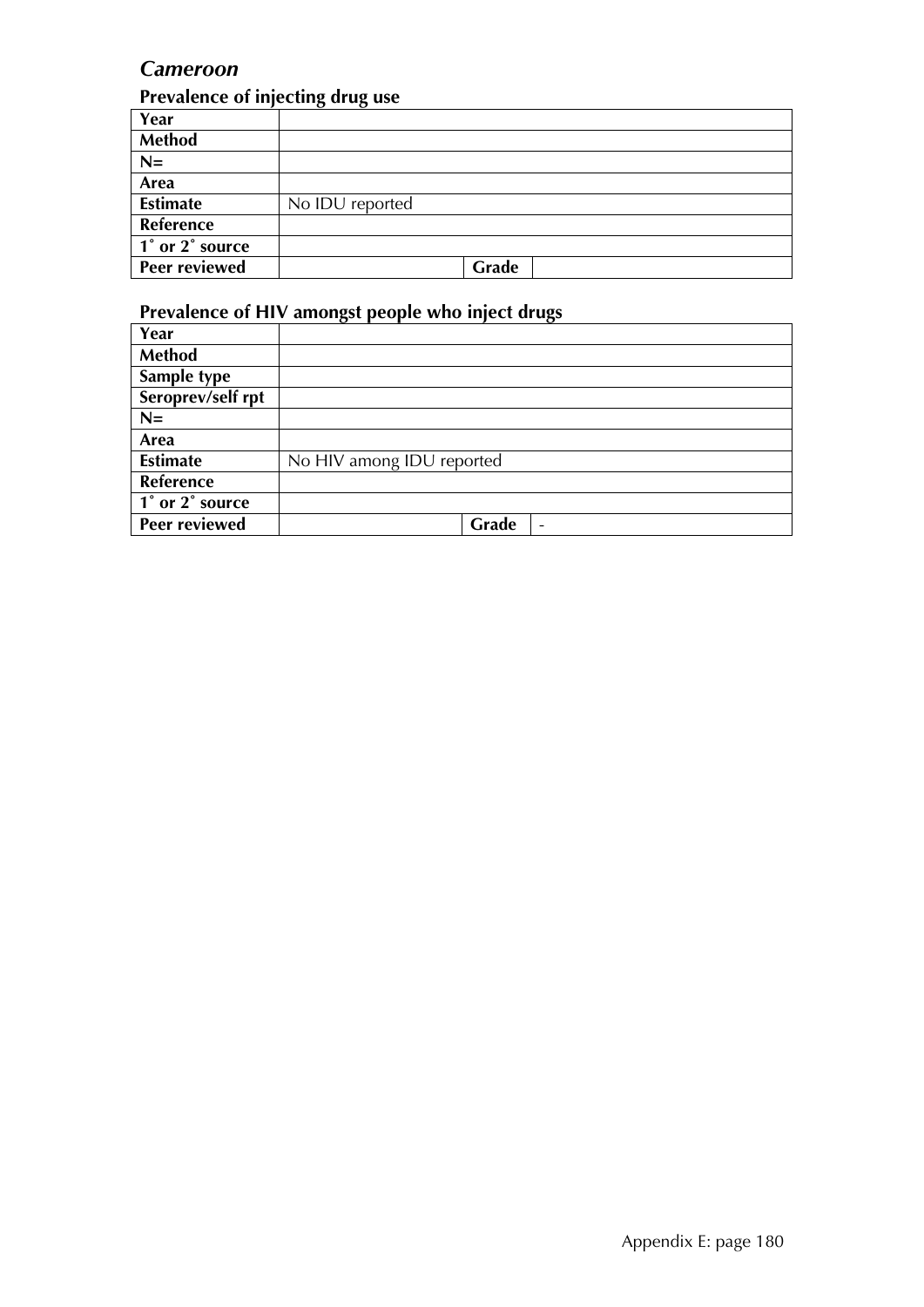# *Cape Verde*

## **Prevalence of injecting drug use**

| Year                 |                 |       |                          |
|----------------------|-----------------|-------|--------------------------|
| <b>Method</b>        |                 |       |                          |
| $N=$                 |                 |       |                          |
| Area                 |                 |       |                          |
| <b>Estimate</b>      | No IDU reported |       |                          |
| Reference            |                 |       |                          |
| 1° or 2° source      |                 |       |                          |
| <b>Peer reviewed</b> |                 | Grade | $\overline{\phantom{a}}$ |

| Year                 |                           |
|----------------------|---------------------------|
| <b>Method</b>        |                           |
| Sample type          |                           |
| Seroprev/self rpt    |                           |
| $N=$                 |                           |
| Area                 |                           |
| <b>Estimate</b>      | No HIV among IDU reported |
| Reference            |                           |
| 1° or 2° source      |                           |
| <b>Peer reviewed</b> | Grade<br>$\qquad \qquad$  |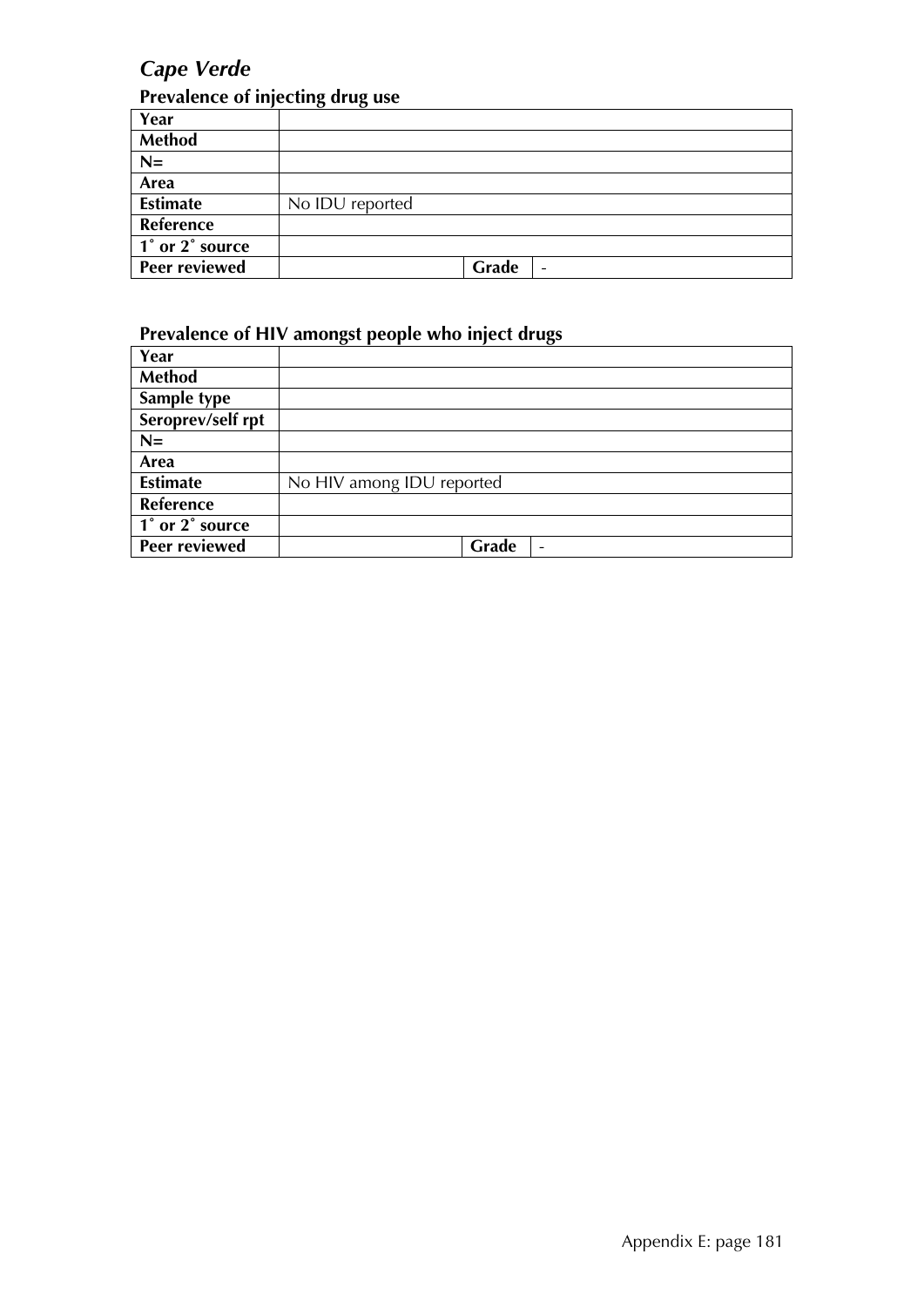## *Central African Republic*

## **Prevalence of injecting drug use**

|                 | . .<br>. .                        |
|-----------------|-----------------------------------|
| Year            |                                   |
| <b>Method</b>   |                                   |
| $N=$            |                                   |
| Area            |                                   |
| <b>Estimate</b> | No IDU reported                   |
| Reference       |                                   |
| 1° or 2° source |                                   |
| Peer reviewed   | Grade<br>$\overline{\phantom{a}}$ |

| Year                 |                                   |
|----------------------|-----------------------------------|
| <b>Method</b>        |                                   |
| Sample type          |                                   |
| Seroprev/self rpt    |                                   |
| $N=$                 |                                   |
| Area                 |                                   |
| <b>Estimate</b>      | No HIV among IDU reported         |
| <b>Reference</b>     |                                   |
| 1° or 2° source      |                                   |
| <b>Peer reviewed</b> | Grade<br>$\overline{\phantom{0}}$ |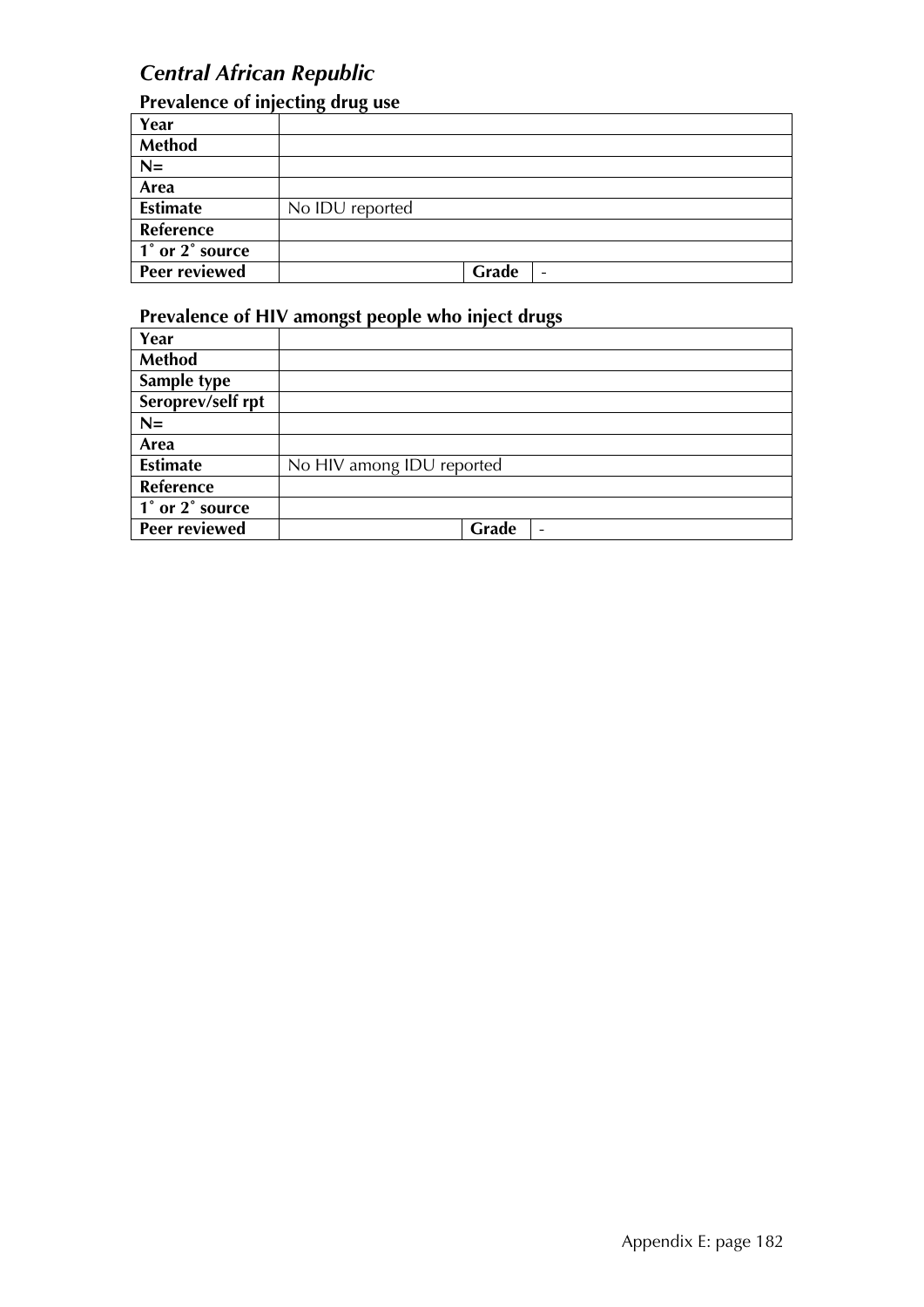## *Chad*

## **Prevalence of injecting drug use**

| Year                 |                                   |
|----------------------|-----------------------------------|
| <b>Method</b>        |                                   |
| $N=$                 |                                   |
| Area                 |                                   |
| <b>Estimate</b>      | No IDU reported                   |
| Reference            |                                   |
| 1° or 2° source      |                                   |
| <b>Peer reviewed</b> | Grade<br>$\overline{\phantom{a}}$ |

| Year              |                           |
|-------------------|---------------------------|
| Method            |                           |
| Sample type       |                           |
| Seroprev/self rpt |                           |
| $N=$              |                           |
| Area              |                           |
| <b>Estimate</b>   | No HIV among IDU reported |
| Reference         |                           |
| 1° or 2° source   |                           |
| Peer reviewed     | Grade<br>-                |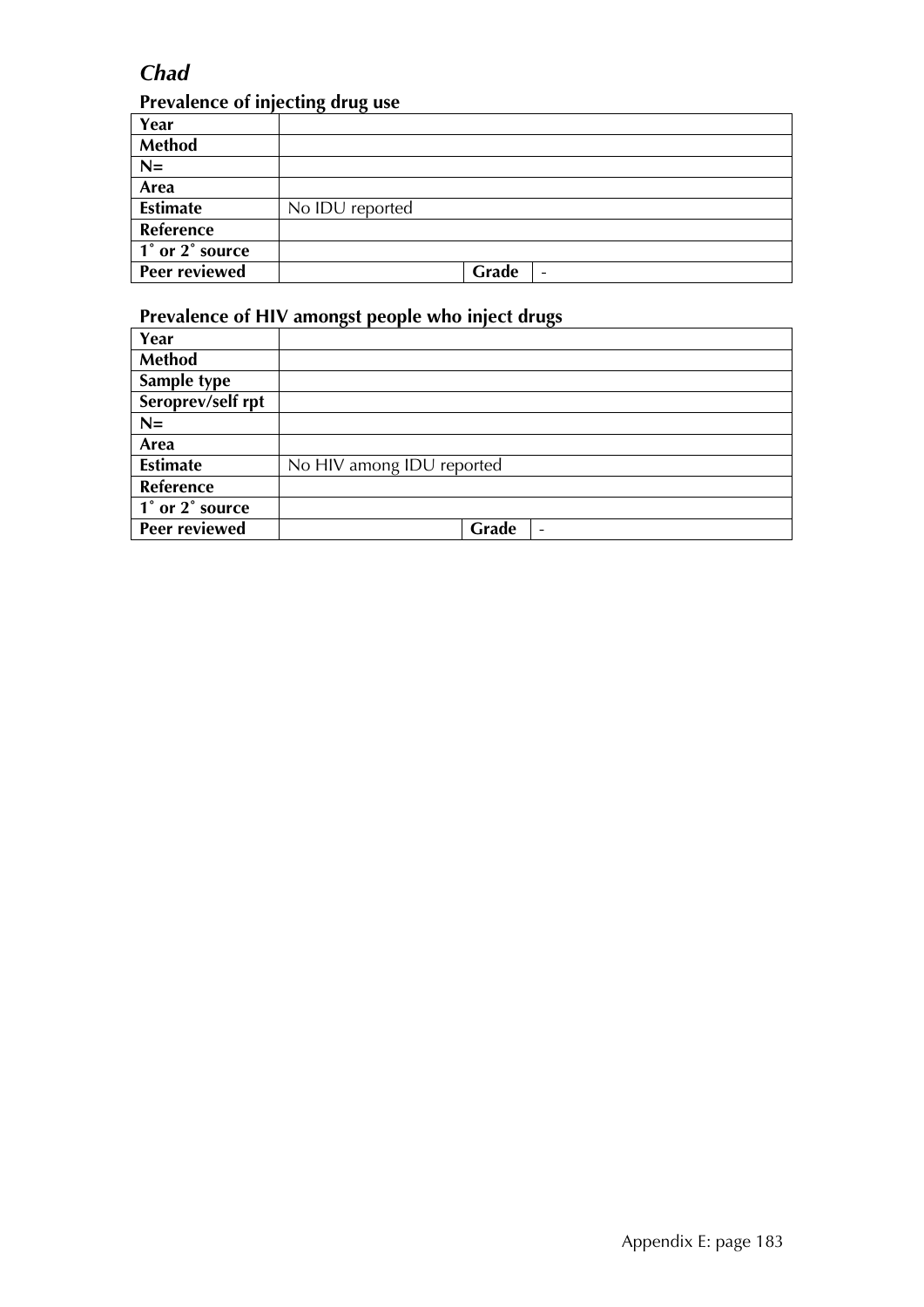## *Comoros*

#### **Prevalence of injecting drug use**

| Year                 |                 |
|----------------------|-----------------|
| Method               |                 |
| $N=$                 |                 |
| Area                 |                 |
| <b>Estimate</b>      | No IDU reported |
| Reference            |                 |
| 1° or 2° source      |                 |
| <b>Peer reviewed</b> | Grade<br>-      |

| Year                                         |                                   |
|----------------------------------------------|-----------------------------------|
| Method                                       |                                   |
| Sample type                                  |                                   |
| Seroprev/self rpt                            |                                   |
| $N =$                                        |                                   |
| Area                                         |                                   |
| <b>Estimate</b>                              | No HIV among IDU reported         |
| <b>Reference</b>                             |                                   |
| $\overline{1}^{\circ}$ or $2^{\circ}$ source |                                   |
| Peer reviewed                                | Grade<br>$\overline{\phantom{a}}$ |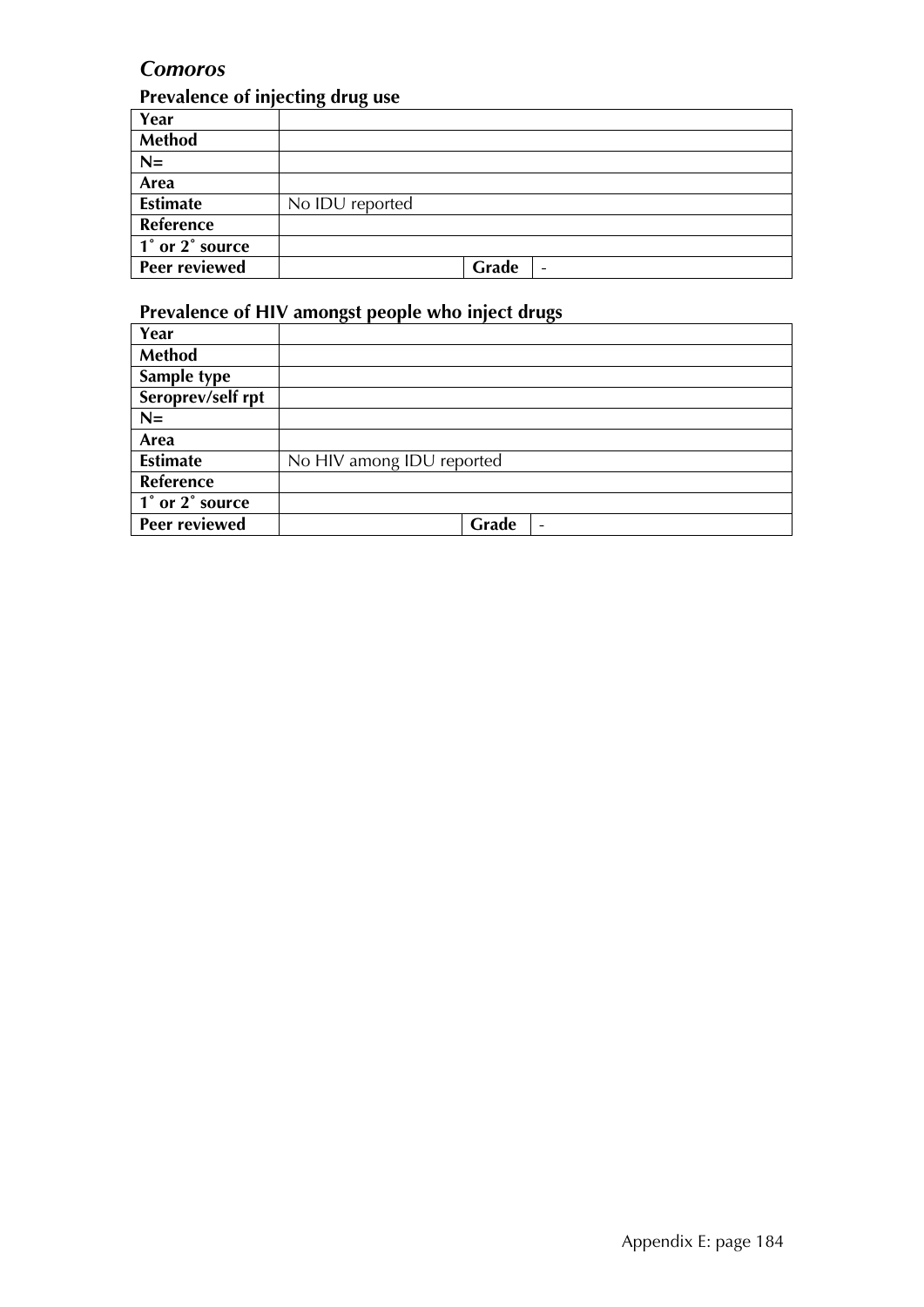# *Côte d'Ivoire*

## **Prevalence of injecting drug use**

|                 | . .                                      |       |
|-----------------|------------------------------------------|-------|
| Year            | 1998                                     |       |
| <b>Method</b>   |                                          |       |
| $N=$            |                                          |       |
| Area            |                                          |       |
| <b>Estimate</b> | IDU reported to occur – extent not known |       |
| Reference       | (Ball, Rana et al. 1998)                 |       |
| 1° or 2° source |                                          |       |
| Peer reviewed   | ves                                      | Grade |

| Year                                                       |                           |
|------------------------------------------------------------|---------------------------|
| Method                                                     |                           |
| Sample type                                                |                           |
| Seroprev/self rpt                                          |                           |
| $N=$                                                       |                           |
| Area                                                       |                           |
| <b>Estimate</b>                                            | No HIV among IDU reported |
| Reference                                                  |                           |
| $\overline{1^{\degree}$ or $\overline{2^{\degree}}$ source |                           |
| Peer reviewed                                              | Grade                     |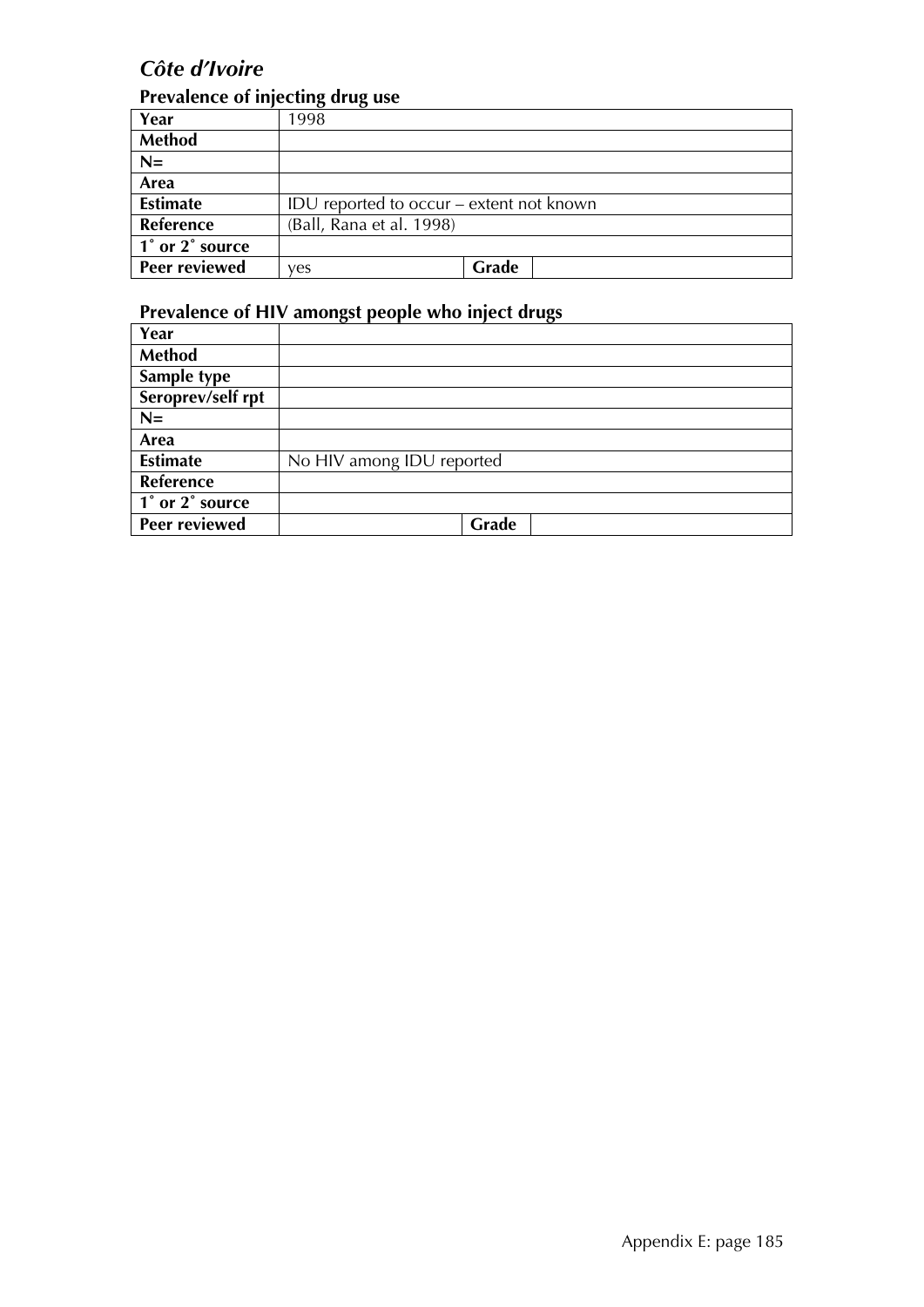#### *Democratic Republic of the Congo*

| Prevalence of injecting drug use |                                   |  |
|----------------------------------|-----------------------------------|--|
| Year                             |                                   |  |
| <b>Method</b>                    |                                   |  |
| $N=$                             |                                   |  |
| Area                             |                                   |  |
| <b>Estimate</b>                  | No IDU reported                   |  |
| Reference                        |                                   |  |
| 1° or 2° source                  |                                   |  |
| Peer reviewed                    | Grade<br>$\overline{\phantom{a}}$ |  |

| Year                 |                                   |
|----------------------|-----------------------------------|
| <b>Method</b>        |                                   |
| Sample type          |                                   |
| Seroprev/self rpt    |                                   |
| $N =$                |                                   |
| Area                 |                                   |
| <b>Estimate</b>      | No HIV among IDU reported         |
| <b>Reference</b>     |                                   |
| 1° or 2° source      |                                   |
| <b>Peer reviewed</b> | Grade<br>$\overline{\phantom{a}}$ |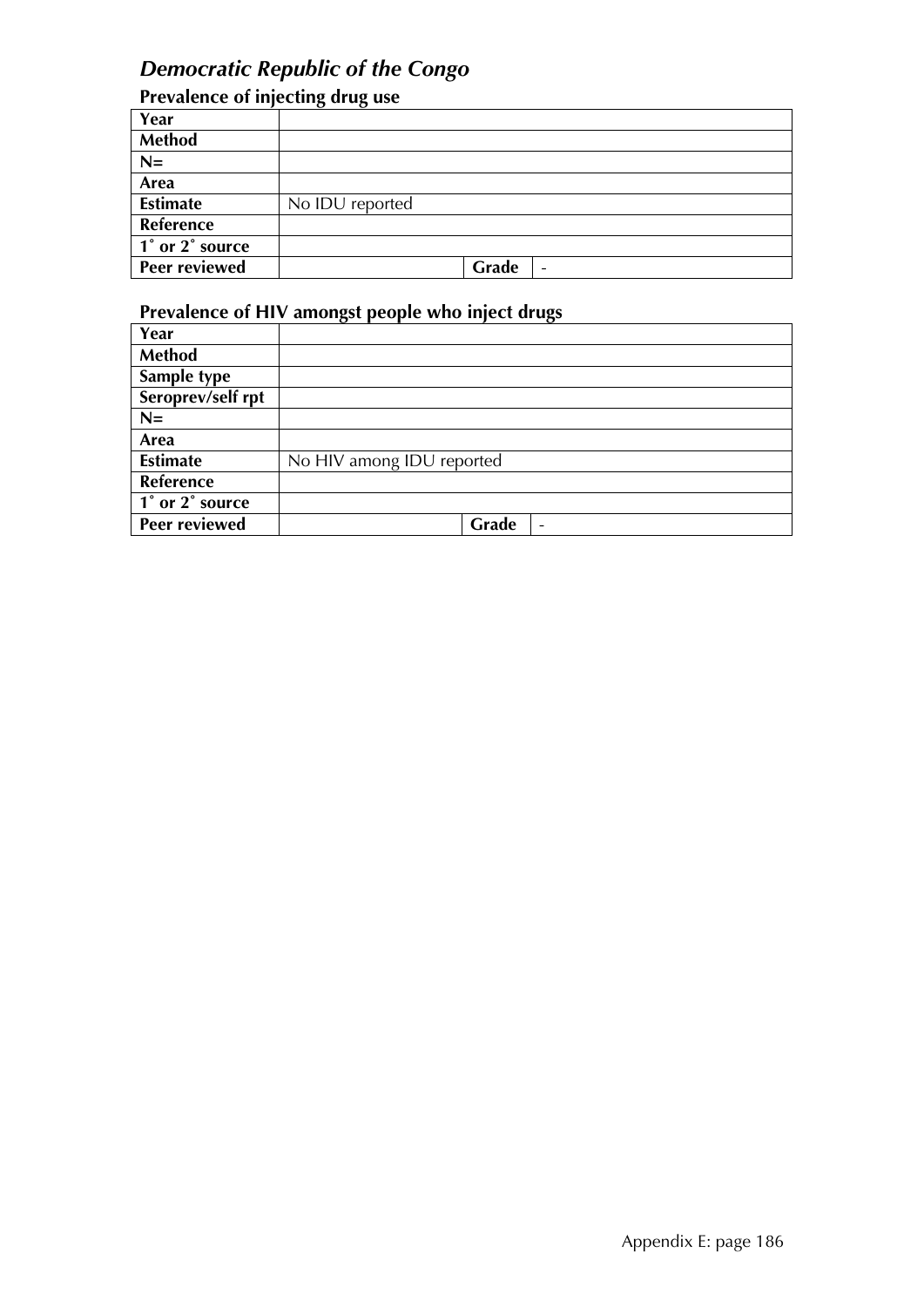# *Djibouti*

#### **Prevalence of injecting drug use**

| Year                 | 1998                                     |       |  |
|----------------------|------------------------------------------|-------|--|
| <b>Method</b>        |                                          |       |  |
| $N=$                 |                                          |       |  |
| Area                 |                                          |       |  |
| <b>Estimate</b>      | IDU reported to occur – extent not known |       |  |
| Reference            | (Ball, Rana et al. 1998)                 |       |  |
| 1° or 2° source      |                                          |       |  |
| <b>Peer reviewed</b> | ves                                      | Grade |  |

| Year              | 1998                                      |       |  |
|-------------------|-------------------------------------------|-------|--|
| Method            |                                           |       |  |
| Sample type       |                                           |       |  |
| Seroprev/self rpt |                                           |       |  |
| $N=$              |                                           |       |  |
| Area              |                                           |       |  |
| <b>Estimate</b>   | HIV among IDU reported - extent not known |       |  |
| Reference         | (Ball, Rana et al. 1998)                  |       |  |
| 1° or 2° source   |                                           |       |  |
| Peer reviewed     | yes                                       | Grade |  |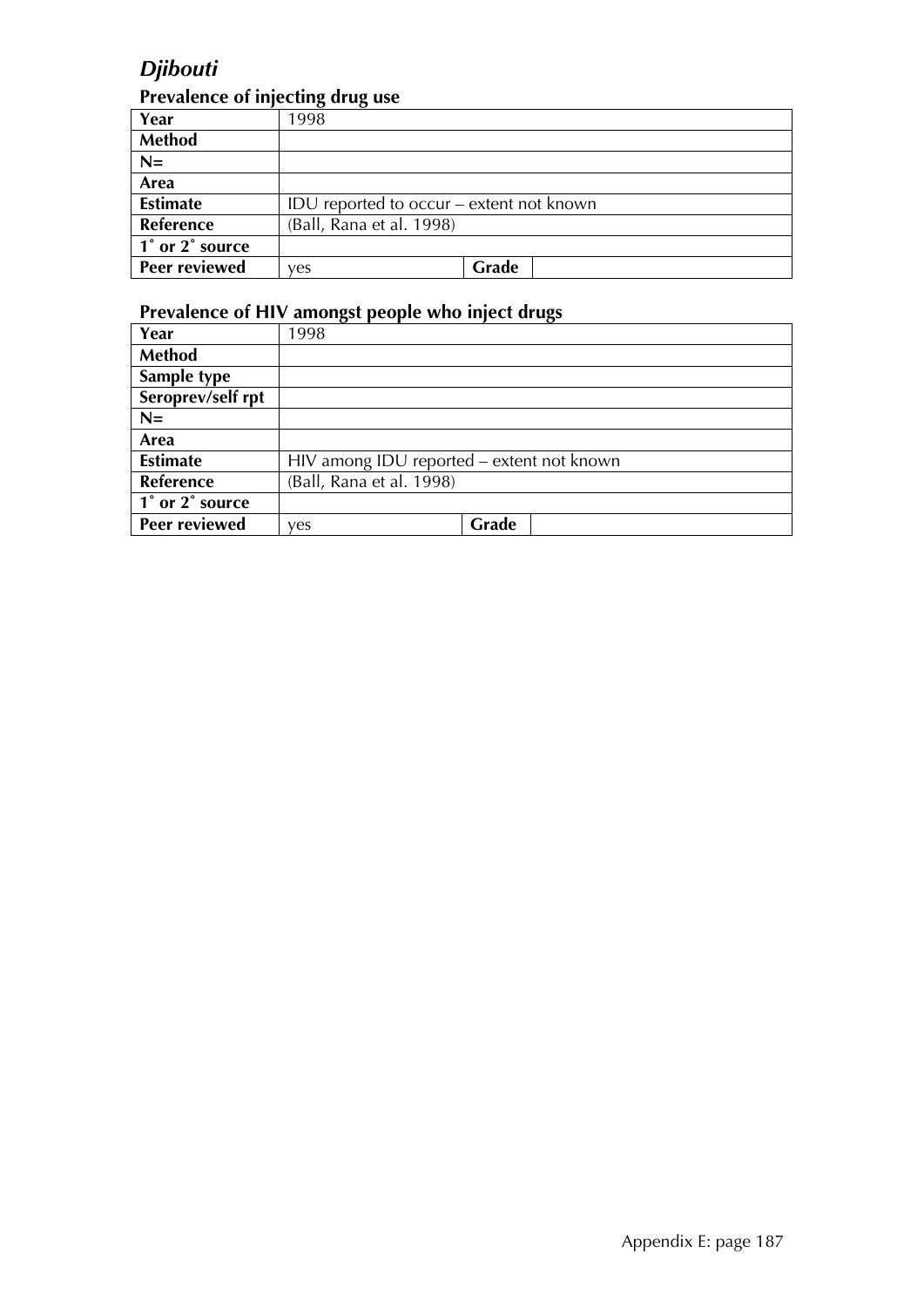# *Equatorial Guinea*

## **Prevalence of injecting drug use**

| Year                 |                 |
|----------------------|-----------------|
| Method               |                 |
| $N=$                 |                 |
| Area                 |                 |
| <b>Estimate</b>      | No IDU reported |
| Reference            |                 |
| 1° or 2° source      |                 |
| <b>Peer reviewed</b> | Grade           |

| Year                 |                           |
|----------------------|---------------------------|
| Method               |                           |
| Sample type          |                           |
| Seroprev/self rpt    |                           |
| $N =$                |                           |
| Area                 |                           |
| <b>Estimate</b>      | No HIV among IDU reported |
| <b>Reference</b>     |                           |
| 1° or 2° source      |                           |
| <b>Peer reviewed</b> | Grade                     |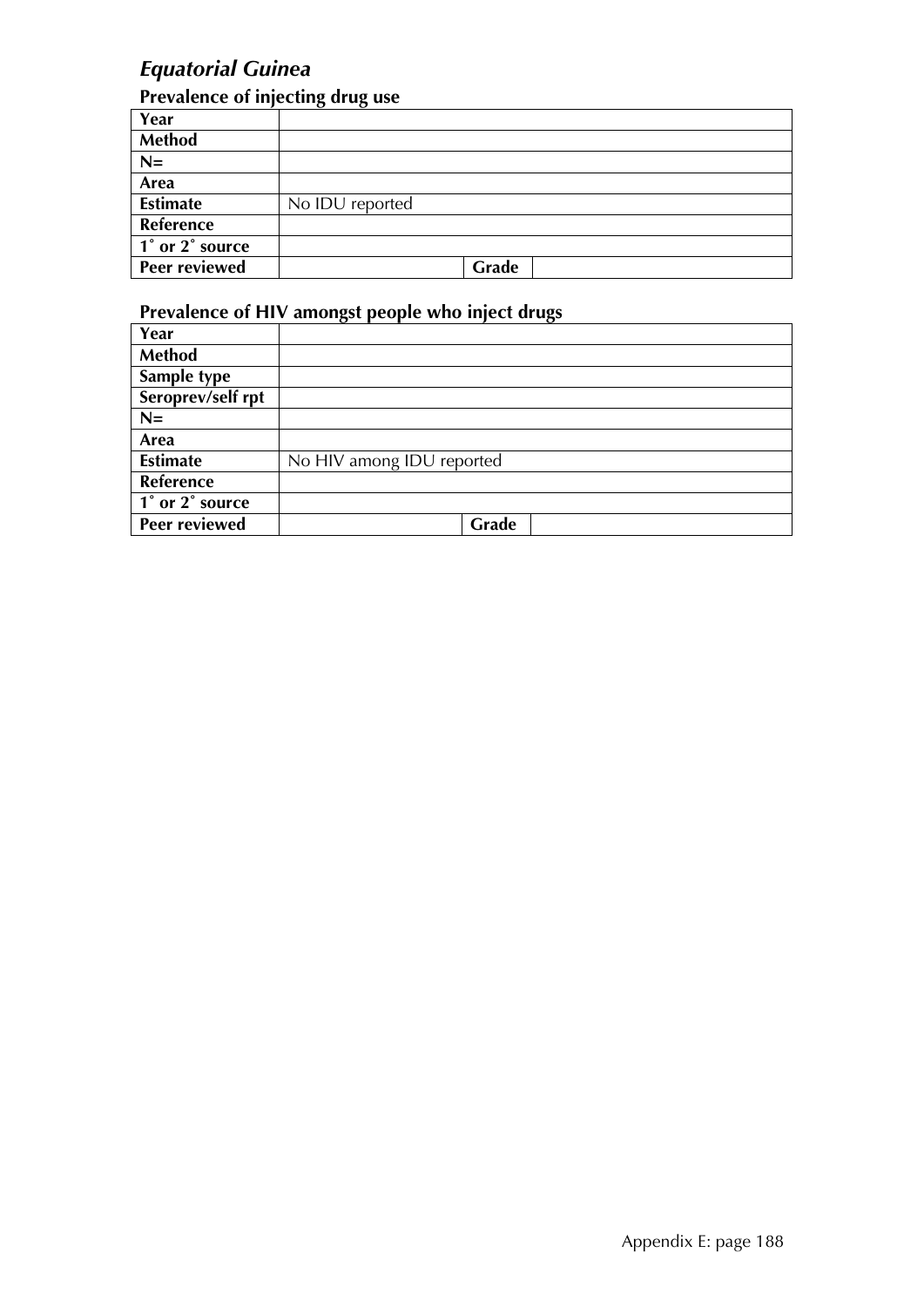## *Eritrea*

#### **Prevalence of injecting drug use**

| Year                 |                 |
|----------------------|-----------------|
| Method               |                 |
| $N=$                 |                 |
| Area                 |                 |
| <b>Estimate</b>      | No IDU reported |
| Reference            |                 |
| 1° or 2° source      |                 |
| <b>Peer reviewed</b> | Grade           |

| Year                                         |                           |
|----------------------------------------------|---------------------------|
| Method                                       |                           |
| Sample type                                  |                           |
| Seroprev/self rpt                            |                           |
| $N =$                                        |                           |
| Area                                         |                           |
| <b>Estimate</b>                              | No HIV among IDU reported |
| <b>Reference</b>                             |                           |
| $\overline{1}^{\circ}$ or $2^{\circ}$ source |                           |
| Peer reviewed                                | Grade                     |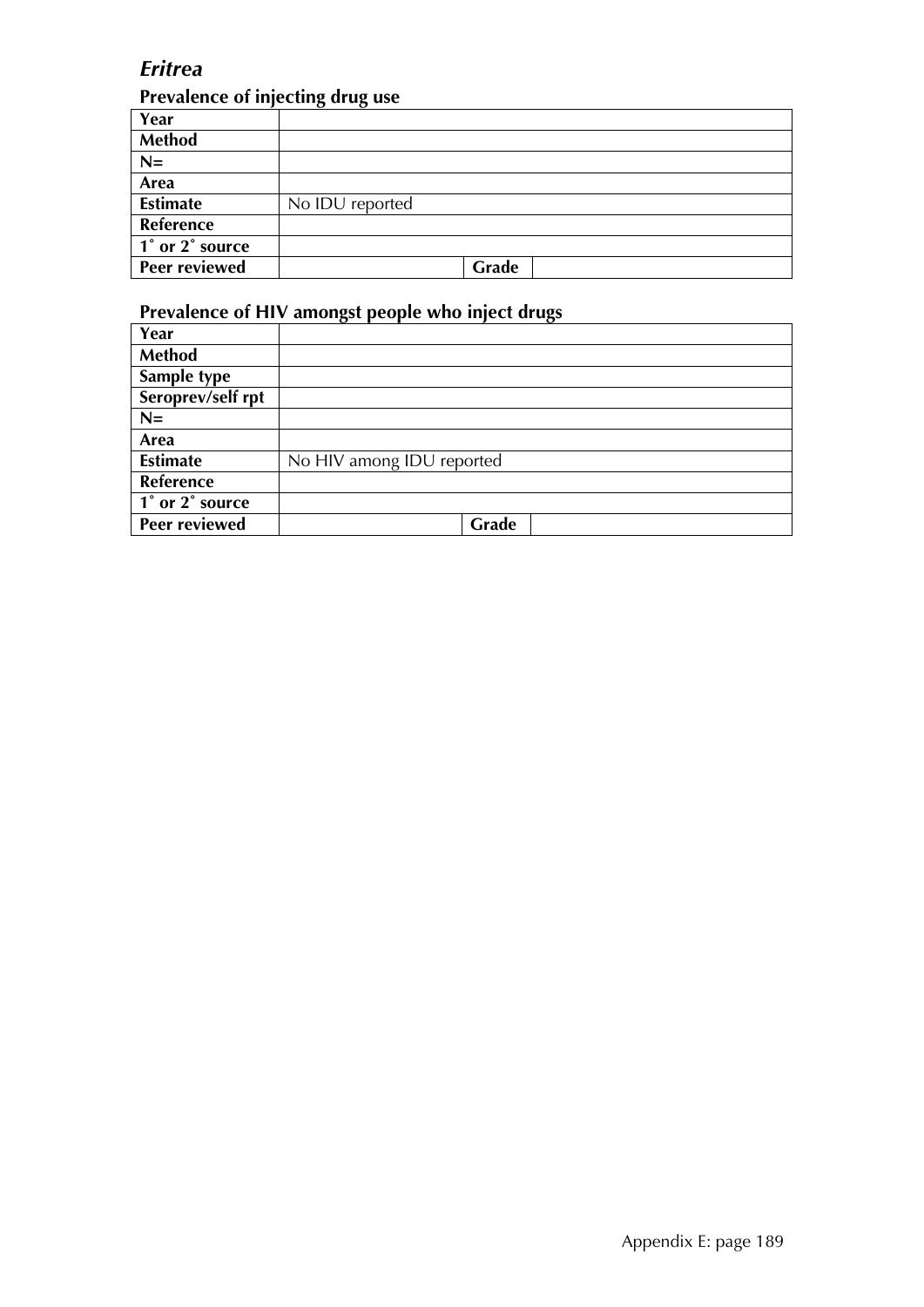# *Ethiopia*

## **Prevalence of injecting drug use**

| Year                 |                 |
|----------------------|-----------------|
| Method               |                 |
| $N=$                 |                 |
| Area                 |                 |
| <b>Estimate</b>      | No IDU reported |
| Reference            |                 |
| 1° or 2° source      |                 |
| <b>Peer reviewed</b> | Grade           |

| Year                 |                           |
|----------------------|---------------------------|
| <b>Method</b>        |                           |
| Sample type          |                           |
| Seroprev/self rpt    |                           |
| $N =$                |                           |
| Area                 |                           |
| <b>Estimate</b>      | No HIV among IDU reported |
| <b>Reference</b>     |                           |
| 1° or 2° source      |                           |
| <b>Peer reviewed</b> | Grade                     |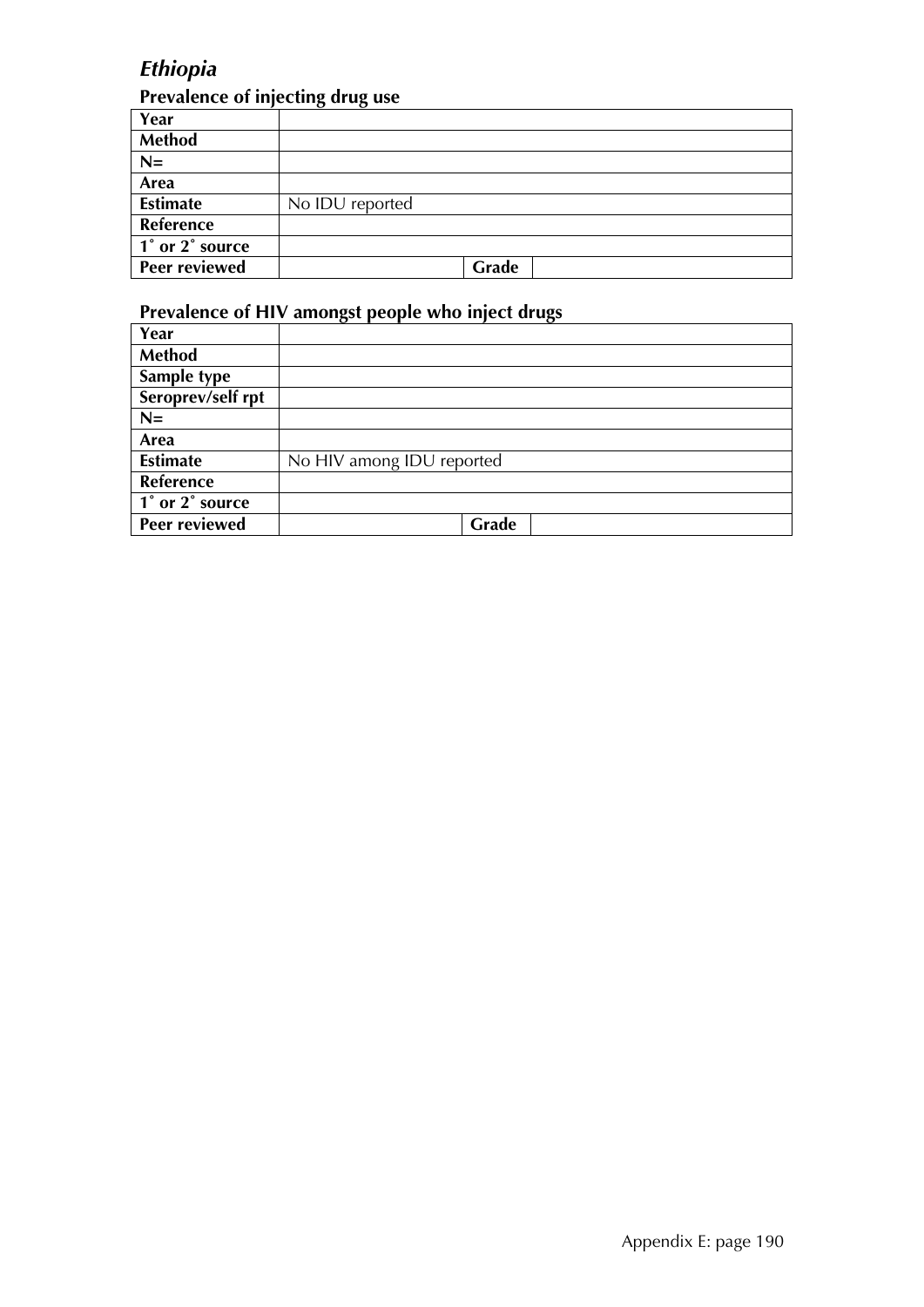## *Gabon*

#### **Prevalence of injecting drug use**

|                         | ה----                                    |
|-------------------------|------------------------------------------|
| Year                    | 1998                                     |
| <b>Method</b>           |                                          |
| $N=$                    |                                          |
| Area                    |                                          |
| <b>Estimate</b>         | IDU reported to occur – extent not known |
| Reference               | (Ball, Rana et al. 1998)                 |
| $\vert$ 1° or 2° source |                                          |
| <b>Peer reviewed</b>    | Grade<br>ves                             |

| Year                                         |                           |
|----------------------------------------------|---------------------------|
| Method                                       |                           |
| Sample type                                  |                           |
| Seroprev/self rpt                            |                           |
| $N =$                                        |                           |
| Area                                         |                           |
| <b>Estimate</b>                              | No HIV among IDU reported |
| <b>Reference</b>                             |                           |
| $\overline{1}^{\circ}$ or $2^{\circ}$ source |                           |
| Peer reviewed                                | Grade                     |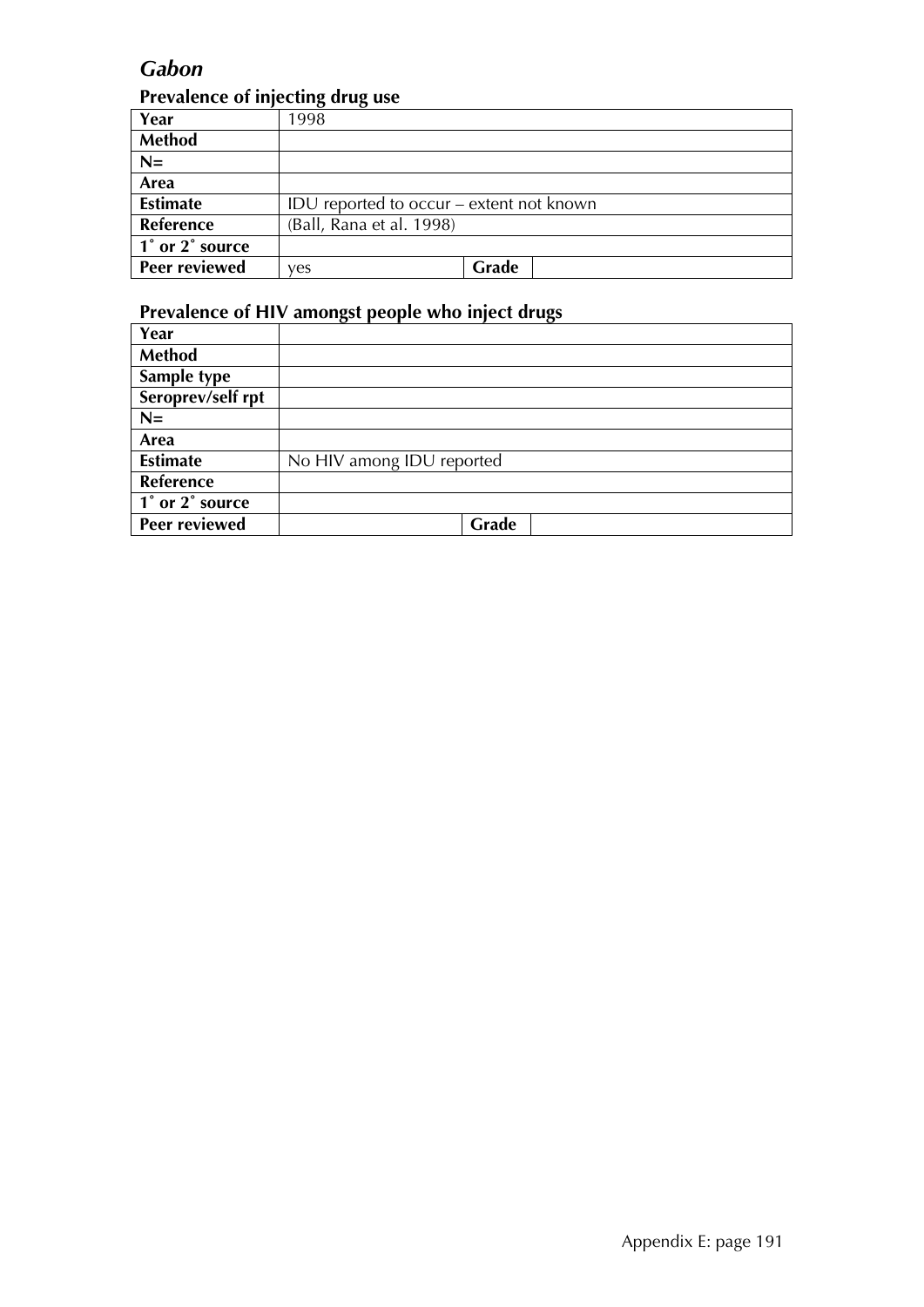# *Gambia*

## **Prevalence of injecting drug use**

| Year                 |                 |
|----------------------|-----------------|
| Method               |                 |
| $N=$                 |                 |
| Area                 |                 |
| <b>Estimate</b>      | No IDU reported |
| Reference            |                 |
| 1° or 2° source      |                 |
| <b>Peer reviewed</b> | Grade           |

| Year                 |                           |
|----------------------|---------------------------|
| <b>Method</b>        |                           |
| Sample type          |                           |
| Seroprev/self rpt    |                           |
| $N =$                |                           |
| Area                 |                           |
| <b>Estimate</b>      | No HIV among IDU reported |
| <b>Reference</b>     |                           |
| 1° or 2° source      |                           |
| <b>Peer reviewed</b> | Grade                     |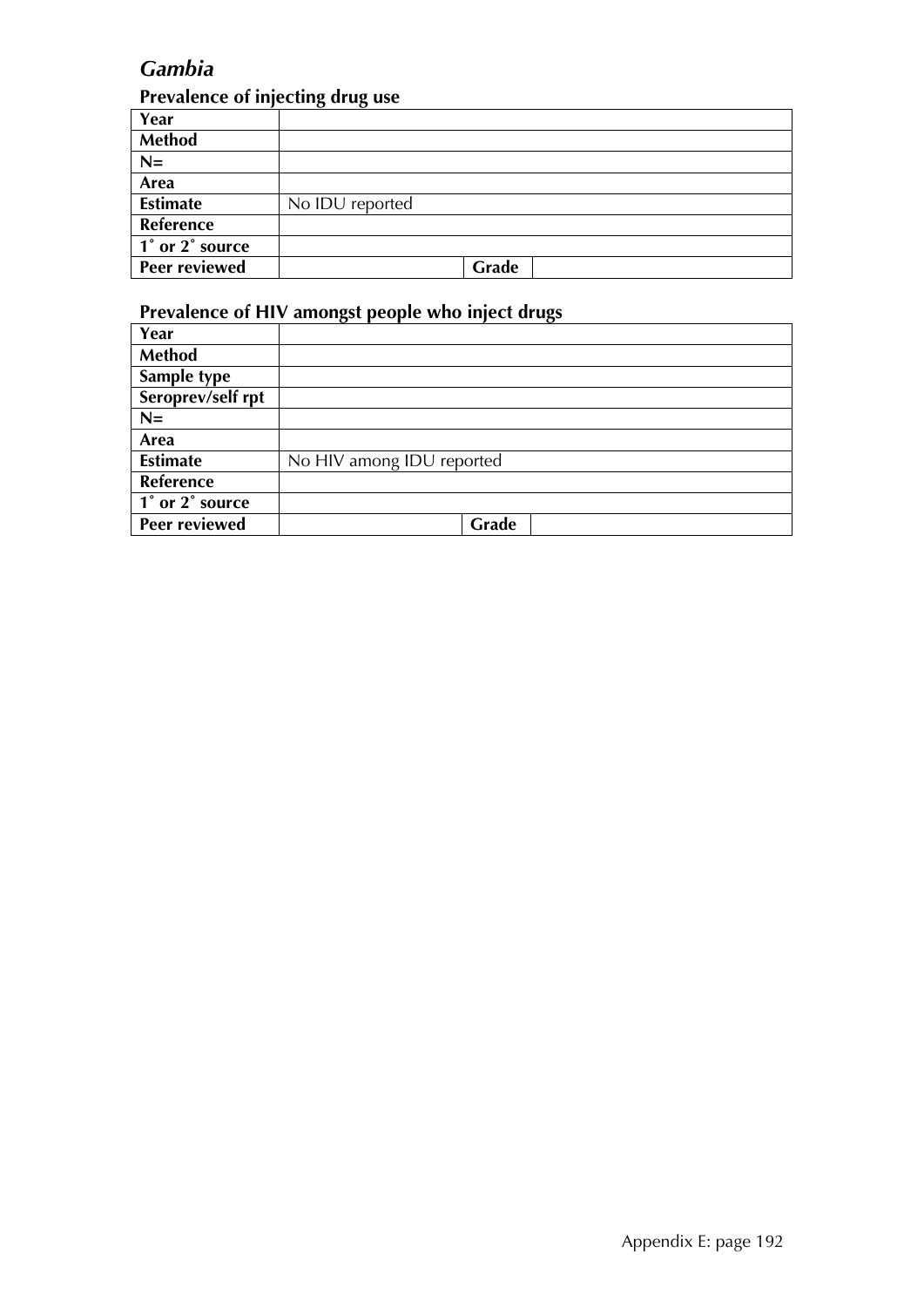## *Ghana*

#### **Prevalence of injecting drug use**

| Year            | 1998                                     |       |  |
|-----------------|------------------------------------------|-------|--|
| <b>Method</b>   |                                          |       |  |
| $N=$            |                                          |       |  |
| Area            |                                          |       |  |
| <b>Estimate</b> | IDU reported to occur – extent not known |       |  |
| Reference       | (Ball, Rana et al. 1998)                 |       |  |
| 1° or 2° source |                                          |       |  |
| Peer reviewed   | ves                                      | Grade |  |

| Year              |                           |
|-------------------|---------------------------|
| Method            |                           |
| Sample type       |                           |
| Seroprev/self rpt |                           |
| $N=$              |                           |
| Area              |                           |
| <b>Estimate</b>   | No HIV among IDU reported |
| Reference         |                           |
| 1° or 2° source   |                           |
| Peer reviewed     | Grade                     |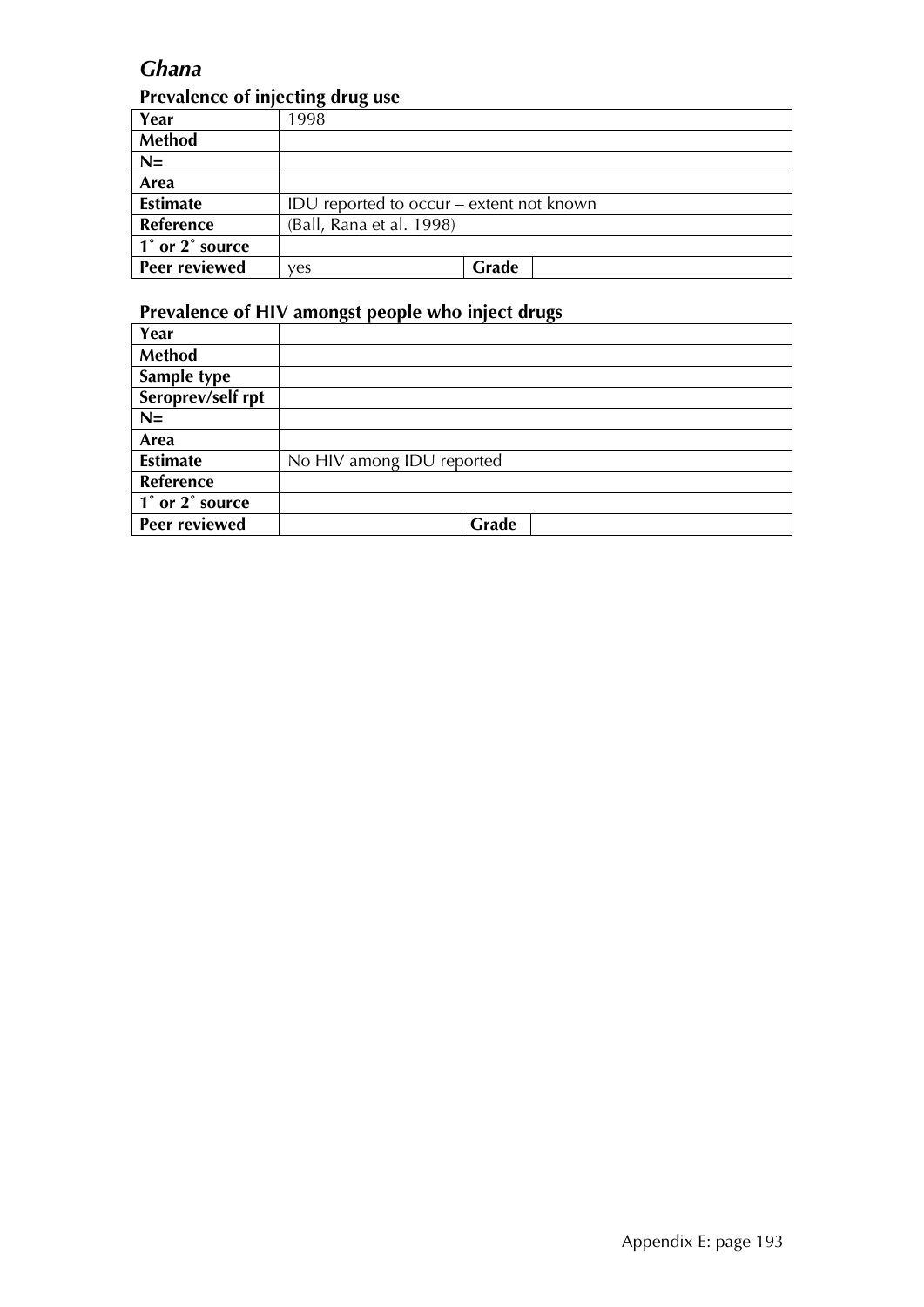## *Guinea*

#### **Prevalence of injecting drug use**

| Year                 |                 |
|----------------------|-----------------|
| Method               |                 |
| $N=$                 |                 |
| Area                 |                 |
| <b>Estimate</b>      | No IDU reported |
| Reference            |                 |
| 1° or 2° source      |                 |
| <b>Peer reviewed</b> | Grade           |

| Year                                         |                           |
|----------------------------------------------|---------------------------|
| Method                                       |                           |
| Sample type                                  |                           |
| Seroprev/self rpt                            |                           |
| $N =$                                        |                           |
| Area                                         |                           |
| <b>Estimate</b>                              | No HIV among IDU reported |
| <b>Reference</b>                             |                           |
| $\overline{1}^{\circ}$ or $2^{\circ}$ source |                           |
| Peer reviewed                                | Grade                     |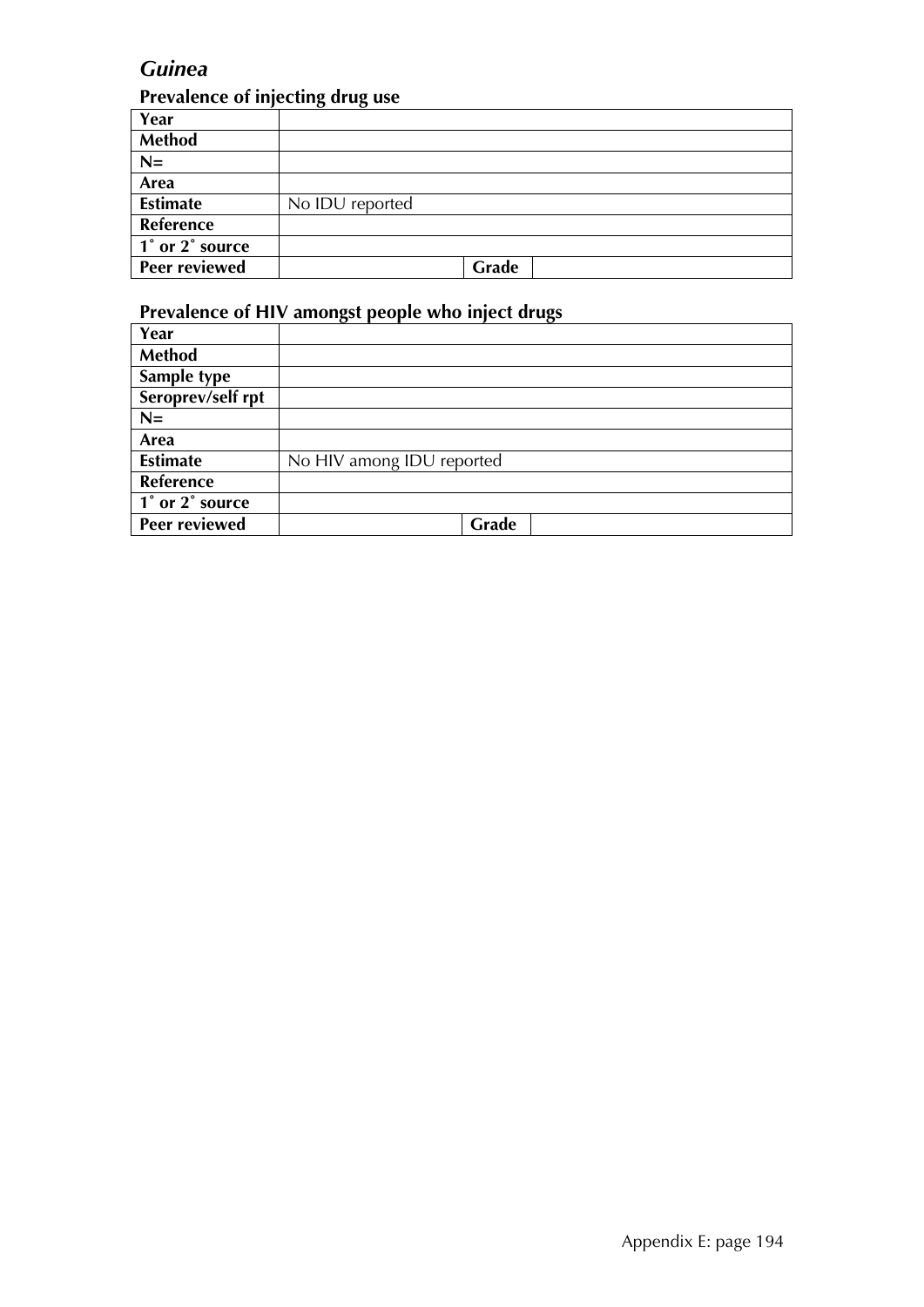# *Guinea-Bissau*

## **Prevalence of injecting drug use**

|                         | $\sqrt{ }$<br>$\sim$ $\sim$ |
|-------------------------|-----------------------------|
| Year                    |                             |
| Method                  |                             |
| $N=$                    |                             |
| Area                    |                             |
| <b>Estimate</b>         | No IDU reported             |
| Reference               |                             |
| $\vert$ 1° or 2° source |                             |
| <b>Peer reviewed</b>    | Grade                       |

| Year                 |                           |
|----------------------|---------------------------|
| Method               |                           |
| Sample type          |                           |
| Seroprev/self rpt    |                           |
| $N =$                |                           |
| Area                 |                           |
| <b>Estimate</b>      | No HIV among IDU reported |
| <b>Reference</b>     |                           |
| 1° or 2° source      |                           |
| <b>Peer reviewed</b> | Grade                     |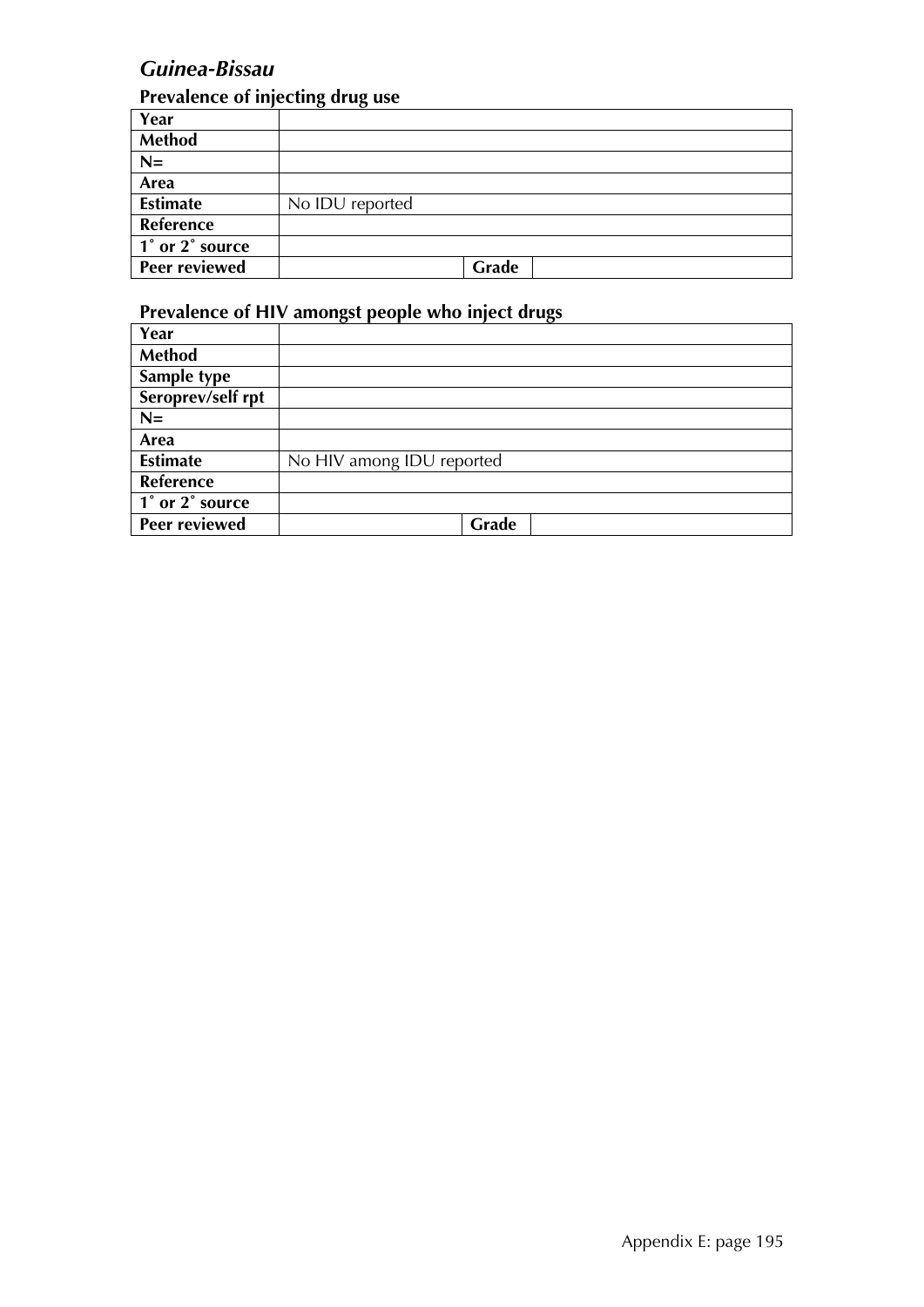#### *Kenya*

#### **Prevalence of injecting drug use**

**Low:** 

| Year            | 2004                                                         |                                                                      |  |
|-----------------|--------------------------------------------------------------|----------------------------------------------------------------------|--|
| <b>Method</b>   | Mapping, key informant guidance, questionnaire for recruited |                                                                      |  |
|                 |                                                              | participants-recruiting based on presence in identified gather       |  |
|                 |                                                              | places for heroin dealing/use, informal interview, group discussion, |  |
|                 | expert opinion                                               |                                                                      |  |
| $N=$            | 496 heroin users                                             |                                                                      |  |
| Area            | Single site-Mombasa                                          |                                                                      |  |
| <b>Estimate</b> | 15% of heroin users had 'ever injected' (76/496),            |                                                                      |  |
|                 | 7% had injected in the last week (37/496)                    |                                                                      |  |
|                 | Estimate (expert opinion with method outlined):              |                                                                      |  |
|                 | 10,000 heroin users in Greater Mombasa in March 2004         |                                                                      |  |
|                 | Population "exceeds one million"                             |                                                                      |  |
| Reference       | (Beckerleg, Telfer et al. 2006)                              |                                                                      |  |
| 1° or 2° source | Primary source                                               |                                                                      |  |
| Peer reviewed   | Yes                                                          | Grade                                                                |  |

#### **Calculation:**

10,000 heroin users in Mombasa and between 7% and 15% of these are past year IDU: 1,500 – 700 injectors. Projected population of Mombasa in 2004: 787,280 (Statistics and Development 2007) 15-64 year olds make up 54.35% of the population in Kenya in 2004 (Kenyan Bureau of Statistics 2007)

Assuming similar age distribution in Mombasa as the rest of the country then 54.35% of 787,280 = 427,887 15-64 year olds in Mombasa in 2004.

2004 prevalence of IDU among 15-64 year olds: 0.16% - 0.35% **[use 0.16% as low]** 

| יירה             |                                                          |       |  |  |
|------------------|----------------------------------------------------------|-------|--|--|
| Year             | 2000-2002                                                |       |  |  |
| Method           | Rapid assessment: snowball sample of female IDUs.        |       |  |  |
| $N=$             | 26 Female IDU involved in the snowball,                  |       |  |  |
|                  | 4 informants underwent nomination techniques,            |       |  |  |
|                  | 21 interviews with community members                     |       |  |  |
| Area             | Single city                                              |       |  |  |
| <b>Estimate</b>  | 600 IDU (30 female) in an estimated population of 85,000 |       |  |  |
| <b>Reference</b> | (Beckerleg and Lewando Hundt 2004)                       |       |  |  |
| 1° or 2° source  | Primary source                                           |       |  |  |
| Peer reviewed    | Yes                                                      | Grade |  |  |

15-64 year olds make up 53.85% of the population in Kenya in 2002 (Division 2007) Assuming similar age distribution in this city as in the rest of the country 53.85% of 85,000 = 45,773 15-64 year olds in this city in 2002

2002 Prevalence of IDU among 15-64 year olds: 1.3% **[use as high]**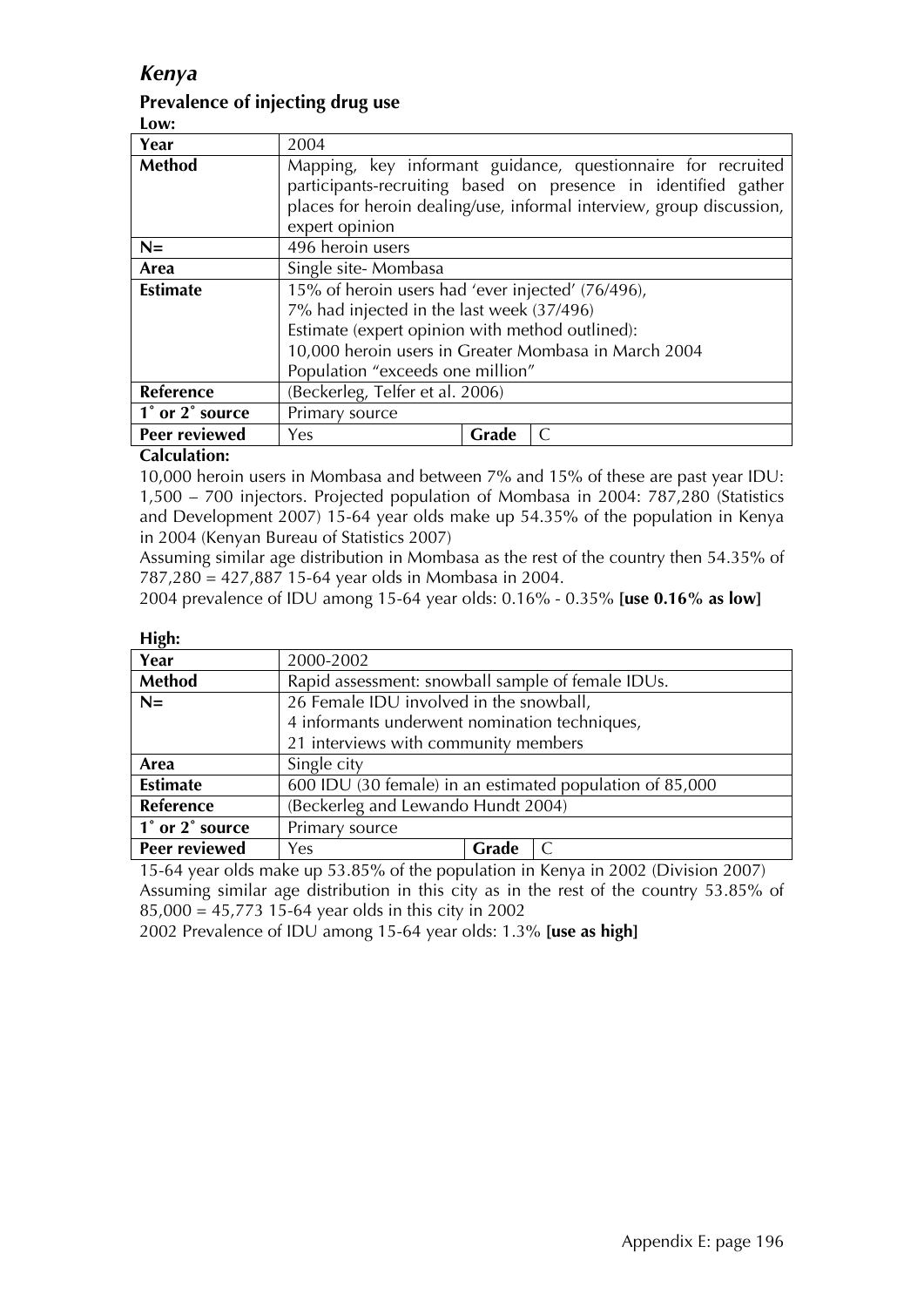Within range:

| $\cdot$          |                                       |       |                                                                    |
|------------------|---------------------------------------|-------|--------------------------------------------------------------------|
| Year             | 2001                                  |       |                                                                    |
| Method           | Rapid Assessment and Response         |       |                                                                    |
| $N=$             | Unknown                               |       |                                                                    |
| Area             | Single city (Nairobi)                 |       |                                                                    |
| <b>Estimate</b>  |                                       |       | 13,000 heroin users 50% of which cite injection as their preferred |
|                  | route                                 |       |                                                                    |
| <b>Reference</b> |                                       |       | M. Odek-Ogunde, WHO, Rapid assessment and response study           |
|                  | Kenya 2001, Nairobi. As cited by      |       |                                                                    |
|                  | (AIDS Projects Management Group 2005) |       |                                                                    |
| 1° or 2° source  | Secondary                             |       |                                                                    |
| Peer reviewed    | non peer reviewed                     | Grade |                                                                    |

#### **Calculation**

Assume 50% of 13,000 IDU = 6,500 IDU in Nairobi in 2001

Population in Nairobi in 2001: 2,470,850 (Statistics and Development 2007)

53.51% of population in Kenya aged 15-64 years in 2001 (Division 2007)therefore 1,322,151 in Nairobi

#### **2001 prevalence of IDU among 15-64 year olds: 0.49%**

## **Prevalence of HIV amongst people who inject drugs**

Low:

| Year              | 2004                             |  |  |  |
|-------------------|----------------------------------|--|--|--|
| Method            | Not described                    |  |  |  |
| Sample type       | Not described                    |  |  |  |
| Seroprev/self rpt | Seroprevalence                   |  |  |  |
| $N=$              | 146 IDU                          |  |  |  |
| Area              | Single city-Nairobi              |  |  |  |
| <b>Estimate</b>   | 36.30% (53/146 IDU tested)       |  |  |  |
| Reference         | (Odek-Ogunde, Okoth et al. 2004) |  |  |  |
| 1° or 2° source   | Primary                          |  |  |  |
| Peer reviewed     | B<br>Grade<br>non peer reviewed  |  |  |  |

High:

| Year              | 2003                                                              |       |   |  |
|-------------------|-------------------------------------------------------------------|-------|---|--|
| <b>Method</b>     | Sentinel surveillance- multi site (areas within the city known as |       |   |  |
|                   | converging places for drug users)                                 |       |   |  |
| Sample type       | Single population-snowball technique within the community         |       |   |  |
| Seroprev/self rpt | Sero sample                                                       |       |   |  |
| $N=$              | 101 IDU                                                           |       |   |  |
| Area              | Single city-Mombasa                                               |       |   |  |
| <b>Estimate</b>   | 49.5% (50/101)                                                    |       |   |  |
| <b>Reference</b>  | (Ndetei 2004)                                                     |       |   |  |
| 1° or 2° source   | Primary                                                           |       |   |  |
| Peer reviewed     | non peer reviewed                                                 | Grade | B |  |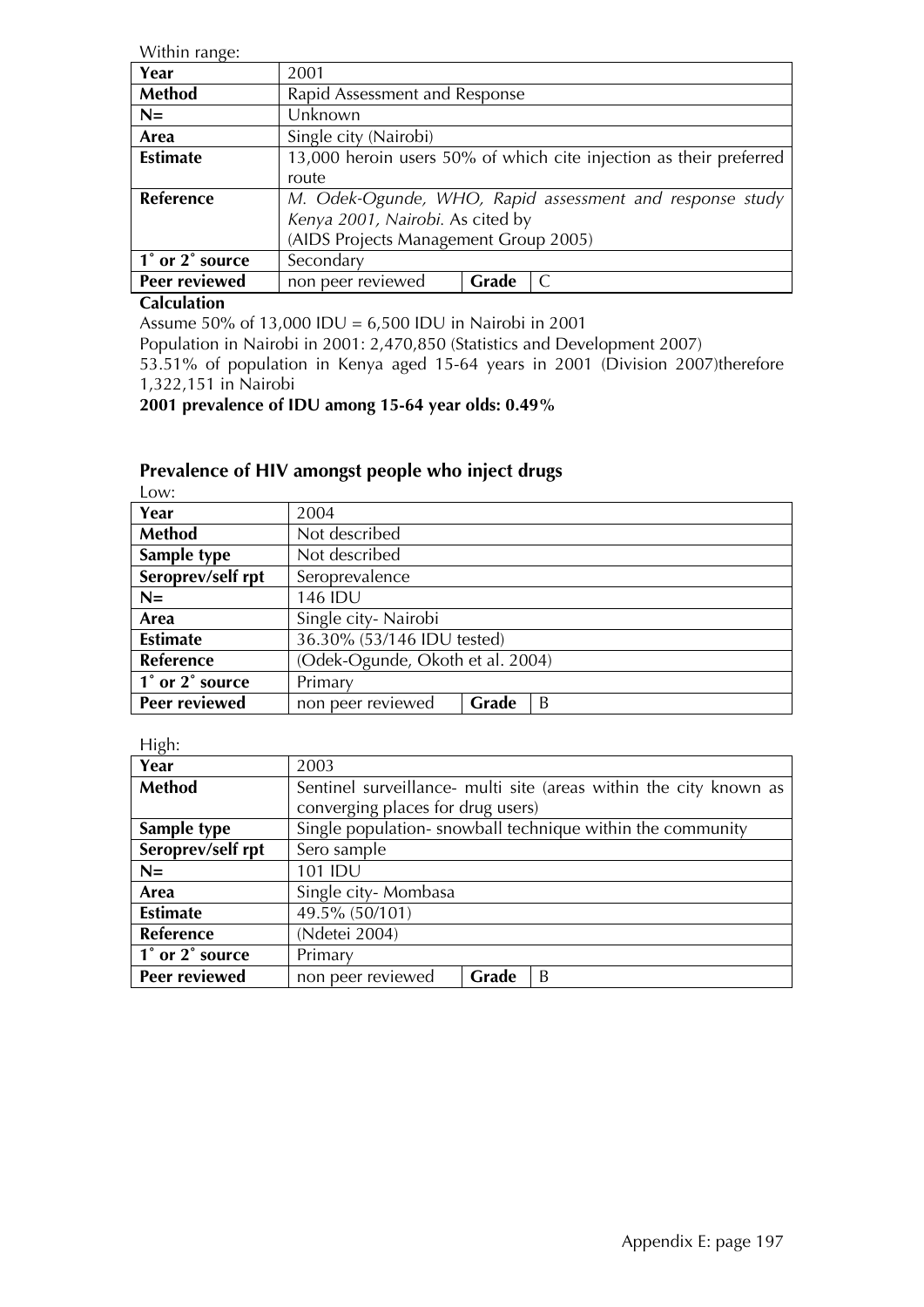## *Lesotho*

## **Prevalence of injecting drug use**

| Year                 |                 |
|----------------------|-----------------|
| Method               |                 |
| $N=$                 |                 |
| Area                 |                 |
| <b>Estimate</b>      | No IDU reported |
| Reference            |                 |
| 1° or 2° source      |                 |
| <b>Peer reviewed</b> | Grade           |

| Year                                         |                           |
|----------------------------------------------|---------------------------|
| Method                                       |                           |
| Sample type                                  |                           |
| Seroprev/self rpt                            |                           |
| $N =$                                        |                           |
| Area                                         |                           |
| <b>Estimate</b>                              | No HIV among IDU reported |
| <b>Reference</b>                             |                           |
| $\overline{1}^{\circ}$ or $2^{\circ}$ source |                           |
| Peer reviewed                                | Grade                     |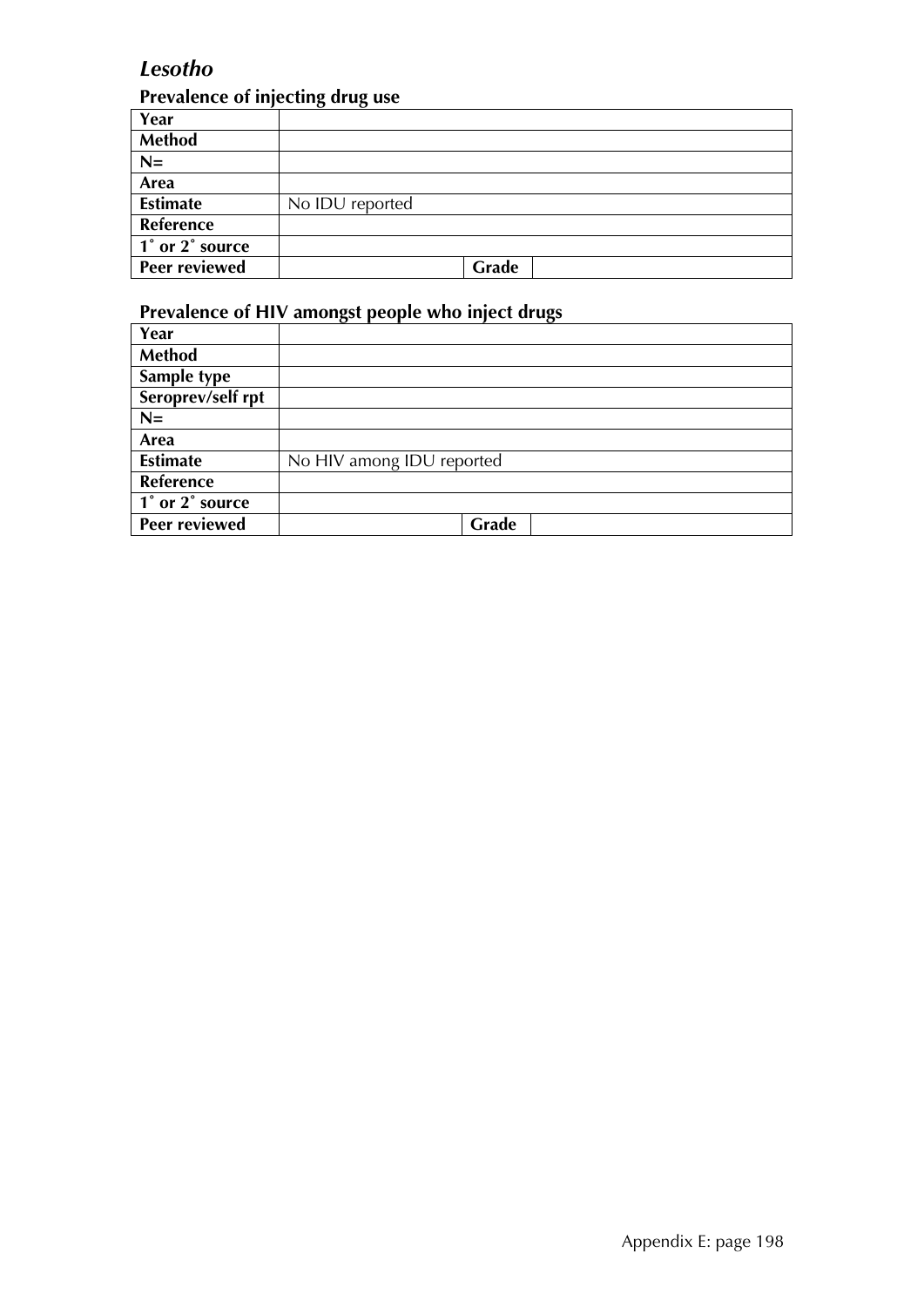## *Liberia*

## **Prevalence of injecting drug use**

| Year                 |                 |
|----------------------|-----------------|
| Method               |                 |
| $N=$                 |                 |
| Area                 |                 |
| <b>Estimate</b>      | No IDU reported |
| Reference            |                 |
| 1° or 2° source      |                 |
| <b>Peer reviewed</b> | Grade           |

| Year                                         |                           |
|----------------------------------------------|---------------------------|
| Method                                       |                           |
| Sample type                                  |                           |
| Seroprev/self rpt                            |                           |
| $N =$                                        |                           |
| Area                                         |                           |
| <b>Estimate</b>                              | No HIV among IDU reported |
| <b>Reference</b>                             |                           |
| $\overline{1}^{\circ}$ or $2^{\circ}$ source |                           |
| Peer reviewed                                | Grade                     |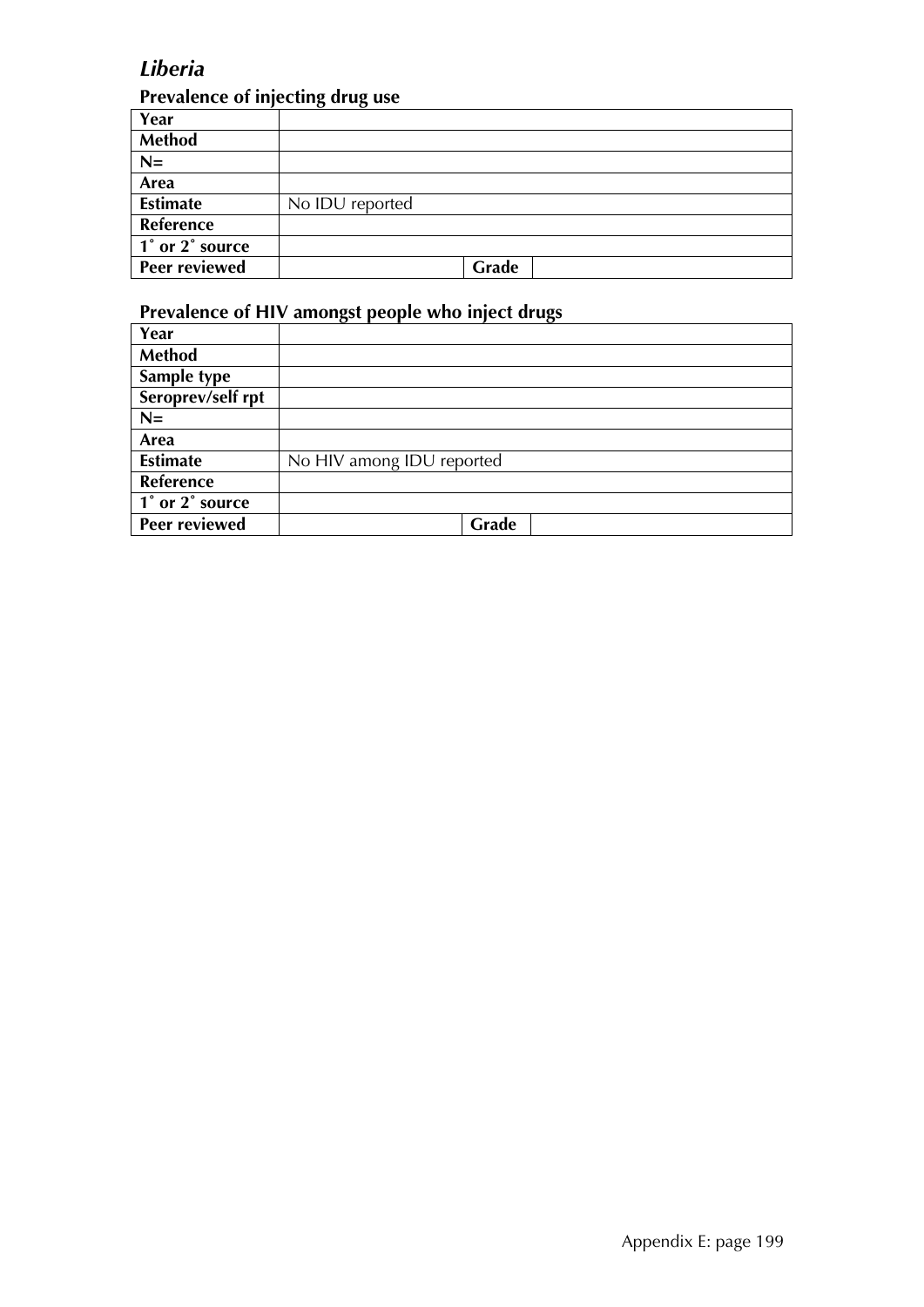# *Madagascar*

#### **Prevalence of injecting drug use**

| Year                 |                 |
|----------------------|-----------------|
| Method               |                 |
| $N=$                 |                 |
| Area                 |                 |
| <b>Estimate</b>      | No IDU reported |
| Reference            |                 |
| 1° or 2° source      |                 |
| <b>Peer reviewed</b> | Grade           |

| Year              |                           |
|-------------------|---------------------------|
| Method            |                           |
| Sample type       |                           |
| Seroprev/self rpt |                           |
| $N=$              |                           |
| Area              |                           |
| <b>Estimate</b>   | No HIV among IDU reported |
| Reference         |                           |
| 1° or 2° source   |                           |
| Peer reviewed     | Grade                     |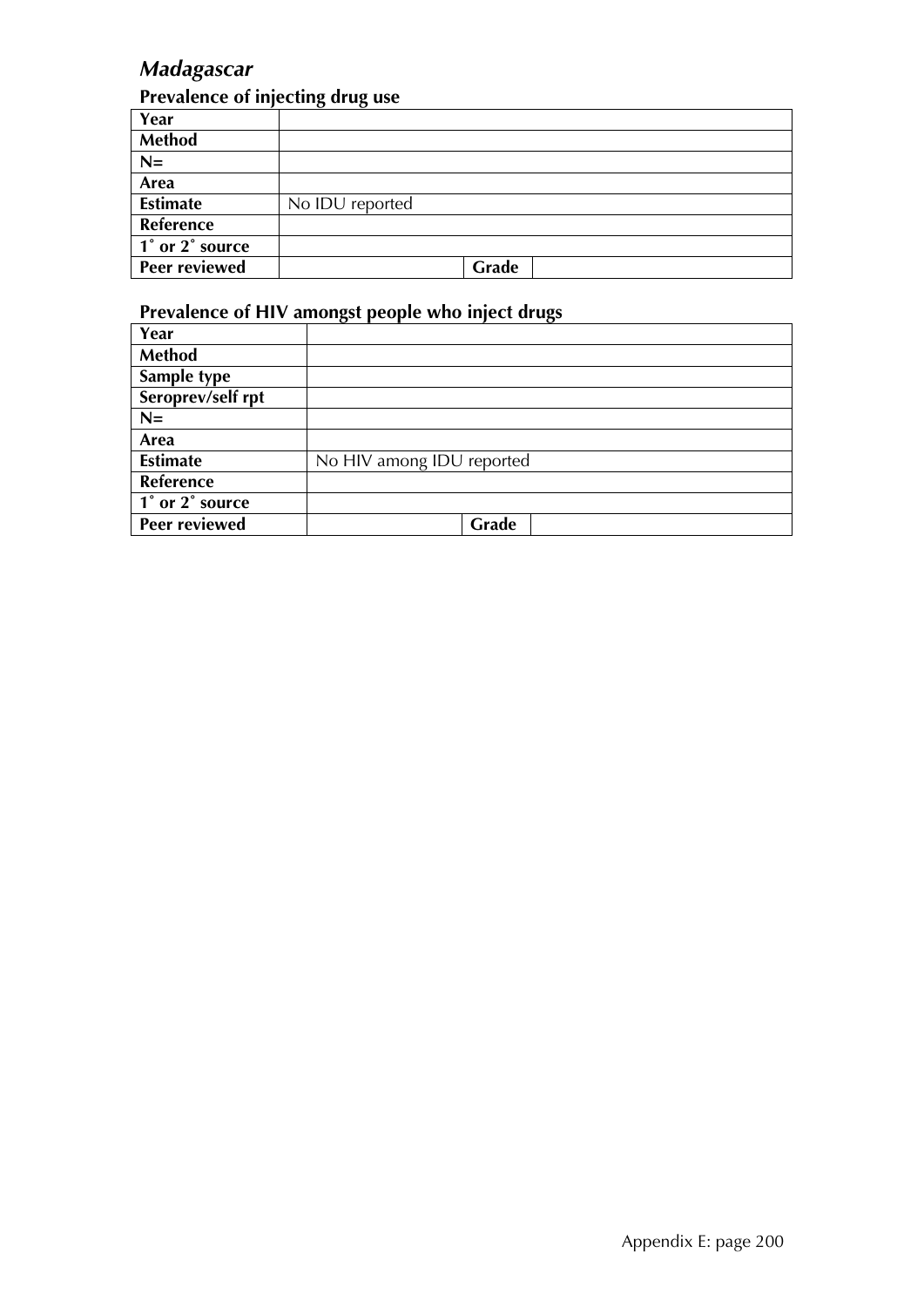## *Malawi*

## **Prevalence of injecting drug use**

| Year                 | 2004                                                      |       |                          |  |
|----------------------|-----------------------------------------------------------|-------|--------------------------|--|
| <b>Method</b>        |                                                           |       |                          |  |
| $N=$                 | 1,185 Drug users                                          |       |                          |  |
| Area                 | National                                                  |       |                          |  |
| <b>Estimate</b>      | IDU reported to occur - extent not known                  |       |                          |  |
|                      | (2.2% (26/1,185) of drug users were injecting drug users) |       |                          |  |
| Reference            | (Bisika, Konyani et al. 2004)                             |       |                          |  |
| 1° or 2° source      | Primary                                                   |       |                          |  |
| <b>Peer reviewed</b> | non peer reviewed                                         | Grade | $\overline{\phantom{0}}$ |  |

| Year                                         |                             |       |  |
|----------------------------------------------|-----------------------------|-------|--|
| <b>Method</b>                                |                             |       |  |
| Sample type                                  |                             |       |  |
| Seroprev/self rpt                            |                             |       |  |
| $N=$                                         |                             |       |  |
| Area                                         |                             |       |  |
| <b>Estimate</b>                              | No reports of HIV among IDU |       |  |
| <b>Reference</b>                             |                             |       |  |
| $\overline{1}^{\circ}$ or $2^{\circ}$ source |                             |       |  |
| Peer reviewed                                |                             | Grade |  |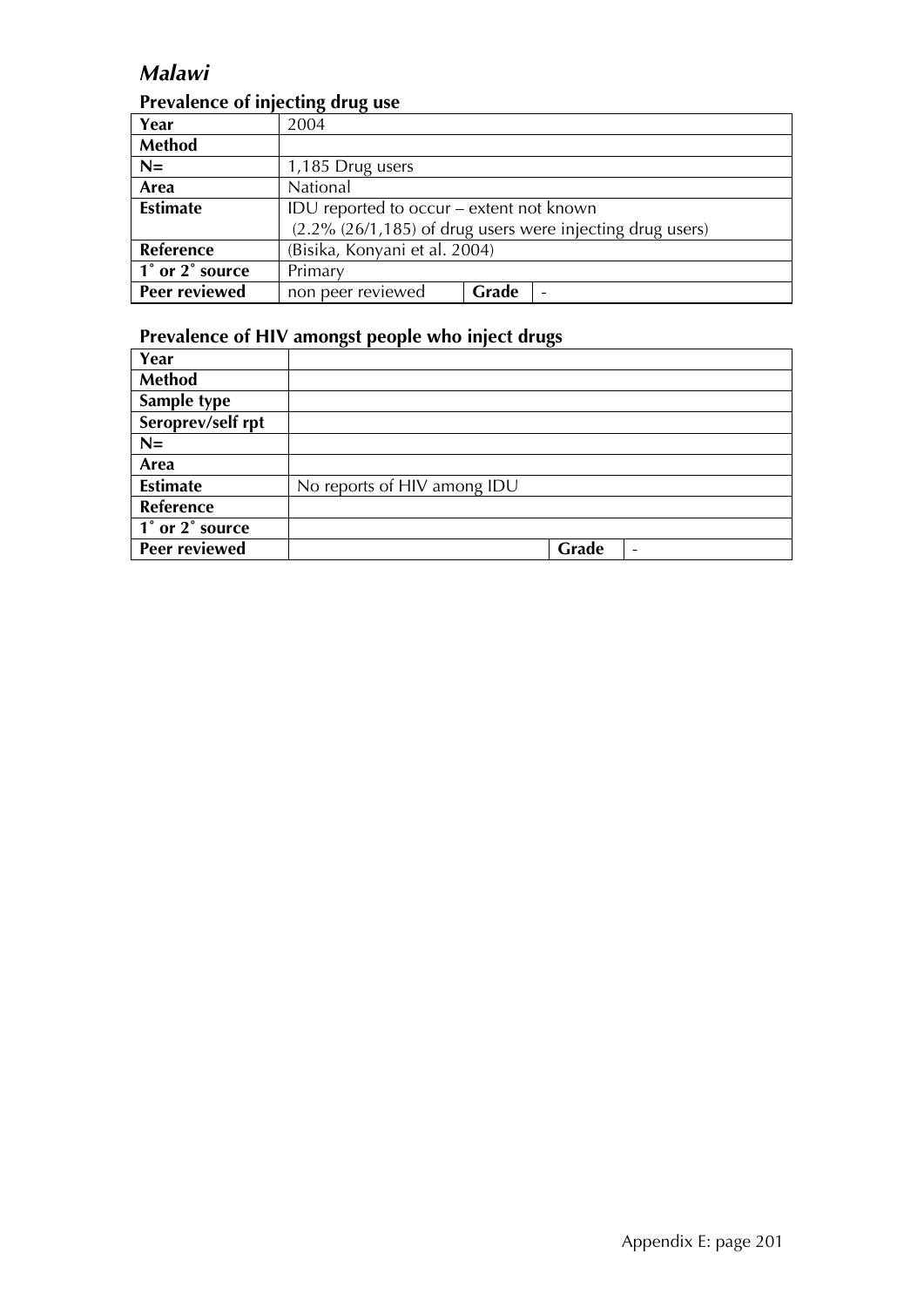## *Mali*

## **Prevalence of injecting drug use**

| Year                 |                 |
|----------------------|-----------------|
| Method               |                 |
| $N=$                 |                 |
| Area                 |                 |
| <b>Estimate</b>      | No IDU reported |
| Reference            |                 |
| 1° or 2° source      |                 |
| <b>Peer reviewed</b> | Grade<br>-      |

| Year                                         |                                   |
|----------------------------------------------|-----------------------------------|
| Method                                       |                                   |
| Sample type                                  |                                   |
| Seroprev/self rpt                            |                                   |
| $N =$                                        |                                   |
| Area                                         |                                   |
| <b>Estimate</b>                              | No HIV among IDU reported         |
| <b>Reference</b>                             |                                   |
| $\overline{1}^{\circ}$ or $2^{\circ}$ source |                                   |
| Peer reviewed                                | Grade<br>$\overline{\phantom{a}}$ |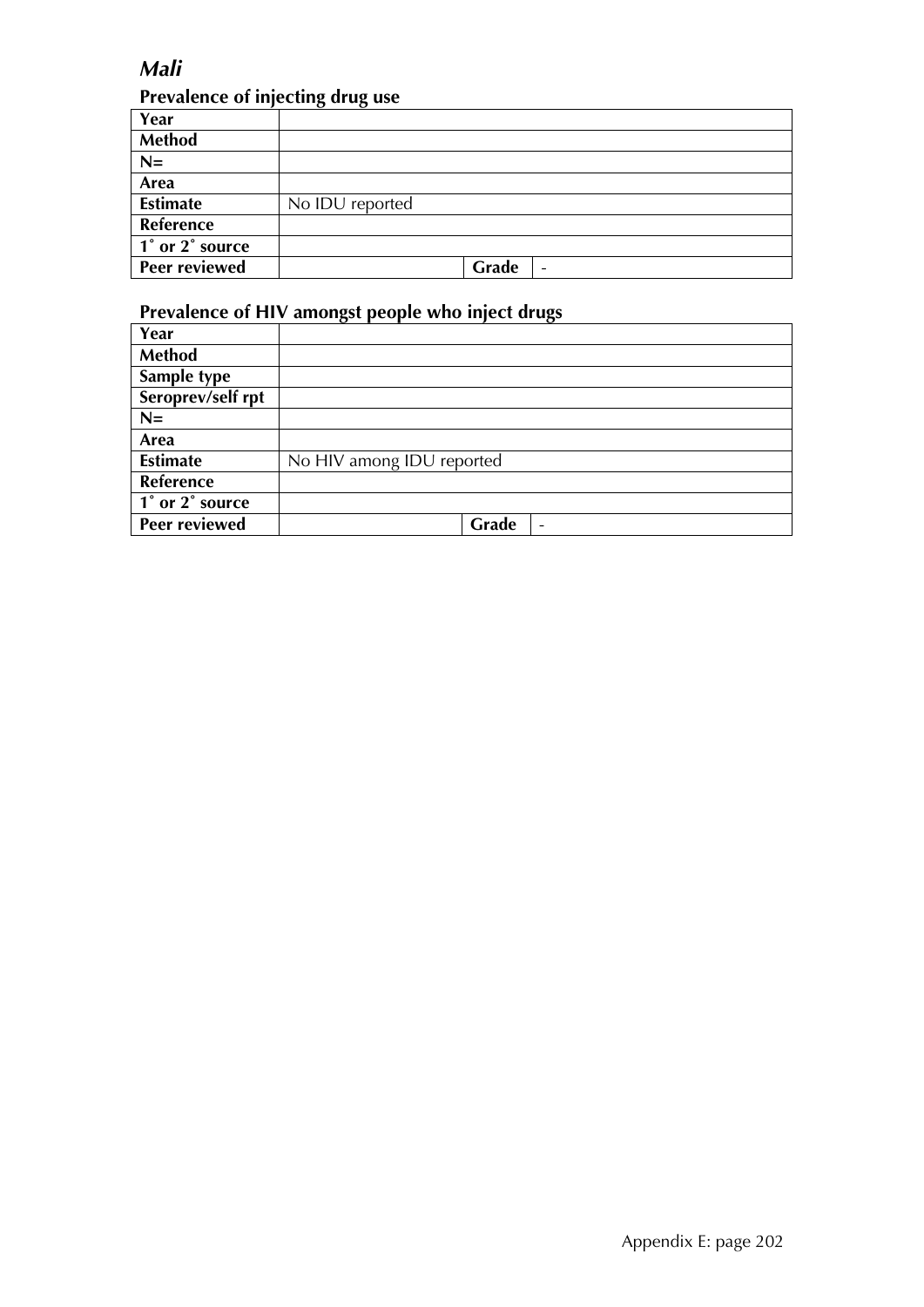# *Mauritania*

## **Prevalence of injecting drug use**

| Year            |                 |       |  |
|-----------------|-----------------|-------|--|
| <b>Method</b>   |                 |       |  |
| $N=$            |                 |       |  |
| Area            |                 |       |  |
| <b>Estimate</b> | No IDU reported |       |  |
| Reference       |                 |       |  |
| 1° or 2° source |                 |       |  |
| Peer reviewed   |                 | Grade |  |

| Year                                                       |                           |
|------------------------------------------------------------|---------------------------|
| <b>Method</b>                                              |                           |
| Sample type                                                |                           |
| Seroprev/self rpt                                          |                           |
| $N=$                                                       |                           |
| Area                                                       |                           |
| <b>Estimate</b>                                            | No HIV among IDU reported |
| Reference                                                  |                           |
| $\overline{1^{\degree}$ or $\overline{2^{\degree}}$ source |                           |
| <b>Peer reviewed</b>                                       | Grade                     |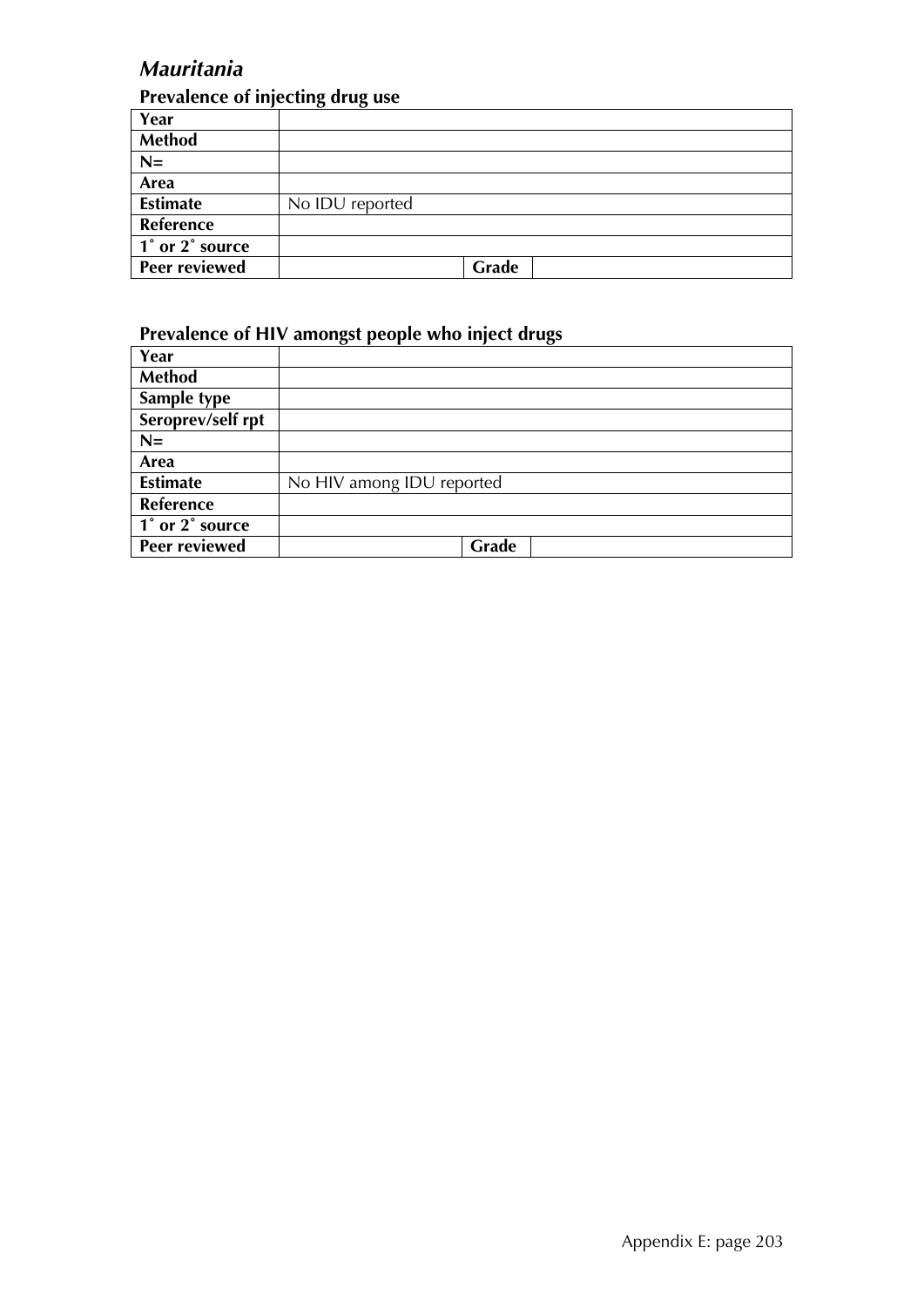## *Mauritius*

## **Prevalence of injecting drug use**

Low:

| Year                                         | 2004                                                                |       |  |  |  |
|----------------------------------------------|---------------------------------------------------------------------|-------|--|--|--|
| <b>Method</b>                                | Rapid Situation Assessment- Indirect: Consensus and indirect        |       |  |  |  |
|                                              | multiplier methods                                                  |       |  |  |  |
| $N=$                                         |                                                                     |       |  |  |  |
| Area                                         | National/ multi-population study (prison, treatment centres, street |       |  |  |  |
|                                              | IDUs)                                                               |       |  |  |  |
| <b>Estimate</b>                              | 17,000 IDU                                                          |       |  |  |  |
| Reference                                    | (Sulliman, Ameerberg et al. 2004)                                   |       |  |  |  |
|                                              | (Abdool, Sulliman et al. 2006)                                      |       |  |  |  |
| $\overline{1}^{\circ}$ or $2^{\circ}$ source | Primary                                                             |       |  |  |  |
| Peer reviewed                                | Yes                                                                 | Grade |  |  |  |

#### **Calculations:**

Prevalence (15-64years) = 17,000/ 846,000 = 2.009%

#### High:

| .                    |                                                                     |       |   |  |  |
|----------------------|---------------------------------------------------------------------|-------|---|--|--|
| Year                 | 2004                                                                |       |   |  |  |
| Method               | Rapid Situation Assessment- Indirect: Consensus and indirect        |       |   |  |  |
|                      | multiplier methods                                                  |       |   |  |  |
| $N=$                 | <b>NA</b>                                                           |       |   |  |  |
| Area                 | National/ multi-population study (prison, treatment centres, street |       |   |  |  |
|                      | IDUs)                                                               |       |   |  |  |
| <b>Estimate</b>      | 18,000 IDU                                                          |       |   |  |  |
| Reference            | (Sulliman, Ameerberg et al. 2004)                                   |       |   |  |  |
|                      | (Abdool, Sulliman et al. 2006)                                      |       |   |  |  |
| 1° or 2° source      | Primary                                                             |       |   |  |  |
| <b>Peer reviewed</b> | Yes                                                                 | Grade | A |  |  |
| $C = 1$ and $C = 1$  |                                                                     |       |   |  |  |

#### **Calculations:**

Prevalence (15-64years) = 18,000/ 846,000 = 2.1277%

| Year              | 2004                                      |       |  |
|-------------------|-------------------------------------------|-------|--|
| <b>Method</b>     | Registry                                  |       |  |
| Sample type       |                                           |       |  |
| Seroprev/self rpt | seroprevalence                            |       |  |
| $N=$              |                                           |       |  |
| Area              |                                           |       |  |
| <b>Estimate</b>   | HIV among IDU reported - extent not known |       |  |
| Reference         | (Abdool, Sulliman et al. 2006)            |       |  |
|                   | (Sulliman, Ameerberg et al. 2004)         |       |  |
| 1° or 2° source   | secondary                                 |       |  |
| Peer reviewed     | non peer reviewed                         | Grade |  |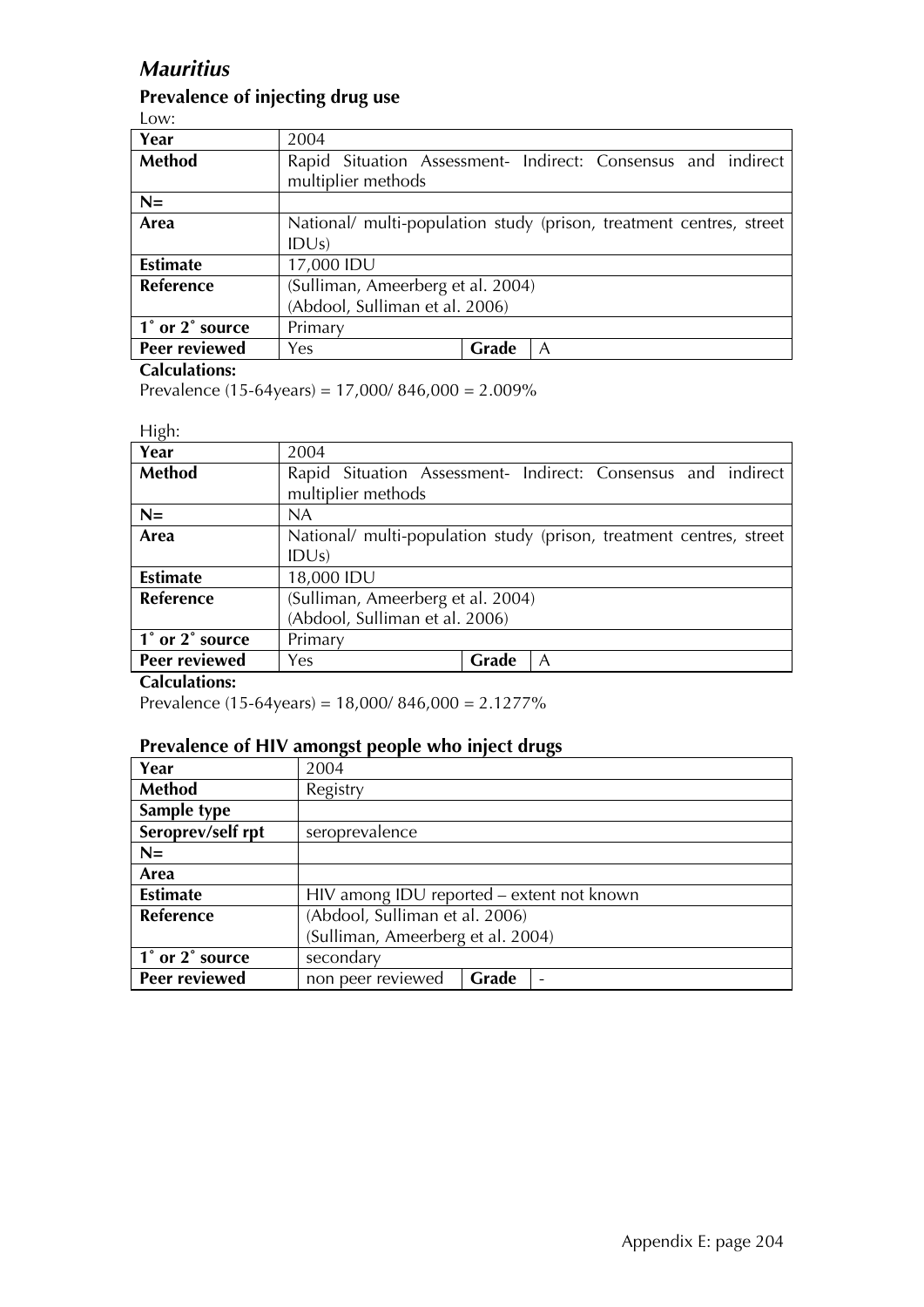# *Mozambique*

## **Prevalence of injecting drug use**

|                         | $\sqrt{ }$<br>$\sim$ $\sim$ |       |   |
|-------------------------|-----------------------------|-------|---|
| Year                    |                             |       |   |
| Method                  |                             |       |   |
| $N=$                    |                             |       |   |
| Area                    |                             |       |   |
| <b>Estimate</b>         | No IDU reported             |       |   |
| Reference               |                             |       |   |
| $\vert$ 1° or 2° source |                             |       |   |
| <b>Peer reviewed</b>    |                             | Grade | - |

| Year                 |                                   |
|----------------------|-----------------------------------|
| Method               |                                   |
| Sample type          |                                   |
| Seroprev/self rpt    |                                   |
| $N =$                |                                   |
| Area                 |                                   |
| <b>Estimate</b>      | No HIV among IDU reported         |
| <b>Reference</b>     |                                   |
| 1° or 2° source      |                                   |
| <b>Peer reviewed</b> | Grade<br>$\overline{\phantom{a}}$ |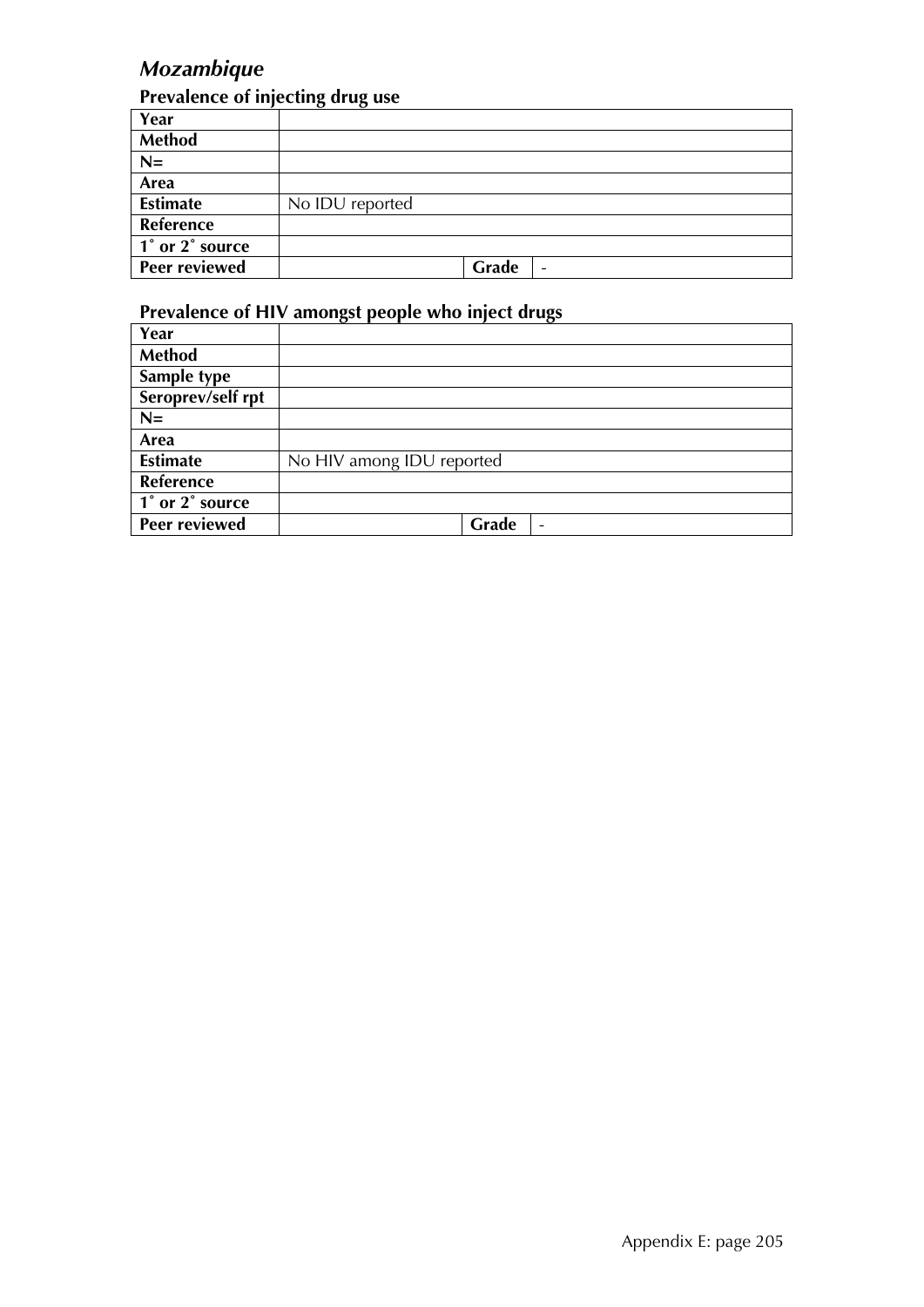# *Namibia*

## **Prevalence of injecting drug use**

| Year                 |                 |
|----------------------|-----------------|
| Method               |                 |
| $N=$                 |                 |
| Area                 |                 |
| <b>Estimate</b>      | No IDU reported |
| Reference            |                 |
| 1° or 2° source      |                 |
| <b>Peer reviewed</b> | Grade           |

| Year                                         |                           |
|----------------------------------------------|---------------------------|
| Method                                       |                           |
| Sample type                                  |                           |
| Seroprev/self rpt                            |                           |
| $N =$                                        |                           |
| Area                                         |                           |
| <b>Estimate</b>                              | No HIV among IDU reported |
| <b>Reference</b>                             |                           |
| $\overline{1}^{\circ}$ or $2^{\circ}$ source |                           |
| Peer reviewed                                | Grade                     |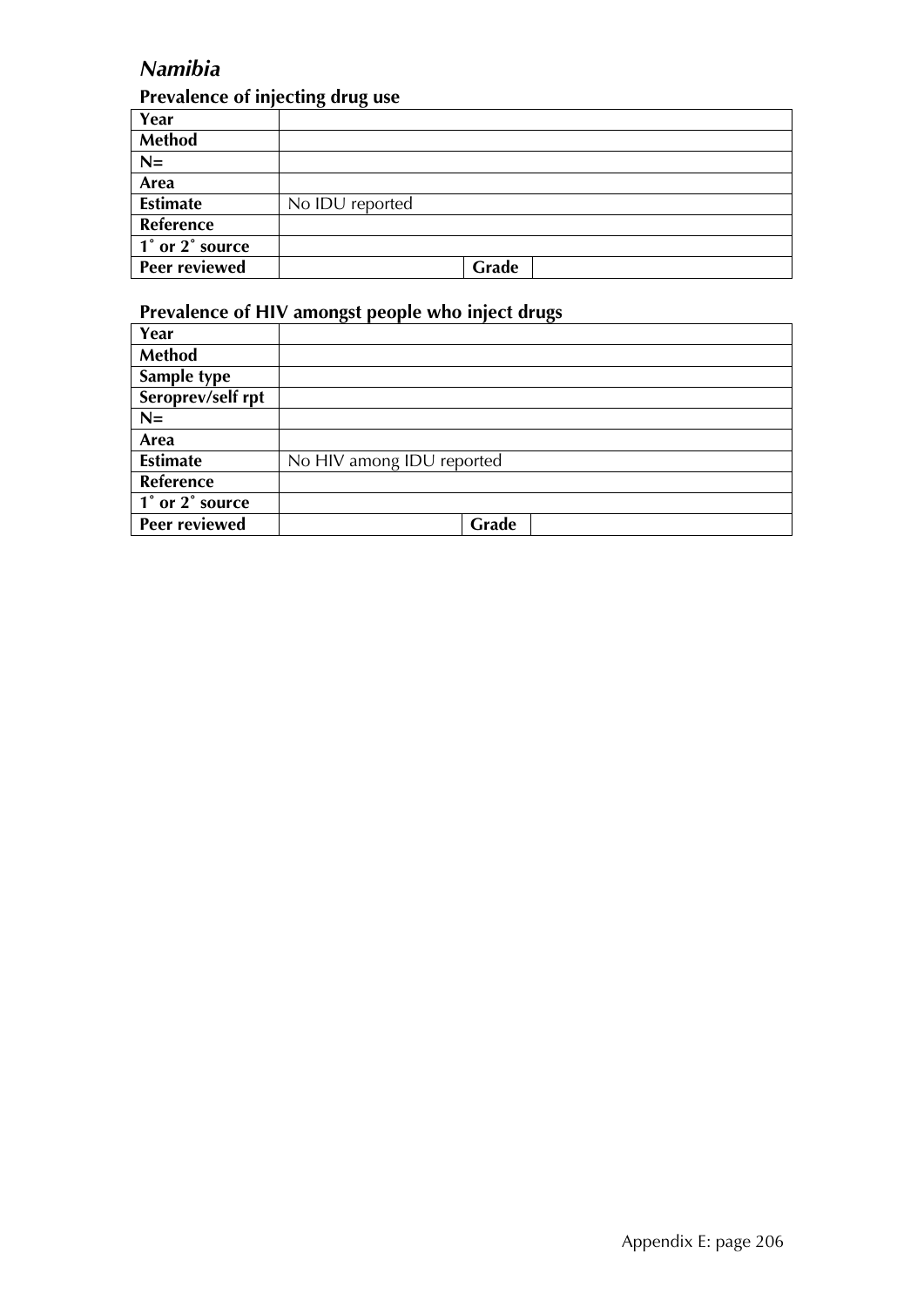# *Niger*

#### **Prevalence of injecting drug use**

| Year                 |                 |
|----------------------|-----------------|
| Method               |                 |
| $N=$                 |                 |
| Area                 |                 |
| <b>Estimate</b>      | No IDU reported |
| Reference            |                 |
| 1° or 2° source      |                 |
| <b>Peer reviewed</b> | Grade           |

| Year                                         |                           |
|----------------------------------------------|---------------------------|
| Method                                       |                           |
| Sample type                                  |                           |
| Seroprev/self rpt                            |                           |
| $N =$                                        |                           |
| Area                                         |                           |
| <b>Estimate</b>                              | No HIV among IDU reported |
| <b>Reference</b>                             |                           |
| $\overline{1}^{\circ}$ or $2^{\circ}$ source |                           |
| Peer reviewed                                | Grade                     |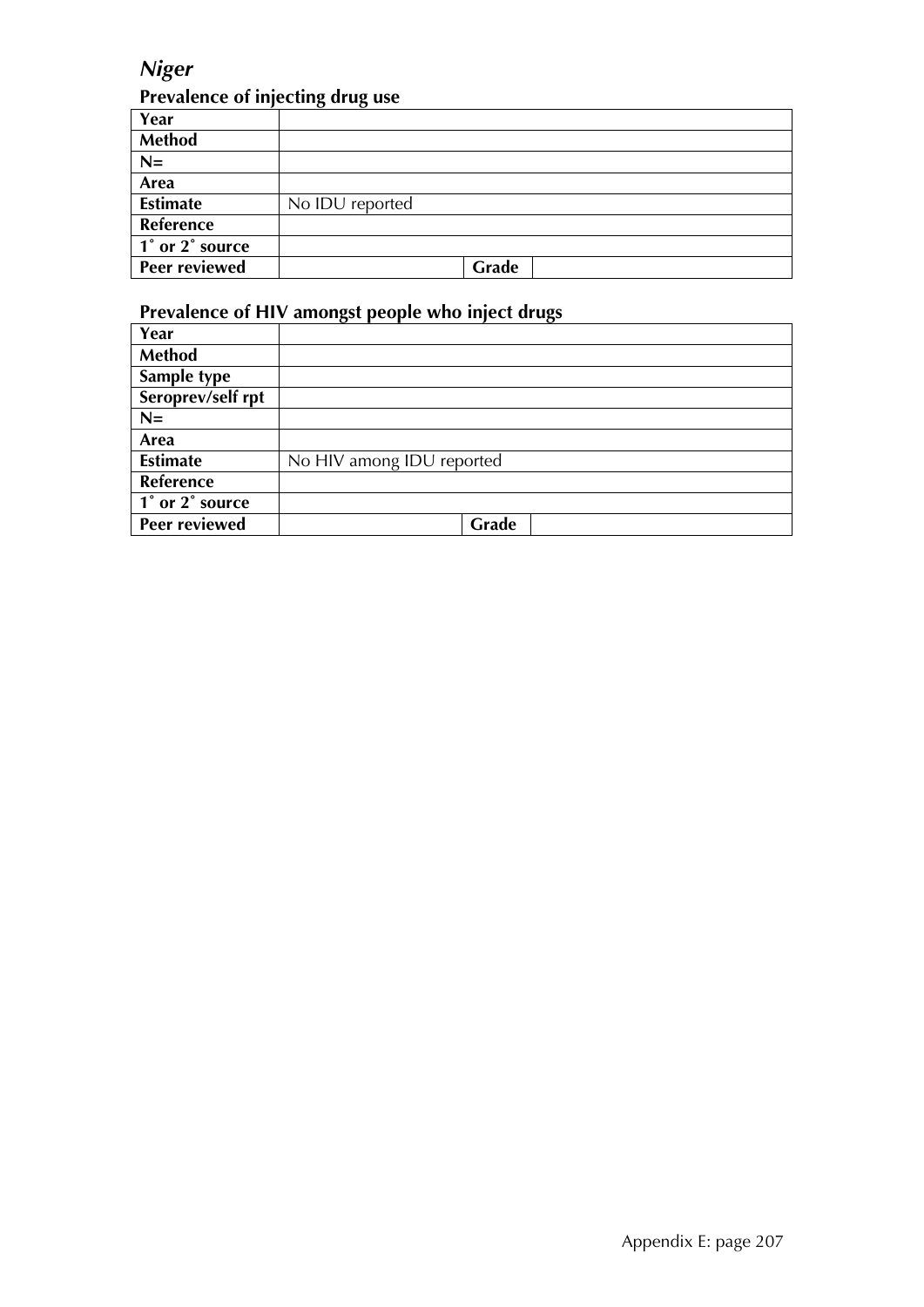## *Nigeria*

#### **Prevalence of injecting drug use**

| Year                 | 2006                                     |
|----------------------|------------------------------------------|
| <b>Method</b>        |                                          |
| $N=$                 |                                          |
| Area                 |                                          |
| <b>Estimate</b>      | IDU reported to occur – extent not known |
| <b>Reference</b>     | (Adelekan and Lawal 2006)                |
|                      | (Lawal 2006)                             |
| 1° or 2° source      |                                          |
| <b>Peer reviewed</b> | Grade<br>$\overline{\phantom{a}}$        |

#### **Prevalence of HIV amongst people who inject drugs**

| Low:                 |                                                               |  |  |
|----------------------|---------------------------------------------------------------|--|--|
| Year                 | 2003                                                          |  |  |
| <b>Method</b>        | Rapid Assessment and Response                                 |  |  |
| Sample type          | Single population- Snowball sampling of community IDU         |  |  |
| Seroprev/self rpt    | Seroprevalence                                                |  |  |
| $N =$                | 11                                                            |  |  |
| Area                 | Multi city study (Kano and Port Harcourt)                     |  |  |
| <b>Estimate</b>      | 0% of those having 'ever injected'                            |  |  |
| Reference            | (Adelekan and Lawal 2006)                                     |  |  |
| 1° or 2° source      | Secondary                                                     |  |  |
| <b>Peer reviewed</b> | non peer reviewed<br>Grade<br>B                               |  |  |
| High:                |                                                               |  |  |
| Year                 | 2000                                                          |  |  |
| <b>Method</b>        | Rapid Assessment and Response                                 |  |  |
| Sample type          | Single population- Snowball sampling of community IDU         |  |  |
| Seroprev/self rpt    | Seroprevalence                                                |  |  |
| $N =$                | 79                                                            |  |  |
| Area                 | Single city-Lagos                                             |  |  |
| <b>Estimate</b>      | 8.9% (7/79) 'ever injected',                                  |  |  |
|                      | 11% (6/54) 'current injectors' [use as high]                  |  |  |
| <b>Reference</b>     | (Adelekan and Lawal 2006)                                     |  |  |
| 1° or 2° source      | Secondary                                                     |  |  |
| <b>Peer reviewed</b> | non peer reviewed<br>Grade<br>B                               |  |  |
| Within range:        |                                                               |  |  |
| Year                 | 2005                                                          |  |  |
| <b>Method</b>        | Seroprevalence study as part of Rapid Assessment and Response |  |  |
| Sample type          | Single population- Snowball sampling of community IDU – all   |  |  |
| Seroprev/self rpt    | Seroprevalence                                                |  |  |
| $N =$                | <b>127 IDU</b>                                                |  |  |
| Area                 | 5 city study (Benin, Calabar, Ibadan, Kaduna, Maiduguri)      |  |  |
| <b>Estimate</b>      | 7.9% (10/127) of those ever injected drugs                    |  |  |
| Reference            | (Lawal 2006)                                                  |  |  |
| 1° or 2° source      | Primary                                                       |  |  |
| <b>Peer reviewed</b> | Grade<br>B<br>non peer reviewed                               |  |  |

NB: Because these three studies were each from 3 different geographic areas they were all considered and the range was reported.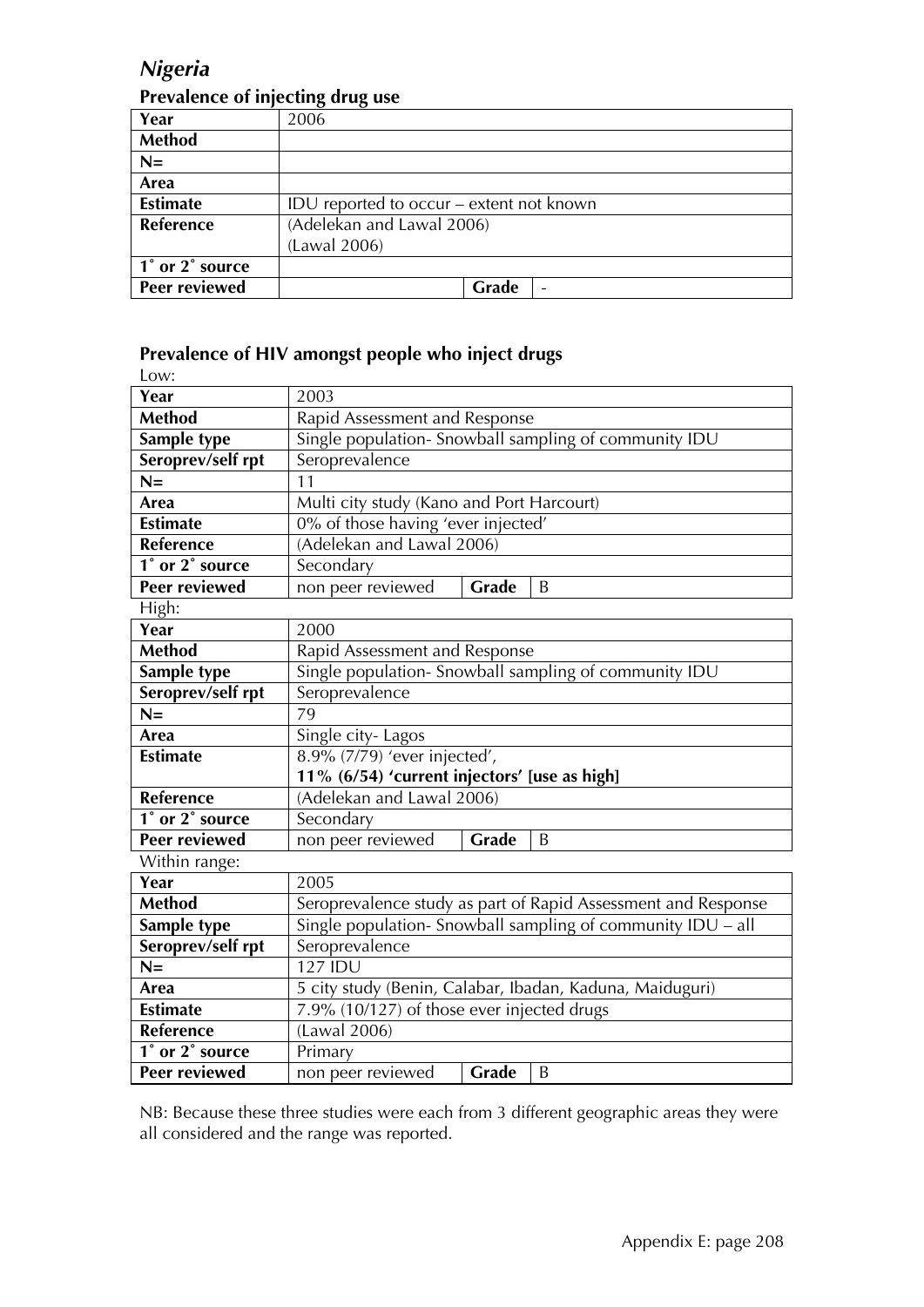# *Republic of the Congo*

## **Prevalence of injecting drug use**

| Year                 |                                   |
|----------------------|-----------------------------------|
| <b>Method</b>        |                                   |
| $N=$                 |                                   |
| Area                 |                                   |
| <b>Estimate</b>      | No IDU reported                   |
| Reference            |                                   |
| 1° or 2° source      |                                   |
| <b>Peer reviewed</b> | Grade<br>$\overline{\phantom{a}}$ |

| Year                 |                                   |
|----------------------|-----------------------------------|
| Method               |                                   |
| Sample type          |                                   |
| Seroprev/self rpt    |                                   |
| $N =$                |                                   |
| Area                 |                                   |
| <b>Estimate</b>      | No HIV among IDU reported         |
| <b>Reference</b>     |                                   |
| 1° or 2° source      |                                   |
| <b>Peer reviewed</b> | Grade<br>$\overline{\phantom{a}}$ |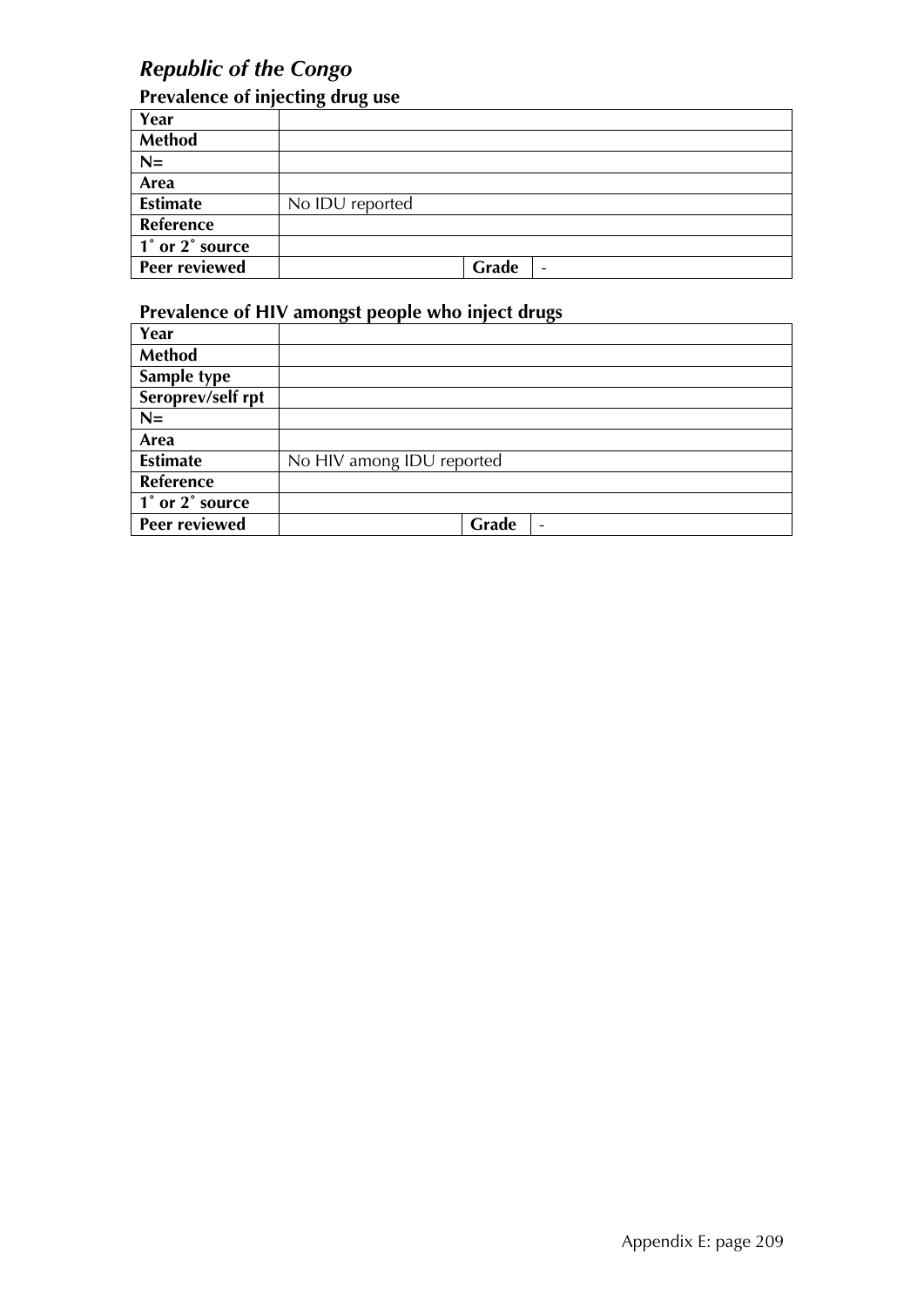# *Rwanda*

## **Prevalence of injecting drug use**

| Year                 |                 |
|----------------------|-----------------|
| Method               |                 |
| $N=$                 |                 |
| Area                 |                 |
| <b>Estimate</b>      | No IDU reported |
| Reference            |                 |
| 1° or 2° source      |                 |
| <b>Peer reviewed</b> | Grade<br>-      |

| Year                                         |                                   |
|----------------------------------------------|-----------------------------------|
| Method                                       |                                   |
| Sample type                                  |                                   |
| Seroprev/self rpt                            |                                   |
| $N =$                                        |                                   |
| Area                                         |                                   |
| <b>Estimate</b>                              | No HIV among IDU reported         |
| Reference                                    |                                   |
| $\overline{1}^{\circ}$ or $2^{\circ}$ source |                                   |
| Peer reviewed                                | Grade<br>$\overline{\phantom{a}}$ |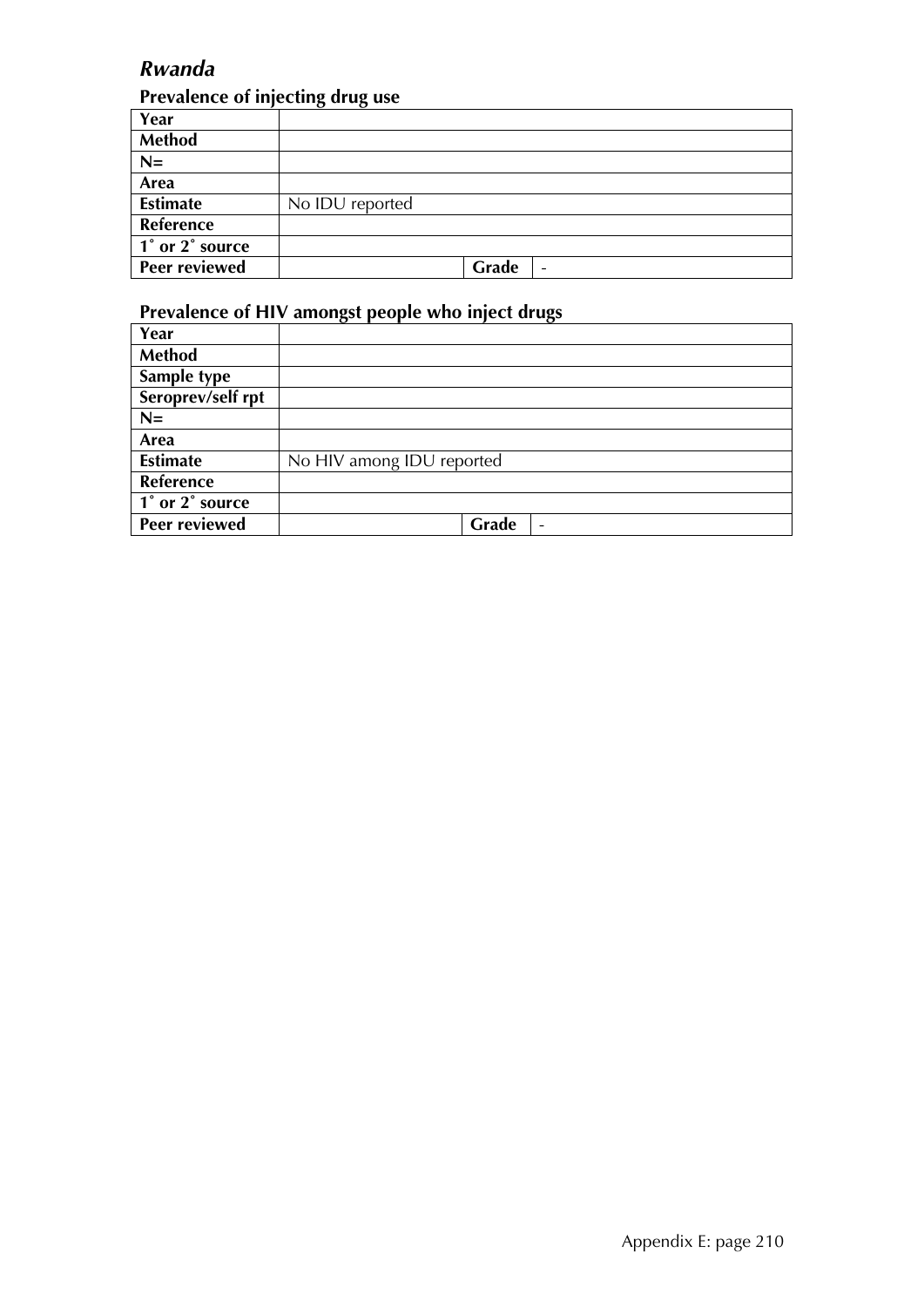# *Sao Tome and Principe*

## **Prevalence of injecting drug use**

|                 | . .<br>. .                        |
|-----------------|-----------------------------------|
| Year            |                                   |
| <b>Method</b>   |                                   |
| $N=$            |                                   |
| Area            |                                   |
| <b>Estimate</b> | No IDU reported                   |
| Reference       |                                   |
| 1° or 2° source |                                   |
| Peer reviewed   | Grade<br>$\overline{\phantom{a}}$ |

| Year                                                       |                                   |
|------------------------------------------------------------|-----------------------------------|
| <b>Method</b>                                              |                                   |
| Sample type                                                |                                   |
| Seroprev/self rpt                                          |                                   |
| $N=$                                                       |                                   |
| Area                                                       |                                   |
| <b>Estimate</b>                                            | No HIV among IDU reported         |
| Reference                                                  |                                   |
| $\overline{1^{\degree}$ or $\overline{2^{\degree}}$ source |                                   |
| <b>Peer reviewed</b>                                       | Grade<br>$\overline{\phantom{0}}$ |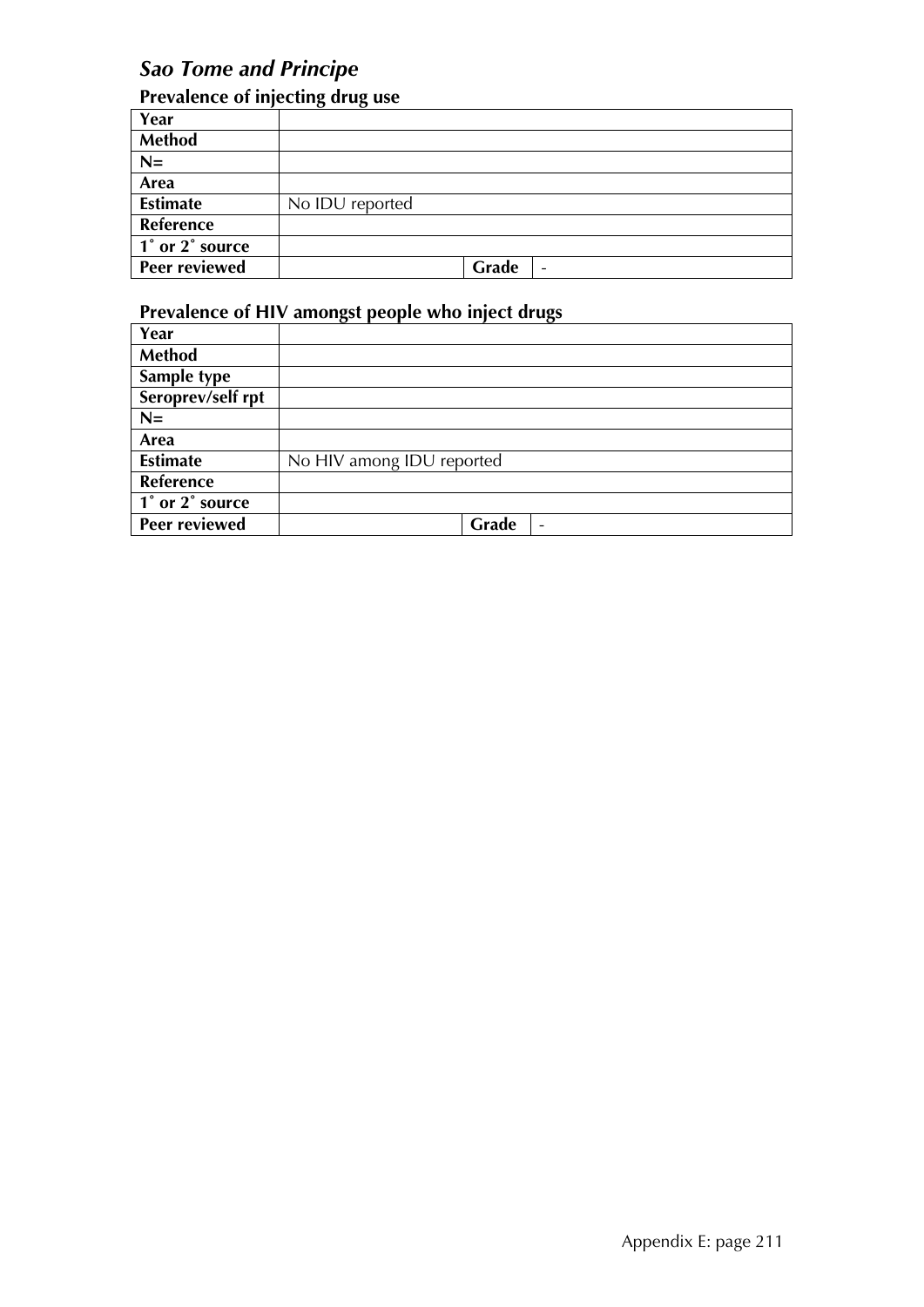# *Senegal*

### **Prevalence of injecting drug use**

|                 | $\overline{\phantom{a}}$                 |       |  |
|-----------------|------------------------------------------|-------|--|
| Year            | 1998                                     |       |  |
| <b>Method</b>   |                                          |       |  |
| $N=$            |                                          |       |  |
| Area            |                                          |       |  |
| <b>Estimate</b> | IDU reported to occur – extent not known |       |  |
| Reference       | (Ball, Rana et al. 1998)                 |       |  |
| 1° or 2° source |                                          |       |  |
| Peer reviewed   | ves                                      | Grade |  |

| Year                 |                                   |
|----------------------|-----------------------------------|
| Method               |                                   |
| Sample type          |                                   |
| Seroprev/self rpt    |                                   |
| $N=$                 |                                   |
| Area                 |                                   |
| <b>Estimate</b>      | No HIV among IDU reported         |
| Reference            |                                   |
| 1° or 2° source      |                                   |
| <b>Peer reviewed</b> | Grade<br>$\overline{\phantom{a}}$ |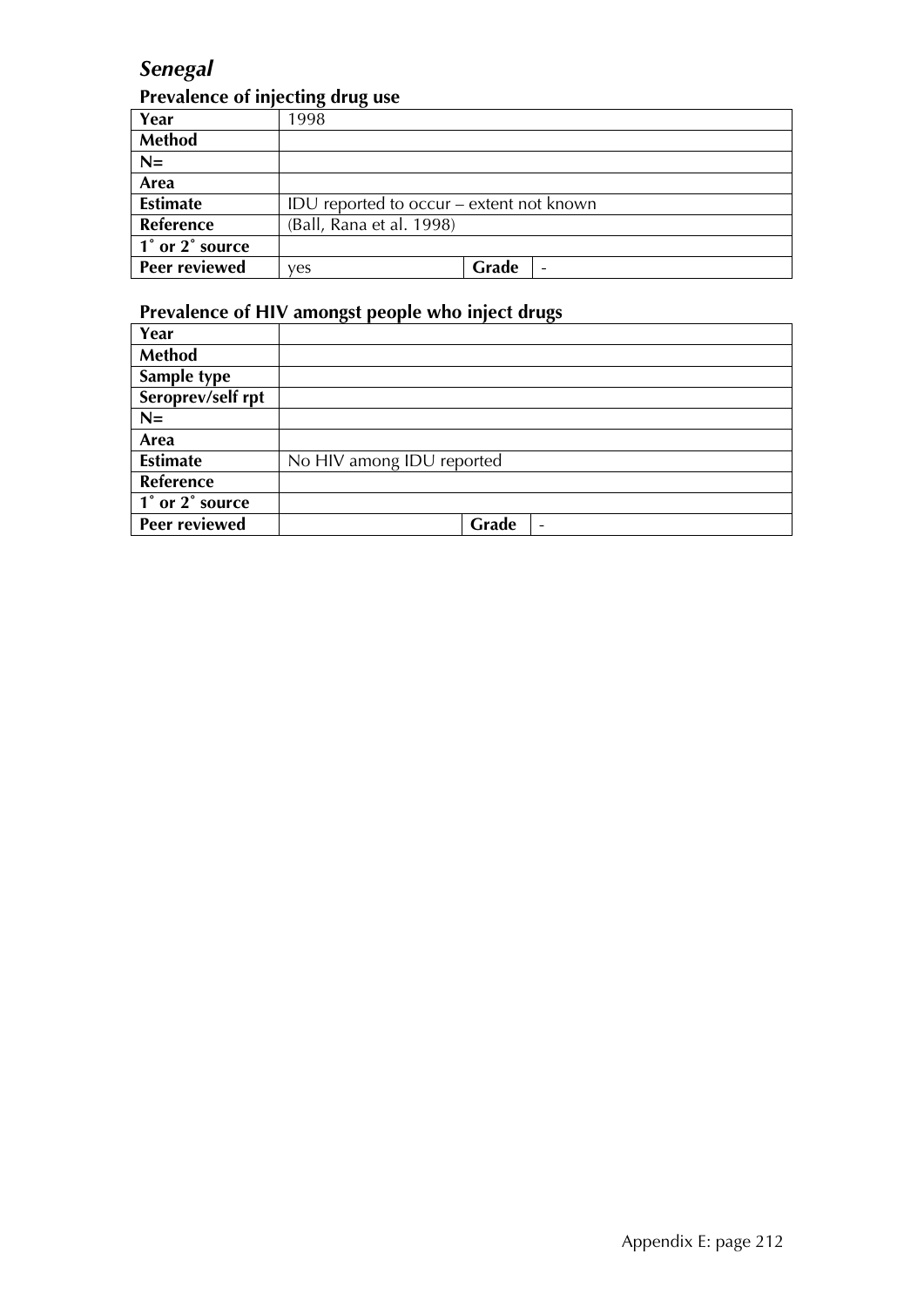# *Seychelles*

## **Prevalence of injecting drug use**

| Year                 |                 |
|----------------------|-----------------|
| Method               |                 |
| $N=$                 |                 |
| Area                 |                 |
| <b>Estimate</b>      | No IDU reported |
| Reference            |                 |
| 1° or 2° source      |                 |
| <b>Peer reviewed</b> | Grade<br>-      |

| Year                                         |                                   |
|----------------------------------------------|-----------------------------------|
| <b>Method</b>                                |                                   |
| Sample type                                  |                                   |
| Seroprev/self rpt                            |                                   |
| $N =$                                        |                                   |
| Area                                         |                                   |
| <b>Estimate</b>                              | No HIV among IDU reported         |
| Reference                                    |                                   |
| $\overline{1}^{\circ}$ or $2^{\circ}$ source |                                   |
| Peer reviewed                                | Grade<br>$\overline{\phantom{a}}$ |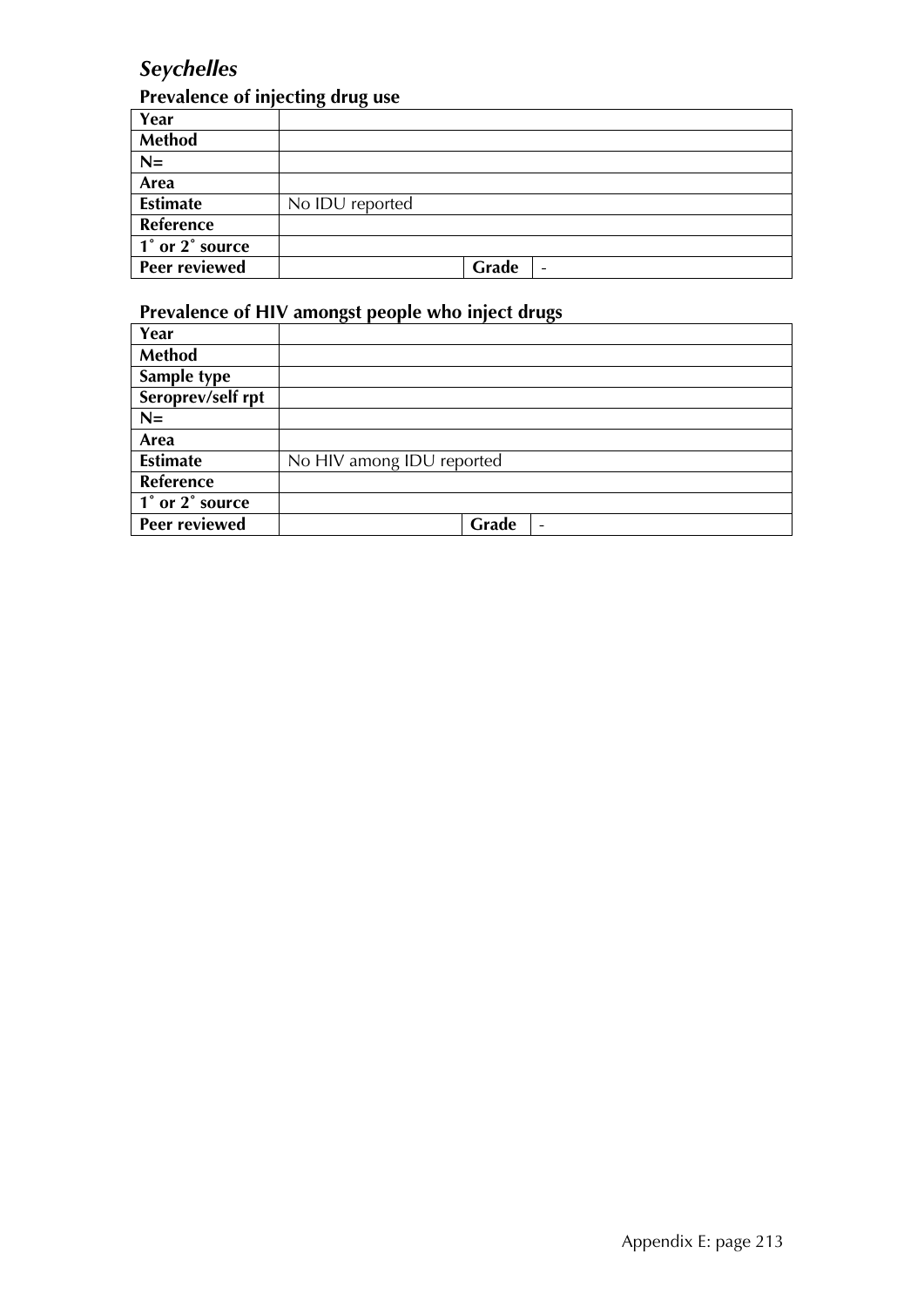## *Sierra Leone*

## **Prevalence of injecting drug use**

|                      | . .<br>. .                        |
|----------------------|-----------------------------------|
| Year                 |                                   |
| <b>Method</b>        |                                   |
| $N=$                 |                                   |
| Area                 |                                   |
| <b>Estimate</b>      | No IDU reported                   |
| Reference            |                                   |
| 1° or 2° source      |                                   |
| <b>Peer reviewed</b> | Grade<br>$\overline{\phantom{a}}$ |

| Year                                                       |                                   |
|------------------------------------------------------------|-----------------------------------|
| <b>Method</b>                                              |                                   |
| Sample type                                                |                                   |
| Seroprev/self rpt                                          |                                   |
| $N=$                                                       |                                   |
| Area                                                       |                                   |
| <b>Estimate</b>                                            | No HIV among IDU reported         |
| <b>Reference</b>                                           |                                   |
| $\overline{1^{\degree}$ or $\overline{2^{\degree}}$ source |                                   |
| <b>Peer reviewed</b>                                       | Grade<br>$\overline{\phantom{0}}$ |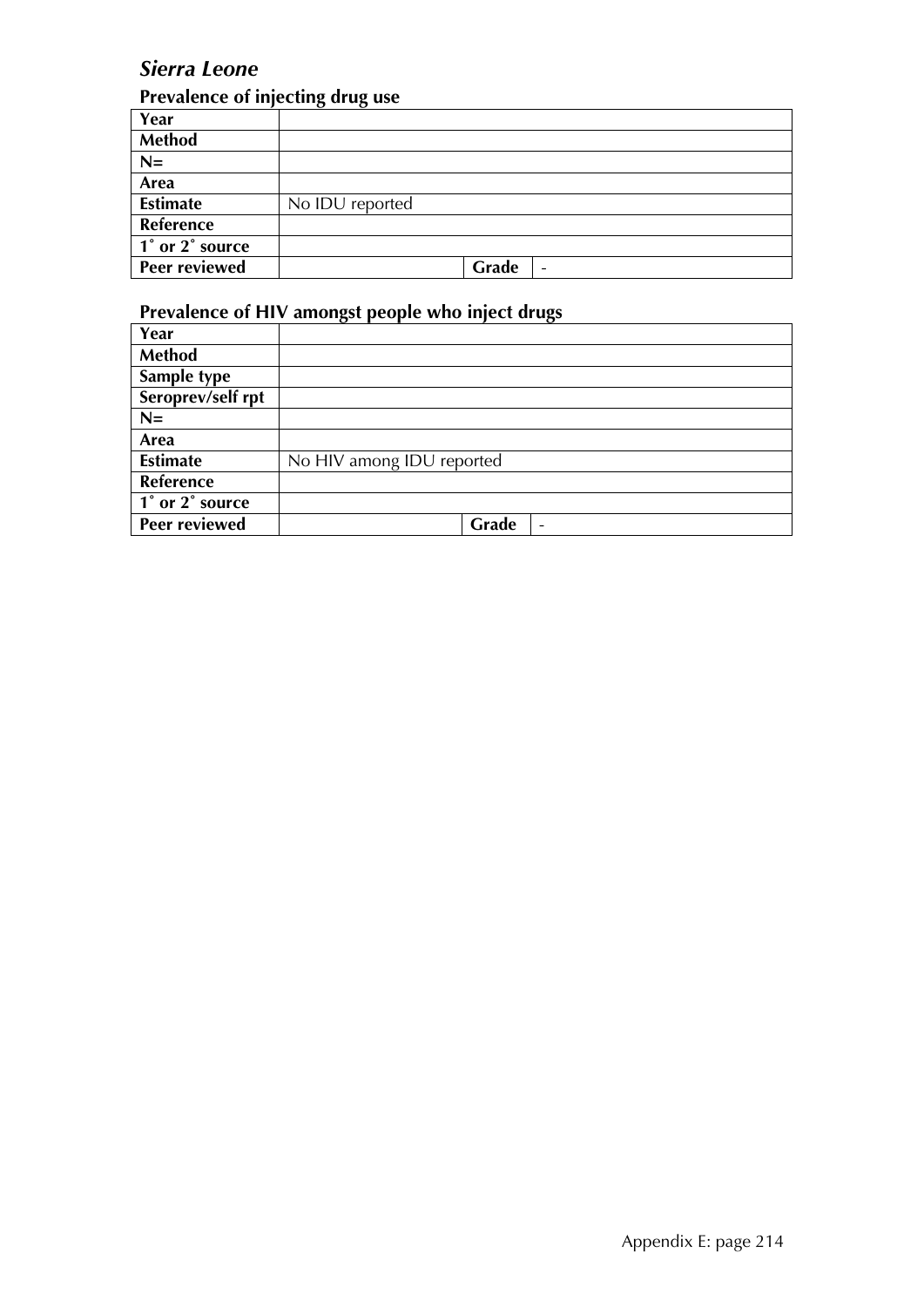# *Somalia*

## **Prevalence of injecting drug use**

| Year                 |                 |
|----------------------|-----------------|
| Method               |                 |
| $N=$                 |                 |
| Area                 |                 |
| <b>Estimate</b>      | No IDU reported |
| Reference            |                 |
| 1° or 2° source      |                 |
| <b>Peer reviewed</b> | Grade<br>-      |

| Year                                         |                           |
|----------------------------------------------|---------------------------|
| <b>Method</b>                                |                           |
| Sample type                                  |                           |
| Seroprev/self rpt                            |                           |
| $N =$                                        |                           |
| Area                                         |                           |
| <b>Estimate</b>                              | No HIV among IDU reported |
| Reference                                    |                           |
| $\overline{1}^{\circ}$ or $2^{\circ}$ source |                           |
| Peer reviewed                                | Grade                     |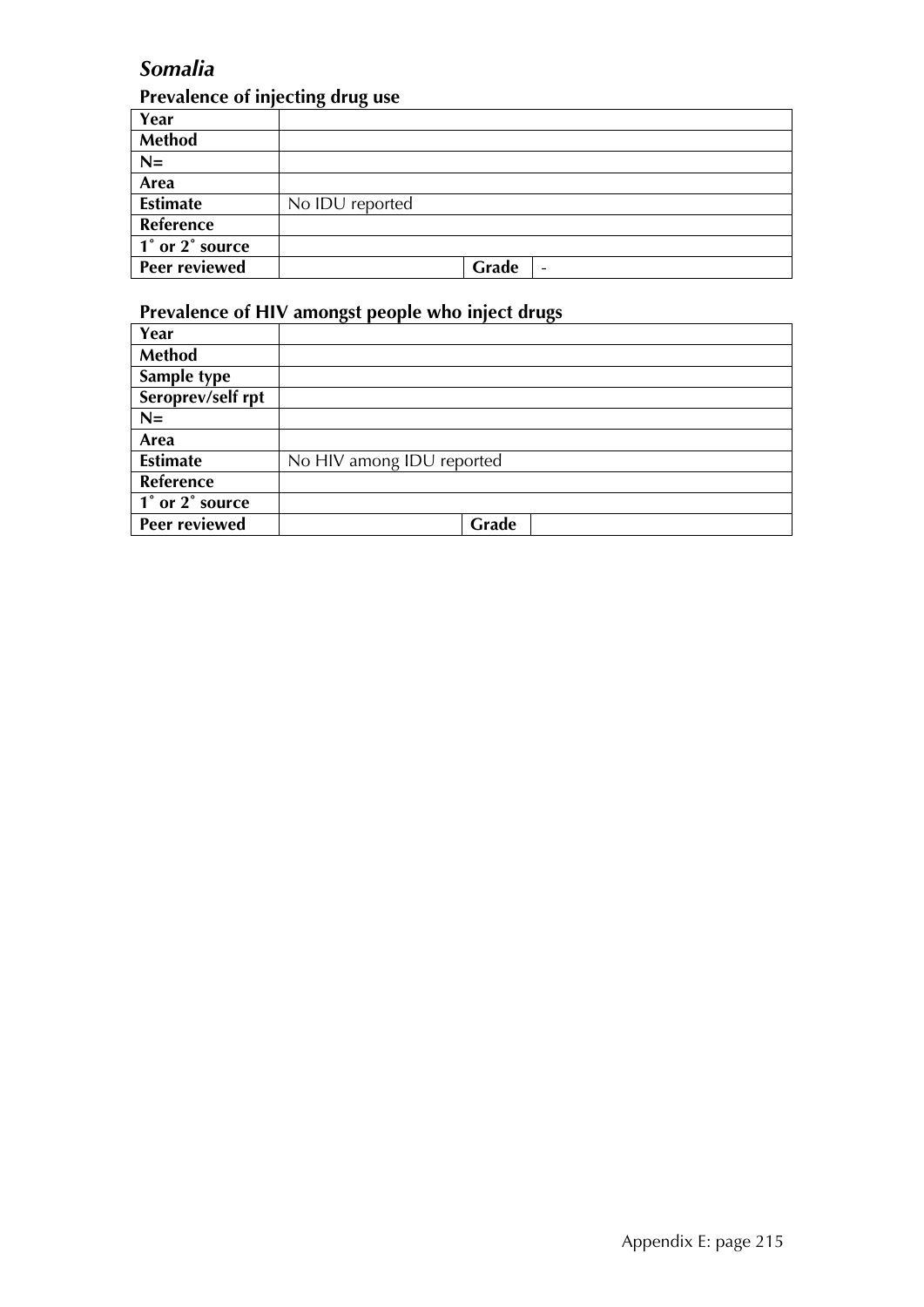## *South Africa*

## **Prevalence of injecting drug**

Mid**:** 

| Year            | 2004                                               |       |                                                              |
|-----------------|----------------------------------------------------|-------|--------------------------------------------------------------|
| <b>Method</b>   | Population survey                                  |       |                                                              |
|                 | Community interviews- carried out in public places |       |                                                              |
| $N=$            | 2172                                               |       |                                                              |
| Area            |                                                    |       | Three communities in one city (Cape Town) all with different |
|                 | ethnic/socioeconomic makeup                        |       |                                                              |
| <b>Estimate</b> | 19 (0.87%) reported ever having injected-          |       |                                                              |
|                 |                                                    |       | (range of 1.31%, 1.00%, 0.15% in each of the townships)      |
| Reference       | (Kalichman, Simbayi et al. 2006)                   |       |                                                              |
| 1° or 2° source | Primary                                            |       |                                                              |
| Peer reviewed   | Yes                                                | Grade | B                                                            |

## **Prevalence of HIV amongst people who inject drugs**

Low:

| Year              | 2005                                    |       |   |
|-------------------|-----------------------------------------|-------|---|
| Method            | Sentinel surveillance                   |       |   |
| Sample type       | Single population-community             |       |   |
| Seroprev/self rpt | Seroprevalence                          |       |   |
| $N=$              | <b>40 IDU</b>                           |       |   |
| Area              | Multi city- Cape Town, Durban, Pretoria |       |   |
| <b>Estimate</b>   | $4.8\%$                                 |       |   |
| Reference         | (Parry, Carney et al. 2007)             |       |   |
| 1° or 2° source   | Primary                                 |       |   |
| Peer reviewed     | Yes.                                    | Grade | B |

High:

| .<br>Year            | 2006                                     |       |                                                          |
|----------------------|------------------------------------------|-------|----------------------------------------------------------|
| Method               | Sentinel Surveillance                    |       |                                                          |
| Sample type          |                                          |       | Single population-Snowball sampling of community members |
| Seroprev/self rpt    | Seroprevalance                           |       |                                                          |
| $N=$                 | 55 IDU                                   |       |                                                          |
| Area                 | Multi city (Durban, Cape Town, Pretoria) |       |                                                          |
| <b>Estimate</b>      | 20%                                      |       |                                                          |
| <b>Reference</b>     | (Parry, Nwanyanwu et al. 2006)           |       |                                                          |
| 1° or 2° source      | Primary                                  |       |                                                          |
| <b>Peer reviewed</b> | Yes                                      | Grade | B                                                        |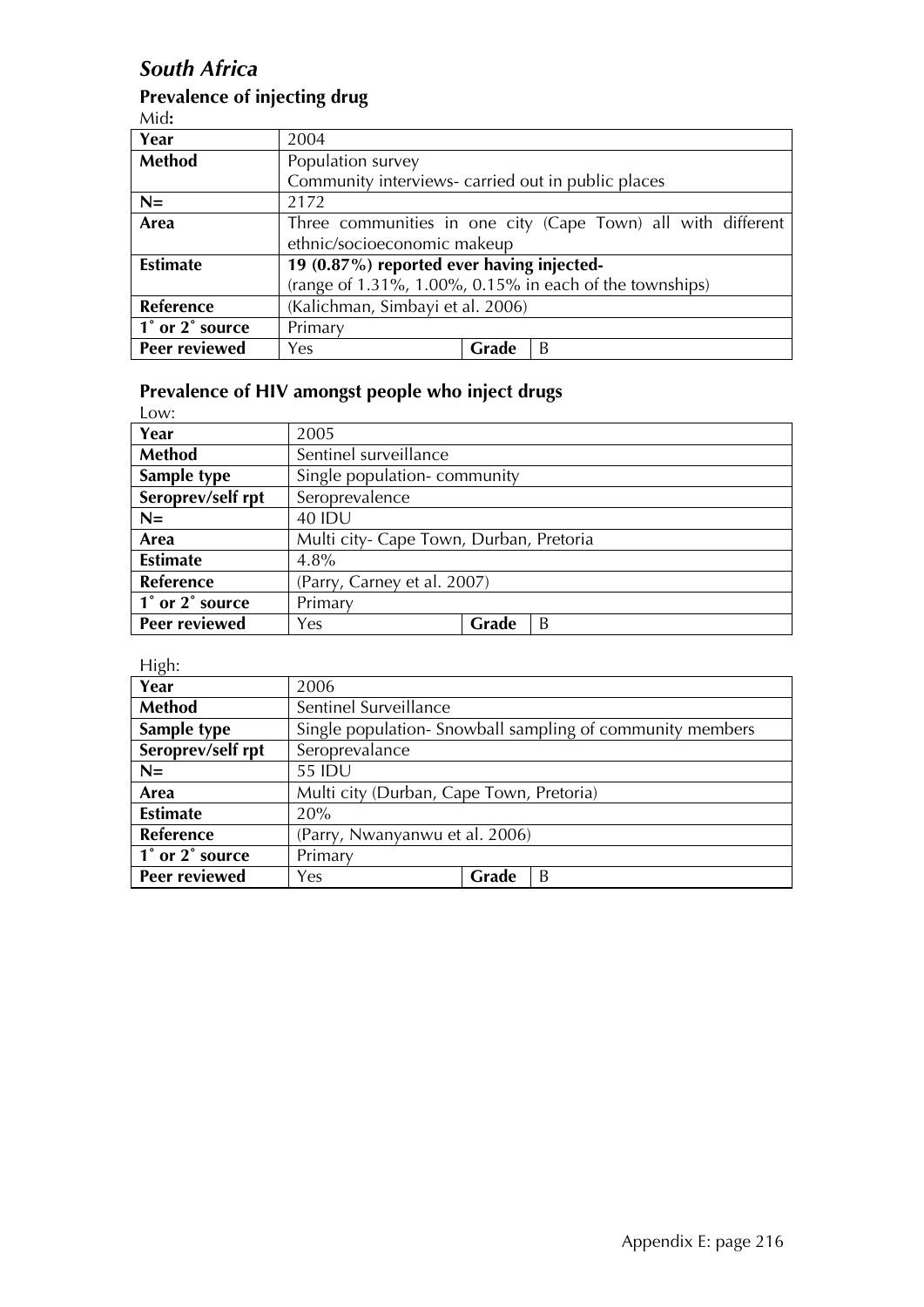# *Swaziland*

## **Prevalence of injecting drug use**

| Year                 |                 |
|----------------------|-----------------|
| Method               |                 |
| $N=$                 |                 |
| Area                 |                 |
| <b>Estimate</b>      | No IDU reported |
| Reference            |                 |
| 1° or 2° source      |                 |
| <b>Peer reviewed</b> | Grade           |

| Year                 |                           |
|----------------------|---------------------------|
| Method               |                           |
| Sample type          |                           |
| Seroprev/self rpt    |                           |
| $N =$                |                           |
| Area                 |                           |
| <b>Estimate</b>      | No HIV among IDU reported |
| Reference            |                           |
| 1° or 2° source      |                           |
| <b>Peer reviewed</b> | Grade                     |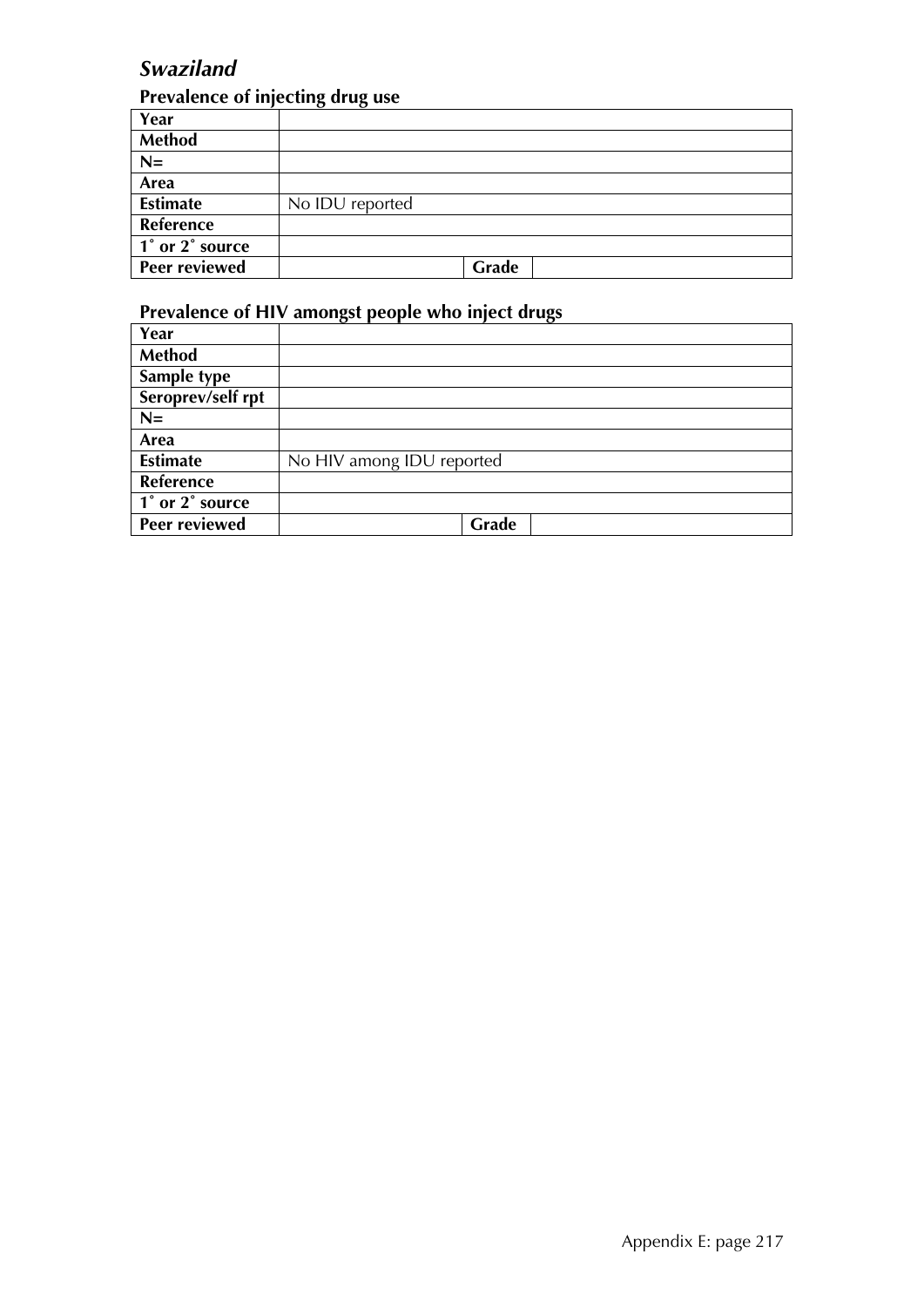# *Togo*

# **Prevalence of injecting drug use**

| Year                 |                 |
|----------------------|-----------------|
| Method               |                 |
| $N=$                 |                 |
| Area                 |                 |
| <b>Estimate</b>      | No IDU reported |
| Reference            |                 |
| 1° or 2° source      |                 |
| <b>Peer reviewed</b> | Grade           |

| Year                                         |                                   |
|----------------------------------------------|-----------------------------------|
| <b>Method</b>                                |                                   |
| Sample type                                  |                                   |
| Seroprev/self rpt                            |                                   |
| $N =$                                        |                                   |
| Area                                         |                                   |
| <b>Estimate</b>                              | No HIV among IDU reported         |
| Reference                                    |                                   |
| $\overline{1}^{\circ}$ or $2^{\circ}$ source |                                   |
| Peer reviewed                                | Grade<br>$\overline{\phantom{a}}$ |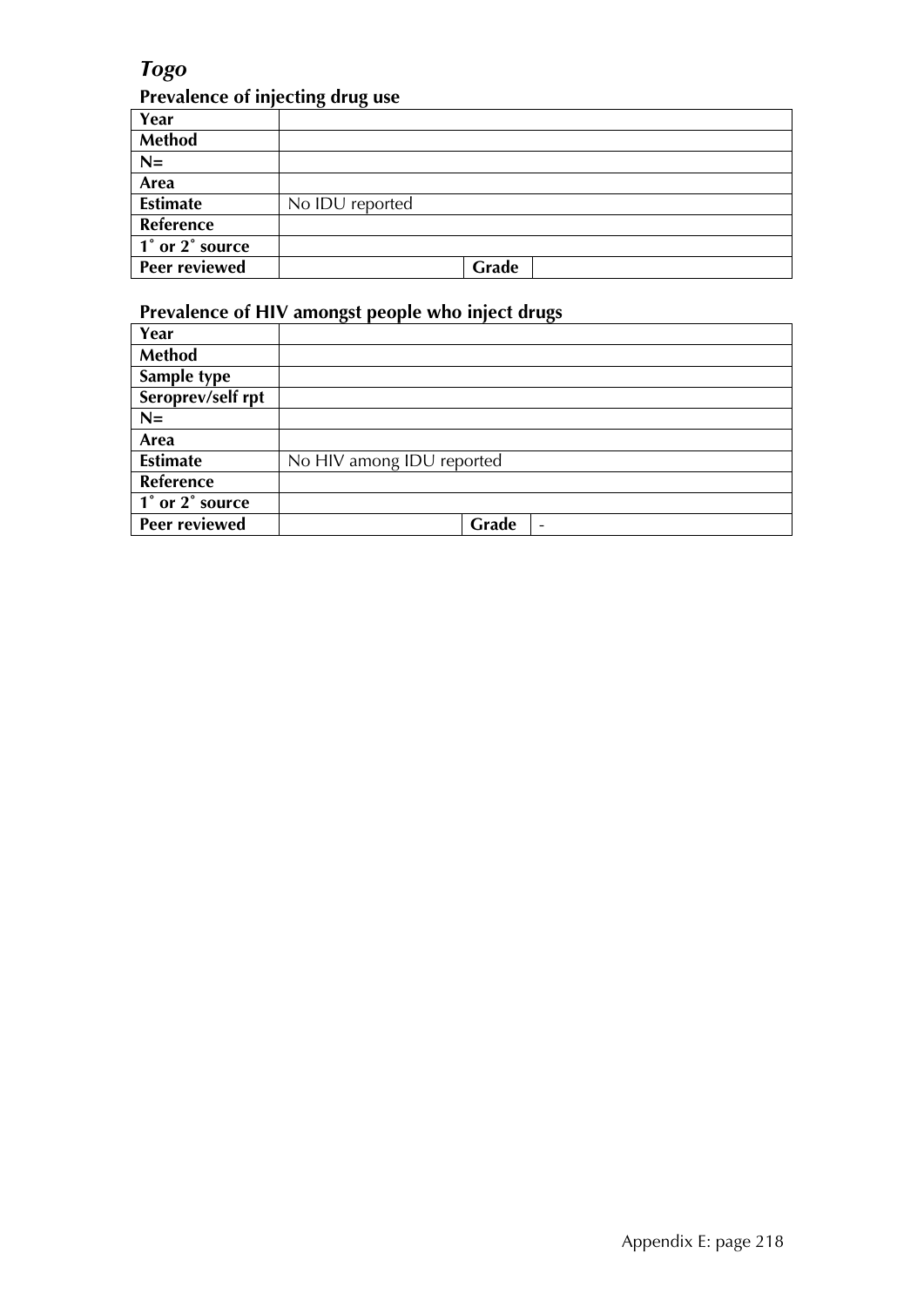# *Uganda*

### **Prevalence of injecting drug use**

| Year                 | 1988                                     |       |  |
|----------------------|------------------------------------------|-------|--|
| <b>Method</b>        |                                          |       |  |
| $N=$                 |                                          |       |  |
| Area                 |                                          |       |  |
| <b>Estimate</b>      | IDU reported to occur – extent not known |       |  |
| Reference            | (Ball, Rana et al. 1998)                 |       |  |
| 1° or 2° source      |                                          |       |  |
| <b>Peer reviewed</b> | ves                                      | Grade |  |

| Year              |                                   |
|-------------------|-----------------------------------|
| <b>Method</b>     |                                   |
| Sample type       |                                   |
| Seroprev/self rpt |                                   |
| $N=$              |                                   |
| Area              |                                   |
| <b>Estimate</b>   | No HIV among IDU reported         |
| <b>Reference</b>  |                                   |
| 1° or 2° source   |                                   |
| Peer reviewed     | Grade<br>$\overline{\phantom{a}}$ |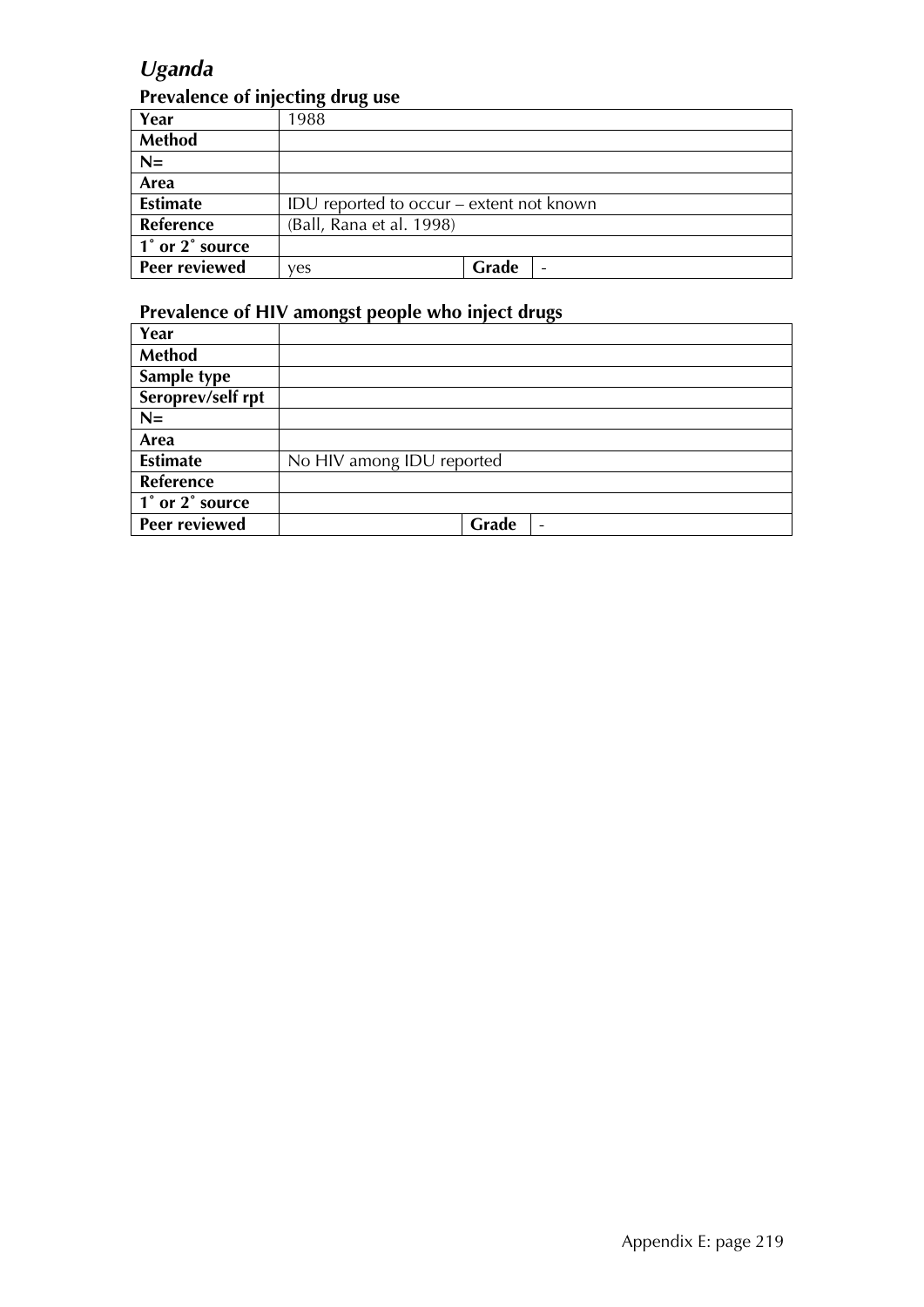# *United Republic of Tanzania*

|                  | ∽ רה                                     |
|------------------|------------------------------------------|
| Year             | 2006                                     |
| Method           |                                          |
| $N=$             |                                          |
| Area             |                                          |
| <b>Estimate</b>  | IDU reported to occur – extent not known |
| <b>Reference</b> | (Williams, McCurdy et al. 2007)          |
|                  | (Timpson and et al 2006)                 |
|                  | (McCurdy, Ross et al. 2006)              |
|                  | (Dewing, Plüddemann et al. 2006)         |
|                  | (Dahoma, Salim et al. 2006)              |
| 1° or 2° source  |                                          |
| Peer reviewed    | Grade                                    |

## **Prevalence of injecting drug use**

| Year              | ັ<br>2005                                 |
|-------------------|-------------------------------------------|
| <b>Method</b>     |                                           |
| Sample type       |                                           |
| Seroprev/self rpt |                                           |
| $N=$              |                                           |
| Area              |                                           |
| <b>Estimate</b>   | HIV among IDU reported – extent not known |
| Reference         | (Williams, McCurdy et al. 2007)           |
|                   | (Timpson and et al 2006)                  |
|                   | (McCurdy, Williams et al. 2005)           |
| 1° or 2° source   |                                           |
| Peer reviewed     | Grade                                     |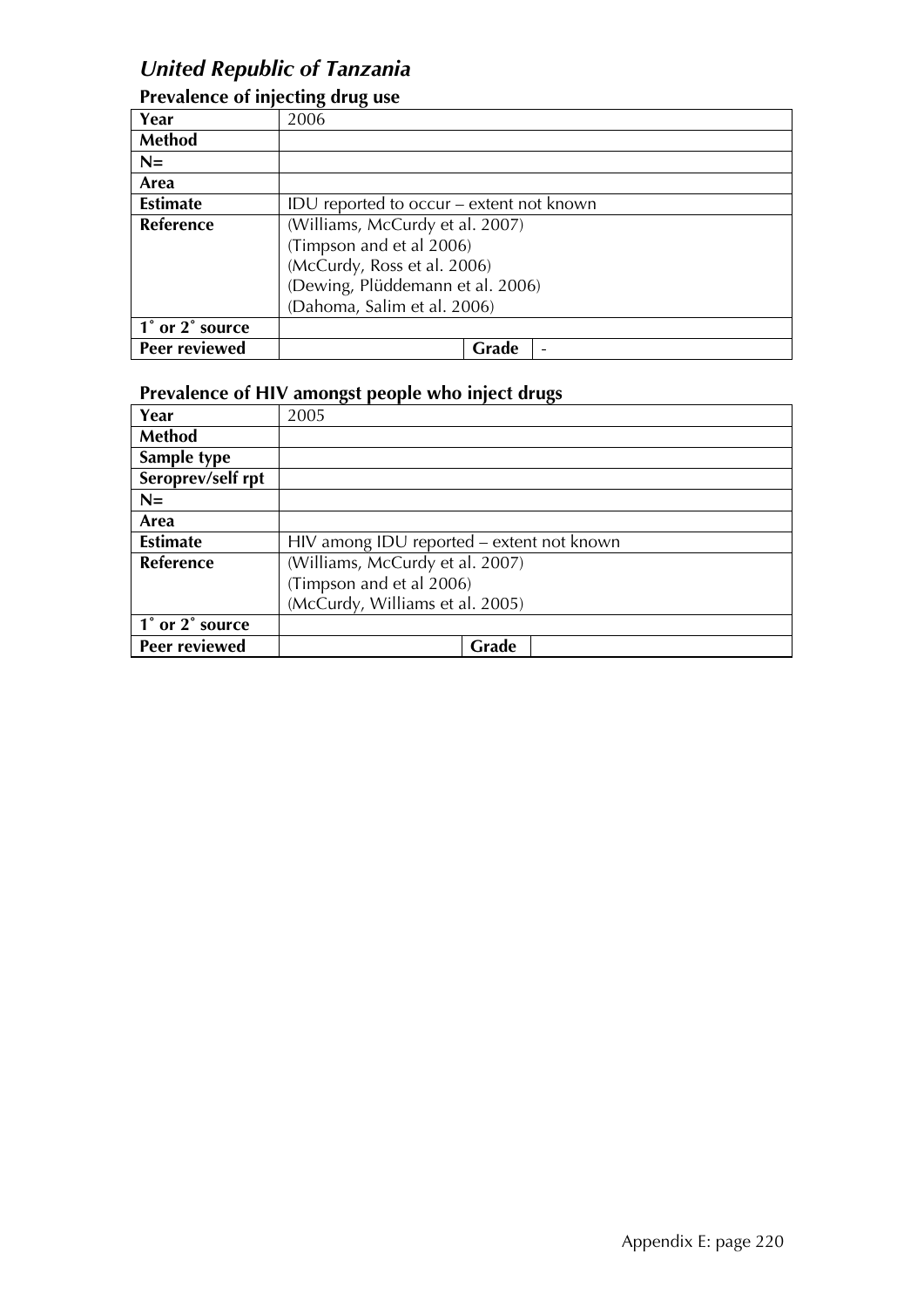## *Zambia*

### **Prevalence of injecting drug use**

| Year             | 1998                                     |
|------------------|------------------------------------------|
| <b>Method</b>    |                                          |
| $N=$             |                                          |
| Area             |                                          |
| <b>Estimate</b>  | IDU reported to occur – extent not known |
| <b>Reference</b> | (Ball, Rana et al. 1998)                 |
| 1° or 2° source  |                                          |
| Peer reviewed    | Grade                                    |

| Year                 |                           |
|----------------------|---------------------------|
| <b>Method</b>        |                           |
| Sample type          |                           |
| Seroprev/self rpt    |                           |
| $N=$                 |                           |
| Area                 |                           |
| <b>Estimate</b>      | No HIV among IDU reported |
| Reference            |                           |
| 1° or 2° source      |                           |
| <b>Peer reviewed</b> | Grade<br>$\qquad \qquad$  |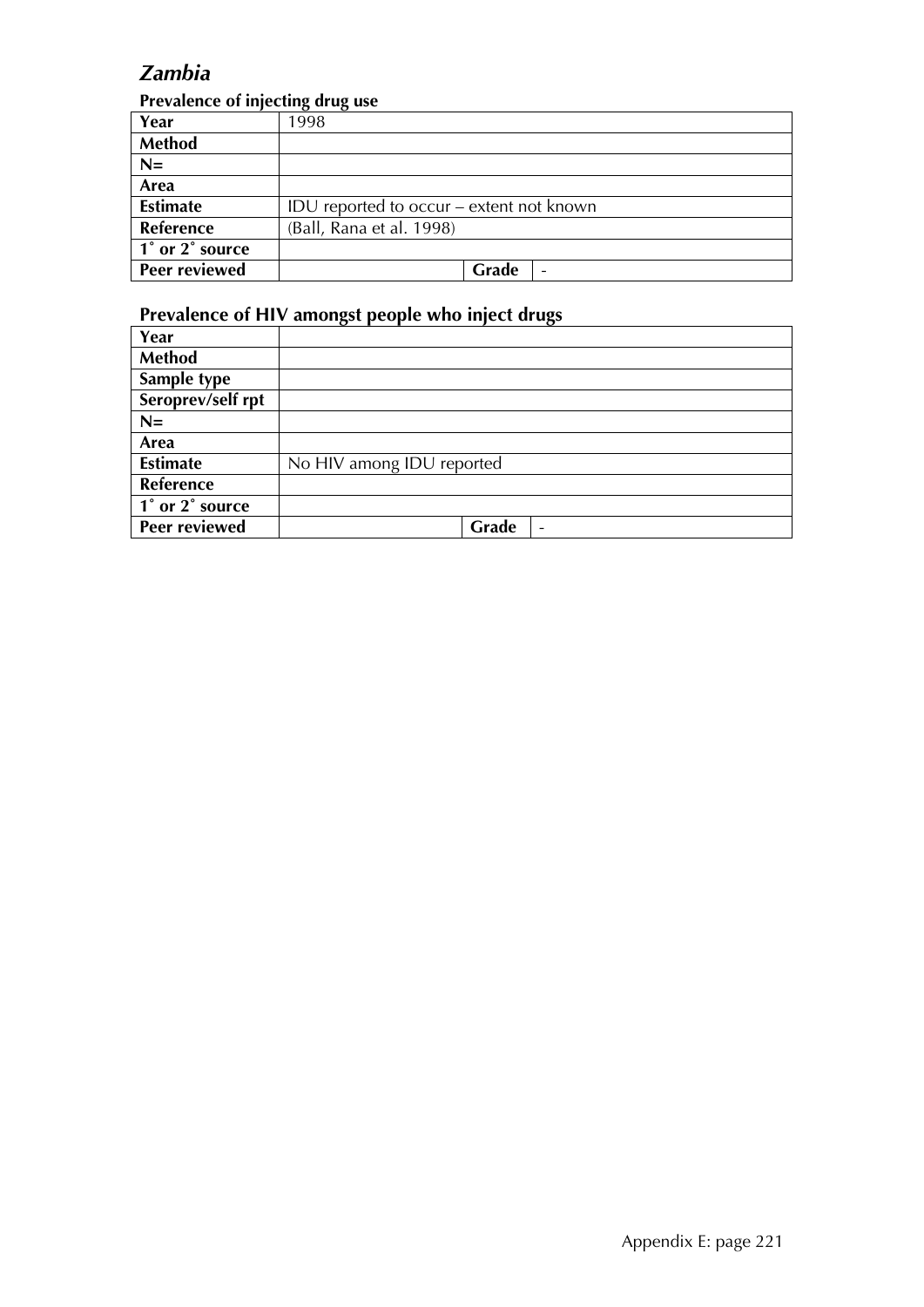# *Zimbabwe*

### **Prevalence of injecting drug use**

| Year                 |                 |
|----------------------|-----------------|
| Method               |                 |
| $N=$                 |                 |
| Area                 |                 |
| <b>Estimate</b>      | No IDU reported |
| Reference            |                 |
| 1° or 2° source      |                 |
| <b>Peer reviewed</b> | Grade           |

| Year                 |                           |
|----------------------|---------------------------|
| Method               |                           |
| Sample type          |                           |
| Seroprev/self rpt    |                           |
| $N =$                |                           |
| Area                 |                           |
| <b>Estimate</b>      | No HIV among IDU reported |
| Reference            |                           |
| 1° or 2° source      |                           |
| <b>Peer reviewed</b> | Grade                     |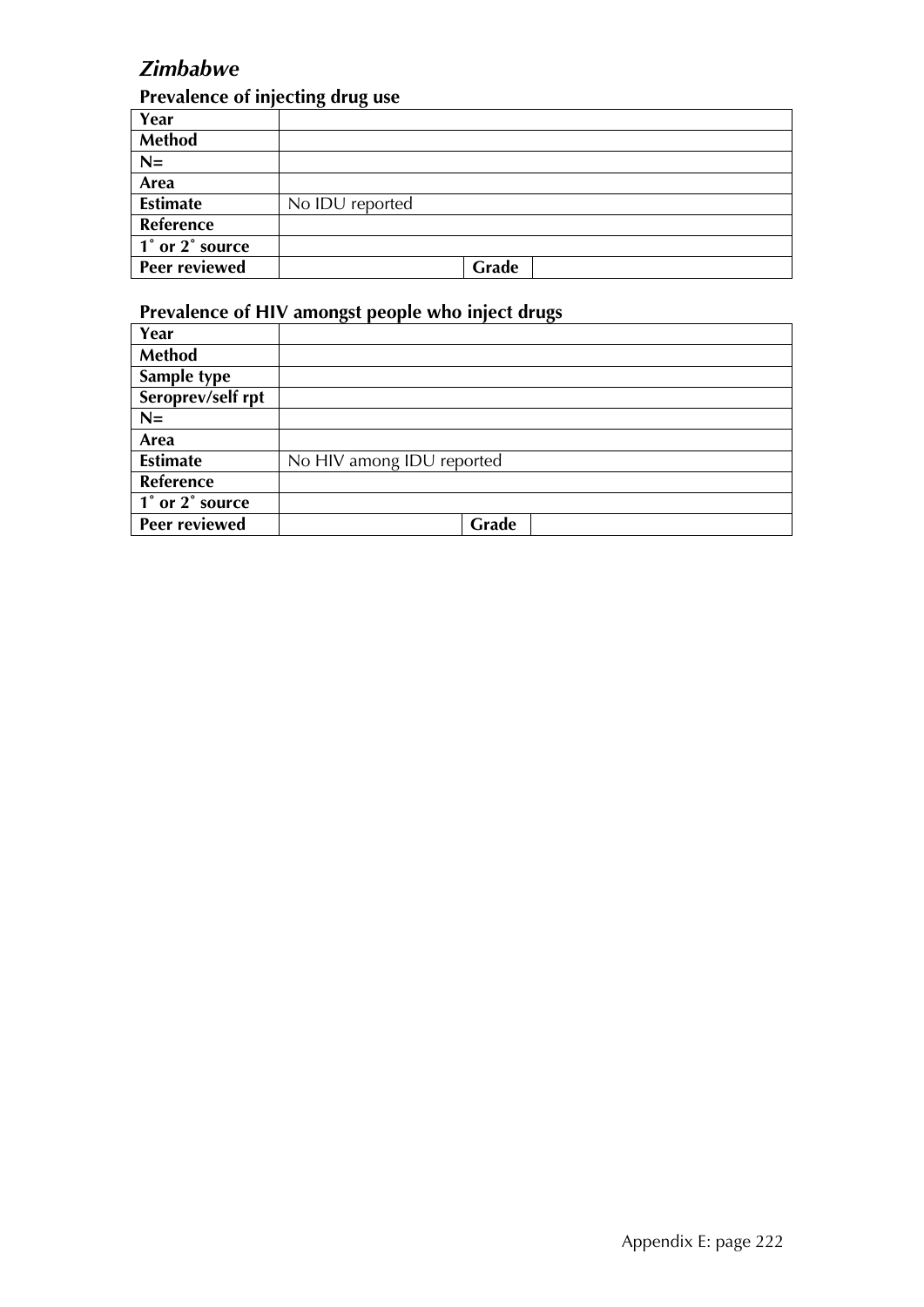### References

- Abdool, R., F. T. Sulliman, et al. (2006). "The injecting drug use and HIV/AIDS nexus in the Republic of Mauritius " African Journal of Drug & Alcohol Studies, **5**(2): 9.
- Adelekan, M. L. and R. A. Lawal (2006). "Drug Use and HIV Infection in Nigeria: A review of recent findings." African Journal of Drug & Alcohol Studies, **5**(2): 12.
- AIDS Projects Management Group (2005). Is There Anyone Left in the General Population: A Scan of Information Available on the Context of HIV Transmission and Risk for Vulnerable Groups in Seventeen Countries with Concentrated HIV Epidemics. Sydney, AIDS Projects Management Group, **:** 97.
- AIDS Projects Management Group (2006). Assessment of Phase I harm reduction projects funded by Global Fund to fight AIDS, Tuberculosis and Malaria HIV/AIDS grant in Belarus. Sydney, AIDS Projects Management Group**:** 54.
- AIDS Projects Management Group (2007). Measuring Coverage of HIV Prevention and Care for Injecting Drug Users: Draft Final Report. Sydney, AIDS Project Management Group,.
- AIDS Projects Management Group (2007). Recommendations for interventions addressing injecting drug use and related HIV infection in Egypt. Sydney, AIDS Projects Management Group,**:** 25.
- Akhobadze, T. (2008). Email "Drug use prevalence data for Georgia". Secretariat to the UN Reference Group on HIV and injecting drug use: University of NSW. Tbilisi, IHRD: Open Society Georgia Foundation,.
- AusAID (2006). Impacts of HIV/AIDS 2005-2025 in Papua New Guinea, Indonesia and East Timor: Final Report of HIV Epidemiological Modelling and Impact Study. A. Government. Canberra, Department of Foreign Affairs and Trade**:** 169.
- Azim, T., E. I. Chowdhury, et al. (in press). Prevalence of infections, HIV risk behaviors and factors associated with HIV infection among male injecting drug users attending a needle/syringe exchange program in Dhaka, Bangladesh.
- Azim, T., M. Rahman, et al. (2008). "Bangladesh moves from being a low-prevalence nation for HIV to one with a concentrated epidemic in injecting drug users." International Journal of STD & AIDS **19**(May): 327-331.
- Balakiryeva, O. M., L. M. Gusak, et al. (2006). Evaluation of the size of most-at-risk-populations vulnerable to HIV infection in Ukraine: analytical report based on the research results. Kyiv, International HIV/AIDS Alliance in Ukraine.
- Ball, A. L., S. Rana, et al. (1998). "HIV Prevention among Injecting Drug Users: Responses in Developing and Transitional Countries." Public Health Reports **113**(1): 12.
- Beckerleg, S. and G. Lewando Hundt (2004). "The characteristics and recent growth of heroin injecting in a Kenyan coastal town." Addiction Research & Theory **12**(1): 41-53.
- Beckerleg, S., M. Telfer, et al. (2006). "A Rapid Assessment of Heroin Use in Mombasa, Kenya." Substance Use & Misuse **41**(6-7): 1029-1044.
- Bisika, T., S. Konyani, et al. (2004). Rapid Situation Assessment of Drug Abuse and HIV/AIDS in Malawi. Malawi, The Ministry of Home Affairs and Internal Security, Inter-Ministerial Committee on Capacity Building for Drug Control Project**:** 56
- Borschevskaya, V. and M. Tumano (2006). Country Report of the Russian Federation on the Implementation of the Declaration of Commitment on HIV/AIDS (UNGASS) January-December 2005. Analytical Group for Monitoring and Evaluation of Projects and Programs Targeted at Countering the HIVAIDS Epidemic in the Russian Federation. Moscow, Federal Services for Surveillance of Consumer Rights and Welfare of Russian Federation,**:** 60.
- Brady, J. E., S. R. Friedman, et al. (2008). "Estimating the Prevalence of Injection Drug Users in the U.S. and in Large U.S. Metropolitan Areas from 1992 to 2002." Journal of Urban Health: Bulletin of the New York Academy of Medicine, **83**(3): 1099-3460.
- Bravo-García, E., C. Magis-Rodríguez, et al. (2006). New estimates in Mexico: more than 180,000 people living with HIV. XVI International AIDS Conference. Vancouver.
- CAREC (2007). The Caribbean HIV/AIDS Epidemic and the Situation in Member Countries of the Caribbean Epidemiology Centre (CAREC). Caribbean Epidemiology Centre (CAREC): Special Programme on Sexually Transmitted Infections, Caribbean Epidemiology Centre (CAREC) and Pan American Health Organization.
- Centre for Diseases Management (2006). Islamic Rebublicof Iran Country Report on Monitoring of the United Nations General Assembly Special Session on HIV and AIDS, Office of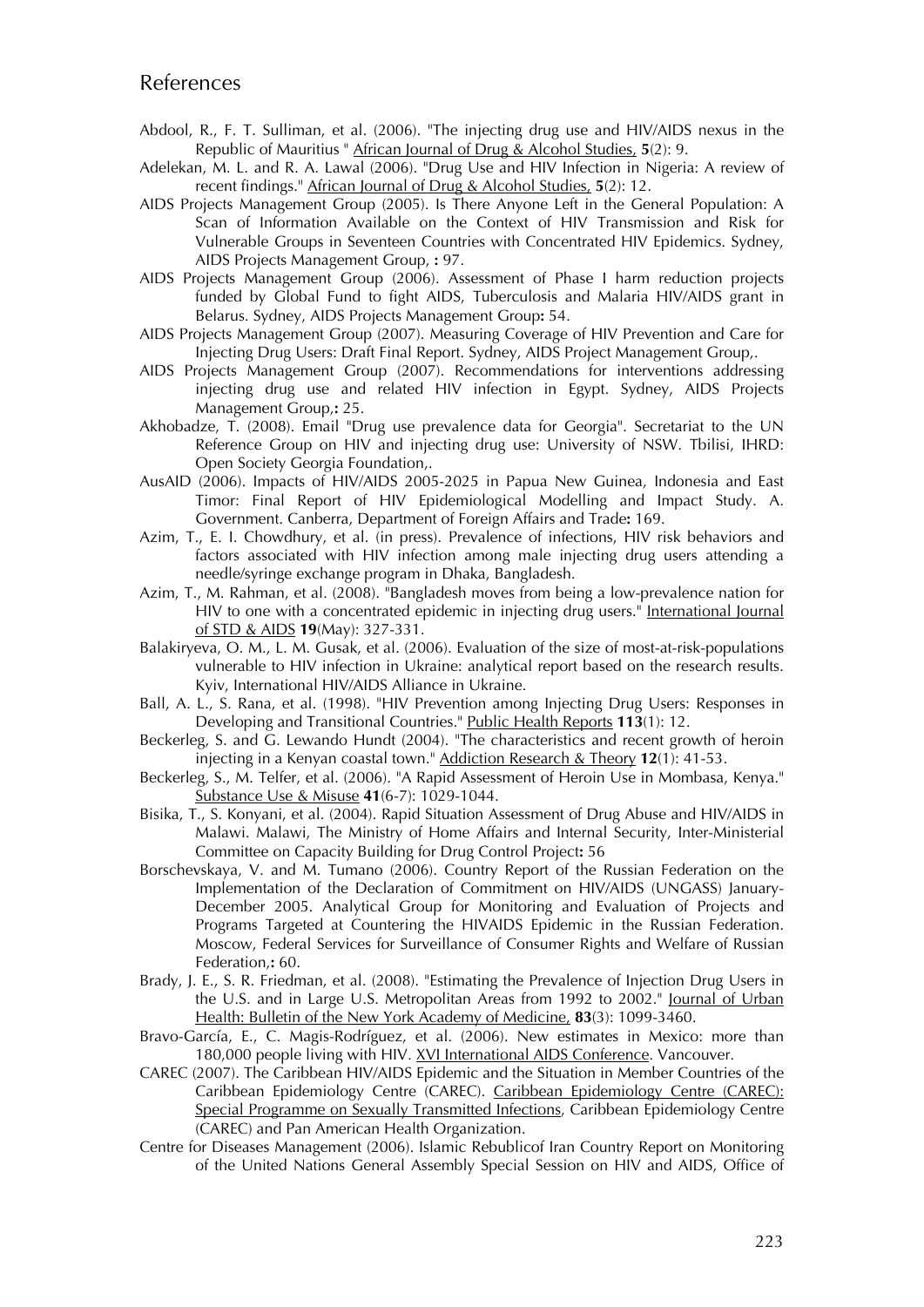the Under-secretary for Health, Ministry of Health and Medical Education,Centre for Diseases Management.**:** 56.

- Centres for Disease Control R.O.C. (Taiwan). (2007, 23 November 2007). "Populations Vulnerable to HIV Infection." CDC Taiwan Retrieved 24 November, 2007, from http://www.cdc.gov.tw/content.asp?CuItem=7423.
- Cheng, S. H., F.-Y. Chu, et al. (2007). Prevalence of hepatitis B, C, D, and human immunodeficiency virus infections among substance users in Taiwan. 4th International AIDS Society Conference on HIV Pathogenesis, Treatment and Prevention. Sydney.
- Comision Nacional de Sida-Conasida (2005). "Epidemiology of HIV/AIDS in Chile. December 2003." Revista Chilena de Infectologia **22**(2): 169-202.
- Consejo Nacional Para El Control De Estupefacients (CONACE) (2006). Septimo Estudio Nacional De Drogas En Poblacion General De Chile 2006,, Minsterio Del Interior, Gobierno De Chile, **:** 256.
- Coordenação Nacional de DST e AIDS (2003). A Política do Ministério da Saúde Para a Atenção Integral a Usuários de Álcool e Outras Drogas. Série B. Textos Básicos de Saúde. Brasília, Ministério da Saúde.
- Dahoma, M., A. Salim, et al. (2006). "HIV and Substance Abuse: the dual epidemics challenging Zanzibar." African Journal of Drug & Alcohol Studies **5**(2): 130-139.
- Devaney, M., G. Reid, et al. (2006). Situational analysis of illicit drug issues and responses in the Asia-Pacific region. ANCD Research Paper, No. 12. Australian National Council on Drugs. Canberra, Burnet Institute: Centre for Harm Reduction and Turning Point Alcohol and Drug Centre.
- Dewing, S., A. Plüddemann, et al. (2006). "Review of injection drug use in six African countries: Egypt, Kenya, Mauritius, Nigeria, South Africa and Tanzania." Drugs: Education, Prevention and Policy **13**(2): 121-137.
- Division, U. N. P. (2007). World Population Prospects: The 2006 Revision.
- Djumalieva, D., W. Imamshah, et al. (2002). "Drug use and HIV risk in Trinidad and Tobago: qualitative study." International Journal of STD & AIDS **13**(9): 633-9.
- Donoghoea, M. C., A. R. Bollerup, et al. (2007). "Access to highly active antiretroviral therapy (HAART) for injecting drug users in the WHO European Region 2002–2004." International Journal of Drug Policy **18**(4): 271–280.
- Drug Control Department (2007). 2007 National Report (2006 data) to the EMCDDA by the Reitox National Focal Point: Lithuania New Development, Trends and In-depth Information on Selected Issues, Government of the Republic of Lithuania,**:** 67.
- Elshimi, T., M. Warner-Smith, et al. (2004). HIV risk-behaviours of problem drug users in greater Cairo Cario, United Nations Office of Drugs and Crime,.
- EuroHIV (2007). HIV/AIDS Surveillance in Europe. End-year report 2006. Saint Maurice, Institut de Veille sanitaire/French Institute for Public Health Surveillance, European Centre for the Epidemiological Monitoring of AIDS (EuroHIV).
- European Monitoring Centre for Drugs and Drug Addiction (2007). 2007 Annual Report: The State of the Drugs Problem In Europe. Lisbon, EMCDDA**:** 100.
- European Monitoring Centre for Drugs and Drug Addiction (2008). Estimates of Injecting Drug use in Europe.
- European Monitoring Centre for Drugs and Drug Addiction & Reitox National Focal Point (2002). Romania: Drug Situation 2001. Bucharest, EMCDDA**:** 80.
- European Monitoring Centre for Drugs and Drug Addiction & Reitox National Focal Point (2006). Cyprus: New Developments, Trends and in-depth information on selected issues. Lisbon, EMCDDA**:** 100.
- Family Health International (2007). Lao People's Democratic Republic Final Report 1997-2007, USAID,**:** 74.
- Fernando, T. and D. Bridger (2008). Email "re: Request for data on IDU and HIV prevalance". Secretariat to the UN Reference Group on HIV and injecting drug use: University of NSW. Colombo, UNAIDS Sri Lanka and the Maldives.
- Figueroa, J. P. (2004). "An overview of HIV/AIDS in Jamaica: strengthening the response." West Indian Medical Journal **53**(5): 277-282.
- Frost, S. D. W., K. C. Brouwer, et al. (2006). "Respondent-driven sampling of injection drug users in two U.S.-Mexico border cities: recruitment dynamics and impact on estimates of HIV and syphilis prevalence,." Journal of Urban Health: Bulletin of the New York Academy of Medicine **83**(S1): 83-97.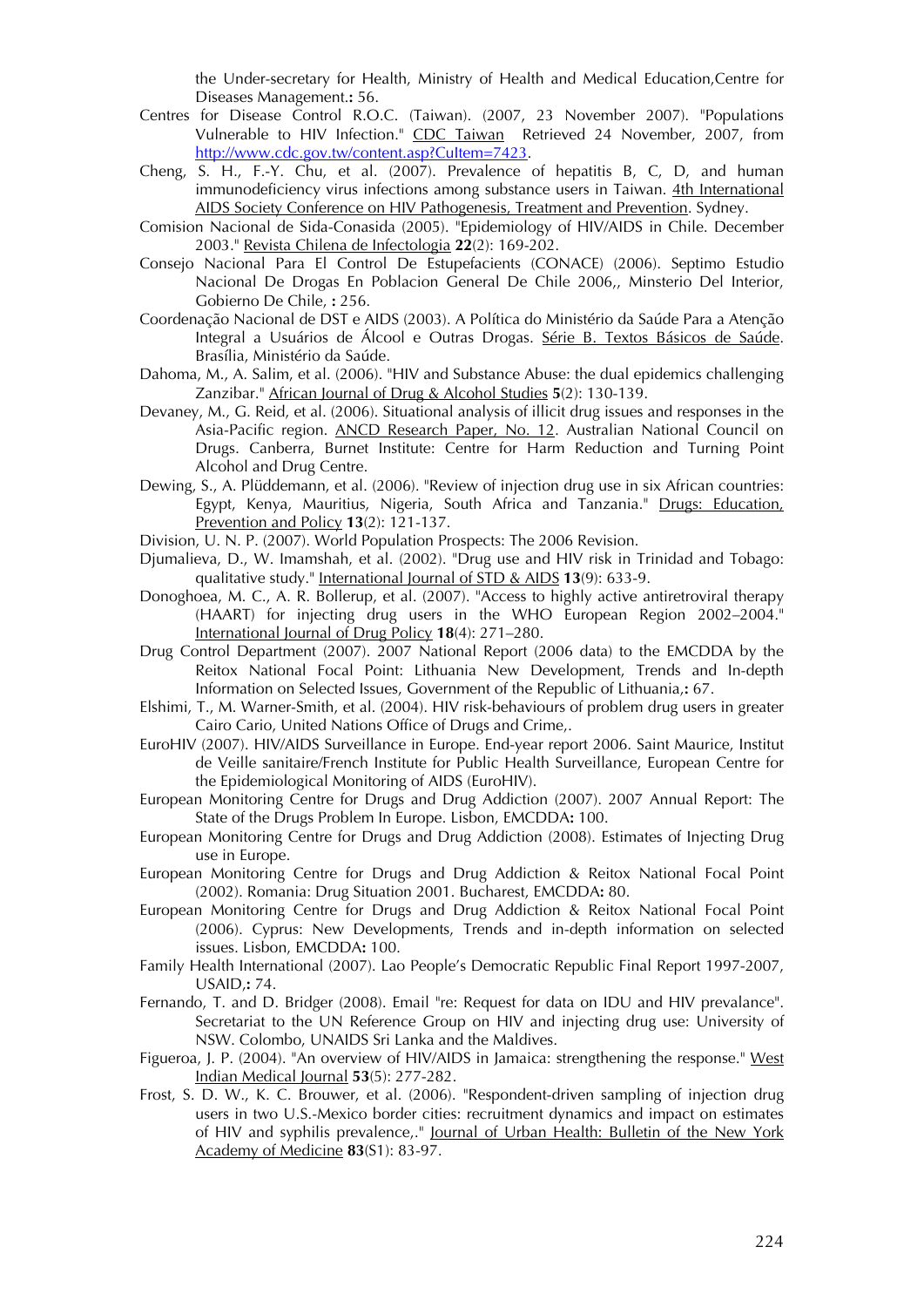- Gaillard, E. M., L. M. Boulos, et al. (2006). "Understanding the reasons for decline of HIV prevalence in Haiti." Sexually Transmitted Infections **82**(S1): 14-20.
- Gelkopf, M., T. Weizman, et al. (2006). "Does psychiatric comorbidity affect drug abuse treatment outcome? A prospective assessment of drug abuse, treatment tenure and infectious diseases in an Israeli methadone maintenance clinic." Israel Journal of Psychiatry and Related Sciences **43**(2): 126-136.
- Global Fund (2002). Acceleration and Improvement of the National, Intersectoral, Participative and Descentralized Response to the HIV/AIDS epidemic in Chile. Chile, Country Coordinating Mechanism Chile,**:** 51.
- Global Fund (2003). Proposal Form: Preventing HIV/AIDS and Increasing Care and Support for Injection Drug Users in Thailand. Thailand, Raks Thai Foundation**:** 46.
- Global Fund (2006). Proposal Form Sixth Call for Proposals. Viet Nam**:** 123.
- Global Fund (2006). Proposal Form Sixth Call for Propsals: Maintaining Low HIV prevalence among the population and all vulnerable sub-populations in Jordan. Jordan**:** 77.
- Global Fund (2006). Proposal Form, Scaling Up HIV Prevention, Treatment, Care and Support Through Enhanced Voluntary Counselling and Testing and Improved Blood Safety Strategies. Phillippines**:** 153.
- Global Fund (2006). Sixth Call for Proposals of the Global Fund to fight AIDS, Tuberculosis and Malaria: Proposal of the CCM for Morocco. HIV/AIDS and Tuberculosis Components. Kingdom of Morocco**:** 119.
- Global Fund (2006). Sixth Call for Proposals: Support for Partnership and Strengthening of the Response to the Threat of the Spread of HIV/AIDS in Tunisia. Republic of Tunisia, Ministry of Health. Country Coordinating Mechanism**:** 122.
- Global Fund (2007). Grant Performance Report Preventing HIV/AIDS and Increasing Care and Support for Injection Drug Users in Thailand. Thailand, , Raks Thai Foundation**:** 22.
- Global Fund (2007). Grant Performance Report: Maintaining low HIV prevalence among the population and all vulnerable subpopulations it Jordan. Jordan**:** 11.
- Glynn, M. and P. Rhodes (2005). Estimated HIV Prevelence in the United States at the end of 2003. National HIV Prevention Conference. Atlanta.
- Government Malaysia (2005). Country Report Malaysia, United Nations General Assembly Special Session on HIV/AIDS Monitoring the Declaration of Commitment on HIV/AIDS 61.
- Grotherath, A. (2002). Drug abuse and HIV/AIDS in the Middle East and North Africa: a situation assessment, UNODCCP, UNAIDS.
- Hacker, M. A., M. Malta, et al. (2005). "Human immunodeficiency virus, AIDS, and drug consumption in South America and the Caribbean: epidemiological evidence and initiatives to curb the epidemic." Revista Panamericana de Salud Pública **18**(4-5): 303- 313.
- Hepburn, M. J. and E. J. Lawitz (2004). "Seroprevalence of hepatitis C and associated risk factors among an urban population in Haiti." BMC Gastroenterology **4**: 31.
- Hidalgo, E. (2005). Establishing the LCDC Drug Information System: Lao People's Democratic Republic 2005. Vientiane, UNODC Lao Country Office/Lao National Commission for Drug Abuse and Control and Supervision**:** 138.
- Holt, E. (2004). "Slovakia has kept AIDS out despite money problems." The Lancet **363**: 4.
- Huang, M. and H. Hussein (2004). "The HIV/AIDS Epidemic Country Paper: Malaysia." AIDS Education and Prevention **June 16**(Supp A): 100-109.
- Human Rights Watch (2004). Not Enough Graves: The War on Drugs, HIV/AIDS, and Violations of Human Rights. HRW. New York. **16:** 60.
- Ialomiteanu, A. (2008). Email "Estimates of lifetime injecting drug use 15-64 years from the Canadian Addiction Survey 2004" Secretariat to the UN Reference Group on HIV and injecting drug use: University of NSW. Toronto, Centre for Addiction and Mental Health.
- Iliuta, C., F. Bocioc, et al. (2007). Demonstrating the impact of civil society involvement in the target setting process for universal access. Vilnius, Central and Eastern European Harm Reduction Network**:** 16.
- Inter-American Observatory on Drugs (2004). Qualitative Research on Drug Use: Assessing Emerging Drug Trends in the Caribbean. Washington D.C., Inter-American Observatory on Drugs (OID)**:** 272.
- Isralowitz, R., A. Reznik, et al. (2007). "Severity of heroin use in Israel: Comparisons between native Israelis and former Soviet Union immigrants." **102**(4): 630-637.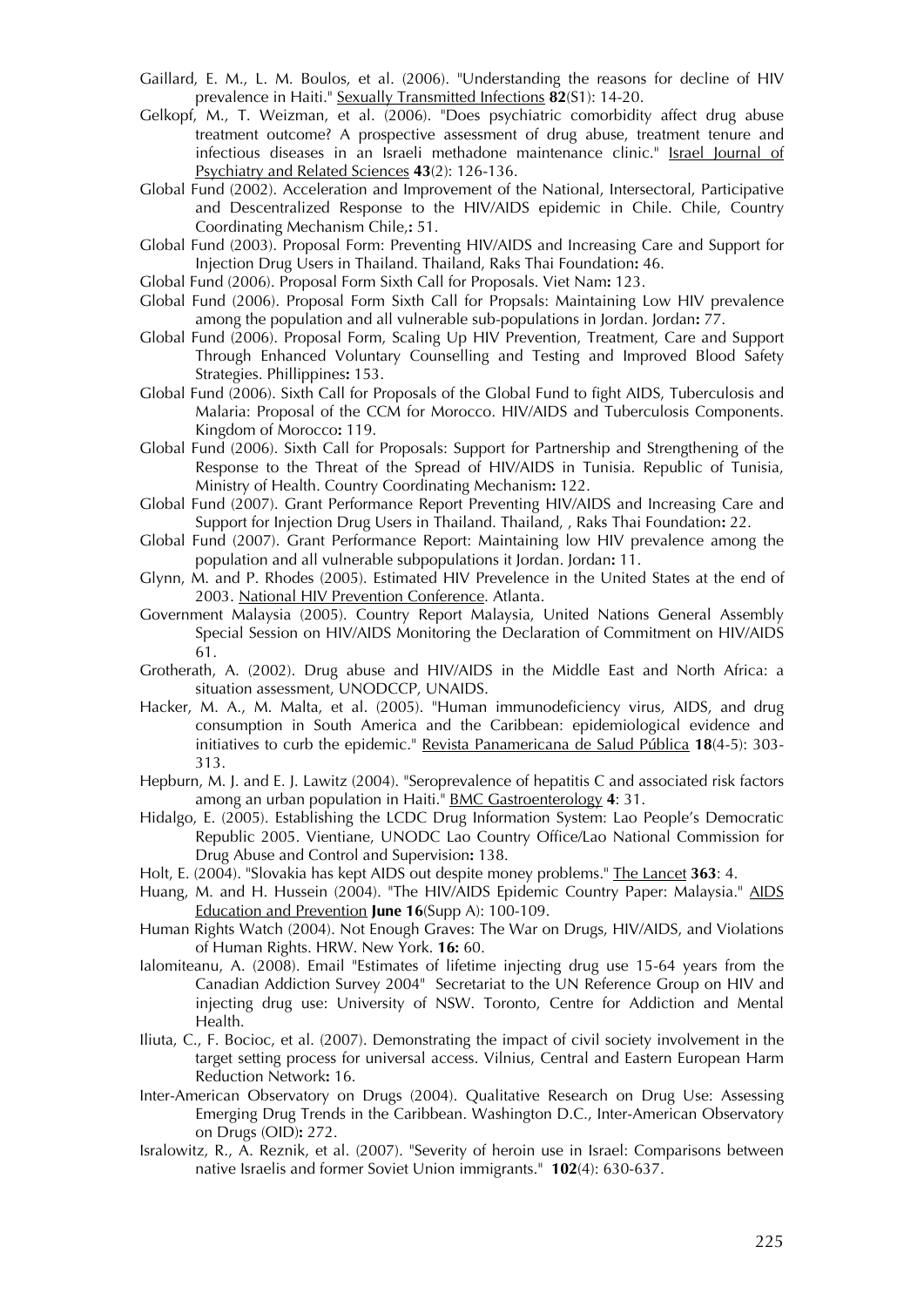- Jenkins, C. and D. A. Robalino (2003). HIV/AIDS in the Middle East and North Africa: The Costs of Inaction. Orientations in Development Series. Washington, D.C., The World Bank**:**  169.
- Kalichman, S. C., L. C. Simbayi, et al. (2006). "Associations of poverty, substance use, and HIV transmission risk behaviors in three South African communities." Social Science and Medicine **62**(7): 1641-9.
- Kavasoglu, E. (2008). Email "YNT: Annual Reports Questionnaires (ARQ)". Secretariat to the UN Reference Group on HIV and injecting drug use: University of NSW. Ankara, Ministry of Health.
- Kelly, J. A. and Y. A. Amirkhanian (2003). "The newest epidemic: a review of HIV/AIDS in Central and Eastern Europe." International Journal of STD & AIDS **14**(6): 361-371.
- Kenyan Bureau of Statistics. (2007). "National Statistics Profile." Ministry of Planning and National Development Retrieved 30 November, 2007, from http://www.knbs.go.ke/#.
- Kiššová, L. e. (2005). Report for the EMCDDA the REITOX1 National Focal Point in the Slovak Republic: The State of Drug Addiction and Drug Control in the Slovak Republic Developments, trends, and selected issues concerning the drug problem in the Slovak Republic. The Government Office of the Slovak Republic, The General Secretariat of the Ministerial Board for Drug Addiction and Drug Control and National Monitoring Centre for Drugs**:** 227.
- Komisi Penanggulangan AIDS (2007). National report on estimates of adults vulnerable to HIV and infection in Indonesia, 2006. Jakarta, National AIDS Commission Indonesia.
- Kumar, S. (2006). Injecting of pharmaceutical drugs in the South-Asia: A Review. Chennai**:** 8.
- Lawal, R. A. (2006). A rapid situation assessment and response study of drug use, injecting drug use, HIV/AIDS and other risk behaviors among drug users targeting five Nigerian cities. Vienna, UNODC.
- Lu, F., N. Wang, et al. (2006). "Estimating the number of people at risk for and living with HIV in China in 2005: methods and results." Sexually Transmitted Infections **82**(S3): S87-91.
- Madani, T. A., Y. Y. Al-Mazrou, et al. (2004). "Epidemiology of the human immunodeficiency virus in Saudi Arabia; 18-year surveillance results and prevention from an Islamic perspective." BMC Infectious Diseases **4**: 25.
- Manzanero, M. (2008). Email "IVDU Information Belize". Secretariat to the UN Reference Group on HIV and injecting drug use: University of NSW. Belmopan, National TB, HIV/AIDS and other STIs Programme: Belize.
- Markosyan, K. M., A. Kocharyan, et al. (2006). "Meeting the challenge of injection drug use and HIV in Armenia." Health & Human Rights **9**(1): 128-51.
- McBride, W. (2005). "HIV/AIDS in Papua New Guinea: An unfolding disaster?" Emergency Medicine Australasia **17**(4): 304-306.
- McCurdy, A., M. Williams, et al. (2005). "Heroin and HIV risk in Dar es Salaam, Tanzania: Youth hangouts, mageto and injecting practices." AIDS Care **17**(1): 65-78.
- McCurdy, S. A., M. W. Ross, et al. (2006). "HIV/AIDS and injection drug use in the neighborhoods of Dar es Salaam, Tanzania." Drug and Alcohol Dependence **82**(S1): S23-S27.
- McDonald, D. (2005). "A rapid situation assessment of drug use in Papua New Guinea." Drug and Alcohol Review **24**(1): 79-82.
- MESRS (2006). Etude du lien potentiel entre usage problématique de drogues et VIH/SIDA en Algérie. Algeria, UNAIDS**:** 151.
- Miller, A. (2008). Email "IDU figures Myanmar". Secretariat to the UN Reference Group on HIV and injecting drug use: University of NSW. Rangoon, Resource Mobilization and Technical Assistance Coordination Officer, UNAIDS Myanmar,.
- Ministries of Health: Fiji Kiribati Samoa Solomon Islands Tonga and Vanuatu (2006). Second generation surveillance surveys of HIV, other STIs and risk behaviours in 6 Pacific Island countries (2004-2005), World Health Organization.
- Ministry of Health (2007). Results from the HIV/STI Intergrated Biological and Behavioral Surveillence (IBBS) in Viet Nam 2005-2006. F. H. I. National Institute of Hygiene and Epidemiology, Viet Nam Administration of HIV / AIDS Control (VAAC), US Centers for Disease Control (CDC), United States Agency for International Development (USAID),. Hanoi**:** 76.
- Ministry of Health of Ukraine (2008). Ukraine: National Report on Monitoring Progress Towards the UNGASS Declaration of Commitment on HIV/AIDS - Reporting Period: January 2006 - December 2007. Kyiv, Ministry of Health, Ukraine.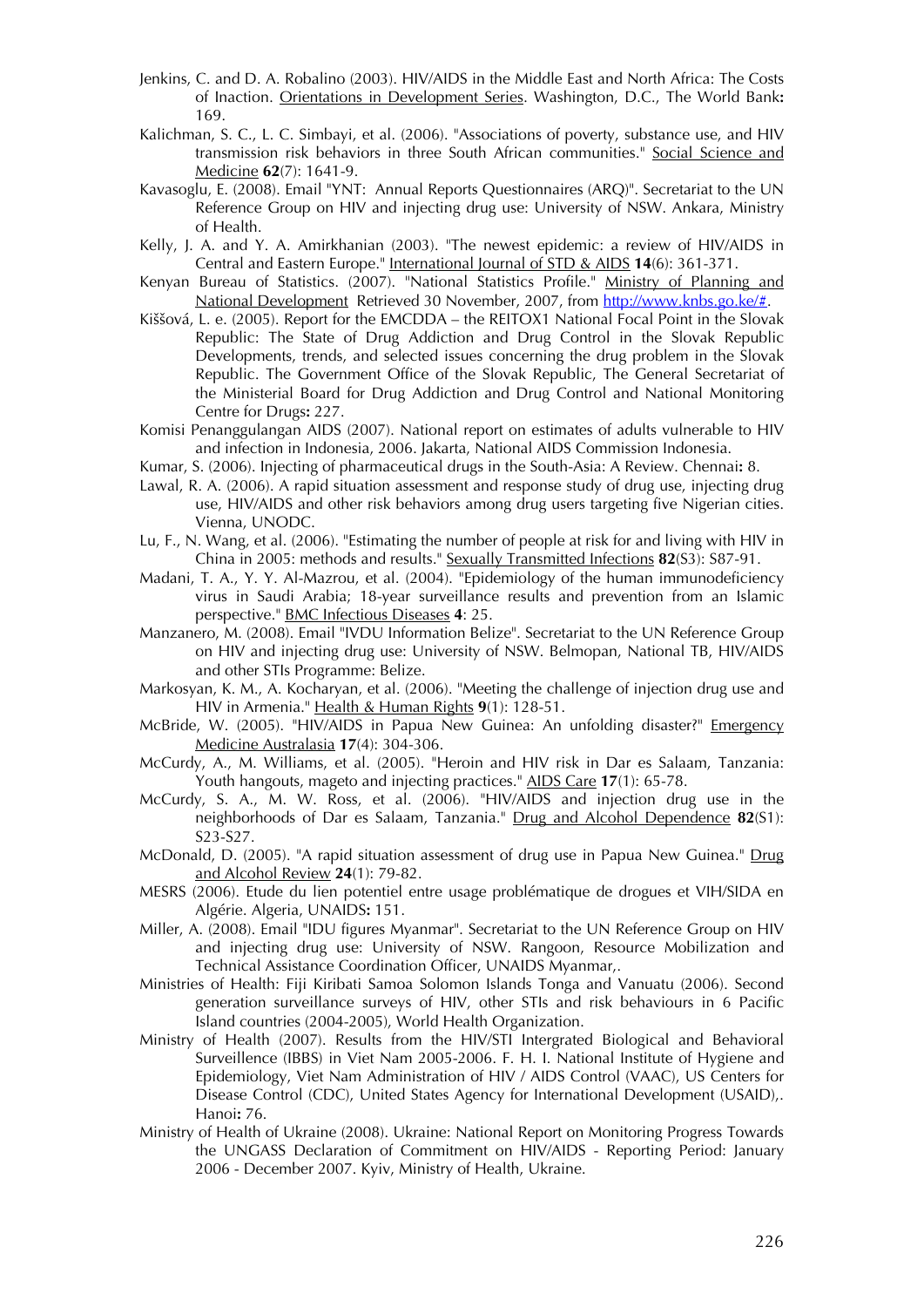- Ministry of Narcotics Control, Anti-Narcotics Force, et al. (2007). Problem Drug Use in Pakistan: Results from the National Assesment, United Nations Office of Drugs and Crime,.
- Mokri, A. and R. Schottenfeld (2007). Drug Abuse and HIV Transmission in Iran—Responding to the Public Health Challenges. Tehran, Tehran University of Medical Sciences and the Iranian National Center for Addiction Studies and Yale University School of Medicine.
- Nasibov, R. (2005). Rapid assessment of situation on intravenous drug use related HIV/AIDS in Azerbaijan. The 3rd International AIDS Society Conference on HIV Pathogenesis and Treatment. Rio de Janeiro.
- National AIDS Control Organization (2006). HIV/AIDS epidemiological Surveillance & Estimation report for the year 2005, National AIDS Control Organization (NACO), Ministry of Health & Family Welfare, Government of India.
- National AIDS Control Program (2005). HIV Second Generation Surveillance in Pakistan: National Report Round 1. Islamabad, National AIDS control Program, Ministry of Health**:** 89.
- National Anti-Drug Council Suriname (2002). SURIDIN Suriname Drug Information Network. Annual National Report 2002,. Paramaribo, National Anti-Drug Council Suriname,**:** 25.
- National Authority for Combating Drugs (2007). Report on Illicit Drug Data and Routine Surveillance Systems in Cambodia 2006. Phnom Penh, Royal Government of Cambodia**:** 63.
- National Centre for AIDS and STD Control (2004). National Estimates of Adult HIV Infections, Nepal 2003. Kathmandu, Nepal Ministry of Health, His Majesty's Government of Nepal**:** 40.
- National Centre in HIV Epidemiology and Clinical Research (2008). Australian NSP Survey National Data Report 2003-2007: Prevalence of HIV, HCV and Injecting and Sexual Behaviour among IDUs at needle and syringe programs. Sydney, The University of New South Wales,**:** 220.
- National Epidemiology Center (2005). 2005 Integrated HIV Behavioral and Serologic Surveillance Findings Summary Report. Manila, Department of Health,**:** 26.
- National Focal Point for Drugs and Drug Addictions (2006). Annual Report on the state of the drugs problem in Bulgaria 2006. Sofia, National Drug Council.
- National HIV/STD Control Programme (2006). National HIV/STI prevention and control program - Facts and figures - HIV/AIDS Epidemic Update January to December 2006. Kingston, Jamaica, Ministry of Health, Health Promotion and Protection Division**:** 10.
- Ndetei, D. M. (2004). A study on the linkages between drug abuse, injecting drug abuse and HIV/AIDS in Kenya: A rapid situation assessment 2004, United Nations Office on Drugs and Crime
- Niaz, K. (2007). Assessment of Problem Drug Use in Central Asia: UNODC/WHO Technical Consultation on Setting Targets for Universal Access to HIV Prevention, Treatment and Care for Injecting Drug Users (IDU) in Azerbaijan, Kazakhstan, Kyrgyzstan, Taijikistan, Turkmenistan and Uzbekistan. Tashkent, UNODC,

WHO.

- Niaz, K. (2008). Email "re: Request for prevalence estimates and Sentinel Surveillance data". Secretariat to the UN Reference Group on HIV and injecting drug use: University of NSW. Tashkent, Regional Office in Central Asia, United Nations Office on Drugs and Crime.
- Odek-Ogunde, M., F. A. Okoth, et al. (2004). Seroprevalence of HIV, HBC and HCV in injecting drug users in Nairobi, Kenya: World Health Organization Drug Injecting Study Phase II findings,. International Conference on AIDS July 11-14 2004. Bangkok, Thailand. **Abstract No. WePeC6001**.
- Pan American Health Organization (2004). AIDS Surveillance in the Americas: Annual Report 2004. PAHO. Washington, D.C.**:** 21.
- Parry, C., O. Nwanyanwu, et al. (2006). HIV and Drug Use Among Injection Drug Users (IDUs), Commercial Sex Workers (CSWs), and Men who have Sex with Men (MSM) in South Africa. The President's Emergency Plan for AIDS Relief Annual Meeting: The 2006 HIV/AIDS Implementers' Meeting. Durban.
- Parry, C. D. H., T. Carney, et al. (2007). HIV risk behavior in South African drug users: A tale of three cities, Alcohol & Drug Abuse Research Unit, Medical Research Council South Africa.**:** 30.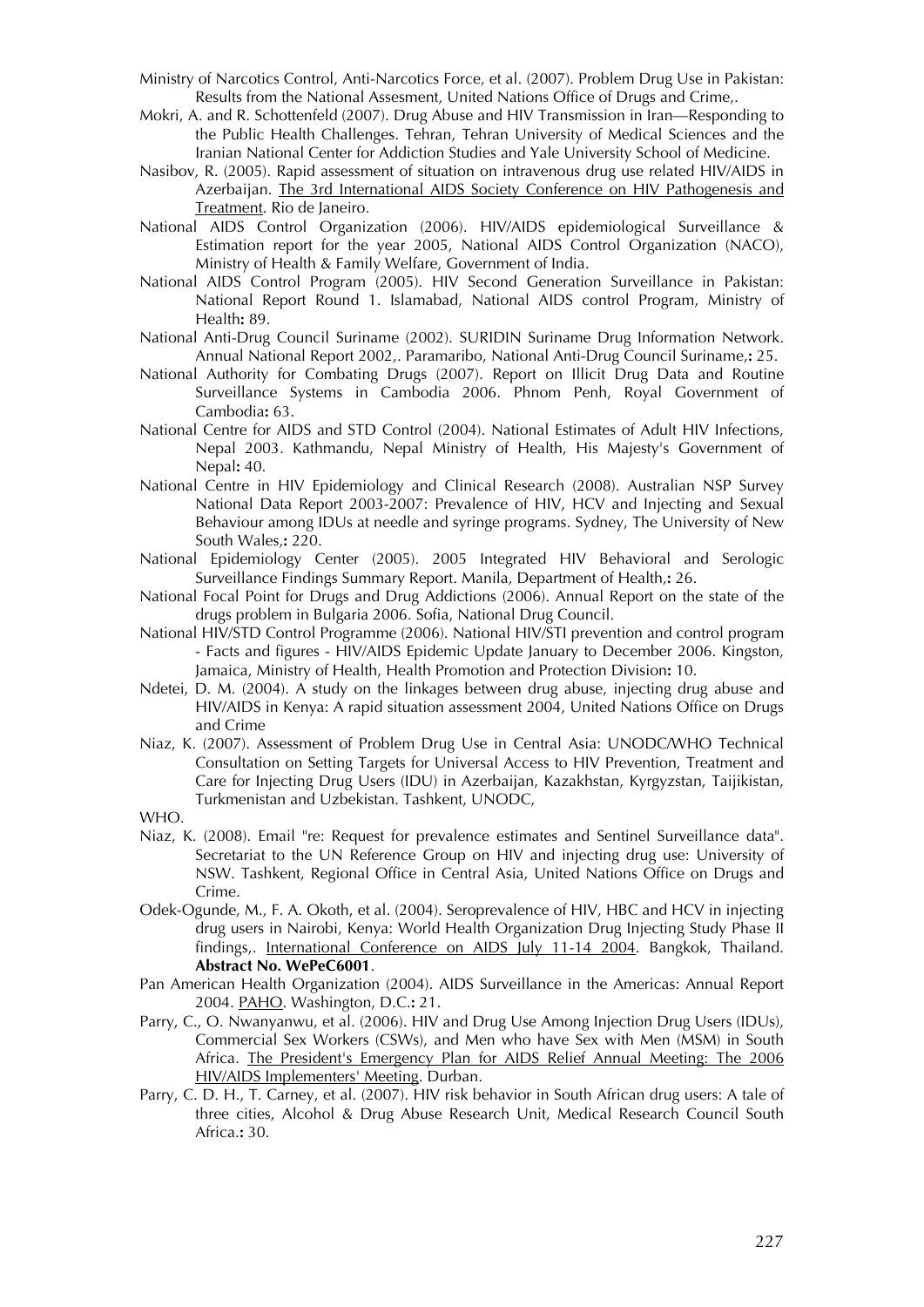- Pechansky, F., F. Kessler, et al. (2005). "Substance use, risk situations, and HIV seroprevalence among individuals seeking free HIV testing in Porto Alegre, Brazil." Pan American Journal of Public Health **18**(4-5): 249-55.
- Pechansky, F., G. Woody, et al. (2006). "HIV seroprevalence among drug users: An analysis of selected variables based on 10 years of data collection in Porto Alegre, Brazil. (22 refs.)." Drug and Alcohol Dependence **82**(S1): S109-S113.
- Peles, E., S. Schreiber, et al. (2006). "Factors predicting retention in treatment: 10-year experience of a methadone maintenance treatment (MMT) clinic in Israel." Drug & Alcohol Dependence **82**(3): 211-217.
- Persaud, N. E., W. Klaskala, et al. (1999). "Drug use and syphilis: Co-factors for HIV transmission among commercial sex workers in Guyana." West Indian Medical Journal **48**(2): 52-56.
- Philippine National AIDS Council (2005). Country Report of the Philippines. Manilla, Philippine National AIDS Council (PNAC),**:** 46.
- Phimphachanh, C. and K. Sayabounthavong (2004). "The HIV/AIDS/STI situation in Lao People's Democratic Republic." AIDS Education and Prevention **16**(SA): 91-99.
- Pontali, E. (2008). Email "Info for your Global report". Secretariat to the UN Reference Group on HIV and injecting drug use: University of NSW. Genoa, Galliera Hospital and Prison of Genoa.
- Programa nacional de Control de SIDA/ITS Paraguay (PRONASIDA) (2006). Estudio de Infecciones de Transmision sanguinea y sexual y Practicas de riesgo en Usuarios de Drogas inyectables en Paraguay Informe final., Organización Panamericana de la Salud/Organización Mundial de la Salud.
- Programa nacional de Control de SIDA/ITS Paraguay (PRONASIDA) (2006). Estudio de ITSS (Infecciones de Transmisión Sexual Sanguínea) y Prácticas de riesgo en UDIs.
- Public Health Agency of Canada (2006). HIV/AIDS Epi Updates. August 2006. Ottowa, Surveillance and Risk Assessment Division, Centre for Infectious Disease Prevention and Control Public Health Agency of Canada 126.
- Ramon, J. S., M. Alvarenga, et al. (2002). "Estimating HIV/AIDS prevalence in countries with low-level and concentrated epidemics: the example of Honduras." AIDS **16**(S3): S18- S22.
- Razali, K., H. Thein, et al. (2007). "Modelling the hepatitis C virus epidemic in Australia." Drug and Alcohol Dependence **91**(2-3): 228-235.
- Reddy, A. (2005). Size Estimation of IDU in Bangladesh. Dhaka, Family Health International
- Reid, G. and G. Costigan (2002). Revisiting "The Hidden Epidemic": A Situation Assessment of Drug Use in Asia in the context of HIV/AIDS,. Melbourne, The Centre for Harm Reduction, The Burnet Institute Australia**:** 240.
- Reid, G., A. Kamarulzaman, et al. (2004). Rapid Situation Assessment of Malaysia, The Centre for Harm Reduction**:** 44.
- Republic of Armenia (2007). HIV/AIDS Epidemic in the Republic of Armenia. National Centre for AIDS Prevention.
- Resource Centre for Sexual Health and AIDS (RCSHA) (2006). Report of the Expert Group on Size Estimation of Population with High Risk Behaviour for NACP-III Planning. New Delhi.
- Reyes, J., C., R. Robles, R., et al. (2007). "Severe anxiety symptomatology and HIV risk behavior among Hispanic injection drug users in Puerto Rico." AIDS & Behavior **11**(1): 145-50.
- Rodriguez, C., M., L. Marques, F., et al. (2002). "HIV and injection drug use in Latin America." AIDS **16 Suppl 3**: S34-41.
- Sosa-Estani, S., D. Rossi, et al. (2003). "Epidemiology of human immunodeficiency virus (HIV)/acquired immunodeficiency syndrome in injection drug users in Argentina: high seroprevalence of HIV infection." Clinical Infectious Diseases **37 Suppl 5**: S338-42.
- Soto, R. J., A. E. Ghee, et al. (2007). "Sentinel Surveillance of Sexually Transmitted Infection/HIV and Risk Behaviors in Vulnerable Populations in 5 Central American Countries,." Journal of Acquired Immune Deficiency Syndromes, **46**(1): 101-111.
- Statistics, K. B. o. and M. o. P. a. N. Development. (2007). from http://www.knbs.go.ke/#.
- Strathdee, S. A., M. P. Morgan, et al. (2007). "Correlates of injection drug use among female sex workers in two Mexico–U.S. border cities,." Drug and Alcohol Dependence,: 9.
- Stvilia, K., T. Tsertsvadze, et al. (2006). "Prevalence of hepatitis C, HIV, and risk behaviors for blood-borne infections: a population-based survey of the adult population of T'bilisi, Republic of Georgia,." J Urban Health, **83**(2): 289-98.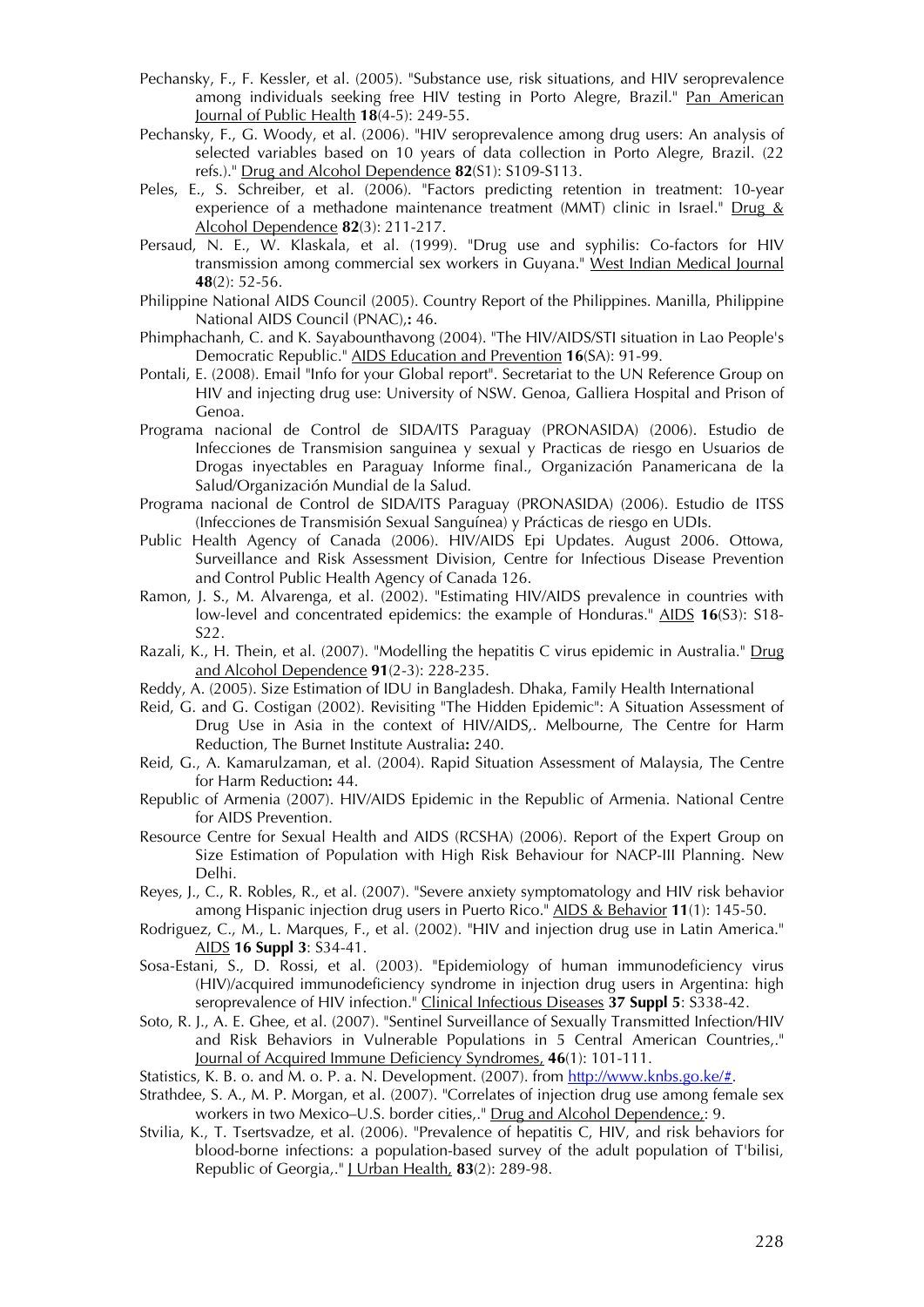- Sulliman, F., S. A. G. Ameerberg, et al. (2004). Report of the Rapid Situation Assessment and Resonses on Drug Use in Mauritius & Rodrigues. Port Louis, Ministry of Health, Mauritius.
- The Country Coordinating Mechanism for the Global Fund in Bosnia-Herzegovina (2005). Coordinated National Response to HIV/AIDS & Tuberculosis in a war-torn and highly stigmatised setting, Global Fund to Fight HIV/AIDS, Tuberculosis and Malaria**:** 89.
- The Foundation for Advancement of Self Help in Attaining Needs (FASHAN) and Narcotics Control Board (NCB) of Maldives (2003). Rapid Situation Assessment of Drug Abuse in Maldives 2003,. Male', Narcotics Control Board (NCB) of Maldives,**:** 74.
- Timpson, S. and et al (2006). "Substance Abuse, HIV Risk and HIV/AIDS in Tanzania." African Journal of Drug & Alcohol Studies **5**(2): 158-169.
- Todd, C. S., A. M. S. Abed, et al. (2007). "HIV, Hepatitis C, and Hepatitis B Infections and Associated Risk Behavior in Injection Drug Users, Kabul, Afghanistan,." Emerging Infectious Diseases, **13**(9): 5.
- Toufik, A. (2006). VIH/Drogues MENA. Paris, France, Observatoire français des drogues et des toxicomanies.
- UNAIDS (2006). 2006 AIDS Epidemic Update: Middle East and North Africa. Geneva, Joint United Nations Programme on HIV/AIDS**:** 2.
- UNAIDS (2006). 2006 Report on the global AIDS epidemic. Geneva, Joint United Nations Programme on HIV/AIDS,**:** 629.
- UNGASS (2006). Country Report: Federated States of Micronesia. United Nations General Assembly Special Session on HIV/AIDS, UNGASS.
- United Nations Office on Drugs and Crime (2003). Audit on the number of injecting drug users in Central and Eastern Europe and Central Asia. UNODC. New York.
- United Nations Office on Drugs and Crime (2005). Afghanistan drug use survey 2005. UNODC & Government of Afghanistan - Ministry of Counter Narcotics. Kabul.
- United Nations Office on Drugs and Crime (2006). Patterns and Trends of Amphetamine-Type Stimulants (ATS) and Other Drugs of Abuse in East Asia and the Pacific 2005. United Nations Office on Drugs and Crime Regional Centre for East Asia and the Pacific. Bangkok**:** 146.
- United Nations Office on Drugs and Crime, The Lao National Commission for the Drug Control and Supervision, et al. (2005). Drug use and HIV risk: Khamkeuth District (Bolikhamxay), Sing District (Luang Namtha), Khua District (Phongsaly), Lao PDR. Vientiane, United Nations Office on Drugs and Crime, The Lao National Commission for the Drug Control and Supervision, The Centre for HIV/AIDS and STI, The Burnet Institute, .
- United Nations Office on Drugs and Crime & Institute for Development Research and Applied Care (2003). Substance Use and Misuse in Lebanon. The Lebanon Rapid Situation Assessment and Responses Study. Beirut, UNODC & IDRAC**:** 131.
- United Nations Office on Drugs and Crime: Regional Office for South Asia (2007). Rapid Situation Response Assesment Bhutan Report - Draft. New Delhi,, UNODC Regional Office for South Asia.
- United Nations Regional Task Force on Injecting Drug Use and HIV/AIDS in Asia and the Pacific (2006). Myanmar – United Nations Regional Task Force on Injecting Drug Use and HIV/AIDS in Asia and the Pacific Baseline Assessment Dec 2006
- Vickers, I. E., H. Alveranga, et al. (2005). "Clinical and epidemiological characteristics of adult and adolescent patients newly diagnosed with the human immunodeficiency virus at a Jamaican clinic for sexually transmitted infections." West Indian Medical Journal **54**(6): 360-363.
- Wang, Y. A., S. Cliffe, et al. (2006). Prevalence of STI, HIV and risk behaviors among seafarers in Kiribati 2005. XIV International AIDS Conference. Toronto.
- Weissenbacher, M., D. Rossi, et al. (2003). "High Seroprevalence of Bloodborne Viruses among Street-Recruited Injection Drug Users from Buenos Aires, Argentina." Clinical Infectious Diseases **37**: S348-352.
- Wiessing, L. (2008). Email "HIV prevalence in the UK". Secretariat to the UN Reference Group on HIV and injecting drug use: University of NSW. Lisbon, European Monitoring Centre for Drugs and Drug Addiction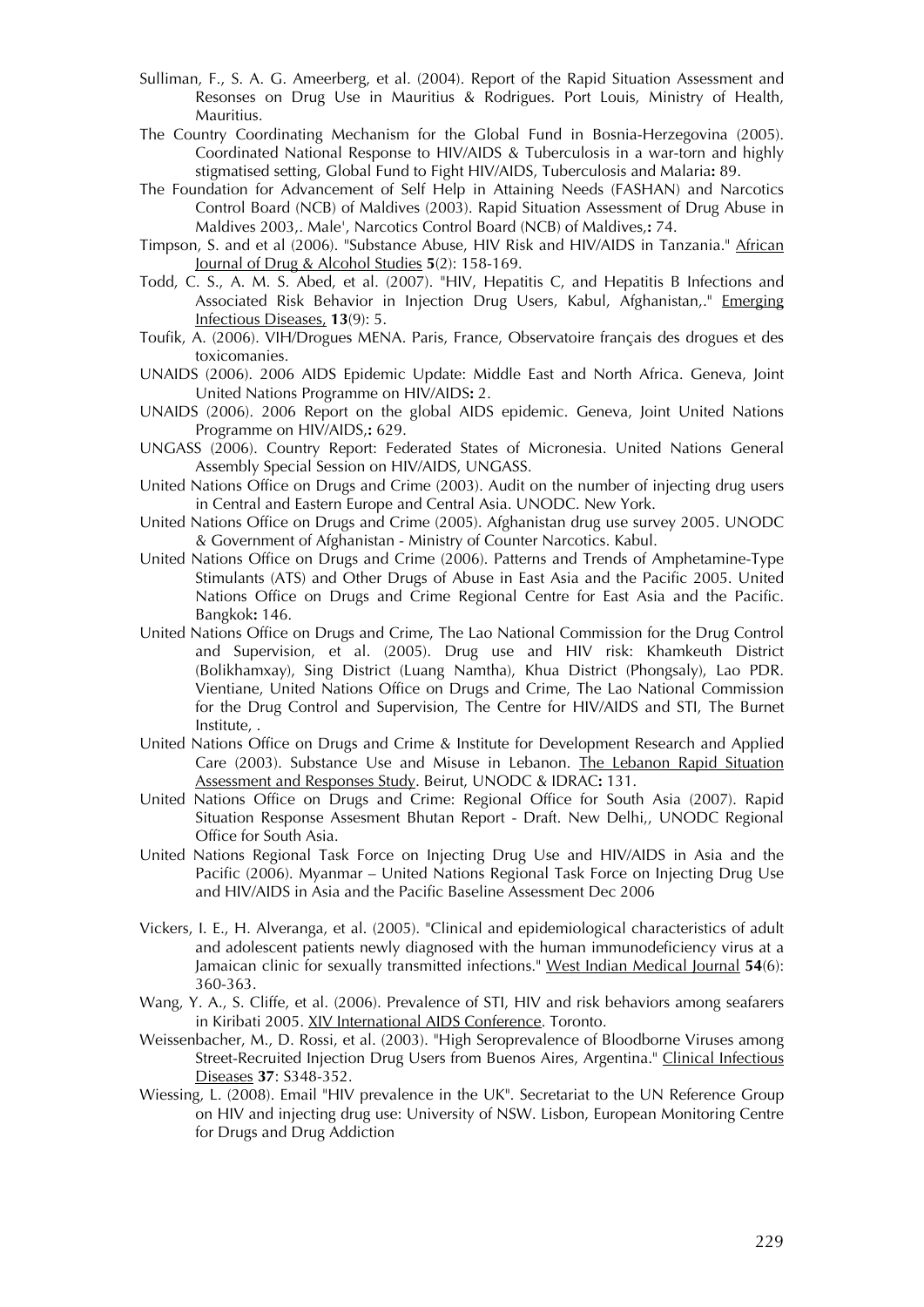- Wilkins, C., M. Girling, et al. (2006). Recents trends in drug use in New Zealand: 2006. Findings from the Illicit Drug Monitoring System (IDMS). Centre for Social and Health Outcomes Research and Evaluation. Auckland, Massey University.
- Williams, M. L., S. A. McCurdy, et al. (2007). "Differences in HIV Risk Behaviors by Gender in a Sample of Tanzanian Injection Drug Users." AIDS and Behavior **11**(1): 137-144.
- Woratanarat, T. (2006). "Global HIV cohort studies among injecting drug users and future vaccine trials." J Med Assoc Thai **89**(7): 1064-79.
- World Bank (2005). Preventing HIV/AIDS in the Middle East and North Africa: A Window of Opportunity to Act. Orientations in Development Series. Washington, D.C., World Bank**:** 110.
- World Health Organization (2003). Access to Antiretroviral Treament and Care: The Experience of the HIV Equity Initiative, Cange, Haiti. Port-au-Prince, WHO**:** 16.
- World Health Organization (2004). Approaches to the management of HIV/AIDS in Cuba. Perspectives and Practice in Antiretroviral Treatment. J. Pérez, D. Pérez, I. Gonzalezet al. Geneva, World Health Organisation**:** 19.
- World Health Organization (2006). Epidemiological Fact Sheets on HIV/AIDS and Sexually Transmitted Infections: Barbados. Geneva, WHO**:** 18.
- World Health Organization (2006). A Rapid Assesment and Response to HIV and Drug Use in Mongolia - Draft report. Manila, WHO Regional Office for the Western Pacific,.
- World Health Organization (2006). Second generation surveillance surveys of HIV, other STIs and risk behaviours in 6 Pacific Island countries (2004-2005). S. Cliffe, Y. Wang and E. Sullivan. Manila, Philippines, World Health Organisation (WHO), Regional Office for the Western Pacific.**:** 123.
- World Health Organization (2007). Scaling up Antiretroviral Treatment: Lessons Learnt from Thailand. Report of an external evaluation, 12-19 October 2004. World Health Organization Regional Office for South-East Asia. New Delhi, WHO**:** 90.
- World Health Organization. Regional Office for Europe (2004). HIV sentinel surveillance in high-risk groups in the Russian Federation, Azerbaijan Republic and the Republic of Moldova: report on a WHO project 1 April 2003 - 31 March 2004. Copenhagen, WHO Regional Office for Europe,**:** 146.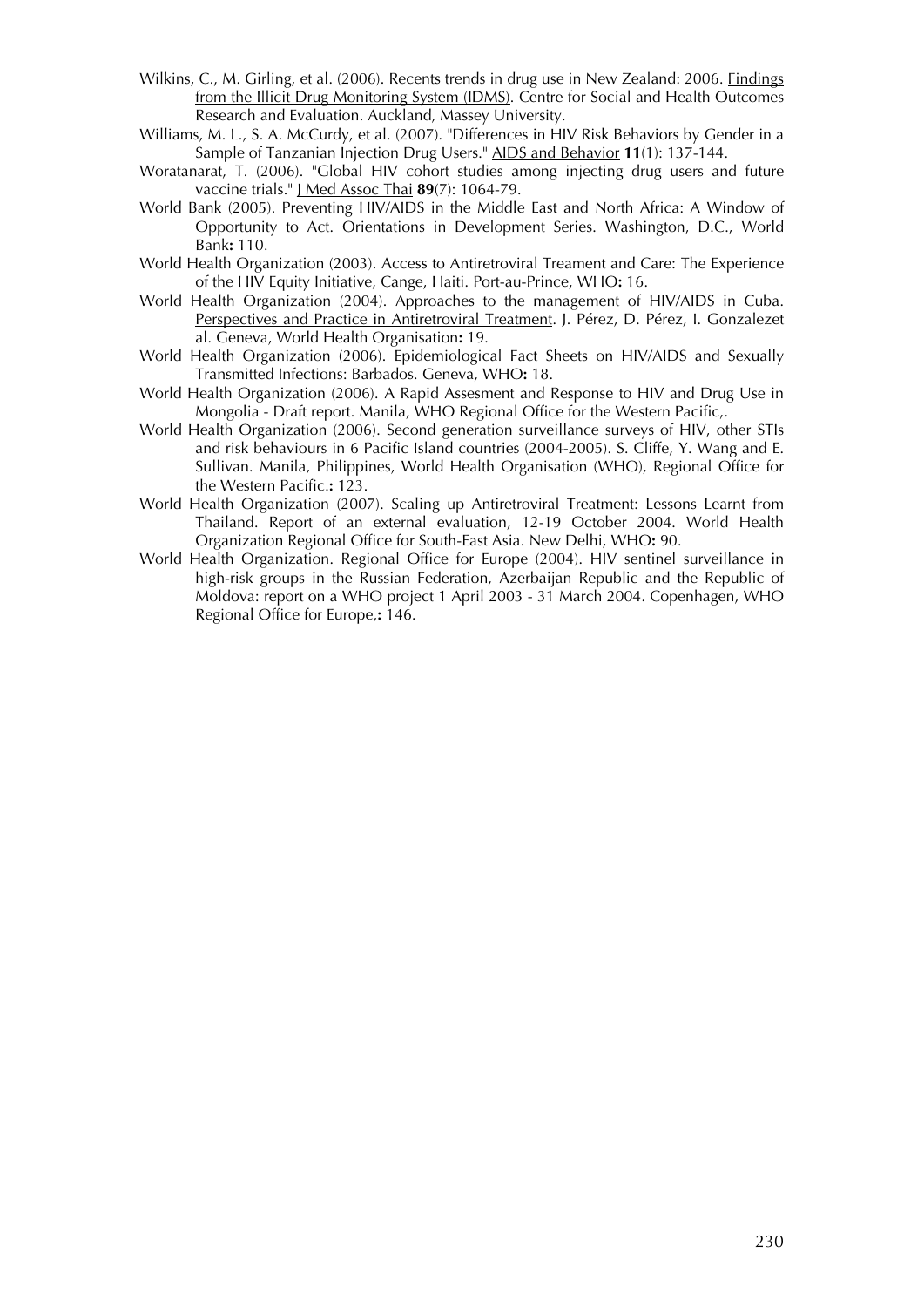## **Appendix F: 2007 estimated number of people who inject drugs**

The following tables present estimates of the number of people who inject drugs per country for 2007. In deriving these estimates it was assumed that IDU prevalence was the same in 2007 as in the year of the estimate as reported in the literature. United Nations Population Division estimates of 2007 general population (15‐64 years of age) were used (2).

2007

|                              |                                                     | Prevalence of<br>injecting drug use (%)* |           |                          | Estimated number of people who |                      |         |                                       |                          | Year of                  |                          | HIV prevalence among people who inject |                          |       |
|------------------------------|-----------------------------------------------------|------------------------------------------|-----------|--------------------------|--------------------------------|----------------------|---------|---------------------------------------|--------------------------|--------------------------|--------------------------|----------------------------------------|--------------------------|-------|
| Countries and                | Year of                                             |                                          |           |                          |                                | inject drugs in 2007 |         | Grade                                 | Type                     | estimate                 |                          | drugs (%)                              |                          | Grade |
| territories                  | estimate                                            | Lower                                    | Mid       | Upper                    | Lower                          | Mid                  | Upper   |                                       |                          |                          | Lower                    | Mid                                    | Upper                    |       |
| Armenia                      | 2000                                                | $-\!$                                    | 0.10      | $\overline{\phantom{a}}$ |                                | 2,091                |         | D <sub>1</sub>                        | <b>CIDU</b>              | 2005,2002                | 6.8                      | 13.4                                   | 20                       | D1, B |
| Azerbaijan                   | 2006                                                | $-\,$                                    | 5.21      | $\qquad \qquad -$        |                                | 306,145              |         | Α                                     | <b>CIDU</b>              | 2004                     | 2                        | 13                                     | 24                       | А     |
| Belarus                      | 2005                                                | $\overline{\phantom{a}}$                 | 0.09      | $- -$                    |                                | 6,327                |         | C                                     | <b>REG</b>               | 2006                     | $\overline{\phantom{a}}$ | 1.5                                    | $\hspace{0.05cm}$        |       |
| Bosnia & Herzegovina         | $\hspace{0.05cm} -\hspace{0.05cm} -\hspace{0.05cm}$ | $-\,$                                    | <b>NK</b> | $\qquad \qquad -$        |                                | <b>NK</b>            |         | $\overline{\phantom{a}}$              | $\hspace{0.05cm} \ldots$ | $\overline{\phantom{a}}$ | $\overline{\phantom{a}}$ | NΚ                                     | $\hspace{0.05cm} -$      |       |
| Bulgaria                     | 2005                                                | 0.30                                     | 0.38      | 0.45                     | 16,033                         | 20,042               | 24,050  | Α                                     | <b>CIDU</b>              | 2006                     | 0.0                      | 0.4                                    | 0.8                      | B, A  |
| Croatia                      | $\overline{\phantom{a}}$                            | $-\!$                                    | <b>NK</b> |                          |                                | <b>NK</b>            |         | $- -$                                 | $- -$                    | 2006                     | $\overline{\phantom{a}}$ | 0.6                                    | $\hspace{0.05cm}$        | А     |
| Czech Republic               | 2006                                                | 0.35                                     | 0.40      | 0.47                     | 25,501                         | 29,008               | 33,832  | Α                                     | <b>CIDU</b>              | 2006                     | 0.0                      | 0.05                                   | 0.1                      |       |
| Estonia                      | 2004                                                | 0.89                                     | 1.51      | 3.79                     | 8,151                          | 13,756               | 34,618  | A                                     | <b>CIDU</b>              | 2005                     | 54.3                     | 72.1                                   | 89.9                     | R     |
| Georgia                      | 2004,02                                             |                                          |           |                          | 14,290                         | 124,894              | 235,499 | C, B                                  | <b>CIDU</b>              | 2004, 2001-              |                          |                                        |                          | B     |
|                              |                                                     | 0.48                                     | 4.19      | 7.90                     |                                |                      |         |                                       |                          | 02                       | 1.4                      | 1.63                                   | 1.85                     |       |
| Hungary                      | 2005                                                | 0.03                                     | 0.06      | 0.08                     | 2,064                          | 3,931                | 5,799   | Α                                     | <b>CIDU</b>              | 2006                     | $\overline{\phantom{a}}$ | 0.0                                    | $\overline{\phantom{a}}$ | А     |
| Latvia                       |                                                     | $\hspace{0.05cm} \ldots$                 | <b>NK</b> | $--$                     |                                | <b>NK</b>            |         | $- -$                                 | <b>CIDU</b>              | 2003                     | 6.6                      | 8.15                                   | 9.7                      | А     |
| Lithuania                    | 2006                                                | $\overline{\phantom{a}}$                 | 0.22      | $--$                     |                                | 5,116                |         | C                                     | <b>REG</b>               | 2003                     | $\overline{\phantom{a}}$ | 2.4                                    | $\sim$ $\sim$            |       |
| Moldova                      | 2001                                                | $-\,$                                    | 0.14      | $--$                     |                                | 3,730                |         | C                                     | <b>REG</b>               | 2001                     | $\hspace{0.05cm} -$      | 17                                     | $\hspace{0.05cm}$        |       |
| Poland                       | $\hspace{0.1mm}-\hspace{0.1mm}-\hspace{0.1mm}$      | $-\,$                                    | <b>NK</b> | --                       |                                | <b>NK</b>            |         | $\overline{\phantom{a}}$              | <b>CIDU</b>              | 2006                     | $\overline{\phantom{a}}$ | 8.9                                    | $\hspace{0.05cm}$        |       |
| Romania                      | $\hspace{0.05cm} -\hspace{0.05cm} -\hspace{0.05cm}$ | $-\,$                                    | <b>NK</b> | $\qquad \qquad -$        |                                | <b>NK</b>            |         | $\hspace{0.05cm}$ – $\hspace{0.05cm}$ | $- -$                    | 2006                     | $\overline{\phantom{a}}$ | 1.44                                   | $\overline{\phantom{a}}$ |       |
| Russia                       | 2007                                                | $-\, -$                                  | 1.78      | $--$                     |                                | 1,825,000            |         | D <sub>1</sub>                        | <b>CIDU</b>              | 2003                     | 0.3                      | 37.15                                  | 74.0                     |       |
| Slovakia                     | 2005                                                | 0.35                                     | 0.49      | 0.89                     | 13,796                         | 18,929               | 34,503  | A                                     | <b>CIDU</b>              | 2006                     | $\overline{\phantom{a}}$ | 0.0                                    | $\overline{\phantom{a}}$ |       |
| Ukraine                      | 2006                                                | 1.00                                     | 1.16      | 1.31                     | 324,167                        | 374,038              | 423,910 | Α                                     | <b>CIDU</b>              | 2006                     | $\overline{\phantom{a}}$ | 41.8                                   | $\overline{\phantom{a}}$ | B     |
| Observed population-weighted |                                                     |                                          |           |                          |                                |                      |         |                                       |                          |                          |                          |                                        |                          |       |
| prevalence**                 |                                                     |                                          | 1.50      |                          |                                |                      |         |                                       |                          |                          |                          | 27.03                                  |                          |       |

#### Table (F) 2a: Evidence on the prevalence of injecting drug use and HIV among people who inject drugs in Eastern Europe

CIDU: Estimate made for "current injectors" (indirect estimates were defined as "current IDUs" unless otherwise specified); PYIDU: Estimate of "past year injectors"; LTIDU: Estimate of "lifetime injectors" REG: Estimate derived from cumulative registries of drug users

NK: Injecting drug use OR HIV reported among those who inject drugs but <sup>a</sup> prevalence estimate could not be made.

‐‐ No reports of injecting drug use or HIV among people who inject drugs identified

\* Prevalence among 15‐64 year olds

\*\* Population‐weighted‐prevalence of IDU and IDU‐population‐weighted‐prevalence of HIV for region countries based upon countries where <sup>a</sup> prevalence estimate could be made (See Appendix D <web link> for source documents for all figures listed in tables and Appendix E <web link> for further information on how country level estimates were determined)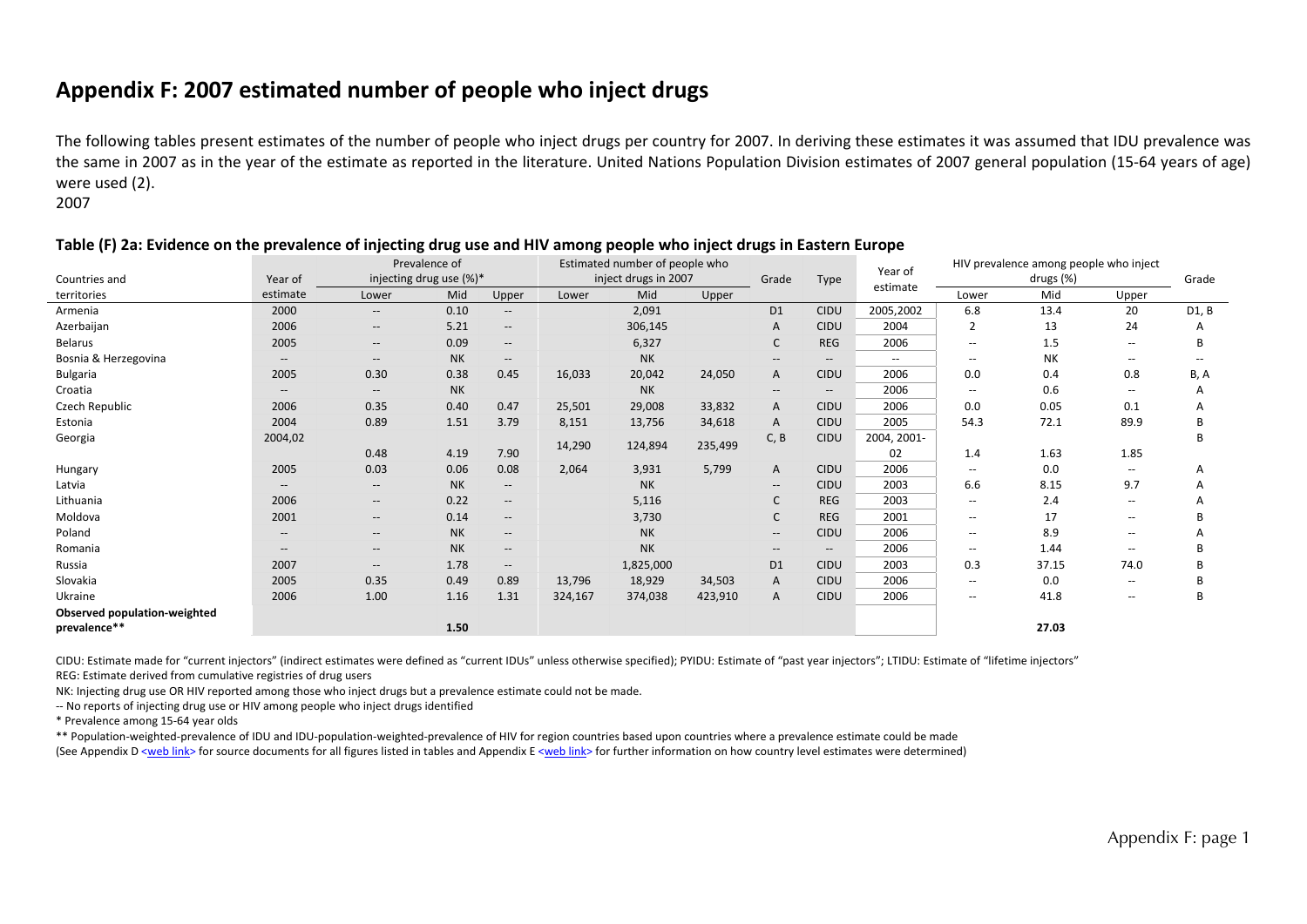|                              |                                                     | Prevalence of                                       |                          |                                                     |                                                     | Estimated number of people who |                          |                                                     | Year of                                        |                          |                                       | HIV prevalence among people who inject |                          |       |
|------------------------------|-----------------------------------------------------|-----------------------------------------------------|--------------------------|-----------------------------------------------------|-----------------------------------------------------|--------------------------------|--------------------------|-----------------------------------------------------|------------------------------------------------|--------------------------|---------------------------------------|----------------------------------------|--------------------------|-------|
| Countries and                | Year of                                             |                                                     | injecting drug use (%)*  |                                                     |                                                     | inject drugs in 2007           |                          | Grade                                               | Type                                           | estimate                 |                                       | drugs (%)                              |                          | Grade |
| territories                  | estimate                                            | Lower                                               | Mid                      | Upper                                               | Lower                                               | Mid                            | Upper                    |                                                     |                                                |                          | Lower                                 | Mid                                    | Upper                    |       |
| Albania                      |                                                     |                                                     | <b>NK</b>                | $\hspace{0.05cm} -\hspace{0.05cm} -\hspace{0.05cm}$ | $\overline{\phantom{a}}$                            | <b>NK</b>                      |                          |                                                     | $-\!$ $\!-$                                    | $\overline{\phantom{a}}$ | $\frac{1}{2}$                         | <b>NK</b>                              |                          |       |
| Andorra                      | $\qquad \qquad -$                                   | $-\!$ $\!-$                                         | <b>NK</b>                | $\qquad \qquad -$                                   | $\overline{\phantom{a}}$                            | <b>NK</b>                      | --                       | $\hspace{0.05cm}$ – $\hspace{0.05cm}$               | $-\!$ $\!-$                                    | $\overline{\phantom{a}}$ | $\overline{\phantom{a}}$              | NΚ                                     | $\overline{\phantom{a}}$ |       |
| Austria                      | 2000                                                | 0.22                                                | 0.32                     | 0.42                                                | 12,399                                              | 18,082                         | 23,765                   | Α                                                   | CIDU                                           | 2006                     | $\overline{\phantom{a}}$              | 7.1                                    | $\overline{\phantom{a}}$ | А     |
| Belgium                      | 1997                                                | 0.35                                                | 0.39                     | 0.43                                                | 23,958                                              | 26,643                         | 29,328                   | A                                                   | CIDU                                           | 2006                     | 2.9                                   | 4.3                                    | 5.7                      | А     |
| Denmark                      | 1996                                                | 0.35                                                | 0.44                     | 0.52                                                | 12,554                                              | 15,643                         | 18,732                   | A                                                   | CIDU                                           | 2006                     | $\overline{\phantom{a}}$              | 2.1                                    | $\sim$                   | A     |
| Finland                      | 2002                                                | 0.35                                                | 0.45                     | 0.57                                                | 12,347                                              | 15,839                         | 19,938                   | A                                                   | CIDU                                           | 2006                     | $\overline{\phantom{a}}$              | 0.2                                    | $\sim$                   |       |
| France                       | 1999                                                | $\hspace{0.05cm} \ldots$                            | 0.32                     | $--$                                                | $\overline{\phantom{a}}$                            | 128,348                        | $\overline{\phantom{a}}$ | A                                                   | CIDU                                           | 2003                     | $\overline{\phantom{a}}$              | 12.2                                   |                          |       |
| Germany                      | 2005                                                | 0.14                                                | 0.17                     | 0.20                                                | 77,435                                              | 93,568                         | 109,700                  | A                                                   | CIDU                                           | 2006                     | $\overline{\phantom{a}}$              | 2.9                                    | $\overline{\phantom{a}}$ | A     |
| Greece                       | 2005                                                | 0.11                                                | 0.13                     | 0.15                                                | 8,572                                               | 9,754                          | 11,173                   | A                                                   | <b>CIDU</b>                                    | 2006                     | 0.3                                   | 0.5                                    | 0.7                      | А     |
| Iceland                      | $\hspace{0.05cm} -\hspace{0.05cm} -\hspace{0.05cm}$ | $\hspace{0.05cm} \ldots$                            | <b>NK</b>                | $\hspace{0.05cm} \ldots$                            | $\hspace{0.05cm} \ldots$                            | <b>NK</b>                      | $- -$                    | $- -$                                               | $\overline{\phantom{a}}$                       | $\sim$ $\sim$            | $\overline{\phantom{a}}$              | NΚ                                     | $\overline{\phantom{a}}$ |       |
| Ireland                      | 1996                                                | 0.20                                                | 0.27                     | 0.33                                                | 5,820                                               | 7,798                          | 9,776                    | A                                                   | <b>CIDU</b>                                    | 1999                     | $\overline{\phantom{a}}$              | 5.8                                    | $\overline{\phantom{a}}$ | A     |
| Italy                        | 1996                                                | $- -$                                               | 0.83                     | $\qquad \qquad -$                                   | $\overline{\phantom{a}}$                            | 323,362                        | $\overline{\phantom{a}}$ | A                                                   | <b>CIDU</b>                                    | 2006                     | $\overline{\phantom{a}}$              | 12.1                                   | --                       | A     |
| Liechtenstein                | $\overline{\phantom{a}}$                            | $- -$                                               | $\overline{\phantom{a}}$ | $- -$                                               | $- -$                                               |                                | $- -$                    | $- -$                                               | $\hspace{0.1mm}-\hspace{0.1mm}-\hspace{0.1mm}$ |                          | $\overline{\phantom{a}}$              | $\overline{\phantom{a}}$               | $\sim$                   |       |
| Luxembourg                   | 2000                                                | $\hspace{0.05cm} -\hspace{0.05cm} -\hspace{0.05cm}$ | 0.59                     | $-$                                                 | $\hspace{0.05cm} -\hspace{0.05cm} -\hspace{0.05cm}$ | 1,850                          | $\qquad \qquad -$        | Α                                                   | CIDU                                           | 2006                     | $\hspace{0.05cm} -$                   | 2.8                                    |                          | Α     |
| Macedonia                    | $-$                                                 | $\overline{\phantom{a}}$                            | <b>NK</b>                | $\qquad \qquad -$                                   | $\qquad \qquad -$                                   | <b>NK</b>                      | --                       | $\overline{\phantom{a}}$                            | $- -$                                          | $\overline{\phantom{a}}$ | $\overline{\phantom{a}}$              | <b>NK</b>                              |                          |       |
| Malta                        |                                                     | $\hspace{0.05cm} -\hspace{0.05cm} -\hspace{0.05cm}$ | <b>NK</b>                | $\qquad \qquad -$                                   | $\qquad \qquad -$                                   | <b>NK</b>                      | $\overline{\phantom{a}}$ | C                                                   | <b>REG</b>                                     | 2006                     | $\overline{\phantom{a}}$              | 0                                      |                          | B     |
| Monaco                       | $-$                                                 | $\overline{\phantom{a}}$                            | <b>NK</b>                | $\overline{\phantom{a}}$                            | $\qquad \qquad -$                                   | <b>NK</b>                      | --                       | $\overline{\phantom{a}}$                            | $\overline{\phantom{a}}$                       | $\overline{\phantom{a}}$ | $\overline{\phantom{a}}$              | NΚ                                     |                          |       |
| Montenegro                   | $\qquad \qquad -$                                   | $- -$                                               | <b>NK</b>                | $\qquad \qquad -$                                   | $\overline{\phantom{a}}$                            | <b>NK</b>                      | $\overline{\phantom{a}}$ | $\hspace{0.05cm} -\hspace{0.05cm} -\hspace{0.05cm}$ | $- -$                                          | $\overline{\phantom{a}}$ | $\overline{\phantom{a}}$              | NΚ                                     | $\overline{\phantom{a}}$ |       |
| Netherlands                  | 2001                                                | 0.02                                                | 0.03                     | 0.04                                                | 2,254                                               | 3,176                          | 4,406                    | Α                                                   | CIDU                                           | 2002                     | $\overline{\phantom{a}}$              | 9.5                                    | $\overline{\phantom{a}}$ | B     |
| Norway                       | 2005                                                | 0.27                                                | 0.33                     | 0.38                                                | 8,517                                               | 10,220                         | 11,924                   | A                                                   | CIDU                                           | 2006                     | $\overline{\phantom{a}}$              | 3.2                                    |                          |       |
| Portugal                     | 2000                                                | 0.23                                                | 0.47                     | 0.70                                                | 16,419                                              | 33,341                         | 50,262                   | A                                                   | <b>CIDU</b>                                    | 2006                     | 10.9                                  | 15.6                                   | 20.2                     | А     |
| San Marino                   | $- -$                                               | $-$                                                 | <b>NK</b>                | $- -$                                               | $- -$                                               | <b>NK</b>                      | $- -$                    | $-$                                                 | $-$                                            | $\overline{\phantom{a}}$ | $\sim$                                | NK                                     |                          |       |
| Serbia                       | $\overline{\phantom{a}}$                            | $- -$                                               | <b>NK</b>                | $\qquad \qquad -$                                   | $\qquad \qquad -$                                   | <b>NK</b>                      | $\overline{\phantom{a}}$ | $\overline{\phantom{a}}$                            | $-\!$ –                                        | $\overline{\phantom{a}}$ | $\hspace{0.05cm}$ – $\hspace{0.05cm}$ | NΚ                                     | $\overline{\phantom{a}}$ |       |
| Slovenia                     | 2001                                                | $\overline{\phantom{a}}$                            | 0.52                     | $\overline{\phantom{a}}$                            | $\overline{\phantom{a}}$                            | 7,378                          | $\overline{\phantom{a}}$ | Α                                                   | CIDU                                           | 2004                     | $\overline{\phantom{a}}$              | 0.4                                    | $\overline{\phantom{a}}$ | Α     |
| Spain                        | 1998                                                | $\overline{\phantom{a}}$                            | 0.31                     | $\overline{\phantom{a}}$                            | $-\!$ –                                             | 93,948                         | $\overline{\phantom{a}}$ | Α                                                   | <b>CIDU</b>                                    | 2006                     | $\overline{\phantom{a}}$              | 39.7                                   | --                       | А     |
| Sweden                       | $\overline{\phantom{a}}$                            | $\hspace{0.05cm} \ldots$                            | <b>NK</b>                | $\hspace{0.05cm} \ldots$                            | $\overline{\phantom{a}}$                            | <b>NK</b>                      | $\overline{\phantom{a}}$ | Α                                                   | <b>CIDU</b>                                    | 2007                     | $\overline{\phantom{a}}$              | 5.4                                    | $\overline{\phantom{a}}$ | A     |
| Switzerland                  | 1997                                                | 0.51                                                | 0.65                     | 0.78                                                | 25,849                                              | 32,850                         | 39,851                   | A                                                   | $***$                                          | 2004                     | $\overline{\phantom{a}}$              | 1.4                                    |                          |       |
| UK                           | 2005                                                | 0.38                                                | 0.39                     | 0.42                                                | 152,773                                             | 158,201                        | 167,606                  | A                                                   | <b>CIDU</b>                                    | 2006                     | 0.6                                   | 2.3                                    | $\overline{4}$           | Α     |
| Observed population-weighted |                                                     |                                                     |                          |                                                     |                                                     |                                |                          |                                                     |                                                |                          |                                       |                                        |                          |       |
| prevalence**                 |                                                     |                                                     | 0.37                     |                                                     |                                                     |                                |                          |                                                     |                                                |                          |                                       | 11.14                                  |                          |       |

#### Table (F) 2b: Evidence on the prevalence of injecting drug use and HIV among people who inject drugs in Western Europe

CIDU: Estimate made for "current injectors" (indirect estimates were defined as "current IDUs" unless otherwise specified); PYIDU: Estimate of "past year injectors"; LTIDU: Estimate of "lifetime injectors";

REG: Estimate derived from cumulative registries of drug users

NK: Injecting drug use OR HIV reported among those who inject drugs but <sup>a</sup> prevalence estimate could not be made.

‐‐ No reports of injecting drug use or HIV among people who inject drugs identified

\* Prevalence among 15‐64 year olds

\*\* Population‐weighted‐prevalence of IDU and IDU‐population‐weighted‐prevalence of HIV for region countries based upon countries where <sup>a</sup> prevalence estimate could be made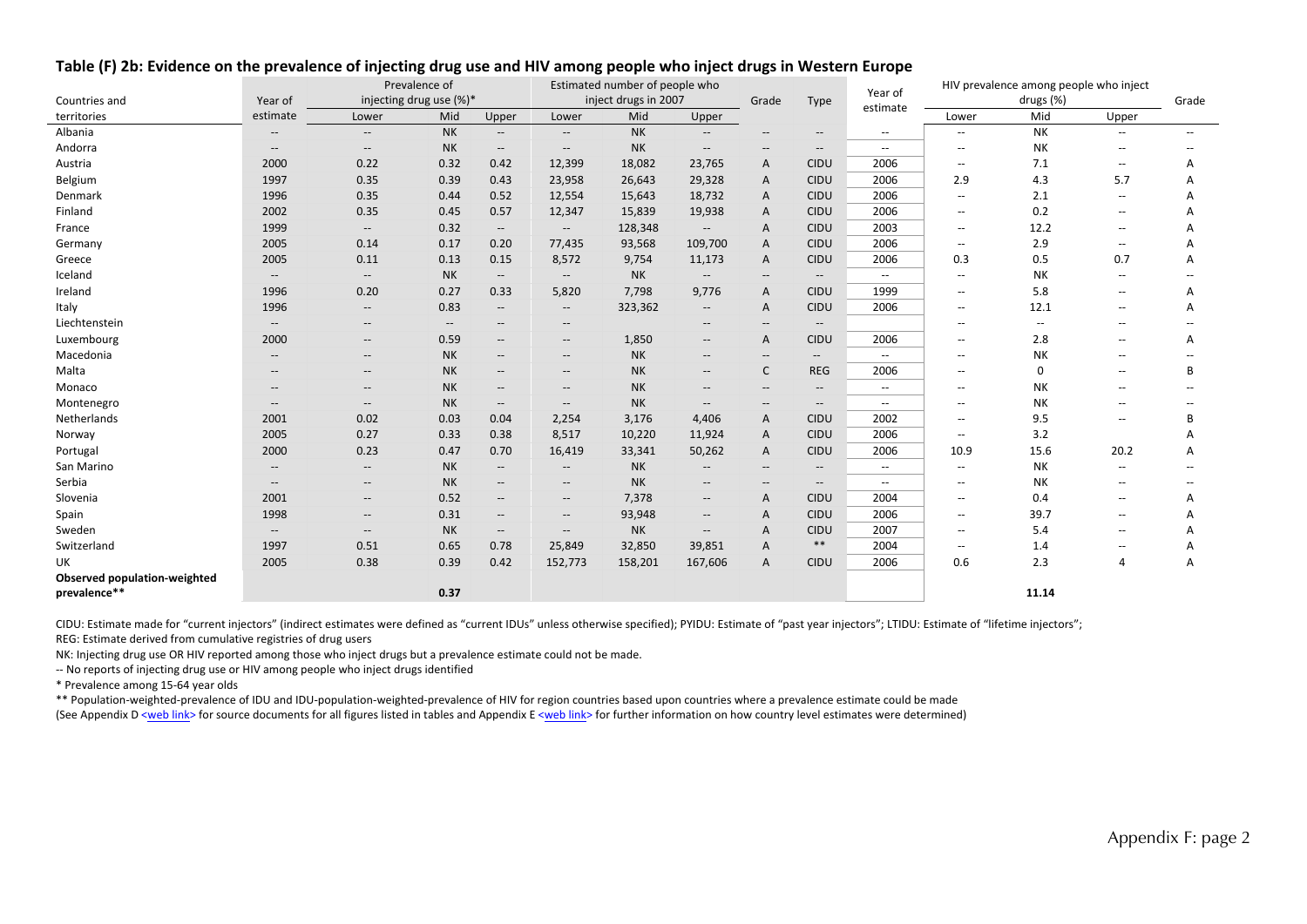|                              |                                                     | Prevalence of                                       |           |                                                     | Estimated number of people who                      |                      |                                                     |                          |                                                     | Year of                  |                                                | HIV prevalence among people who inject |                                                     |                                       |
|------------------------------|-----------------------------------------------------|-----------------------------------------------------|-----------|-----------------------------------------------------|-----------------------------------------------------|----------------------|-----------------------------------------------------|--------------------------|-----------------------------------------------------|--------------------------|------------------------------------------------|----------------------------------------|-----------------------------------------------------|---------------------------------------|
| Countries and                | Year of                                             | injecting drug use (%)*                             |           |                                                     |                                                     | inject drugs in 2007 |                                                     | Grade                    | Type                                                | estimate                 |                                                | drugs (%)                              |                                                     | Grade                                 |
| territories                  | estimate                                            | Lower                                               | Mid       | Upper                                               | Lower                                               | Mid                  | Upper                                               |                          |                                                     |                          | Lower                                          | Mid                                    | Upper                                               |                                       |
| <b>Brunei</b>                | $\hspace{0.05cm} -\hspace{0.05cm} -\hspace{0.05cm}$ | $\hspace{0.05cm} -\hspace{0.05cm} -\hspace{0.05cm}$ | <b>NK</b> | $--$                                                | $-\!$ –                                             | <b>NK</b>            | $\hspace{0.05cm} \ldots$                            | $\overline{\phantom{a}}$ | $\hspace{0.05cm} -\hspace{0.05cm} -\hspace{0.05cm}$ | $\sim$ $\sim$            | $\overline{\phantom{a}}$                       | <b>NK</b>                              | $\overline{\phantom{a}}$                            |                                       |
| <b>Burma</b>                 | 2007                                                | 0.18                                                | 0.23      | 0.27                                                | 60,000                                              | 75,000               | 90,000                                              | C                        | CIDU                                                | 2006                     | $\hspace{0.1mm}-\hspace{0.1mm}-\hspace{0.1mm}$ | 42.6                                   | $\overline{\phantom{a}}$                            | C                                     |
| Cambodia                     | 2004                                                | 0.01                                                | 0.02      | 0.09                                                | 1,096                                               | 1,918                | 7,672                                               | C                        | <b>CIDU</b>                                         | 2006, 04                 | 14.3                                           | 22.8                                   | 31.3                                                | B                                     |
| China                        | 2005                                                | 0.19                                                | 0.25      | 0.31                                                | 1,850,714                                           | 2,416,210            | 2,981,706                                           | A                        | CIDU                                                | 2005                     | 7.96                                           | 12.3                                   | 19.2                                                | A                                     |
| Indonesia                    | 2006                                                | 0.13                                                | 0.14      | 0.16                                                | 193,421                                             | 222,536              | 251,652                                             | A                        | CIDU                                                | 2006                     | 31.7                                           | 42.5                                   | 53.3                                                | Α                                     |
| Japan                        | 2004                                                | $\hspace{0.05cm}$ – $\hspace{0.05cm}$               | 0.47      | $\hspace{0.05cm}$ – $\hspace{0.05cm}$               | $\hspace{0.05cm} -\hspace{0.05cm} -\hspace{0.05cm}$ | 393,295              | $\hspace{0.05cm} \cdots$                            | D <sub>1</sub>           | CIDU                                                | $\overline{\phantom{a}}$ | $\hspace{0.1mm}-\hspace{0.1mm}-\hspace{0.1mm}$ | NΚ                                     | $\overline{\phantom{a}}$                            | $\hspace{0.05cm}$ – $\hspace{0.05cm}$ |
| Laos                         | --                                                  | $\hspace{0.05cm} -\hspace{0.05cm} -\hspace{0.05cm}$ | <b>NK</b> | $\hspace{0.05cm} -\hspace{0.05cm} -\hspace{0.05cm}$ | $\hspace{0.05cm} -\hspace{0.05cm} -\hspace{0.05cm}$ | <b>NK</b>            | $\hspace{0.05cm} -\hspace{0.05cm} -\hspace{0.05cm}$ | $--$                     | $\hspace{0.05cm} -\hspace{0.05cm} -\hspace{0.05cm}$ | $\hspace{0.05cm} -$      | $\sim$                                         | NΚ                                     | $\hspace{0.05cm} -\hspace{0.05cm} -\hspace{0.05cm}$ | --                                    |
| Malaysia                     | 2002                                                | 1.11                                                | 1.33      | 1.56                                                | 190,971                                             | 230,288              | 269,606                                             | C                        | CIDU                                                | 2002                     | $\hspace{0.1mm}-\hspace{0.1mm}-\hspace{0.1mm}$ | 10.3                                   | $\hspace{0.05cm} -\hspace{0.05cm} -\hspace{0.05cm}$ | A                                     |
| Mongolia                     | --                                                  | $\sim$                                              | <b>NK</b> | $\hspace{0.05cm} -\hspace{0.05cm} -\hspace{0.05cm}$ | $\hspace{0.05cm} -\hspace{0.05cm} -\hspace{0.05cm}$ | <b>NK</b>            | $\qquad \qquad -$                                   | $- -$                    | $- -$                                               | $\overline{\phantom{a}}$ | $\sim$                                         | $\hspace{0.05cm}$                      | $\hspace{0.05cm} -\hspace{0.05cm} -\hspace{0.05cm}$ | $\qquad \qquad -$                     |
| North Korea                  | --                                                  | $\hspace{0.05cm}$ – $\hspace{0.05cm}$               |           | $\hspace{0.05cm}$ – $\hspace{0.05cm}$               | $\overline{\phantom{a}}$                            |                      | $\qquad \qquad -$                                   | $- -$                    | $\hspace{0.05cm} -\hspace{0.05cm} -\hspace{0.05cm}$ | $\overline{\phantom{a}}$ | $\hspace{0.1mm}-\hspace{0.1mm}-\hspace{0.1mm}$ | --                                     | $\hspace{0.05cm} -\hspace{0.05cm} -\hspace{0.05cm}$ | $\qquad \qquad -$                     |
| Philippines                  | --                                                  | $- -$                                               | <b>NK</b> | --                                                  | $\hspace{0.05cm} -\hspace{0.05cm} -\hspace{0.05cm}$ | <b>NK</b>            | $\qquad \qquad -$                                   | $--$                     | $\hspace{0.05cm} -\hspace{0.05cm} -\hspace{0.05cm}$ | 2005                     | $\sim$                                         |                                        | $\overline{a}$                                      | B                                     |
| Singapore                    | --                                                  | $- -$                                               | <b>NK</b> | $--$                                                | $\hspace{0.05cm} -\hspace{0.05cm} -\hspace{0.05cm}$ | <b>NK</b>            | $\qquad \qquad -$                                   | $- -$                    | $\hspace{0.05cm}$ – $\hspace{0.05cm}$               | $\overline{\phantom{a}}$ | $\hspace{0.1mm}-\hspace{0.1mm}-\hspace{0.1mm}$ | NΚ                                     | $\overline{\phantom{a}}$                            | $\qquad \qquad -$                     |
| South Korea                  | --                                                  | $- -$                                               | <b>NK</b> | --                                                  | $\hspace{0.05cm} -\hspace{0.05cm} -\hspace{0.05cm}$ | <b>NK</b>            | $\qquad \qquad -$                                   | $--$                     | $\hspace{0.05cm}$ – $\hspace{0.05cm}$               | $\overline{\phantom{a}}$ | $\sim$                                         | <b>NK</b>                              | $\overline{\phantom{a}}$                            | $\qquad \qquad -$                     |
| Taiwan                       | $- -$                                               | $\hspace{0.05cm} -\hspace{0.05cm} -\hspace{0.05cm}$ | <b>NK</b> | --                                                  | $\hspace{0.05cm} \ldots$                            | <b>NK</b>            | $\hspace{0.05cm} -\hspace{0.05cm} -\hspace{0.05cm}$ | $- -$                    | $\hspace{0.05cm} -\hspace{0.05cm} -\hspace{0.05cm}$ | 2004,06                  | $\overline{2}$                                 | 13.8                                   | 25.6                                                | D1, B                                 |
| Thailand                     | 2001                                                | $\hspace{0.05cm} -\hspace{0.05cm} -\hspace{0.05cm}$ | 0.38      | $--$                                                | $--$                                                | 169,347              | $\hspace{0.05cm} \ldots$                            | D <sub>1</sub>           | <b>CIDU</b>                                         | 2004                     | $\sim$                                         | 42.5                                   | $\hspace{0.05cm} -\hspace{0.05cm} -\hspace{0.05cm}$ | B                                     |
| <b>Timor Leste</b>           | --                                                  | $\overline{\phantom{a}}$                            | <b>NK</b> | $--$                                                | $\hspace{0.05cm} -\hspace{0.05cm} -\hspace{0.05cm}$ | <b>NK</b>            | $\qquad \qquad -$                                   | $- -$                    | $\hspace{0.05cm}$ – $\hspace{0.05cm}$               | $\overline{\phantom{a}}$ | $\overline{\phantom{a}}$                       | --                                     | --                                                  |                                       |
| Vietnam                      | 2005                                                | $\hspace{0.05cm} \cdots$                            | 0.25      | --                                                  | $-\!$ $\!-$                                         | 142,222              | $\qquad \qquad -$                                   | D <sub>1</sub>           | CIDU                                                | 2006                     | 1.9                                            | 33.85                                  | 65.8                                                | В                                     |
| Observed population-weighted |                                                     |                                                     |           |                                                     |                                                     |                      |                                                     |                          |                                                     |                          |                                                |                                        |                                                     |                                       |
| prevalence**                 |                                                     |                                                     | 0.26      |                                                     |                                                     |                      |                                                     |                          |                                                     |                          |                                                | 16.70                                  |                                                     |                                       |

#### Table (F) 3a: Evidence on the prevalence of injecting drug use and HIV among people who inject drugs in East and South East Asia

CIDU: Estimate made for "current injectors" (indirect estimates were defined as "current IDUs" unless otherwise specified); PYIDU: Estimate of "past year injectors"; LTIDU: Estimate of "lifetime injectors" REG: Estimate derived from cumulative registries of drug users

NK: Injecting drug use OR HIV reported among those who inject drugs but <sup>a</sup> prevalence estimate could not be made.

‐‐ No reports of injecting drug use or HIV among people who inject drugs identified

\* Prevalence among 15‐64 year olds

\*\* Population‐weighted‐prevalence of IDU and IDU‐population‐weighted‐prevalence of HIV for region countries based upon countries where <sup>a</sup> prevalence estimate could be made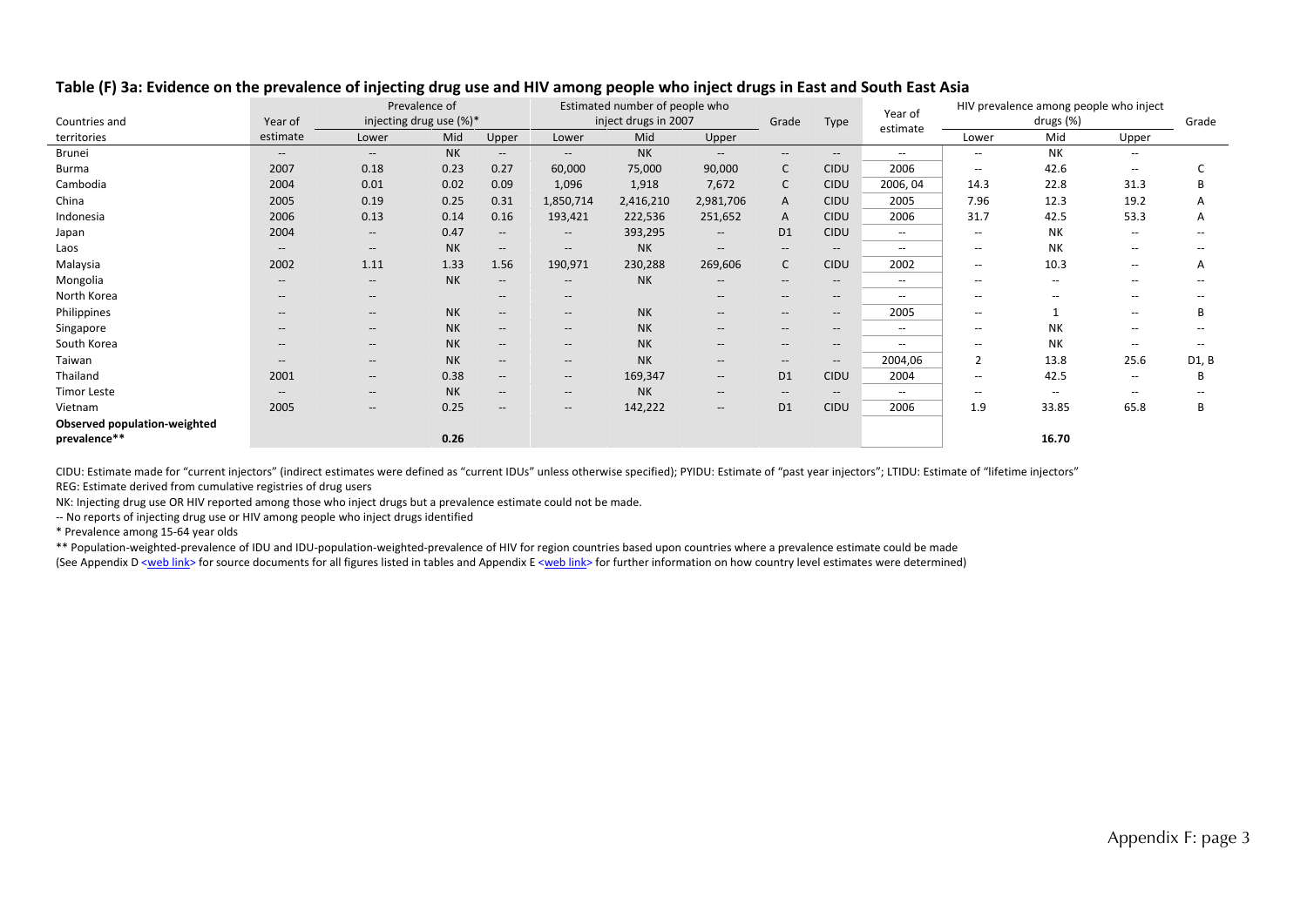### Table (F) 3b: Evidence on the prevalence of injecting drug use and HIV among people who inject drugs in South Asia

|                              |          |       | Prevalence of               | Estimated number of people who                      |                                       |           |                                                |       | Year of     |                          | HIV prevalence among people who inject |                          |                          |              |
|------------------------------|----------|-------|-----------------------------|-----------------------------------------------------|---------------------------------------|-----------|------------------------------------------------|-------|-------------|--------------------------|----------------------------------------|--------------------------|--------------------------|--------------|
| Countries and                | Year of  |       | injecting drug use $(\%)^*$ |                                                     | inject drugs in 2007                  |           |                                                | Grade | Type        | estimate                 |                                        | drugs (%)                |                          | Grade        |
| territories                  | estimate | Lower | Mid                         | Upper                                               | Lower                                 | Mid       | Upper                                          |       |             |                          | Lower                                  | Mid                      | Upper                    |              |
| Afghanistan                  | 2005     | 0.05  | 0.05                        | 0.05                                                | 7,474                                 | 7,507     | 7,539                                          | A     | <b>CIDU</b> | 2005-06                  | 1.7                                    | 3.4                      | 5.1                      |              |
| Bangladesh                   | 2005     | 0.02  | 0.03                        | 0.04                                                | 20,969                                | 31,453    | 41,938                                         | C.    | <b>CIDU</b> | 2006                     | 0.8                                    | 1.35                     | 1.9                      | $\mathsf{A}$ |
| Bhutan                       | $- -$    | $- -$ | <b>NK</b>                   | $\hspace{0.05cm} -\hspace{0.05cm} -\hspace{0.05cm}$ | $\hspace{0.05cm}$ – $\hspace{0.05cm}$ | <b>NK</b> | $\overline{\phantom{a}}$                       | $--$  | $--$        | $\overline{\phantom{m}}$ | $\sim$ $\sim$                          | $\overline{\phantom{a}}$ | --                       |              |
| India                        | 2006     | 0.01  | 0.02                        | 0.03                                                | 108,787                               | 168,331   | 227,874                                        | A     | <b>CIDU</b> | 2004                     | $\overline{\phantom{a}}$               | 11.15                    | $\overline{\phantom{a}}$ |              |
| Iran                         | 2004     | $- -$ | 0.40                        | $\overline{\phantom{a}}$                            | $--$                                  | 195,174   | $- -$                                          | A     | <b>CIDU</b> | 2005                     | 5                                      | 15                       | 25                       |              |
| Maldives                     | $- -$    | $- -$ | <b>NK</b>                   | $\overline{\phantom{a}}$                            | $- -$                                 | <b>NK</b> | $\hspace{0.1mm}-\hspace{0.1mm}-\hspace{0.1mm}$ | $- -$ | $- -$       | $- -$                    | $- -$                                  | $- -$                    | --                       |              |
| Nepal                        | 2003     | 0.11  | 0.15                        | 0.19                                                | 17,989                                | 24,638    | 31,286                                         | A     | <b>CIDU</b> | 2003                     | 30.22                                  | 41.39                    | 52.56                    |              |
| Pakistan                     | 2006     | 0.13  | 0.14                        | 0.16                                                | 128,707                               | 134,329   | 154,448                                        | A     | <b>CIDU</b> | 2005                     | 9.6                                    | 10.8                     | 12.1                     | $\mathsf{A}$ |
| Sri Lanka                    | $- -$    | $- -$ | <b>NK</b>                   | $\overline{\phantom{a}}$                            | $\hspace{0.05cm}$ – $\hspace{0.05cm}$ | <b>NK</b> | $\hspace{0.1mm}-\hspace{0.1mm}-\hspace{0.1mm}$ | $- -$ | $--$        | $\overline{\phantom{m}}$ | $\overline{\phantom{m}}$               | <b>NK</b>                | $\overline{\phantom{a}}$ | --           |
| Observed population-weighted |          |       |                             |                                                     |                                       |           |                                                |       |             |                          |                                        |                          |                          |              |
| prevalence**                 |          |       | 0.05                        |                                                     |                                       |           |                                                |       |             |                          |                                        | 13.07                    |                          |              |

#### Table (F) 3c: Evidence on the prevalence of injecting drug use and HIV among people who inject drugs in Central Asia

|                              |                                                |                             | Prevalence of |                                                     |                          | Estimated number of people who |                          |       |                          | Year of  |                          | HIV prevalence among people who inject |               |               |
|------------------------------|------------------------------------------------|-----------------------------|---------------|-----------------------------------------------------|--------------------------|--------------------------------|--------------------------|-------|--------------------------|----------|--------------------------|----------------------------------------|---------------|---------------|
| Countries and                | Year of                                        | injecting drug use $(\%)^*$ |               |                                                     |                          | inject drugs in 2007           |                          | Grade | Type                     | estimate |                          | drugs (%)                              |               | Grade         |
| territories                  | estimate                                       | Lower                       | Mid           | Upper                                               | Lower                    | Mid                            | Upper                    |       |                          |          | Lower                    | Mid                                    | Upper         |               |
| Kazakhstan                   | 2006                                           | $- -$                       | 0.96          | $\hspace{0.05cm} -\hspace{0.05cm} -\hspace{0.05cm}$ | $\hspace{0.05cm} \ldots$ | 101,264                        | $- -$                    |       | <b>CIDU</b>              | 2005     | 8.0                      | 9.2                                    | 10.4          |               |
| Kyrgyzstan                   | 2006                                           | $\hspace{0.05cm} \cdots$    | 0.74          | $\hspace{0.05cm} \cdots$                            | $- -$                    | 25,573                         | $- -$                    |       | <b>CIDU</b>              | 2005     | 2.4                      | 8.0                                    | 13.6          |               |
| Tajikistan                   | 2006                                           | $- -$                       | 0.45          | $\hspace{0.05cm} \cdots$                            | $- -$                    | 17,468                         | $- -$                    |       | <b>CIDU</b>              | 2005     | 11.5                     | 14.7                                   | 17.9          |               |
| Turkmenistan                 | $\hspace{0.1mm}-\hspace{0.1mm}-\hspace{0.1mm}$ | $-\hbox{--}$                | <b>NK</b>     | $\hspace{0.05cm} -\hspace{0.05cm} -\hspace{0.05cm}$ | $\hspace{0.05cm} \cdots$ | <b>NK</b>                      | $-\!$                    | $- -$ | $\hspace{0.05cm} \ldots$ | --       | $\overline{\phantom{a}}$ | <b>NK</b>                              | $\sim$ $\sim$ | $\sim$ $\sim$ |
| Uzbekistan                   | 2006                                           | $\overline{\phantom{a}}$    | 0.47          | $\hspace{0.05cm} -\hspace{0.05cm} -\hspace{0.05cm}$ | $\hspace{0.05cm} \cdots$ | 82,281                         | $\overline{\phantom{a}}$ |       | <b>CIDU</b>              | 2005     | 11.7                     | 15.6                                   | 19.5          |               |
| Observed population-weighted |                                                |                             |               |                                                     |                          |                                |                          |       |                          |          |                          |                                        |               |               |
| prevalence**                 |                                                |                             | 0.64          |                                                     |                          |                                |                          |       |                          |          |                          | 11.81                                  |               |               |

CIDU: Estimate made for "current injectors" (indirect estimates were defined as "current IDUs" unless otherwise specified); PYIDU: Estimate of "past year injectors"; LTIDU: Estimate of "lifetime injectors" REG: Estimate derived from cumulative registries of drug users

NK: Injecting drug use OR HIV reported among those who inject drugs but <sup>a</sup> prevalence estimate could not be made.

‐‐ No reports of injecting drug use or HIV among people who inject drugs identified

\* Prevalence among 15‐64 year olds

\*\* Population‐weighted‐prevalence of IDU and IDU‐population‐weighted‐prevalence of HIV for region countries based upon countries where <sup>a</sup> prevalence estimate could be made (See Appendix D <web link> for source documents for all figures listed in tables and Appendix E <web link> for further information on how country level estimates were determined)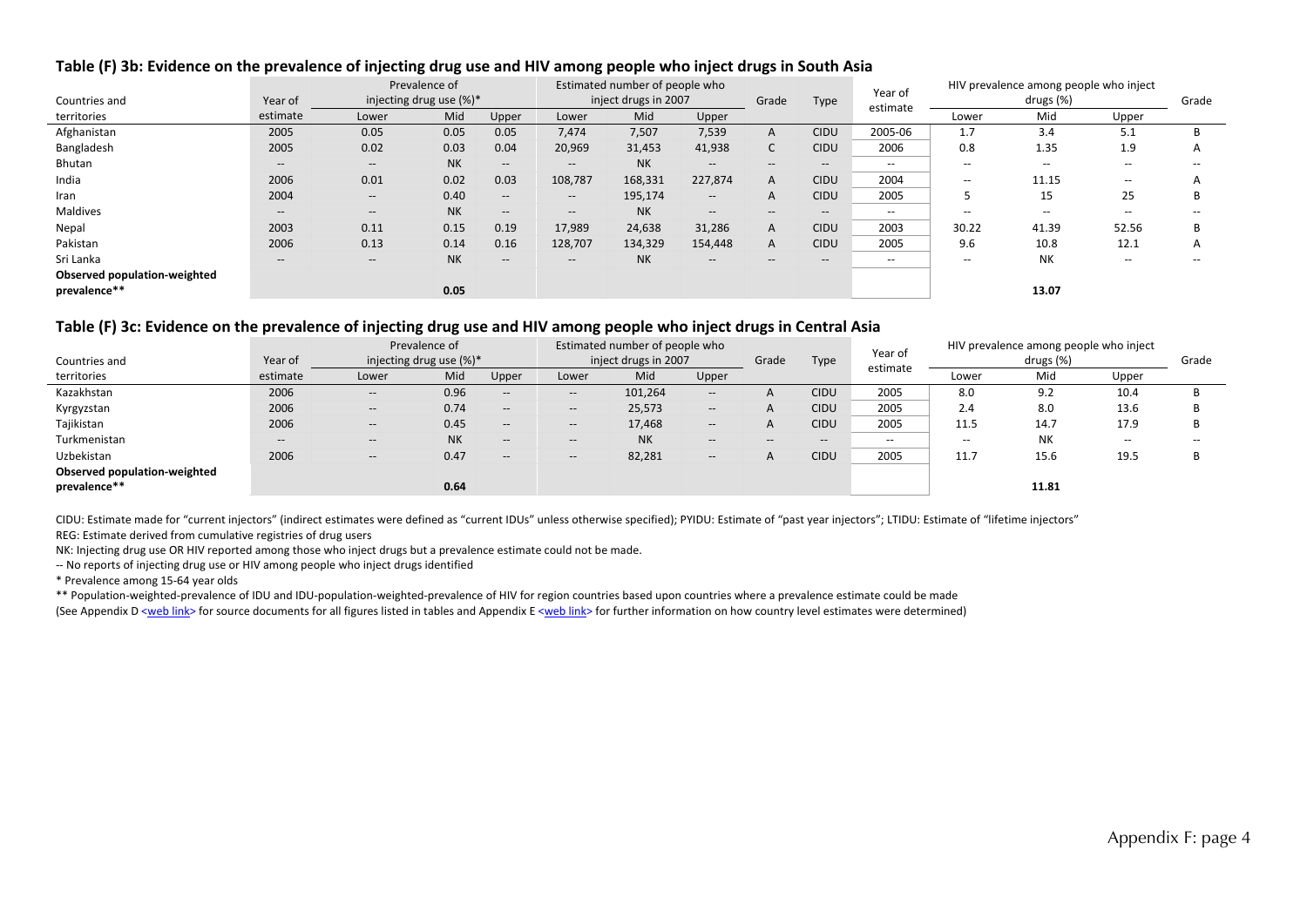|                              |                                                | Prevalence of           |                          |                                                     | Estimated number of people who |                                     |                                                                                                   |       |                          | Year of                  |                                       | HIV prevalence among people who inject |                          |                   |  |
|------------------------------|------------------------------------------------|-------------------------|--------------------------|-----------------------------------------------------|--------------------------------|-------------------------------------|---------------------------------------------------------------------------------------------------|-------|--------------------------|--------------------------|---------------------------------------|----------------------------------------|--------------------------|-------------------|--|
| Countries and                | Year of                                        | injecting drug use (%)* |                          |                                                     |                                | inject drugs in 2007                |                                                                                                   | Grade | Type                     | estimate                 |                                       | drugs (%)                              |                          | Grade             |  |
| territories                  | estimate                                       | Lower                   | Mid                      | Upper                                               | Lower                          | Mid                                 | Upper                                                                                             |       |                          |                          | Lower                                 | Mid                                    | Upper                    |                   |  |
| Antigua & Barbuda            | $\hspace{0.1mm}-\hspace{0.1mm}-\hspace{0.1mm}$ | $-\!$                   | $\qquad \qquad -$        | $\qquad \qquad -$                                   | $\hspace{0.05cm} \ldots$       | $- -$                               | $- -$                                                                                             | $-$   | $- -$                    |                          | $\overline{\phantom{a}}$              | $\overline{\phantom{a}}$               | $-$                      | $\qquad \qquad -$ |  |
| Bahamas                      | $\hspace{0.1mm}-\hspace{0.1mm}-\hspace{0.1mm}$ | $--$                    | <b>NK</b>                | $\hspace{0.05cm} -\hspace{0.05cm} -\hspace{0.05cm}$ | $\hspace{0.05cm} \ldots$       | <b>NK</b>                           | $\hspace{0.05cm} \ldots$                                                                          | $-\!$ | $\hspace{0.05cm}$        | $\sim$ $\sim$            | $\hspace{0.05cm}$                     | NK                                     | $\overline{\phantom{a}}$ | $\qquad \qquad -$ |  |
| Barbados                     | $\hspace{0.1mm}-\hspace{0.1mm}-\hspace{0.1mm}$ | $--$                    | $\hspace{0.05cm} \ldots$ | $--$                                                | $\hspace{0.05cm} \ldots$       | $- -$                               | $\hspace{0.05cm} \ldots$                                                                          | $-\!$ | $\hspace{0.05cm}$        |                          | $\hspace{0.05cm}$                     | $\overline{\phantom{a}}$               | $-$                      | $- -$             |  |
| Bermuda                      | $\hspace{0.1mm}-\hspace{0.1mm}-\hspace{0.1mm}$ | $- -$                   | <b>NK</b>                | $\hspace{0.05cm} -\hspace{0.05cm} -\hspace{0.05cm}$ | $- -$                          | $- -$                               | $\hspace{0.05cm} -\hspace{0.05cm} -\hspace{0.05cm}$                                               | $- -$ | $\hspace{0.05cm}$        |                          | $\hspace{0.05cm}$ – $\hspace{0.05cm}$ | $\hspace{0.05cm} -$                    | $\overline{\phantom{a}}$ | --                |  |
| Puerto Rico                  | 2002                                           | $- -$                   | 1.15                     | $--$                                                | $- -$                          | 12.9                                | $\hspace{0.05cm} \hspace{0.02cm} \hspace{0.02cm} \hspace{0.02cm} \hspace{0.02cm} \hspace{0.02cm}$ | A     | CIDU                     | 1998-2001                | $\overline{\phantom{a}}$              | 12.9                                   | $\hspace{0.05cm}$        | A                 |  |
| Cuba                         | $\hspace{0.1mm}-\hspace{0.1mm}-\hspace{0.1mm}$ | $- -$                   | $- -$                    | $-\!$                                               | $- -$                          | $- -$                               | $\hspace{0.05cm} \hspace{0.02cm} \hspace{0.02cm} \hspace{0.02cm} \hspace{0.02cm} \hspace{0.02cm}$ | $- -$ | $\overline{\phantom{a}}$ |                          | $\overline{\phantom{a}}$              | $\overline{\phantom{a}}$               | $-$                      |                   |  |
| Dominica                     | $\hspace{0.1mm}-\hspace{0.1mm}-\hspace{0.1mm}$ | $-\!$                   | $\qquad \qquad -$        | $--$                                                | $- -$                          | $- -$                               | $\overline{\phantom{a}}$                                                                          | $-\!$ | $\overline{\phantom{a}}$ |                          | $\overline{\phantom{a}}$              | $\overline{\phantom{a}}$               | $\overline{\phantom{a}}$ | $\qquad \qquad -$ |  |
| Dominican Republic           | $\hspace{0.1mm}-\hspace{0.1mm}-\hspace{0.1mm}$ | $\qquad \qquad -$       | <b>NK</b>                | $\hspace{0.05cm} -\hspace{0.05cm} -\hspace{0.05cm}$ | $\hspace{0.05cm} \ldots$       | <b>NK</b>                           | $\hspace{0.05cm} \cdots$                                                                          | $-\!$ | $\overline{\phantom{a}}$ | $\sim$ $\sim$            | $\overline{\phantom{a}}$              | NΚ                                     | $\hspace{0.05cm}$        | $\qquad \qquad -$ |  |
| Grenada                      | $\hspace{0.1mm}-\hspace{0.1mm}-\hspace{0.1mm}$ | $\qquad \qquad -$       | $\overline{\phantom{a}}$ | $--$                                                | $- -$                          | $- -$                               | $\hspace{0.05cm} -\hspace{0.05cm} -\hspace{0.05cm}$                                               | $-\!$ | $\hspace{0.05cm}$        |                          | $\hspace{0.05cm}$                     | $\overline{\phantom{a}}$               | $\overline{\phantom{a}}$ | $\qquad \qquad -$ |  |
| Haiti                        | $\hspace{0.1mm}-\hspace{0.1mm}-\hspace{0.1mm}$ | $- -$                   | <b>NK</b>                | $--$                                                | $- -$                          | $- -$                               | $\overline{\phantom{a}}$                                                                          | $-\!$ | $\overline{\phantom{a}}$ |                          | $\overline{\phantom{a}}$              | $\overline{\phantom{a}}$               | $-$                      |                   |  |
| Jamaica                      | $-$                                            | $-\!$                   | <b>NK</b>                | $--$                                                | $- -$                          | <b>NK</b>                           | $\hspace{0.05cm} -\hspace{0.05cm} -\hspace{0.05cm}$                                               | $-\!$ | $- -$                    | $\overline{\phantom{a}}$ | $\overline{\phantom{a}}$              | <b>NK</b>                              | $-$                      |                   |  |
| Saint Kitts & Nevis          | $-$                                            | $-\!$                   | $\qquad \qquad -$        | $\hspace{0.05cm} \textbf{--}$                       | $\hspace{0.05cm} \ldots$       | $\hspace{0.05cm} \cdots$            | $\hspace{0.05cm} -\hspace{0.05cm} -\hspace{0.05cm}$                                               | $-\!$ | $\hspace{0.05cm}$        |                          | $\overline{\phantom{a}}$              | $\overline{\phantom{a}}$               | $-$                      |                   |  |
| Saint Lucia                  | $\hspace{0.1mm}-\hspace{0.1mm}-\hspace{0.1mm}$ | $-\!$                   | $\qquad \qquad -$        | $\qquad \qquad -$                                   | $- -$                          | $- -$                               | $\overline{\phantom{a}}$                                                                          | $-\!$ | $\overline{\phantom{a}}$ |                          | $\overline{\phantom{a}}$              | $\overline{\phantom{a}}$               | $-$                      | $\qquad \qquad -$ |  |
| Saint Vincent & Grenadines   | $\overline{\phantom{a}}$                       | $-\!$                   | $- -$                    | $\hspace{0.05cm} \textbf{--}$                       | $- -$                          | $- -$                               | $\hspace{0.05cm} -\hspace{0.05cm} -\hspace{0.05cm}$                                               | $-\!$ | $\hspace{0.05cm}$        |                          | $\hspace{0.05cm}$                     | $\hspace{0.05cm} -$                    | $\hspace{0.05cm} -$      | $\qquad \qquad -$ |  |
| Trinidad & Tobago            | $\hspace{0.1mm}-\hspace{0.1mm}-\hspace{0.1mm}$ | $-\!$                   | $- -$                    | $-\!$                                               | $\hspace{0.05cm} \ldots$       | $\hspace{0.05cm}$ $\hspace{0.05cm}$ | $\hspace{0.05cm} -\hspace{0.05cm} -\hspace{0.05cm}$                                               | $- -$ | $\overline{\phantom{a}}$ |                          | $\overline{\phantom{a}}$              | $\overline{\phantom{a}}$               | $-$                      | $\qquad \qquad -$ |  |
| Observed population-weighted |                                                |                         |                          |                                                     |                                |                                     |                                                                                                   |       |                          |                          |                                       |                                        |                          |                   |  |
| prevalence**                 |                                                |                         | 1.15                     |                                                     |                                |                                     |                                                                                                   |       |                          |                          |                                       | 12.90                                  |                          |                   |  |

#### Table (F) 4a: Evidence on the prevalence of injecting drug use and HIV among people who inject drugs in the Caribbean

CIDU: Estimate made for "current injectors" (indirect estimates were defined as "current IDUs" unless otherwise specified); PYIDU: Estimate of "past year injectors"; LTIDU: Estimate of "lifetime injectors" REG: Estimate derived from cumulative registries of drug users

NK: Injecting drug use OR HIV reported among those who inject drugs but <sup>a</sup> prevalence estimate could not be made.

‐‐ No reports of injecting drug use or HIV among people who inject drugs identified

\* Prevalence among 15‐64 year olds

\*\* Population‐weighted‐prevalence of IDU and IDU‐population‐weighted‐prevalence of HIV for region countries based upon countries where <sup>a</sup> prevalence estimate could be made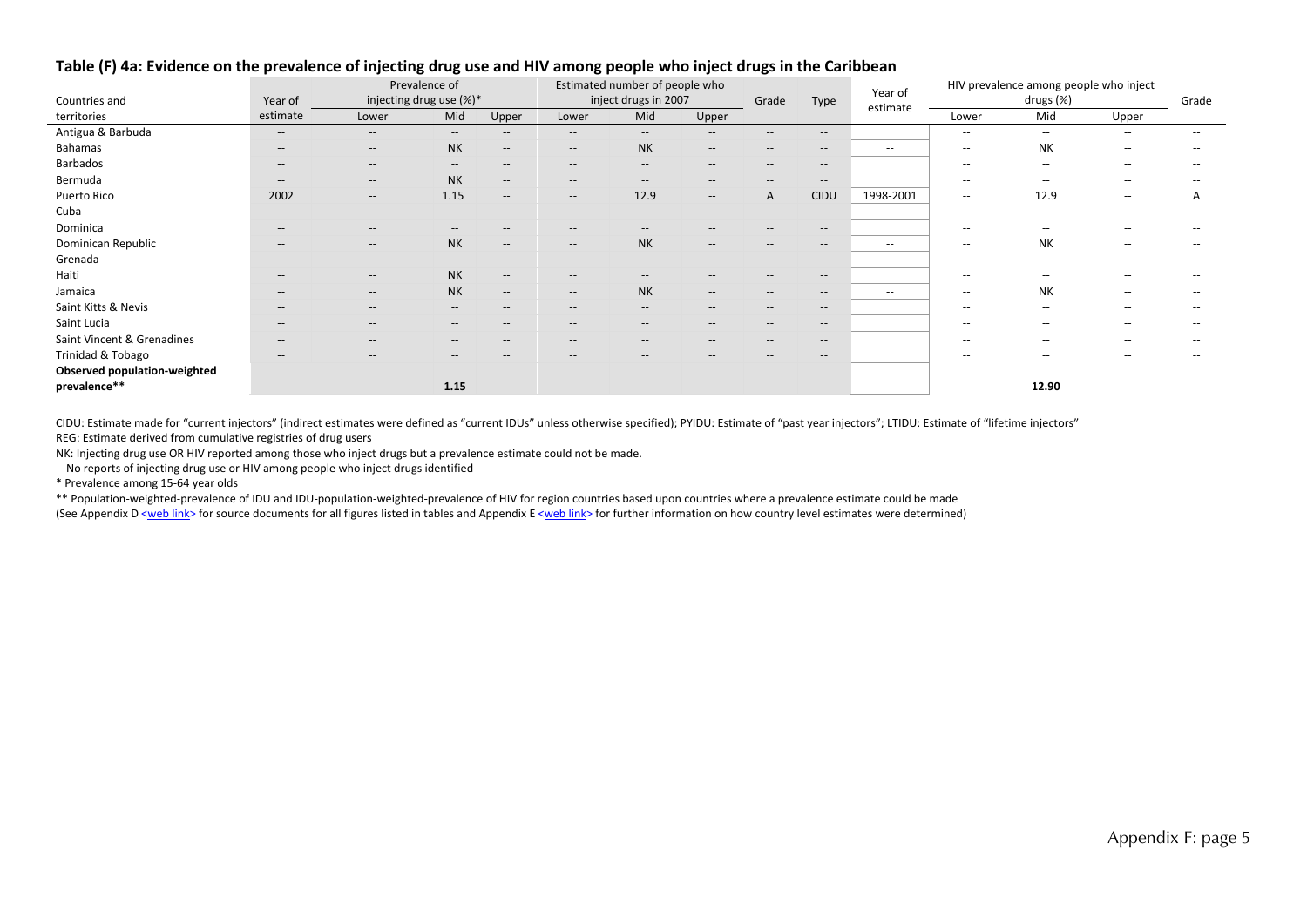|                              |                                                     | Prevalence of<br>injecting drug use (%)*                                                                          |                                                     |                                                     | Estimated number of people who                      |                          |                                                                                                                   |                                                     |                                                     | Year of                  |                          | HIV prevalence among people who inject |                          |               |
|------------------------------|-----------------------------------------------------|-------------------------------------------------------------------------------------------------------------------|-----------------------------------------------------|-----------------------------------------------------|-----------------------------------------------------|--------------------------|-------------------------------------------------------------------------------------------------------------------|-----------------------------------------------------|-----------------------------------------------------|--------------------------|--------------------------|----------------------------------------|--------------------------|---------------|
| Countries and                | Year of                                             |                                                                                                                   |                                                     |                                                     |                                                     | inject drugs in 2007     |                                                                                                                   | Grade                                               | Type                                                | estimate                 |                          | drugs (%)                              |                          | Grade         |
| territories                  | estimate                                            | Lower                                                                                                             | Mid                                                 | Upper                                               | Lower                                               | Mid                      | Upper                                                                                                             |                                                     |                                                     |                          | Lower                    | Mid                                    | Upper                    |               |
| Argentina                    | 1999                                                | 0.29                                                                                                              | 0.29                                                | 0.30                                                | 72,005                                              | 73,489                   | 74,972                                                                                                            | D <sub>1</sub>                                      | <b>CIDU</b>                                         | 1987-99                  | 35.4                     | 49.7                                   | 64.0                     | $\mathsf{A}$  |
| Belize                       | $\hspace{0.05cm}$ – $\hspace{0.05cm}$               | $\overline{\phantom{a}}$                                                                                          | $\qquad \qquad -$                                   | $\hspace{0.05cm} -\hspace{0.05cm} -\hspace{0.05cm}$ | $\hspace{0.05cm} -\hspace{0.05cm} -\hspace{0.05cm}$ | $-$                      | $\qquad \qquad -$                                                                                                 | $\overline{\phantom{a}}$                            | $\overline{\phantom{a}}$                            |                          | $\overline{\phantom{a}}$ | --                                     | $\hspace{0.05cm} -$      |               |
| Bolivia                      | $\hspace{0.05cm} -\hspace{0.05cm} -\hspace{0.05cm}$ | $\hspace{0.05cm} -\hspace{0.05cm} -\hspace{0.05cm}$                                                               | <b>NK</b>                                           | $\hspace{0.05cm} -\hspace{0.05cm} -\hspace{0.05cm}$ | $\overline{\phantom{a}}$                            | <b>NK</b>                | $- -$                                                                                                             | $-\!$ –                                             | $\overline{\phantom{a}}$                            |                          | $\overline{\phantom{a}}$ |                                        | --                       |               |
| Brazil                       | 2003                                                | $\hspace{0.05cm} -\hspace{0.05cm} -\hspace{0.05cm}$                                                               | 0.67                                                | $\overline{\phantom{a}}$                            | $- -$                                               | 850,708                  | $- -$                                                                                                             | D <sub>1</sub>                                      | <b>CIDU</b>                                         | 2000                     | 18                       | 48                                     | 78                       | A             |
| Chile                        | 2006                                                | --                                                                                                                | 0.38                                                | $\overline{\phantom{a}}$                            | $-\!$ –                                             | 42,830                   | $- -$                                                                                                             | D <sub>1</sub>                                      | LTIDU                                               | $\overline{\phantom{a}}$ | $\overline{\phantom{a}}$ | NK                                     | --                       |               |
| Colombia                     | $\hspace{0.05cm}$ – $\hspace{0.05cm}$               | $\overline{\phantom{a}}$                                                                                          | <b>NK</b>                                           | $\hspace{0.05cm} -\hspace{0.05cm} -\hspace{0.05cm}$ | $\overline{\phantom{a}}$                            | <b>NK</b>                | $\hspace{0.05cm} \hspace{0.02cm} \hspace{0.02cm} \hspace{0.02cm} \hspace{0.02cm} \hspace{0.02cm} \hspace{0.02cm}$ | $-\!$ –                                             | $\overline{\phantom{a}}$                            | 1999                     | 0.0                      |                                        | 2.0                      | В             |
| Costa Rica                   | $\hspace{0.05cm}$ – $\hspace{0.05cm}$               | $\overline{\phantom{a}}$                                                                                          | <b>NK</b>                                           | $\hspace{0.05cm} -\hspace{0.05cm} -\hspace{0.05cm}$ | $\overline{\phantom{a}}$                            | <b>NK</b>                | $- -$                                                                                                             | $\hspace{0.05cm} -\hspace{0.05cm} -\hspace{0.05cm}$ | $\hspace{0.05cm} -\hspace{0.05cm} -\hspace{0.05cm}$ | $\overline{\phantom{a}}$ | $\overline{\phantom{a}}$ | NK                                     | $\overline{\phantom{a}}$ |               |
| Ecuador                      | $-$                                                 | $\qquad \qquad -$                                                                                                 | <b>NK</b>                                           | $\overline{\phantom{a}}$                            | $\qquad \qquad -$                                   | <b>NK</b>                | $- -$                                                                                                             | $-$                                                 | $\hspace{0.05cm} -\hspace{0.05cm} -\hspace{0.05cm}$ | $\overline{\phantom{a}}$ | $\sim$ $\sim$            | <b>NK</b>                              | --                       |               |
| El Salvador                  | $\hspace{0.05cm} -\hspace{0.05cm} -\hspace{0.05cm}$ | $--$                                                                                                              | <b>NK</b>                                           | $\hspace{0.05cm} -\hspace{0.05cm} -\hspace{0.05cm}$ | $\hspace{0.05cm} -\hspace{0.05cm} -\hspace{0.05cm}$ | <b>NK</b>                | $\hspace{0.05cm} \hspace{0.02cm} \hspace{0.02cm} \hspace{0.02cm} \hspace{0.02cm} \hspace{0.02cm} \hspace{0.02cm}$ | $\overline{\phantom{a}}$                            | $\hspace{0.05cm} -\hspace{0.05cm} -\hspace{0.05cm}$ | $\overline{\phantom{a}}$ | $\sim$ $\sim$            | <b>NK</b>                              | --                       |               |
| Guatemala                    | $\hspace{0.05cm} -\hspace{0.05cm} -\hspace{0.05cm}$ | $- -$                                                                                                             | <b>NK</b>                                           | $\hspace{0.05cm} -\hspace{0.05cm} -\hspace{0.05cm}$ | $\hspace{0.05cm} -\hspace{0.05cm} -\hspace{0.05cm}$ | <b>NK</b>                | $\hspace{0.05cm} \ldots$                                                                                          | $\hspace{0.05cm} -\hspace{0.05cm} -\hspace{0.05cm}$ | $\hspace{0.05cm} -\hspace{0.05cm} -\hspace{0.05cm}$ | $\overline{\phantom{a}}$ | $\overline{\phantom{a}}$ | NK                                     | --                       |               |
| Guyana                       | $-$                                                 | $\overline{\phantom{a}}$                                                                                          | $\hspace{0.05cm} -\hspace{0.05cm} -\hspace{0.05cm}$ | --                                                  | $\qquad \qquad -$                                   | $\overline{\phantom{a}}$ | $\qquad \qquad -$                                                                                                 | $-$                                                 | $\overline{\phantom{a}}$                            |                          | $\sim$ $\sim$            | $\overline{a}$                         | --                       |               |
| Honduras                     | $-$                                                 | $\hspace{0.05cm} \hspace{0.02cm} \hspace{0.02cm} \hspace{0.02cm} \hspace{0.02cm} \hspace{0.02cm} \hspace{0.02cm}$ | <b>NK</b>                                           | $\hspace{0.05cm} \ldots$                            | $\qquad \qquad -$                                   | <b>NK</b>                | $\qquad \qquad -$                                                                                                 | $\overline{\phantom{a}}$                            | $\hspace{0.05cm} \ldots$                            | $\overline{\phantom{m}}$ | $\sim$ $\sim$            | <b>NK</b>                              | --                       |               |
| Mexico                       | $\hspace{0.05cm} -\hspace{0.05cm} -\hspace{0.05cm}$ | $- -$                                                                                                             | <b>NK</b>                                           | $\hspace{0.05cm} -\hspace{0.05cm} -\hspace{0.05cm}$ | $\hspace{0.05cm} -\hspace{0.05cm} -\hspace{0.05cm}$ | <b>NK</b>                | $\hspace{0.05cm} \ldots$                                                                                          | $\hspace{0.05cm} -\hspace{0.05cm} -\hspace{0.05cm}$ | $\overline{\phantom{a}}$                            | 2005                     | 1.9                      | 3.0                                    | 4.1                      | В             |
| Nicaragua                    | $\qquad \qquad -$                                   | $\overline{\phantom{a}}$                                                                                          | <b>NK</b>                                           | $\hspace{0.05cm} -\hspace{0.05cm} -\hspace{0.05cm}$ | $\overline{\phantom{a}}$                            | <b>NK</b>                | $- -$                                                                                                             | $\hspace{0.05cm} -\hspace{0.05cm} -\hspace{0.05cm}$ | $\overline{\phantom{a}}$                            | 2000                     | $\overline{\phantom{a}}$ | 6.0                                    | $\overline{\phantom{a}}$ | D1            |
| Panama                       | $\hspace{0.05cm} -\hspace{0.05cm} -\hspace{0.05cm}$ | $- -$                                                                                                             | <b>NK</b>                                           | $\overline{\phantom{a}}$                            | $\overline{\phantom{a}}$                            | <b>NK</b>                | $- -$                                                                                                             | $\overline{\phantom{a}}$                            | $\overline{\phantom{a}}$                            | $\overline{\phantom{a}}$ | $\overline{\phantom{a}}$ | <b>NK</b>                              | $\overline{\phantom{a}}$ |               |
| Paraguay                     | $\hspace{0.05cm} -\hspace{0.05cm} -\hspace{0.05cm}$ | $\overline{\phantom{a}}$                                                                                          | <b>NK</b>                                           | $\hspace{0.05cm} -\hspace{0.05cm} -\hspace{0.05cm}$ | $\hspace{0.05cm} -\hspace{0.05cm} -\hspace{0.05cm}$ | <b>NK</b>                | $- -$                                                                                                             | $\hspace{0.05cm} -\hspace{0.05cm} -\hspace{0.05cm}$ | $\overline{\phantom{a}}$                            | 2006                     | 3.7                      | 9.35                                   | 15.0                     |               |
| Peru                         | $\hspace{0.05cm} -\hspace{0.05cm} -\hspace{0.05cm}$ | $\overline{\phantom{a}}$                                                                                          | <b>NK</b>                                           | $\hspace{0.05cm} -\hspace{0.05cm} -\hspace{0.05cm}$ | $\hspace{0.05cm} -\hspace{0.05cm} -\hspace{0.05cm}$ | <b>NK</b>                | $- -$                                                                                                             | $-$                                                 | $\overline{\phantom{a}}$                            | 1994-95                  | $\overline{\phantom{a}}$ | 13.0                                   | $\overline{\phantom{a}}$ | D1            |
| Suriname                     | $\hspace{0.05cm} -\hspace{0.05cm} -\hspace{0.05cm}$ | $- -$                                                                                                             | <b>NK</b>                                           | $\overline{\phantom{a}}$                            | $\overline{\phantom{a}}$                            | <b>NK</b>                | $- -$                                                                                                             | $-\!$                                               | $\overline{\phantom{a}}$                            |                          | $\overline{\phantom{a}}$ | --                                     | $\overline{\phantom{a}}$ |               |
| Uruguay                      | $\hspace{0.05cm} -\hspace{0.05cm} -\hspace{0.05cm}$ | $- -$                                                                                                             | <b>NK</b>                                           | $\overline{\phantom{a}}$                            | $\qquad \qquad -$                                   | <b>NK</b>                | $- -$                                                                                                             | $\hspace{0.05cm} -\hspace{0.05cm} -\hspace{0.05cm}$ | $\hspace{0.05cm} \ldots$                            | $\overline{\phantom{a}}$ | $\overline{\phantom{a}}$ | <b>NK</b>                              | $\overline{\phantom{a}}$ | $\sim$ $\sim$ |
| Venezuela                    | $- -$                                               | $- -$                                                                                                             | <b>NK</b>                                           | $\overline{\phantom{a}}$                            | $\qquad \qquad -$                                   | <b>NK</b>                | $- -$                                                                                                             | $- -$                                               | $\overline{\phantom{a}}$                            | $\overline{\phantom{a}}$ | $\sim$ $\sim$            | NK                                     | --                       |               |
| Observed population-weighted |                                                     |                                                                                                                   |                                                     |                                                     |                                                     |                          |                                                                                                                   |                                                     |                                                     |                          |                          |                                        |                          |               |
| prevalence**                 |                                                     |                                                                                                                   | 0.59                                                |                                                     |                                                     |                          |                                                                                                                   |                                                     |                                                     |                          |                          | 28.76                                  |                          |               |

#### Table (F) 4b: Evidence on the prevalence of injecting drug use and HIV among people who inject drugs in Latin America

#### Table (F) 4c: Evidence on the prevalence of injecting drug use and HIV among people who inject drugs in Canada and the United States

|                              |          | Prevalence of               |      |       | Estimated number of people who |           |           |       |                  | Year of |           | HIV prevalence among people who inject |       |       |
|------------------------------|----------|-----------------------------|------|-------|--------------------------------|-----------|-----------|-------|------------------|---------|-----------|----------------------------------------|-------|-------|
| Countries and                | Year of  | injecting drug use $(\%)^*$ |      |       | inject drugs in 2007           |           |           | Grade | Type<br>estimate |         |           | drugs (%)                              |       | Grade |
| territories                  | estimate | Lower                       | Mid  | Upper | Lower                          | Mid       | Upper     |       |                  |         | Lower     | Mid                                    | Upper |       |
| Canada                       | 2004     | 1.00                        | 1.30 | 1.70  | 228,630                        | 297,219   | 388,671   |       | LTIDU            | 2005    | 20<br>2.J | 13.4                                   | 23.8  |       |
| <b>USA</b>                   | 2002     | 0.67                        | 0.96 | 1.34  | 1,375,691                      | 1,973,192 | 2,751,382 |       | <b>CIDU</b>      | 2003    | 8.74      | 15.57                                  | 22.4  |       |
| Observed population-weighted |          |                             |      |       |                                |           |           |       |                  |         |           |                                        |       |       |
| prevalence**                 |          |                             | 0.99 |       |                                |           |           |       |                  |         |           | 15.28                                  |       |       |

CIDU: Estimate made for "current injectors" (indirect estimates were defined as "current IDUs" unless otherwise specified); PYIDU: Estimate of "past year injectors"; LTIDU: Estimate of "lifetime injectors"; REG: Estimate derived from cumulative registries of drug users

NK: Injecting drug use OR HIV reported among those who inject drugs but <sup>a</sup> prevalence estimate could not be made.

‐‐ No reports of injecting drug use or HIV among people who inject drugs identified

\* Prevalence among 15‐64 year olds

\*\* Population‐weighted‐prevalence of IDU and IDU‐population‐weighted‐prevalence of HIV for region countries based upon countries where <sup>a</sup> prevalence estimate could be made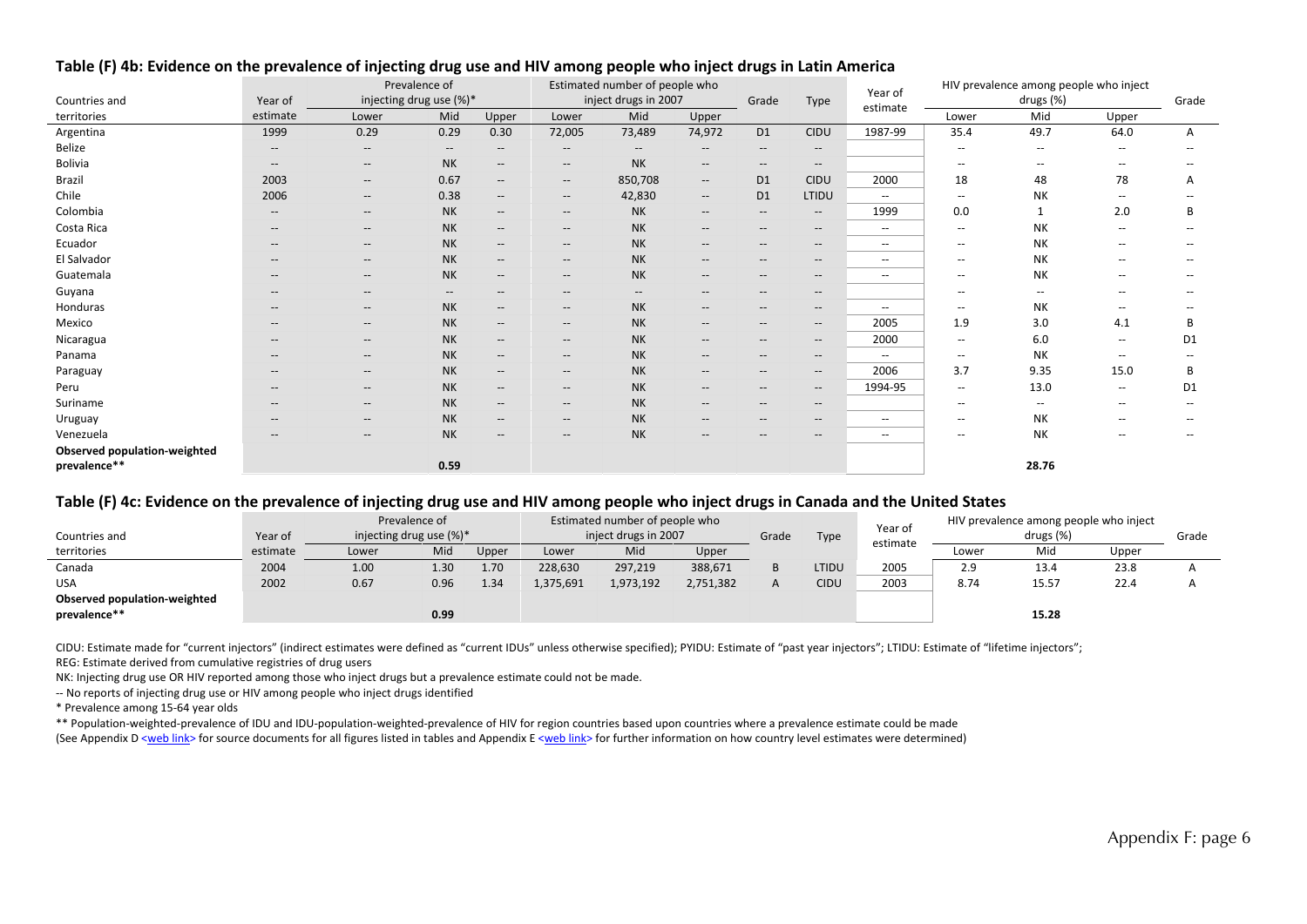|                              |                                                | Prevalence of                                       |                                                |                                                     | Estimated number of people who |                                                         |                                       |                                                     |                                                     | Year of                  |                          | HIV prevalence among people who inject |                          |                          |
|------------------------------|------------------------------------------------|-----------------------------------------------------|------------------------------------------------|-----------------------------------------------------|--------------------------------|---------------------------------------------------------|---------------------------------------|-----------------------------------------------------|-----------------------------------------------------|--------------------------|--------------------------|----------------------------------------|--------------------------|--------------------------|
| Countries and                | Year of                                        | injecting drug use (%)*                             |                                                |                                                     |                                | inject drugs in 2007                                    |                                       | Grade                                               | Type                                                | estimate                 |                          | drugs (%)                              |                          | Grade                    |
| territories                  | estimate                                       | Lower                                               | Mid                                            | Upper                                               | Lower                          | Mid                                                     | Upper                                 |                                                     |                                                     |                          | Lower                    | Mid                                    | Upper                    |                          |
| American Samoa               | $\overline{\phantom{a}}$                       | $- -$                                               | $\hspace{0.1mm}-\hspace{0.1mm}-\hspace{0.1mm}$ | $\hspace{0.05cm} -\hspace{0.05cm} -\hspace{0.05cm}$ | $--$                           | $\hspace{0.05cm} \hspace{0.02cm} \hspace{0.02cm} \dots$ | $\hspace{0.05cm}$ – $\hspace{0.05cm}$ | $\hspace{0.05cm} \textbf{--}$                       | $- -$                                               | $\overline{\phantom{a}}$ | --                       | $\overline{\phantom{a}}$               | $\overline{\phantom{a}}$ | $- -$                    |
| Micronesia                   | $\sim$                                         | $\hspace{0.05cm} -\hspace{0.05cm} -\hspace{0.05cm}$ | <b>NK</b>                                      | $\hspace{0.1mm}-\hspace{0.1mm}-\hspace{0.1mm}$      | $\hspace{0.05cm} \ldots$       | $\hspace{0.05cm} -\hspace{0.05cm} -\hspace{0.05cm}$     | $- -$                                 | $\hspace{0.05cm} -\hspace{0.05cm}$                  | $- -$                                               | $\sim$                   | $\overline{\phantom{a}}$ | <b>NK</b>                              | $\overline{\phantom{a}}$ | --                       |
| Fiji                         | $\hspace{0.05cm}$                              | $\hspace{0.05cm} -\hspace{0.05cm} -\hspace{0.05cm}$ | <b>NK</b>                                      | $\hspace{0.1mm}-\hspace{0.1mm}-\hspace{0.1mm}$      | $\hspace{0.05cm} \ldots$       | $\hspace{0.05cm} -\hspace{0.05cm} -\hspace{0.05cm}$     | $\hspace{0.05cm}$ – $\hspace{0.05cm}$ | $\hspace{0.05cm} -\hspace{0.05cm} -\hspace{0.05cm}$ | $\hspace{0.05cm} -\hspace{0.05cm} -\hspace{0.05cm}$ | $\sim$                   | $\overline{\phantom{a}}$ | <b>NK</b>                              | $\sim$                   |                          |
| French Polynesia             | $\hspace{0.05cm}$                              | $\hspace{0.05cm} -\hspace{0.05cm} -\hspace{0.05cm}$ | <b>NK</b>                                      | $\hspace{0.1mm}-\hspace{0.1mm}-\hspace{0.1mm}$      | $- -$                          | $\hspace{0.05cm} -\hspace{0.05cm} -\hspace{0.05cm}$     | $- -$                                 | $\hspace{0.05cm} -\hspace{0.05cm} -\hspace{0.05cm}$ | $- -$                                               | $\sim$                   | $\overline{\phantom{a}}$ | <b>NK</b>                              | $\sim$                   | $\qquad \qquad -$        |
| Guam                         | $\overline{\phantom{a}}$                       | $- -$                                               | <b>NK</b>                                      | $\overline{\phantom{a}}$                            | $- -$                          | $\hspace{0.05cm}$ – $\hspace{0.05cm}$                   | $\hspace{0.05cm}$ – $\hspace{0.05cm}$ | $--$                                                | $- -$                                               | $\sim$                   | $\overline{\phantom{a}}$ | NK                                     | $\overline{\phantom{a}}$ | $\qquad \qquad -$        |
| Kiribati                     | $\hspace{0.1mm}-\hspace{0.1mm}-\hspace{0.1mm}$ | $- -$                                               | <b>NK</b>                                      | $\hspace{0.1mm}-\hspace{0.1mm}-\hspace{0.1mm}$      | $- -$                          | $\hspace{0.05cm}$ – $\hspace{0.05cm}$                   | $- -$                                 | $--$                                                | $- -$                                               | $\sim$                   | $\overline{\phantom{a}}$ | $\overline{\phantom{a}}$               | $\overline{\phantom{a}}$ | --                       |
| Marshall Islands             | $\overline{\phantom{a}}$                       | $- -$                                               | $\overline{\phantom{a}}$                       | $- -$                                               | $- -$                          | $\hspace{0.05cm} \hspace{0.02cm} \hspace{0.02cm} \dots$ | $\qquad \qquad -$                     | $\hspace{0.05cm} \textbf{--}$                       | $- -$                                               | $\sim$ $\sim$            | $\overline{\phantom{a}}$ | $\overline{\phantom{a}}$               | $\overline{\phantom{m}}$ |                          |
| Nauru                        | $\overline{\phantom{a}}$                       | $- -$                                               | $\hspace{0.1mm}-\hspace{0.1mm}-\hspace{0.1mm}$ | $- -$                                               | $- -$                          | $\hspace{0.05cm} \hspace{0.02cm} \hspace{0.02cm} \dots$ | $\qquad \qquad -$                     | $\hspace{0.05cm} \textbf{--}$                       | $- -$                                               | $\sim$ $\sim$            | --                       | $\overline{\phantom{a}}$               | $\overline{\phantom{m}}$ |                          |
| New Caledonia                | $\overline{\phantom{a}}$                       | $\overline{\phantom{a}}$                            | <b>NK</b>                                      | $\hspace{0.1mm}-\hspace{0.1mm}-\hspace{0.1mm}$      | $- -$                          | $\hspace{0.05cm} \hspace{0.02cm} \hspace{0.02cm} \dots$ | $\qquad \qquad -$                     | $\hspace{0.05cm} \textbf{--}$                       | $- -$                                               | $\sim$                   | $\overline{\phantom{a}}$ | NK                                     | $\sim$                   | $-$                      |
| Palau                        | $\overline{\phantom{a}}$                       | $- -$                                               | $\hspace{0.1mm}-\hspace{0.1mm}-\hspace{0.1mm}$ | $\overline{\phantom{a}}$                            | $- -$                          | $\hspace{0.05cm} \hspace{0.02cm} \hspace{0.02cm} \dots$ | $- -$                                 | $\hspace{0.05cm} \textbf{--}$                       | $- -$                                               | $\sim$ $\sim$            | --                       | $\overline{\phantom{a}}$               | $\overline{\phantom{m}}$ | $- -$                    |
| Papua New Guinea             | $\overline{\phantom{a}}$                       | $- -$                                               | <b>NK</b>                                      | $\overline{\phantom{a}}$                            | $--$                           | $\hspace{0.05cm} \hspace{0.02cm} \hspace{0.02cm} \dots$ | $\qquad \qquad -$                     | $\hspace{0.05cm} \textbf{--}$                       | $- -$                                               | $\overline{\phantom{a}}$ | $\overline{\phantom{a}}$ | <b>NK</b>                              | $\overline{\phantom{a}}$ |                          |
| Samoa                        | $\hspace{0.1mm}-\hspace{0.1mm}-\hspace{0.1mm}$ | $\hspace{0.05cm} \cdots$                            | <b>NK</b>                                      | $- -$                                               | $- -$                          | $\hspace{0.05cm} \hspace{0.02cm} \hspace{0.02cm} \dots$ | $\qquad \qquad -$                     | $\hspace{0.05cm} \textbf{--}$                       | $- -$                                               | 2004-5                   | $\overline{\phantom{a}}$ |                                        | $\overline{\phantom{a}}$ | D <sub>1</sub>           |
| Solomon Islands              | $\overline{\phantom{a}}$                       | $\hspace{0.05cm}$ – $\hspace{0.05cm}$               | <b>NK</b>                                      | $\hspace{0.1mm}-\hspace{0.1mm}-\hspace{0.1mm}$      | $- -$                          | $\hspace{0.05cm} \hspace{0.02cm} \hspace{0.02cm} \dots$ | $\hspace{0.05cm}$ – $\hspace{0.05cm}$ | $\hspace{0.05cm} \textbf{--}$                       | $- -$                                               | 2004-5                   | $\overline{\phantom{a}}$ |                                        | $\sim$                   | D <sub>1</sub>           |
| Tonga                        | $\hspace{0.1mm}-\hspace{0.1mm}-\hspace{0.1mm}$ | $\hspace{0.05cm} \ldots$                            | <b>NK</b>                                      | $\hspace{0.1mm}-\hspace{0.1mm}-\hspace{0.1mm}$      | $- -$                          | $\hspace{0.05cm} \hspace{0.02cm} \hspace{0.02cm} \dots$ | $\hspace{0.05cm}$ – $\hspace{0.05cm}$ | $\hspace{0.05cm} \textbf{--}$                       | $- -$                                               | 2004-5                   | $\overline{\phantom{a}}$ | 0                                      | $\sim$                   | D <sub>1</sub>           |
| Tuvalu                       | $\sim$                                         | $\hspace{0.05cm} -\hspace{0.05cm} -\hspace{0.05cm}$ | $\sim$                                         | $- -$                                               | $- -$                          | $\hspace{0.05cm}$                                       | $\overline{\phantom{a}}$              | $-\!$                                               | $- -$                                               | $\sim$                   | $\overline{\phantom{a}}$ | $\hspace{0.05cm} -$                    | $\overline{\phantom{a}}$ | $\overline{\phantom{a}}$ |
| Vanuatu                      |                                                | $\hspace{0.05cm} -\hspace{0.05cm} -\hspace{0.05cm}$ | <b>NK</b>                                      | $\hspace{0.05cm} \ldots$                            | $- -$                          | $\hspace{0.05cm} \hspace{0.02cm} \hspace{0.02cm} \dots$ | $\hspace{0.05cm}$ – $\hspace{0.05cm}$ | $\hspace{0.05cm} \textbf{--}$                       | $- -$                                               | $\sim$                   | --                       | --                                     | --                       | --                       |
| Observed population-weighted |                                                |                                                     |                                                |                                                     |                                |                                                         |                                       |                                                     |                                                     |                          |                          |                                        |                          |                          |
| prevalence**                 |                                                |                                                     | $\overline{\phantom{a}}$                       |                                                     |                                |                                                         |                                       |                                                     |                                                     |                          |                          | $\sim$                                 |                          |                          |

#### Table (F) 5a: Evidence on the prevalence of injecting drug use and HIV among people who inject drugs in Pacific Island States and territories

#### Table (F) 5b: Evidence on the prevalence of injecting drug use and HIV among people who inject drugs in Australasia

|                                                                            |          | Prevalence of               |      |       | Estimated number of people who |         |         |       |             | Year of  |                          | HIV prevalence among people who inject |                          |       |
|----------------------------------------------------------------------------|----------|-----------------------------|------|-------|--------------------------------|---------|---------|-------|-------------|----------|--------------------------|----------------------------------------|--------------------------|-------|
| Countries and                                                              | Year of  | injecting drug use $(\%)^*$ |      |       | inject drugs in 2007           |         |         | Grade | Type        | estimate | drugs (%)                |                                        |                          | Grade |
| territories                                                                | estimate | Lower                       | Mid  | Upper | Lower                          | Mid     | Upper   |       |             |          | Lower                    | Mid                                    | Upper                    |       |
| Australia                                                                  | 2005     | 0.65                        | 1.09 | 1.50  | 91,314                         | 153,046 | 209,288 | A     | <b>CIDU</b> | 2006     | $- -$                    | 1.5                                    | $\overline{\phantom{a}}$ |       |
| New Zealand                                                                | 2006     | 0.49                        | 0.73 | 0.97  | 13,687                         | 20,390  | 27,094  |       | <b>CIDU</b> | 2006     | $\overline{\phantom{a}}$ | 1.6                                    | $\overline{\phantom{a}}$ |       |
| <b>Observed population-weighted</b>                                        |          |                             |      |       |                                |         |         |       |             |          |                          |                                        |                          |       |
| prevalence**                                                               |          |                             | 1.03 |       |                                |         |         |       |             |          |                          | 1.51                                   |                          |       |
| DEO: Fatherate, dantica d'Escoc, concolation na statuta a africoire consul |          |                             |      |       |                                |         |         |       |             |          |                          |                                        |                          |       |

REG: Estimate derived from cumulative registries of drug users

NK: Injecting drug use OR HIV reported among those who inject drugs but <sup>a</sup> prevalence estimate could not be made.

‐‐ No reports of injecting drug use or HIV among people who inject drugs identified

\* Prevalence among 15‐64 year olds

\*\* Population‐weighted‐prevalence of IDU and IDU‐population‐weighted‐prevalence of HIV for region countries based upon countries where <sup>a</sup> prevalence estimate could be made.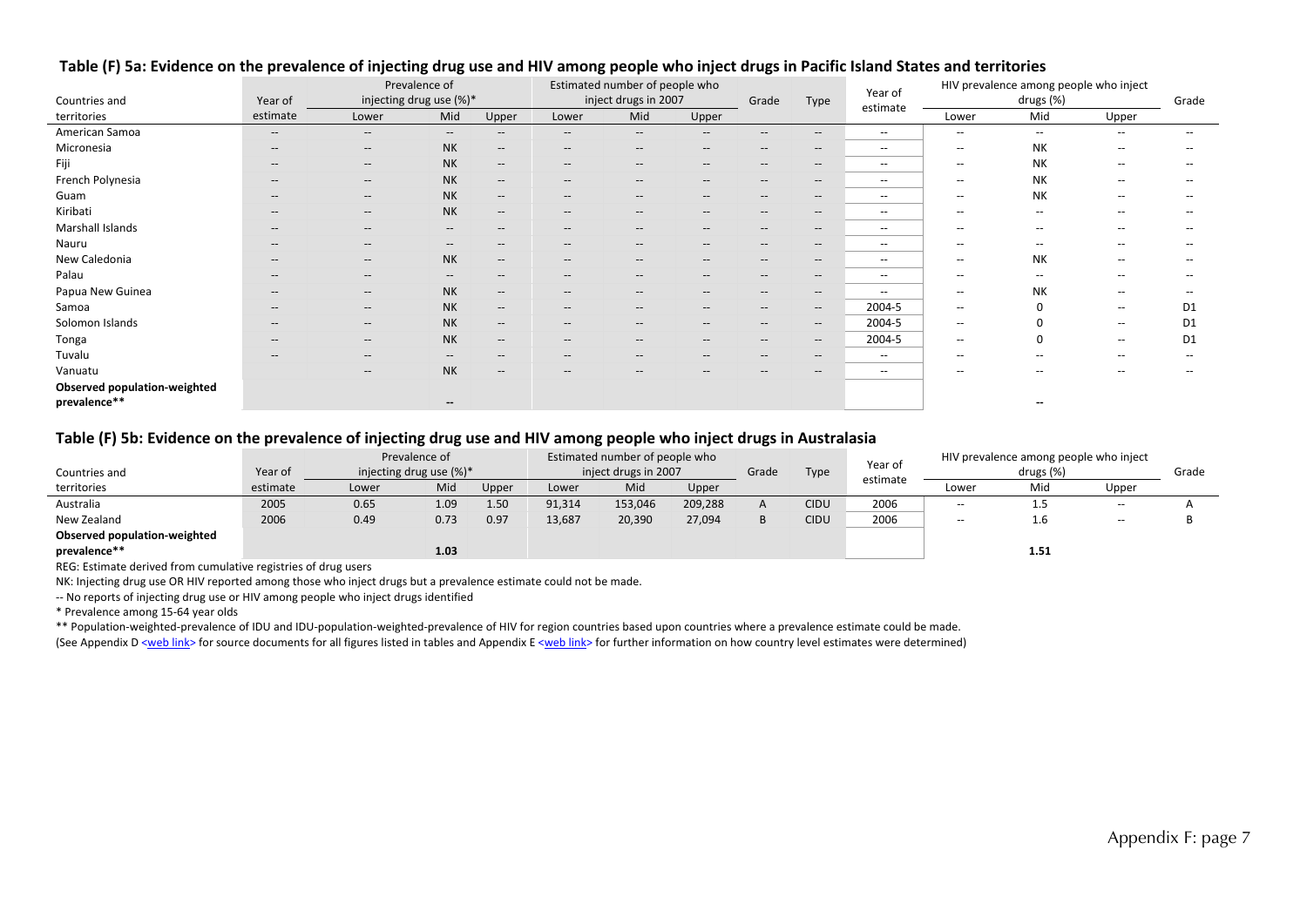|                                              |                                       | Prevalence of<br>injecting drug use (%)*            |           |                                                                                                   | Estimated number of people who<br>inject drugs in 2007 |           |                                       |                                    |                                                     | Year of                  | HIV prevalence among people who inject | Grade                    |                          |                          |
|----------------------------------------------|---------------------------------------|-----------------------------------------------------|-----------|---------------------------------------------------------------------------------------------------|--------------------------------------------------------|-----------|---------------------------------------|------------------------------------|-----------------------------------------------------|--------------------------|----------------------------------------|--------------------------|--------------------------|--------------------------|
| Countries and                                | Year of                               |                                                     |           |                                                                                                   |                                                        |           |                                       | Grade                              | Type                                                | estimate                 | drugs (%)                              |                          |                          |                          |
| territories                                  | estimate                              | Lower                                               | Mid       | Upper                                                                                             | Lower                                                  | Mid       | Upper                                 |                                    |                                                     |                          | Lower                                  | Mid                      | Upper                    |                          |
| Algeria                                      | $\qquad \qquad -$                     | $\hspace{0.1mm}-\hspace{0.1mm}-\hspace{0.1mm}$      | <b>NK</b> | $\overline{\phantom{a}}$                                                                          | $\overline{\phantom{a}}$                               | <b>NK</b> | $\overline{\phantom{a}}$              | $-\!$                              | $\overline{\phantom{a}}$                            | $\hspace{0.05cm} -$      | $\overline{\phantom{a}}$               | <b>NK</b>                | $\overline{a}$           | $\overline{\phantom{a}}$ |
| Bahrain                                      | $\hspace{0.05cm}$ – $\hspace{0.05cm}$ | $\hspace{0.1mm}-\hspace{0.1mm}-\hspace{0.1mm}$      | <b>NK</b> | $\overline{\phantom{a}}$                                                                          | $\hspace{0.05cm} -\hspace{0.05cm} -\hspace{0.05cm}$    | <b>NK</b> | $\hspace{0.05cm} \cdots$              | $-\!$                              | $\hspace{0.05cm} -\hspace{0.05cm} -\hspace{0.05cm}$ | 2000                     | $\overline{\phantom{a}}$               | 0.3                      | $\overline{a}$           | B                        |
| Cyprus                                       | 2006                                  | 0.04                                                | 0.05      | 0.07                                                                                              | 261                                                    | 310       | 388                                   | A                                  | <b>CIDU</b>                                         | 2006                     | $\overline{\phantom{a}}$               | $\mathbf 0$              | --                       | B                        |
| Egypt                                        | $\hspace{0.05cm}$ – $\hspace{0.05cm}$ | $\hspace{0.1mm}-\hspace{0.1mm}-\hspace{0.1mm}$      | <b>NK</b> | $\hspace{0.05cm} \hspace{0.02cm} \hspace{0.02cm} \hspace{0.02cm} \hspace{0.02cm} \hspace{0.02cm}$ | $\overline{\phantom{a}}$                               | <b>NK</b> | $\hspace{0.05cm} \cdots$              | $-\!$                              | $\overline{\phantom{a}}$                            | 2006                     | 0.6                                    | 2.55                     | 4.5                      | в                        |
| Iraq                                         | $\hspace{0.05cm}$ – $\hspace{0.05cm}$ | $\hspace{0.1mm}-\hspace{0.1mm}-\hspace{0.1mm}$      | <b>NK</b> | $\hspace{0.05cm}$ – $\hspace{0.05cm}$                                                             | --                                                     | <b>NK</b> | $- -$                                 | $-$                                | $\hspace{0.05cm}$ – $\hspace{0.05cm}$               | $\hspace{0.05cm} -$      | $\overline{\phantom{a}}$               | $\overline{\phantom{a}}$ | --                       |                          |
| Israel                                       | $\hspace{0.05cm}$ – $\hspace{0.05cm}$ | $\hspace{0.1mm}-\hspace{0.1mm}-\hspace{0.1mm}$      | <b>NK</b> | $--$                                                                                              | $- -$                                                  | <b>NK</b> | $\hspace{0.05cm} \cdots$              | $\hspace{0.05cm} -$                | $\qquad \qquad -$                                   | 2005, 2002-<br>6         | 2.07                                   | 2.94                     | 3.81                     | B, A                     |
| Jordan                                       | $\hspace{0.05cm}$                     | $\hspace{0.1mm}-\hspace{0.1mm}-\hspace{0.1mm}$      | <b>NK</b> | $\overline{\phantom{a}}$                                                                          | $\overline{\phantom{a}}$                               | <b>NK</b> | $\hspace{0.05cm} \ldots$              | $\hspace{0.05cm} -$                | $\hspace{0.05cm} -\hspace{0.05cm} -\hspace{0.05cm}$ | $\hspace{0.05cm} -$      | $\overline{\phantom{a}}$               | <b>NK</b>                | $\overline{a}$           |                          |
| Kuwait                                       | --                                    | $\hspace{0.1mm}-\hspace{0.1mm}-\hspace{0.1mm}$      | <b>NK</b> | $\overline{\phantom{a}}$                                                                          | $\overline{\phantom{a}}$                               | <b>NK</b> | --                                    | $-\!$                              | $\hspace{0.05cm}$ $\hspace{0.05cm}$                 | $\overline{\phantom{a}}$ | $\overline{\phantom{a}}$               | NΚ                       | --                       |                          |
| Lebanon                                      | $-$                                   | $\sim$                                              | <b>NK</b> | $--$                                                                                              | $--$                                                   | <b>NK</b> | $\hspace{0.05cm}$ – $\hspace{0.05cm}$ | $\hspace{0.05cm} -$                | $\hspace{0.05cm}$ - $\hspace{0.05cm}$               | $\hspace{0.05cm} -$      | $\overline{\phantom{a}}$               | NΚ                       | --                       |                          |
| Libya                                        | 2001                                  | $\hspace{0.1mm}-\hspace{0.1mm}-\hspace{0.1mm}$      | 0.05      | $\overline{\phantom{a}}$                                                                          | $\overline{\phantom{a}}$                               | 1,924     | $\hspace{0.05cm}$ – $\hspace{0.05cm}$ | C                                  | <b>REG</b>                                          | 2004                     | $\overline{\phantom{a}}$               | 22                       | --                       |                          |
| Morocco                                      | $\hspace{0.05cm}$ $\hspace{0.05cm}$   | $\hspace{0.1mm}-\hspace{0.1mm}-\hspace{0.1mm}$      | <b>NK</b> | $--$                                                                                              | $\overline{\phantom{a}}$                               | <b>NK</b> | $\overline{\phantom{a}}$              | $\hspace{0.05cm} -\hspace{0.05cm}$ | $\hspace{0.05cm}$ $\hspace{0.05cm}$                 | 2006                     | $\overline{\phantom{a}}$               | 6.5                      | $\overline{\phantom{a}}$ |                          |
|                                              | --                                    | $\overline{\phantom{a}}$                            |           | $\hspace{0.05cm}$ – $\hspace{0.05cm}$                                                             | --                                                     | <b>NK</b> | --                                    |                                    | $\hspace{0.05cm}$ – $\hspace{0.05cm}$               | 2000, 2000-              |                                        |                          |                          |                          |
| Oman                                         |                                       |                                                     | <b>NK</b> |                                                                                                   |                                                        |           |                                       |                                    |                                                     | 2005                     | 5                                      | 11.8                     | 18.6                     | В                        |
| Palestine                                    | $-$                                   | $\hspace{0.05cm} -\hspace{0.05cm} -\hspace{0.05cm}$ | <b>NK</b> | $\overline{\phantom{a}}$                                                                          | --                                                     | <b>NK</b> | $\hspace{0.05cm}$ – $\hspace{0.05cm}$ | $-$                                | $\hspace{0.05cm}$ – $\hspace{0.05cm}$               | $\overline{\phantom{a}}$ | $\overline{\phantom{a}}$               | <b>NK</b>                | --                       |                          |
| Qatar                                        | $\hspace{0.05cm}$ – $\hspace{0.05cm}$ | $\hspace{0.05cm} -\hspace{0.05cm} -\hspace{0.05cm}$ | <b>NK</b> | $--$                                                                                              | $--$                                                   | <b>NK</b> | $\hspace{0.05cm}$ – $\hspace{0.05cm}$ | $-$                                | $\hspace{0.05cm}$ - $\hspace{0.05cm}$               | $\overline{\phantom{a}}$ | $\overline{\phantom{a}}$               | NΚ                       | --                       |                          |
| Saudi Arabia                                 | $\hspace{0.05cm}$ – $\hspace{0.05cm}$ | $\hspace{0.1mm}-\hspace{0.1mm}-\hspace{0.1mm}$      | <b>NK</b> | $\overline{\phantom{a}}$                                                                          | $\overline{\phantom{a}}$                               | <b>NK</b> | --                                    | $-\!$                              | $\hspace{0.05cm} -\hspace{0.05cm} -\hspace{0.05cm}$ | 1997                     | $\overline{\phantom{a}}$               | 0.14                     | --                       | B                        |
| Sudan                                        | $\hspace{0.05cm}$ – $\hspace{0.05cm}$ | $\hspace{0.1mm}-\hspace{0.1mm}-\hspace{0.1mm}$      | <b>NK</b> | $\overline{\phantom{a}}$                                                                          | $\overline{\phantom{a}}$                               | <b>NK</b> | $\hspace{0.05cm}$                     | $-$                                | $\hspace{0.05cm} -\hspace{0.05cm} -\hspace{0.05cm}$ | 2003                     | $\overline{\phantom{a}}$               | 0                        | --                       | В                        |
| Syria                                        | $\overline{\phantom{a}}$              | $\hspace{0.1mm}-\hspace{0.1mm}-\hspace{0.1mm}$      | <b>NK</b> | $- -$                                                                                             | $--$                                                   | <b>NK</b> | $\hspace{0.05cm}$ – $\hspace{0.05cm}$ | $-\!$                              | $\hspace{0.05cm}$ – $\hspace{0.05cm}$               | $\hspace{0.05cm} -$      | $\overline{\phantom{a}}$               | <b>NK</b>                | --                       |                          |
| Tunisia                                      | $\hspace{0.05cm}$ - $\hspace{0.05cm}$ | $\sim$                                              | <b>NK</b> | $--$                                                                                              | $--$                                                   | <b>NK</b> | $\hspace{0.05cm}$                     | $\hspace{0.05cm} -$                | $\hspace{0.05cm}$ - $\hspace{0.05cm}$               | 1997                     | $\overline{\phantom{a}}$               | 0.3                      |                          | B                        |
| Turkey                                       | --                                    | $\hspace{0.1mm}-\hspace{0.1mm}-\hspace{0.1mm}$      | <b>NK</b> | $\overline{\phantom{a}}$                                                                          | $\overline{\phantom{a}}$                               | <b>NK</b> | $\hspace{0.05cm}$                     | $\hspace{0.05cm} -\hspace{0.05cm}$ | $-\!$                                               | 2005, 2001               | 2.3                                    | 2.65                     | 3                        | B                        |
| <b>United Arab Emirates</b>                  | $\hspace{0.05cm}$ – $\hspace{0.05cm}$ | $\hspace{0.1mm}-\hspace{0.1mm}-\hspace{0.1mm}$      | <b>NK</b> | $\overline{\phantom{a}}$                                                                          | $\overline{\phantom{a}}$                               | <b>NK</b> | $\hspace{0.05cm}$ – $\hspace{0.05cm}$ | $-$                                | $\hspace{0.05cm}$ $\hspace{0.05cm}$                 | $\hspace{0.05cm} -$      | $\overline{\phantom{a}}$               | $\overline{\phantom{a}}$ | --                       |                          |
| Yemen                                        | --                                    | $- -$                                               | <b>NK</b> | $--$                                                                                              | $--$                                                   | <b>NK</b> | $\hspace{0.05cm} \ldots$              |                                    | $\hspace{0.05cm}$ - $\hspace{0.05cm}$               | $\overline{\phantom{a}}$ | $\overline{\phantom{a}}$               | --                       | --                       |                          |
| Observed population-weighted<br>prevalence** |                                       |                                                     | 0.04      |                                                                                                   |                                                        |           |                                       |                                    |                                                     |                          |                                        | 2.94                     |                          |                          |

#### Table (F) 6a: Evidence on the prevalence of injecting drug use and HIV among people who inject drugs in the Middle East and North Africa

CIDU: Estimate made for "current injectors" (indirect estimates were defined as "current IDUs" unless otherwise specified); PYIDU: Estimate of "past year injectors"; LTIDU: Estimate of "lifetime injectors"; REG: Estimate derived from cumulative registries of drug users

NK: Injecting drug use OR HIV reported among those who inject drugs but <sup>a</sup> prevalence estimate could not be made.

‐‐ No reports of injecting drug use or HIV among people who inject drugs identified

\* Prevalence among 15‐64 year olds

\*\* Population‐weighted‐prevalence of IDU and IDU‐population‐weighted‐prevalence of HIV for region countries based upon countries where <sup>a</sup> prevalence estimate could be made (See Appendix D <web link> for source documents for all figures listed in tables and Appendix E <web link> for further information on how country level estimates were determined)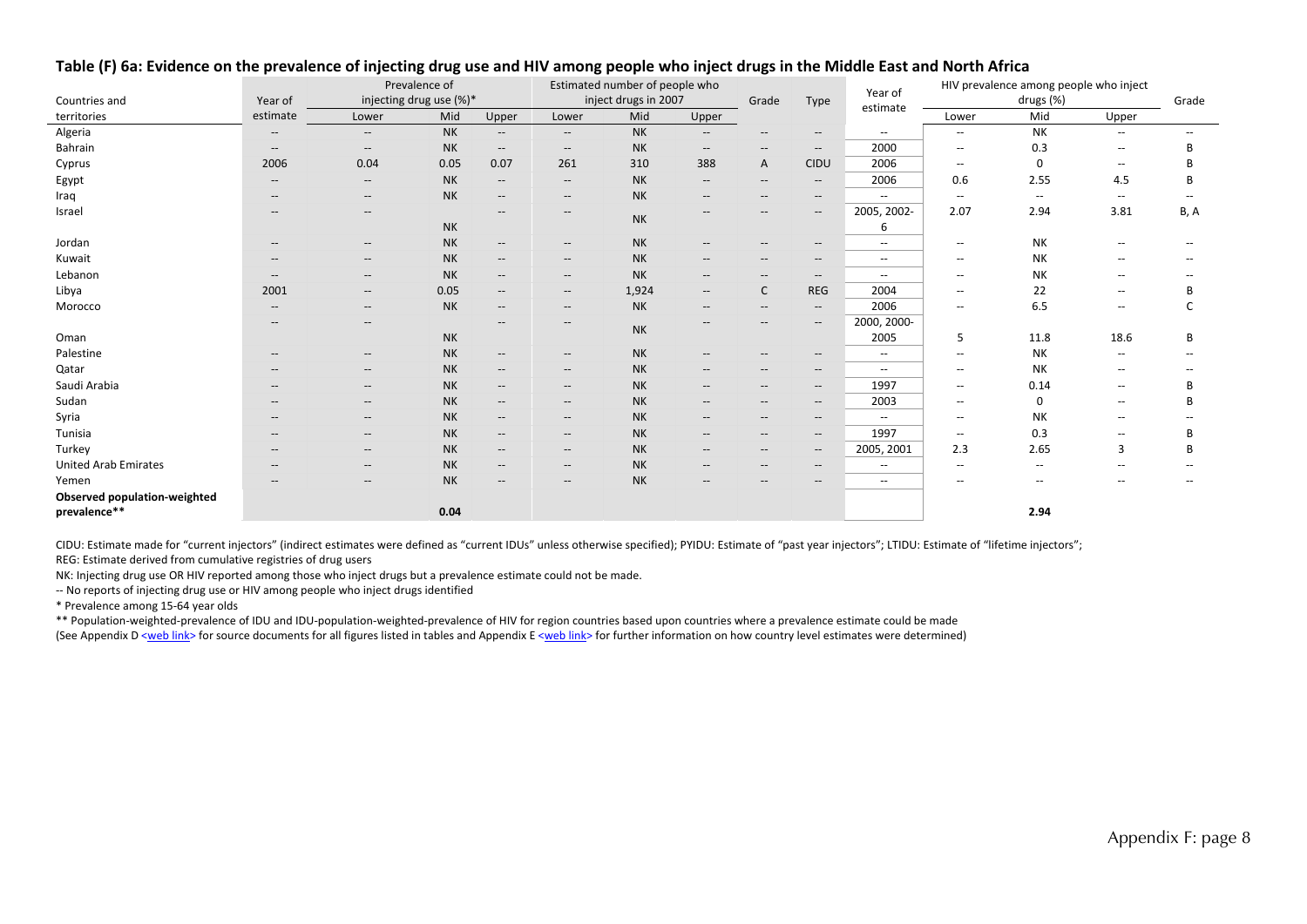|                          |                          |                          | Prevalence of                                       |                          | Estimated number of people who |                                                     |                                    |                                       | Year of                                             | HIV prevalence among people who inject |                          |                          |                          |                |
|--------------------------|--------------------------|--------------------------|-----------------------------------------------------|--------------------------|--------------------------------|-----------------------------------------------------|------------------------------------|---------------------------------------|-----------------------------------------------------|----------------------------------------|--------------------------|--------------------------|--------------------------|----------------|
| Countries and            | Year of                  | injecting drug use (%)*  |                                                     |                          | inject drugs in 2007           |                                                     |                                    | Grade                                 | Type                                                | estimate                               | drugs (%)                |                          |                          | Grade          |
| territories              | estimate                 | Lower                    | Mid                                                 | Upper                    | Lower                          | Mid                                                 | Upper                              |                                       |                                                     |                                        | Lower                    | Mid                      | Upper                    |                |
| Angola                   | $\overline{\phantom{a}}$ | $\overline{\phantom{a}}$ | $\overline{\phantom{a}}$                            | $\overline{\phantom{a}}$ | $\sim$                         | $\overline{\phantom{a}}$                            | $\overline{\phantom{a}}$           |                                       | $\overline{\phantom{a}}$                            | $\sim$                                 | $\overline{\phantom{a}}$ | $\mathbb{Z}^2$           | $\mathbf{u}$             | $\mathbf{u}$   |
| Benin                    | $\overline{\phantom{a}}$ | $\sim$                   | $\overline{\phantom{a}}$                            | $\overline{\phantom{a}}$ | $\overline{\phantom{a}}$       | $\overline{\phantom{a}}$                            | --                                 |                                       | $\overline{\phantom{a}}$                            | $\sim$ $\sim$                          | $\sim$                   | $\sim$                   | $\overline{a}$           | $\mathbf{u}$   |
| Botswana                 | $\overline{\phantom{a}}$ |                          |                                                     |                          |                                |                                                     |                                    | $\overline{\phantom{a}}$              | $\overline{\phantom{a}}$                            | $\sim$ $\sim$                          | ш.                       | ш.                       | --                       |                |
| Burkina Faso             |                          |                          |                                                     |                          |                                |                                                     |                                    |                                       | $\qquad \qquad -$                                   | $\overline{\phantom{a}}$               |                          |                          |                          |                |
| Burundi                  | $\overline{\phantom{a}}$ |                          | $\sim$                                              | $\overline{\phantom{a}}$ | $\overline{\phantom{a}}$       | $\overline{\phantom{a}}$                            | --                                 | $\overline{\phantom{a}}$              | $\overline{\phantom{a}}$                            | $\sim$                                 |                          | <u></u>                  |                          | $\overline{a}$ |
| Cameroon                 |                          |                          |                                                     |                          |                                |                                                     |                                    |                                       | $\overline{\phantom{a}}$                            | $\overline{\phantom{a}}$               |                          |                          |                          |                |
| Cape Verde               |                          |                          |                                                     |                          |                                |                                                     |                                    | $\overline{\phantom{a}}$              | $\qquad \qquad -$                                   | $\overline{\phantom{a}}$               |                          |                          |                          |                |
| Central African Republic | Ξ.                       |                          |                                                     |                          |                                |                                                     |                                    | $\overline{\phantom{a}}$              | --                                                  | $\overline{\phantom{a}}$               |                          |                          |                          |                |
| Chad                     | $\overline{\phantom{a}}$ |                          | $\overline{\phantom{a}}$                            | $\sim$                   | $-$                            | --                                                  | --                                 | $\overline{\phantom{a}}$              | $\hspace{0.05cm} -\hspace{0.05cm} -\hspace{0.05cm}$ | $\sim$ $\sim$                          |                          |                          |                          |                |
| Comoros                  |                          |                          | $\overline{\phantom{a}}$                            | $\overline{\phantom{a}}$ | $\overline{\phantom{a}}$       | $\overline{\phantom{a}}$                            |                                    | $\overline{\phantom{a}}$              | $\overline{\phantom{a}}$                            | $\overline{\phantom{a}}$               |                          |                          |                          |                |
| Cote d'Ivoire            | Ξ.                       | $-$                      | <b>NK</b>                                           | $\overline{\phantom{a}}$ | --                             | <b>NK</b>                                           |                                    | $\qquad \qquad -$                     | $\overline{\phantom{a}}$                            | $\overline{\phantom{a}}$               |                          |                          |                          |                |
| Dem Rep of the Congo     | $\sim$                   | $\sim$                   | $\hspace{0.05cm} -\hspace{0.05cm} -\hspace{0.05cm}$ | $\sim$                   | $\overline{\phantom{a}}$       | $-\!$                                               | --                                 | $\overline{\phantom{a}}$              | $\overline{\phantom{a}}$                            | $\sim$                                 | $\sim$                   | $\sim$                   |                          | $-$            |
| Djibouti                 | $\overline{\phantom{a}}$ | --                       | NΚ                                                  | $\overline{\phantom{a}}$ | $\qquad \qquad -$              | <b>NK</b>                                           |                                    | $-\!$                                 | $\overline{\phantom{a}}$                            | $\overline{\phantom{a}}$               | $\overline{a}$           | NΚ                       |                          |                |
| <b>Equatorial Guinea</b> | $\overline{\phantom{a}}$ |                          | $\overline{\phantom{a}}$                            | $\overline{\phantom{a}}$ | $-$                            | $\overline{\phantom{a}}$                            |                                    | $\overline{\phantom{a}}$              | $\hspace{0.05cm} -\hspace{0.05cm} -\hspace{0.05cm}$ | $\sim$ $\sim$                          |                          | $\sim$                   |                          |                |
| Eritrea                  |                          |                          |                                                     |                          |                                | Ξ.                                                  |                                    |                                       | $\overline{\phantom{a}}$                            | $\overline{\phantom{a}}$               |                          |                          |                          |                |
| Ethiopia                 | $\overline{\phantom{a}}$ | $-$                      | $\overline{\phantom{a}}$                            |                          | $-$                            | $\overline{\phantom{a}}$                            |                                    | $\qquad \qquad -$                     | $\overline{\phantom{a}}$                            | $\overline{\phantom{a}}$               |                          |                          |                          |                |
| Gabon                    |                          | $\sim$                   | <b>NK</b>                                           |                          | $\overline{\phantom{a}}$       | <b>NK</b>                                           |                                    | $\overline{a}$                        | $\overline{\phantom{a}}$                            | $\sim$                                 |                          |                          |                          |                |
| Gambia                   | $\overline{\phantom{a}}$ | $\overline{\phantom{a}}$ | $\hspace{0.05cm} -\hspace{0.05cm} -\hspace{0.05cm}$ | $\overline{\phantom{a}}$ | $\qquad \qquad -$              | $\overline{\phantom{a}}$                            | --                                 | $\overline{\phantom{a}}$              | $\hspace{0.05cm} -\hspace{0.05cm} -\hspace{0.05cm}$ | $\overline{\phantom{a}}$               |                          |                          |                          |                |
| Ghana                    | $\overline{\phantom{a}}$ | $-$                      | <b>NK</b>                                           | $\sim$                   | $-$                            | <b>NK</b>                                           |                                    | $-$                                   | $\overline{\phantom{a}}$                            | $\sim$                                 |                          |                          |                          |                |
| Guinea                   | $\overline{\phantom{a}}$ | $\overline{\phantom{a}}$ | $\overline{\phantom{a}}$                            | $\overline{\phantom{a}}$ | $\overline{\phantom{a}}$       | $\overline{\phantom{a}}$                            |                                    | $\overline{\phantom{a}}$              | $\overline{\phantom{a}}$                            | $\sim$ $\sim$                          |                          |                          |                          |                |
| Guinea-Bissau            | $\overline{\phantom{a}}$ | $\overline{\phantom{a}}$ | $\overline{\phantom{a}}$                            | $\overline{\phantom{a}}$ | $\overline{\phantom{a}}$       | $\overline{\phantom{a}}$                            | $-$                                | $\overline{\phantom{a}}$              | $\hspace{0.05cm} -\hspace{0.05cm}$                  | $\sim$                                 | $\overline{a}$           | $\overline{a}$           | $\overline{a}$           |                |
| Kenya                    | 2004                     | 0.16                     |                                                     |                          |                                |                                                     |                                    | $\mathsf{C}$                          | <b>CIDU</b>                                         |                                        |                          |                          |                          |                |
|                          | 2000-02                  |                          | 0.73                                                | 1.3                      | 32,835                         | 149,811                                             | 266,786                            |                                       |                                                     | 2003, 2004                             | 36.3                     | 42.9                     | 49.5                     | В              |
| Lesotho                  | $\overline{\phantom{a}}$ |                          | $\overline{\phantom{a}}$                            | $\overline{\phantom{a}}$ | $-$                            |                                                     |                                    |                                       | $\hspace{0.05cm} -\hspace{0.05cm}$                  | $\sim$                                 | $\sim$                   | $\overline{\phantom{a}}$ | $\sim$                   |                |
| Liberia                  | $\overline{\phantom{a}}$ |                          | $\overline{\phantom{a}}$                            | $\overline{\phantom{a}}$ | $\overline{\phantom{a}}$       |                                                     |                                    |                                       | $\overline{\phantom{a}}$                            | $\overline{\phantom{a}}$               | $\overline{a}$           | $\sim$                   |                          |                |
| Madagascar               | $\overline{\phantom{a}}$ | $-$                      | $\overline{\phantom{a}}$                            | $\sim$                   | $\overline{\phantom{a}}$       | $\overline{\phantom{a}}$                            |                                    | $\overline{\phantom{a}}$              | $\overline{a}$                                      | $\sim$                                 |                          |                          |                          |                |
| Malawi                   | $\overline{\phantom{a}}$ | $\overline{\phantom{a}}$ | <b>NK</b>                                           | $\overline{\phantom{a}}$ | $\qquad \qquad -$              | <b>NK</b>                                           | --                                 | $\overline{\phantom{a}}$              | $\overline{\phantom{a}}$                            | $\sim$                                 |                          |                          |                          |                |
| Mali                     | $\overline{\phantom{a}}$ | $\overline{\phantom{a}}$ | $\overline{\phantom{a}}$                            | $\overline{\phantom{a}}$ | $\qquad \qquad -$              | $\hspace{0.05cm} -\hspace{0.05cm} -\hspace{0.05cm}$ | --                                 | $-\!$                                 | $\overline{\phantom{a}}$                            | $\overline{\phantom{a}}$               |                          |                          |                          |                |
| Mauritania               | $\overline{\phantom{a}}$ | $\overline{\phantom{a}}$ | $\overline{\phantom{a}}$                            | $\sim$                   | $\overline{\phantom{a}}$       | $\overline{\phantom{a}}$                            | $\sim$                             | $\overline{\phantom{a}}$              | $\overline{\phantom{a}}$                            | $\sim$                                 |                          | $\sim$                   |                          |                |
| Mauritius                | 2004                     | 2.01                     | 2.07                                                | 2.13                     | 17,663                         | 18,183                                              | 18,702                             | A                                     | CIDU                                                | $\overline{\phantom{a}}$               | $\overline{\phantom{a}}$ | <b>NK</b>                |                          |                |
| Mozambique               | $\overline{\phantom{a}}$ | $\overline{\phantom{a}}$ | $\overline{\phantom{a}}$                            | $\overline{\phantom{a}}$ | $\overline{\phantom{a}}$       | $\overline{\phantom{a}}$                            | $\overline{\phantom{a}}$           | $\overline{\phantom{a}}$              | $\overline{\phantom{a}}$                            | $\overline{\phantom{a}}$               | $\sim$                   | $\sim$                   | --                       |                |
| Namibia                  | Ξ.                       |                          |                                                     |                          |                                | $\overline{\phantom{a}}$                            |                                    |                                       | $\overline{\phantom{a}}$                            | $\overline{\phantom{a}}$               | $\sim$                   | $\sim$                   |                          |                |
| Niger                    | $\overline{\phantom{a}}$ | $\overline{\phantom{a}}$ | $\hspace{0.05cm} -\hspace{0.05cm} -\hspace{0.05cm}$ | $\overline{\phantom{a}}$ | $\qquad \qquad -$              | $\hspace{0.05cm} -\hspace{0.05cm} -\hspace{0.05cm}$ | $-\!$                              | $\overline{\phantom{a}}$              | $\overline{\phantom{a}}$                            | $\overline{\phantom{a}}$               | $\sim$                   | $\sim$                   | $\overline{\phantom{a}}$ |                |
| Nigeria                  |                          |                          | <b>NK</b>                                           |                          | $\overline{\phantom{a}}$       | <b>NK</b>                                           |                                    |                                       | $\overline{\phantom{a}}$                            | 2003, 2000                             | $\mathbf 0$              | 5.5                      | 11                       | B              |
| Republic of the Congo    | $\overline{\phantom{a}}$ |                          | $\overline{\phantom{a}}$                            |                          | --                             |                                                     |                                    | $\hspace{0.05cm}$ – $\hspace{0.05cm}$ | $\qquad \qquad -$                                   | Ξ.                                     |                          | $\sim$                   | Ξ.                       |                |
| Rwanda                   | $\overline{\phantom{a}}$ | $-$                      | $\overline{\phantom{a}}$                            | $\sim$                   | $\overline{\phantom{a}}$       | $\overline{\phantom{a}}$                            |                                    | $\overline{\phantom{a}}$              | $\hspace{0.05cm} -\hspace{0.05cm} -\hspace{0.05cm}$ | $\sim$                                 | $\overline{a}$           | $\overline{a}$           | $\overline{a}$           |                |
| Sao Tome & Principe      | $-$                      |                          | $\hspace{0.05cm} -\hspace{0.05cm} -\hspace{0.05cm}$ |                          |                                | $\hspace{0.05cm} -\hspace{0.05cm} -\hspace{0.05cm}$ |                                    | $\hspace{0.05cm}$ – $\hspace{0.05cm}$ | --                                                  | $\overline{\phantom{a}}$               |                          |                          |                          |                |
| Senegal                  | $\overline{\phantom{a}}$ | $\overline{\phantom{a}}$ | <b>NK</b>                                           | $\overline{\phantom{a}}$ | $\overline{\phantom{a}}$       | <b>NK</b>                                           | $\hspace{0.05cm} -\hspace{0.05cm}$ | $\overline{\phantom{a}}$              | $\hspace{0.05cm} -\hspace{0.05cm} -\hspace{0.05cm}$ | $\sim$ $\sim$                          | $\sim$                   | $\overline{a}$           | --                       | $- -$          |
| Seychelles               |                          |                          |                                                     |                          |                                |                                                     |                                    |                                       | --                                                  | $\overline{\phantom{a}}$               |                          |                          |                          |                |
| Sierra Leone             | $\overline{\phantom{a}}$ |                          | $-$                                                 |                          | $\qquad \qquad -$              | $\hspace{0.05cm} -\hspace{0.05cm} -\hspace{0.05cm}$ | --                                 | $\qquad \qquad -$                     | $\overline{\phantom{a}}$                            | $\sim$ $\sim$                          | --                       |                          |                          |                |
| Somalia                  | $- \hspace{0.1em} -$     |                          | $\overline{\phantom{a}}$                            |                          | $\overline{\phantom{a}}$       |                                                     |                                    | $\overline{\phantom{a}}$              | $\overline{\phantom{a}}$                            | $\overline{\phantom{a}}$               | $\sim$                   | $\sim$                   | $\overline{\phantom{a}}$ |                |
| South Africa             | 2004                     |                          | 0.87                                                |                          | --                             | 269,369                                             | --                                 | $\sf B$                               | LTIDU                                               | 2005                                   | 4.8                      | 12.4                     | 20                       | B              |
| Swaziland                | $\overline{\phantom{a}}$ | $-$                      | $\overline{\phantom{a}}$                            |                          | $\qquad \qquad -$              |                                                     |                                    |                                       | $\overline{\phantom{a}}$                            | $\sim$                                 | $\sim$                   | $\sim$                   | $\sim$                   |                |
| Tanzania                 |                          |                          | <b>NK</b>                                           |                          | $\overline{\phantom{a}}$       | <b>NK</b>                                           |                                    | $\overline{\phantom{a}}$              | <u></u>                                             | $\sim$ $\sim$                          |                          | <b>NK</b>                |                          |                |
|                          |                          |                          |                                                     |                          |                                |                                                     |                                    |                                       |                                                     |                                        |                          |                          |                          |                |

#### Table (F) 6b: Evidence on the prevalence of injecting drug use and HIV among people who inject drugs in Sub-Saharan Africa

Appendix F: page 9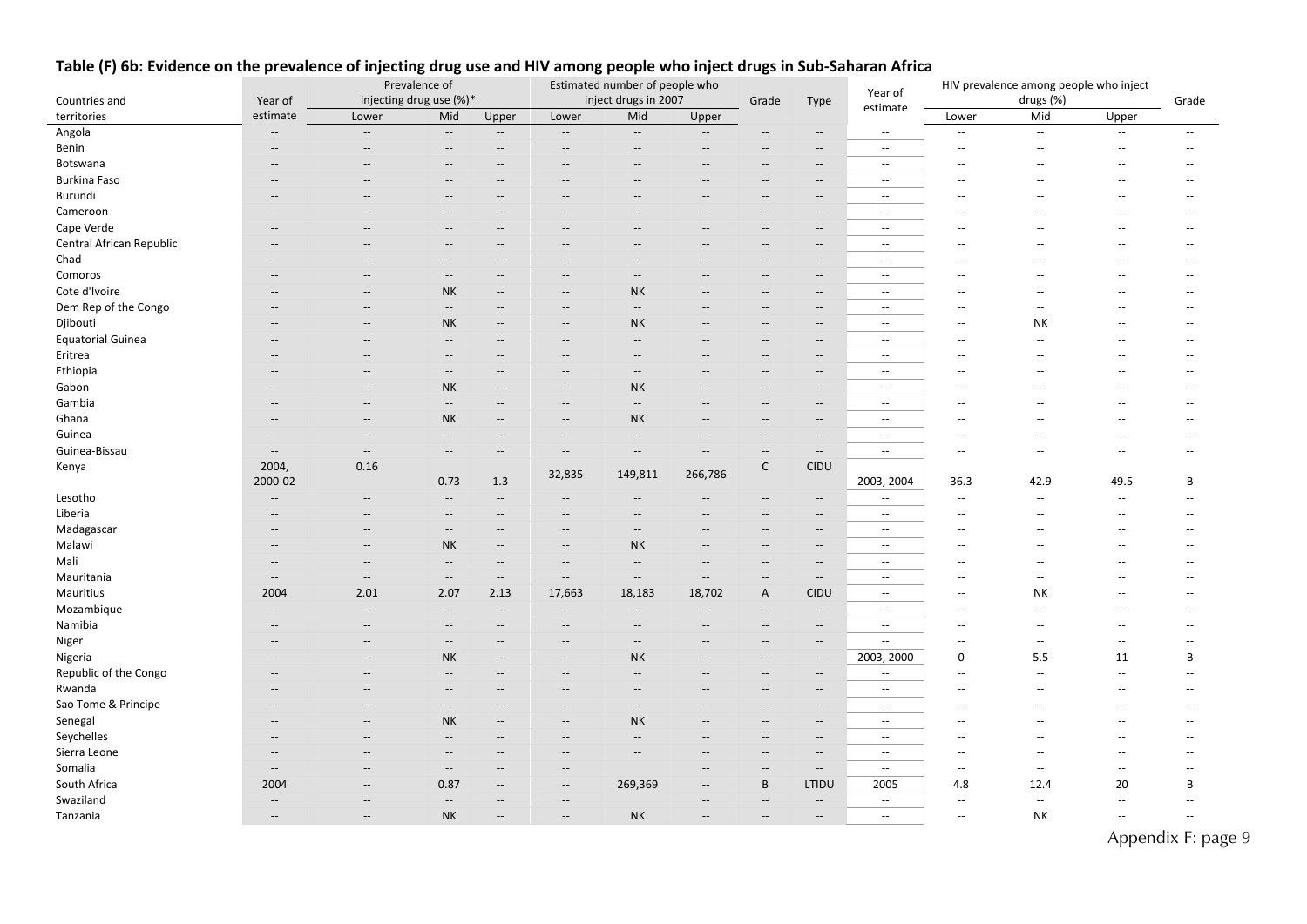| Togo                                | $- -$                                          | $- -$                    | $- -$     | $- -$                    | $- -$                                          |           | $- -$                                          | $- -$                                          | $- -$                                          | $- -$         | $- -$                    | $- -$                    | $- -$         |       |
|-------------------------------------|------------------------------------------------|--------------------------|-----------|--------------------------|------------------------------------------------|-----------|------------------------------------------------|------------------------------------------------|------------------------------------------------|---------------|--------------------------|--------------------------|---------------|-------|
| Uganda                              | $- -$                                          | $\hspace{0.05cm} \ldots$ | <b>NK</b> | $\hspace{0.05cm} \cdots$ | $- -$                                          | <b>NK</b> | $\hspace{0.05cm}$ – $\hspace{0.05cm}$          | $- -$                                          | $\overline{\phantom{a}}$                       | $\sim$ $\sim$ | $- -$                    | $- -$                    | $- -$         | $- -$ |
| Zambia                              | $\sim$                                         | $-$                      | <b>NK</b> | $-\!$                    | $\hspace{0.1mm}-\hspace{0.1mm}-\hspace{0.1mm}$ | <b>NK</b> | $\hspace{0.05cm}$                              | $\hspace{0.1mm}-\hspace{0.1mm}-\hspace{0.1mm}$ | $\hspace{0.1mm}-\hspace{0.1mm}-\hspace{0.1mm}$ | $\sim$ $\sim$ | $\overline{\phantom{a}}$ | $\overline{\phantom{a}}$ | $\sim$ $\sim$ | $- -$ |
| Zimbabwe                            | $\hspace{0.1mm}-\hspace{0.1mm}-\hspace{0.1mm}$ | $\hspace{0.05cm} \cdots$ | $- -$     | $\hspace{0.05cm} \cdots$ | $- -$                                          |           | $\hspace{0.1mm}-\hspace{0.1mm}-\hspace{0.1mm}$ | $- -$                                          | $- -$                                          | $\sim$ $\sim$ | $- -$                    | $\overline{\phantom{a}}$ | $- -$         | $- -$ |
| <b>Observed population-weighted</b> |                                                |                          |           |                          |                                                |           | $\hspace{0.1mm}-\hspace{0.1mm}-\hspace{0.1mm}$ |                                                |                                                |               |                          |                          |               |       |
| prevalence**                        |                                                |                          | 0.36      |                          |                                                |           |                                                |                                                |                                                |               |                          | 19.23                    |               |       |

CIDU: Estimate made for "current injectors" (indirect estimates were defined as "current IDUs" unless otherwise specified); PYIDU: Estimate of "past year injectors"; LTIDU: Estimate of "lifetime injectors"; REG: Estimate derived from cumulative registries of drug users

NK: Injecting drug use OR HIV reported among those who inject drugs but <sup>a</sup> prevalence estimate could not be made.

‐‐ No reports of injecting drug use or HIV among people who inject drugs identified

\* Prevalence among 15‐64 year olds

\*\* Population‐weighted‐prevalence of IDU and IDU‐population‐weighted‐prevalence of HIV for region countries based upon countries where <sup>a</sup> prevalence estimate could be made (See Appendix D <web link> for source documents for all figures listed in tables and Appendix E <web link> for further information on how country level estimates were determined)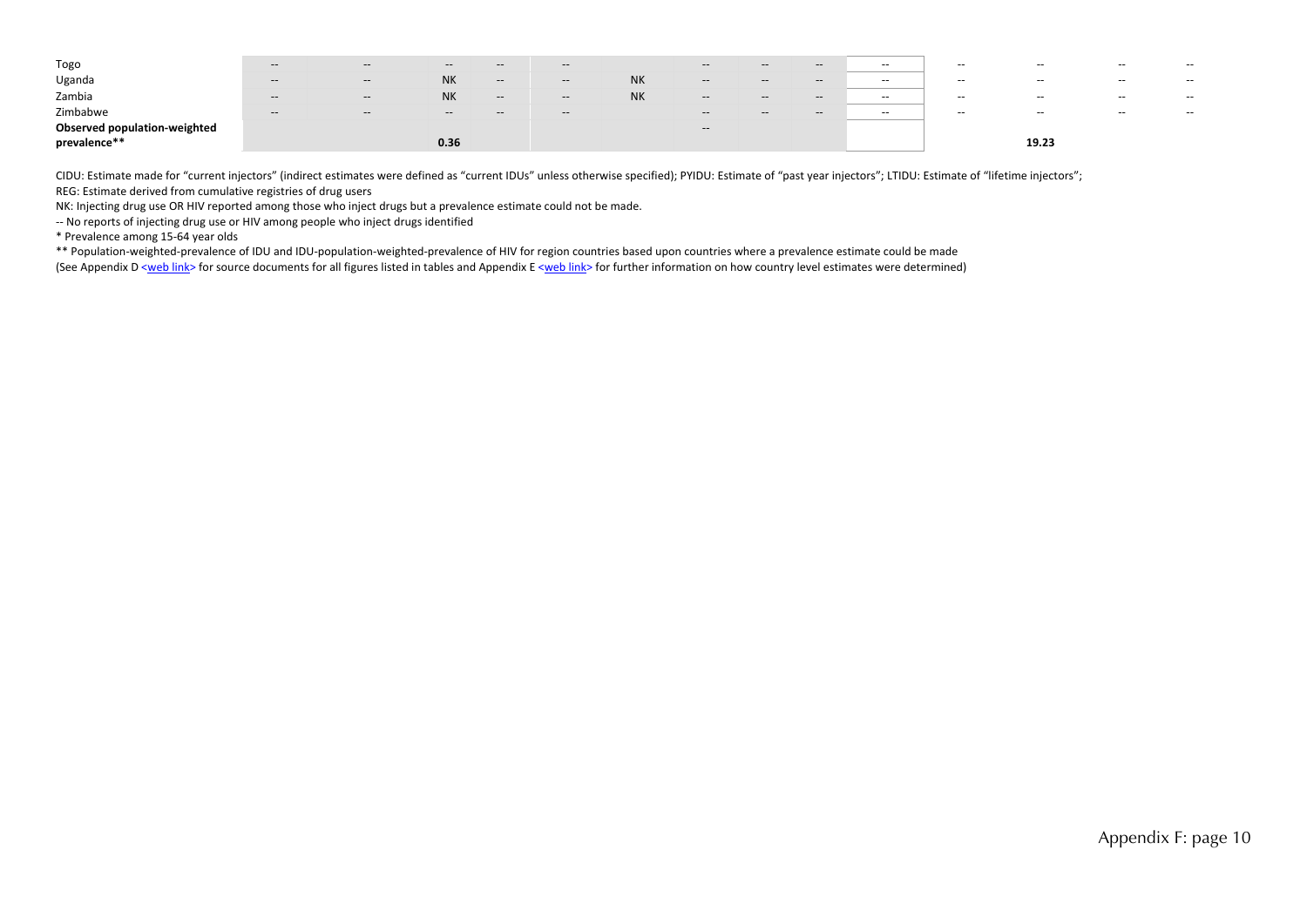## **Appendix G: Methods used to derive estimates of regional and global numbers of IDUs and HIV positive IDUs**

### *Estimates of the number of people who inject drugs:*

A range of situations existed with respect to the amount of data available on the prevalence of injecting drug use or the number of people who inject drugs. The ways in which uncertainty was estimated around these estimates differed depending upon the amount of country specific data to hand (the calculated regional estimates and global total of the number of people who inject are presented in the paper):

**1. Country‐specific information available: If a country had a lower and higher estimate of IDU** prevalence, the midpoint between these two estimates was taken. The exception to this was in countries where lower, mid and higher estimates were published (this was particularly notable in the case of the EMCDDA figures) in which case the three estimates provided were used.

**2. One estimate of IDU prevalence (or IDU population size) available:** in the situation where only one estimate of population prevalence or IDU population size was available, then the weighted global uncertainty limits around population prevalence were used. These were derived by estimating the weighted prevalence of low, mid and high IDU prevalence in countries where all three estimates were available (see #1 above). The amount of uncertainty (in terms of % variation less than and greater than the mid estimate) was estimated. For all regions with the exception of Sub Saharan Africa, this global % variation was then applied to each country where only one estimate had been derived in order to estimate an uncertainty range around the estimate. For those countries in Sub Saharan Africa where only one estimate of IDU prevalence was available the *regional* % variation was applied; this was done to better reflect the much greater uncertainty around the observed estimates in that region.

**3. No estimate of IDU prevalence (or IDU population size) available but IDU had been reported:** In this instance, the weighted regional prevalence was used. The methods for estimating uncertainty ranges described in #2 above were used to estimate uncertainty bounds.

**4. No reports of IDU were found for the country**: In countries where no documented evidence of injecting drug use occurring could be located, we assumed zero prevalence of injecting. Given this comprised 11% of the world's population aged 15‐64 years it is possible that the resulting global estimate of the number of injecting drug users is likely to be an underestimate by assuming that there are no injectors at all in these countries.

For each region, the sum of all country estimates (as derived above) and their ranges was made. The "global" estimate comprised the addition of all regional estimates.